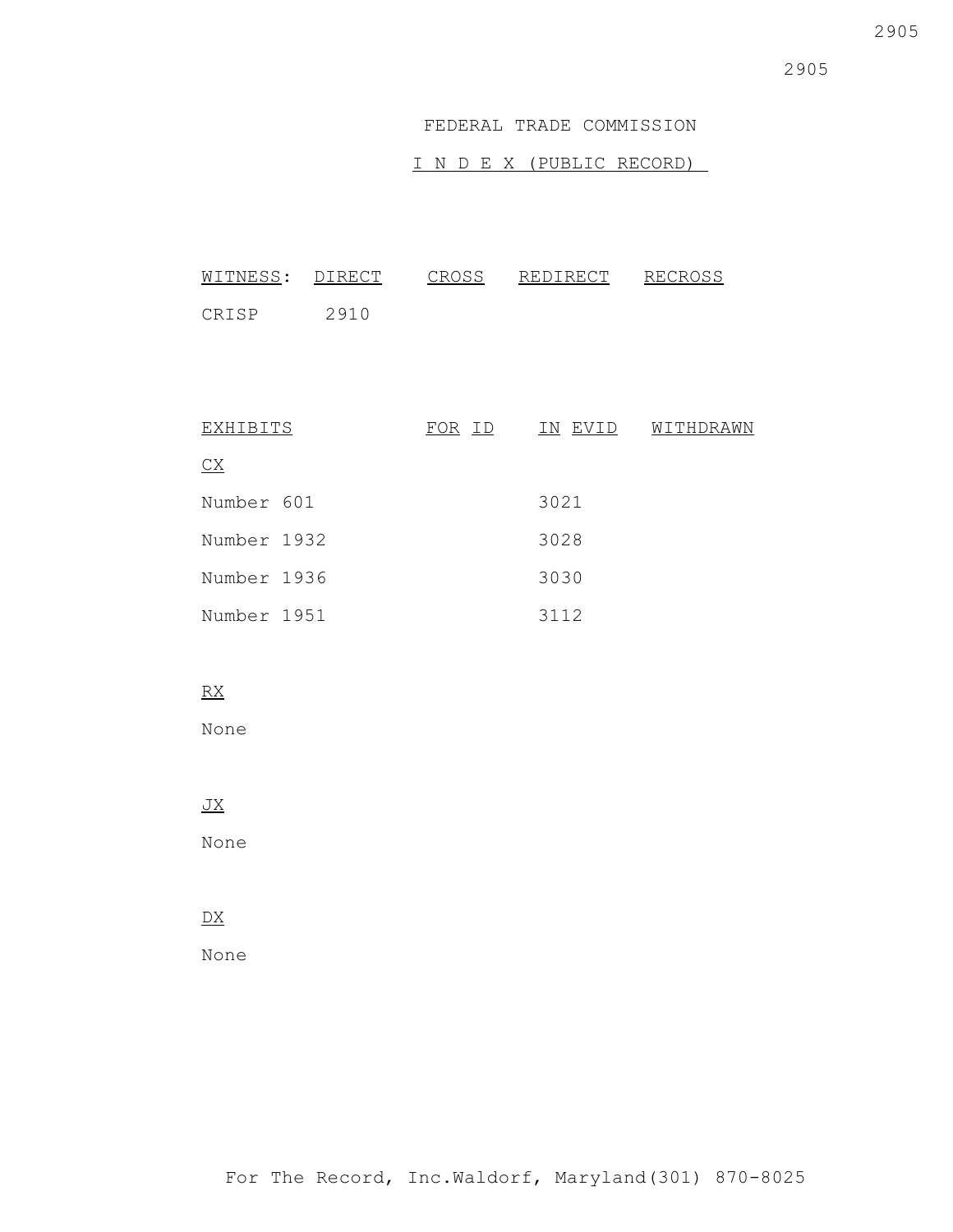# 2906 2906

# UNITED STATES OF AMERICA

# FEDERAL TRADE COMMISSION

In the Matter of:  $)$ Rambus, Inc. (a) Docket No. 9302 ------------------------------)

> Tuesday, May 27, 2003 9:30 a.m.

## **TRIAL VOLUME 16**

# **PART 1**

## **PUBLIC RECORD**

BEFORE THE HONORABLE STEPHEN J. McGUIRE Chief Administrative Law Judge Federal Trade Commission 600 Pennsylvania Avenue, N.W. Washington, D.C.

Reported by: Susanne Bergling, RMR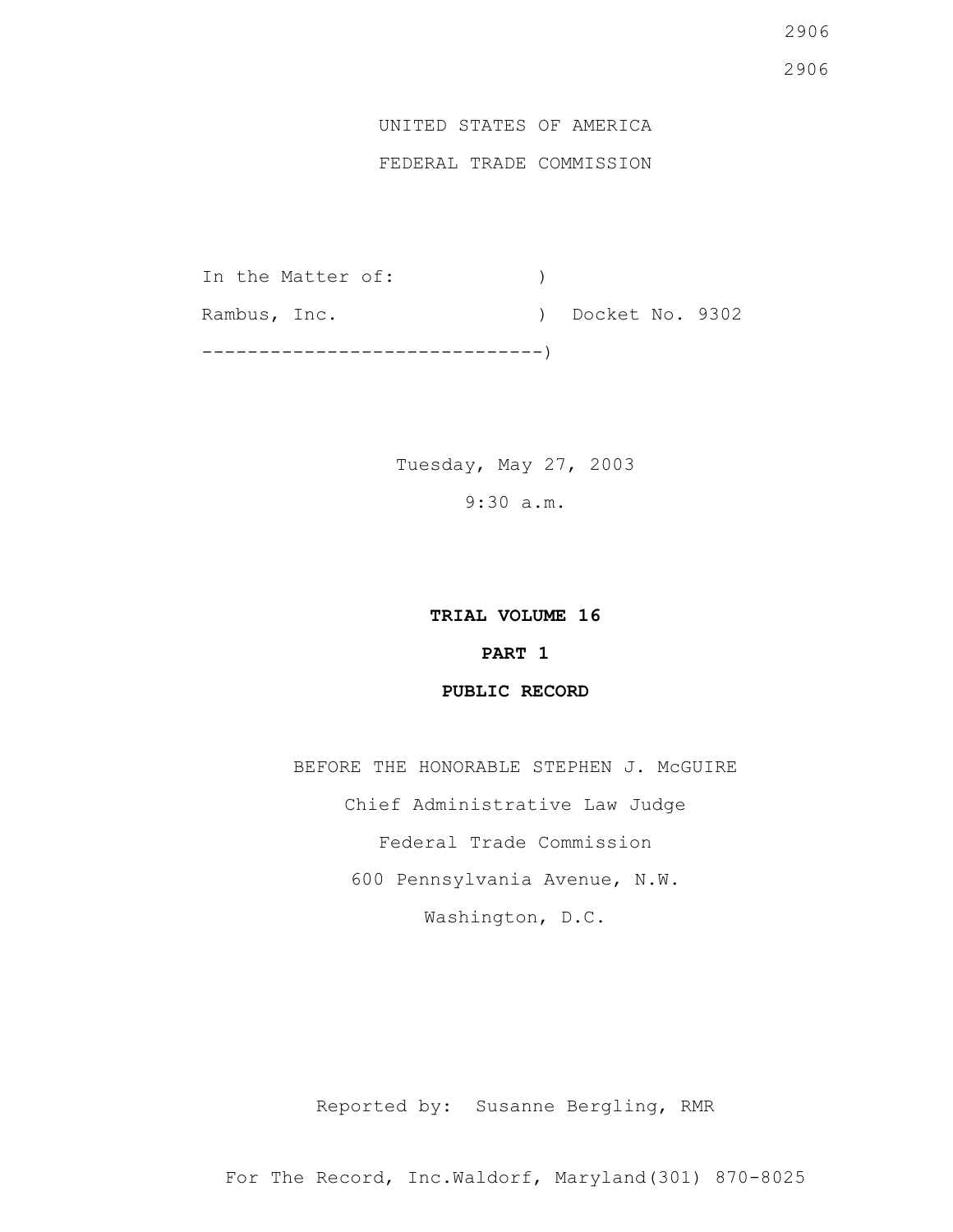#### ON BEHALF OF THE FEDERAL TRADE COMMISSION:

**M. SEAN ROYALL, Attorney GEOFFREY OLIVER, Attorney CHARLOTTE MANNING, Attorney JOHN C. WEBER, Attorney** Federal Trade Commission 601 New Jersey Avenue, N.W. Washington, D.C. 20580-0000 (202) 326-3663

ON BEHALF OF THE RESPONDENT:

**GREGORY P. STONE, Attorney STEVEN M. PERRY, Attorney PETER A. DETRE, Attorney SEAN GATES, Attorney** Munger, Tolles & Olson LLP 355 South Grand Avenue, 35th Floor Los Angeles, California 90071-1560 (213) 683-9255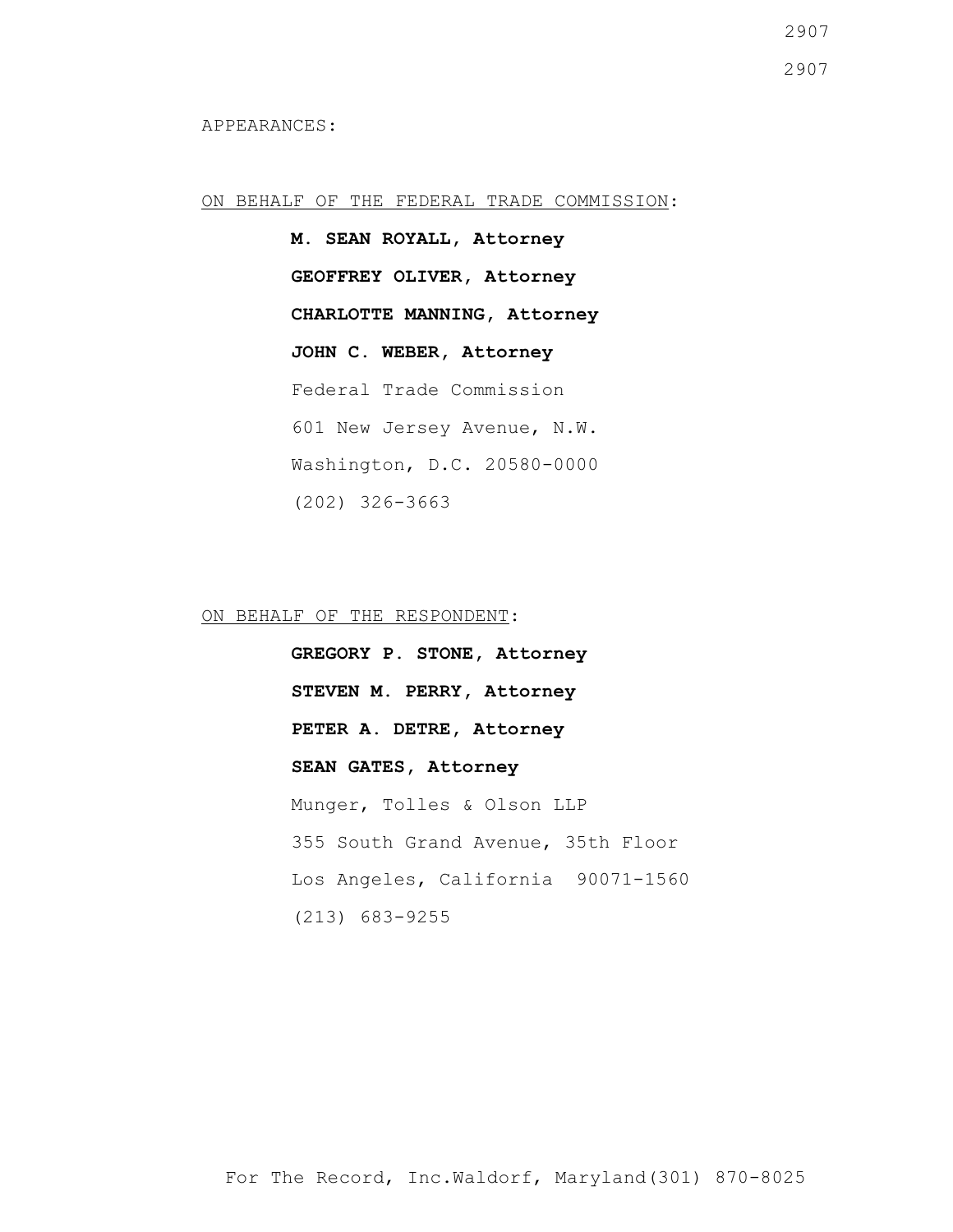2908

2908

APPEARANCES:

ON BEHALF OF THE RESPONDENT:

**A. DOUGLAS MELAMED, Attorney** Wilmer, Cutler & Pickering 2445 M Street, N.W. Washington, D.C. 20037-1420 (202) 663-6090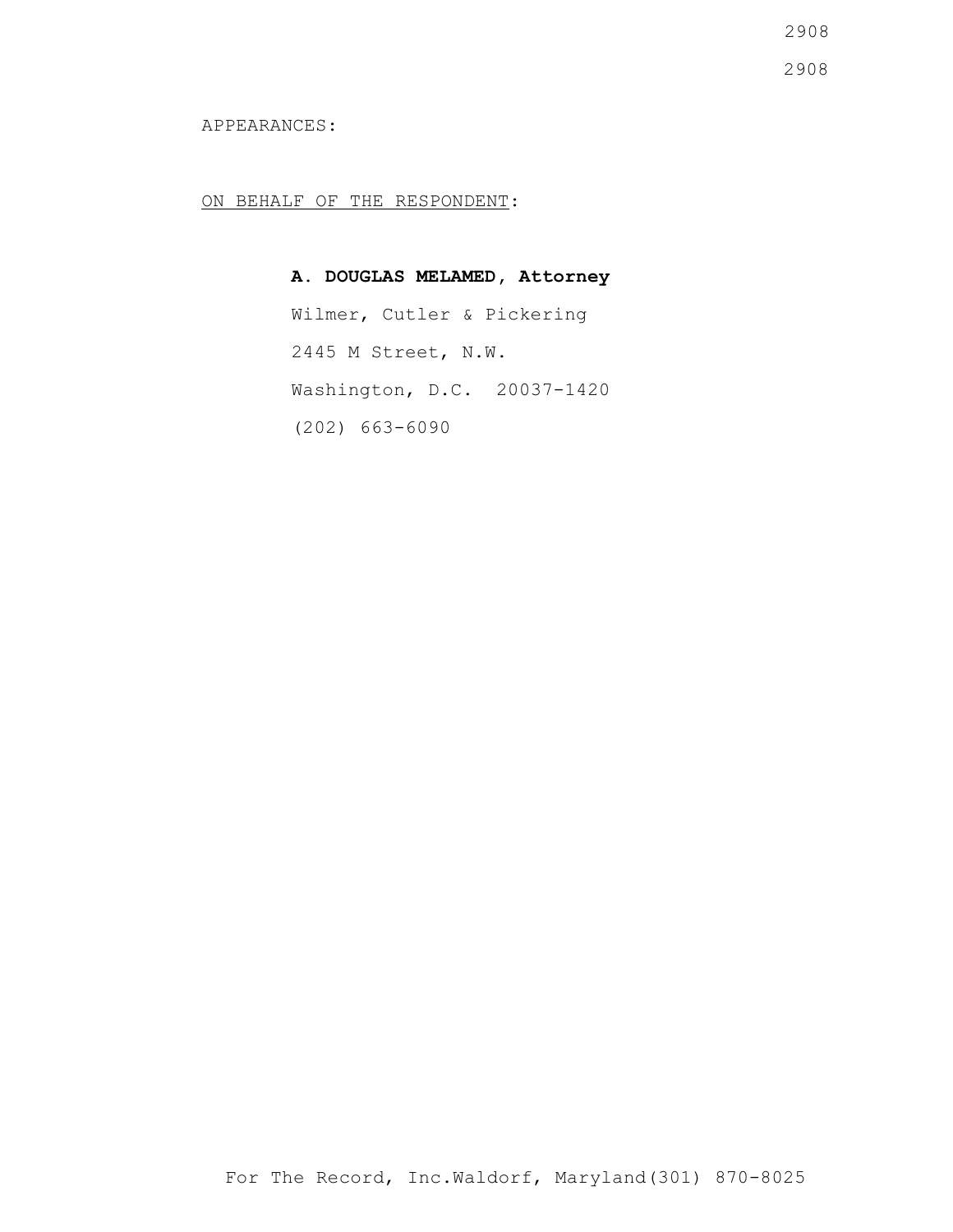#### **P R O C E E D I N G S**

**- - - - -**

 JUDGE McGUIRE: This hearing is now in order. Counsel, I'm glad to see everyone back. I hope everyone had a good and happy holiday.

 Before we start today, are there any housekeeping items that we need to take up?

MR. OLIVER: No, Your Honor.

JUDGE McGUIRE: Then -- Mr. Perry?

 MR. PERRY: Your Honor, we had spoken on Thursday about moving some exhibits in this morning from Thursday's session. I think we may have to do that tomorrow morning. I think everybody is not quite ready.

JUDGE McGUIRE: Okay, good enough.

Then at this time, complaint counsel may call its next witness.

 MR. OLIVER: Thank you, Your Honor. Complaint counsel calls Mr. Richard Crisp.

 JUDGE McGUIRE: Okay, Mr. Crisp, would you please approach the Bench and the court reporter will swear you in.

Whereupon--

#### **RICHARD CRISP**

a witness, called for examination, having been first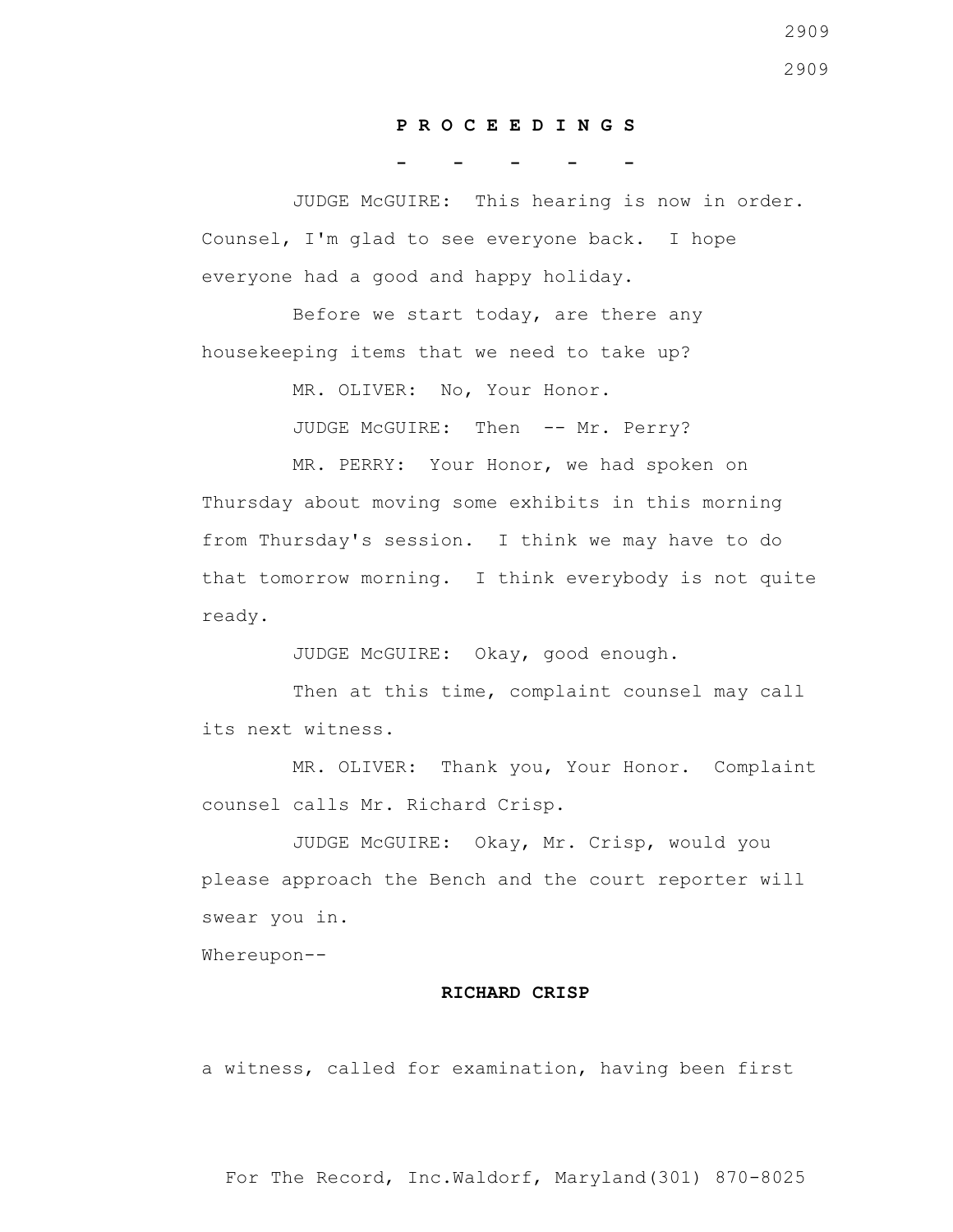JUDGE McGUIRE: Sir, have a seat, if you will. Mr. Oliver, you may proceed.

 Yes, let's close that door back there if someone doesn't mind.

#### **DIRECT EXAMINATION**

BY MR. OLIVER:

Q. Good morning, Mr. Crisp.

A. Good morning, Mr. Oliver.

Q. How are you today?

A. I'm doing fine, thanks.

 Q. Now, Mr. Crisp, at one point in time were you employed at Rambus?

A. Yes, I was.

 Q. During what time period were you employed at Rambus?

 A. I was employed from October 1991 until June of 2000.

 Q. When you left Rambus, did you have any type of consulting agreement with Rambus?

A. Yes, I did.

 Q. When you left Rambus, did you hold any Rambus stock?

A. I'm sorry, I couldn't understand your question.

Q. When you left Rambus, did you hold any Rambus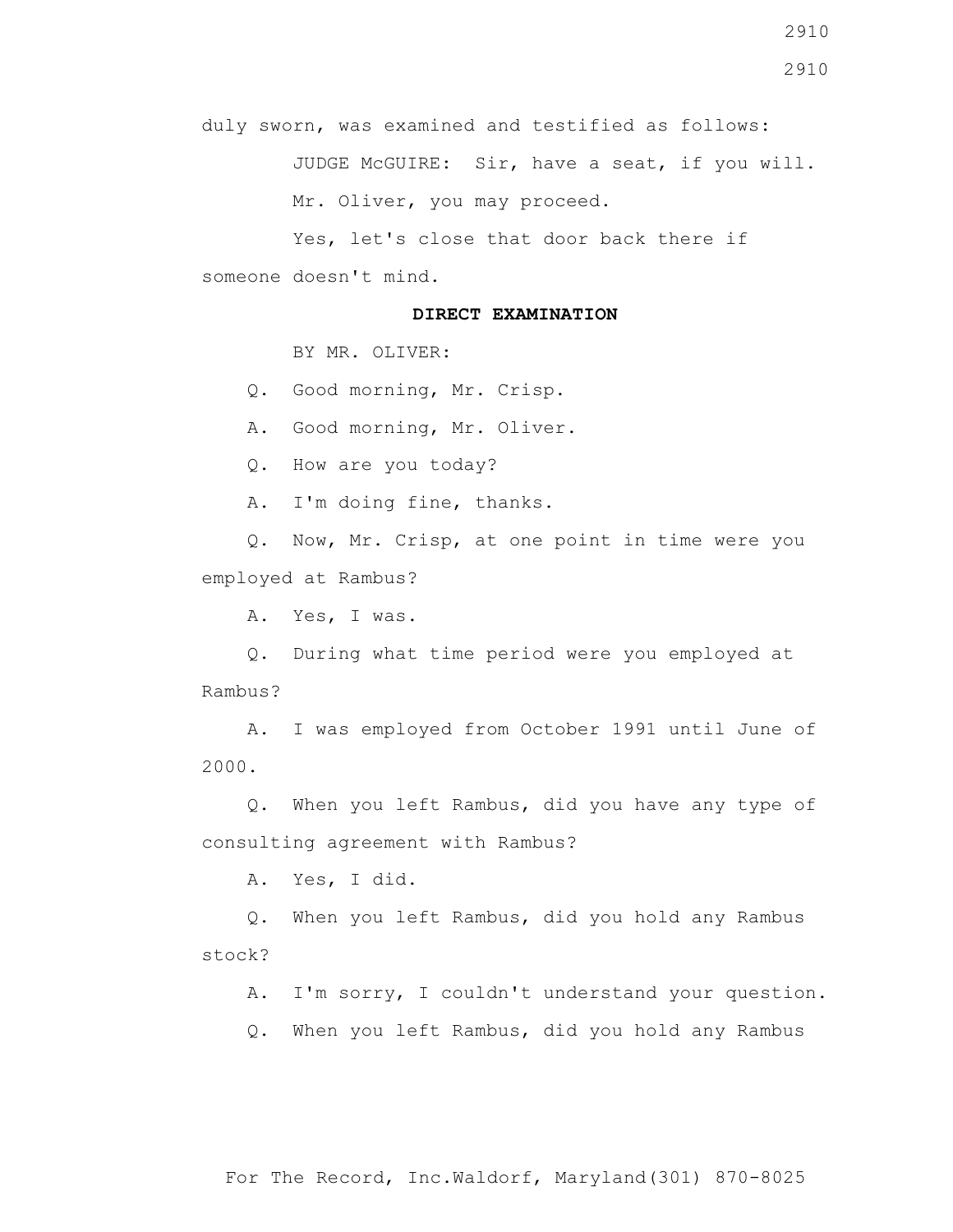2911

stock?

A. Yes, I did.

 Q. When you left Rambus, did you hold any Rambus stock options?

A. Yes, I did.

 Q. Now, Mr. Crisp, I also understand that at the -- as a result of leaving Rambus, you were in a financial position that you did not have to start work again until fairly recently. Is that correct?

A. I'm sorry, I couldn't understand your question.

 Q. Yes. At the time that you left Rambus, you were in a sufficient financial position that you did not have to start work again until fairly recently. Is that correct?

A. I think that's largely true.

 Q. Now, Mr. Crisp, were you deposed in the Infineon case?

A. Yes, I was.

Q. And you testified in the Infineon case?

A. That's correct.

Q. Were you represented by counsel in that case?

A. Yes, I was.

Q. Who was your counsel?

A. You mean the name of the firm or --

Q. Yes, the name of the firm.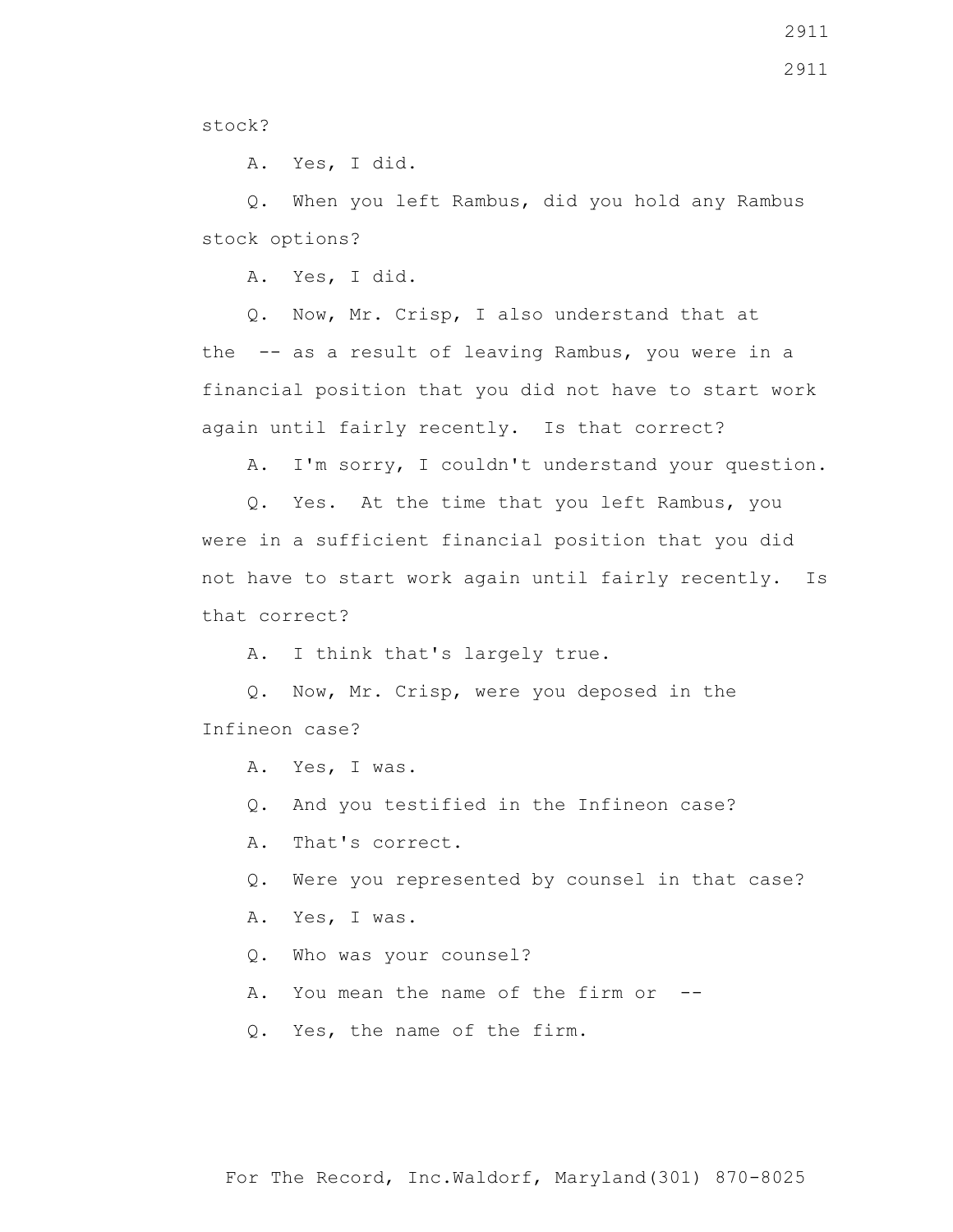A. It was Gray Cary.

 Q. That was the same law firm that represented Rambus in that matter?

A. That's my understanding.

 Q. And who paid for your legal counsel in that matter?

A. I assume Rambus did.

Q. You did not pay counsel in that matter?

A. That's correct.

 Q. And did Rambus compensate you in any way for any of the time that you spent in connection with the Infineon litigation?

 A. I'm not sure what you mean by "in connection." Could you be more precise?

 Q. Yes. Did Rambus compensate you in any way for any of the time that you spent in preparation for any of your deposition or trial testimony in the Infineon litigation?

A. Yes, they did.

 Q. Now, you were also deposed in the Micron case. Is that right?

A. That's correct.

Q. Were you represented by counsel in that case?

A. Yes, I was.

Q. Who was your counsel in that case?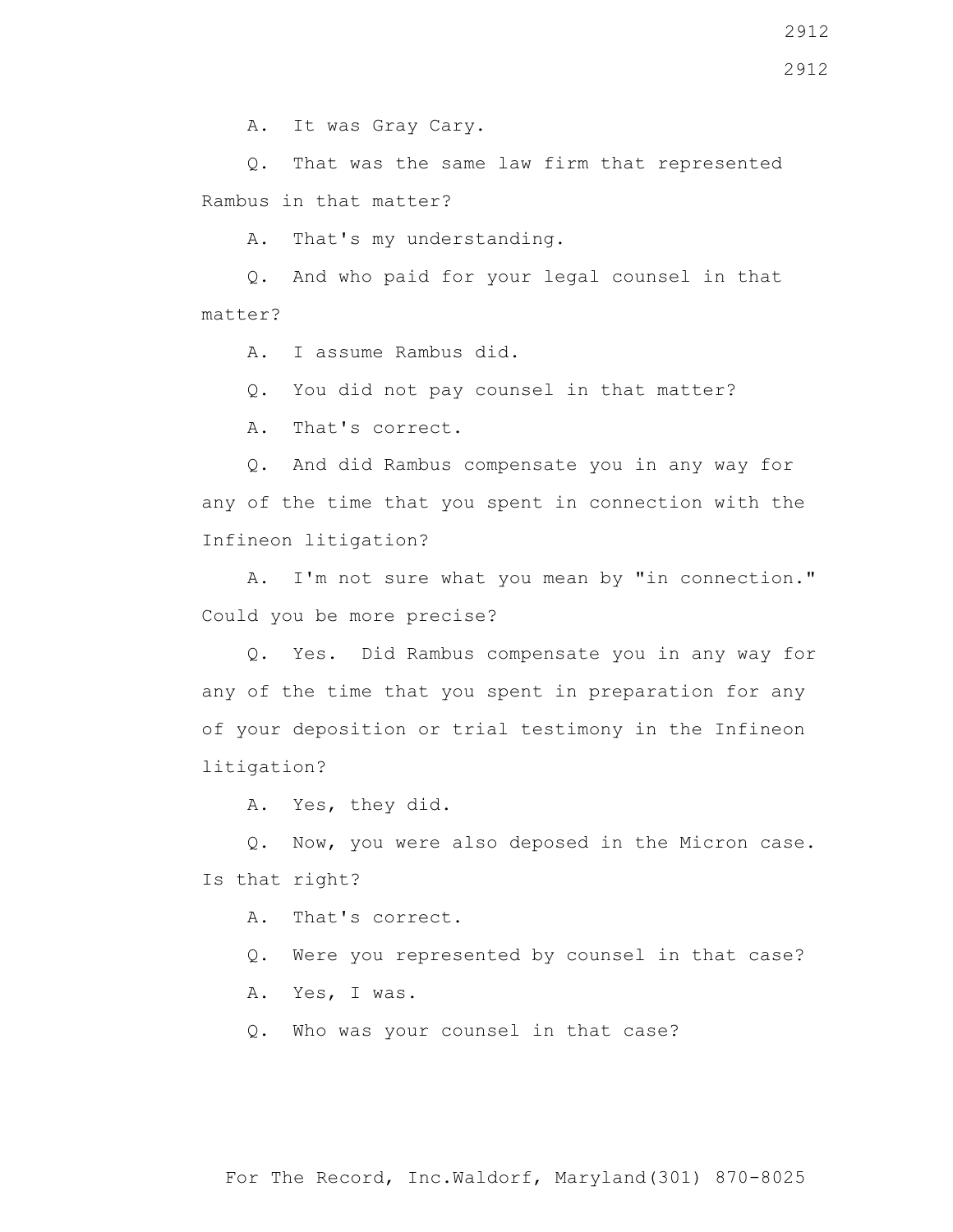2913

A. It was also Gray Cary.

 Q. Again, the same firm that represented Rambus in that litigation?

 A. I believe that Gray Cary was representing Rambus in the Micron case. I'm not certain of that.

 Q. Who paid your legal counsel in connection with the Micron litigation?

A. I assume Rambus did.

 Q. In any event, you did not pay for your legal counsel in that matter?

A. That's correct.

 Q. Did Rambus compensate you in any way in connection with the preparation for your deposition testimony in the Micron matter?

A. Yes, they did.

 Q. Mr. Crisp, are you aware that you have been identified by name in the Federal Trade Commission's complaint in this matter?

 A. I'm not sure what you mean by "identified by name."

 Q. Are you aware that your name appears in the Federal Trade Commission's complaint in this matter?

A. I think I am, yes.

 Q. Are you represented by counsel in connection with this proceeding?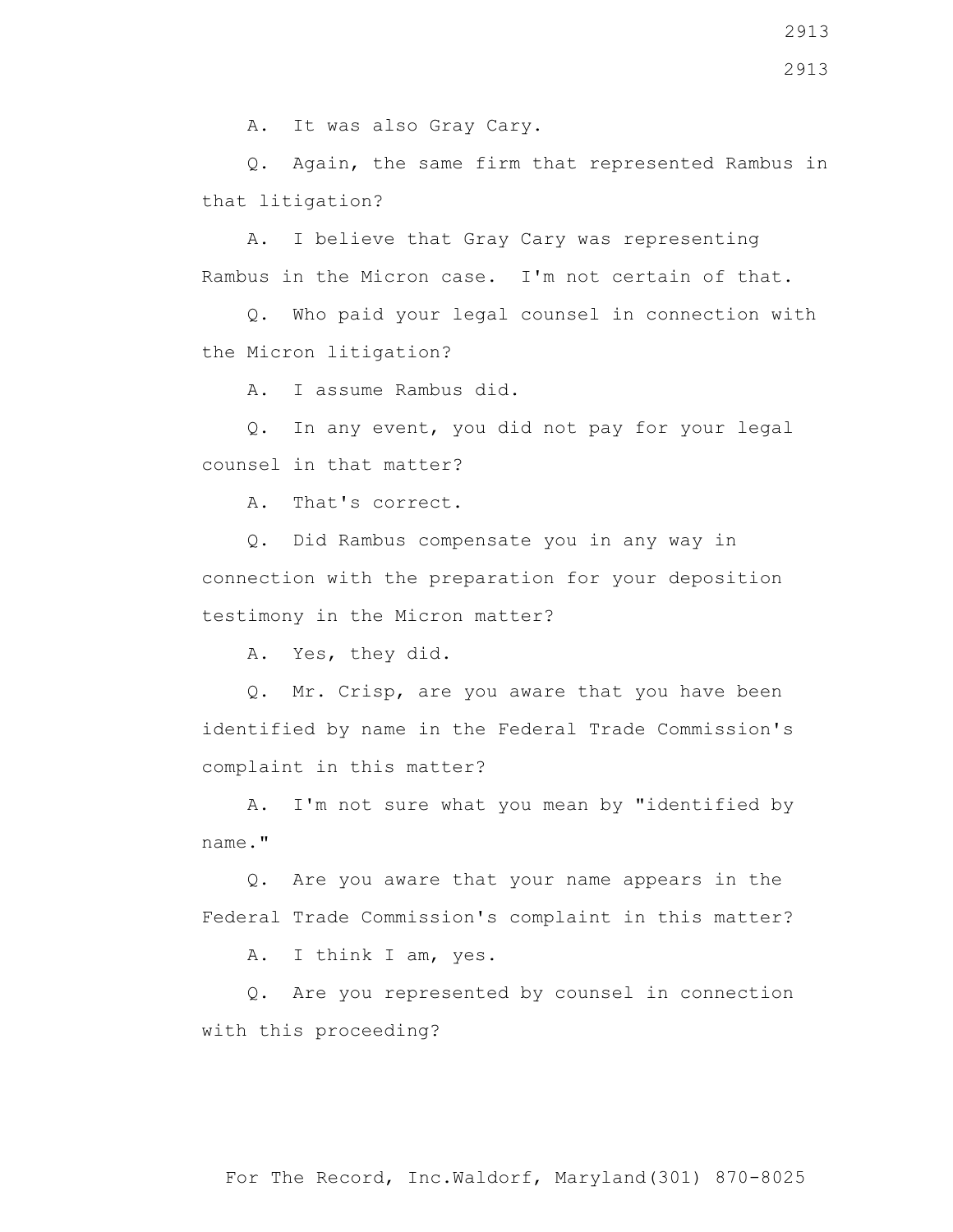Q. Who is your counsel in connection with this proceeding?

A. Munger, Tolles & Olson.

Q. Are you paying Munger Tolles counsel yourself?

A. No, I'm not.

 Q. Do you understand who is paying counsel on your behalf?

A. I presume Rambus is.

 Q. Has Rambus compensated you in any way in connection with the preparation for deposition or trial testimony in this matter?

 A. Yes, I had to take my vacation time, so I asked to be compensated.

> MR. OLIVER: May I approach, Your Honor? JUDGE McGUIRE: Yes.

BY MR. OLIVER:

 Q. Mr. Crisp, I've handed you a document that's been marked as CX-1454. This is a copy of Rambus' patent application published under the Patent Cooperation Treaty.

Do you recognize this document?

A. I don't believe I've ever seen it.

 Q. Do you recognize CX-1454 as being virtually identical to the initial patent application filed by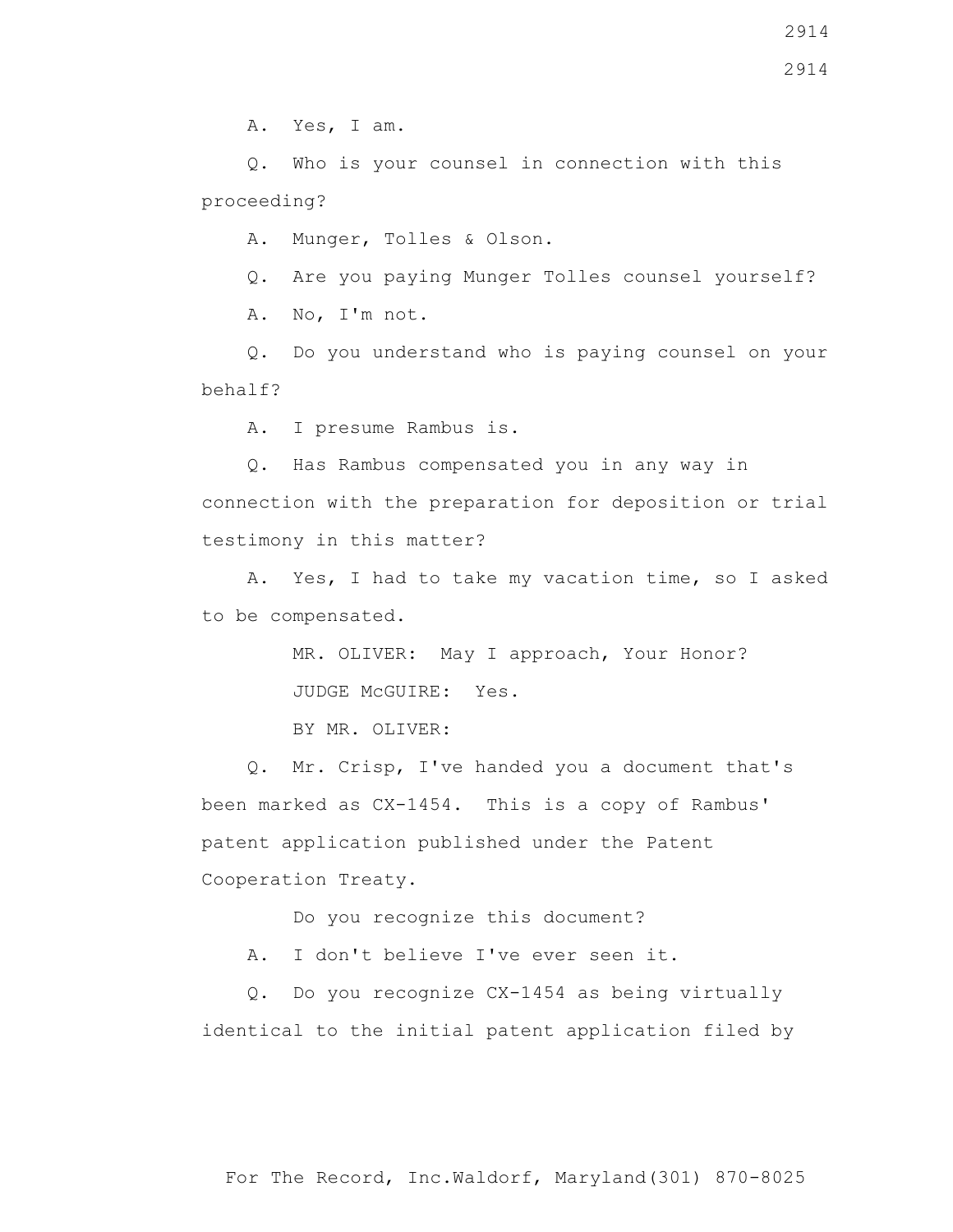Rambus in the United States?

 MR. PERRY: Your Honor, there is no foundation for him, it's a hundred pages long, to say if it's identical. He's never seen --

JUDGE McGUIRE: Sustained.

MR. OLIVER: Your Honor, may I approach? JUDGE McGUIRE: Go ahead.

BY MR. OLIVER:

 Q. Mr. Crisp, I've handed you a document that's been marked as CX-1451. You recognize this as the so-called '898 application filed on behalf of Rambus in April 1990? Is that right?

 A. It's been an awfully long time since I saw this document. It's hard for me to say with certainty,  $but --$ 

 JUDGE McGUIRE: Well, then, take your time if you have to and go through it. We don't want to push you into this. So, if you need to take a moment, take a moment and go through it.

THE WITNESS: Thank you, Your Honor. (Document review.) I have no reason to dispute this is the '898 application.

BY MR. OLIVER:

 Q. Okay. If I could ask you to turn, please, to page 129 in CX-1451.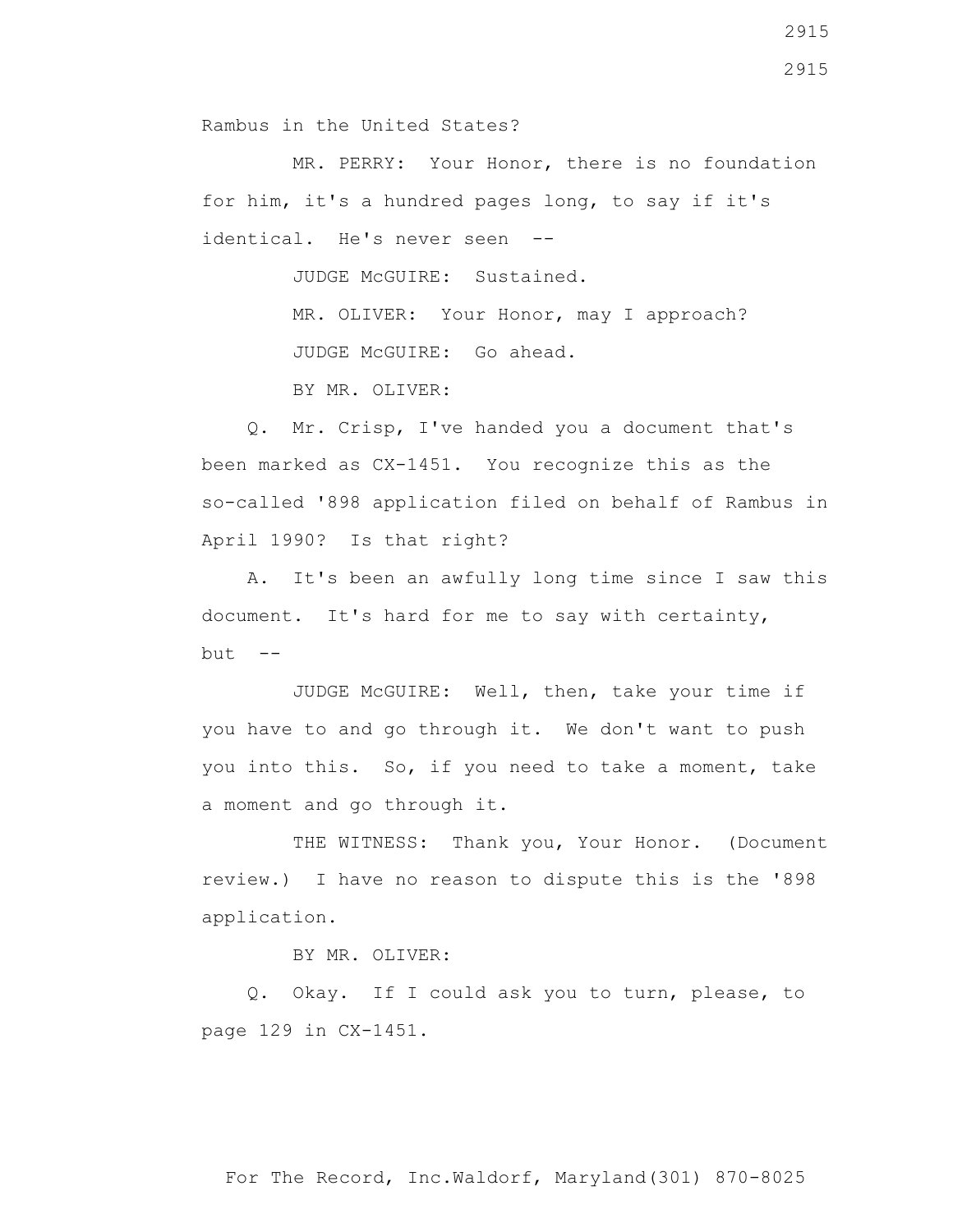A. Would that be the numbers in the lower right-hand corner?

Q. Yes, it would.

A. Okay. I'm on that page.

 Q. Do you see a drawing on the bottom of that page?

A. I see a Figure 3 drawing.

 Q. Okay, if you could please compare Figure 3 to the figure appearing on the first page of CX-1454, do those appear to you to be the identical figure?

A. They look very similar to me.

 Q. Now, that Figure 3 appearing on page 129 of CX-1451 and appearing on the first page of 1454, that represents a number of Rambus memory chips on a bus. Is that correct?

A. That's my interpretation, yes.

 Q. The object on the right-hand side of that drawing represents what's referred to as a master?

A. It could be called a master, yes.

 Q. And that master could be a CPU or a central processing unit. Is that right?

A. It's possible, it could be.

 Q. And the objects on the left-hand side represent individual RDRAM chips. Is that right?

A. Yes, that's right.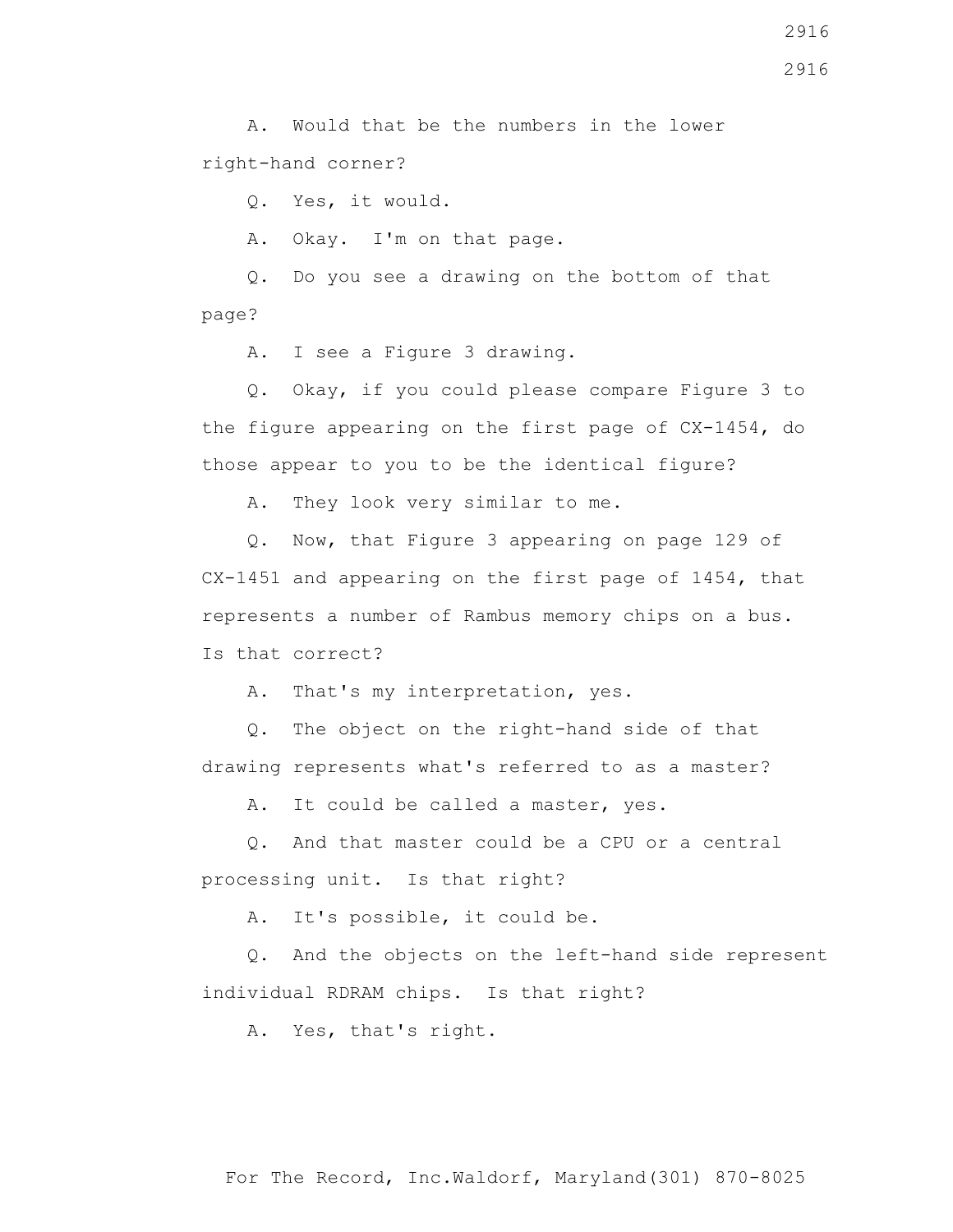Q. And the lines running between the master and the memory chips are the bus lines?

A. That's what I'd call them.

 MR. PERRY: Your Honor, if I could, this individual is not designated as an expert, and I think we're asking him to interpret the pictures and the claims here, that's where we're going with this, and you'll recall we raised the same issue with respect to an earlier witness, Mr. Meier. I don't know how much further he's going, but I just wanted to alert  $-$ -

JUDGE McGUIRE: Mr. Oliver, any response?

 MR. OLIVER: I don't intend to do too much of it, Your Honor, but this is an engineer who was with Rambus for ten years. His responsibilities included marketing the Rambus RDRAM architecture. He was intimately familiar with it, as I think the testimony will make clear. He had reviewed the application, and he was involved in subsequent patent work based upon this application.

 MR. PERRY: I don't have any question that he is a very good engineer who was familiar at the time with the RDRAM architecture. My point simply is all that we're doing is asking what does this patent show. There has been no foundation laid that he's a patent lawyer or understands patents.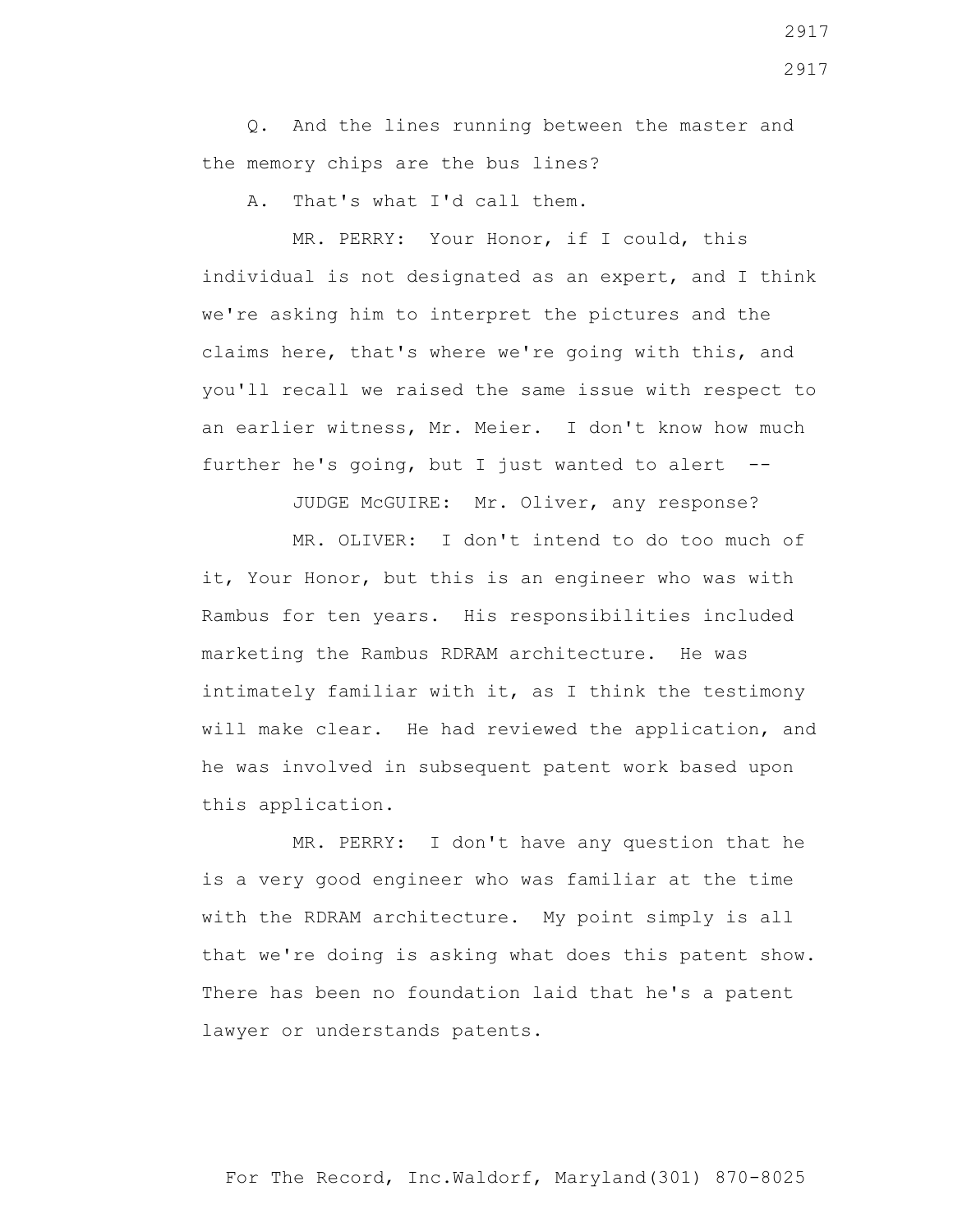JUDGE McGUIRE: All right, so noted, but I am going to give him an opportunity to answer these questions to the extent he's able to do so, and if at any point, Mr. Crisp, you can't answer these questions, just say I don't know the answer, but on that basis, I'm going to entertain this line of inquiry.

MR. OLIVER: Thank you, Your Honor.

BY MR. OLIVER:

 Q. Mr. Crisp, coming back to the drawing that appears on page 1 of CX-1454, again, based on your understanding, this drawing does not show any modules, does it?

A. It does not show any?

Q. Any modules.

 A. You know, there's different usage of the word "module" that I've encountered in my career. The usage that I'm accustomed to using, the answer would be no, but there are other usages of the term "module" where the answer would have to be yes. So, perhaps you could be more succinct as to which definition of "module" you would like for me to use when I answer this.

 Q. Well, the drawing on page 1 of CX-1454 shows individual RDRAM chips mounted on a bus, doesn't it?

A. It does, yes.

Q. Mr. Crisp, if I could direct your attention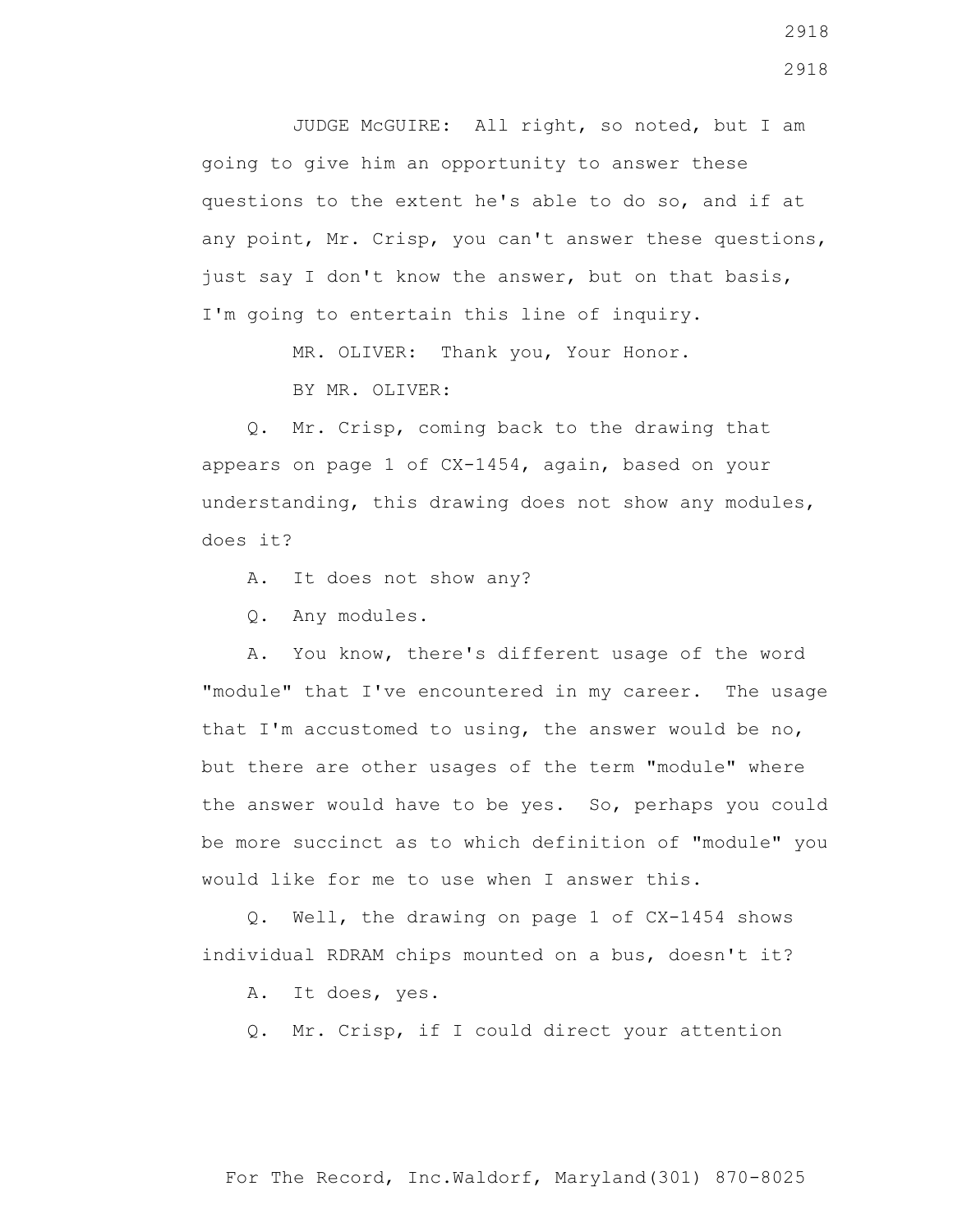back to CX-1451, please, and if I could ask you to turn, please, to page 9.

 Now, underneath Summary of the Invention, do you see that caption?

A. Yes, I do.

 Q. Let me read part of that paragraph, and then I'll follow up with some questions.

 "The present invention includes a memory subsystem comprising at least two semiconductor devices, including at least one memory device, connected in parallel to a bus, where the bus includes a plurality of bus lines for carrying substantially all address, data and control information needed by said memory devices, where the control information includes device-select information and the bus has substantially fewer bus lines than the number of bits in a single address."

Do you see that?

A. Yes, sir, I do.

 Q. Now, most synchronous memory devices sold in the early 1990s had more bus lines than the number of bits in a single address. Isn't that right?

A. I'm sorry, at what point in time?

Q. The early 1990s.

A. And you said synchronous memory devices. Was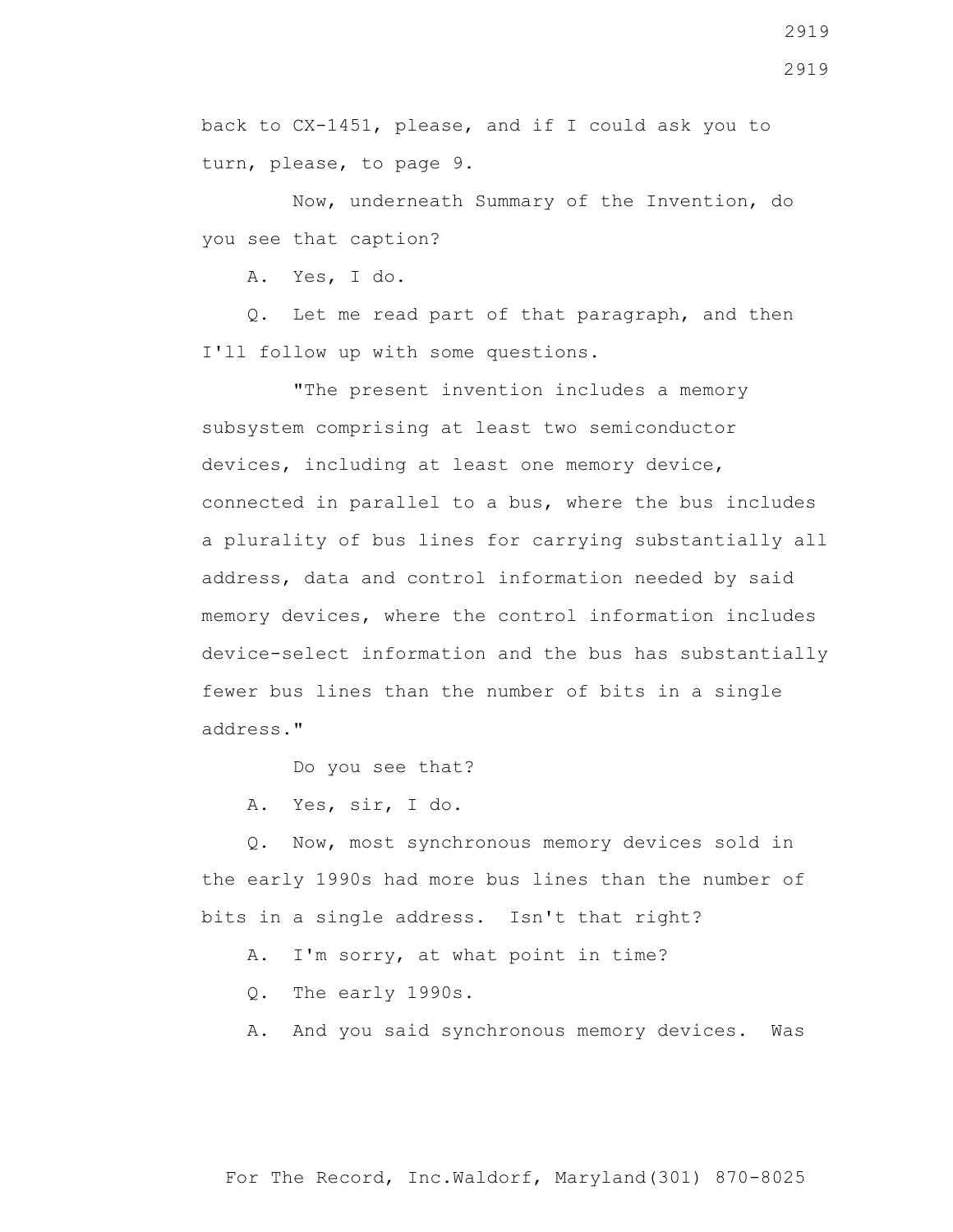there a particular type of synchronous memory device you had in mind?

Q. I misspoke, asynchronous memory devices.

A. You mean nonsynchronous?

Q. Yes.

 A. Okay, now, could you ask the question again? I'm sorry.

 Q. Yes. In the early 1990s, most asynchronous memory devices sold had more bus lines than the number of bits in a single address. Isn't that right?

A. I -- I believe that's correct.

 Q. And during the 1992 time frame, you're aware that JEDEC was working on a standard for synchronous DRAMs that would have contained more bus lines than the number of bits in a single address. Isn't that correct?

 A. I'm really not sure how to answer that. I think they were  $-$ - if I can  $-$ - it's been a long time, but if I can remember correctly, they  $-$ - they were working on a -- a number of different devices, some of which were narrow bus devices, some of which had -- by "bus," I mean the data bus  $-$  some of which were very wide bus devices, depending on the application. So, I'm not quite sure how to answer your question.

Q. Well, the standard for synchronous DRAM that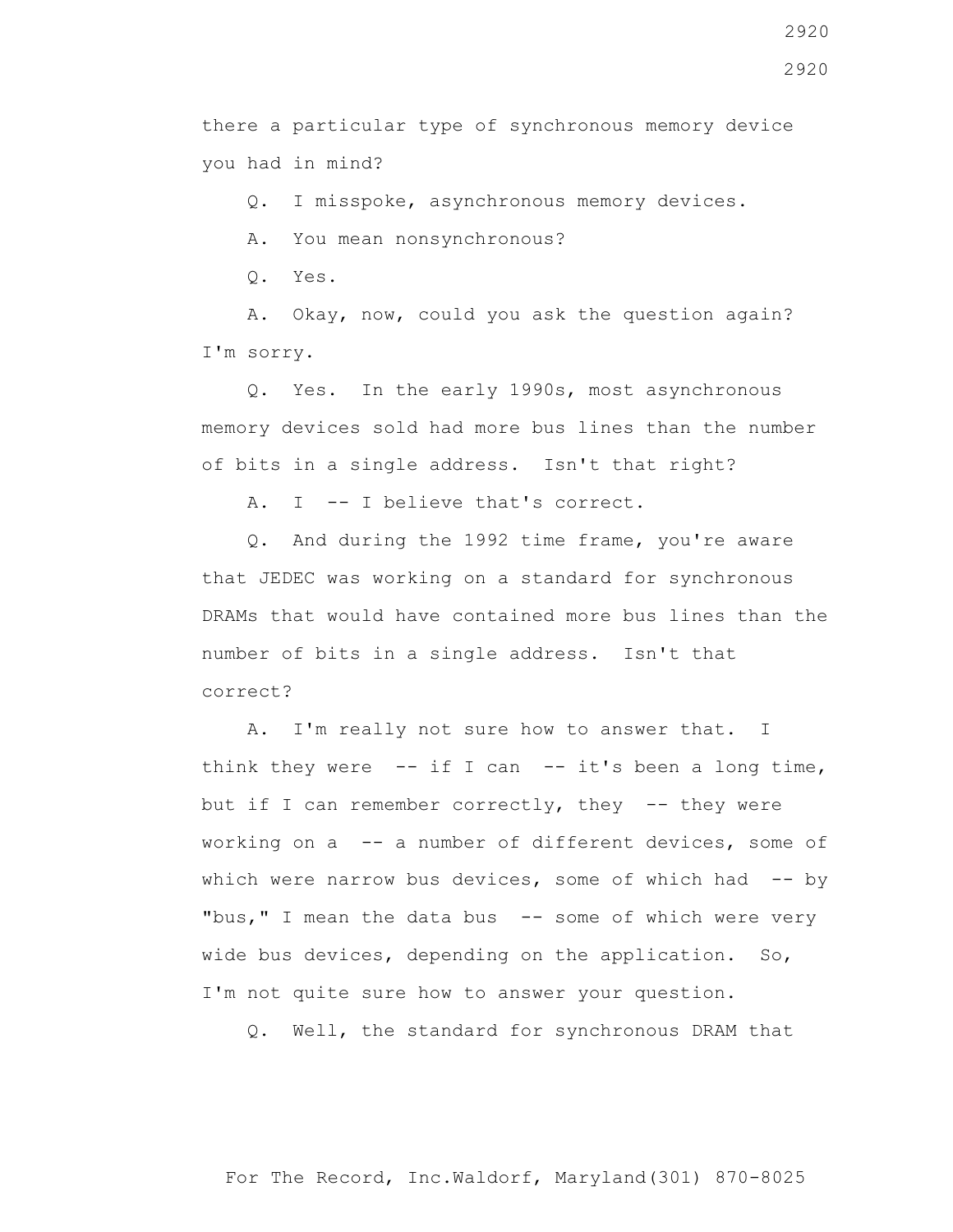JEDEC adopted contained more bus lines than the number of bits in a single address. Isn't that correct?

 A. I don't -- I don't believe I could agree with that completely.

 Q. Okay. Well, there will be other testimony in the record on that point.

 MR. PERRY: Your Honor, can we avoid the comments by counsel like that, please?

JUDGE McGUIRE: So noted, Mr. Perry.

BY MR. OLIVER:

 Q. Let me continue on page 9, please. The last three lines in that paragraph read, "and the bus carries device-select information without the need for separate device-select lines connected directly to individual devices."

Do you see that?

 A. I'm sorry, could you give me the line numbers? I was trying to follow it, and I just haven't seen this.

 $Q.$  On page  $9$  --

A. Yes.

Q. -- lines 17 through 19.

A. Okay, I see those lines.

 Q. It reads towards the end of line 17, "the bus carries device-select information without the need for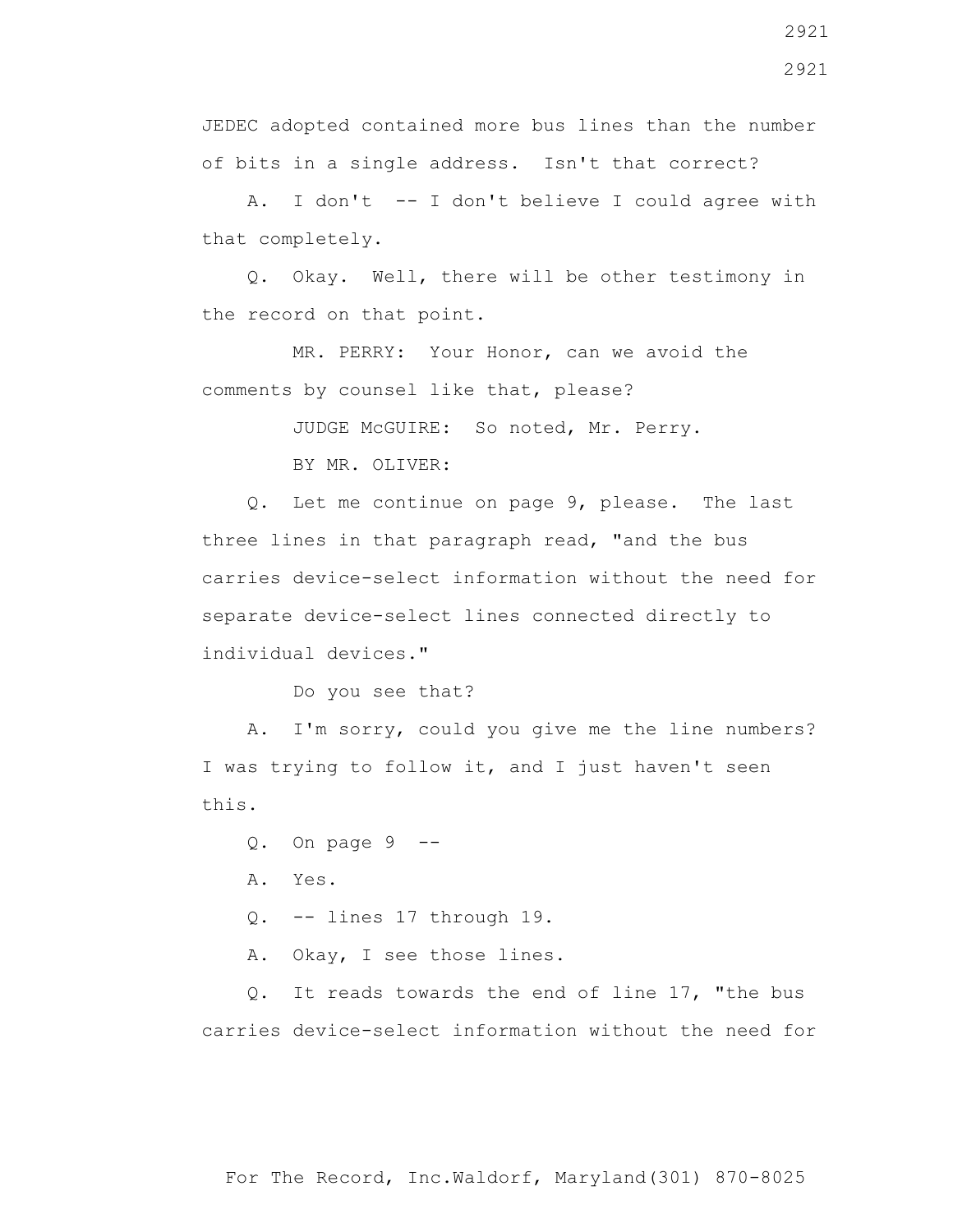separate device-select lines connected directly to individual devices."

Do you see that?

A. Yes, I do, sir.

 Q. Now, in the early 1990s, most asynchronous memory devices sold had separate device-select lines connected directly to individual devices, didn't they?

 A. Again, if you could narrow the type of memory device to which you're referring, it would be easier for me to answer.

 Q. Let me ask a different question. The -- the JEDEC standard for synchronous DRAMs, that standard provided for separate device lines connected directly to the individual devices, didn't it?

A. Yes, that's true.

MR. OLIVER: May I approach?

JUDGE McGUIRE: Go ahead.

BY MR. OLIVER:

 Q. Mr. Crisp, I've handed you a document that's been marked as CX-1320. This is a document that you prepared, isn't it?

A. It looks very familiar.

 Q. Do you see in the lower left-hand corner, the lead slide, your name, R. Crisp?

A. I'm having a little difficulty reading that. I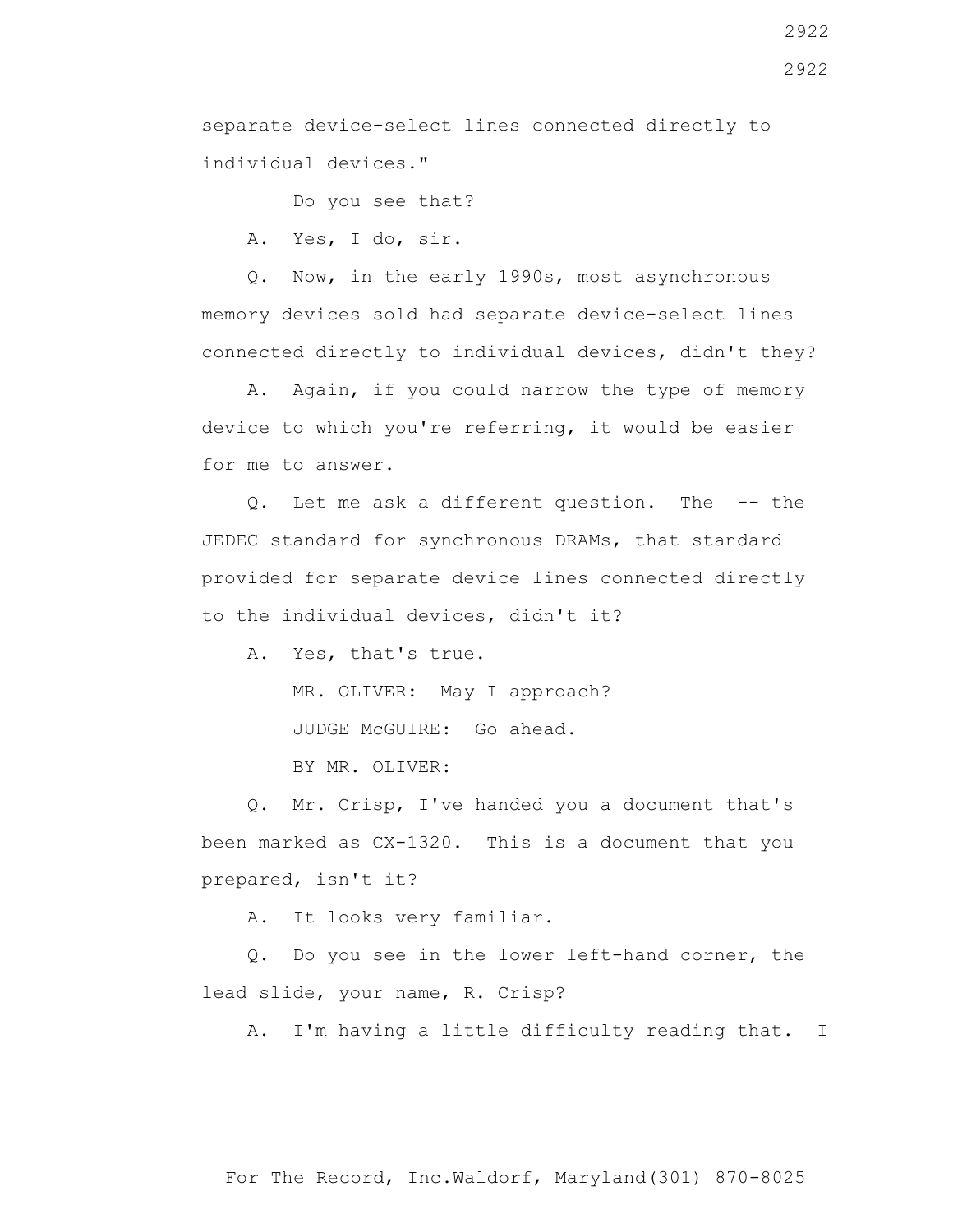JUDGE McGUIRE: It's on your screen there, Mr. Crisp.

THE WITNESS: Oh, okay, thank you. Thank you, Your Honor. Yes, I do see that. Thank you.

BY MR. OLIVER:

 Q. And CX-1320 is a document in which you describe certain aspects of SDRAMs. Is that right?

A. That's right, yes.

 Q. And if I could direct your attention to the first page, the figure in the upper right-hand corner, do you see that?

A. Yes.

 Q. And that's a page which you set forth - diagram a typical SDRAM system topology?

A. Yes, sir.

 Q. That drawing in the upper left-hand slide shows a master device on the left-hand side of the drawing. Is that correct?

A. Yes, sir, that's correct.

 Q. I believe it's marked -- actually, I can't read it, so I won't try.

 On the right-hand side, it shows SDRAM chips. Is that right?

A. It shows SDRAM chips located on -- or actually,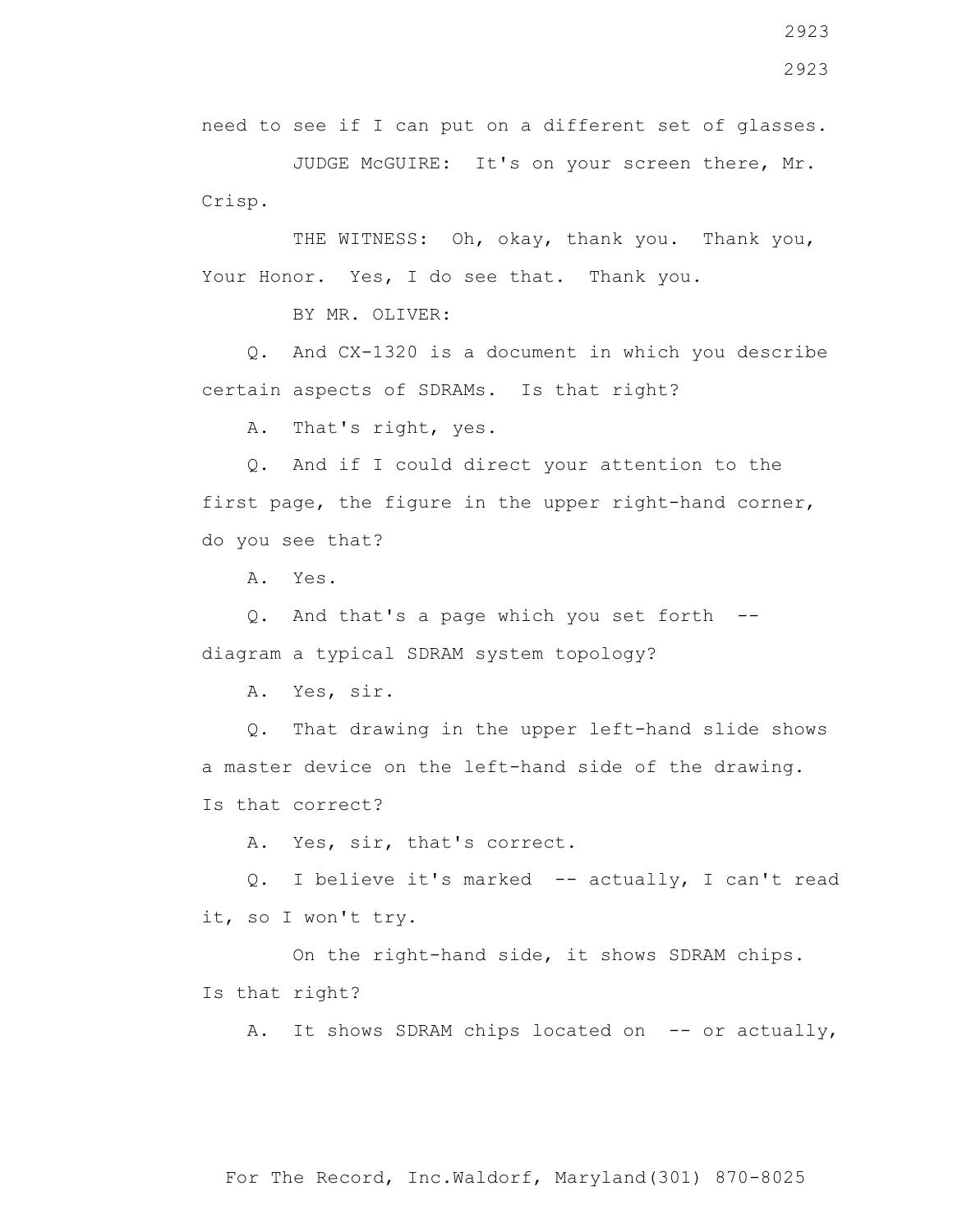Q. Okay. I believe that they are labeled banks in the drawing. Is that right?

A. Yes, sir, that's right.

 Q. And that's what you were referring to as modules?

A. Yes, sir, that's correct.

 Q. So, each module would be represented by a vertical box containing four devices. Is that right?

A. Yes, sir, that's correct.

 Q. And the drawing shows four such groupings of devices?

A. Yes.

 Q. And the various lines running between the master and the various SDRAM chips are the bus lines. Is that right?

 A. I would have a hard time characterizing all of those lines as bus lines, but there certainly are some of them that I would characterize that way.

 Q. And many of those lines actually represent multiple lines. Is that correct?

A. Yes, sir. In fact, I think all of them -those heavy lines represent multiple -- or groupings of wires, yes.

Q. Now, do you see some lines running from the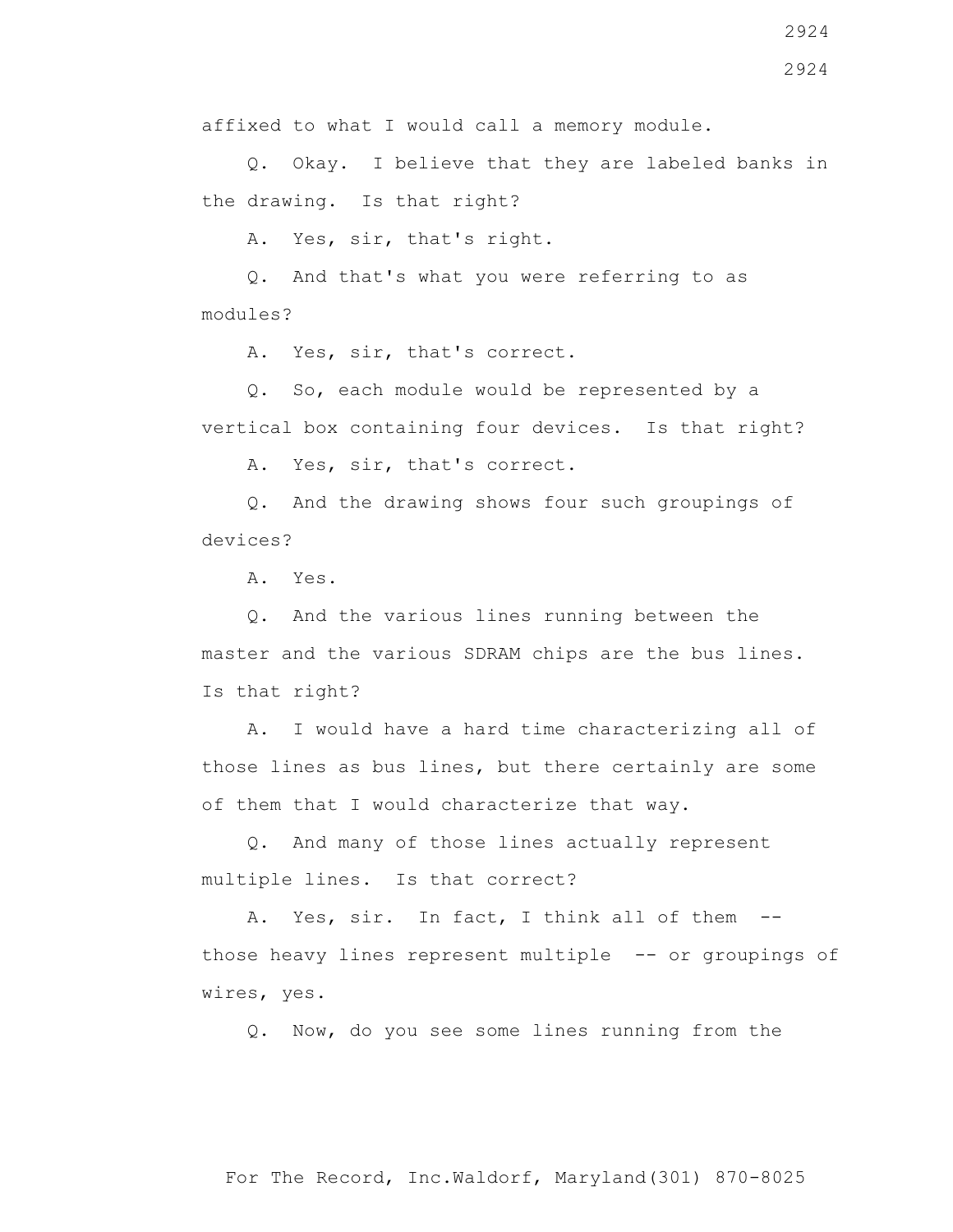master on the left down towards the bottom of the slide, then across to the right, and then up to the various banks?

A. Yes, sir, I do.

Q. Now, those represent chip-select lines, right?

 A. They actually represent more than chip-select lines.

 Q. But among other things, they represent chip-select lines. Is that right?

A. That's correct, yes.

 Q. Now, this figure in the upper right-hand slide on page 1 of CX-1320 illustrates generally the type of DRAM interface that JEDEC was working on in the 1991 to 1993 time period. Isn't that right?

 A. It represents one kind of DRAM interface that JEDEC was working on within that time frame.

 Q. Well, it represents the kind of interface that JEDEC standardized in its SDRAM standard. Is that right?

A. Yes, sir, that -- it does represent that, yes.

 Q. And if I could ask you to turn back, please, to page 1 of CX-1454, the figure we were looking at earlier. Do you see that figure?

A. Yes, sir, I do.

Q. That figure does not contain any separate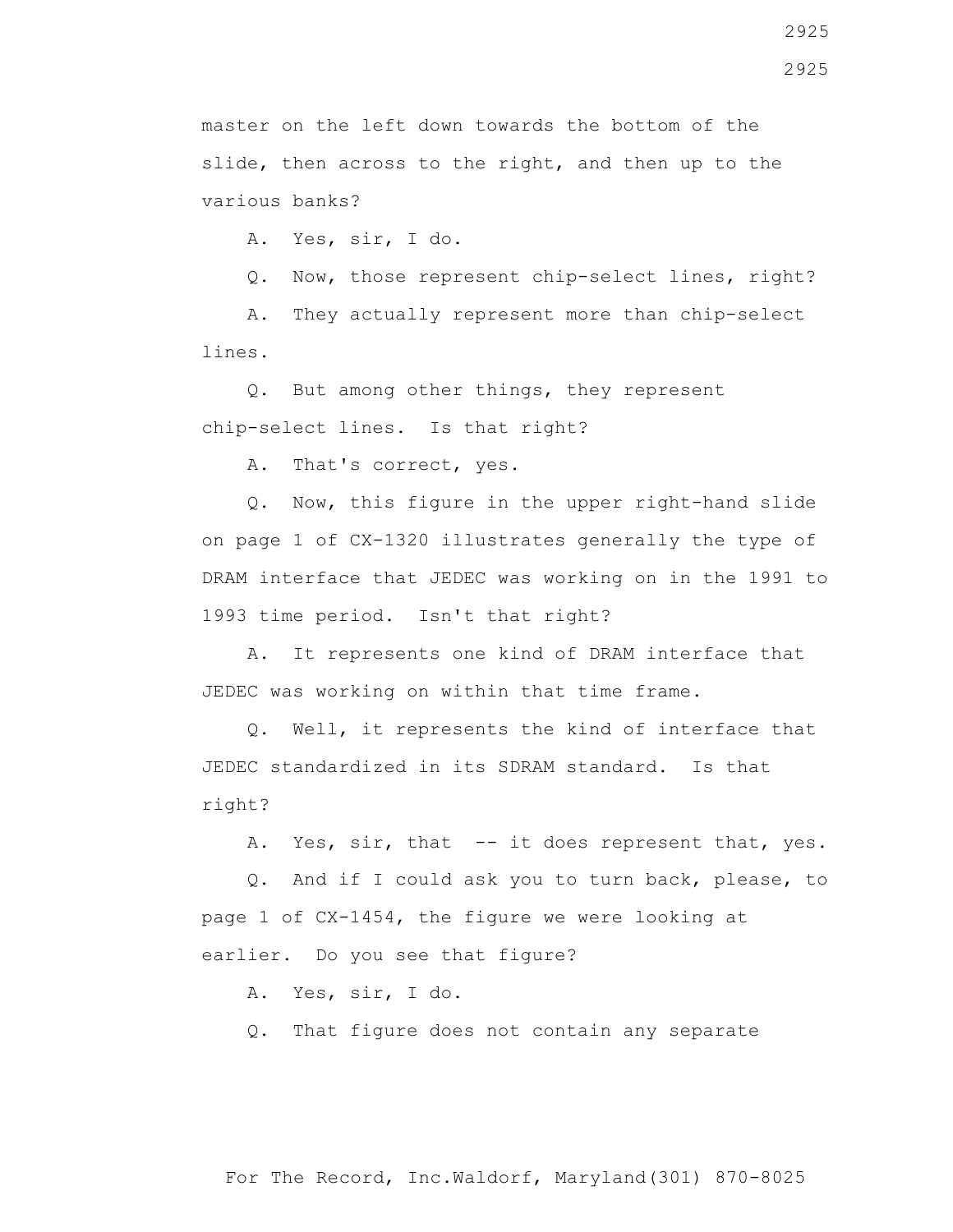device-select lines, does it?

 A. I see nothing that's denoted on here as to what any of those lines are, so other than my knowledge that this is designed to pertain to an RDRAM system, I wouldn't have any way of answering that question.

 Q. Well, based on your knowledge that this is - strike that.

 Based on your knowledge of the RDRAM system, you recognize that the figure on page 1 of CX-1454 does not contain any separate device-select lines. Isn't that right?

A. Yes, sir, that's correct.

 Q. Now, Mr. Crisp, when you first read the original 1990 application, you believed it was limited to configurations which shared the data and address lines, a packet bus, narrow high-speed clock devices and signals moving in opposite directions on the clock. Isn't that right?

A. I believe that's correct.

 Q. In other words, when you read the initial Farmwald-Horowitz application back in the early 1990s, you initially believed it was an RDRAM patent. Isn't that right?

 MR. PERRY: Objection, that's vague as to what he means by "RDRAM patent."

2926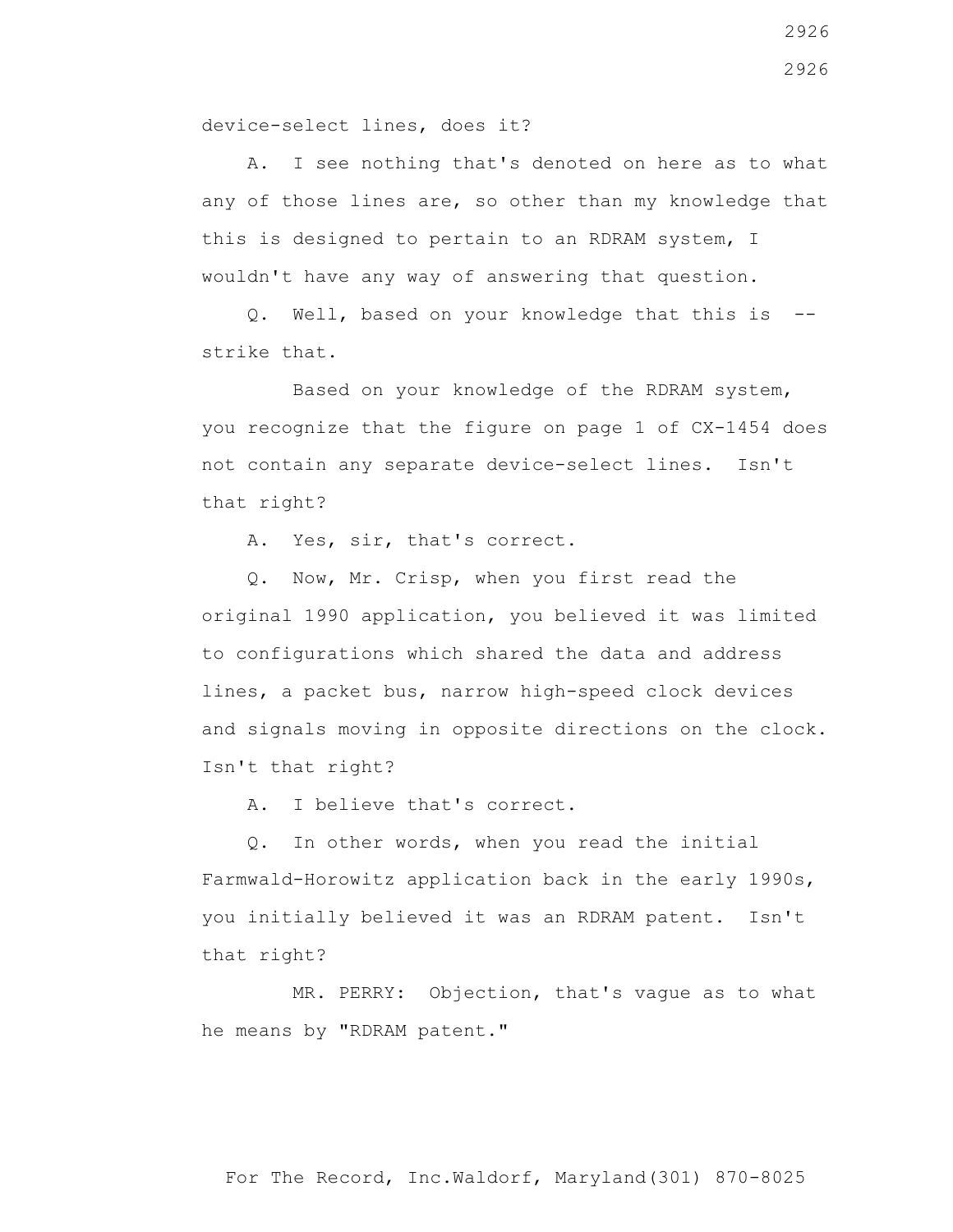JUDGE McGUIRE: Any comment on that, Mr. Oliver?

 MR. OLIVER: Your Honor, this is something on which he testified in the Infineon trial, and he answered almost precisely this question in the Infineon trial.

 JUDGE McGUIRE: Overruled. I'll entertain the question.

THE WITNESS: I'm sorry, would you ask the question again, please?

BY MR. OLIVER:

Q. Yes. When you read the initial

Farmwald-Horowitz application back in the early 1990s, you initially believed it was an RDRAM patent. Isn't that right?

 A. Actually, I believed it was an application that was designed to describe the RDRAM system invention.

 Q. And you believed in your words that it was limited to RDRAM when you initially reviewed it. Isn't that right?

 A. I have no reason to dispute that I said that previously, but I think it also covered the controllers as well.

 Q. But over time, would it be fair to say that your view as to whether the initial application would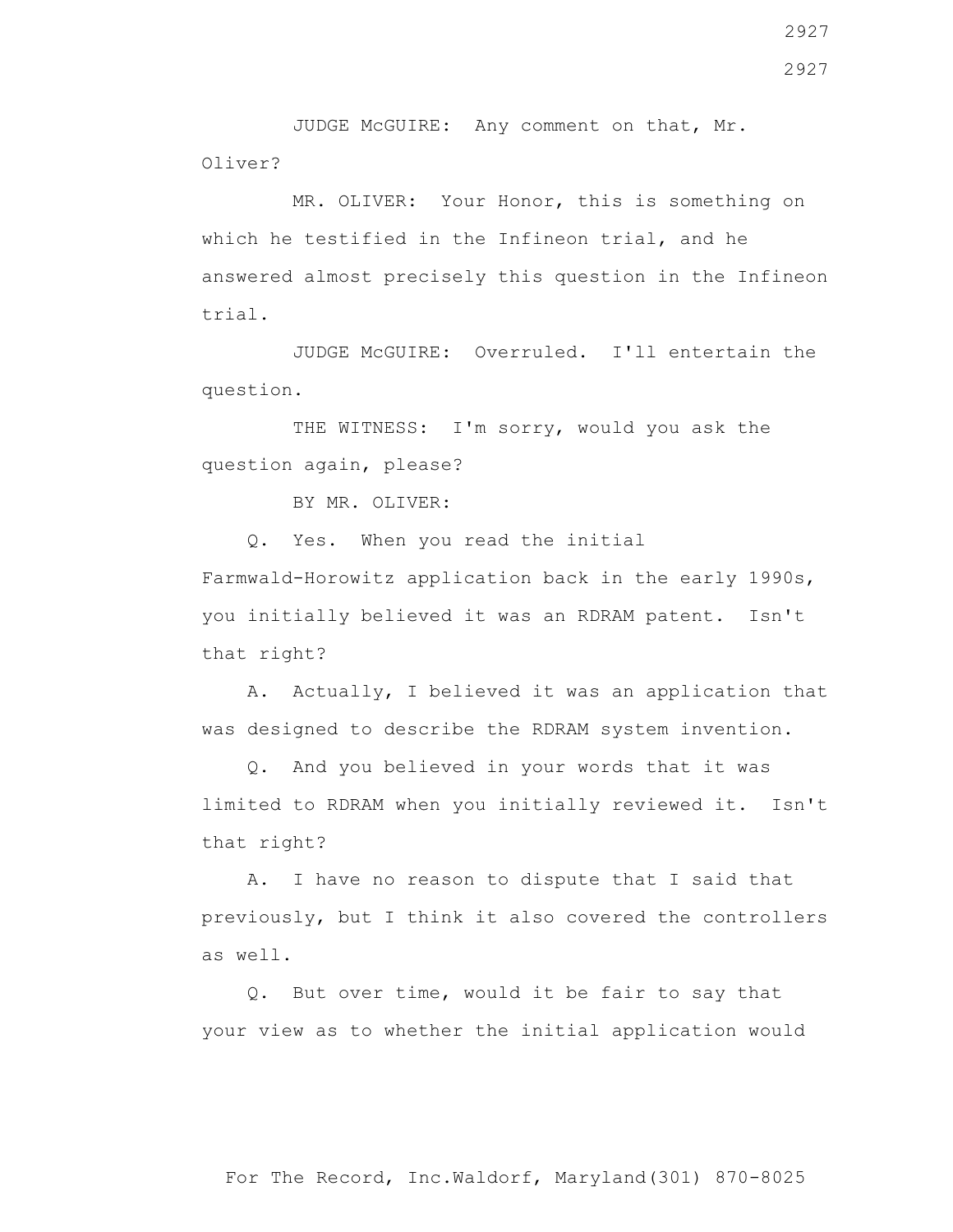cover RDRAM or could also cover other architectures changed?

A. I think the answer is yes.

 Q. And over time, from 1992 on, the claims that were attached to the initial application also changed. Isn't that right?

 A. I'm not sure that the claims in the initial application changed. I think there were some other cases or other applications that had originated from this original application, and I believe that as time went on, those -- there were some changes to some of those claims.

 Q. Okay. So, it would be fair to say, then, that claims were added after 1992?

A. I believe that that's true, yes.

 Q. And that there were also amendments made to certain of those claims over time?

A. I generally believe that that's true, yes.

 Q. And those changes in claims were made by various individuals at Rambus working with patent lawyers. Is that right?

A. I don't believe that's correct.

 Q. The claims were -- excuse me, the changes to claims were made by patent lawyers. Isn't that right?

A. That's my understanding, yes, sir.

2928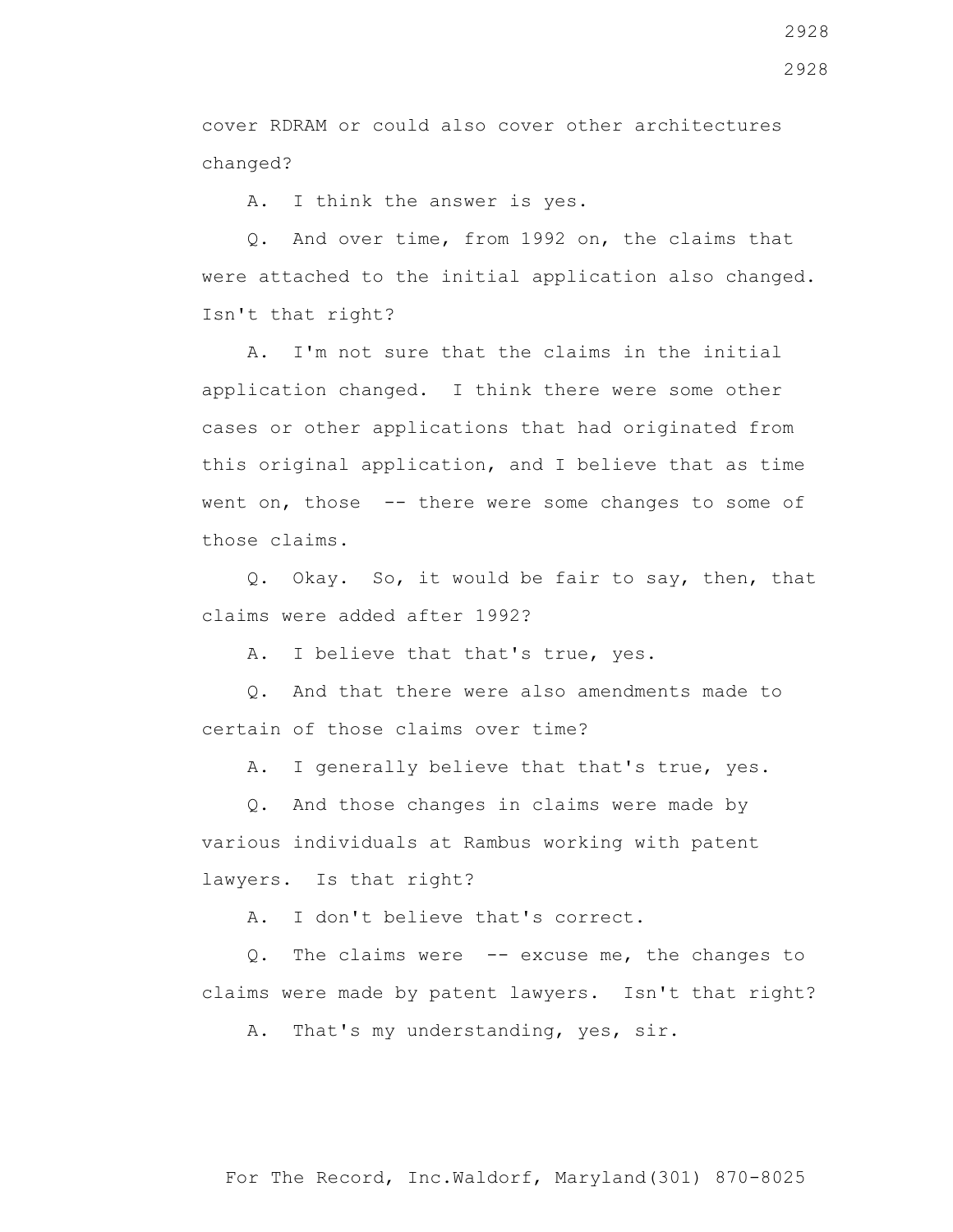Q. And various individuals at Rambus worked with patent lawyers with respect to claims. Isn't that right?

 A. Well, you say "worked with." I'm not sure precisely what you have in mind.

 Q. Various individuals at Rambus had discussions with patent lawyers with respect to proposed claims. Isn't that right?

A. I believe that's correct, yes.

 Q. And you were among those individuals that had discussions with patent lawyers. Isn't that right?

A. Yes, I am.

0. And in many instances -- strike that.

 In a number of instances, you were proposing ideas for new claims. Isn't that right?

A. Yes, sir, that's correct.

 Q. Now, Mr. Crisp, I believe you testified that you joined Rambus in late 1991. Is that right?

A. That's correct.

 Q. And beginning in May 1992 and continuing until Rambus withdrew from JEDEC, you were Rambus' primary representative at the JEDEC JC-42.3 subcommittee?

A. That's correct, yes.

 Q. Now, Mr. Crisp, Rambus didn't really care what the JEDEC standard would be, did it?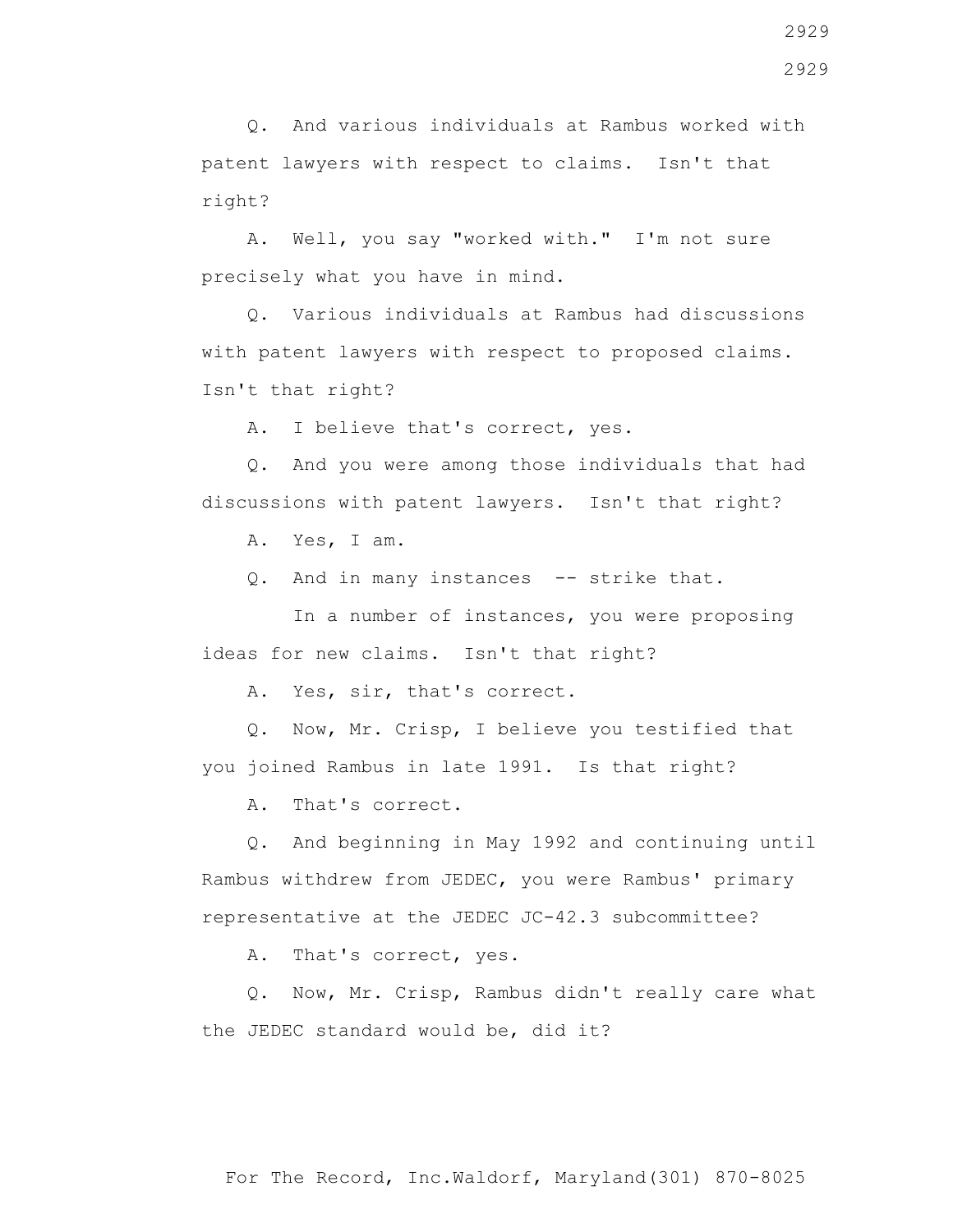MR. PERRY: Which standard, Your Honor? It's vague.

JUDGE McGUIRE: Sustained.

BY MR. OLIVER:

 Q. Mr. Crisp, Rambus didn't really care what the JEDEC SDRAM standard would be, did it?

 A. I -- I don't know what Rambus thought about or didn't think about. I'm -- I just know my own perspective.

 Q. Well, Rambus had no plans to ever use the JEDEC standards, did it?

 MR. PERRY: Again, Your Honor, vague as to which standard.

JUDGE McGUIRE: Also sustained, Mr. Oliver.

BY MR. OLIVER:

 Q. Rambus had no plans ever to use the JEDEC SDRAM standard, did it?

 A. You say "use." I'm not sure in what capacity you mean.

 Q. Well, Rambus had no plans to manufacture any JEDEC-compliant SDRAMs, did it?

 A. Rambus is not in the business of manufacturing any products.

Q. So, your answer is no?

A. Well, I'm trying to answer your question, but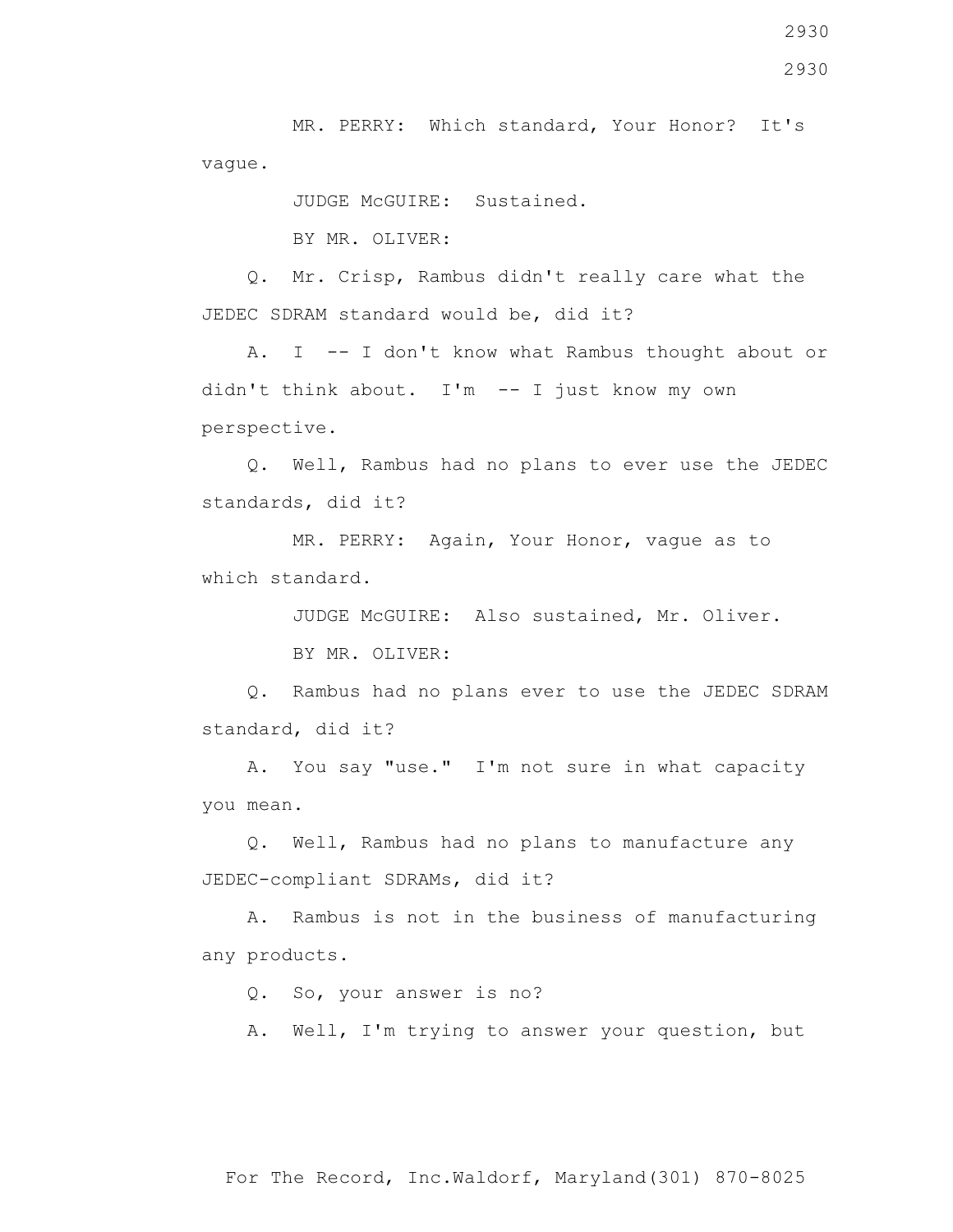I'm not exactly sure exactly what you're asking.

 Q. I'm asking, Rambus never had any plans to manufacture products according to the JEDEC SDRAM standard, did it?

A. That's correct, yes.

 Q. And Rambus never had any plans to license the JEDEC -- strike that.

 Rambus never had any plans to manufacture the -- manufacture devices made according to the JEDEC DDR SDRAM standard, did it?

A. I believe that's correct.

 Q. Rambus was promoting its RDRAM architecture, wasn't it?

A. To who?

Q. To various companies.

A. Yes, that's correct.

 Q. It would be fair to say, wouldn't it, that Rambus viewed the potential JEDEC standards as a source of competition for RDRAM?

 A. I'm not sure that we viewed any standards as a source of competition.

 Q. Well, Rambus certainly thought that if DDR SDRAM actually became a product, it had the potential to hurt Rambus' business, didn't it?

A. I believe that's true, yes.

2931 2931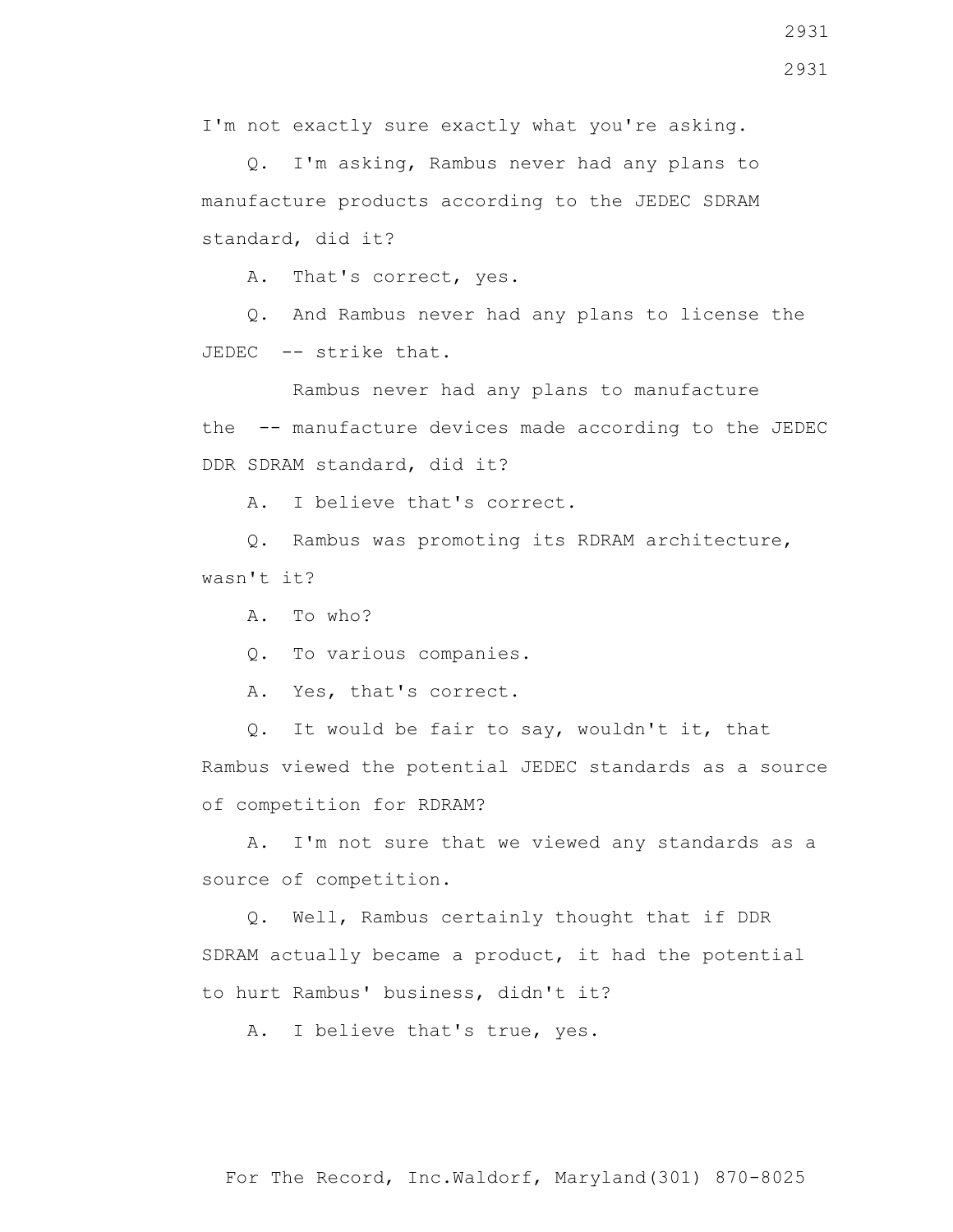Q. So, Rambus perceived DDR SDRAMs to be a potential threat?

 A. I certainly believe that some people there believed that, yes.

Q. Now, you believed that as well, didn't you?

A. I think I did at some point in time.

 JUDGE McGUIRE: All right, now, I want to clarify that answer. When you said that you believe that some people there thought that, was that "there" meaning at Rambus or at JEDEC?

THE WITNESS: Your Honor, I meant at Rambus.

 JUDGE McGUIRE: I'm sorry, you're talking about Rambus?

> THE WITNESS: That's correct, Your Honor. JUDGE McGUIRE: All right, very good. All right, Mr. Oliver.

BY MR. OLIVER:

 Q. Just to be certain the record is clear, you understood that certain people at Rambus believed that DDR SDRAMs could be a potential threat to Rambus' business, right?

A. Yes, that's correct.

 Q. In fact, you didn't have any interest in seeing JEDEC succeed in developing widely -- widely used standards, did you?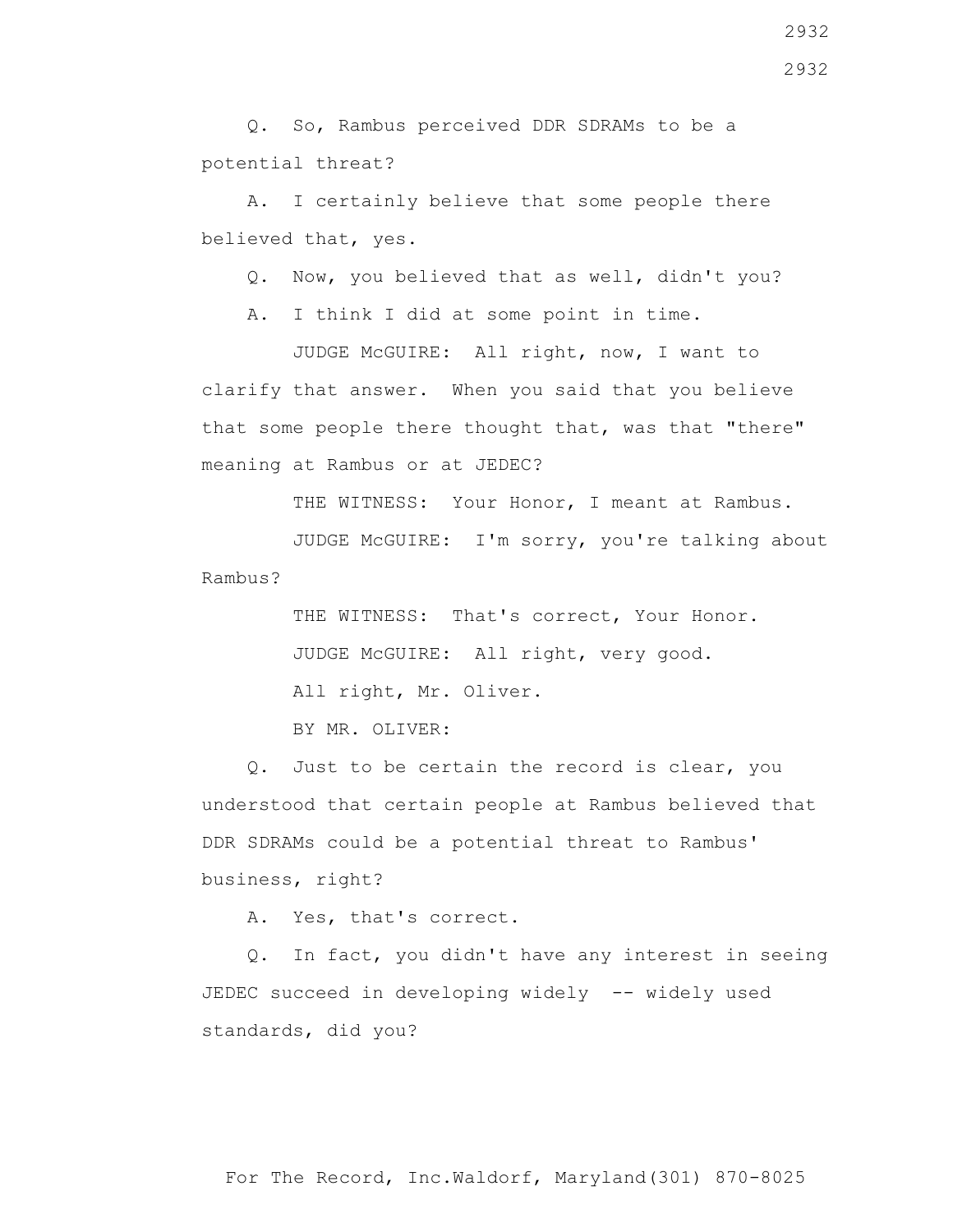MR. PERRY: Vague as to which standard, Your Honor.

> MR. OLIVER: Your Honor, I'm attempting to --JUDGE McGUIRE: Sustained.

BY MR. OLIVER:

 Q. You didn't have any particular interest in seeing JEDEC succeed in developing a widely used standard for SDRAM, did you?

A. I think that answer is correct, yes.

 Q. You also didn't have any interest in seeing JEDEC succeed in developing a widely used standard for DDR SDRAM, did you?

 A. I was not interested in seeing potential competitive devices appear on the market.

 Q. In fact, you actually hoped that JEDEC would fail to produce an SDRAM standard, didn't you?

 A. I don't think I was so concerned about the standard as I was the devices.

 Q. Well, in fact, very shortly after you attended the first JEDEC meeting in April 1992, you wrote an email to others in Rambus about dissension among JEDEC members, didn't you?

 A. I think that was a portion of another email, but I believe I did speak to that issue, yes.

Q. And you suggested that Rambus consider leaking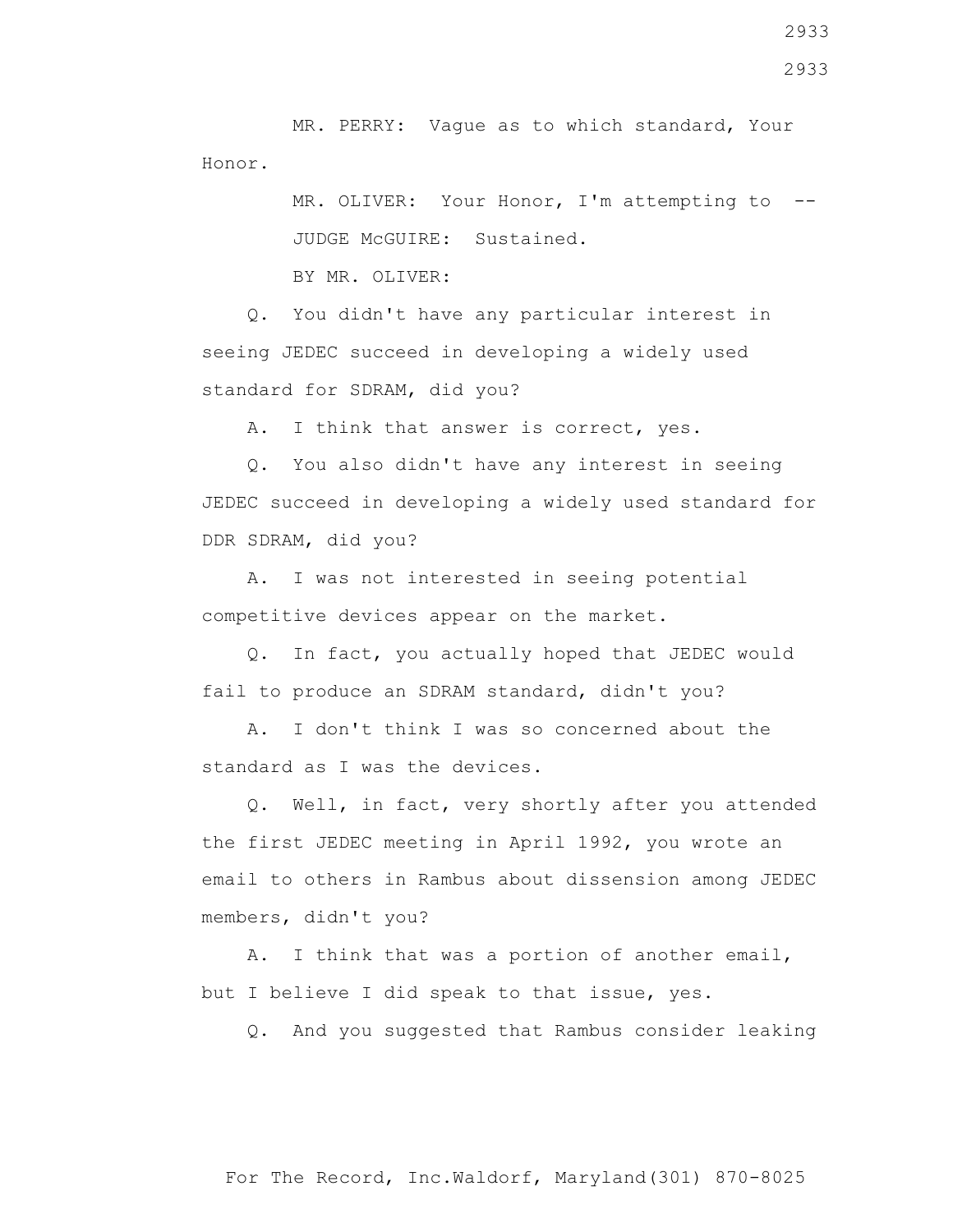2934

this dissension to the press, right?

 A. Yes, sir, I did. May I explain something about my answer there?

 Q. Let me show you a document, I have a few other questions, and if that allows you to explain, you can explain at that point; otherwise, your counsel will ask you follow-up questions.

May I approach, Your Honor?

JUDGE McGUIRE: Go ahead.

BY MR. OLIVER:

 Q. Mr. Crisp, I've handed you a document marked as CX-1708. This is the email that you were referring to in your earlier answer, right?

A. I believe that's correct, yes.

 Q. And if I could ask you to turn, please, to page 5 of CX-1708.

A. Yes.

 Q. Now, you'll see the caption at the top of that page is Dissension in the JC42 Meeting?

A. Yes, sir, I do.

 Q. Would it be fair to say that the first two paragraphs describe different positions taken by certain individuals?

A. Yes, sir, that's right.

Q. If I could direct your attention to the third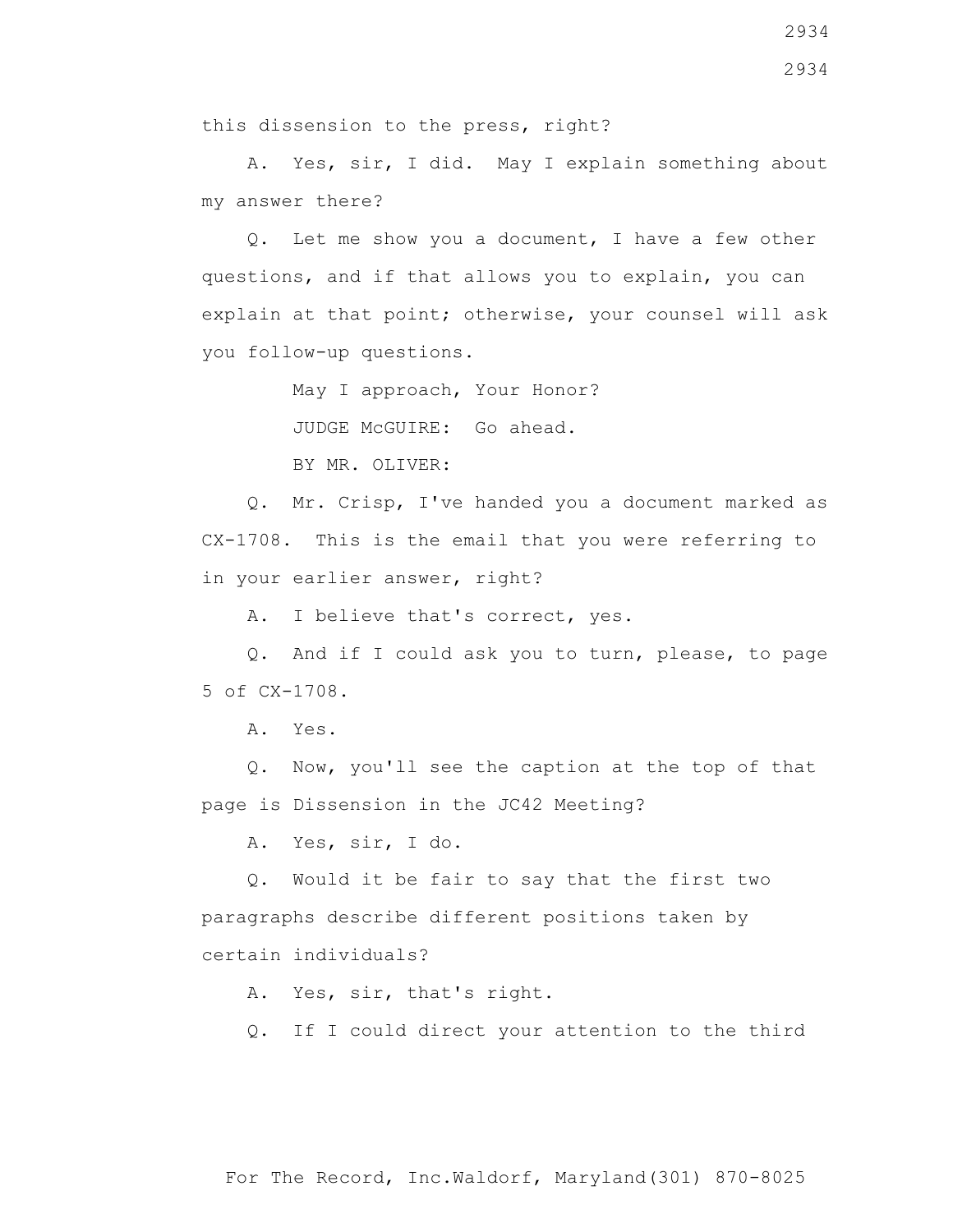paragraph, it reads, "I think we should make sure this gets leaked to the press. Something like RIFT forms in JEDEC SDRAM working group: Major system houses now leaning away from JC42 committee recommendation."

Do you see that?

A. Yes, sir, I do.

 Q. And continuing in the next paragraph, "Now if we can get this on the front page of EETimes and the next issue of Nikkei Electronics, this should help our air war."

Do you see that?

A. Yes, sir, I do.

 Q. Now, your reference there to air war, that referred to Rambus' efforts to persuade customers to use the RDRAM architecture rather than a JEDEC-compliant architecture. Isn't that right?

 A. It really referred just to our desire to have people use the RDRAM architecture.

 Q. Now, you recognize that it is contrary to JEDEC rules to leak information to the press?

 A. I'd been seeing a number of reports coming out in the press that this standard was moving very quickly toward completion, and I had heard some discussion within JEDEC that people shouldn't be talking to the press. I felt like there was an inaccurate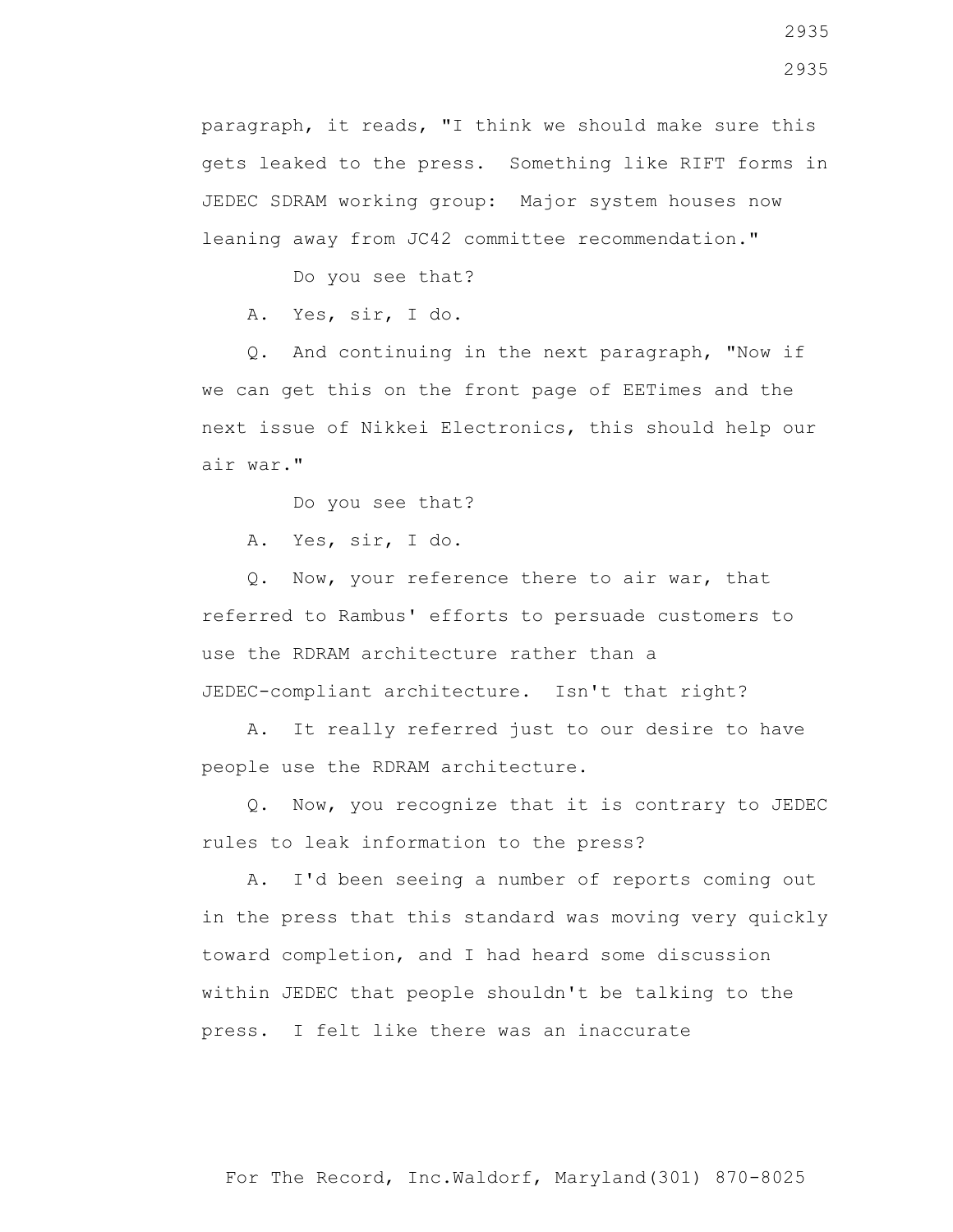representation of what was going on within JEDEC that was being reported in the press.

 Q. You certainly recognized that discussions in JEDEC were confidential, right?

 A. I'm not sure if I fully understood that or not. I know I heard some discussion that people did not want to see companies talking to the press, but I guess I don't know for -- with certainty that that was absolutely contrary to the rules.

 Q. Let me direct your attention to the third line in the last paragraph.

A. Yes.

 Q. It reads, "One downside is that the discussions are confidential."

 That's what you wrote to your superiors back at Rambus. Isn't that right?

 A. Yes, but I'm not sure that in retrospect I knew that that was actually true. I think there was some disagreement as to whether or not that was, in fact, the case. So, I was confused, quite honestly.

 Q. At the time, you certainly understood the discussions to be confidential, didn't you?

 A. I don't know exactly what I understood. That was I think the first time I had gone to a meeting.

Q. Well, you understood that if you leaked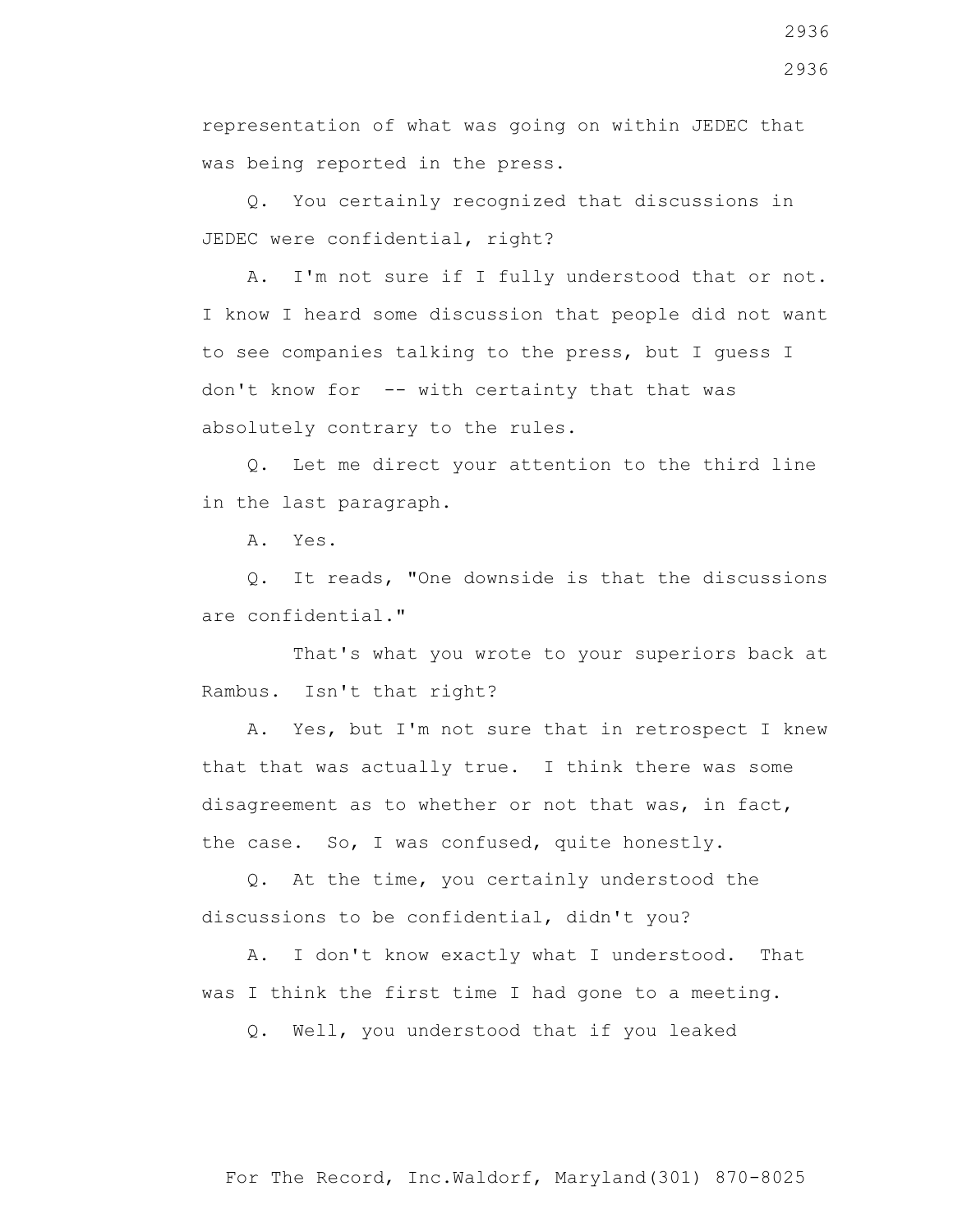information to the press, you could be censured by JEDEC, right?

 A. I made that comment in here, that I thought that was a possibility.

 Q. In fact, you thought it was even a possibility that you could be tossed out of JEDEC for leaking information to the press. Isn't that right?

 A. I thought that was a possibility. And this never actually ended up happening.

 Q. Now, in your understanding, Rambus joined JEDEC in order to learn what the competition was working on and what sort of issues would arise when designing SDRAMs and SGRAMs, right?

 A. I think that was part of the reason. MR. OLIVER: May I approach? JUDGE McGUIRE: Yes.

BY MR. OLIVER:

 Q. Mr. Crisp, I've handed you a document marked as CX-837. This is an email that you sent to the executive group at Rambus. Is that correct?

A. Yes, that's correct, among other people.

- Q. And you also sent it to Tony Diepenbrock?
- A. That's correct, as well as a copy to myself.
- Q. And you sent this on September 23, 1995?
- A. That's the date that's marked on it.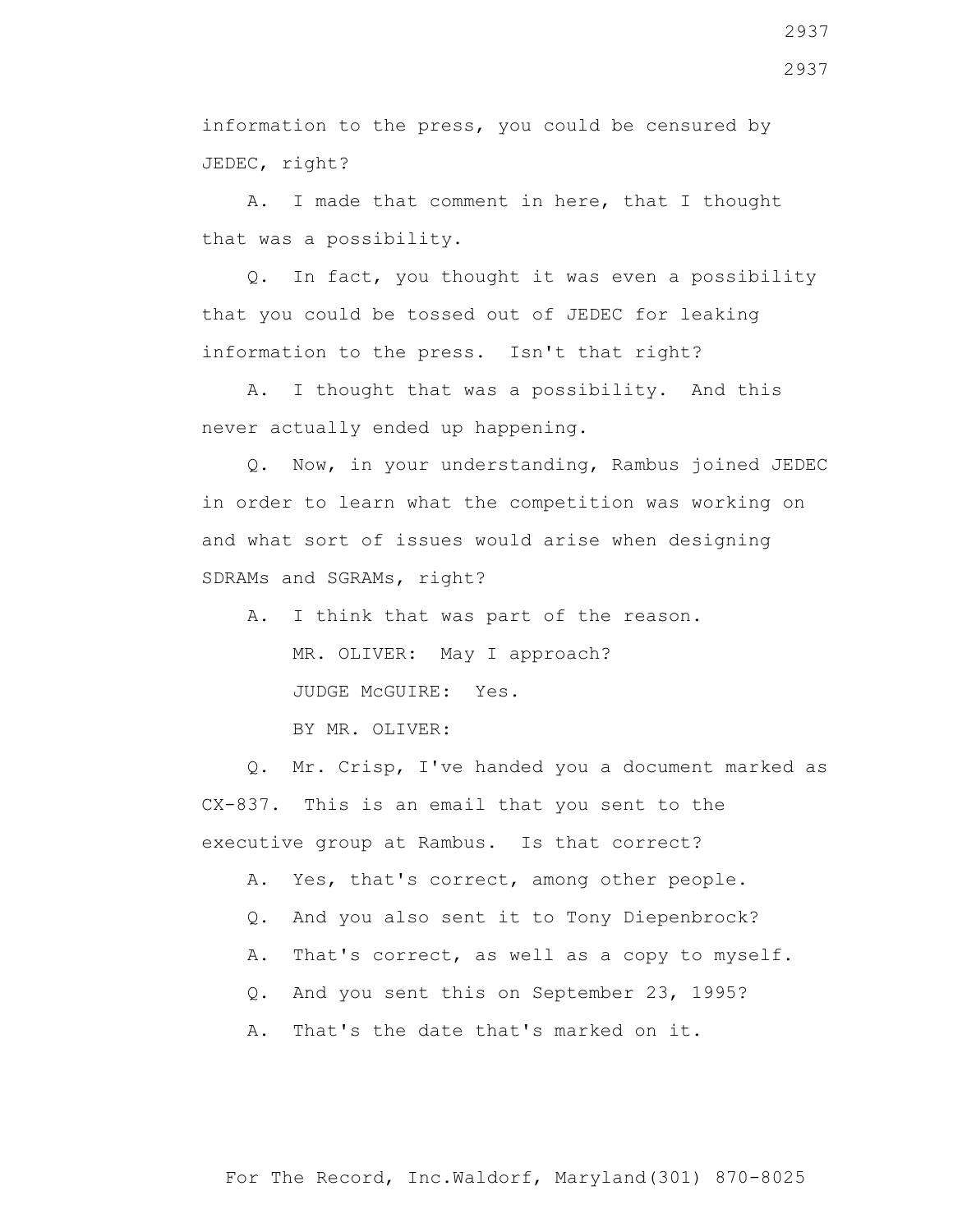Q. If I could direct your attention to the second to last paragraph, and you're responding to comments from Tony Diepenbrock concerning patent position within standards organizations. Is that right?

 A. I'm sorry, could you ask the question again? I just had to read the paragraph.

 Q. Yes. You were responding to comments that Tony Diepenbrock had made regarding the Rambus' patent position within standards organizations. Isn't that right?

 A. I think that's largely true. I'm not sure that that's all of what the purpose was of this -- of this memo.

 Q. Well, we'll come back to this memo later and discuss it in more detail at that point. For current purposes, I want to focus your attention on the second sentence of that paragraph. It reads, "At the time we began attending JEDEC we did so to learn what the competition was working on and what sort of performance systems using that technology would be able to achieve and what sort of issues would arise when designing with the devices (primarily SDRAM/SGRAM)."

Do you see that?

- A. Yes, sir, I do.
- Q. And that's what you wrote to the executive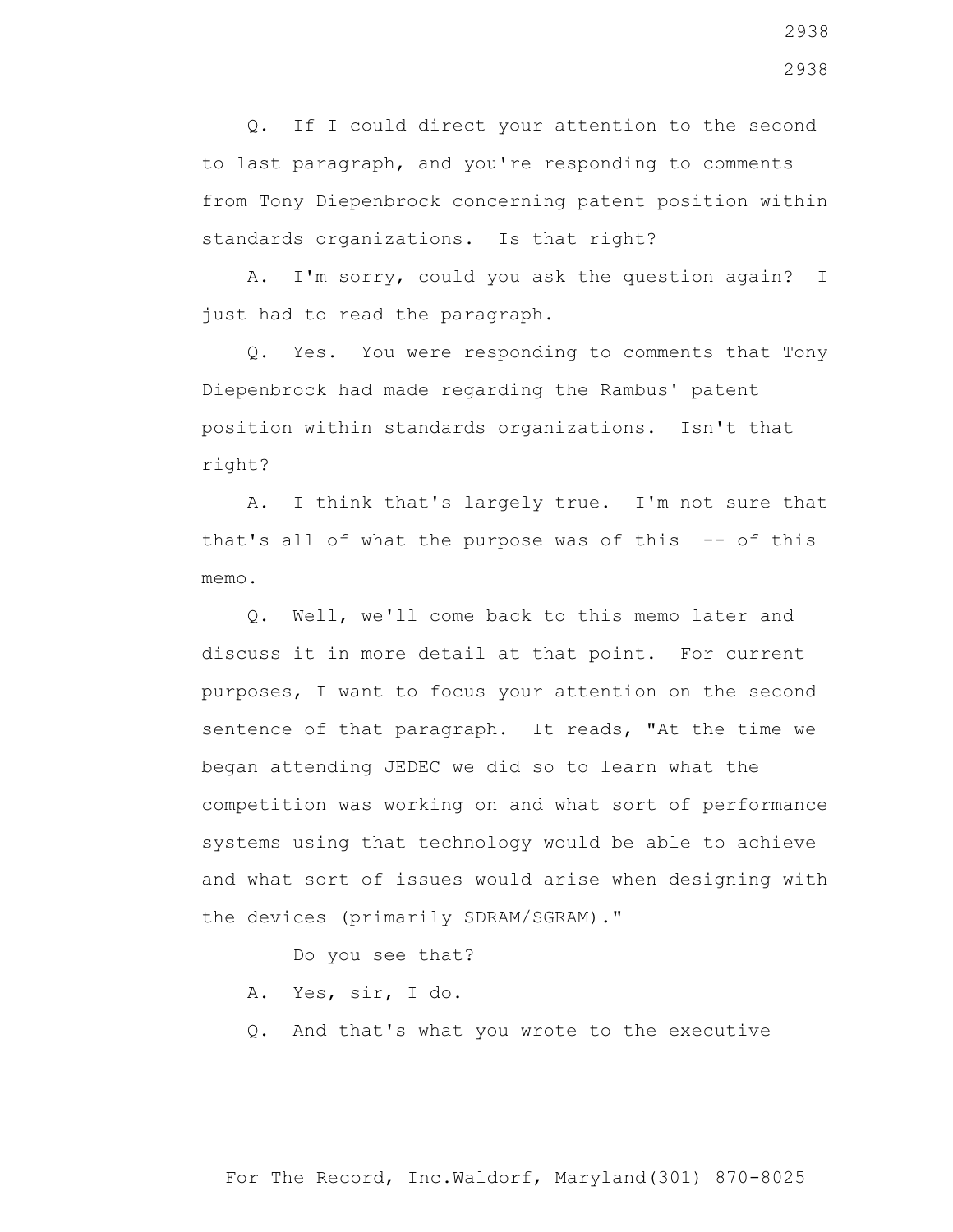group in September 1995?

A. Yes.

 Q. Now, by the time that Rambus left JEDEC, if not sooner, you recognized that the most valuable patents are the ones that must be used in order to be in compliance with the standard, correct?

A. Yeah, assuming that the -- that the product that was standardized was of some commercial value.

MR. OLIVER: May I approach, Your Honor?

JUDGE McGUIRE: Go ahead.

BY MR. OLIVER:

 Q. Mr. Crisp, I've handed you a document that's been marked as CX-903. This is an email that you sent in September of 19 -- excuse me, in August of 1996.

Do you see that?

A. Yes, sir, I do.

 Q. Now, the "To" line here has been blanked out, so we are unable to tell from this document who you sent the document to, but the subject is "Rambus Standards Committee."

Do you see that?

A. Yes, sir.

 Q. Now, in this document, you were responding to a proposal to create a Rambus standards committee. Is that right?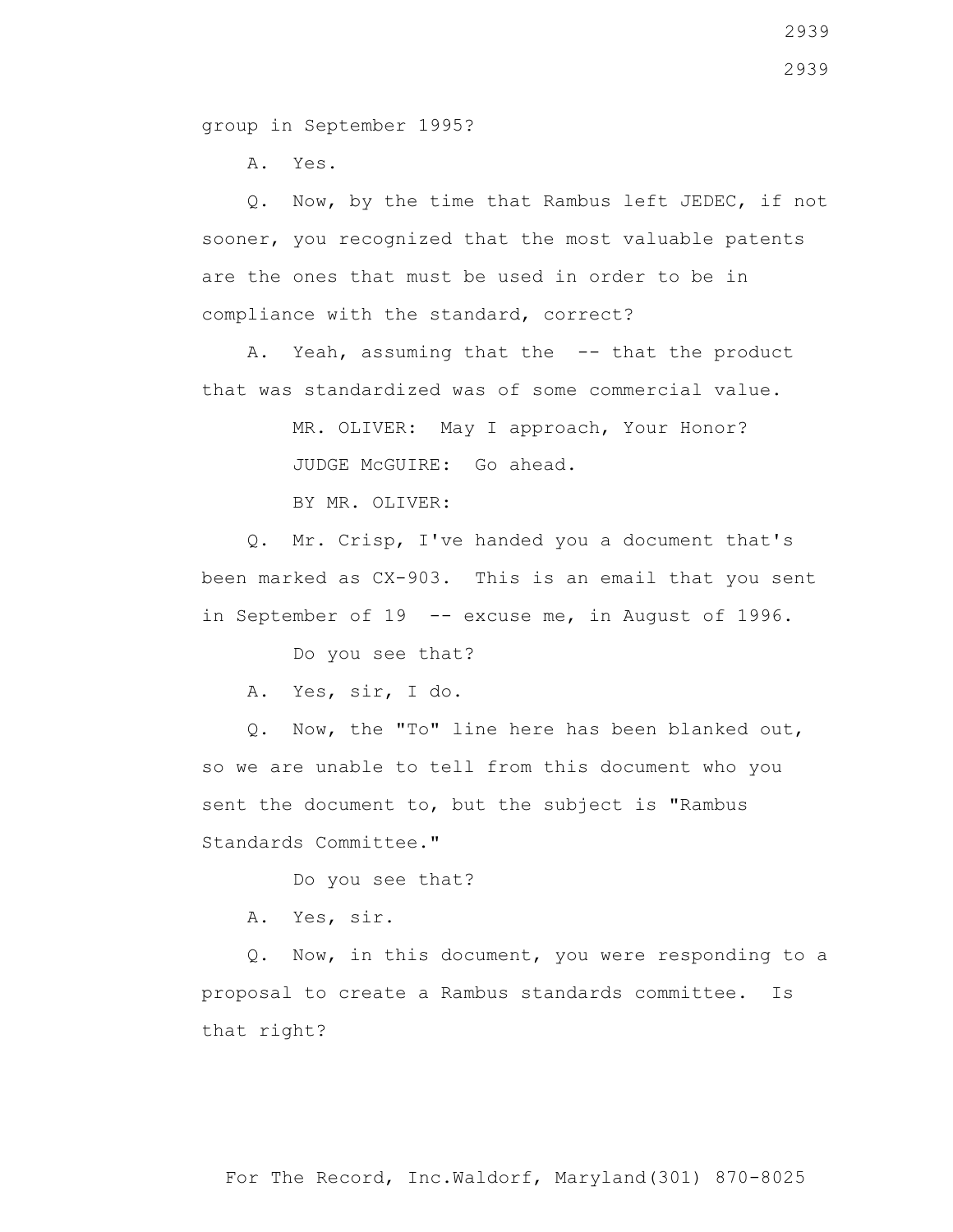A. I believe that's correct.

 Q. And the proposal was to create a standards committee for Rambus' partners relating to Rambus technology?

A. I -- you know, I don't think I would really characterize it that way.

 Q. Well, let me direct your attention to the third paragraph, the first sentence. It reads, "This is about pacification of our partners, pure and simple."

Do you see that?

A. Yes, I do.

 Q. Now, the proposed standards committee you referred to internally at Rambus at REDEC, R E D E C. Is that right?

 A. I have heard that name used in connection with this proposal.

 Q. And you wrote this email to others within Rambus offering your assessment of the proposed Rambus standards organization. Is that right?

 A. I would really call it sort of my opinion about what I thought about the proposal.

 Q. Is it fair to say that you didn't think very highly of the proposal?

A. I was not in favor of it.

Q. If I could direct your attention to the second

2940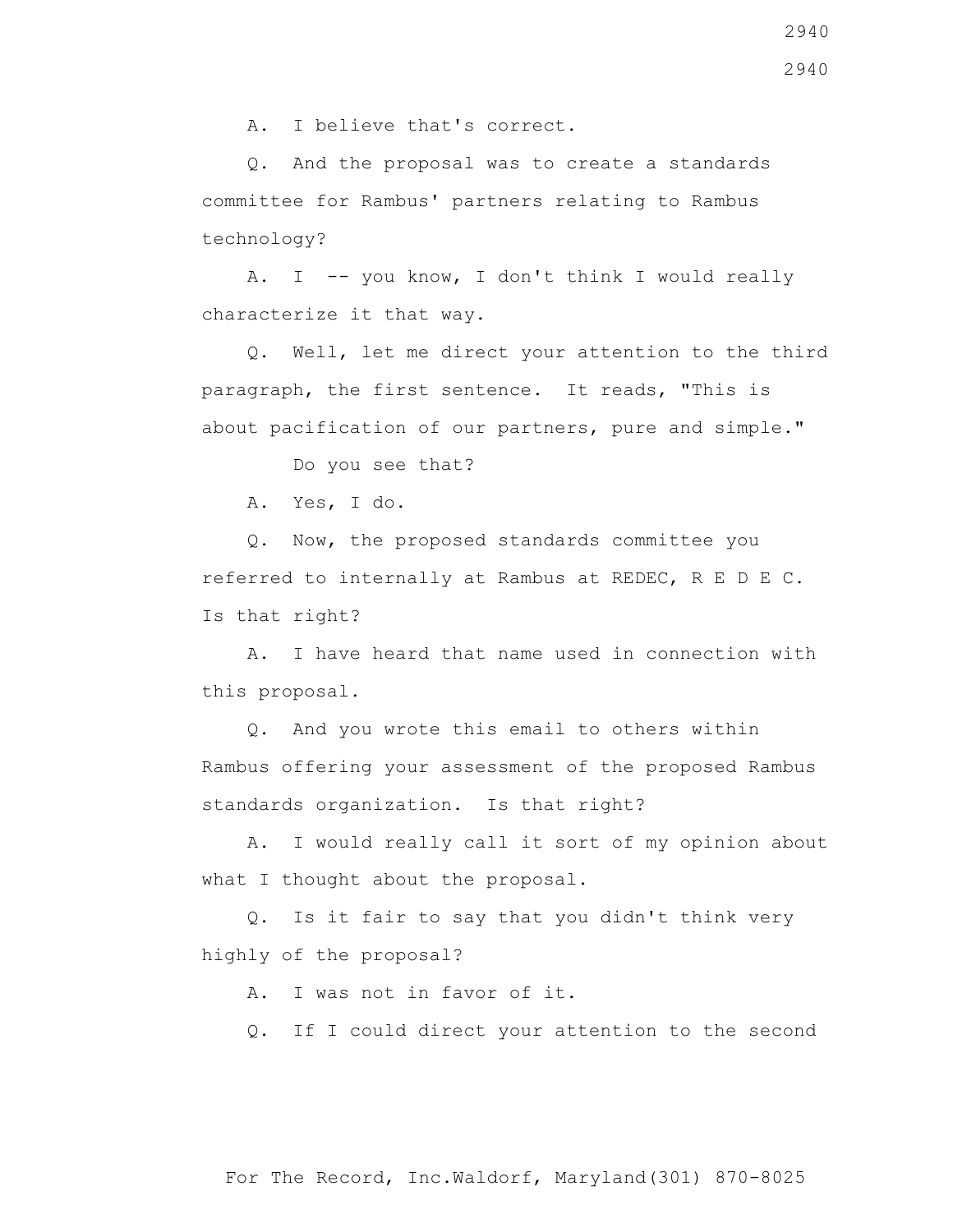page, the third paragraph from the bottom. The first sentence there, you write, "The most valuable patents are ones that must be used in order to be in compliance with the standard."

Do you see that?

A. Yes, sir, I do.

 Q. And the reason they're valuable is that such patents cannot be avoided. Is that right?

 A. Well, in the situation to where you want to build a device that's compliant with the standard, whatever the standard is.

 Q. Okay, well, that's what you wrote in the very next sentence, isn't it? Let me read that sentence for you. "Unlike implementation patents which may or may not be required for the job -- to get the job done, ones that must be used cannot be avoided."

Do you see that?

A. Yes, sir, I do.

 Q. Now, you also knew that to the extent possible, the job of JEDEC was to create standards that steer clear of patents that must be used to be in compliance with the standard, right?

A. Well, I wrote that, yes.

 Q. Are you referring now to the next sentence in your email?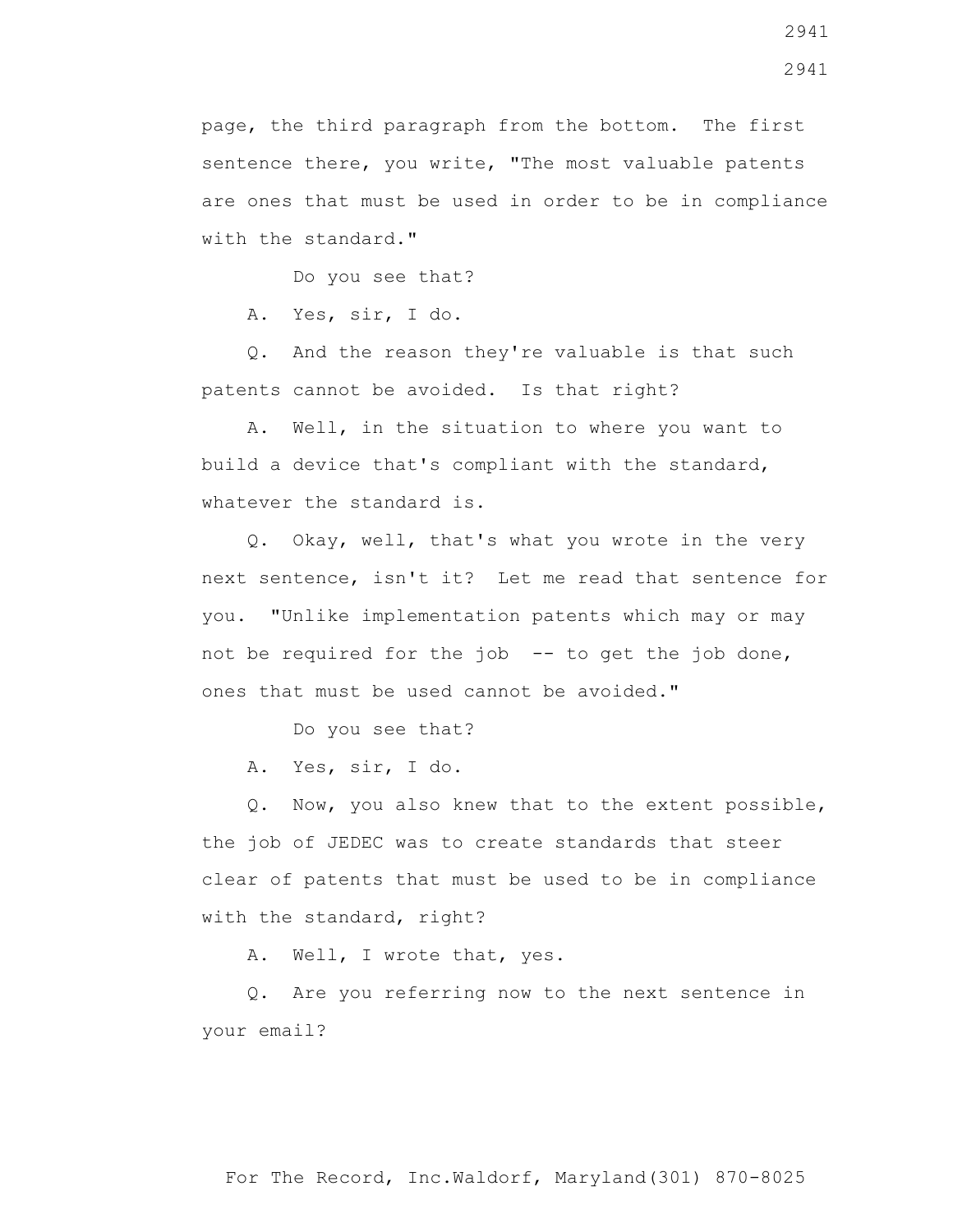A. I'm sorry, I'm having a hard time hearing you.

Q. Well, let me read the next sentence for you.

It's, again, in the third paragraph from the bottom of

 "The job of JEDEC is to create standards which steer clear of patents which must be used to be in compliance with the standard whenever possible."

Do you see that?

A. Yes, I do.

 Q. And again, that's what you wrote in your email as of August of 1996?

A. Yes.

 Q. Now, you also recognized that the concept of open standards was at odds with Rambus' business model, right?

 A. I -- it really depends on what's meant by "open standards," but certainly one interpretation of "open standards" could be potentially at odds with Rambus' business model.

 Q. Well, by "open standards," you meant standards that were offered in public domain to any company who wanted to use it, right?

 MR. PERRY: Objection, it's vague as to whether he's talking about this particular document where he uses that term or not.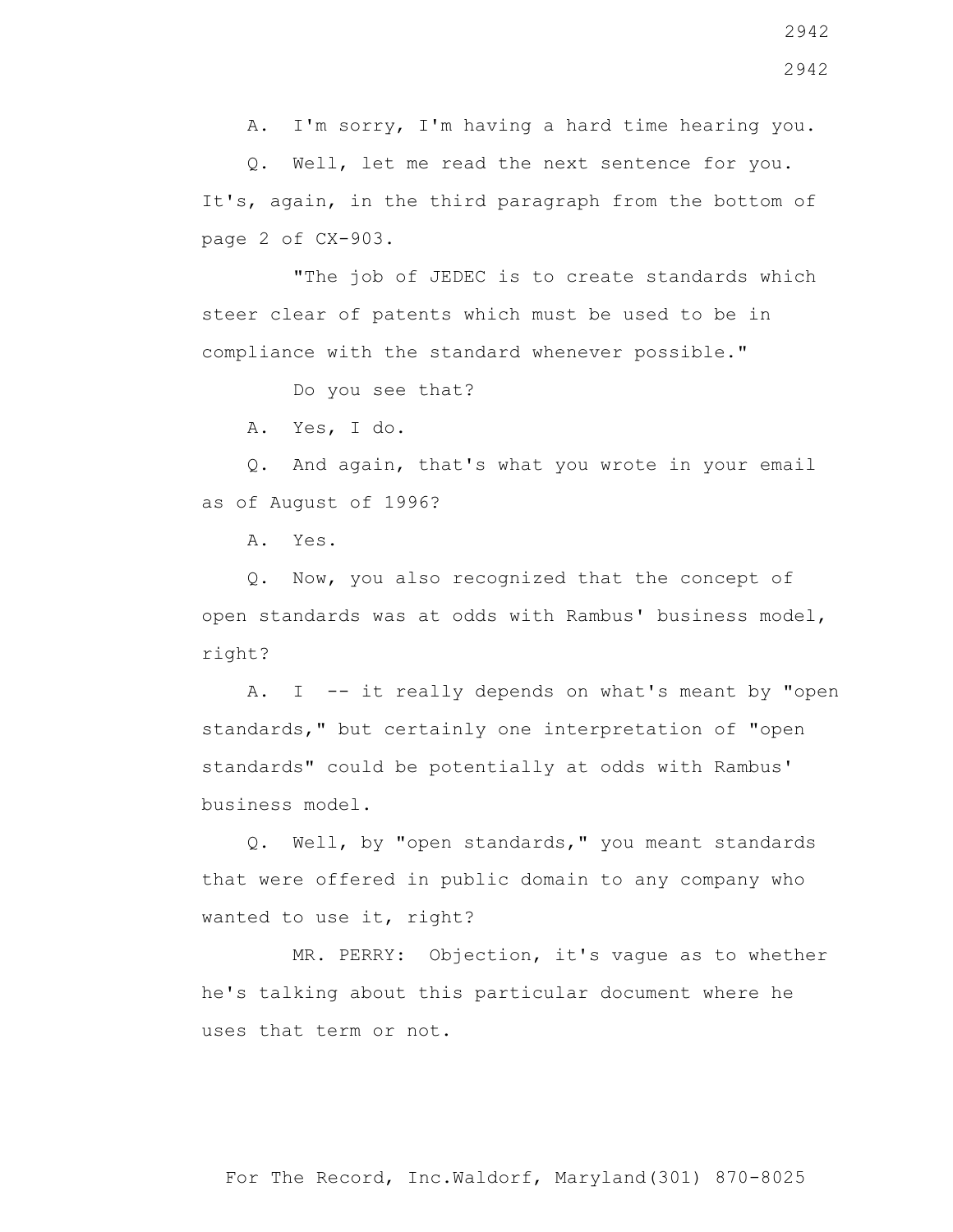JUDGE McGUIRE: Sustained.

BY MR. OLIVER:

 Q. In writing this document, you meant standards that were offered in the public domain to any company that wanted to use them, right?

 A. I'm sorry, I'm having a hard time following your question.

 Q. My question is, at the time that you wrote CX-903 in August of 1996, at that time, you understood "open standards" to mean standards that were offered in the public domain to any company that wanted to use it, right?

A. I think that's basically correct.

 Q. In other words, a standard that's free of royalties, right?

A. I'm not sure that that's always the case.

 MR. OLIVER: May I approach, Your Honor? JUDGE McGUIRE: You may.

 MR. OLIVER: I believe this will not be on the screen.

BY MR. OLIVER:

 Q. Mr. Crisp, do you recall being deposed in connection with the FTC matter?

A. I'm sorry, would you ask the question again?

Q. Do you recall being deposed in connection with

2943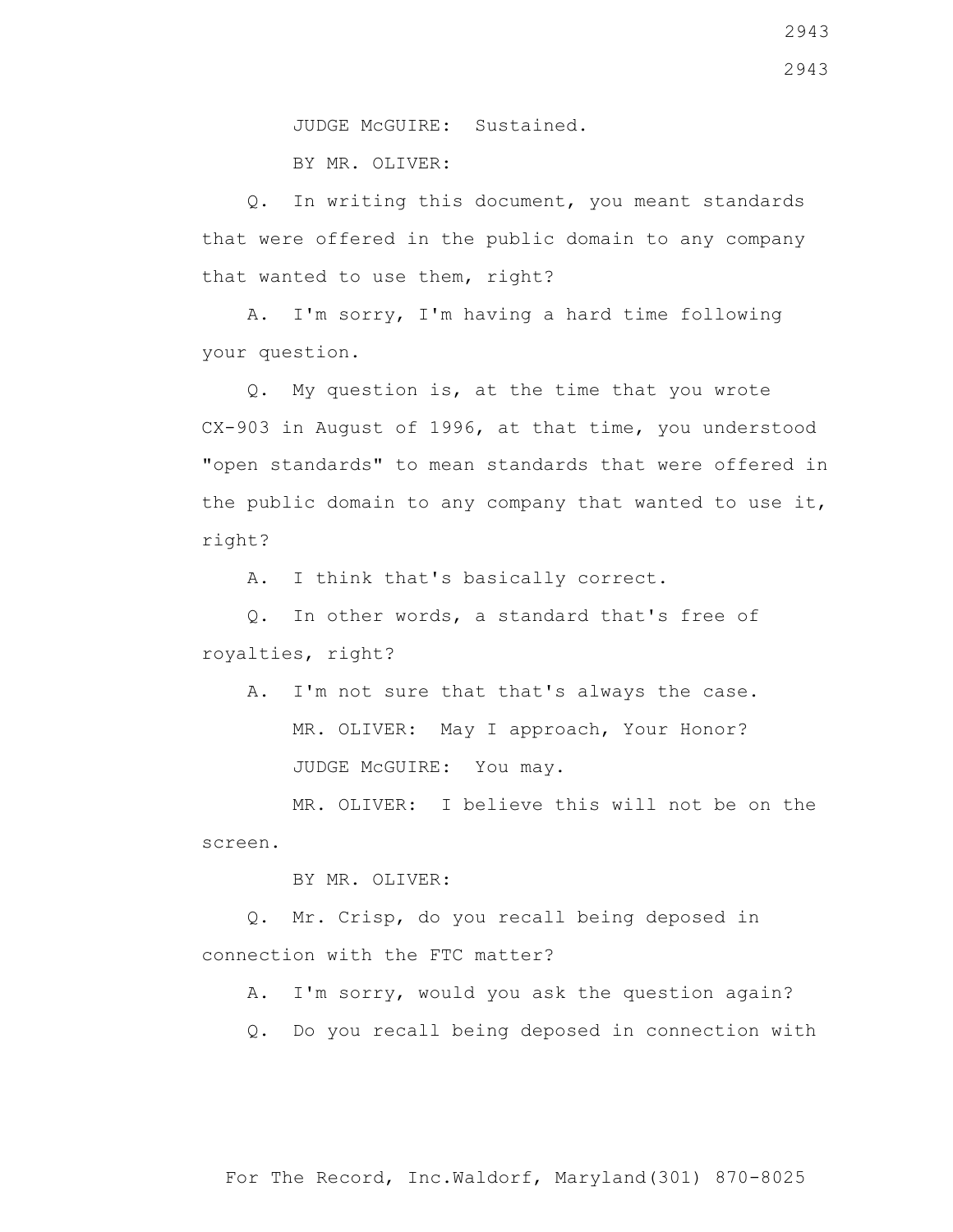A. Yes, I do, sir.

 Q. Do you recall that I took your deposition in San Francisco?

A. That's correct, I do.

 Q. I've handed you a copy of the transcript from that deposition, if I could ask you to turn, please, to page 30.

 JUDGE McGUIRE: Could we state just so it's clear the date of this deposition, Mr. Oliver?

 MR. OLIVER: Yes, Your Honor, the deposition was conducted on February 14, 2003.

JUDGE McGUIRE: Thank you.

BY MR. OLIVER:

 Q. And if I could ask you to look then on page 30, beginning at line 24, continuing to 31, line 3.

 "QUESTION: In other words, a standard that is free of royalties?

 "ANSWER: I think that's pretty close to what I would think that that means. I think that's fundamentally at odds with the business of licensing technology."

Do you see that?

 A. Yes, I do see that. I wanted to read some of the rest of it so I could get context of what it was we

For The Record, Inc.Waldorf, Maryland(301) 870-8025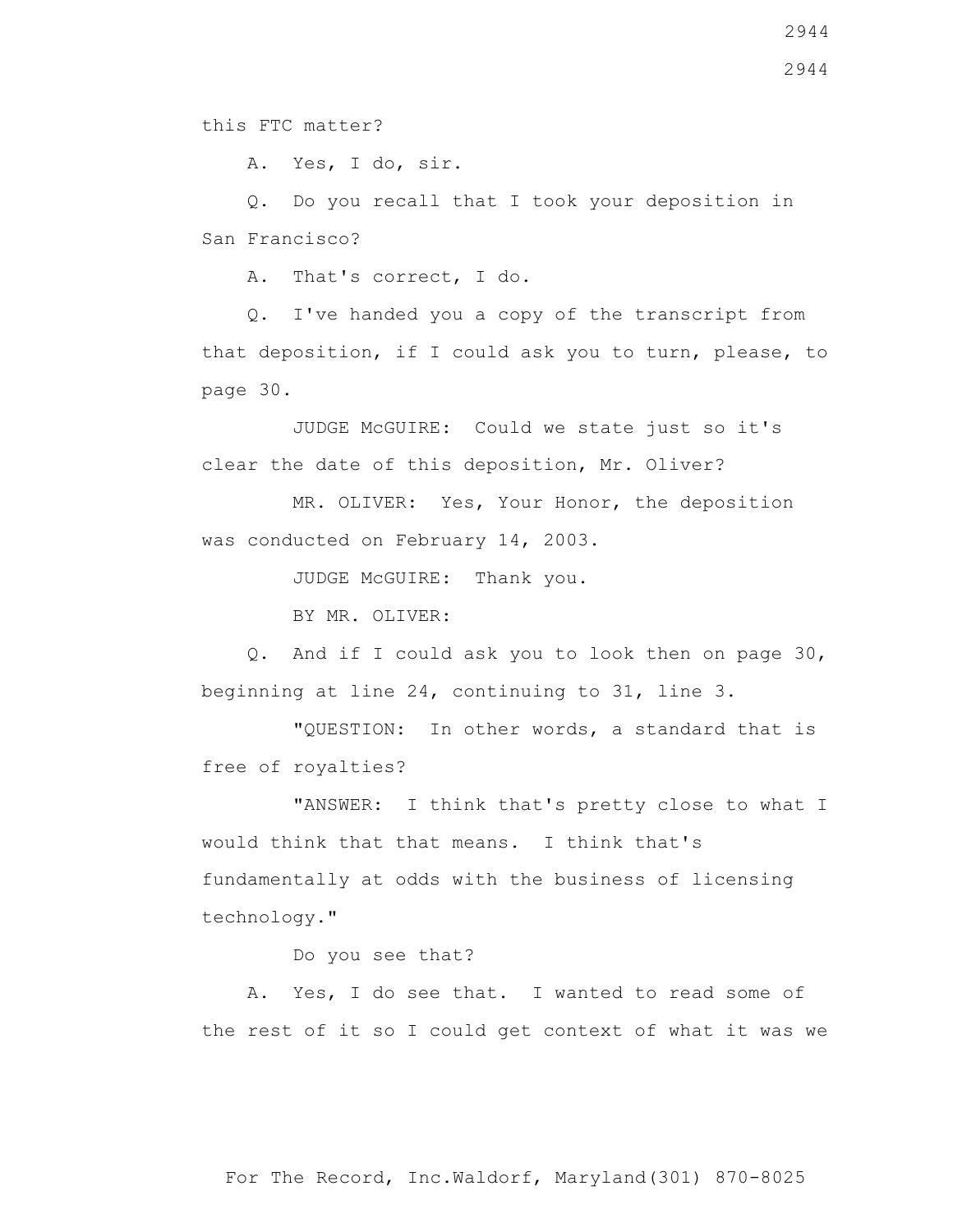were discussing. (Document review.) Okay.

Q. Are you finished?

A. Yes.

recognized that if Rambus were to create a standards organization that was modeled on JEDEC, participants would have an expectation that the resulting work would be free of any patent encumbrance, right?

 A. I think that's generally what I had believed at that time that I would have expected the participants to believe.

 Q. Now, between 1991 and 1996, you knew that JEDEC was associated with the Electronic Industries Association?

A. I believe I knew that, yes.

 Q. And the Electronic Industries Association is also known as EIA. Is that right?

A. That's my understanding.

 Q. You also understood during that time period that meetings of JEDEC committees and subcommittees were conducted in accordance with the EIA Legal Guides?

 A. I think it was a point in time when I had that understanding.

Q. A point in time between 1991 and 1996?

A. That's correct, sir.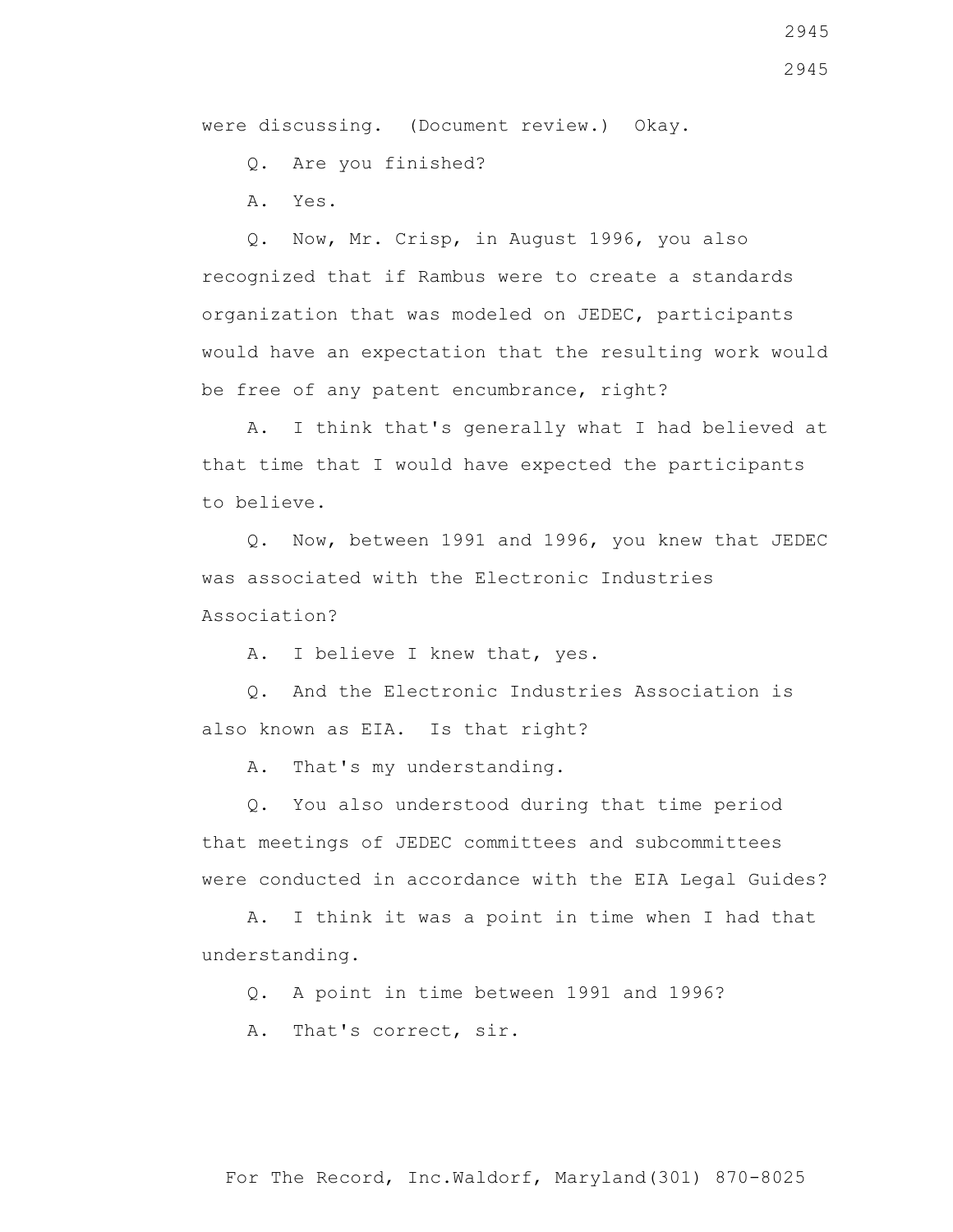Q. Now, the EIA Legal Guides provided that all standardization programs shall be carried on in good faith, right?

 MR. PERRY: Objection, Your Honor, lacks foundation that he ever saw them, and the document speaks for itself.

 MR. OLIVER: Your Honor, I'm asking for his understanding based on his attendance at JEDEC meetings for four years.

JUDGE McGUIRE: Overruled.

THE WITNESS: I think I've seen that sentence in an EIA manual or something that means something very close to that.

> MR. OLIVER: May I approach? JUDGE McGUIRE: Yes. BY MR. OLIVER:

 Q. Mr. Crisp, I have handed you a document that's been marked as CX-204, ask you to turn, please, to page  $6$  -- excuse me, it would be  $-$ - looking at the numbers at the lower right-hand corner, it would be page 5. If I could direct your attention to the upper left-hand corner, it's the top of internal page 6, the caption C, Basic Rules for Conducting Programs.

Do you see that?

A. Yes, sir, I do.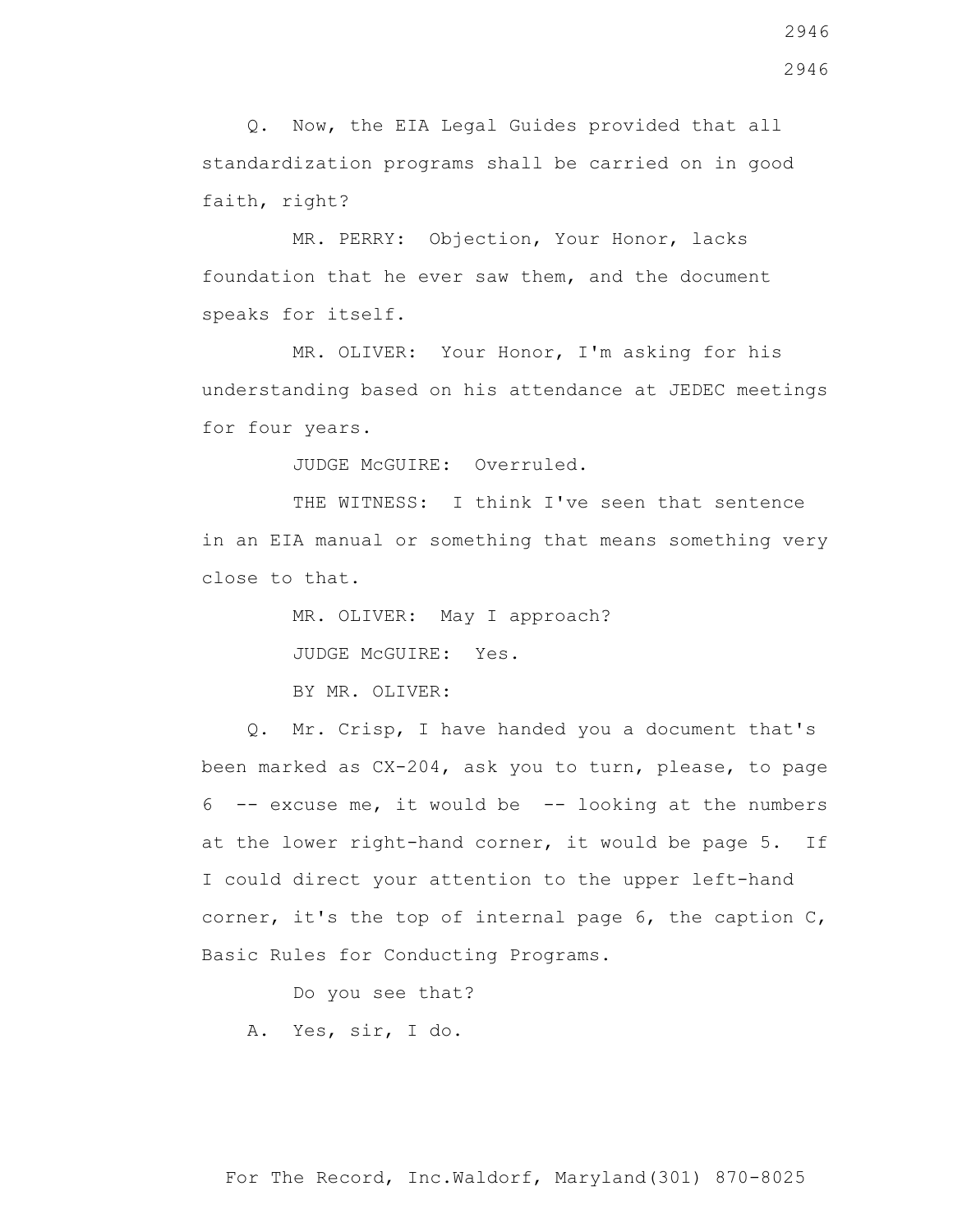Q. Underneath that, it reads, "All EIA standardization programs shall be conducted in accordance with the following basic rules:

"One, they shall be carried on in good faith under policies and procedures which will assure fairness and unrestricted participation."

Do you see that?

A. Yes, I do, sir.

 Q. Does that refresh your recollection as to where you had seen this before?

A. Yes, I -- I just have seen this very recently.

 Q. But you testified earlier you were aware of this between 1991 and 1996. Isn't that correct?

A. I think I made that testimony.

 Q. Now, Mr. Crisp, you were also aware that JEDEC standardization programs shall not result in restricting competition, giving a competitive advantage to any manufacturer or excluding competitors from the market, right?

A. I see that here in this document.

 Q. Now, JEDEC also followed EIA rules regarding use of patents. Isn't that right?

 A. I'm sorry, I'm having a hard time hearing your questions with the echoes in the room.

Q. JEDEC also followed EIA rules regarding use of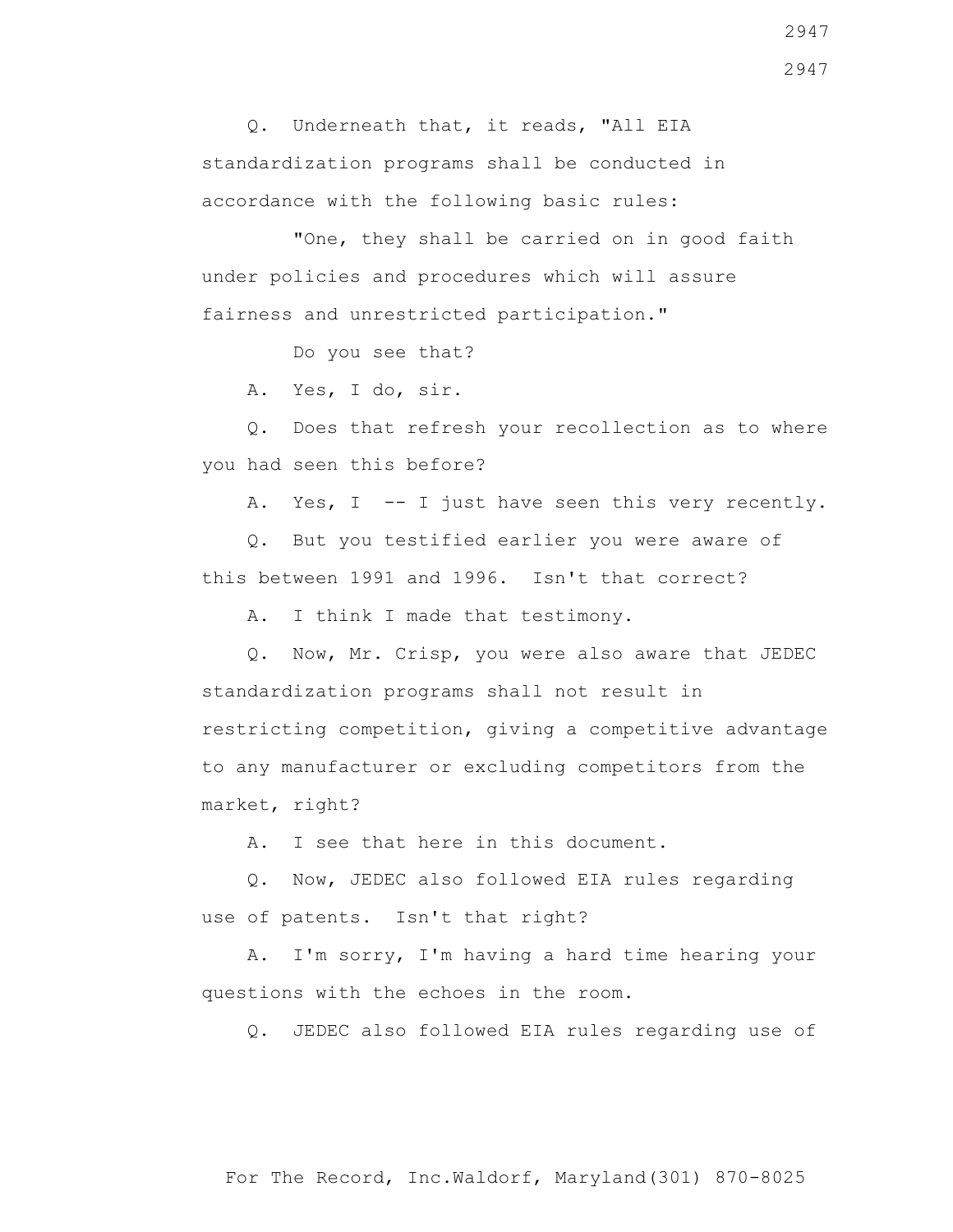patents. Isn't that right?

 A. I believe that they were controlled by EIA rules. Whether or not they always followed them, I really don't know.

 Q. Well, the EIA rules stated that requirements in EIA standards which called for the use of patented items should be avoided, right?

A. I believe that's correct.

 Q. EIA rules also provided that no program of standardization should refer to a product on which there is a known patent unless all the technical information covered by the patent is known to the committee. Is that right?

A. I believe that's correct.

 Q. Now, focusing again on the time period from May of 1992 through the end of 1995, you were attending the 42.3 subcommittee meetings as the primary representative of JEDEC -- primary representative of Rambus. Is that right?

A. What time period again?

Q. May of 1992 through the end of 1995.

A. Yes, sir, that's correct.

 Q. And it's fair to say that during that time period, you went to almost every meeting of the 42.3 subcommittee?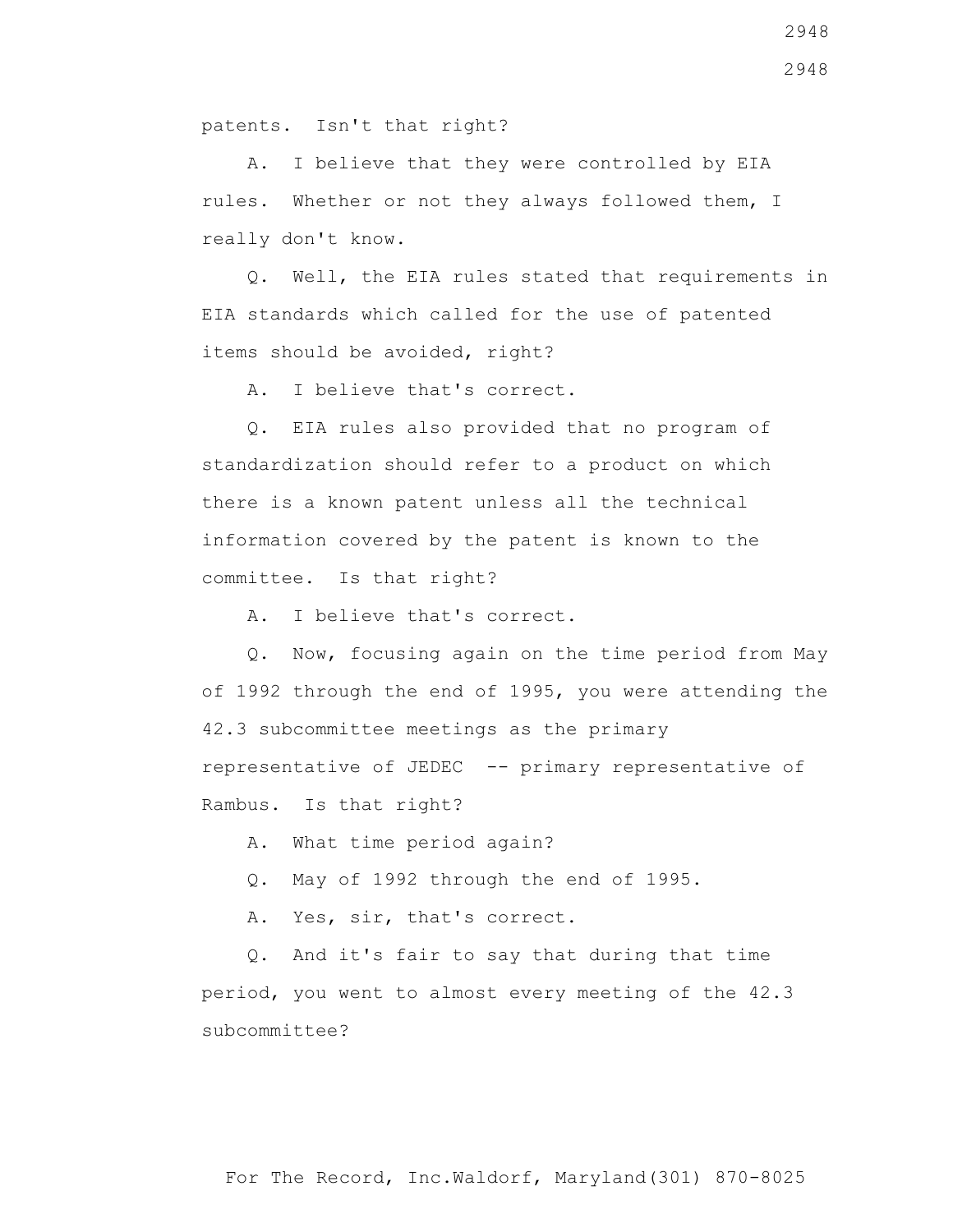A. I believe that I went to almost every meeting, yes.

 Q. And you also attended some meetings of the JC-42.5 subcommittee during that period, right?

A. I believe that's correct, yes.

 Q. And you or other Rambus employees attended some meetings of the JC-16 committee. Is that right?

A. Yes, that's also correct.

 Q. Now, during the time period from 1992 through the end of 1995, as you were attending various JEDEC committee and subcommittee meetings, you came to understand that there was a patent policy at JEDEC, correct?

A. Yes, sir, I did.

 Q. And one of the ways you learned that is because at every meeting you attended of the 42.3 subcommittee, Jim Townsend started the meeting with a discussion of the patent policy. Isn't that right?

A. I believe that was generally true.

 Q. And in the presentation, he talked about the substance of the JEDEC patent policy?

 A. I'm not sure I'd characterize it that way. He did -- he did have some slides that he showed that had some policy statement on them which I believe he represented to be either some aspect or maybe all of

2949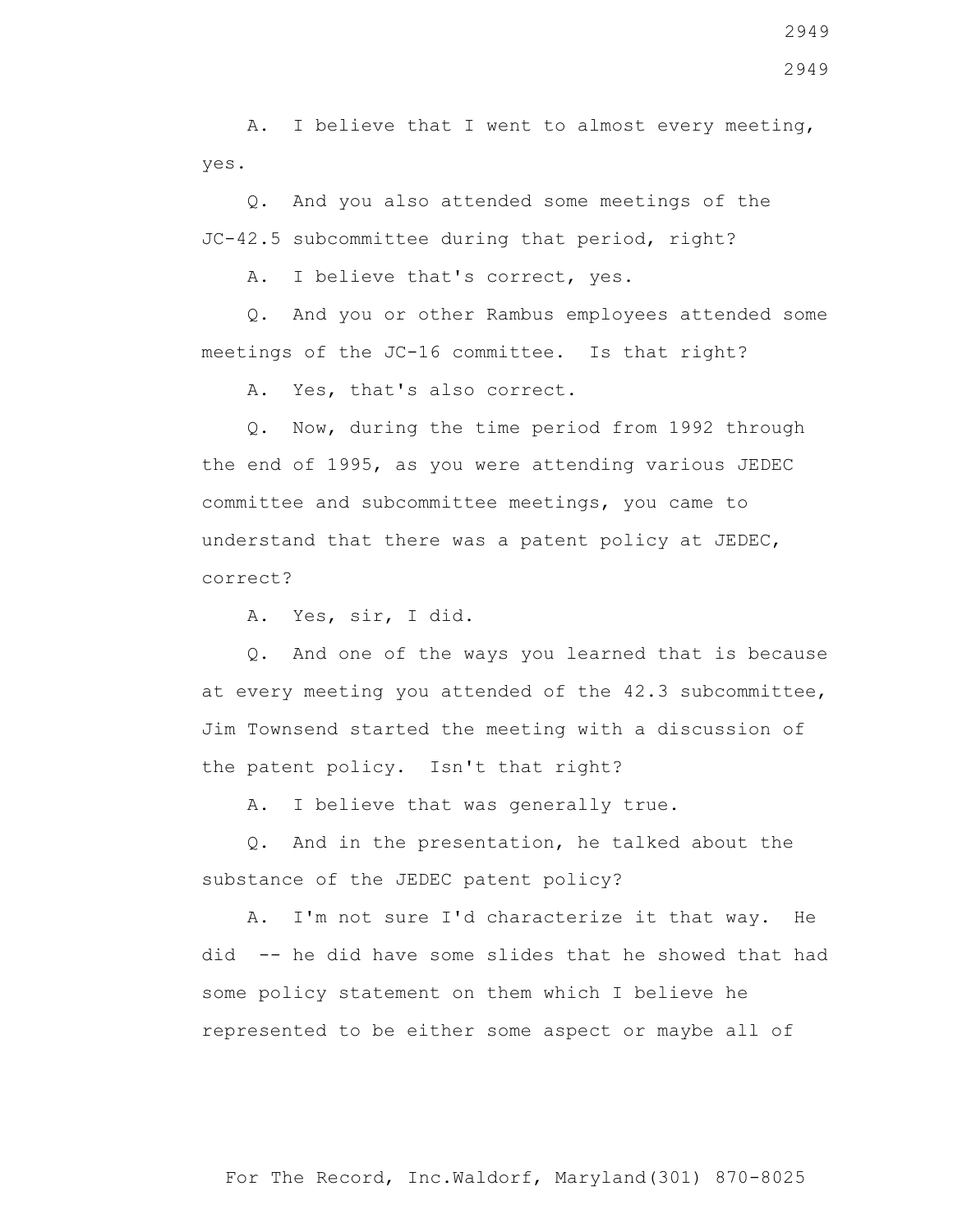the policy. I don't remember exactly what it was that he said. It's been a long time.

 Q. Well, he also discussed the disclosure obligation, didn't he?

A. I -- you know, I don't remember precisely. That sounds about right, but it  $-$ - it may be that he didn't always.

 Q. And as part of the items that he showed that you just referred to, he included something he called the patent tracking list. Isn't that right?

A. I do remember a patent tracking list.

 Q. And that was a list of certain items that members had disclosed at committee meetings?

 A. I'm not sure that it was only members that had disclosed the items, and I'm not sure it occurred only at meetings, but it did include items that the committee was somehow or another made aware of.

 Q. And you recall that that list includes not just patents, but also patent applications?

 A. I think it included a few patent applications from my recollection.

 Q. Now, in addition to the presentations made by Mr. Townsend and the list of patents and applications disclosed, you also came to learn about the patent policy through the various minutes that were

2950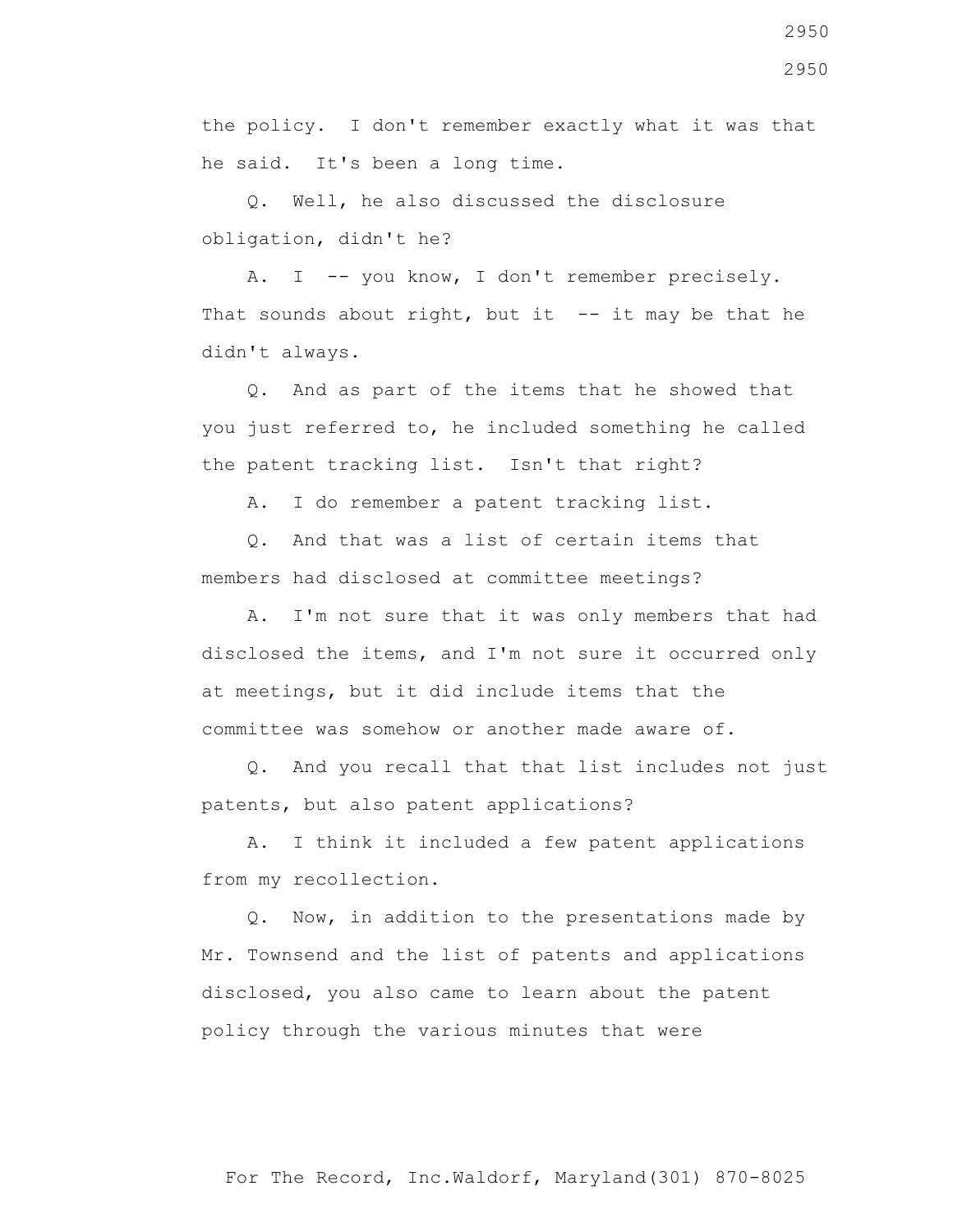circulated. Isn't that right?

 A. I think that the slides that Mr. Townsend showed were not always but generally affixed to the minutes. It's possible I may have read that portion and gained some additional understanding. I really have a hard time remembering all of that.

 Q. But in any event, if you missed a particular meeting where Mr. Townsend had talked about the patent policy, the slides he showed would be attached to the next set of minutes. Isn't that right?

A. Well, I think it -- as a general rule, there were -- those things were attached to the minutes, but I'm not sure they always were.

 Q. In any event, you recall receiving minutes from JEDEC during the four years that you were attending meetings. Isn't that right?

A. Yes, I do recall receiving minutes.

 Q. Now, the JEDEC committees and subcommittees also had a sign-in sheet at each meeting. Isn't that right?

 A. That's my recollection. MR. OLIVER: May I approach? JUDGE McGUIRE: You may. BY MR. OLIVER:

Q. I've handed you a document marked as CX-306.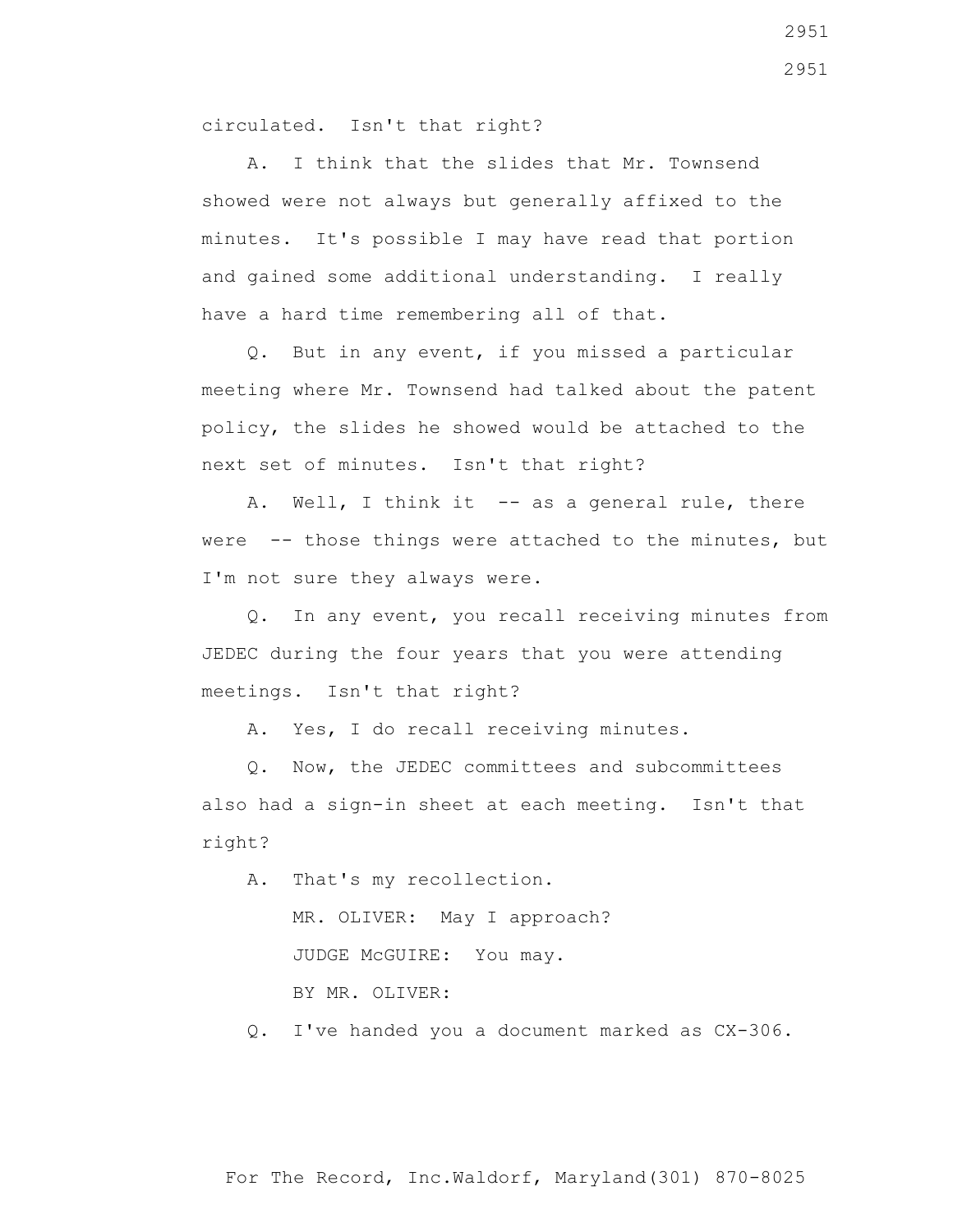You recognize this as a sample of one of the sign-in sheets that was used during the time you were attending meetings?

 A. You know, it could be, and it may be a different one. I think there were some different sign-in sheets that were used at different points in time. I'm sorry, my recollection of what they said isn't real good these days. It's been a long time since I went to any of those meetings.

 Q. Well, you recognize this as a sign-in sheet that was used during at least some of the meetings that you attended. Isn't that right?

A. You mean the top page?

Q. Yes.

 A. You know, I just really don't remember. It generally looks like what I remember them looking like, but I can't tell you one way or the other if this sheet was used.

 Q. If I could direct your attention to the language in the box above the caption Name, Status, Company, Phone and Fax, and if I could direct you to the text beginning in the second line. It reads, "Subjects involving patentable or patented items shall conform to EIA policy (reverse side). Consult the EIA General Counsel about any doubtful question."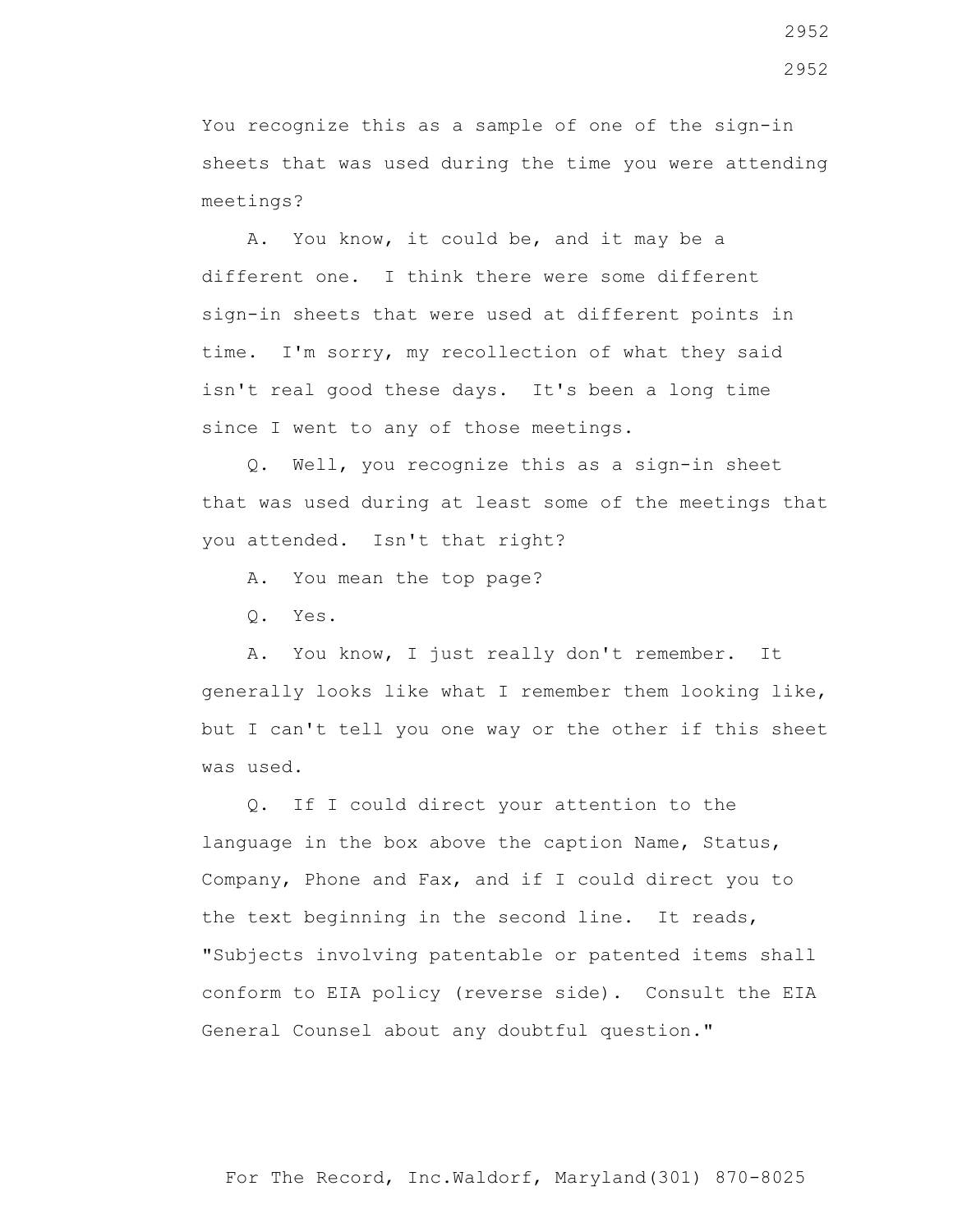Do you see that?

A. Yes, I do.

 Q. Now, in addition to Mr. Townsend's presentations, the slides that he showed, the minutes and the sign-in sheet, you also learned about the patent policy just by attending meetings and watching. Isn't that right?

A. Yes, sir, that's correct.

 Q. And during the course of the meetings, other members sometimes disclosed patents and sometimes disclosed patent applications. Isn't that right?

 A. In my recollection, the presenters would be the ones that would do that.

 Q. Now, when you attended meetings, you often brought a laptop along with you. Isn't that right?

A. Yes, sir, that's correct.

 Q. And you often took notes on your laptop during the course of the meeting?

A. Yes, I did on several occasions.

 Q. And then you often sent emails back to other individuals at Rambus containing your reflections of the meeting. Is that right?

A. Yes, sir, is that right.

 Q. And in addition to you, other people at Rambus also attended some JEDEC meetings?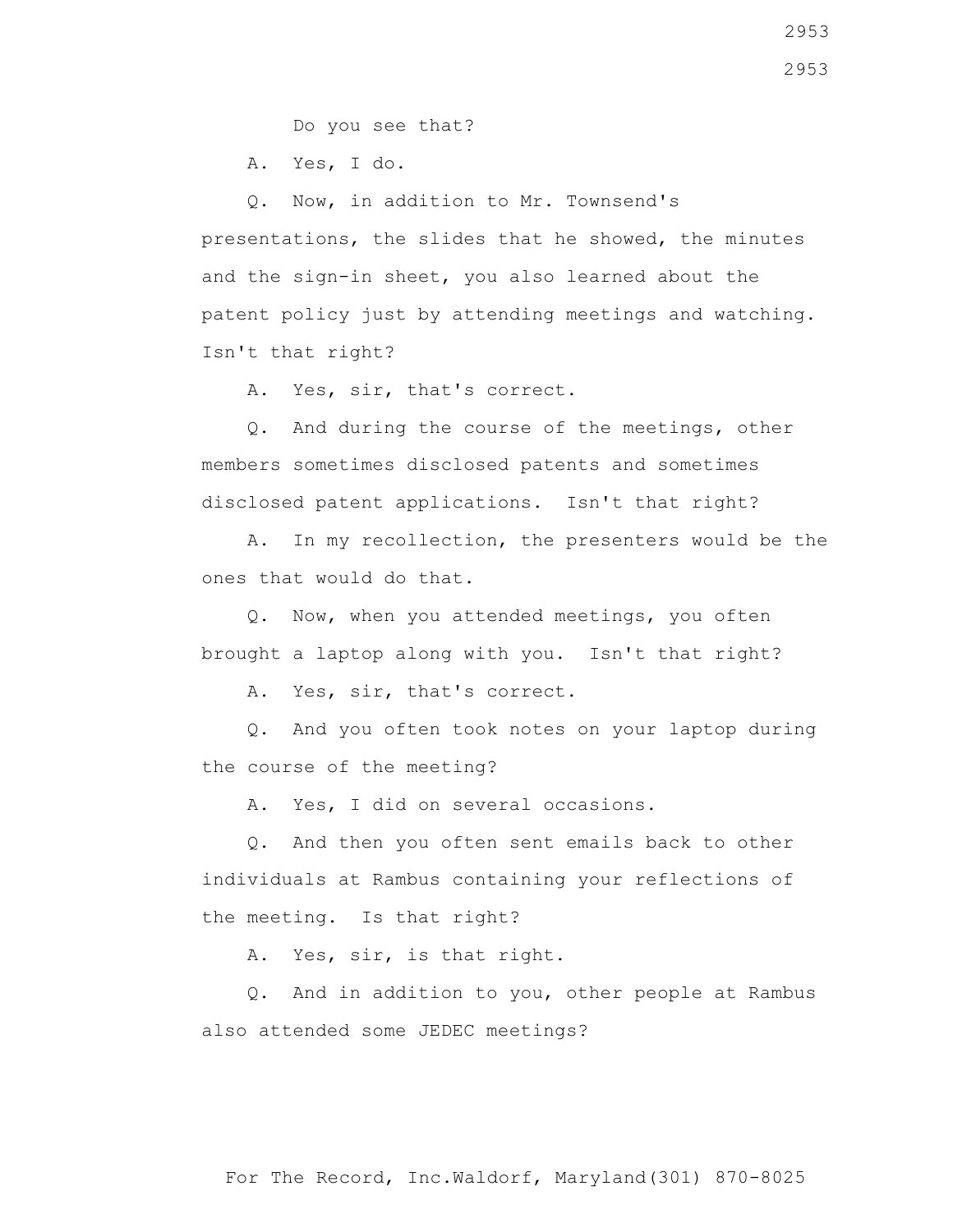Q. A Rambus employee by the name of Billy Garrett attended a number of JEDEC meetings?

A. Yes, sir, that's correct.

 Q. And on some occasions, David Mooring, a vice president, attended JEDEC meetings?

A. Yes, sir, that's correct.

 Q. And on some occasions when Billy Garrett or David Mooring attended such meetings, they also took notes on what happened?

A. I believe that's correct.

 Q. And in some cases David Mooring or Billy Garrett also sent emails back to the individuals at Rambus about JEDEC meetings?

A. Yes, sir, that's my understanding.

 Q. Now, a number of the emails that you, Billy Garrett or David Mooring sent and circulated within Rambus showed the JEDEC patent disclosure policy in operation, right?

 A. You say "in operation." I'm not sure exactly what you mean by that. Could you be a little more precise?

 Q. Certainly. A number of the emails that Billy Garrett, David Mooring or you circulated to others within Rambus showed members disclosing patents or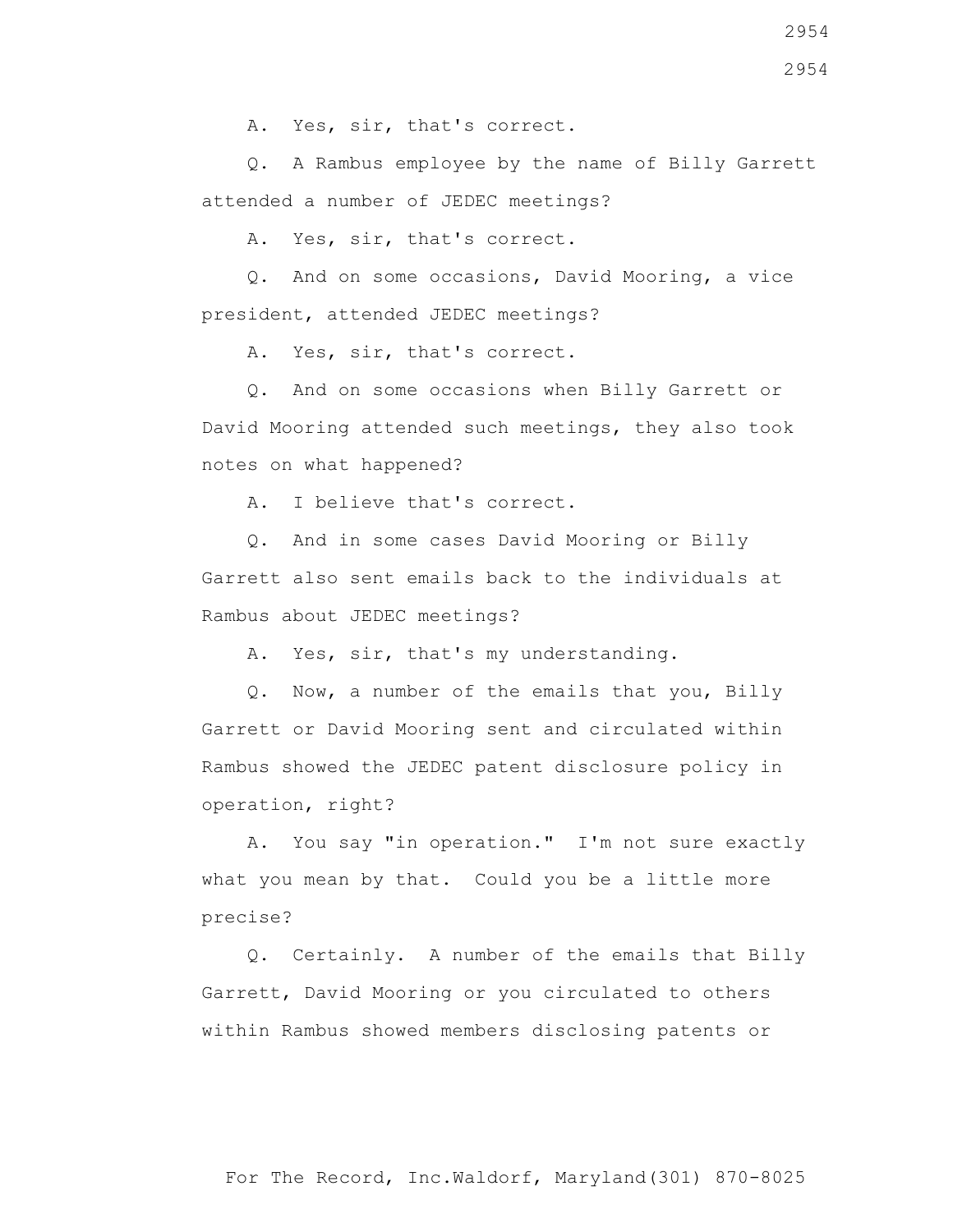patent applications. Isn't that right?

 A. Well, I believe there may have been some notation in those emails that some presenters may have disclosed some patent applications or other people may have disclosed some patents. I think I have a general recollection that that -- were -- that sort of information was in some of the emails.

MR. OLIVER: May I approach?

JUDGE McGUIRE: Yes.

BY MR. OLIVER:

 Q. Mr. Crisp, I've handed you a document that's been marked as CX-672. It bears the caption at the top underneath SDRAM, "Subject: JEDEC Meeting Notes 2/27, 2/28, To: Staff, To: Garrett," and if you look on page 2, the very last word is "Billy."

 Do you recognize this as an email that was sent by Billy Garrett?

A. I believe so, yes.

 Q. And you were part of the Rambus staff as of February 1992?

A. Yes, sir, I was.

 Q. So, you would have received the email at the time that Mr. Garrett sent this?

A. I would expect so, yes.

Q. Now, in this -- strike that.

2955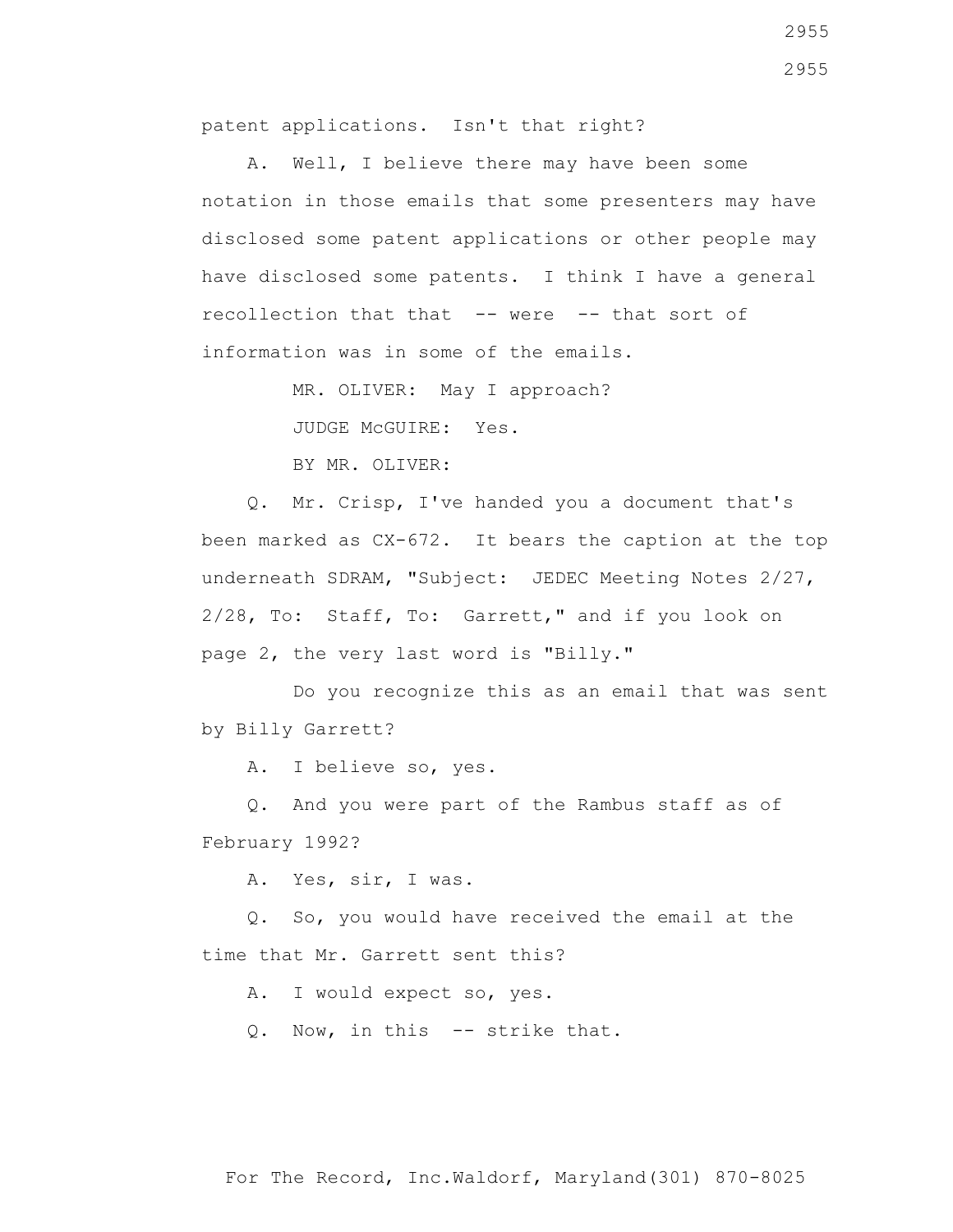The email is a summary of the events at the February 1992 JEDEC meeting. Is that right?

A. Well, it's what Mr. Garrett chose to summarize.

 Q. Okay. So, it's the events at the meeting that Mr. Garrett thought would be of interest to the members of Rambus. Is that right?

 A. Well, I wouldn't say it quite that way. I think this was what Mr. Garrett felt like writing about.

 Q. Now, one of the things that Mr. Garrett told everybody back at Rambus from the February 1992 JEDEC meeting is Fujitsu indicated that they do have patents applied for, but they will comply with the JEDEC requirements to make it a standard, with three exclamation points.

Do you see that?

 A. Yeah, I see that Fujitsu had submitted a proposal and made that comment attached with it, yes.

 Q. So, this, again, is one of the things that Billy Garrett chose to inform all members of Rambus about. Isn't that right?

 A. Yes, sir, that's correct. MR. OLIVER: May I approach? JUDGE McGUIRE: Go ahead. BY MR. OLIVER: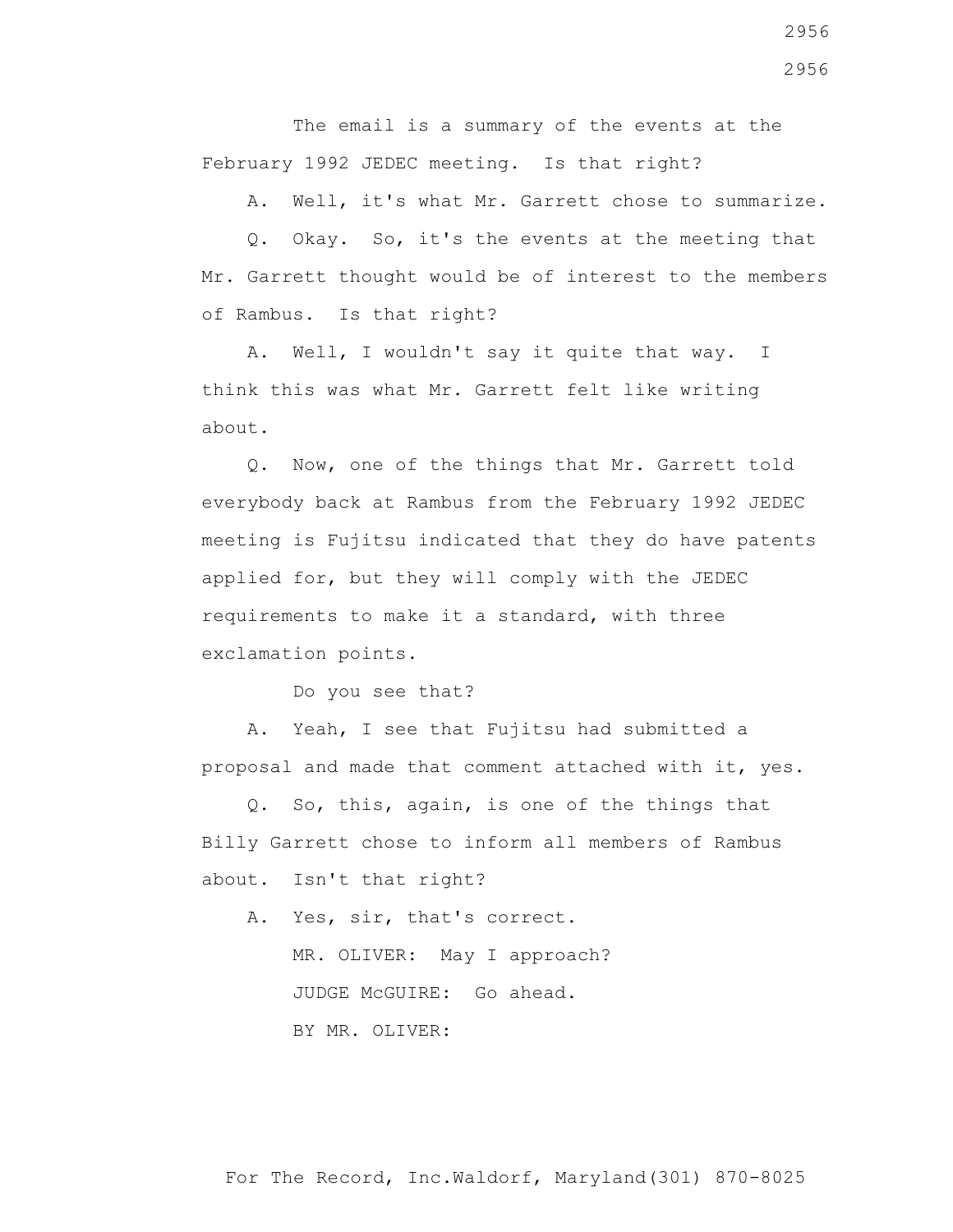Q. I've handed you a document marked as CX-685. It's a one-page document, appears to be an email from David Mooring to a number of individuals, including you.

Do you see that?

A. Yes, sir, I do.

Q. And this email is written in December 1992?

 A. That's what the date is on it. I think that's right.

 Q. And if you look at the sixth line, the subject is "JEDEC Notes."

Do you see that?

A. Yes, sir, I do.

 Q. Now, you recognize this as being an email sent by David Mooring following his attendance at a JEDEC meeting?

A. Yes, sir, I do.

 Q. And that was the December 1992 JEDEC meeting. Is that right?

 A. Well, it was the December 1992 JEDEC JC-42 meeting. There may have been some other JEDEC meetings that occurred. That's what this one was for.

Q. Okay, fair enough.

 You also attended that JC-42 committee meeting in December 1992. Isn't that right?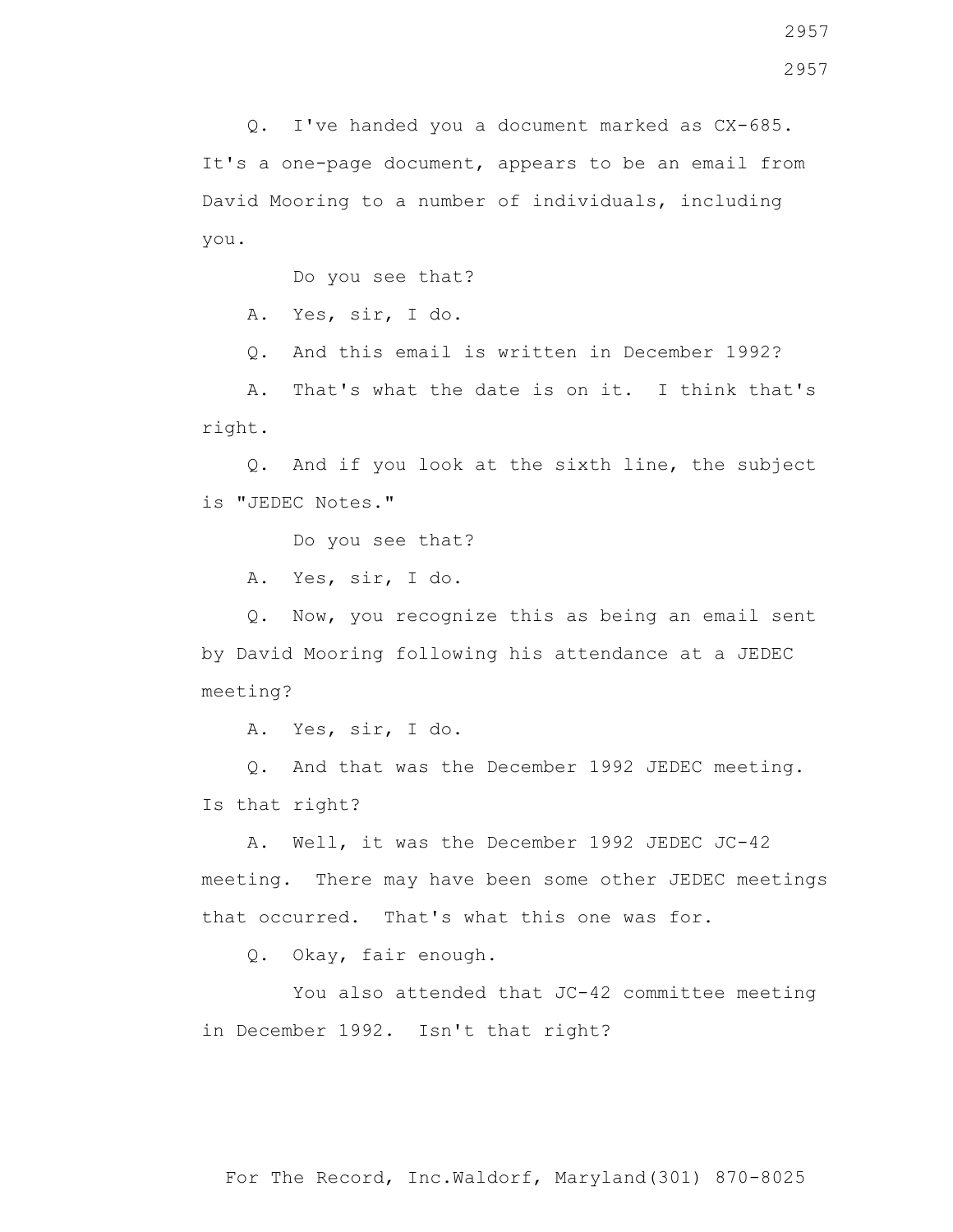A. Yes, I was there for at least part of it.

 Q. And among others to whom David Mooring sent this email was CEO and president Geoff Tate.

Do you see that?

A. Yes, sir, I do.

 Q. Founder and member of the board of directors, Mike Farmwald. Do you see him?

A. Yes, I do, sir.

 Q. And the "To" list also includes vice president Allen Roberts?

A. Yes, sir, that's correct.

 Q. Now, Mr. Mooring informed these individuals that at the JEDEC meeting IBM raised the issue that they were aware that some voting JEDEC attendees have patents pending on SDRAMs that they have not made the committee aware of. They will come to the next meeting with a list of the offenders.

Do you see that?

A. Yes, sir, I do.

 Q. And again, that is one of the items that David Mooring chose to inform others at Rambus, including the CEO and the vice president, Allen Roberts. Isn't that right?

A. Apparently so. It's in his email.

MR. OLIVER: May I approach?

For The Record, Inc.Waldorf, Maryland(301) 870-8025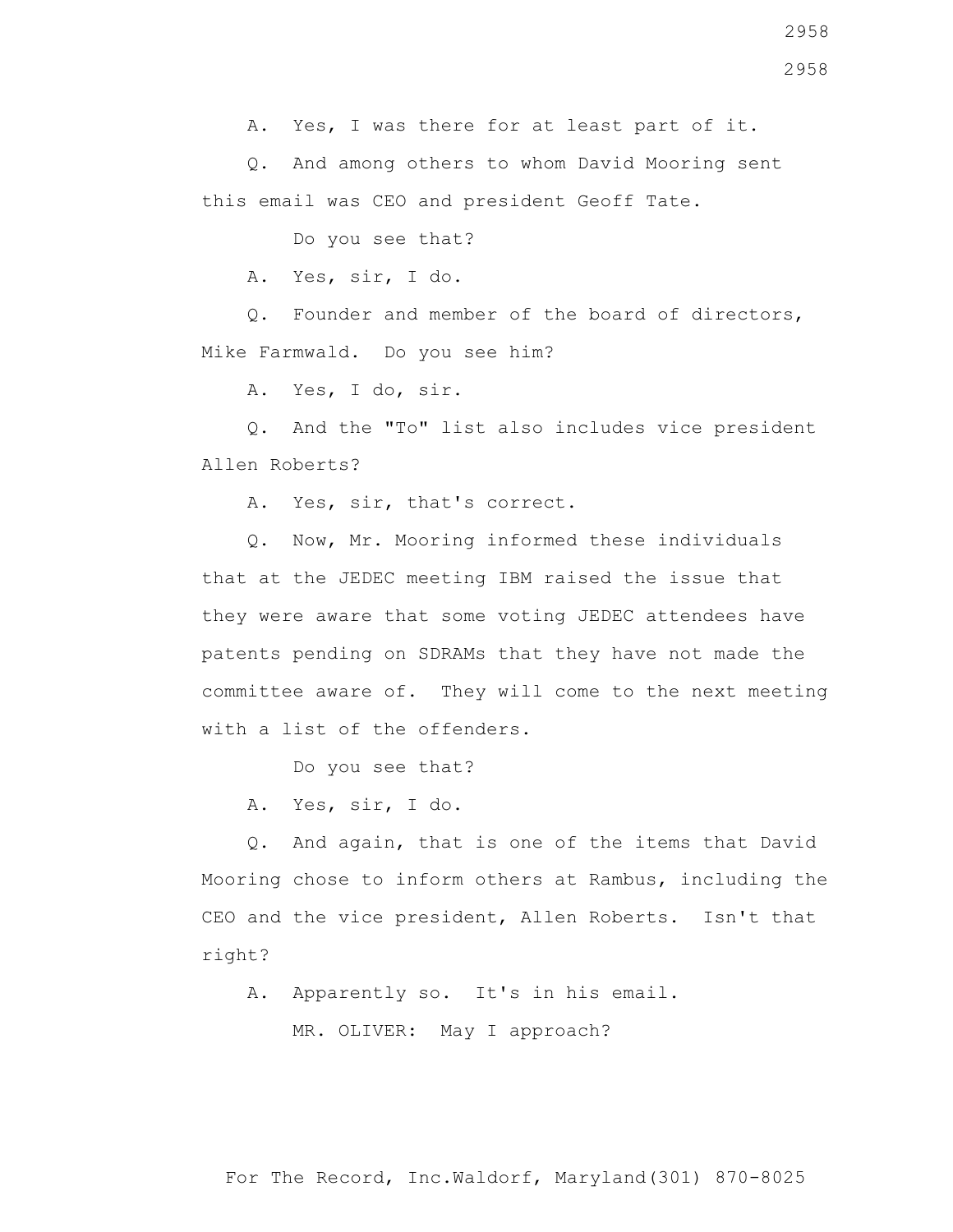JUDGE McGUIRE: Yes.

BY MR. OLIVER:

 Q. Mr. Crisp, I've handed you a document that's been marked as CX-711. Before we get to this specific email I would like to talk about in this connection, let's talk just for a moment about the origins, if you will, of this document.

 This document is a collection of emails that you sent and received between 1993 and 1996. Is that correct?

A. I'm not sure of the actual end dates, but they were generally emails that I either sent or received over some period of time. I think it includes those end dates, but there may be some other ones in here.

 Q. Okay. Now, what happened is that you had a number of files on an Apple McIntosh laptop that you wanted to convert to IBM PC format. Is that correct?

A. That's correct.

 Q. And you did so by transferring them into the server. Is that right?

A. Yes, that's correct.

 Q. And those files were later discovered on the server. Is that right?

 A. I think there were some that were discovered on the server.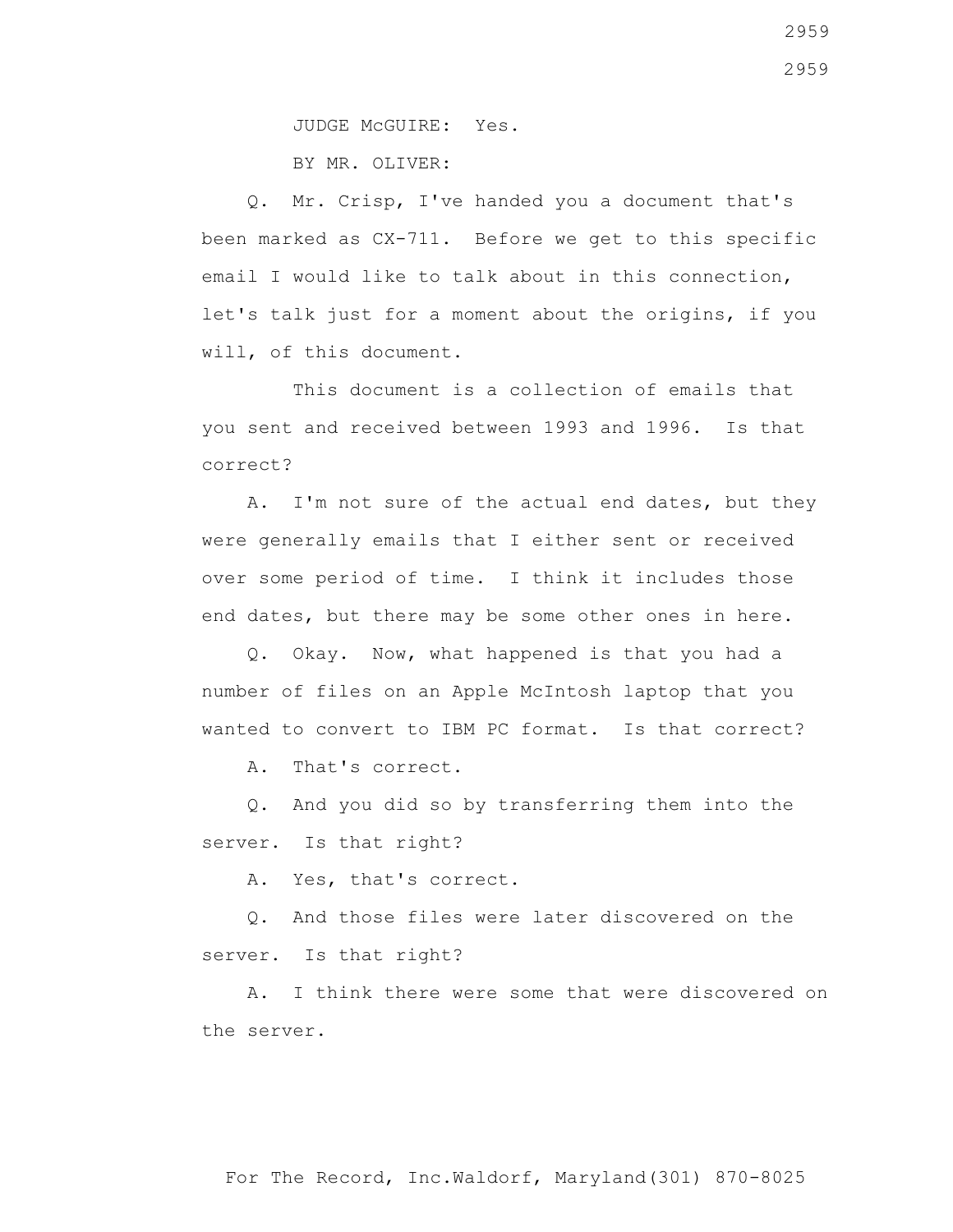Q. In any event, what we have here in CX-711 is approximately a 200-page collection of various emails that you sent between 1993 and some period of time that were found on the server. Is that right?

 A. Again, I'm not sure of the exact place where they were located, but I generally agree with what you said. I think they're included -- I think some of them were found on the server, and I think some of them were on the IBM laptop.

 Q. If I can direct your attention to the very first page of CX-711 and specifically to the caption at the top. Now, do you recognize this as an email that you sent?

A. Yes, sir, I do.

 Q. And you sent this email to CEO and president Geoff Tate, to vice president Mooring, and to vice president Roberts. Is that right?

A. Yes, sir, that's correct.

 Q. And the email summarizes notes from a JEDEC meeting in Boston, September 22nd. Is that right?

A. Yes, sir, that's right.

 Q. And if we look at the top line, I assume that would be September 22nd, 1993?

A. That's the way I'd read that, yes.

Q. Now, in your report to CEO and president Tate,

For The Record, Inc.Waldorf, Maryland(301) 870-8025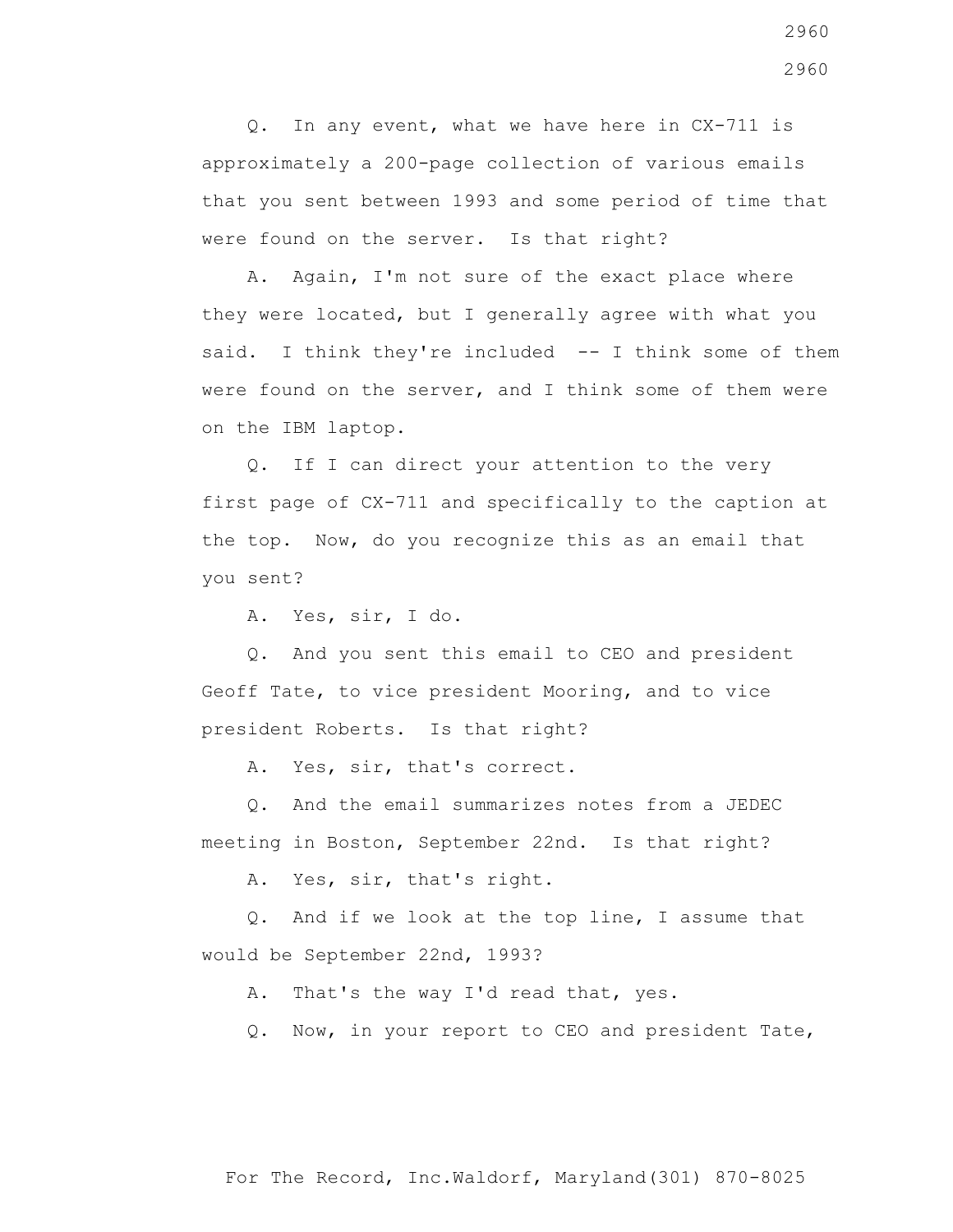vice president Mooring and vice president Roberts, you wrote, "TI was chastised for not informing JEDEC that it had a 1987 patent on quad CAS devices. These allow bit write capability which is useful in building x36 SIMMs."

Do you see that?

A. Yes, I do.

 Q. Then you write, "The bottom line is that all quad CAS devices will be removed from the standard 21C."

Do you see that?

A. Yes, I do.

 Q. Now, 21C is a standard -- is the JEDEC standard that covered SDRAMs, right?

 A. I'm not sure what all it covered. I seem to recall that was a fairly thick binder that had a lot of different kinds of standards in it.

 Q. Among the things that it covered by October 1993 was SDRAMs. Isn't that right?

 A. I would expect that. I don't know that with certainty.

 Q. And do you recall that the issue of the Texas Instruments patent came to light at this October 199 - excuse me, September of 1993 JEDEC meeting because Texas Instruments had sued Micron for patent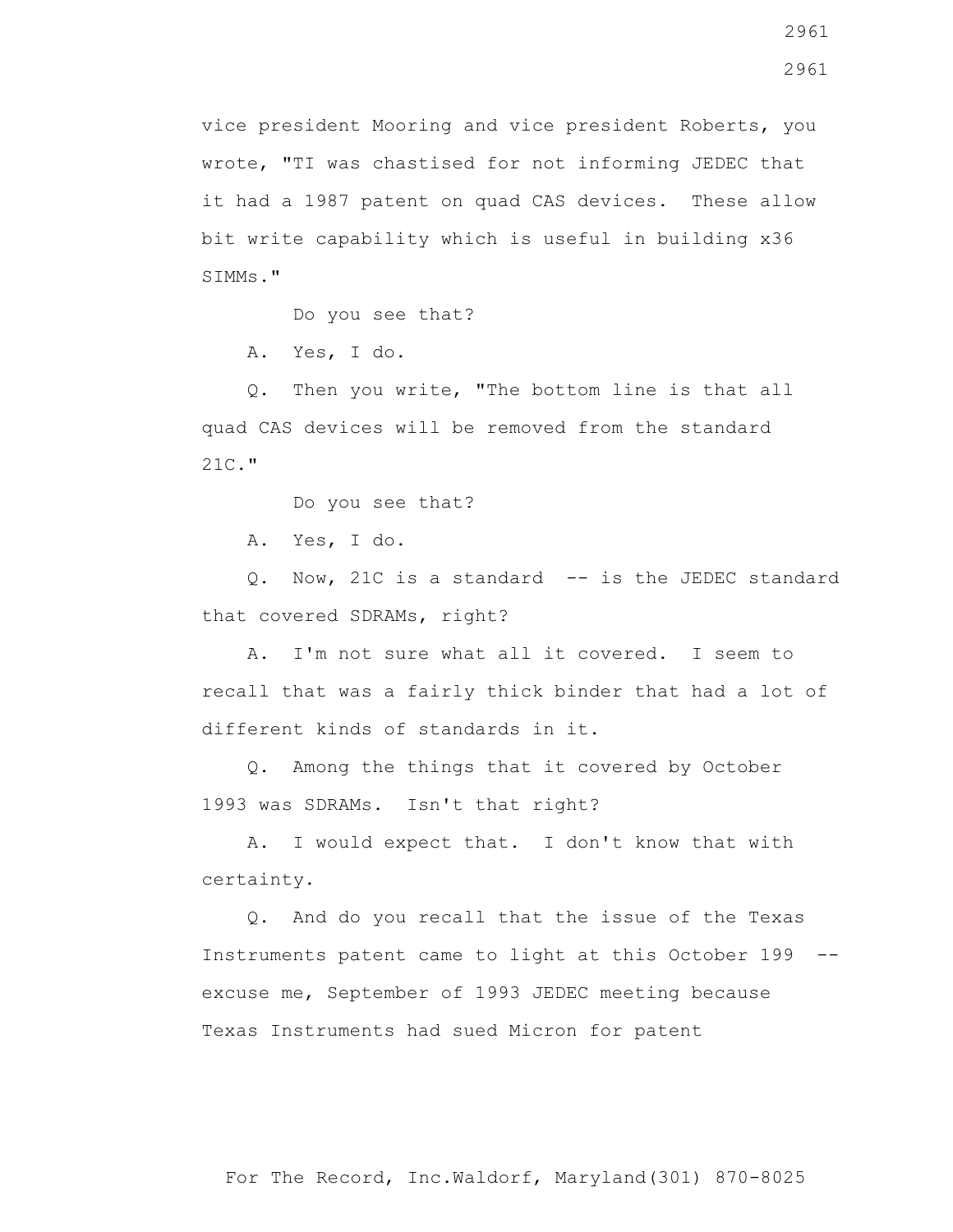infringement? Isn't that right?

 A. You know, I generally recall some sequence of events like that. I'm not sure precisely how it came to light, but that sounds approximately what I remember.

 Q. Now, when you saw this discussion of Texas Instruments' failure to disclose a patent at JEDEC, that really captured your attention, didn't it?

 A. Well, only in the sense that I chose to put this in my report.

 Q. Well, after this meeting, after you saw this discussion at JEDEC, you contacted Rambus' patent counsel, Lester Vincent, and asked him to send you copies of the Texas Instruments patents, didn't you?

 A. Texas Instruments patents? I don't believe that I asked for that.

 Q. You also asked Mr. Vincent to send you a copy of the complaints and the docket sheets from the litigation between Texas Instruments and Micron, didn't you?

 A. I had asked him to send me some information regarding litigation between TI and Micron, but I don't believe it had anything to do with this.

> MR. OLIVER: May I approach? JUDGE McGUIRE: Go ahead.

For The Record, Inc.Waldorf, Maryland(301) 870-8025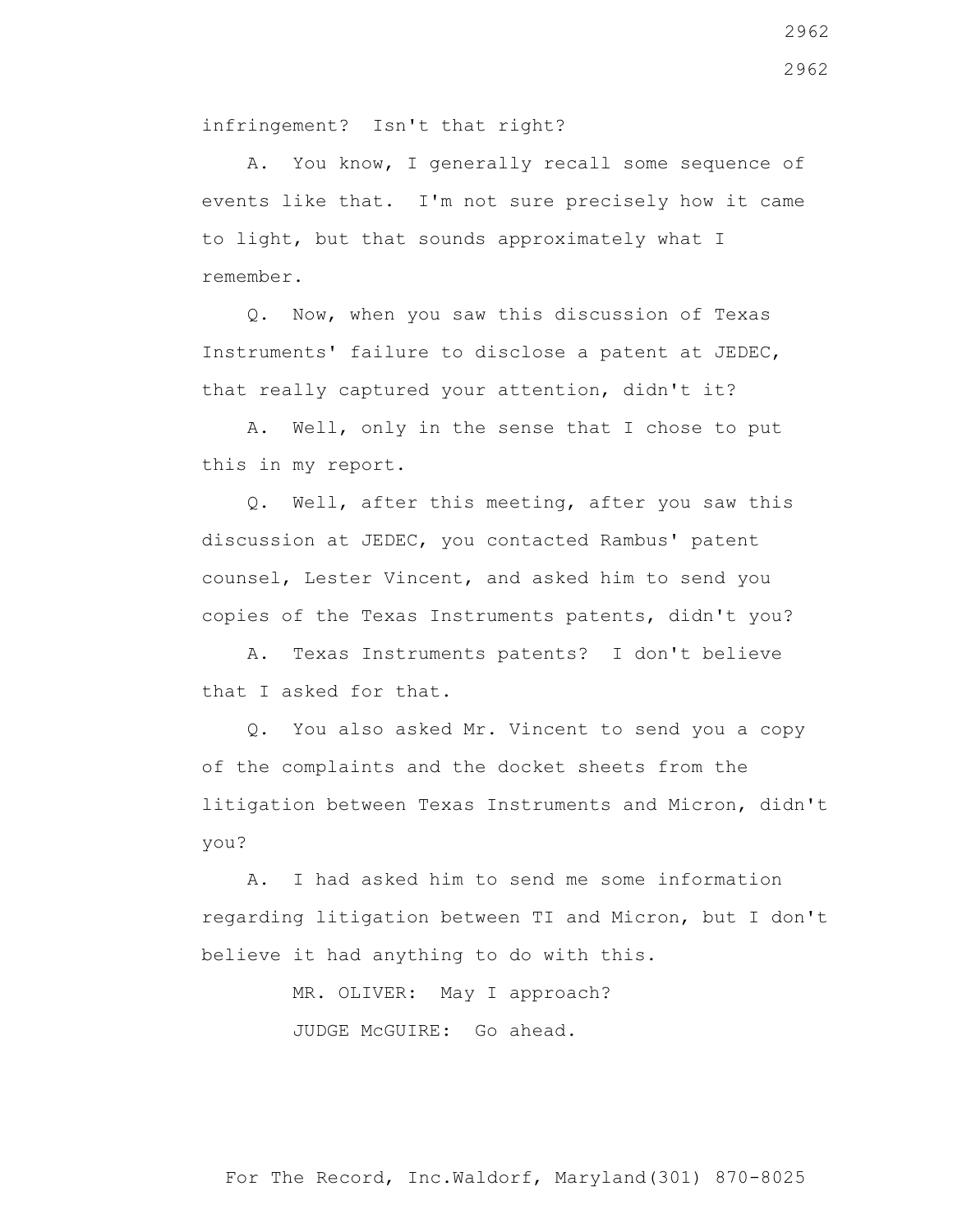BY MR. OLIVER:

 Q. Mr. Crisp, I've handed you a document marked as CX-1967. These are handwritten notes of Mr. Lester Vincent. If you see the top lines, "Telecon," standing for teleconference, "w/Richard Crisp," and you'll see on the right-hand side, "October 29, 1993."

Do you see that?

A. Yes, I do, sir.

 Q. In other words, this was approximately three weeks after you wrote your email to CEO and president Geoff Tate, vice president Mooring and vice president Roberts describing the discussion at JEDEC concerning the litigation between Texas Instruments and Micron, right?

A. I think that's the right time frame, yes.

 Q. And you'll see on the page here Lester Vincent lists a number of TI patents?

A. Yes, sir, I see that.

 Q. Do you see six specific patent numbers listed there?

A. Yes, sir, that's correct.

 Q. And then underneath that, do you see, "Get copies of complaints and docket sheets in"?

Do you see that?

A. Yes, sir, I do.

For The Record, Inc.Waldorf, Maryland(301) 870-8025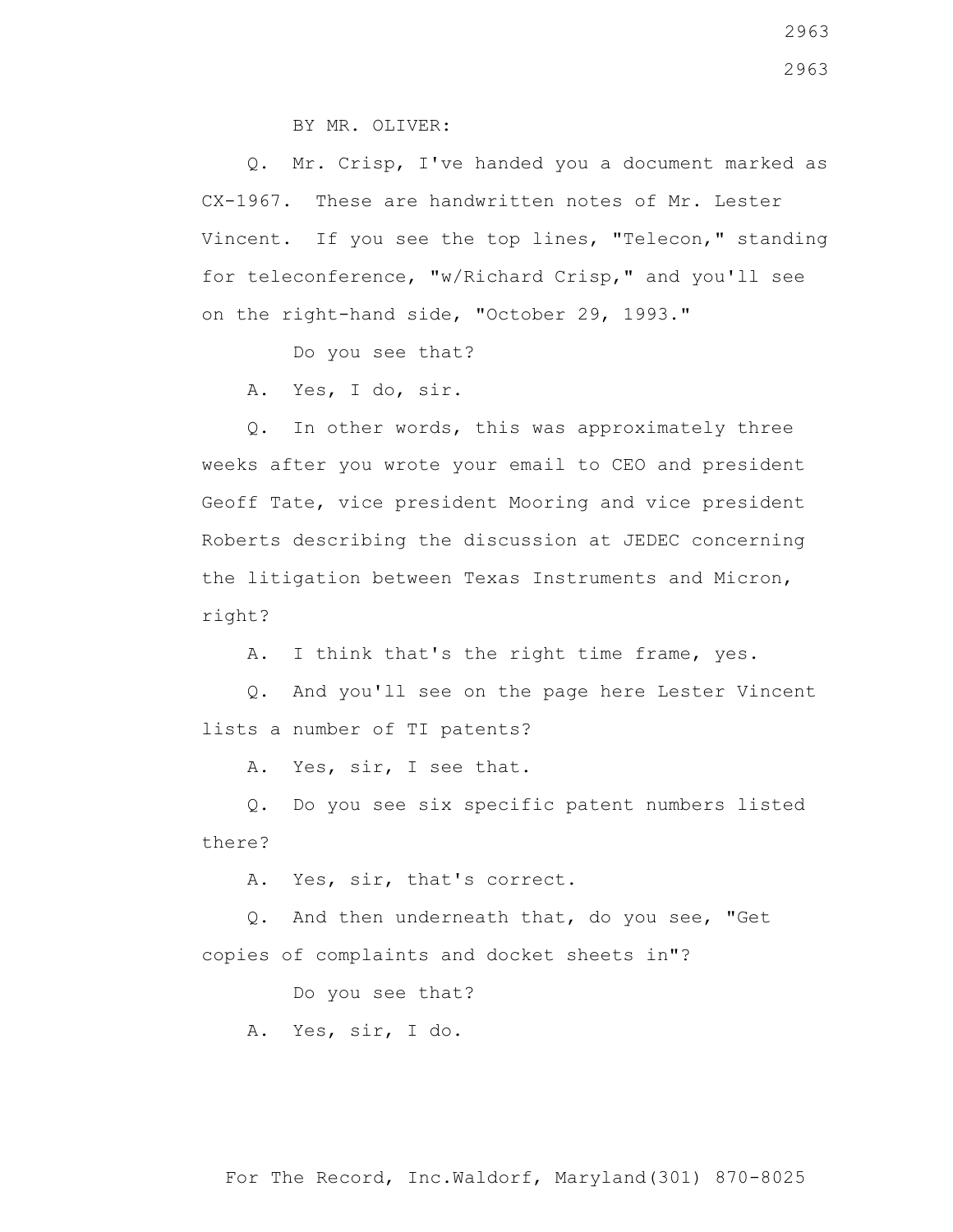Q. And then under that, "Micron sued TI in Boise, Idaho"?

A. Yes, sir.

 Q. And even under that, "TI sued Micron Semiconductor in Marshall, Texas."

A. Yes, sir.

 Q. And then underneath that, arrow, "Would like copies of complaints."

Do you see that?

A. Yes, sir, I do.

 Q. Does that refresh your recollection that in late October 1993 you requested that Rambus patent counsel Lester Vincent provide you with copies of six Texas Instruments patents and complaints in litigation between TI and Micron?

 A. It only partially refreshes my recollection. I remember asking Mr. Vincent for him to tell me about the complaints in the TI versus Micron case in Marshall, Texas, because I had a business interest in what the products were that were under suit, because I was interested in using that to help me with my marketing with Micron.

 Q. Now, the controversy at JEDEC concerning the Texas Instruments patents on quad CAS continued at the following meetings, didn't it?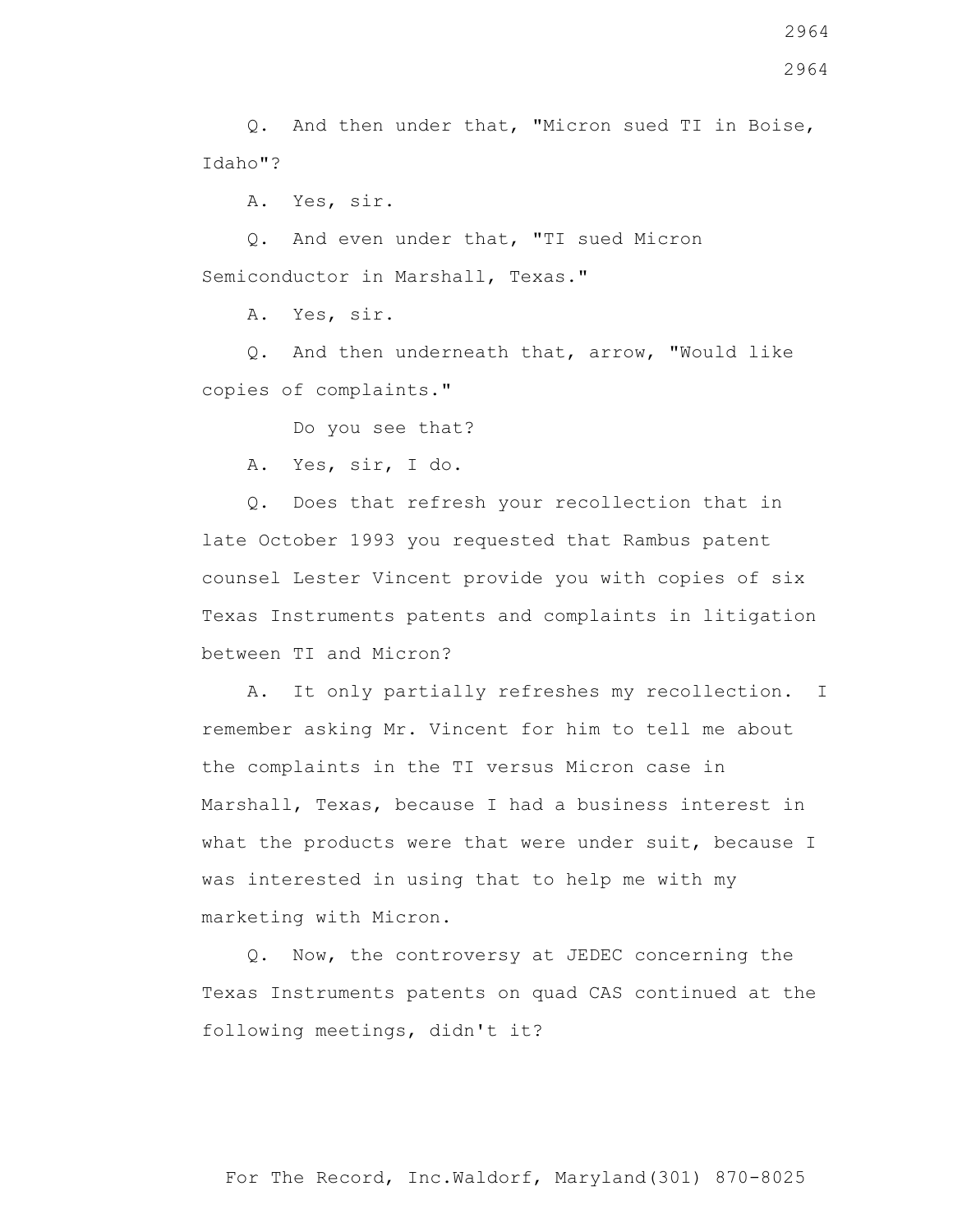A. I don't have any recollection of that. It may have. I just simply don't remember. It's been a long time ago.

 Q. Let me ask you to take a look back again at CX-711. It's the collection of emails that I just handed you. If I could ask you to turn, please, to page 15 in CX-711, and I'd like to direct your attention to the bottom of this page.

 Do you see that after a break about three-quarters of the way down the page, there's what appears to be a caption for an email?

A. Yes, sir, I see that.

 Q. And does that indicate that there was a new email beginning at the bottom of page 15 and carrying over to the following pages?

A. Yes, sir, I believe that's what it indicates.

 Q. Now, do you recognize the email at the bottom of page 15 as another email that you sent?

A. Yes, sir.

 Q. And this one you sent to CEO and president Geoffrey Tate?

A. Yes, sir, that's right.

 Q. And you also sent it to the entire marketing group at Rambus. Isn't that right?

A. Yes, sir, that's correct.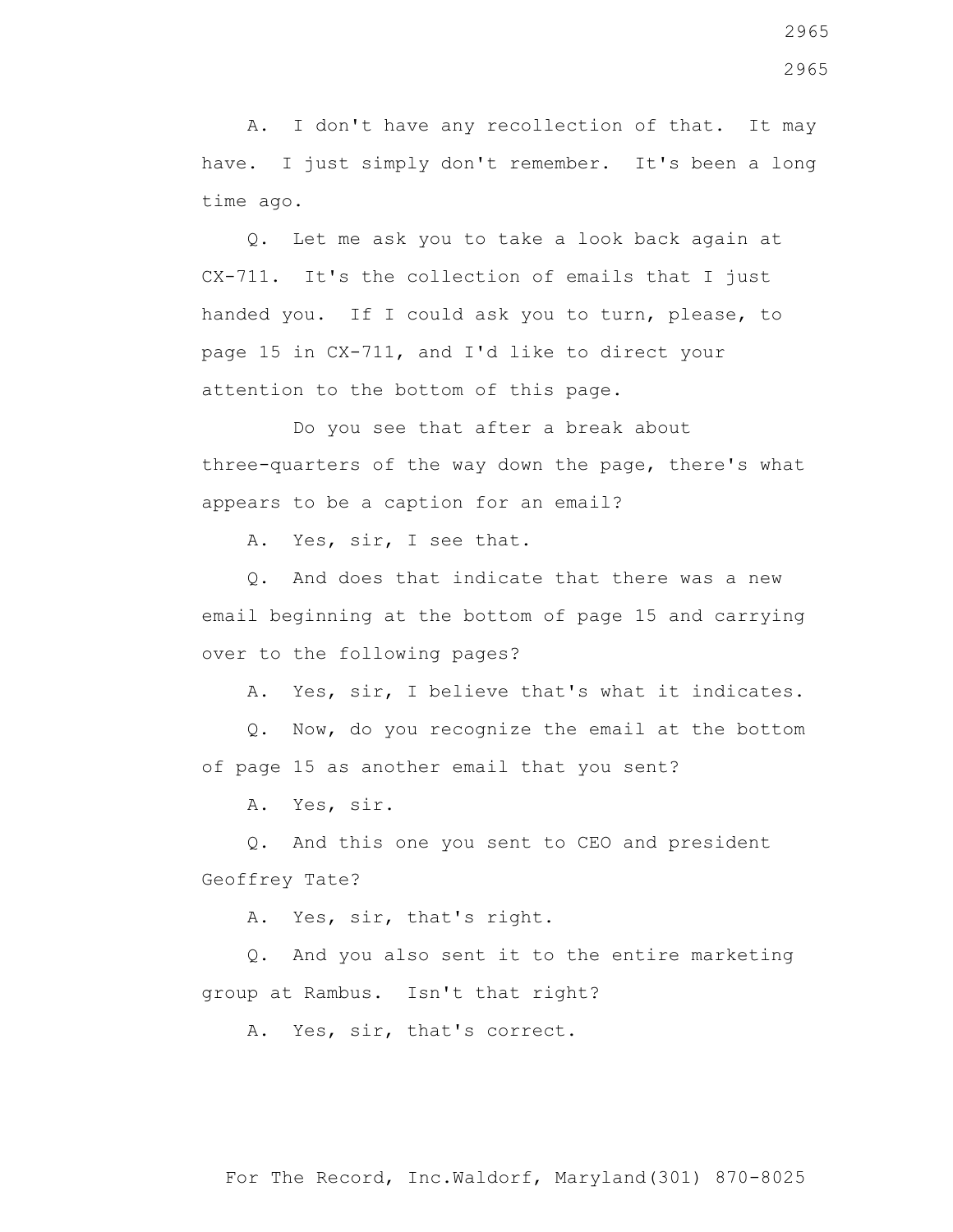- Q. It was sent on March 9, 1994?
- A. That's the date on it, yes, sir.
- Q. And the subject is, "JEDEC day 2"?
- A. Yes, sir, that's right.

 Q. If I could direct your attention to the next page, please, page 16, and specifically to the -- to the second paragraph on this page. The first sentence reads, "The meeting opened with a lot of controversy regarding Patents."

Do you see that?

A. Yes, sir, I do.

 Q. Does this refresh your recollection that there was continuing discussion of the Texas Instruments and Micron litigation at the March 1994 JEDEC meeting?

A. Yes, sir, it does.

 Q. Now, about halfway down the page, there's a sentence that begins, "Micron says the policy."

Do you see that?

- A. Yes, sir, I do.
- Q. Let me read those couple of sentences.

 "Micron says the policy exists due to anti-trust concerns. That if a group of companies wanted to keep out competition they could agree amongst themselves to standardize something that is patented and not license those that they do not want to compete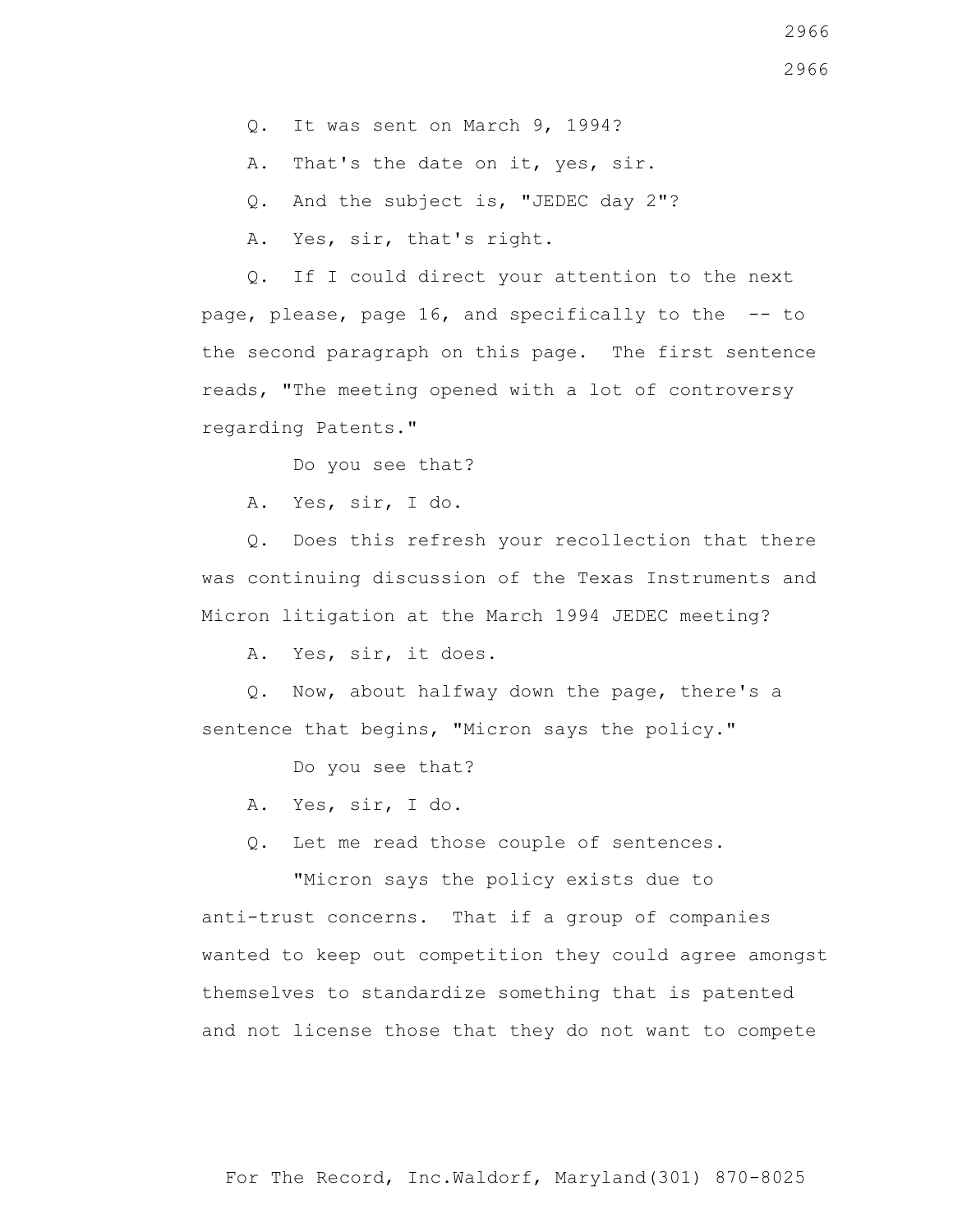with."

Do you see that?

A. Yes, sir, I do.

 Q. Now, this is a statement that you wrote to CEO Geoff Tate at this time. Isn't that right?

 A. Right, this is talking about a JEDEC policy about members testifying in trials.

 Q. This is also something that you wrote to the entire marketing group at -- at Rambus?

A. Yes, sir, that's right.

 Q. If I could direct your attention to the last sentence that we just read, the statement you wrote is they could agree amongst themselves to standardize something.

Do you see that?

A. Yes, sir.

 Q. So, in other words, you were writing about standard-setting activities in this sentence, weren't you?

 A. Actually, I'm writing about what Micron said in the meeting, and they were speaking to the issue of people testifying in trials such as the TI-Micron trial. I think I'm just parroting what I heard people say in the meeting.

Q. The two sentences that I just read to you,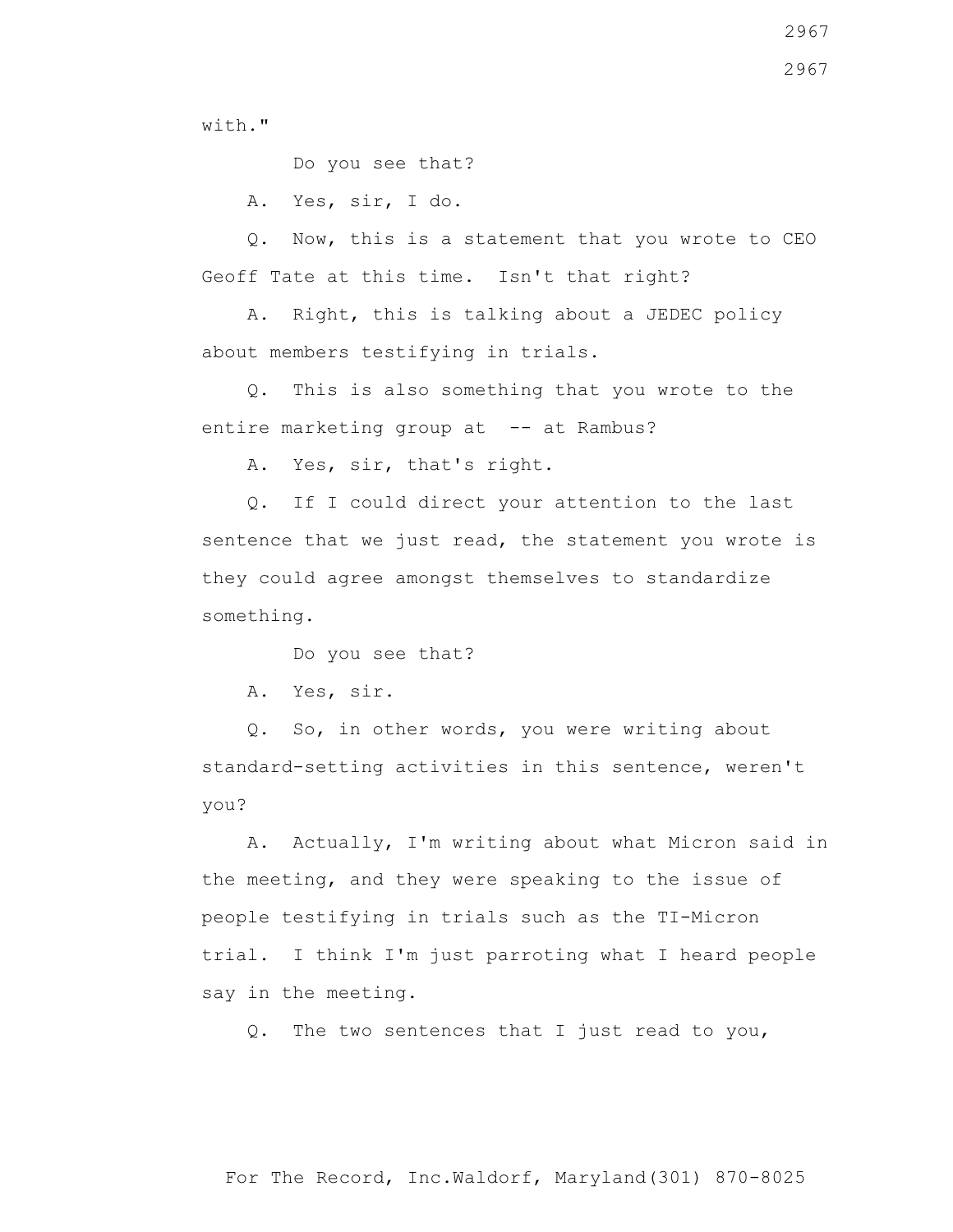there is nothing in there about testifying at trial, is there?

 A. I'm sorry, could you ask the question again? Again, the echoes are a problem.

 Q. In the two sentences that I've just read for you, there is nothing in those two sentences concerning testifying at trial, is there?

 A. Well, they're out of context, sir. I think if you read the few lines ahead of it starting with the number 2, then you see that that's what they're speaking to. But you're right, yes, they are not -these sentences themselves aren't speaking of testifying at trials, but they're -- they're in the context of that discussion --

 $Q_1$  And  $-$ 

 A. -- that I have captured in these notes at the meeting.

 Q. The sentences do speak about standardizing something. Isn't that right?

A. Yes, sir, that's correct.

 Q. And they speak about standardizing something that is patented, right?

A. Yes, sir, that's correct.

 Q. And they speak about standardizing something that is patented and then not licensing other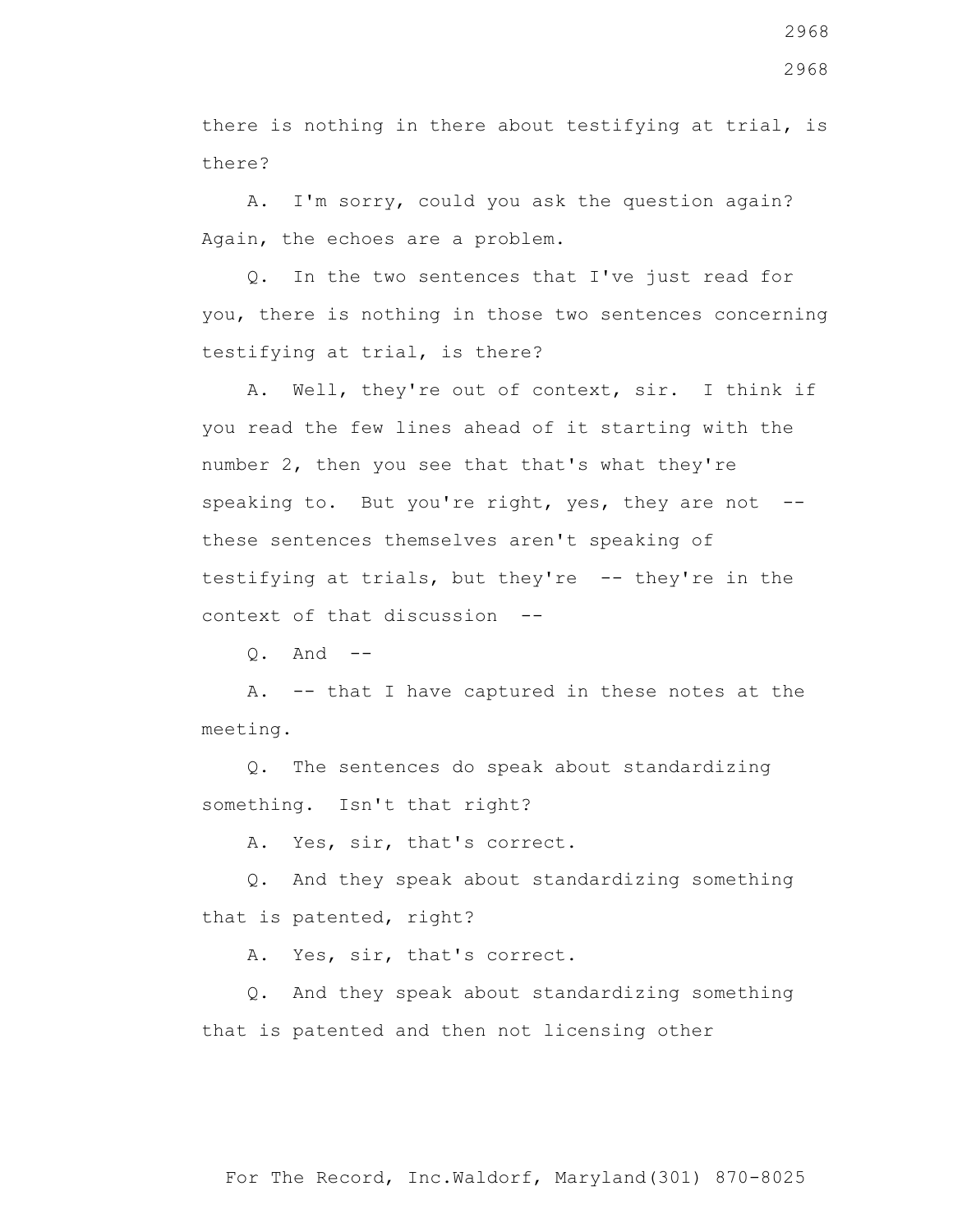A. Yes, that's correct.

 Q. Now, it would be fair to say that the discussion that took place within JEDEC concerning this issue would be nasty?

A. I believe that's what I said in here.

 Q. And do you recall that -- actually, let me direct your attention about two-thirds of the way down, there's a reference to Sussman.

Do you see that?

A. Yes, sir, "Sussman mentioned"?

- Q. Yes.
- A. Yes, sir.
- Q. Is that Howard Sussman?
- A. Yes, sir, that's correct.

 Q. Okay. And do you see there that your notes indicate that Mr. Sussman made a motion that TI withdraw from JEDEC pending resolution of the patent issue?

A. Yes, sir, I see that.

 Q. And again, these are all events that you chose to report back home to CEO and president Geoffrey Tate and to the entire marketing group. Isn't that right?

A. Yes, sir, that's correct.

Q. Now, at the March 1994 JEDEC meeting, Texas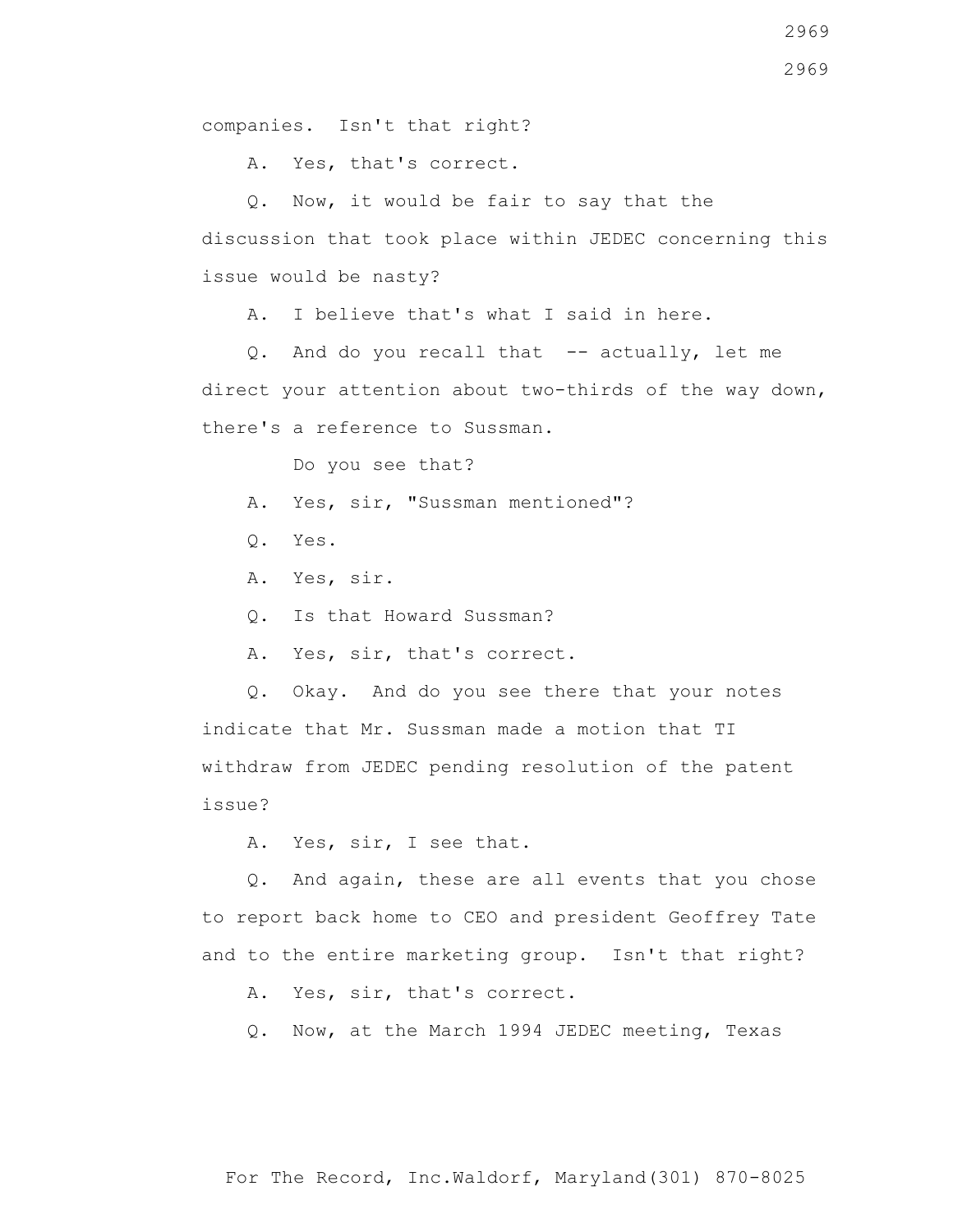Instruments requested clarification of the JEDEC patent policy. Isn't that right?

 A. Yeah, at this meeting, I believe they -- I think that's what I wrote in here. Either that or I think they were asking for the policy to make some definitions or something like that.

Q. All right.

A. Basic comments about the policy, that's what --I believe that's what it's fair to say based on this document.

 Q. Okay. And do you recall about two months after this meeting, JEDEC's secretary Ken McGhee circulated a response from Mr. John Kelly?

 A. I don't know that I have a specific recollection of that.

MR. OLIVER: May I approach?

JUDGE McGUIRE: You may.

BY MR. OLIVER:

 Q. Mr. Crisp, I've handed you a document marked as CX-355. It's a document that's on JEDEC letterhead from Ken McGhee to JC-42 committee members dated May 12th, 1994, and if you look on page 2 of this document, you'll see a memorandum to Ken McGhee from John Kelly.

Do you see that?

A. Yes, sir, I do.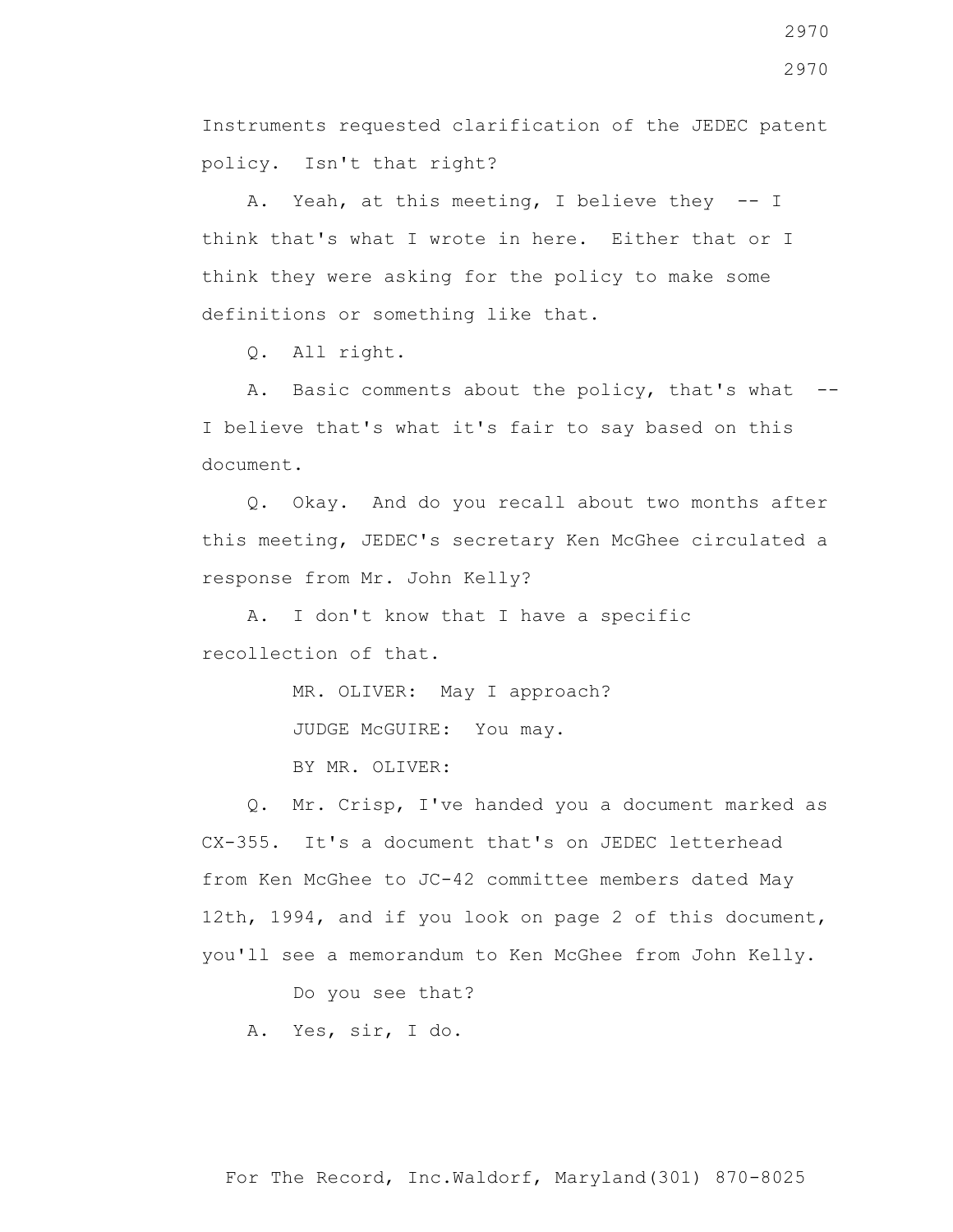Q. Does this refresh your recollection that about two months after the March 1994 discussions in JEDEC, John Kelly prepared a response to Texas Instruments?

 A. Yes, sir, I guess it does. I mean, I see the document, and I think it speaks for itself.

 Q. The document indicates that it was circulated to all JC-42 committee members, right?

A. Yes, sir, that's right.

 Q. If I could direct your attention to the second page, please, and specifically to the second paragraph, and this is a portion of the memorandum written by John Kelly, right?

A. Yes, sir, that's right.

 Q. The second paragraph reads, "Written assurances must be provided by the patent holder when it appears to the committee that the candidate standard may require the use of a patented invention." The words "may require" are underlined. "It is not necessary that the committee make a factual determination that the use of the patented invention is, in fact, required to meet the standard."

Do you see that?

A. Yes, sir, I do.

 Q. And do you recall that this was Mr. Kelly's response to Texas Instruments following the March 1994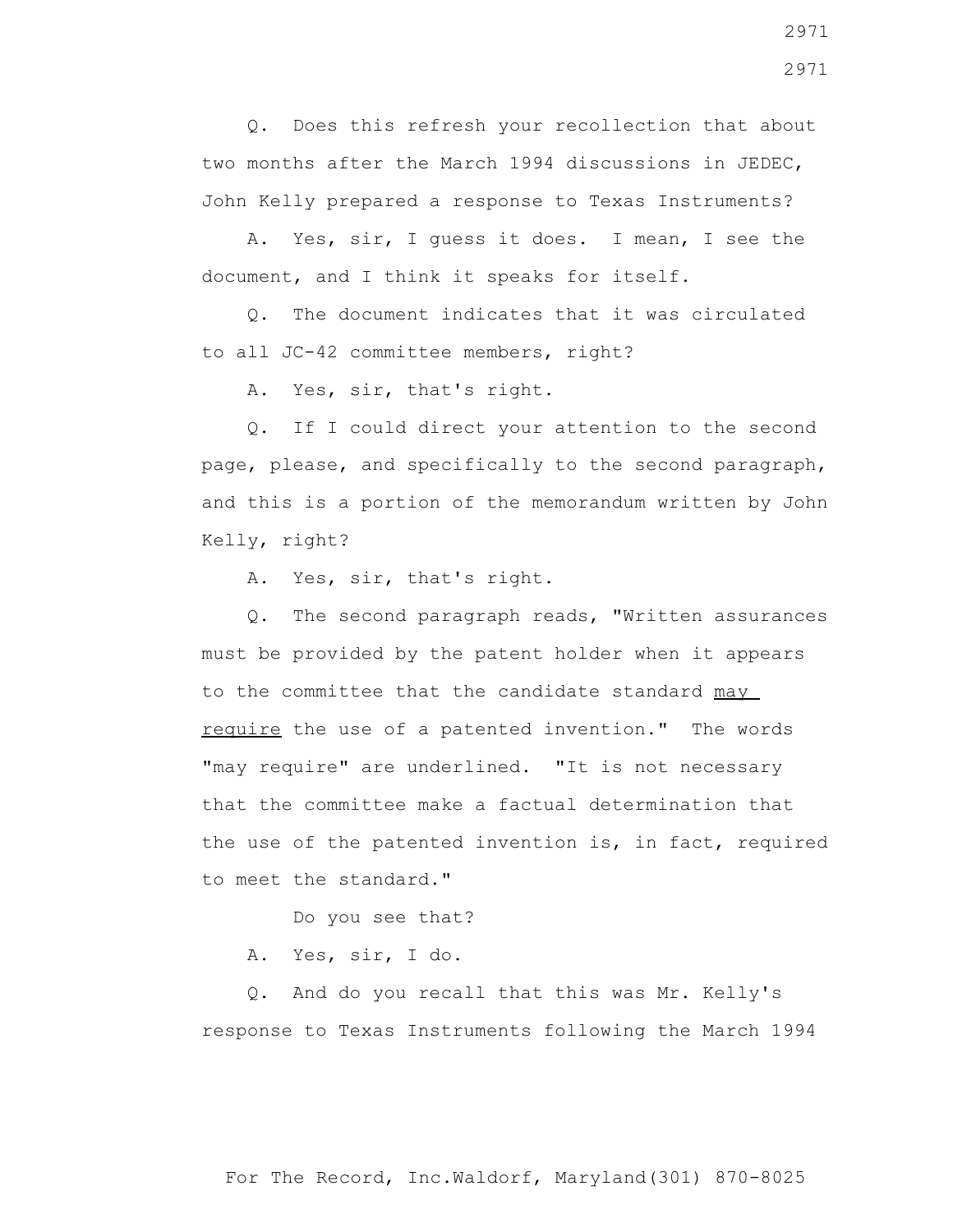meeting?

 A. I have no reason to dispute that. I don't have that specific recollection, but I think the document speaks for itself.

 Q. But with respect to the March 1994 JEDEC meeting, without even waiting for Mr. Kelly's response, the JC-42.3 members were asked at that meeting whether they believed the JEDEC patent policy was clear. Do you recall that?

A. Not really.

MR. OLIVER: May I approach?

JUDGE McGUIRE: Go ahead.

BY MR. OLIVER:

 Q. Mr. Crisp, I've handed you a document marked as JX-19. These are minutes from the JC-42.3 subcommittee meeting of March 9, 1994. First, let me just direct your attention to the first page, about three-quarters of the way down, do you see your name on that list?

A. Yes, sir, I do.

 Q. That indicates that you were in attendance at this meeting?

A. Yes, that's correct.

 Q. And if I could ask you to turn, please, to page 5. Actually, let me ask you to turn first, please, to page 4. Do you see a heading about a third of the way

For The Record, Inc.Waldorf, Maryland(301) 870-8025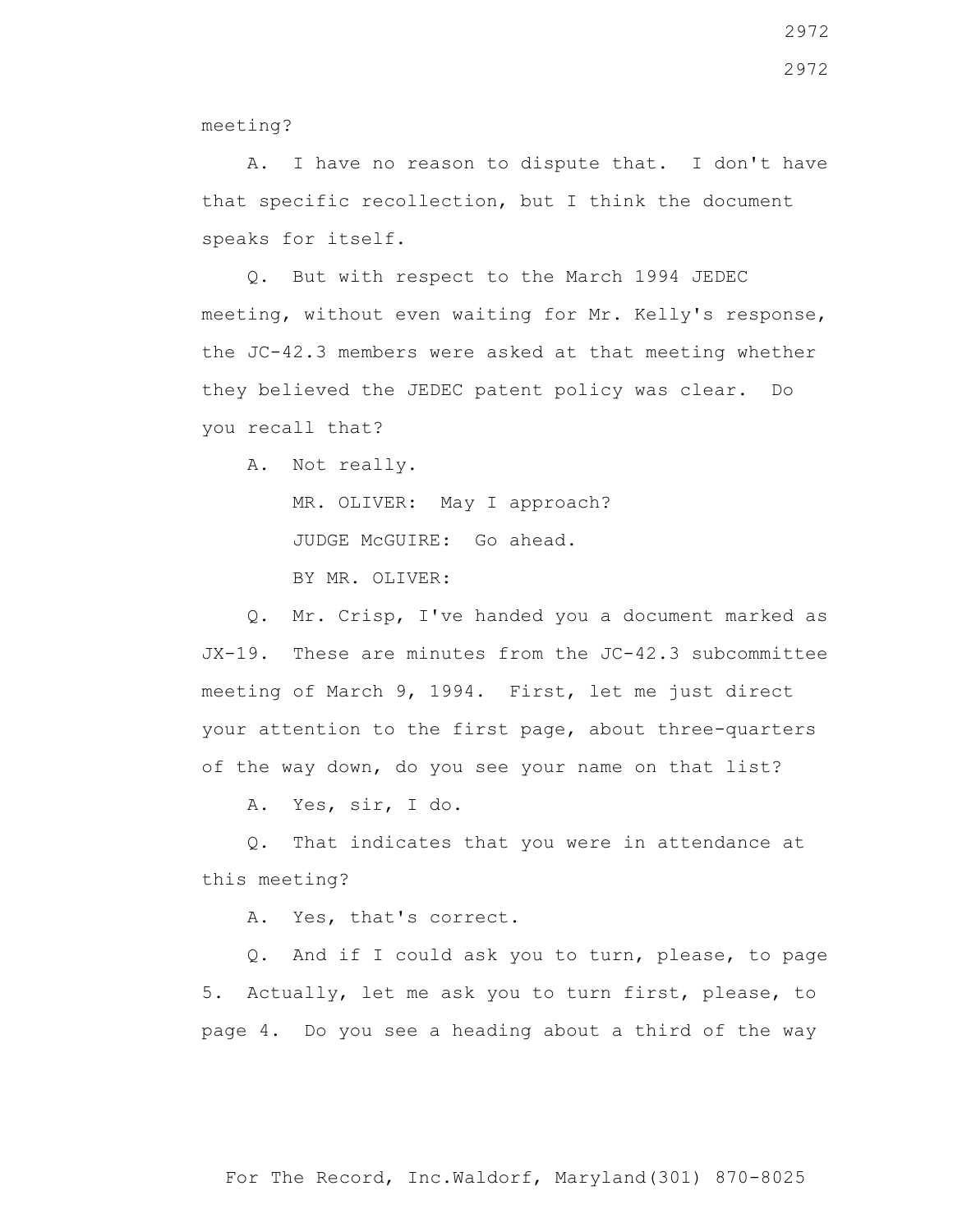down, Patent Policy?

A. Yes, sir, I see that.

 Q. And then the second paragraph under that, there's a reference to some TI graphics patents that were shown?

A. Yes, sir.

 Q. And the paragraph under that, TI presented a four-page clarification to the committee on their interpretation of the patent policy? Do you see that?

A. Yes, sir, I do.

 Q. And then if you look at the following three paragraphs, do you understand that to be a continuing discussion of this issue?

A. I'm sorry, would you ask the question again?

 Q. Yes. I ask you to look at the following three paragraphs, that would be the last three paragraphs on page 4 of JX-19, and do you recognize that to be a summary of the continuing discussion of the Texas Instruments patent issue?

 A. I think that's accurate. There may have been more, but this is what they chose to put in the minutes.

 Q. Well, let me direct your attention to the third to last paragraph on page 4. "Sanyo moved to have TI withdraw from the Committee activity until the legal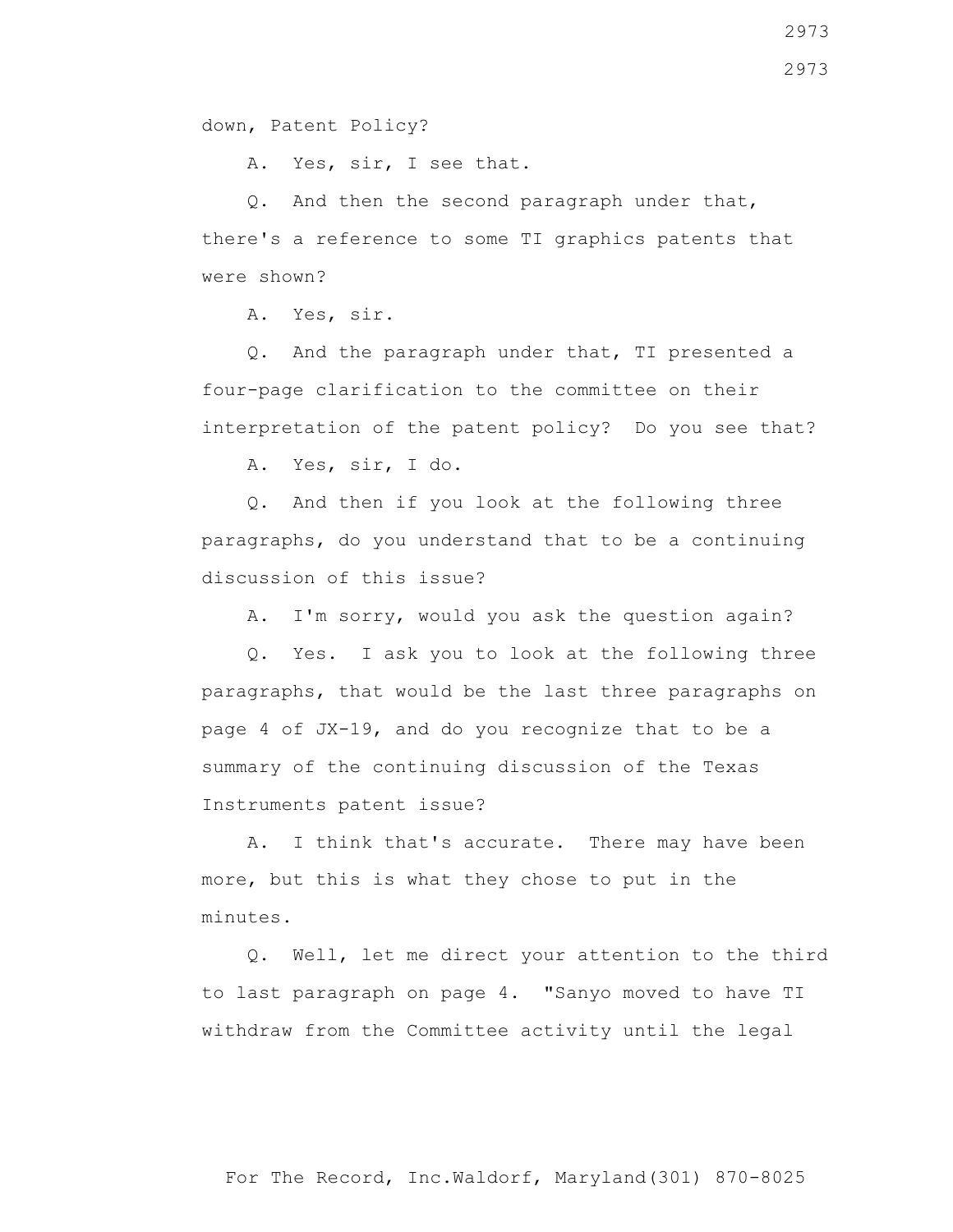aspects of the proposal are reviewed. The motion was tabled."

Do you see that?

A. Yes, sir, I do.

 Q. Now, do you recall that at this time the Sanyo representative was Mr. Howard Sussman?

A. Yes, sir, that's correct.

 Q. And that -- would it be fair to say that that reflects the same event that was described in your email to CEO Geoff Tate and the marketing group?

A. In which email?

 Q. In your March 9, 1994 email to CEO Geoffrey Tate and the marketing group.

 A. Maybe I should have a look at it again to make sure that we're speaking to the same email.

 Q. Okay, that would be CX-711, and we're looking at the email that begins at the bottom of page 15 and carries over to page 16.

 A. Yes, sir, that's right. That was the same event.

 Q. And if I could direct your attention back to JX-19, the bottom of page 4.

A. Yes, sir, I'm there.

 Q. And the last paragraph on that page reads, "Applicability of patents to use of JEDEC standards was

2974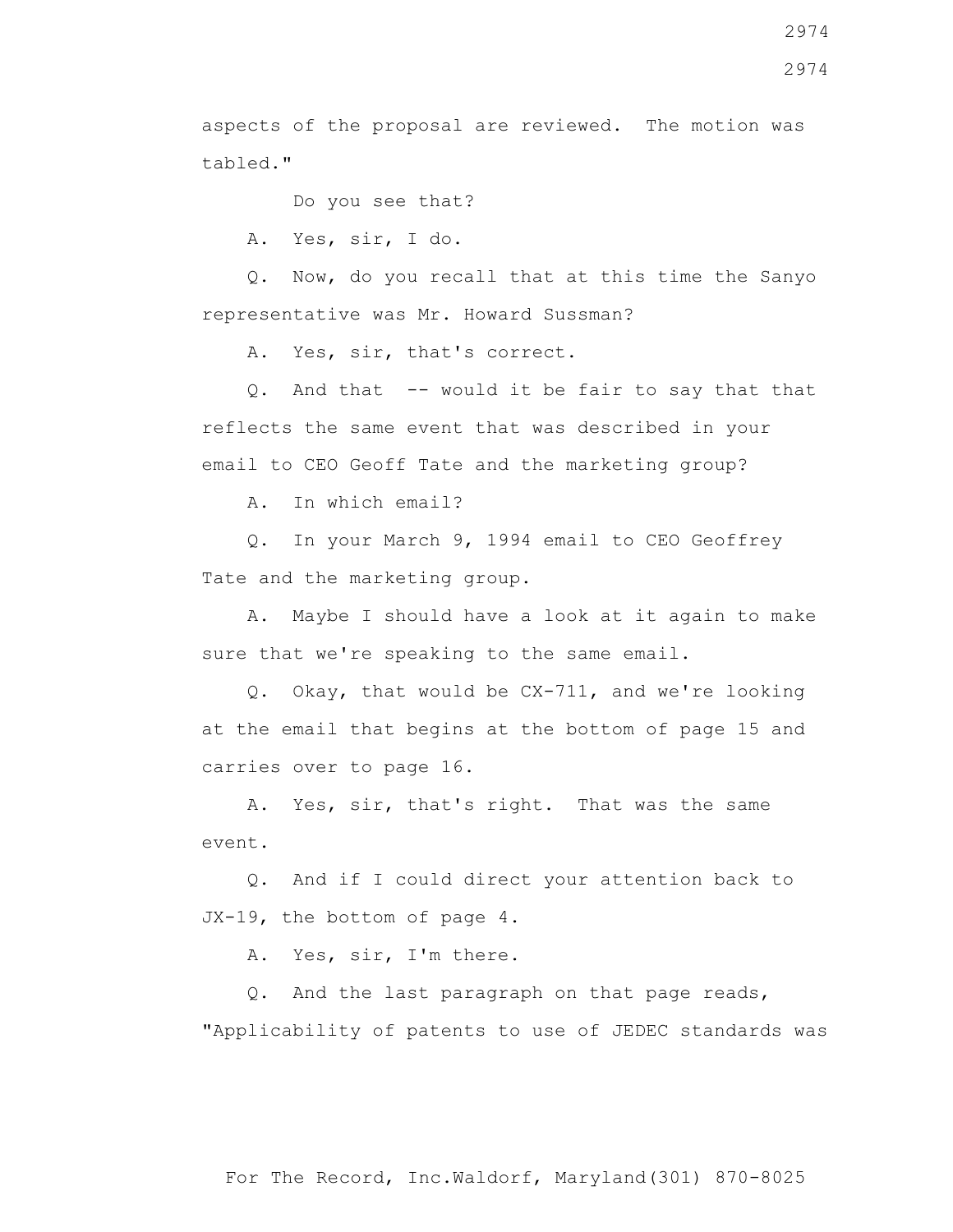2975

discussed. The issue is warning, IBM noted. Failure to disclose a patent prevents the Committee from considering the standard."

Do you see that?

A. Yes, sir, I do.

 Q. And then if I could ask you to turn to the top of page 5, I believe this refers to the issue I asked you about earlier. That reads, "The Committee was asked if the patent policy is clear."

Do you see that?

A. Yes, sir, I do see that.

 Q. And even after that, "The Committee felt it was clear."

Do you see that?

A. Yes, sir, I see that, too.

 Q. Now, does this refresh your recollection that even without waiting for any clarification from general counsel John Kelly, committee members expressed the opinion at the March 1994 JEDEC meeting that the JEDEC patent policy was clear?

 A. Well, that's what this report says. I'm not sure that the person writing this had any way to know exactly what people thought, but maybe this was a majority of the people or something like that. I really can't speak to that.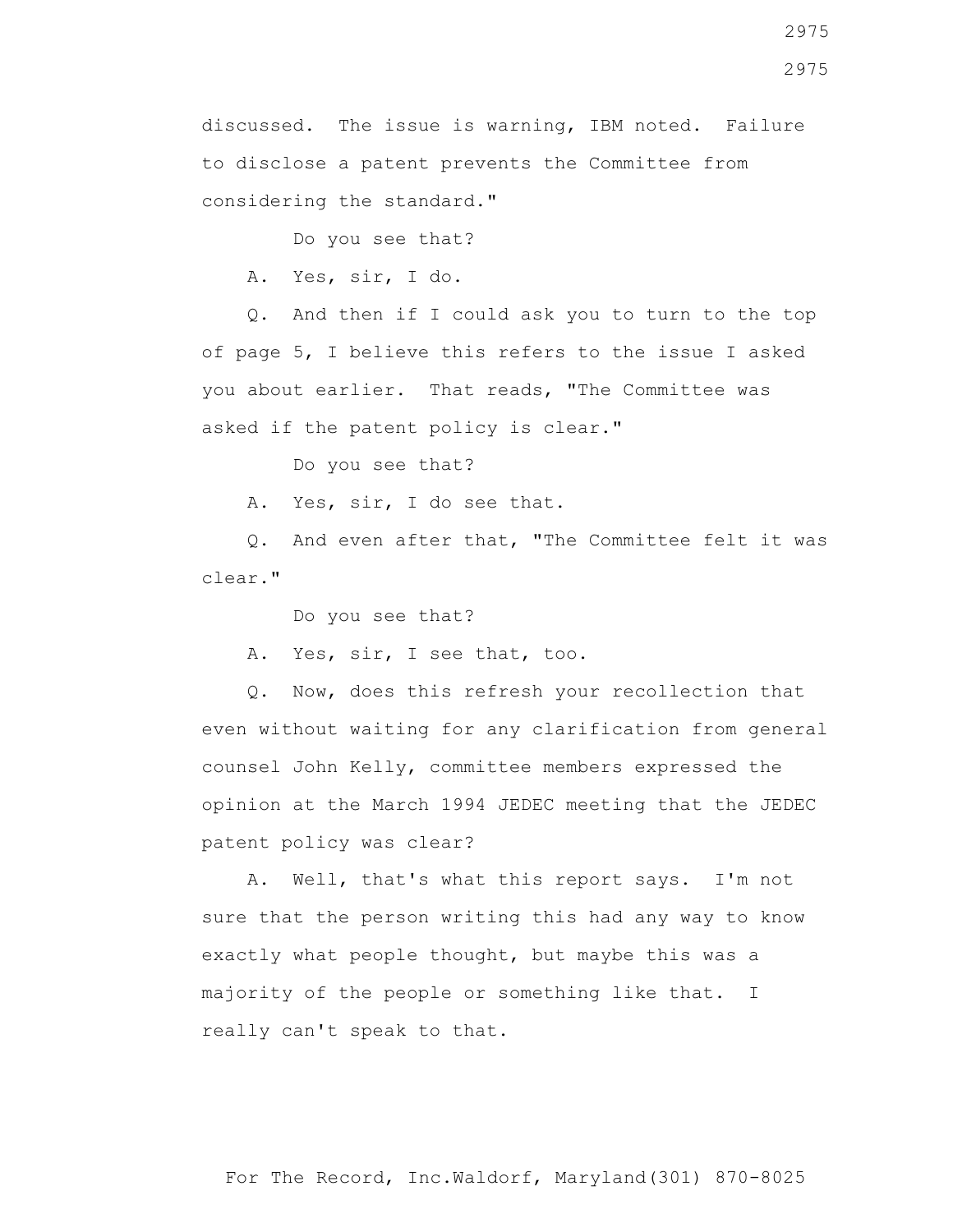Q. Well, you were present at this meeting, weren't you?

 A. Well, I'm on the roster, and I think I was present during this portion of it. I -- you know, I just really don't remember this all very well. It's been a long time, sir.

 Q. Now, it would be fair to say, wouldn't it, that you also came to understand the JEDEC patent policy as a result of this discussion that we've been looking at as to whether Texas Instruments had made proper disclosures?

 A. You know, there were a lot of things that I saw in JEDEC meetings that helped me form my belief as to what the policy was. Perhaps this was one of them.

 Q. Now, subsequently, you also received a copy of the JEDEC manual, right?

 MR. PERRY: Vague as to which manual, Your Honor.

 MR. OLIVER: Your Honor, I can clarify the question.

JUDGE McGUIRE: All right, restate.

BY MR. OLIVER:

 Q. Subsequently, you also received a copy of the JEDEC 21-I Manual. Isn't that right?

A. I think it was, you know, more than a year

For The Record, Inc.Waldorf, Maryland(301) 870-8025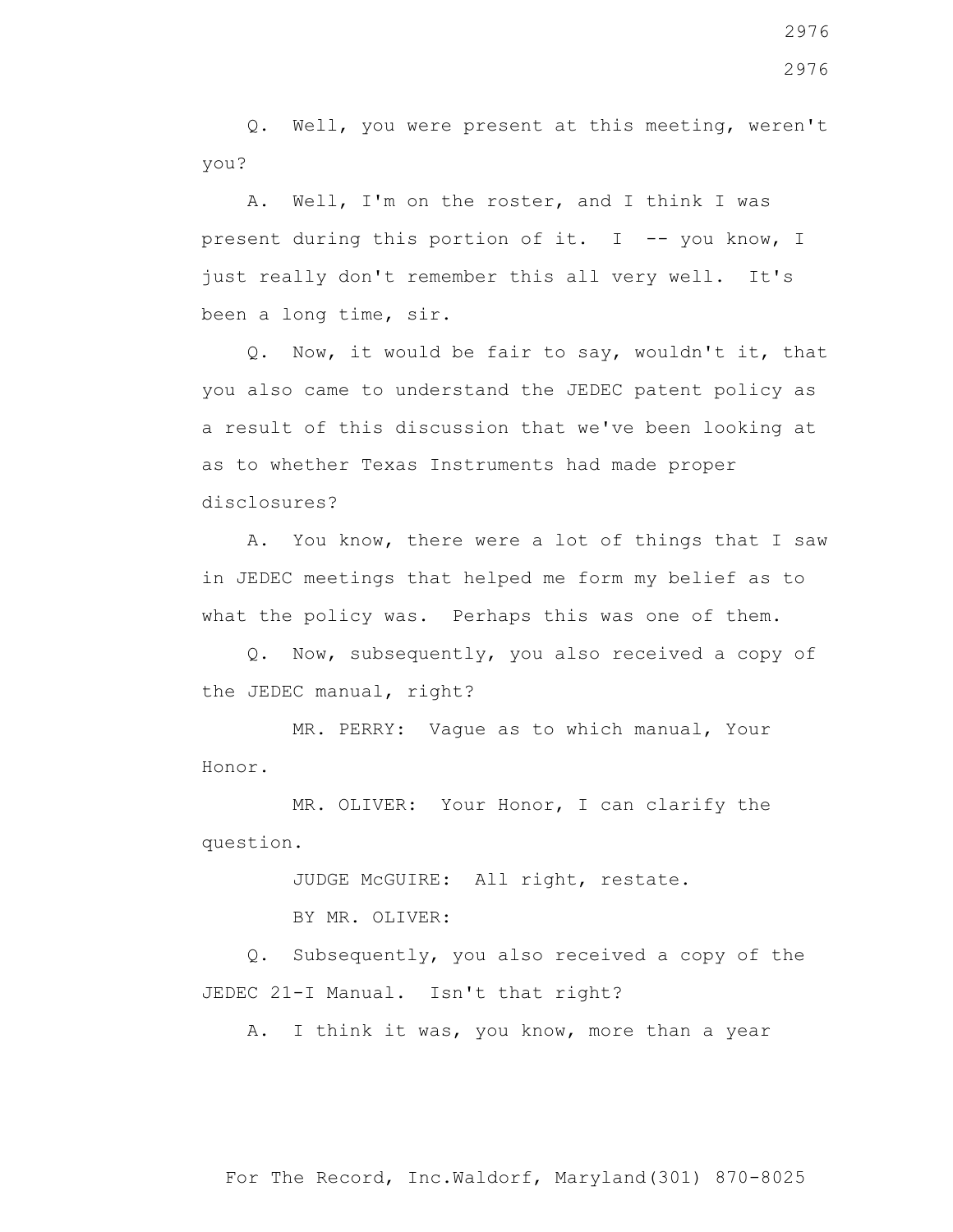2977

after this.

 Q. But you did receive a copy of the 21-I Manual, right?

A. Yes, sir, that's correct.

Q. While you were still attending JEDEC meetings?

A. Yes, sir, that's also correct.

 Q. And what happened was you requested a copy of whatever the users' manual or the members' manual was, right?

A. Yes, sir, that's correct.

 Q. And what they gave you was the 21-I Manual, right?

A. I seem to remember that's which -- that's one of the two manuals I was given.

MR. OLIVER: May I approach?

JUDGE McGUIRE: Go ahead.

BY MR. OLIVER:

 Q. Mr. Crisp, I've handed you a document that's been marked as CX-208A. The document bears numbers towards the lower right-hand corner beginning with R 173458.

Do you see that?

A. Yes, sir.

 Q. Let me represent to you that these documents indicate that -- excuse me, these numbers indicate that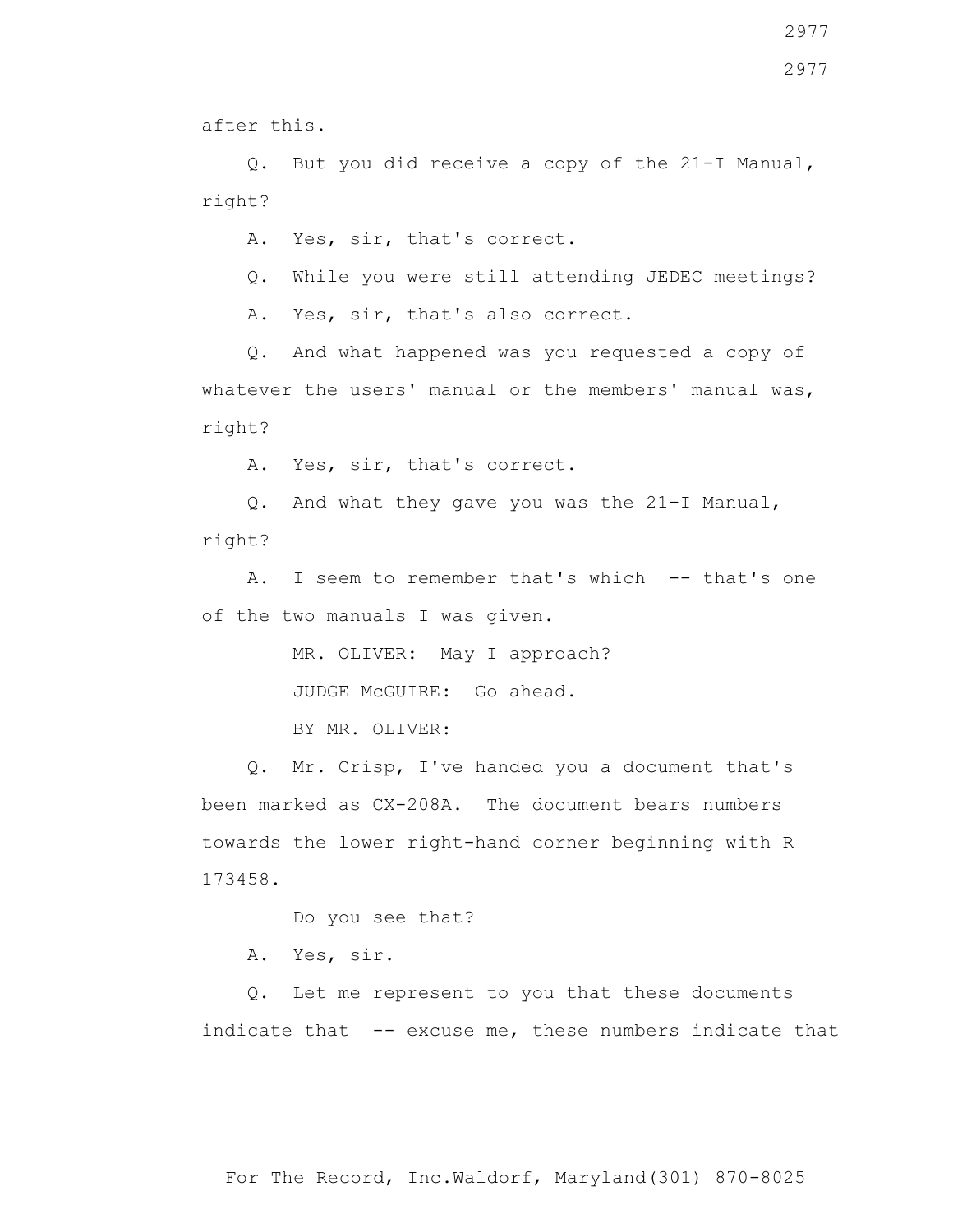this document was produced from Rambus' files. The document bears the title JEDEC Manual of Organization and Procedure, the number 21-I, and the date October 1993.

 Now, Mr. Crisp, this is the document that you received from JEDEC, right?

A. I believe that's correct.

 Q. Now, when you received CX-208A, you looked through it, right?

A. Yes, sir, I -- I certainly looked through portions of it.

Q. And you read parts of it?

A. Yes, sir, that's right.

 Q. And you understood that the JEDEC 21-I Manual required disclosure of not only patents but also patent applications if they related to the work of the committee. Isn't that right?

 A. Well, my understanding was the sponsors or the presenters had that obligation.

 Q. That's not what you testified to earlier, is it?

 A. Maybe you could show me that testimony. MR. OLIVER: May I approach? JUDGE McGUIRE: You may. BY MR. OLIVER: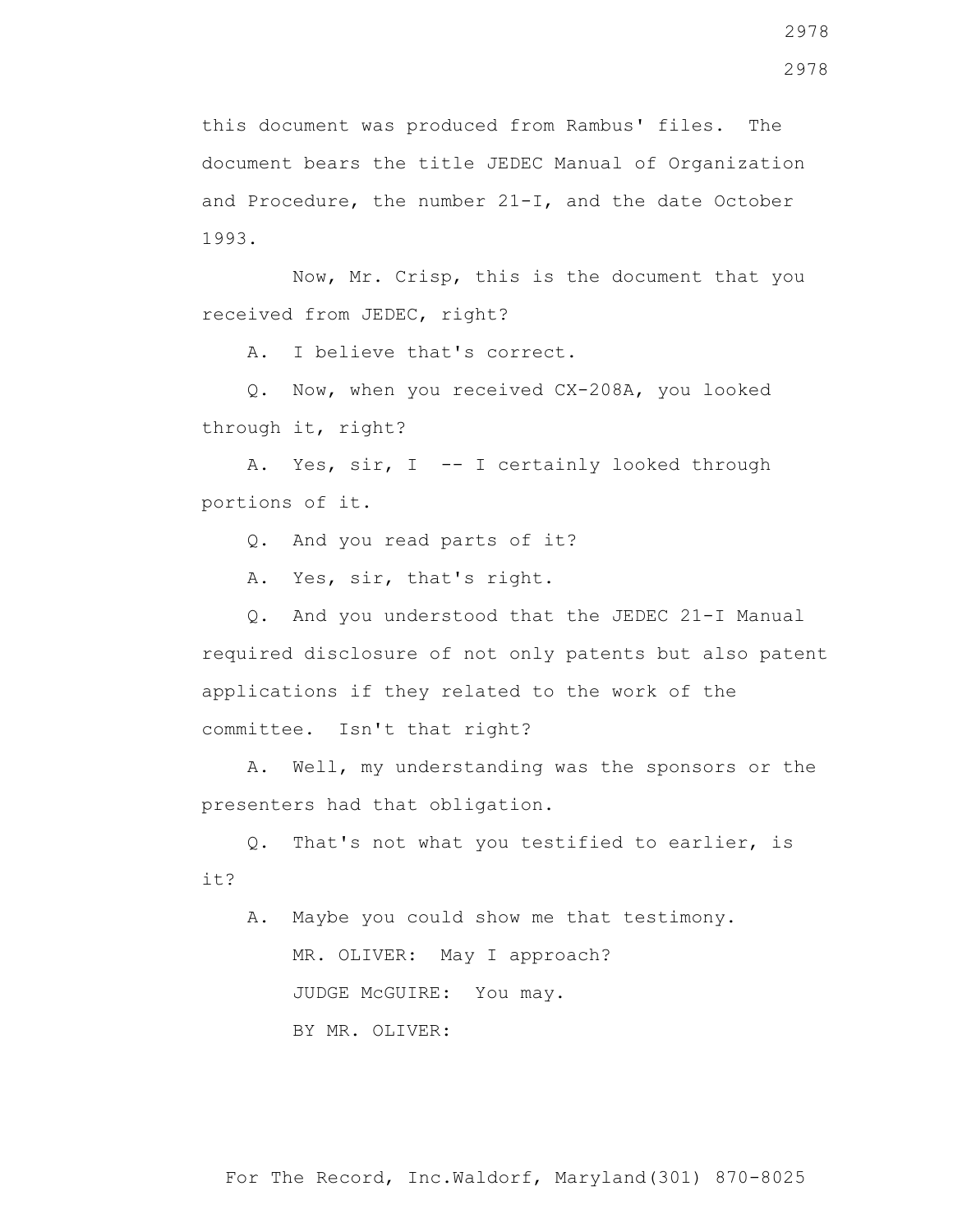Q. Mr. Crisp, do you recall being deposed in connection with the Micron litigation?

 A. Yes, sir, I recall being deposed on more than one occasion.

 Q. Okay. And do you recognize what I've just handed you as your transcript from the August 10, 2001 deposition in the Micron litigation?

A. Yes, sir, I do.

 Q. If I could ask you to turn, please, to page 951. I'm going to read to you starting at line 24, carrying over to 952, line 3. The testimony there reads:

 "QUESTION: And when you got it and read it then, it was clear that the manual required disclosure of both patents and patent applications, wasn't it?

"ANSWER: Yes, if they related to the work of the committee."

Do you see that?

 A. Let me read a little bit of this to get the context of what this was about. (Document review.) Yes, you now may -- yes, the question again, please?

Q. Could you also turn to page 852?

A. Yes, sir.

 Q. And I'm going to read to you on page 852 beginning at line 22, turning over to 853, line 4.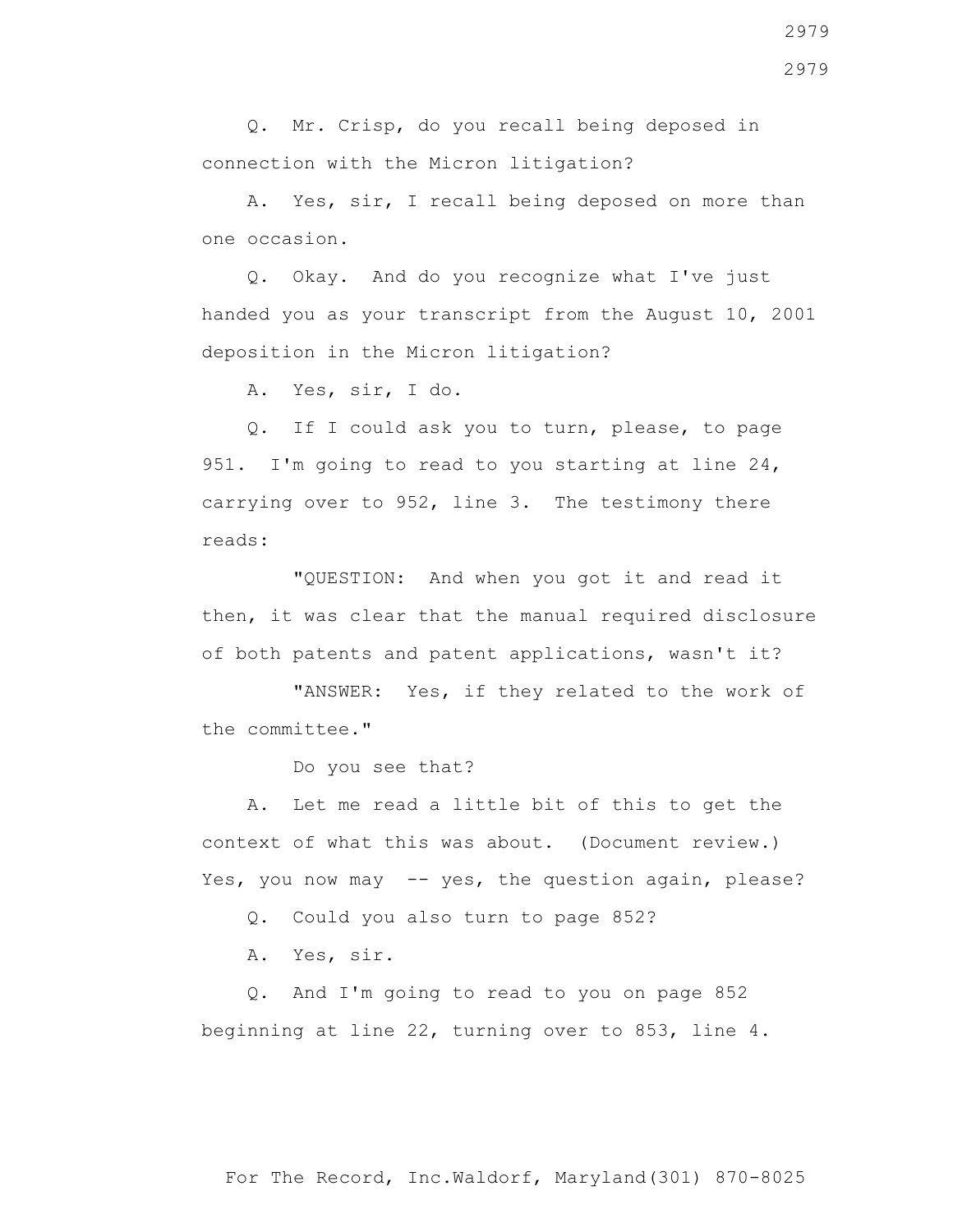2980

 A. I'm sorry, I thought we were on 952. 852? Okay, again, I want to read some more of this so I make sure I have the right context.

Q. Okay.

A. (Document review.) Okay.

 Q. And have you had a chance to look at the context?

A. Yes, sir.

Q. Looking at the bottom of page 852 at line 22:

 "QUESTION: Okay, based on your reading of 21-I, did you come to some understanding of what the written patent policy was of JEDEC?

"ANSWER: I think I did, yes."

At the top of page 853:

"QUESTION: What was that understanding?

 "ANSWER: Well, they wanted to know about both patents and patent applications that might relate to the works that were going on within JEDEC."

 That's how you testified in your August 10, 2001 deposition. Is that right?

A. Yes, sir, that's what I testified.

 MR. PERRY: Your Honor, rule of completeness requires that we're allowed to put in testimony from 853, 854 and 855 if that's what he's doing.

JUDGE McGUIRE: Right, that is correct. Then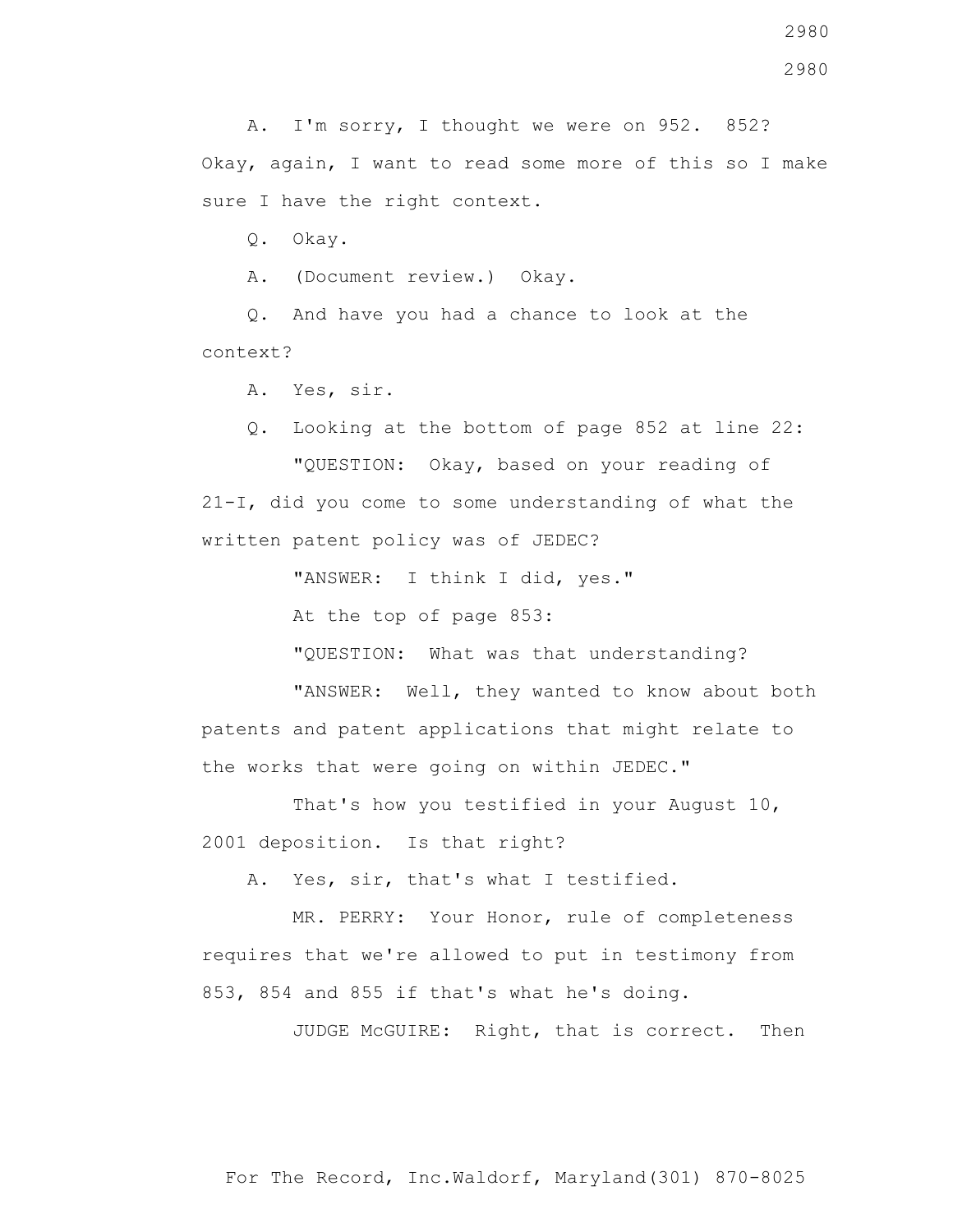do you choose to do that at this point or if you want

you can do it during your cross examination?

 MR. PERRY: Your Honor, I'd like to do just one question and answer, if I could.

JUDGE McGUIRE: Go ahead, Mr. Perry.

MR. PERRY: From page 855 --

 MR. OLIVER: Your Honor, if I could, with previous witnesses I believe that your ruling has been that that's something that could be done on cross or redirect.

 JUDGE McGUIRE: Well, if it's just one question, I'm going to let him go ahead and do it so we can clarify it at this point.

MR. PERRY: Page 855, line 17, Mr. Crisp:

 "QUESTION: And what conclusions did you draw from reading that reference to first presentations?"

 I believe they're talking about the members' manual.

 "ANSWER: That the presenter or the sponsoring company that was making the presentation were asked to reveal at that time any existing or pending or prospective patents that may apply to the proposal at hand."

Thank you.

JUDGE McGUIRE: Okay, noted.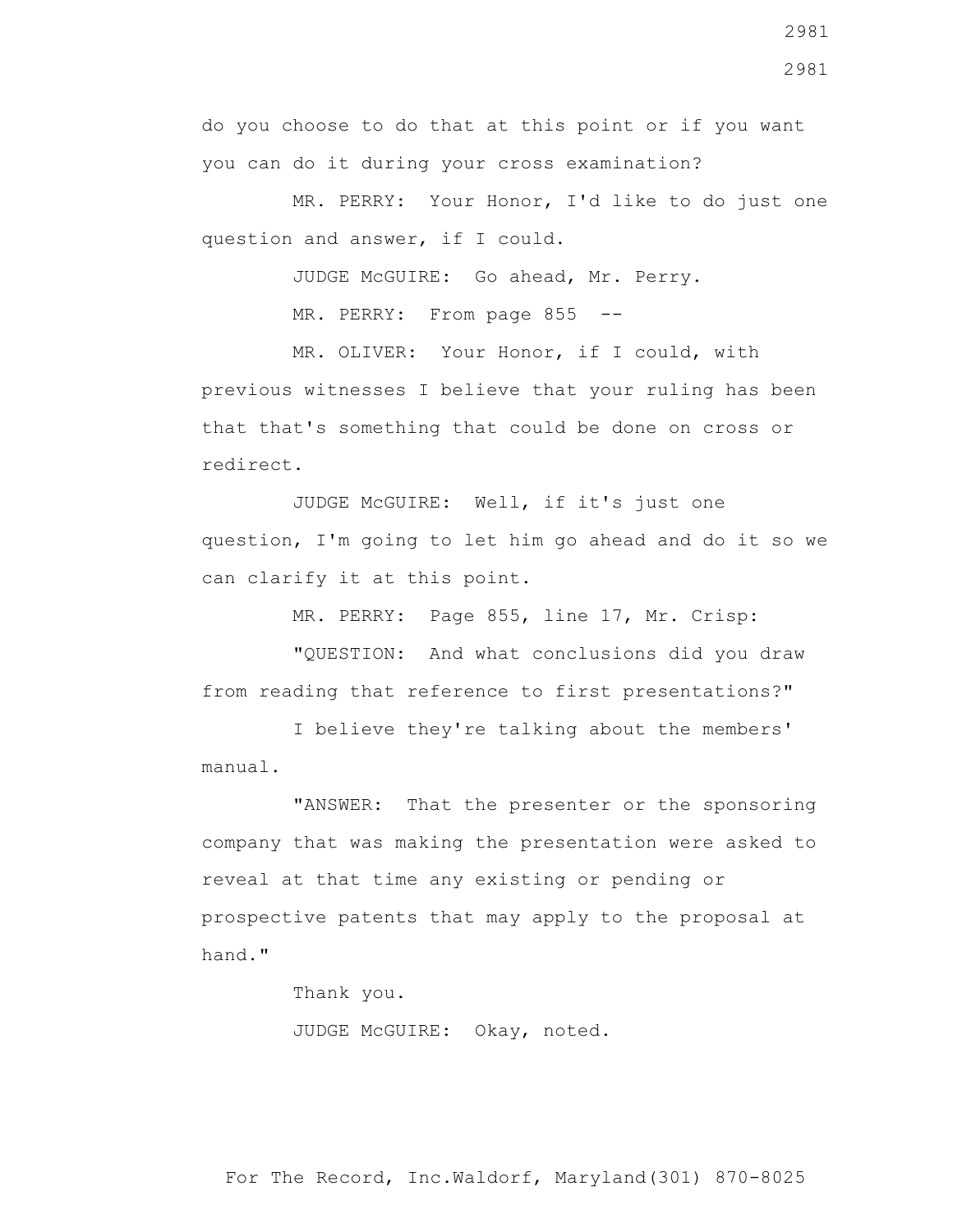All right, Mr. Oliver, you may proceed. BY MR. OLIVER:

 Q. Mr. Crisp, after reviewing the manual, you understood that patent applications had to be disclosed under JEDEC patent policy. Isn't that right?

A. Well, in some circumstances I did, yes.

 Q. Now, when you received the JEDEC 21-I Manual in 1995, that was not the first time that you had seen the language in there about pending patents, was it?

A. Seen the language in where?

Q. In the 21-I Manual.

 A. I don't think I testified that I had ever seen the 21-I Manual prior to that date in 1995 when I received it.

 Q. No, my question was that you had seen the same language previously, hadn't you?

 A. I don't know if I had seen exactly that language. I've seen different JEDEC policies on overhead slides at different points in time, and I've seen drafts and I've seen policies and I've seen drafts of policies and various other things. So, I don't have a specific recollection of seeing precisely that language, but it's possible that I did.

 Q. JEDEC published the 21-I version of its manual in October 1993. Is that right?

2982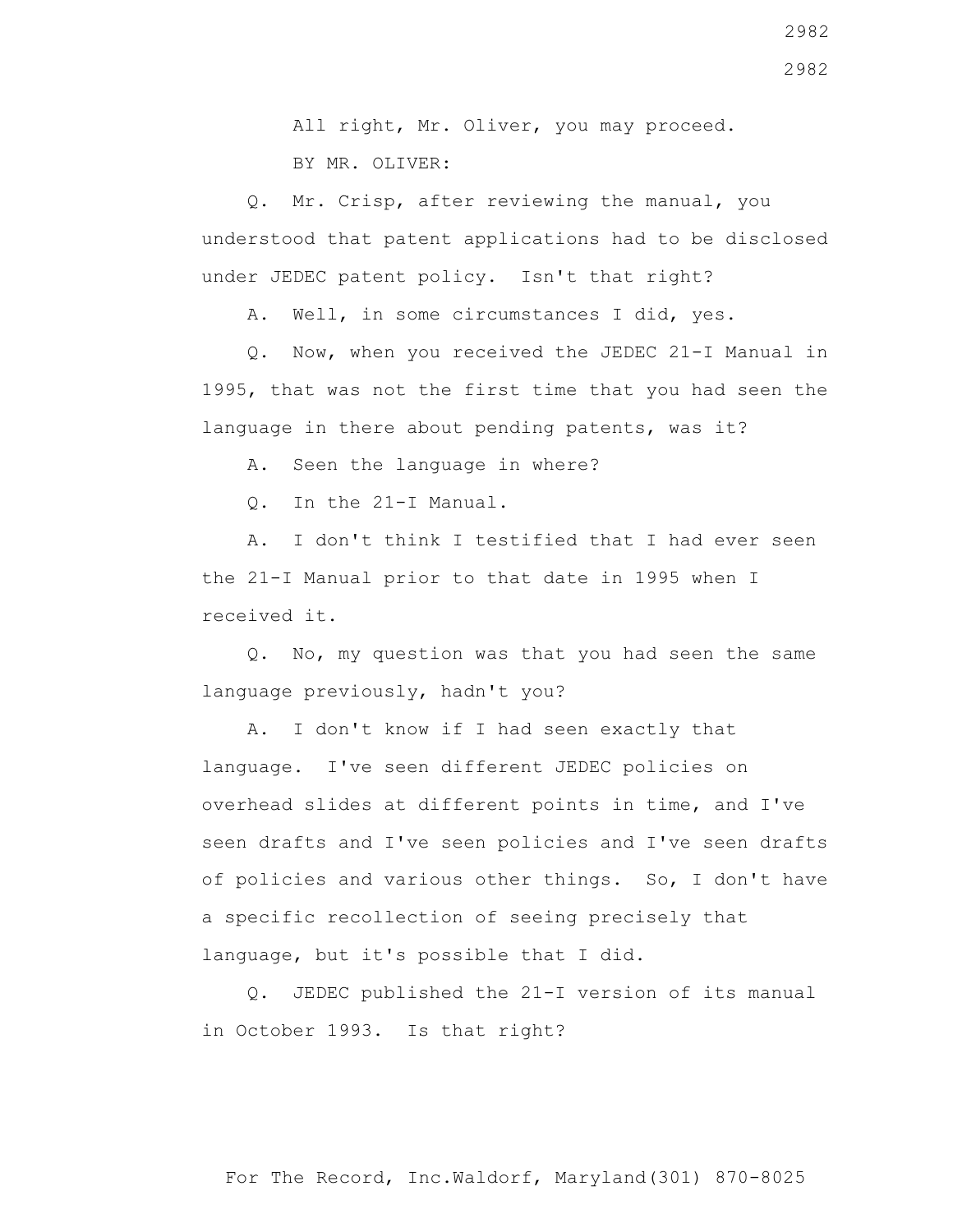A. Well, that's the date that's on this -- on this document, and I would assume that it's correct.

 Q. But the revisions to the version of the manual published in October of 1993 were discussed at JEDEC meetings during the course of 1992. Isn't that right?

 A. What I remember being discussed in 1992 were some proposed policy changes or some clarifications. I think they weren't represented as anything other than drafts that were yet to be approved by the council.

 Q. Well, in fact, the new language of the 21-I Manual was shown at the December 1992 42.3 subcommittee meeting, wasn't it?

 A. I remember a draft being shown. I'm not sure if that's the exact wording that made it into the manual or not. It's possible that it was. I just simply can't remember.

MR. OLIVER: May I approach?

JUDGE McGUIRE: Go ahead.

BY MR. OLIVER:

 Q. Mr. Crisp, I've handed you a document marked as JX-14. I'll give you a moment to get settled.

 JX-14 is the minutes from the December 1992 JC-42.3 subcommittee meeting.

A. Okay.

Q. Now, you attended the 42.3 subcommittee meeting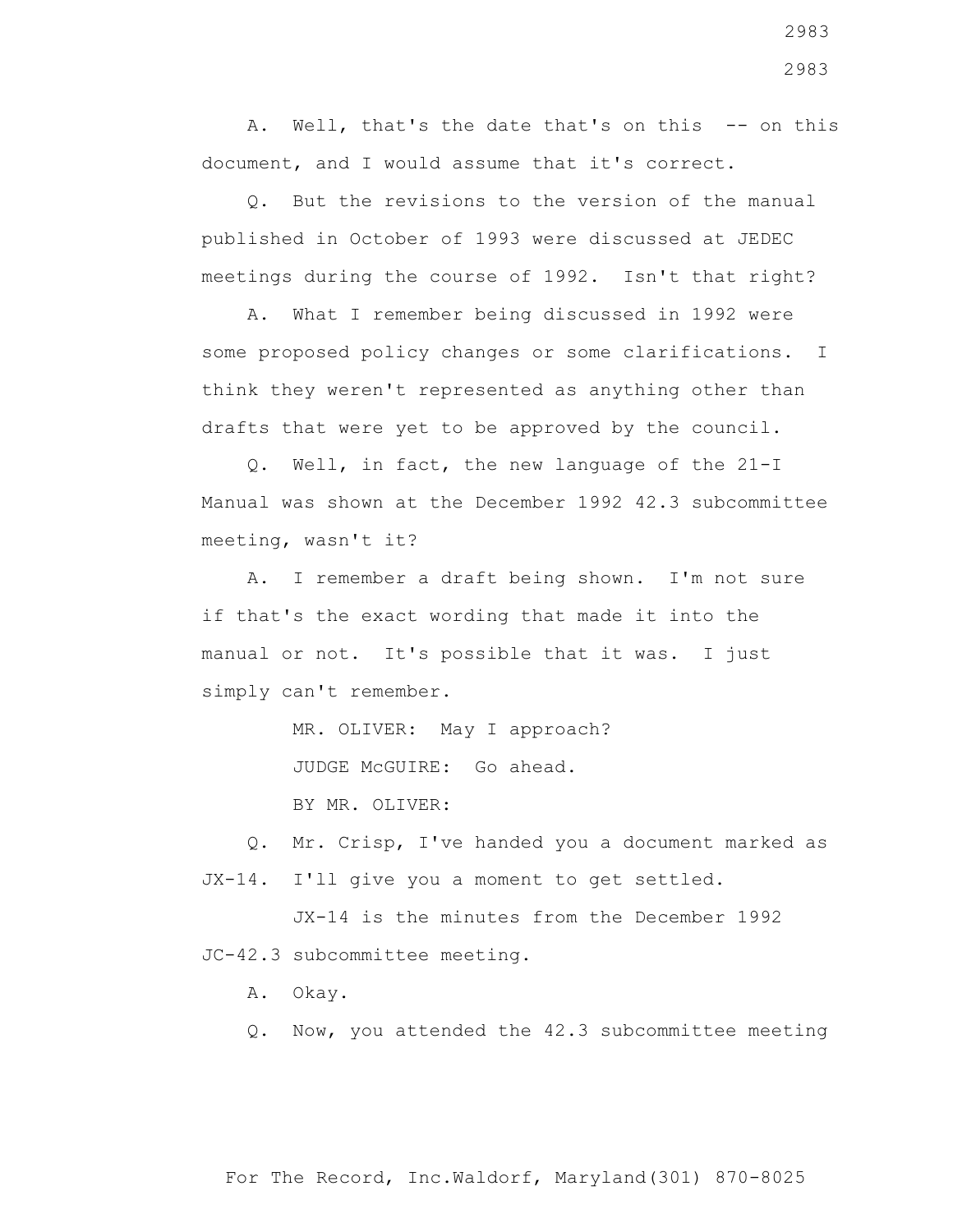in December 1992, right?

A. Yes, sir, that's correct.

 Q. In fact, if you look on the first page about two-thirds of the way down the list of names, your name appears there?

A. Yes, sir, that's correct.

 Q. Now, David Mooring, the vice president of Rambus, also attended this meeting, didn't he?

A. Well, I believe he did, but I don't -- for some reason, I don't see his name listed on the roster, but -- I mean, I know these rosters weren't always accurate.

 Q. You recall that earlier this morning you looked at an email written by David Mooring containing his notes of the December 1992 meeting?

 A. That's right. That's why I agreed with you that he attended.

 Q. Now, at this December 1992 42.3 subcommittee meeting, Mr. Townsend showed a number of pages from the draft revised manual marked to show changes, didn't he?

 A. I'm sorry, I don't remember. Perhaps you could point me to it.

 Q. Certainly. If you could turn to page 21 of JX-14. Actually, let me take a step back. Let me put this in context first, and if I could ask you to turn

For The Record, Inc.Waldorf, Maryland(301) 870-8025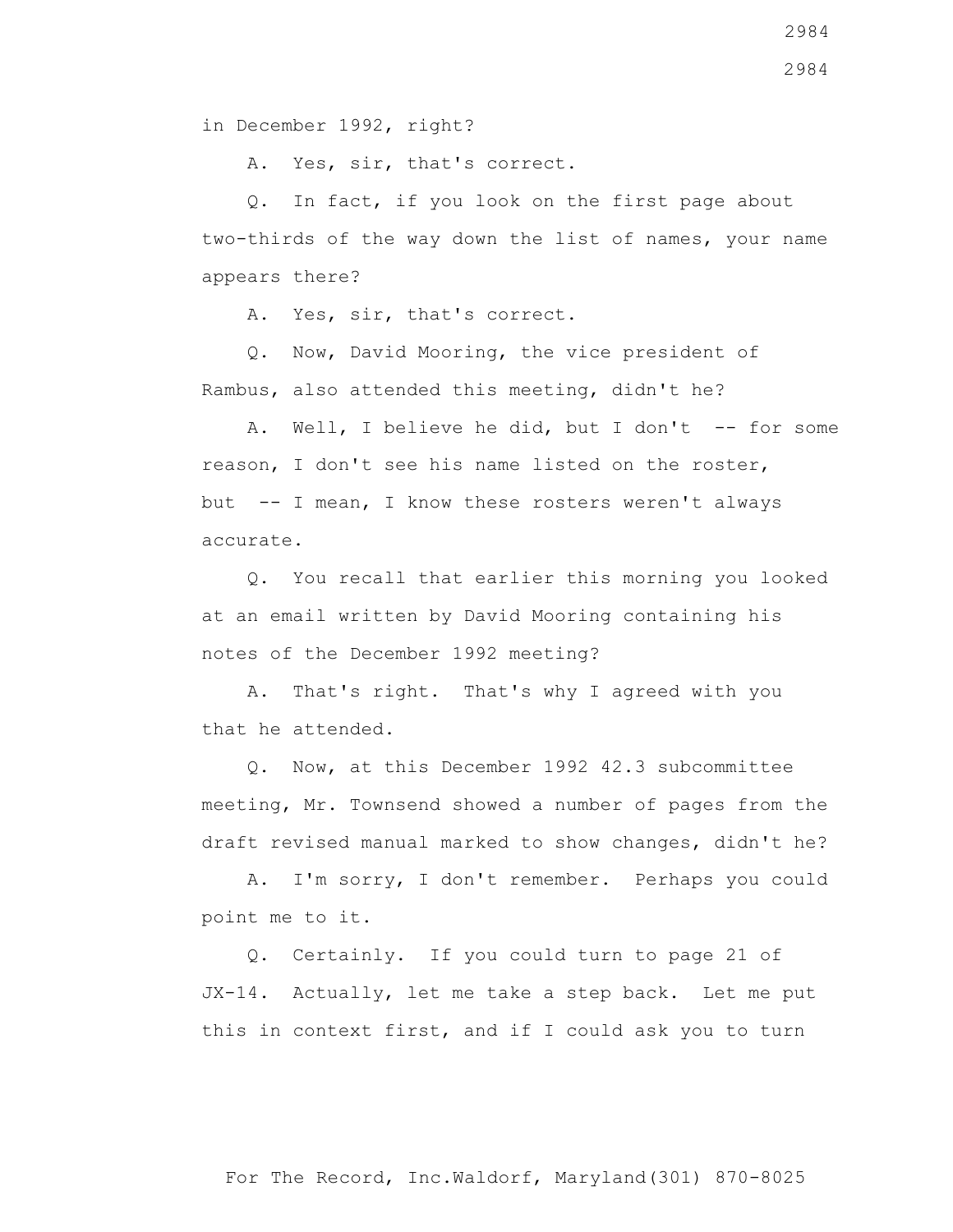2985

first, please, to page 3. On page 3, there's an item about halfway down, item number 5, Patent Policies.

Do you see that?

A. Yes, sir, I do.

 Q. And that paragraph reads, "A presentation was made on the EIA patent policies by Mr. Townsend (See Attachment A). The tracking list was shown and also the draft of Appendix F of JEP-21H policy manual (See Attachment B)."

Do you see that?

A. Yes, sir, I do.

 Q. Now, if I could ask you to turn, please, to page 21 of JX-14. You'll see that this bears a caption Appendix F, Patent Policy Guidelines?

A. Yes, sir, that's what it's entitled.

 Q. Does this refresh your recollection that this is one of the slides that Mr. Townsend showed in the December 1992 meeting?

A. I think he did, yes.

 Q. And on page 21, if I can direct your attention to the third paragraph, the statement there that reads, "By its terms, the Patent Policy applies with equal force to situations involving the discovery of patents that may be required for use of a standard subsequent to its adoption."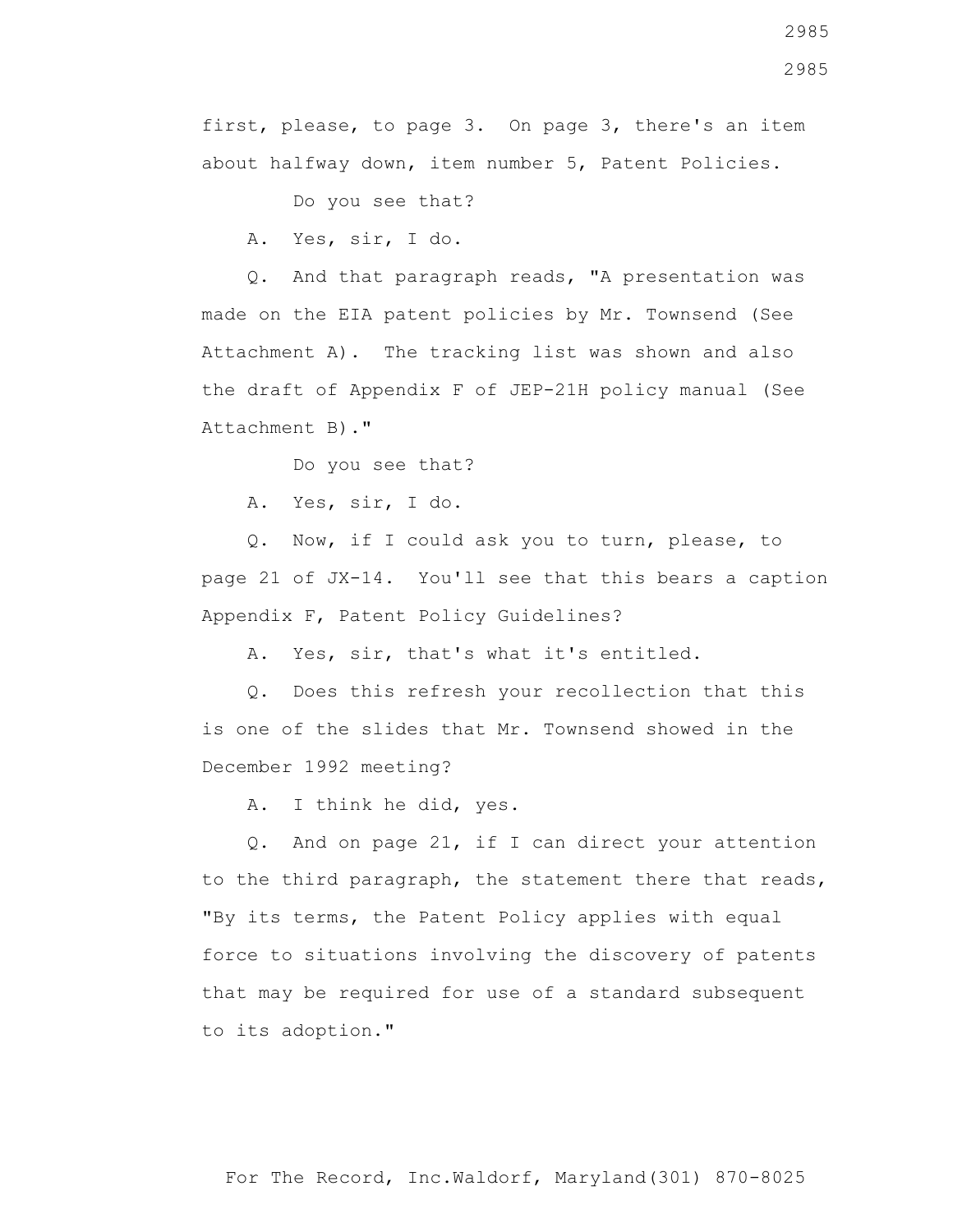Do you see that?

A. Yes, sir.

 Q. And again, this is one of the slides that Mr. Townsend showed at the December 1992 meeting?

 A. Yes, sir, we've -- I think we've covered that already.

 Q. If I could also ask you to turn, please, to page 25, you'll see on page 25 at the top a caption 8.3, and about three-quarters of the way down, caption 8.3.1.

Do you see that?

A. Yes, sir, I do.

 Q. And if I could direct your attention within paragraph 8.3, first of all, you'll see a number of passages with underlining.

Do you see that?

A. Yes, sir, I do.

 Q. Does this refresh your recollection that these were the passages that Mr. Townsend was pointing out as being new to the manual?

A. I think that it does.

 Q. And within Section 8.3, about halfway through, you'll see a couple of different references to patented or patentable items.

Do you see that?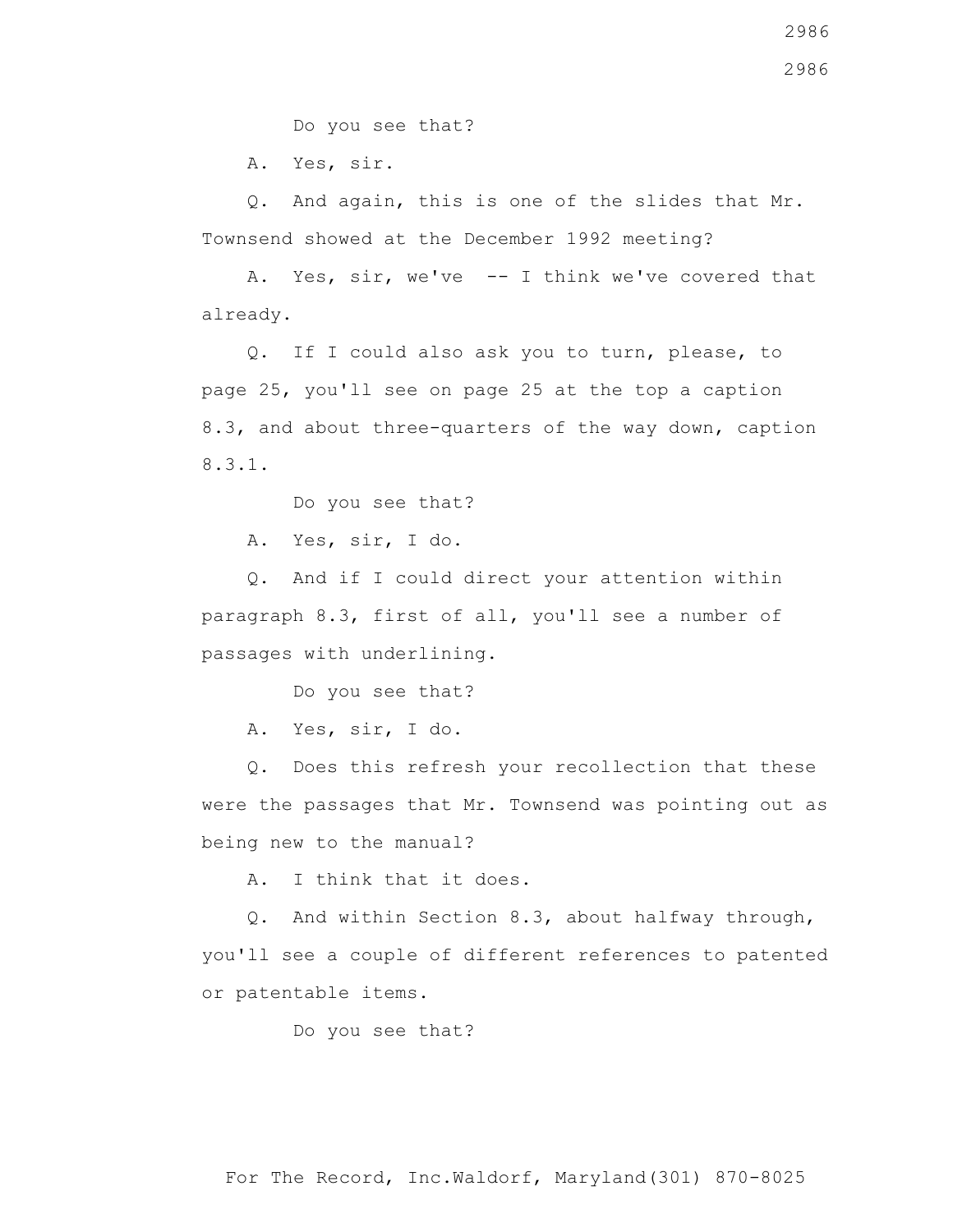A. I see Section 8.3. Was there a particular portion -- I'm trying to read this, sir, while you're asking me questions, because I want to be able to make sure I can give you the proper context for the answer.

Q. Sure, let me give you a moment to read it.

A. (Document review.) I've read Section 8.3.

 Q. If I could direct your attention to the underlined portion beginning in the seventh line, it reads, "If the committee determines that the standard may require the use of patented or patentable items."

Do you see that?

A. Yes, sir, I do.

 Q. And it continues on the next line, with the underlined portion, "the organization holding rights to such patents or patentable items."

Do you see that?

 A. I'm sorry, I got lost there. Did you jump a line or two?

 Q. I jumped a line to continue with the underlined portions.

A. Now I'm with you.

Q. Okay.

A. It's a little -- the copy is fairly poor, so...

Q. We did the best we could with what we had.

A. I understand. I'm just...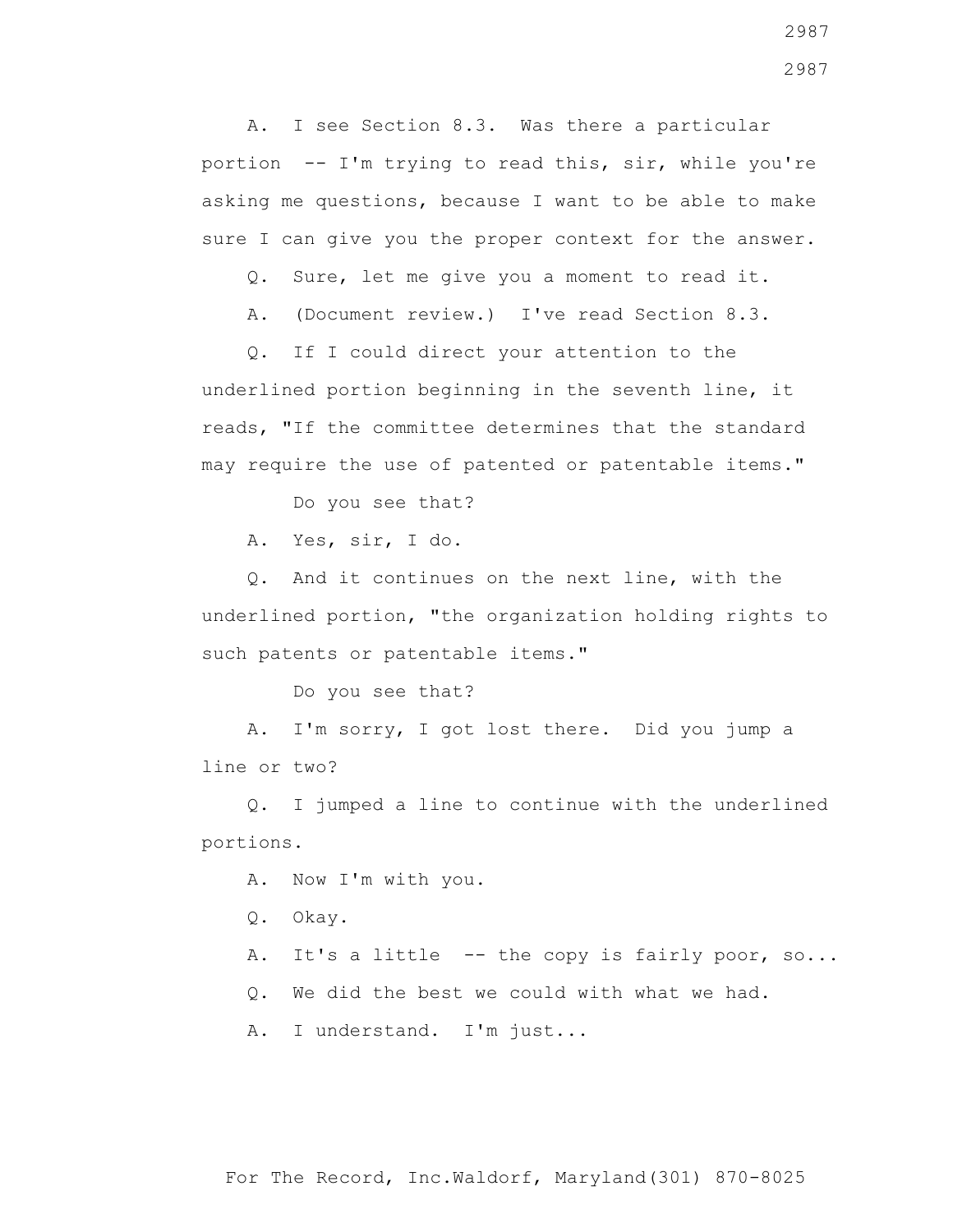Q. That phrase again reads, "the organization

A. Yes, sir.

 Q. And then at the end of that paragraph, a new sentence was added concerning the term "patented."

Do you see that?

A. Where it starts with, "A license will be made"?

 Q. No, the very last sentence of the first paragraph, it begins, "The term 'patented'"?

A. Okay, I skipped a few lines. I'm with you.

 Q. "The term 'patented' as used in this policy also includes pending patents on items and processes under consideration by a committee, subcommittee or working group."

Do you see that?

A. Yes, sir, I do.

 Q. Now, do you recall that that language did, in fact, end up in the final version of the 21-I Manual?

 A. Actually, I don't have that recollection, but I imagine we can compare it and see.

 Q. If I could ask you to look back at CX-208A, please.

A. I have it in my hands.

Q. And if you could turn, please, to page 19. On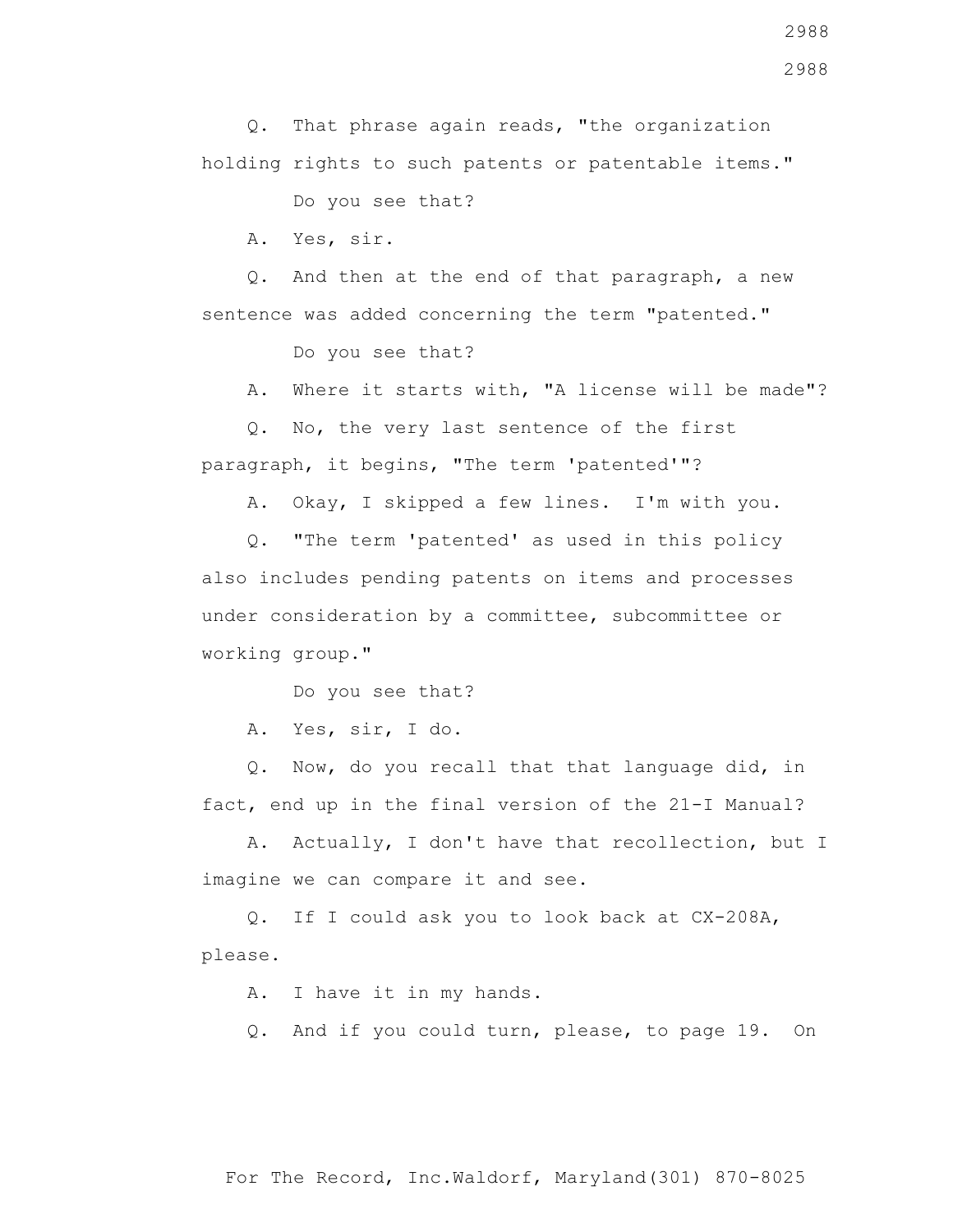page 19, if I could direct your attention to the second footnote -- actually, let me point out first that the footnote follows from the use of the term "patented item" in the third line of 9.3. Do you see the double star following "patented item"?

A. Yes, sir, I do see that double star.

 Q. And then if I could draw your attention to the footnote corresponding, the footnote reads, "For the purpose of this policy, the word 'patented' also includes items and processes for which a patent has been applied and may be pending."

Do you see that?

A. Yes, sir, I do.

 Q. Does that refresh your recollection that language substantially similar to the language shown in the December 1992 meeting was incorporated in the final version of the 21-I Manual?

 A. You know, I would really have to lay them side by side and read them line by line if you want that level of comparison. I don't -- I'm sorry, I can't remember this well enough from that brief reading of it to say with certainty.

 Q. In the interest of time, if I could ask you to move on. If I could ask you to turn back, please, to  $JX-14$ , page 25 --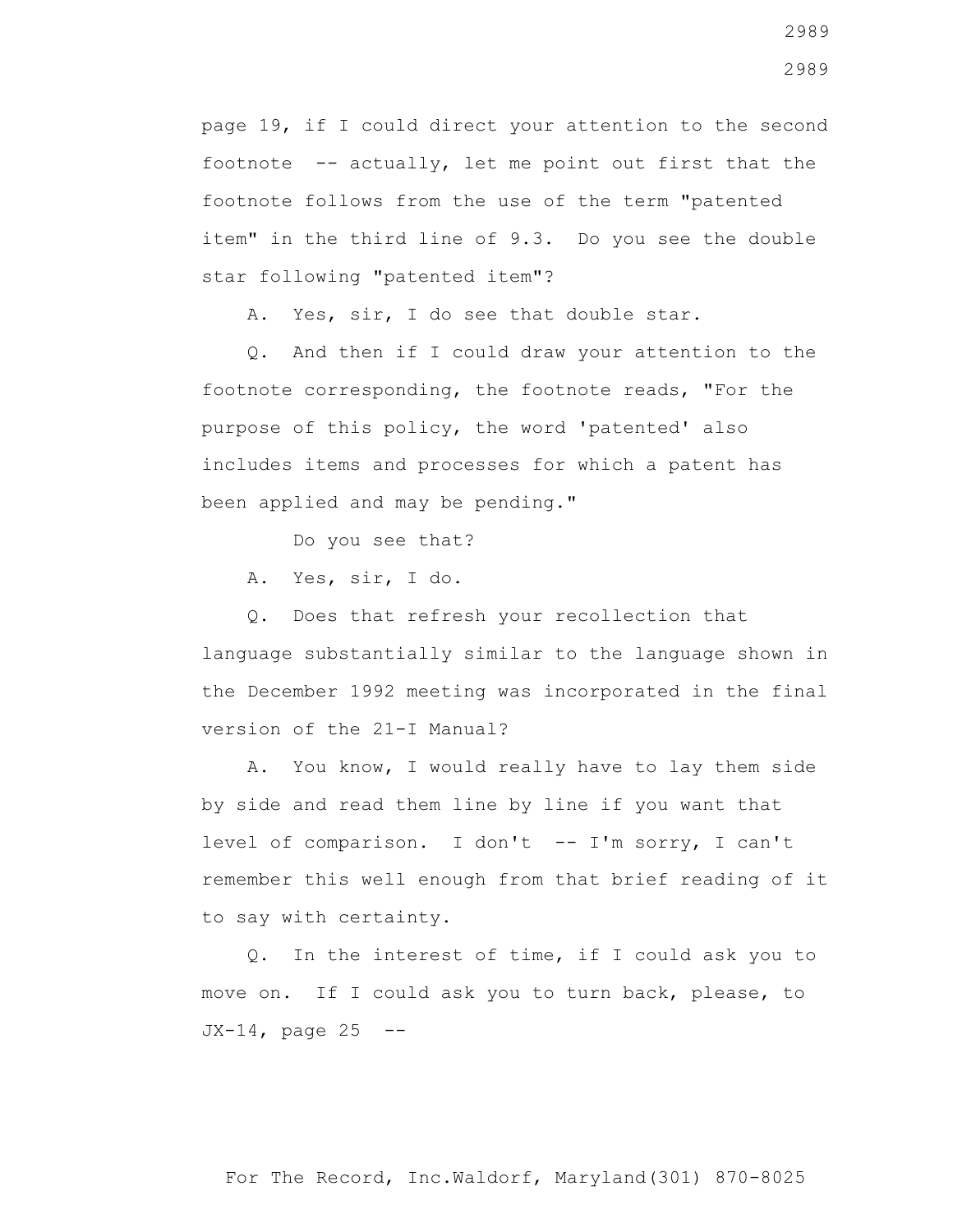MR. PERRY: Your Honor, we have been going about two hours. I think it might be appropriate, if this is a good stopping point  $-$ -

 JUDGE McGUIRE: All right, Mr. Oliver, I am going to ask you, it's your case, at a point in time where we can stop and take a ten-minute break.

 MR. OLIVER: Your Honor, perhaps I can continue for a couple of minutes?

JUDGE McGUIRE: Okay, go ahead.

BY MR. OLIVER:

 Q. If I could ask you to turn back to page 25 of  $JX-14$ .

 A. JX - --okay, I'm sorry. I wasn't seeing anything with that -- okay, got it.

Q. These are the minutes from the --

A. I have them now in my hands, sir.

 Q. Okay. I'd like to direct your attention to paragraph 8.3.1 appearing about three-quarters of the way down the page.

A. 8.3.1, I see that, yes.

 Q. And let me read the first sentence to you. "The Chairman --" excuse me, "The Chairperson must call to the attention of the members present the requirements contained in EIA Legal Guides, and call attention to the obligation of all participants to

2990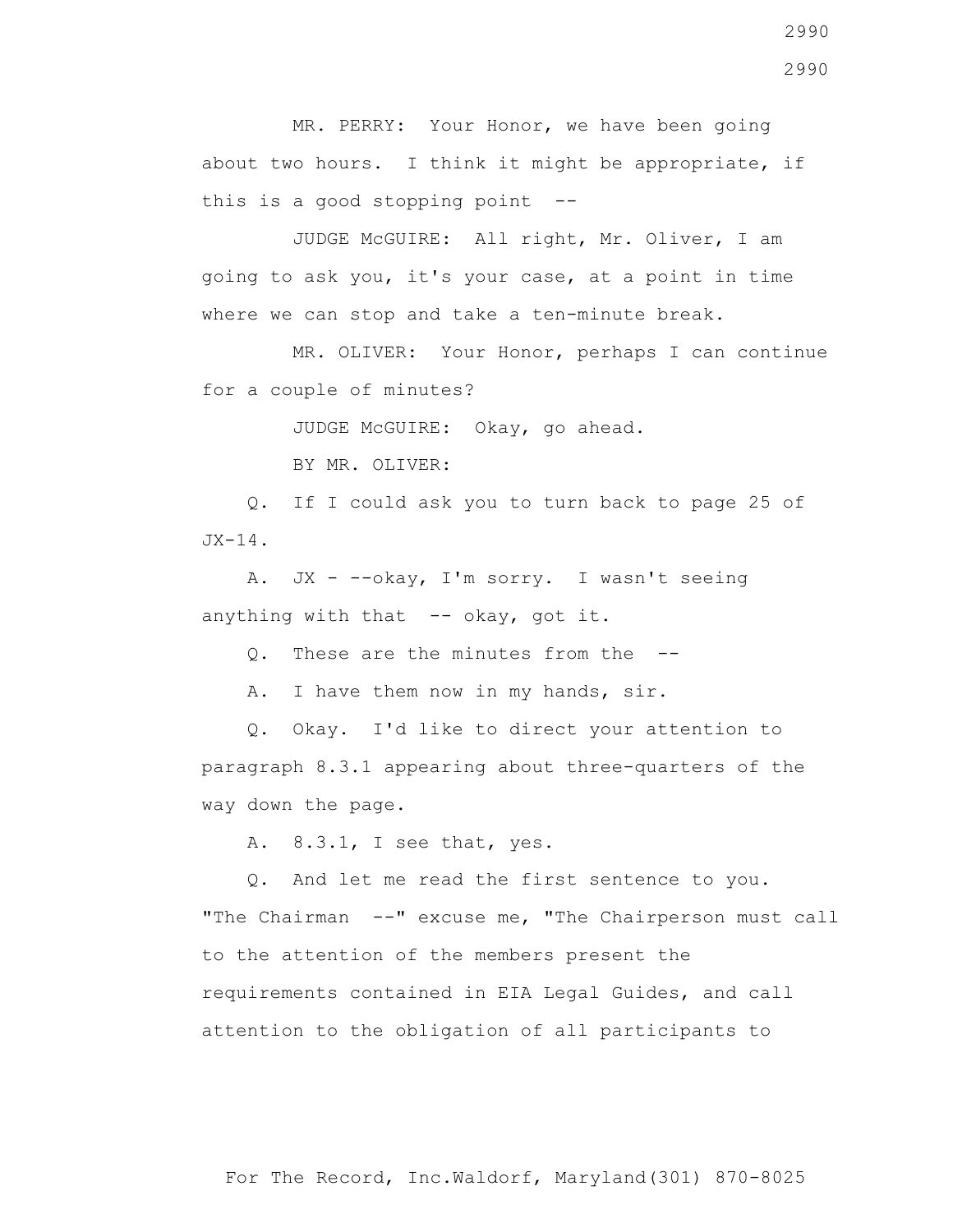inform the Committee of any knowledge they may have of any patents, or pending patents, that might be involved in the work they are undertaking."

Do you see that?

A. Yes, sir, I do see that.

 Q. Now, again, do you recall that identical or substantially similar language was incorporated in the final version of the 21-I Manual?

 A. I'm sorry, I don't have that recollection, but we could compare them.

 Q. If I could ask you to turn back to CX-208A again, please.

A. I have that in my hands.

 Q. And let me direct your attention again to page 19 under paragraph 9.3.1. The first sentence there reads, "The Chairperson of any JEDEC committee, subcommittee, or working group must call to the attention of all those present the requirements contained in EIA Legal Guides, and call attention to the obligation of all participants to inform the meeting of any knowledge they may have of any patents, or pending patents, that may be involved in the work they are undertaking."

Do you see that?

A. Yes, sir, I do.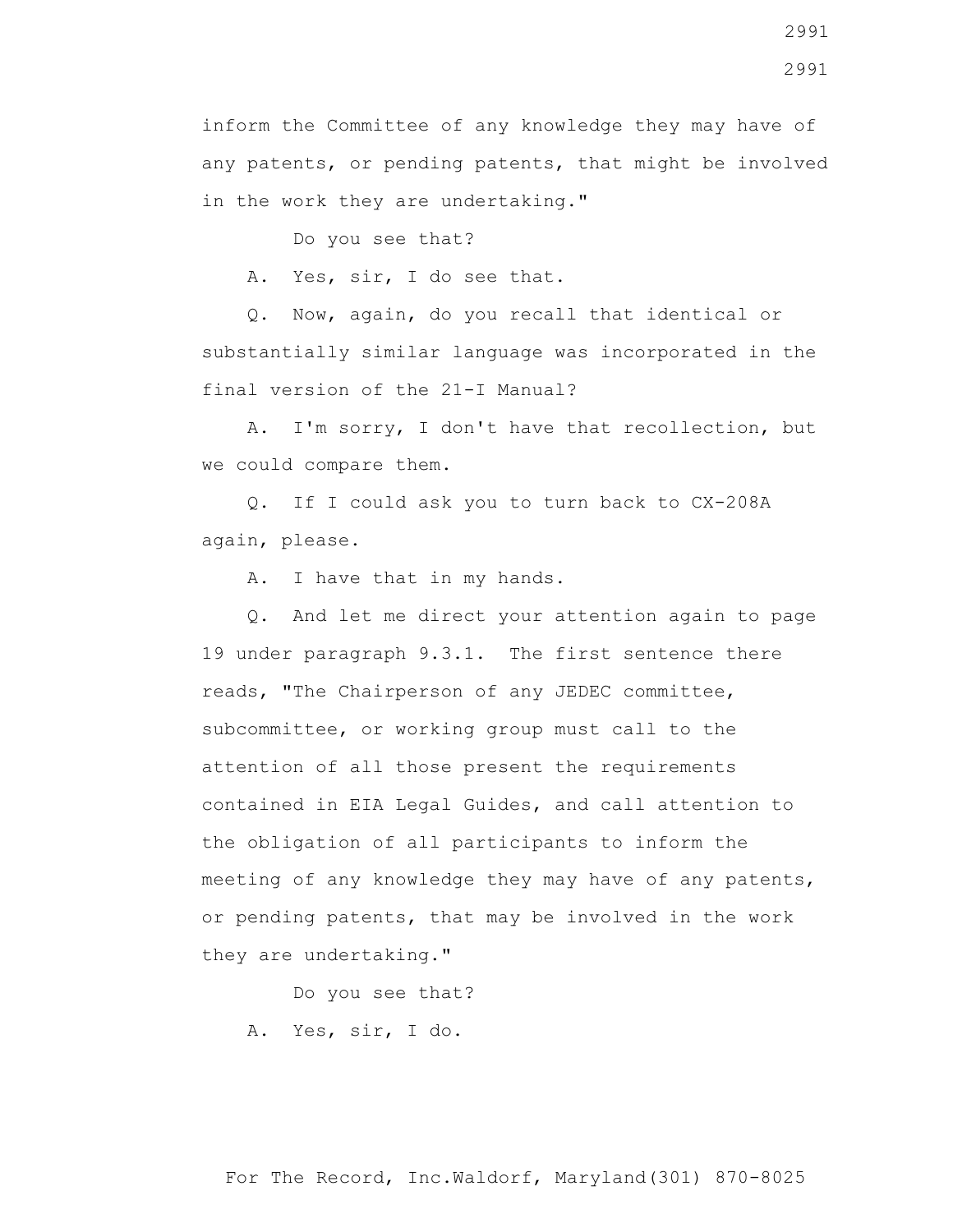Q. Thank you, apparently I misread a line, "that might be involved in the work they are undertaking."

A. I missed that, but I'll take your word for it.

Q. Thank you.

A. I still see what you read.

 Q. Does that refresh your recollection that the language in draft 8.3.1 shown at the December 1992 meeting was incorporated in identical or substantially similar terms in the final version of the 21-I Manual?

A. Well, it looks like it was.

 MR. OLIVER: Your Honor, this would be a good place for a break.

 JUDGE McGUIRE: Okay, then, the Court will reconvene in ten minutes. We are now in recess.

## **(A brief recess was taken.)**

 JUDGE McGUIRE: At this time, you may proceed, Mr. Oliver.

MR. OLIVER: Thank you, Your Honor.

BY MR. OLIVER:

 Q. Now, Mr. Crisp, in addition to the various references that we've been discussing this morning, you were specifically asked about Rambus IP at JEDEC 42.3 subcommittee meetings on at least two occasions. Isn't that right?

A. I'm not sure which occasions you're referring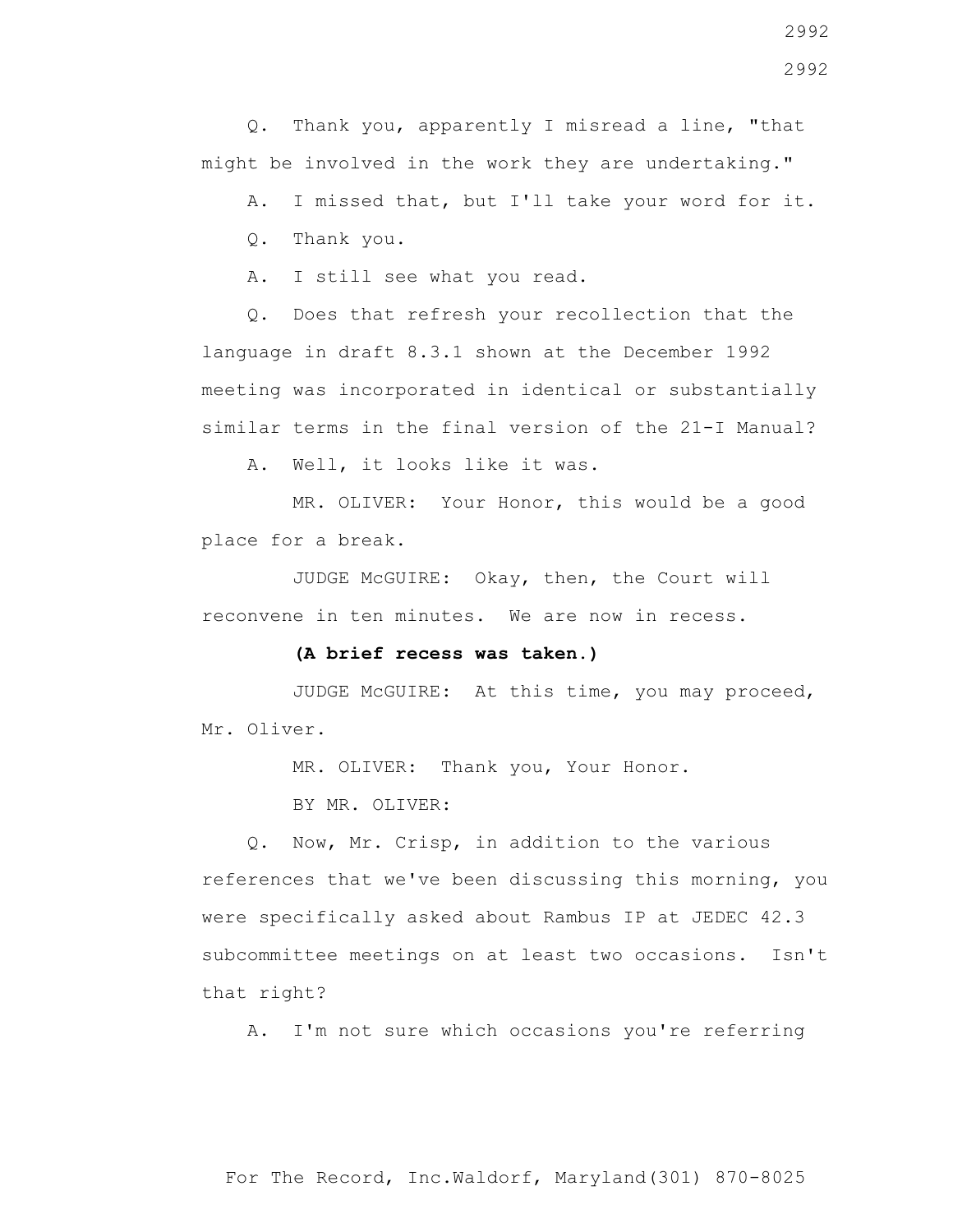to. Perhaps you could be a bit more specific.

 Q. Okay. Well, let me start by showing you an email.

> May I approach? JUDGE McGUIRE: You may. BY MR. OLIVER:

 Q. Mr. Crisp, I've handed you a document marked as CX-673. Do you recognize this as an email that you wrote?

A. Yes, sir, I do.

 Q. And this is your summary of certain events from the JEDEC meeting in May 1992. Is that right?

A. Yes, sir, that's correct.

 Q. Okay. By the way, this is an email that you sent to CEO and president Geoffrey Tate, to vice president David Mooring and vice president Allen Roberts. Is that right?

A. Yes, sir, those are the names on the email.

 Q. Okay. Let me direct your attention to the fourth line. It begins with number -- or three words in, the number 3.

Do you see that?

A. Yes, sir.

 Q. It reads, "Siemens expressed concern over potential Rambus Patents covering 2 bank designs.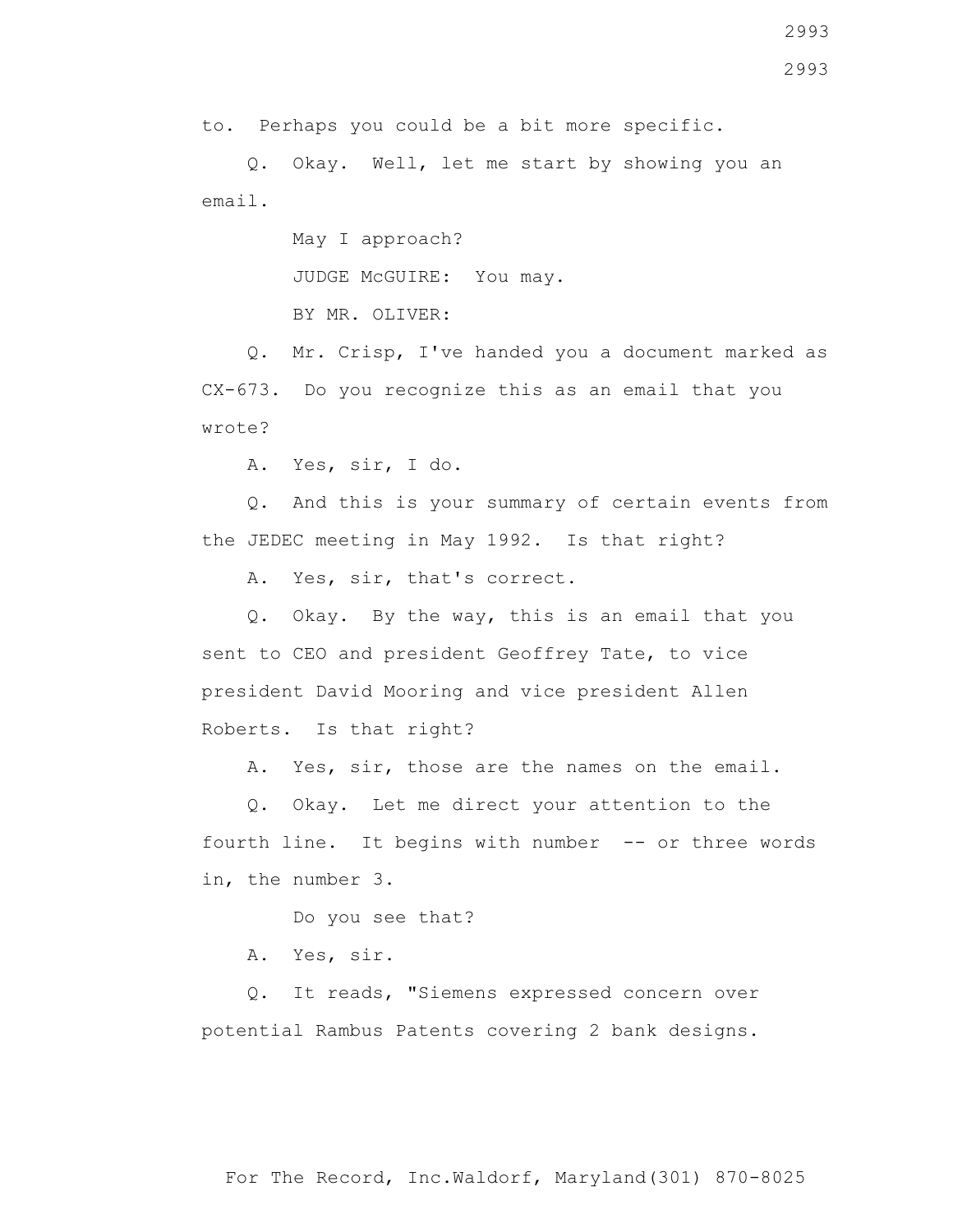2994

Gordon Kelly of IBM asked me if we would comment which I declined." (Sic)

Do you see that?

A. Yes, I do.

 Q. Does that refresh your recollection that in the May 1992 meeting you were specifically asked about the Rambus IP?

> MR. PERRY: Your Honor, I think "IP" is vague. JUDGE McGUIRE: Can you restate that question? MR. OLIVER: Yes.

BY MR. OLIVER:

 Q. Does this refresh your recollection that in the May 1992 meeting, you were specifically asked with respect to Rambus' patent position?

 A. What I recall in reading this was Mr. Kelley asked me if I'd make a comment regarding the concern that Siemens expressed.

 Q. Okay. Now, Mr. Crisp, do you also recall in the May 1995 JEDEC meeting being asked again by Mr. Kelley to state the Rambus patent position with respect to a presentation by SyncLink?

 A. Again, if you could give me some documents to look at, I think it would help me understand what I was asked.

Q. I'll tell you what, Mr. Crisp, why don't we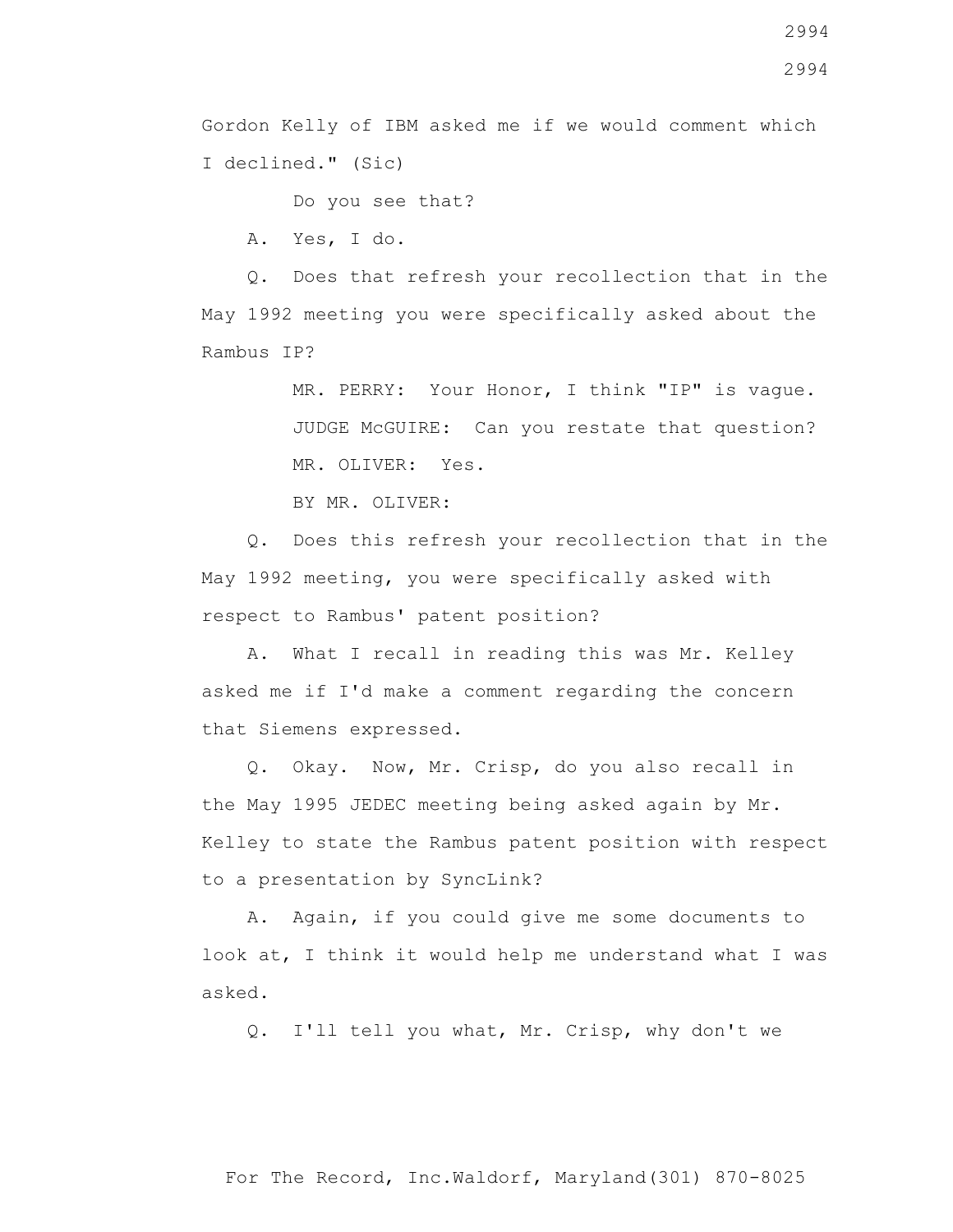come back to that at a later point in time.

 Mr. Crisp, between 1992 and 1995, you also understood the consequences of not disclosing relevant patents or patent applications at JEDEC, didn't you?

 A. I'm not entirely sure what exactly you mean by that.

 Q. Well, you understood the term "equitable estoppel," right?

A. I had -- I had heard that term before.

 Q. And you understood that term could result in a company not being able to enforce patents. Is that right?

 A. Well, in cases in which equitable estoppel was applicable, I had understood that it could be used as a defense by someone accused of an infringement.

 Q. And you had heard others express concern that Rambus' participation in JEDEC could raise concerns with respect to equitable estoppel. Isn't that right?

 A. Again, if you could give me some specific documents, that may help me refresh my recollection.

Q. Okay.

May I approach?

JUDGE McGUIRE: Go ahead.

BY MR. OLIVER:

Q. Mr. Crisp, I've handed you a document marked as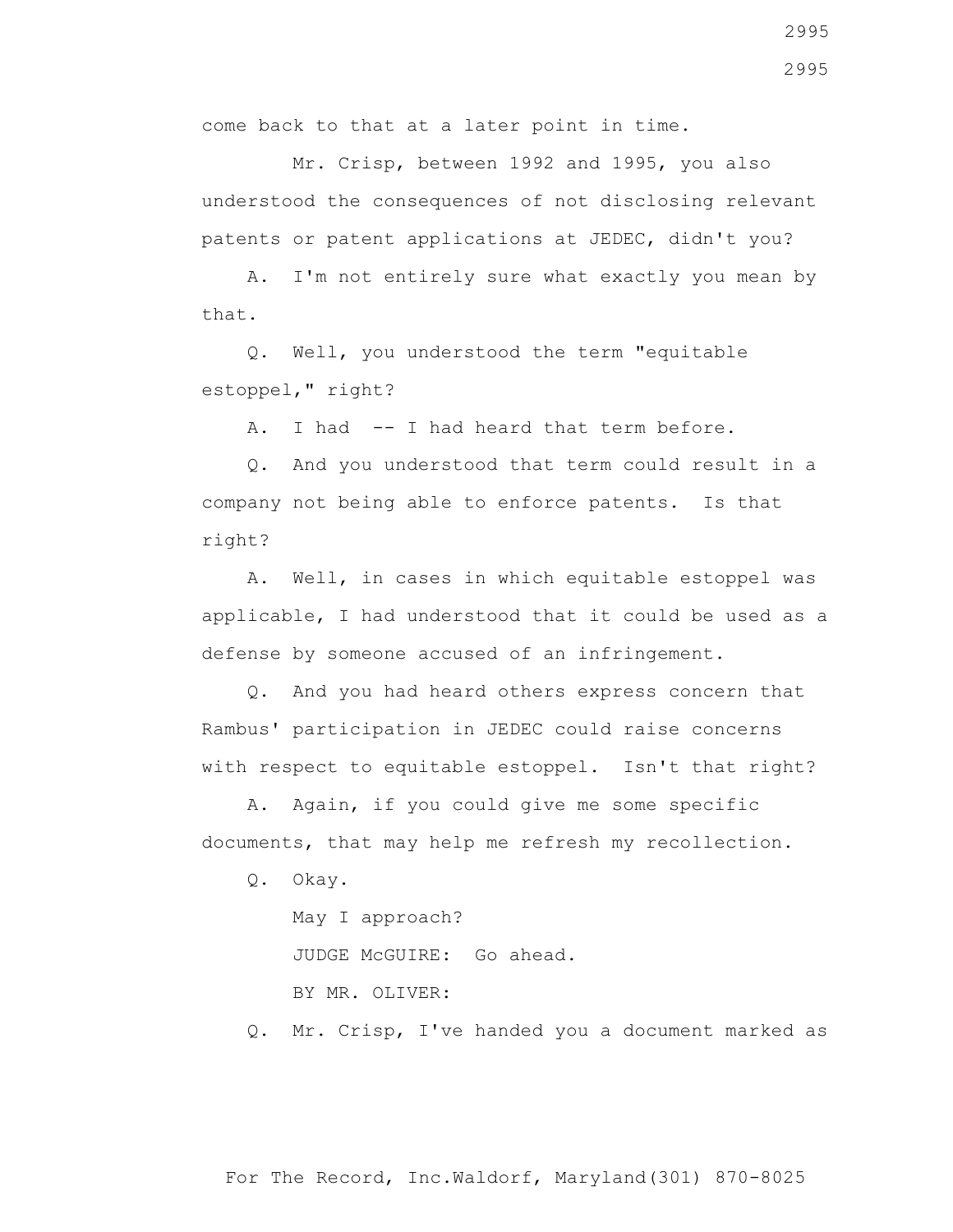CX-1705. It is a copy of a notebook. On the upper right-hand corner there is handwriting reading "Allen Roberts."

Do you see that?

A. Yes, sir, I do.

 Q. If I could ask you to turn, looking in the lower right-hand corner, to page 30, or the upper right-hand corner, page 31.

Do you see that page?

A. Yes, sir, I do.

 Q. It appears to be Allen Roberts' notes from December 18, 1991?

 A. Well, I'm not certain about the year, but I see 12/18 on it.

 Q. Underneath that, do you see it says first, "Board meeting," and then two bullet points below that, it appears to read, "JEDEC submission, talk to Richard about creating a plan for JEDEC."

Do you see that?

A. Yes, I do.

 Q. Does this refresh your recollection that in or about December 1991 you had a meeting with vice president Allen Roberts to create a plan with respect to JEDEC?

A. No, I'm sorry, it doesn't refresh my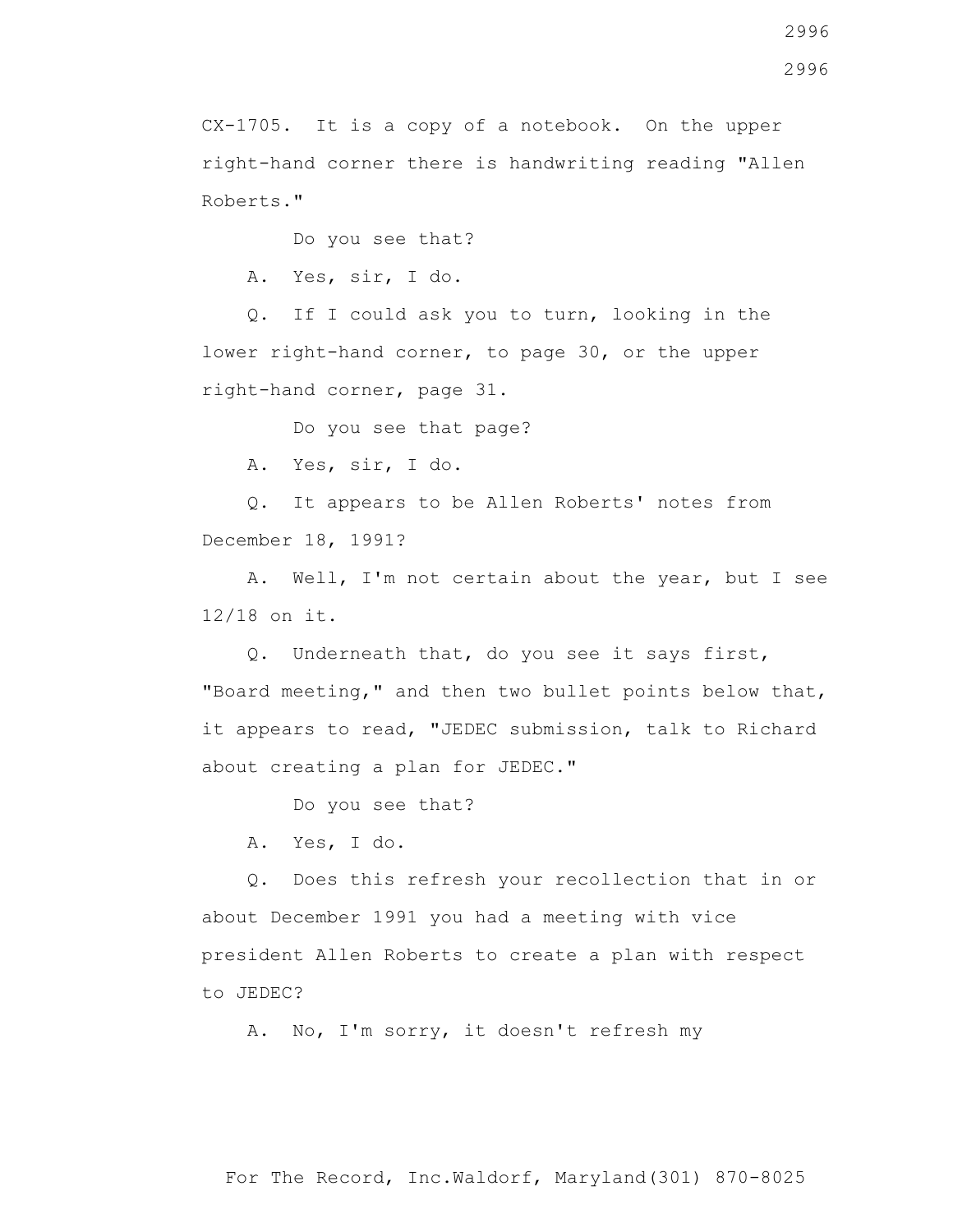recollection.

 MR. OLIVER: May I approach? JUDGE McGUIRE: Go ahead. BY MR. OLIVER:

 Q. Mr. Crisp, I've handed you a document marked as CX-1941 for identification. These are handwritten notes of Mr. Lester Vincent. The top reads, "Teleconference with Allen Roberts, 3/25/92."

Do you see that?

A. Yes, sir, I do.

 Q. And if I could direct your attention about halfway down, Roman numeral II, do you see that?

A. Yes, sir.

 Q. And next to Roman numeral II, it reads, "JEDEC."

Do you see that?

A. Yes.

 Q. Underneath that, "said need preplanning before accuse others of infringement."

Do you see that?

A. Yes, sir.

 Q. Then two lines below that, "Advising JEDEC of patent application"?

A. Yes, I do.

Q. Do you see that?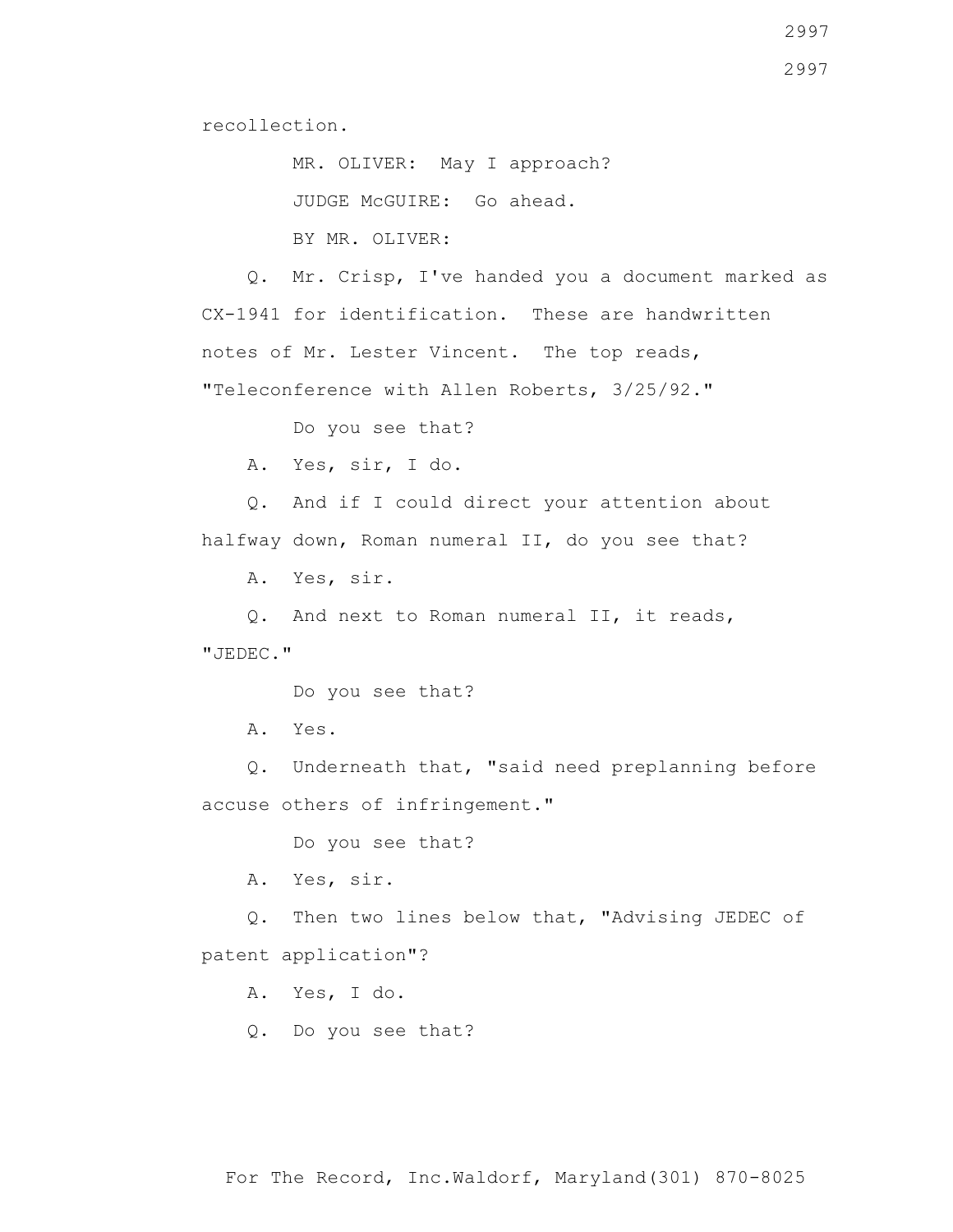Now, did you have any discussions with Allen Roberts at about this time concerning "need preplanning before accuse others of infringement"?

A. I don't recall any such discussions.

 Q. Now, two days after this conference call between Mr. Roberts and Mr. Vincent, you met together with Mr. Roberts and Mr. Vincent in a face-to-face meeting. Isn't that right?

 A. I don't have a specific recollection of the meeting. Perhaps you have some documents or something to help refresh me.

MR. OLIVER: May I approach?

JUDGE McGUIRE: You may.

BY MR. OLIVER:

 Q. Mr. Crisp, I've handed you a document marked as CX-1942. These are handwritten notes of Lester Vincent. The date is difficult to make out from the copies, but it appears to be March 27, 1992. The top says, "Conf," for conference, "w/Richard Crisp and Allen Roberts."

Do you see that?

A. Yes, I do.

 Q. Now, if you look at the first six bullet points, that appears to be information which you and/or Mr. Roberts are filling in Mr. Vincent concerning the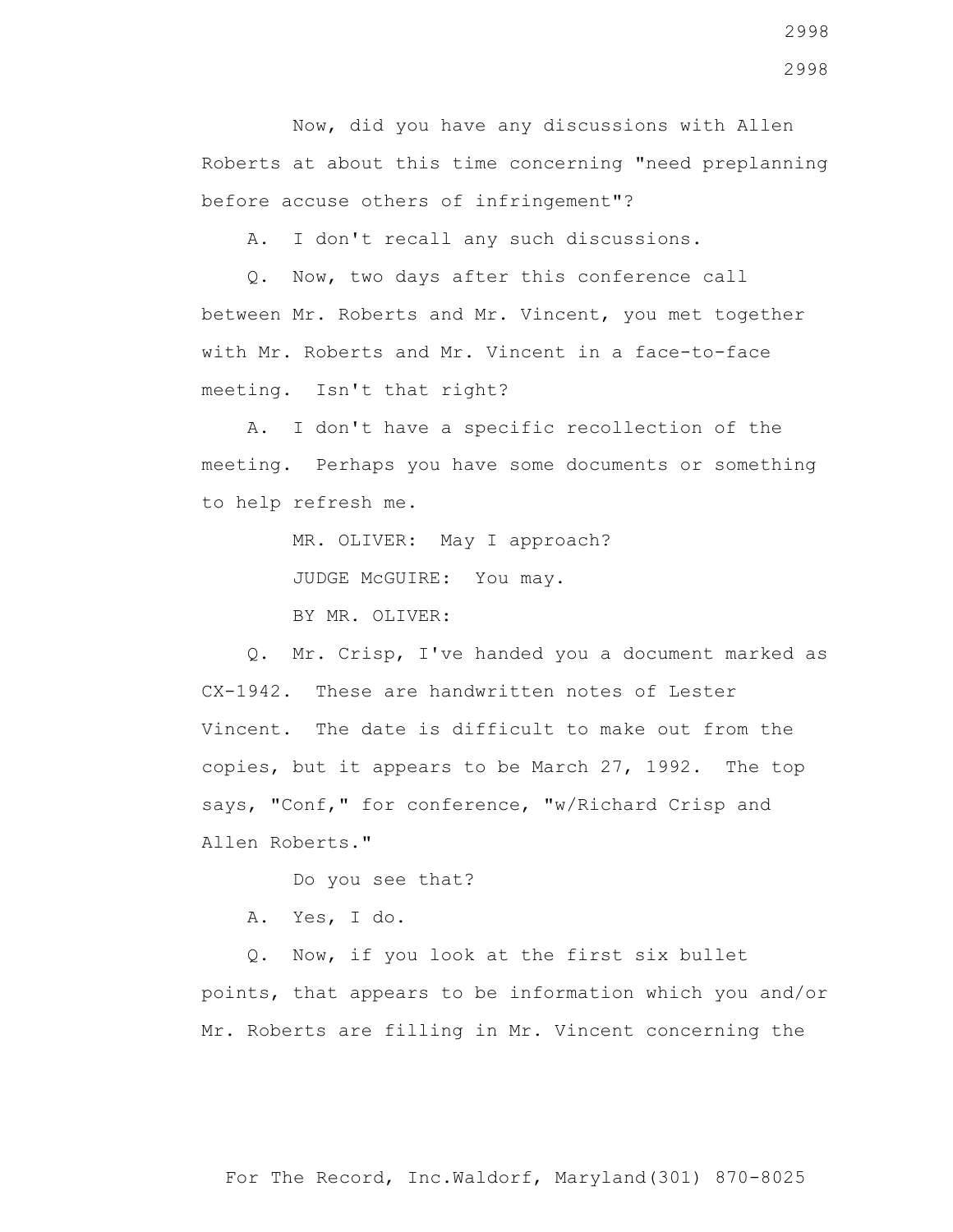current status. Is that right?

 A. I don't have a firm recollection of that. These are some bullet points Mr. Vincent wrote down. I assume that's where it came from.

 Q. The first bullet point, for example, reads, "Rambus is a member of JEDEC."

Do you see that?

A. Yes, sir, I do.

 Q. The third bullet point, "Rambus attended meeting with 100 others where JEDEC's proposal to establish std," I assume for standard, "for small swing signals for Sync DRAM was discussed."

Do you see that?

A. Yes, I do.

 Q. And again, this would be information that either you or Mr. Roberts would be providing to Mr. Vincent, right?

 A. I would only assume that, yes, either that or Mr. Vincent already knew it from some other discussion.

 Q. Let me direct your attention about halfway down, there's a bullet point after a short space that reads, "I said."

Do you see that?

- A. Yes.
- Q. Now, again, given that these are Mr. Vincent's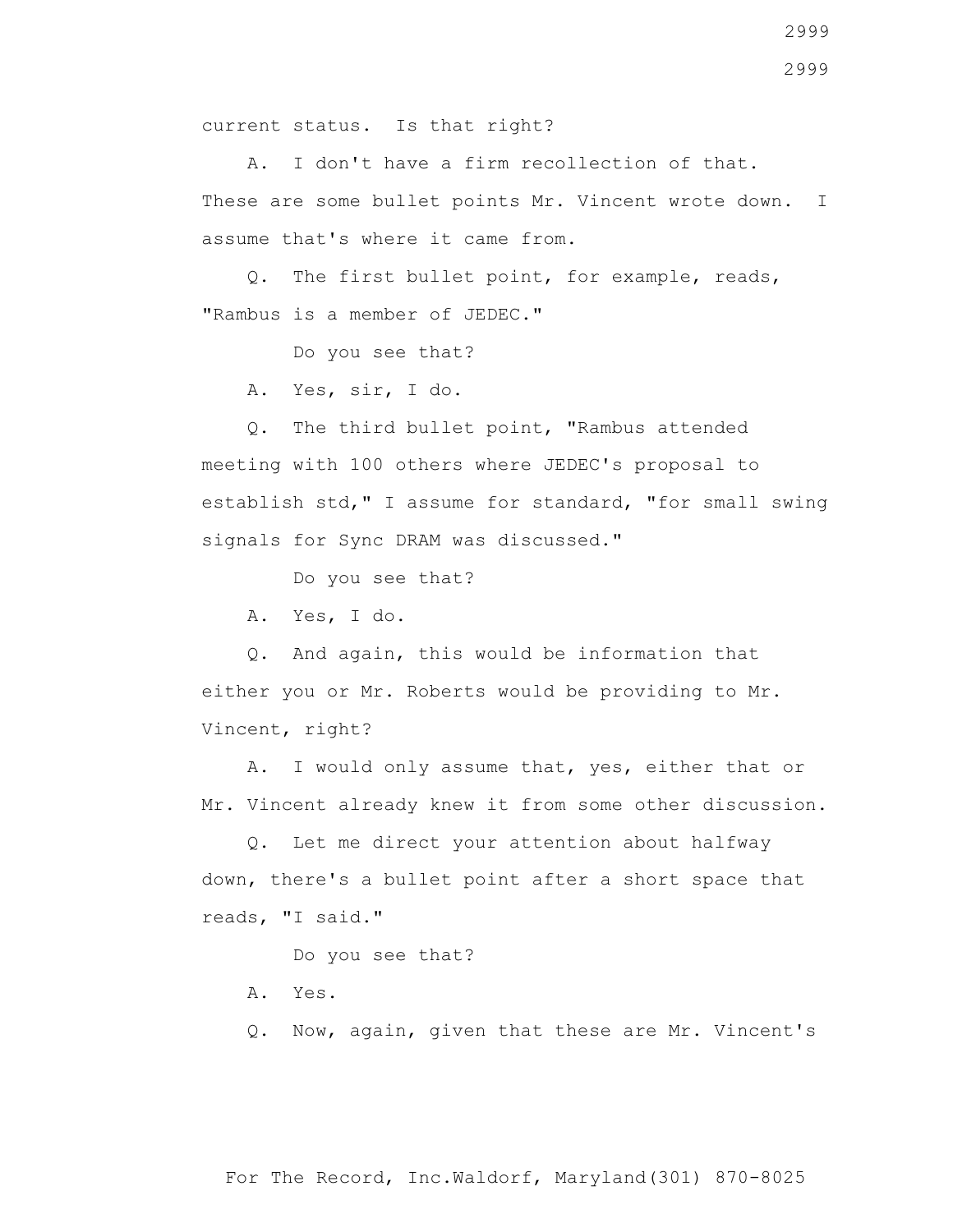notes, it would be fair to assume that "I" is Mr. Vincent?

A. That's the way I'd interpret it.

 Q. The notes read, "I said there could be equitable estoppel problem if Rambus creates impression on JEDEC that it would not enforce its patent or patent application."

Do you see that?

A. Yes, I do.

 Q. And then picking up four lines from the bottom, it reads, "But cannot mislead JEDEC into thinking that Rambus will not enforce its patent."

Do you see that?

A. Yes, I do.

 Q. Now, does that refresh your recollection that at this face-to-face meeting on March 27, 1992 with Mr. Vincent, Mr. Vincent advised you and vice president Allen Roberts that there could be an equitable estoppel problem if Rambus created the impression with JEDEC that it would not enforce its patents and patent applications?

A. I have no reason to dispute that.

 Q. Now, Mr. Vincent raised the issue of equitable estoppel with you again the following year, in 1993. Isn't that right?

3000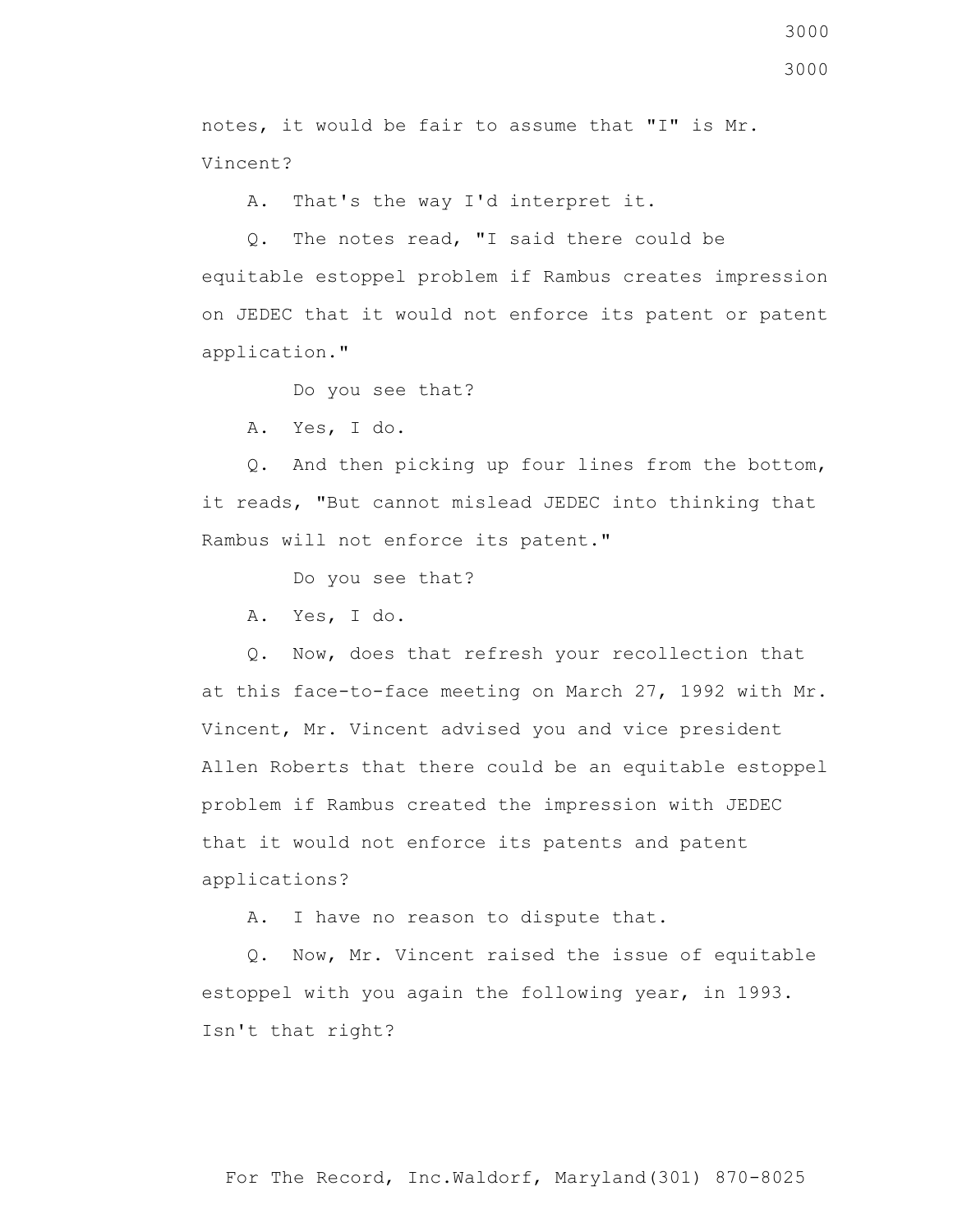A. I'm sorry, I don't have a firm recollection of that.

 Q. Mr. Crisp, I've handed you a document marked as CX-1958, a cover letter to you from Mr. Vincent dated May 4, 1993 with an attachment beginning on the second page reading Patents and Industry Standards.

Do you see that?

A. Yes, sir, I do.

 Q. Now, this is a letter that -- a handout that Mr. Vincent sent you in May of 1993. Is that right?

 A. That's what the date says on it, but I think I've testified previously I don't recall seeing this.

 Q. Well, let's take a look at the end note, if we could, if I could ask you to turn specifically to page 12. Do you see that?

A. Yes, sir, I do.

 Q. It has a caption at the top, Enforcement of a Patent Involved in an Industry Standard.

Do you see that?

A. Yes, sir, I do see that.

 Q. And the second bullet point under that, "Two possible legal theories for nonenforcement: 1, Estoppel? 2, Antitrust?"

Do you see that?

A. Yes, sir, I do.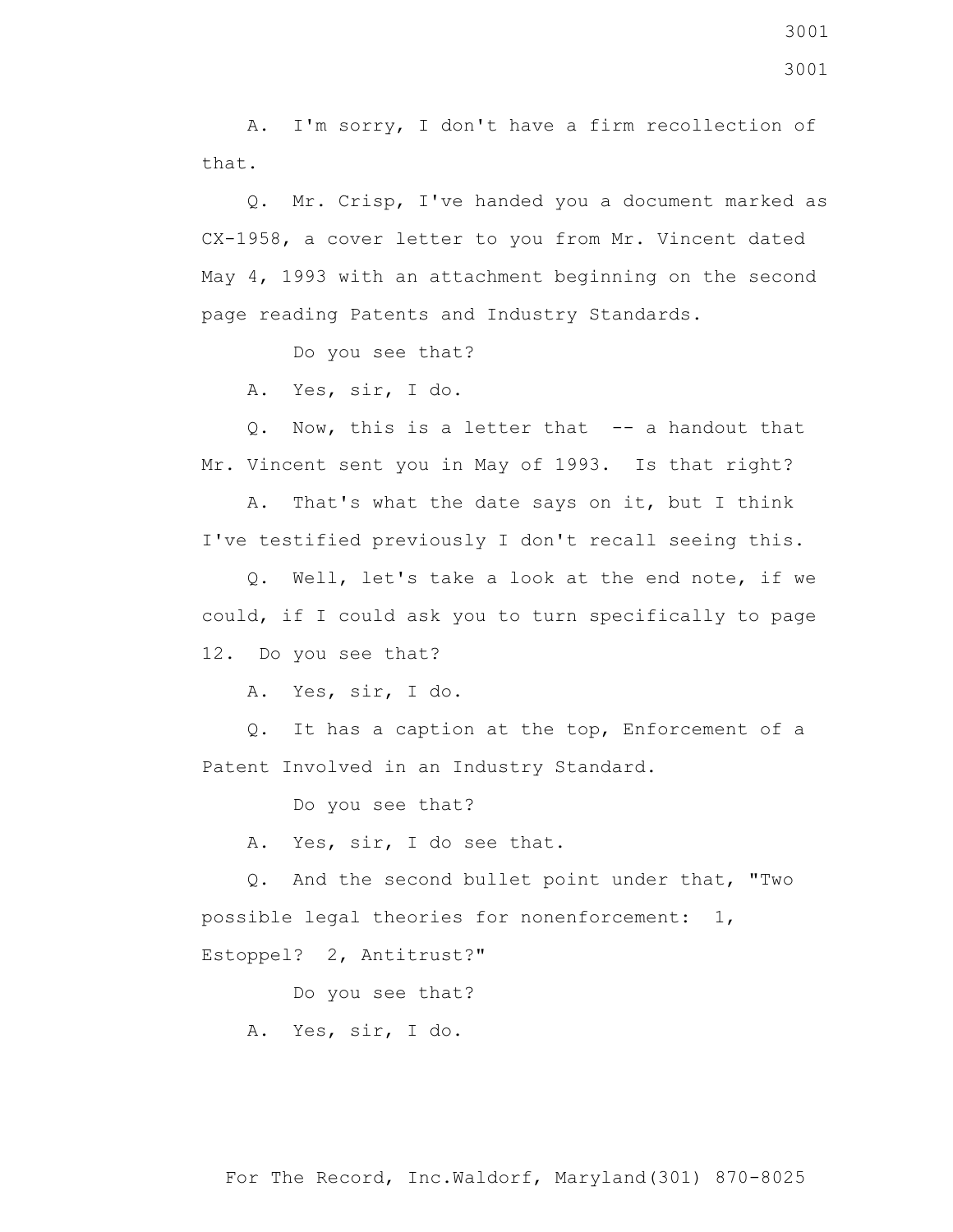Q. And the handout also discusses a number of cases relating to equitable estoppel. Is that right?

 A. Perhaps we should go over them. Again, I don't have much recollection of this document.

 Q. Okay, let me ask you to turn then to page 15, please. There's a caption at the top of that page reading Specific Cases Involving Estoppel.

Do you see that?

A. Yes, sir, I do.

 Q. And then underneath that it discusses the Stambler v. Diebold case.

Do you see that?

A. Yes, sir, I do.

 Q. And then on that page it sets out, for example, some of the relevant facts?

A. Yes, sir, I do.

 Q. And if you turn to the next page, page 16, the caption reads "Stambler v. Diebold (continued)."

Do you see that?

A. Yes, I do.

 Q. And on this page, the presentation summarizes the court decision in that case?

 A. I can only believe that that's what this is, yes.

Q. And do you see the decision as summarized on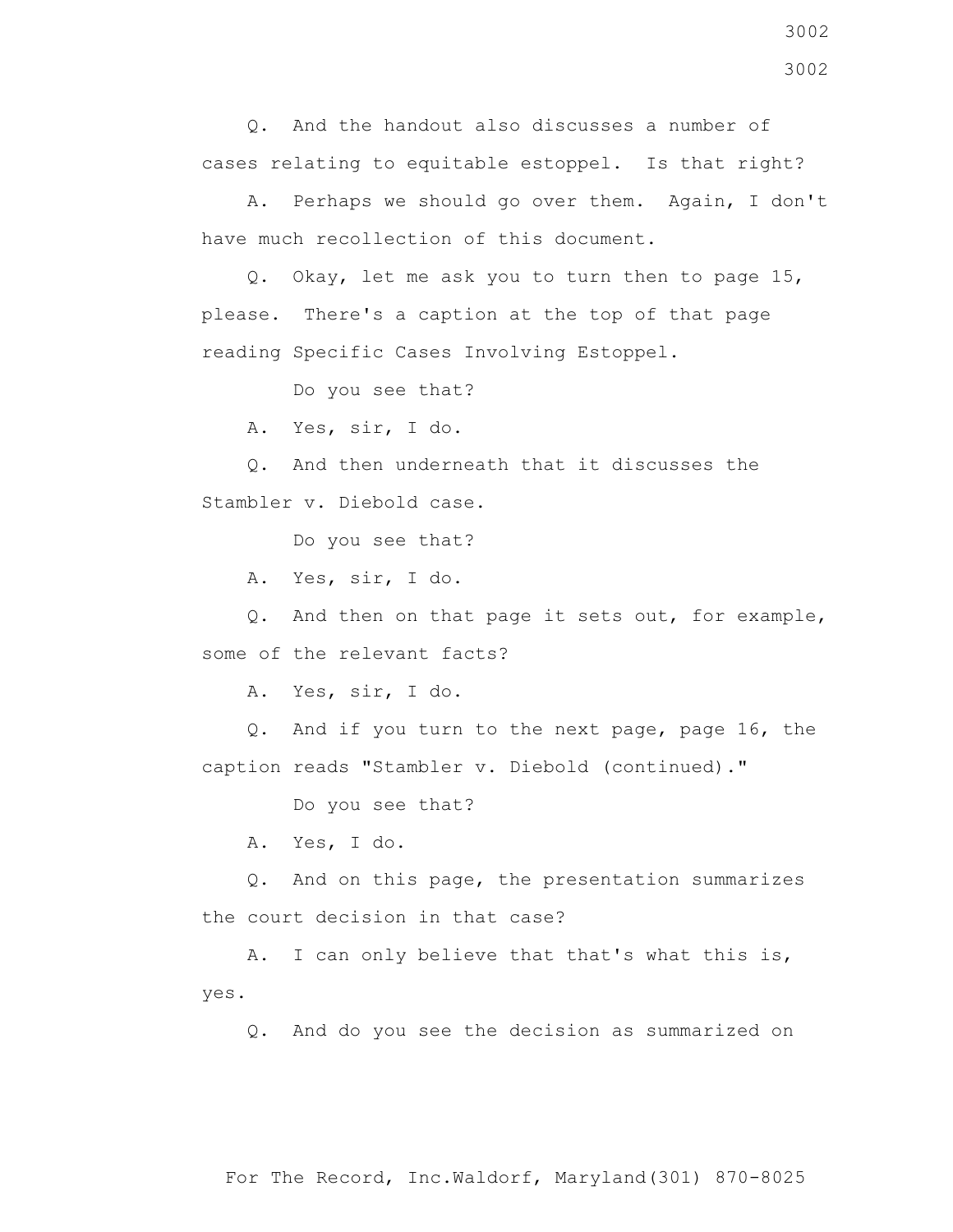this page, "Plaintiff had a duty to speak out and his silence was affirmatively misleading. Plaintiff could not remain silent while an entire industry implements the proposed standard and then when the standards were adopted assert that his patents covered what manufacturers believed to be an open and available standard."

Do you see that?

A. Yes, sir, I see that.

 Q. Does this refresh your recollection that in May of 1993, Lester Vincent sent you some additional information with respect to the legal doctrine of equitable estoppel?

A. You mean additional beyond this?

 Q. No, I'm asking whether this refreshes your recollection that Lester Vincent did, in fact, send you this information concerning equitable estoppel.

 A. No, I'm sorry, it doesn't refresh my recollection. Again, I think as I -- I had stated earlier, I previously testified I don't recall seeing this document. Either way,  $I$  -- you know, it was sent to me, so I have no reason to dispute it. I just simply don't remember the document.

 Q. Now, at some point in time between 1992 and the end of 1995, you also had a discussion with Mr. Vincent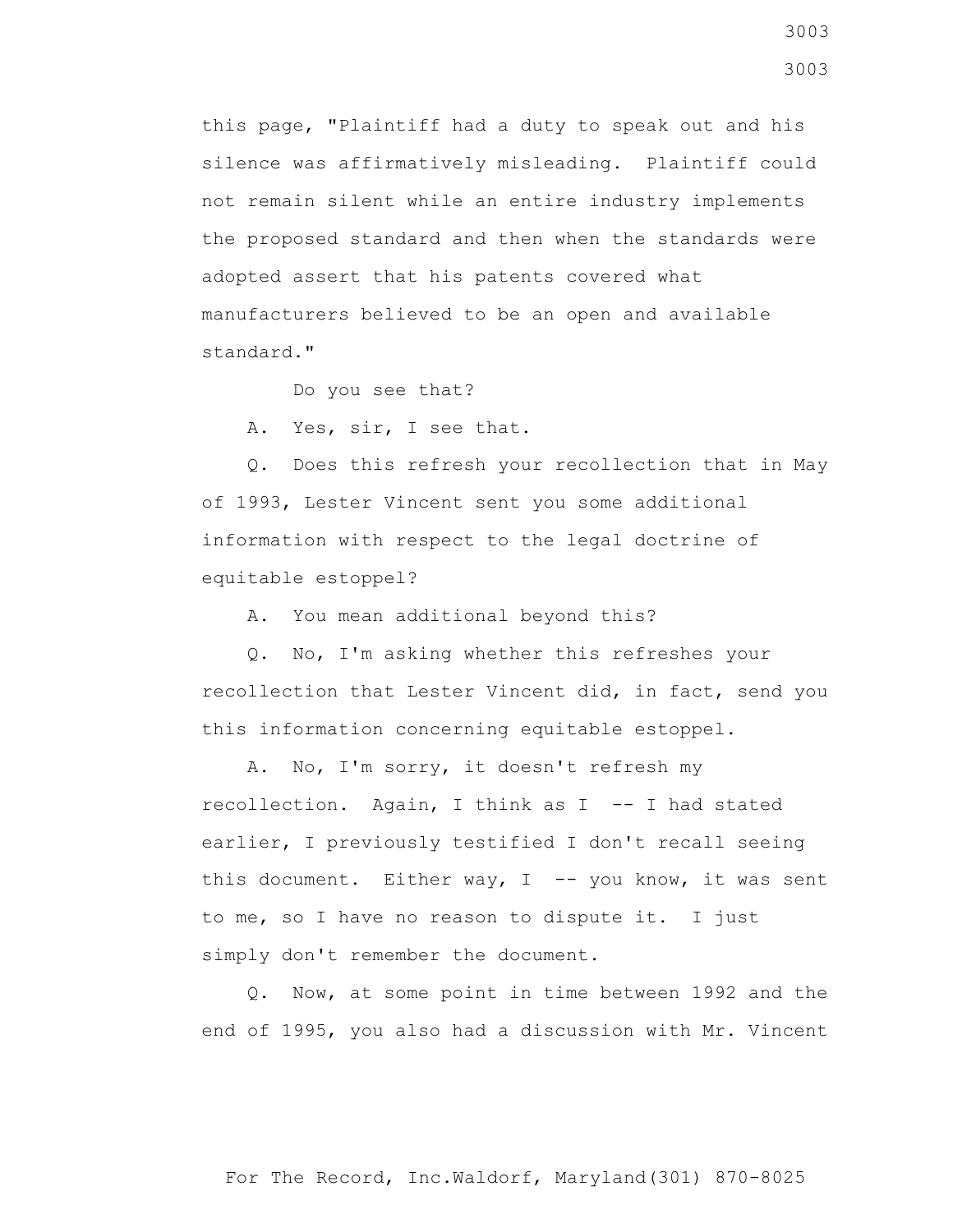in the hallway at Rambus. Isn't that right?

 A. I think that happened most likely at least once.

Q. Maybe more than once?

A. It's possible.

 Q. And Mr. Vincent again raised the issue of equitable estoppel in the hallway conversation. Isn't that right?

 A. I don't have a firm recollection of that. Perhaps you've got some documentation we could go over that may help me remember.

 Q. Well, did Mr. Vincent tell you that he didn't think it was a good idea to attend JEDEC meetings?

 A. I -- I'm not sure whether he told me that or not. It may have been somebody else.

 Q. Now, in September of 1995, a Mr. Anthony Diepenbrock also told you about the risks of equitable estoppel associated with attending JEDEC. Isn't that right?

 A. I think Mr. Diepenbrock and I had a conversation where equitable estoppel was one of the things we discussed in connection with industry standards.

 Q. Mr. Diepenbrock was an in-house lawyer at Rambus. Is that right?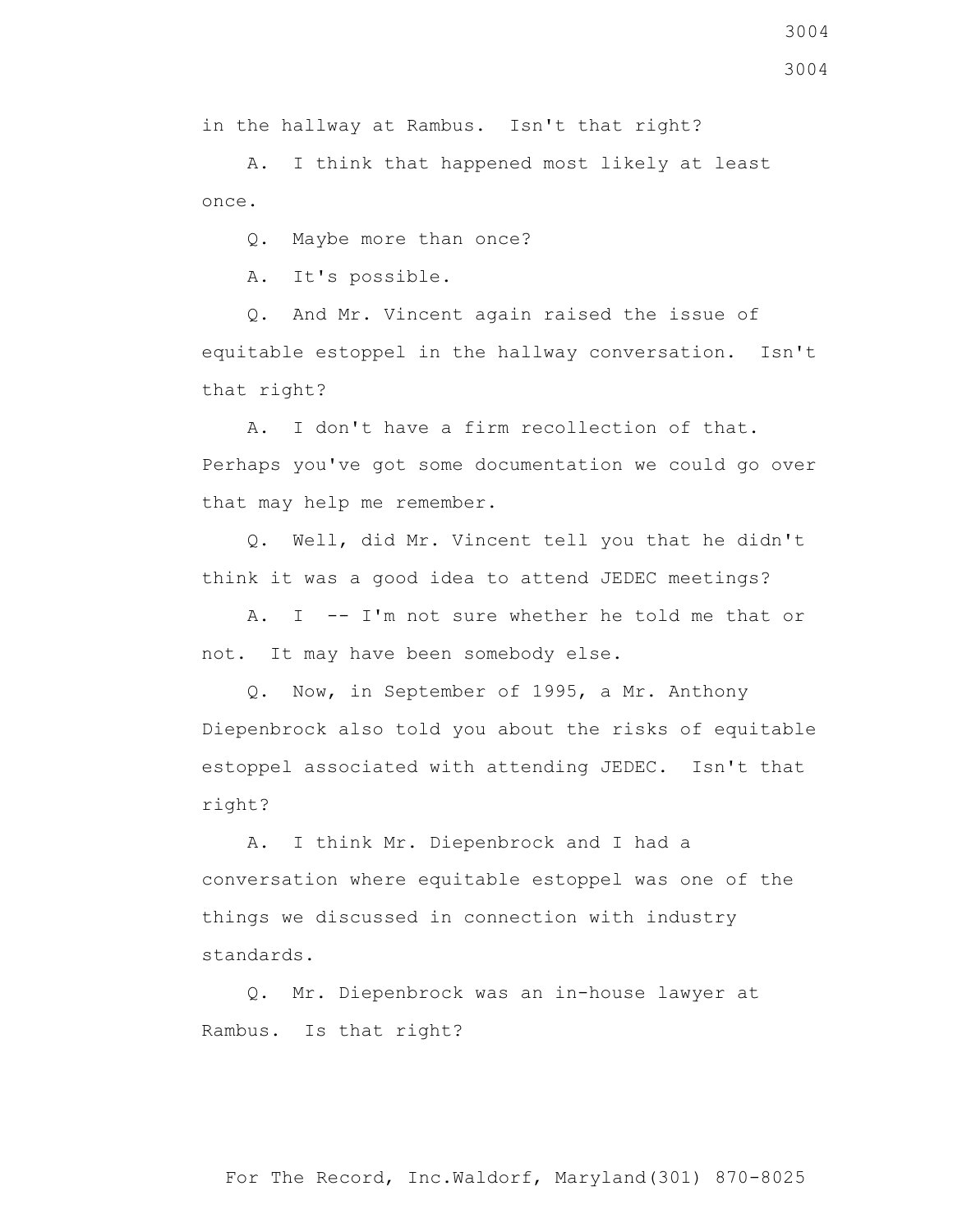A. He was hired to be our  $-$ - I think our patent portfolio manager or something like that.

Q. But he was an attorney, right?

A. That was my understanding.

Q. And he joined Rambus in September of 1995?

 A. You know, I don't remember the date that he joined.

 Q. Well, shortly after he started, he told you that attending JEDEC could create a risk of equitable estoppel. Isn't that right?

A. I think he had a concern along those lines.

 Q. And he told you that equitable estoppel could result in Rambus losing its ability to enforce its patents against some people. Isn't that right?

 A. I don't specifically remember him saying that. MR. OLIVER: May I approach? JUDGE McGUIRE: Yes, you may.

BY MR. OLIVER:

 Q. I've handed you a document marked as CX-837. This is an email from you to the executive group and also to Tony Diepenbrock. Is that right?

A. Yes, sir, that's right.

 Q. And I believe actually this is an email that we looked at briefly this morning already. This is an email that you wrote on September 23rd, 1995?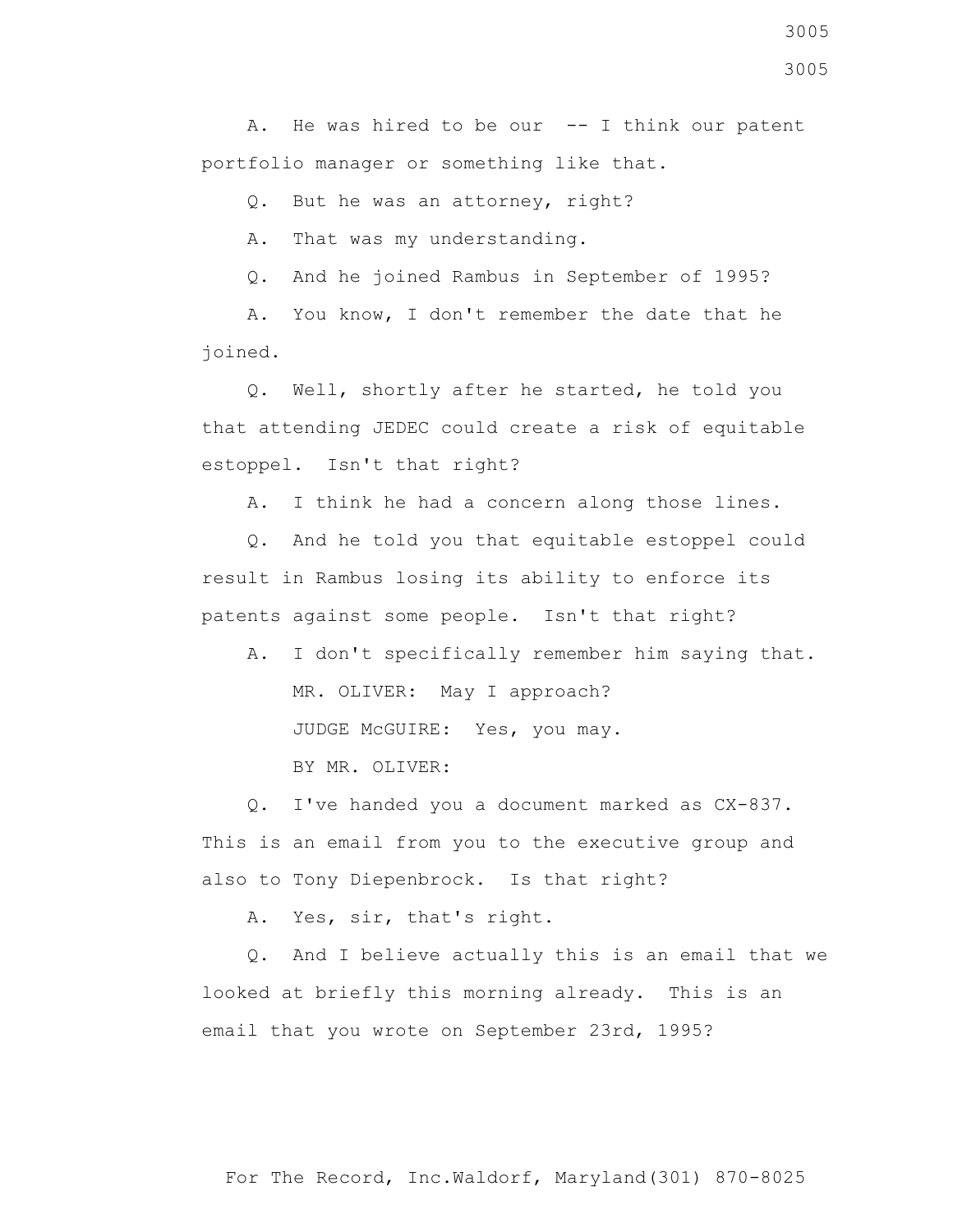3006

3006

A. That's what it looks like.

 Q. And look at the first sentence. "One other thought I have regarding Tony's worst case scenario regarding estoppel."

Do you see that?

A. Yes, sir, I do.

Q. And "Tony" there refers to Tony Diepenbrock?

A. That's correct, yes.

 Q. And the next sentence reads, "The only thing lost is the ability to enforce our rights against those that can prove estoppel applies."

Do you see that?

A. Yes, I do.

 Q. Does this refresh your recollection that Tony Diepenbrock explained to you that equitable estoppel could result in Rambus losing the right to enforce its patents against some people?

A. Yes, it -- it apparently does. I have no reason to dispute what I wrote. I don't really remember the conversation. I have no reason to dispute this.

 Q. And Tony Diepenbrock also thought that Rambus should not attend JEDEC meetings. Isn't that right?

 A. I think he had expressed that opinion to me on at least one occasion.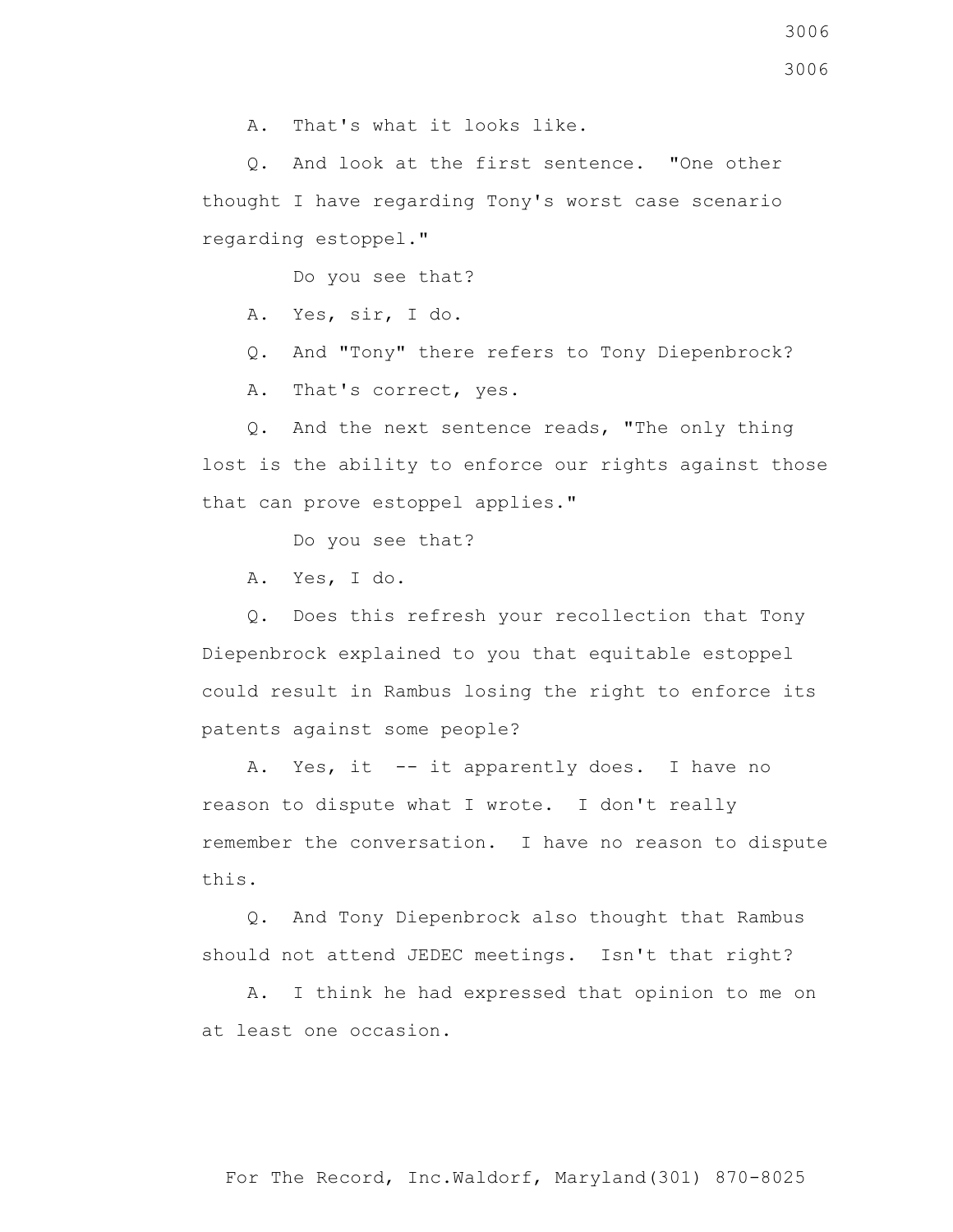Q. And then it -- in January of 1996, after the Federal Trade Commission Dell decision came out, there was a big meeting at Rambus to discuss the potential implications for attending JEDEC and IEEE. Isn't that right?

 A. I don't know about the date. I don't know what you mean by "big meeting." Perhaps you could be a little more precise.

 Q. Well, I'll tell you what, why don't we set that topic aside, and we will reach that topic later.

 Your Honor, I've actually reached my potential breaking point a little bit more quickly than I thought, but if you think it's appropriate, this would be a convenient place to break.

 JUDGE McGUIRE: Yeah, I think it would be. It's 12:05. Why don't we take a break until 1:30, and then we'll come back. We're in recess.

 **(Whereupon, at 12:05 p.m., a lunch recess was taken.)**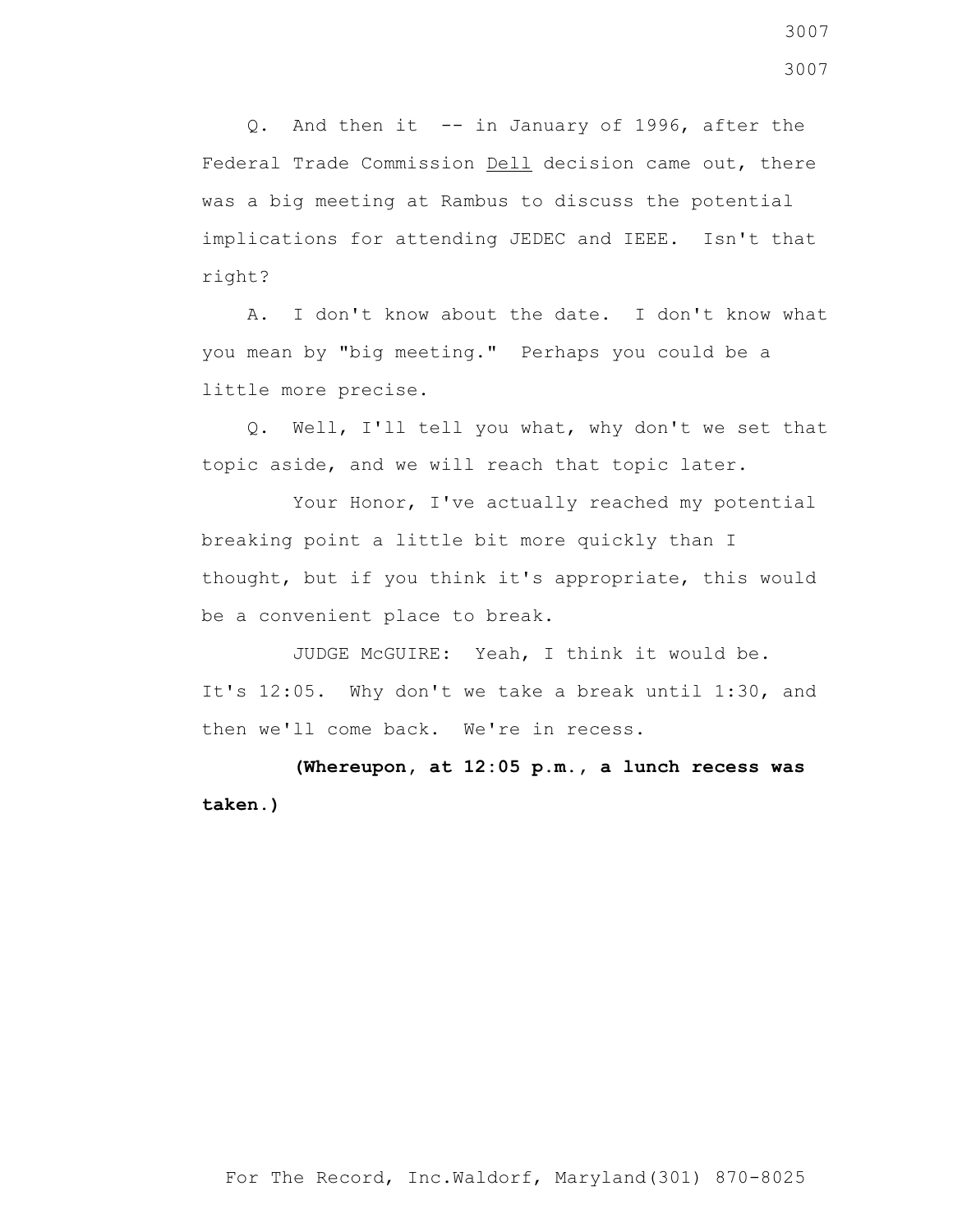## **AFTERNOON SESSION**

## **(1:30 p.m.)**

JUDGE McGUIRE: This hearing is now on the

record. Mr. Oliver, you may proceed with your inquiry. MR. PERRY: May the witness approach? JUDGE McGUIRE: Yes, sir, Mr. Crisp, have a

seat. Go ahead, Mr. Oliver.

BY MR. OLIVER:

- Q. Good afternoon, Mr. Crisp.
- A. Good afternoon, Mr. Oliver.
- Q. Are you all set?
- A. Yes, sir, I am.

 Q. Now, Mr. Crisp, during the time that you were attending JEDEC, you came to recognize in part through JEDEC meetings that the industry thought low cost was a critically important factor for DRAMs. Isn't that right?

 A. I believe that I was aware that low cost was an important factor for DRAMs before I ever attended a JEDEC meeting.

 Q. But you also became aware of that through attendance at JEDEC meetings. Is that right?

 A. I don't think it changed my opinion. I used to design DRAMs prior to ever going to any JEDEC meeting.

Q. You understood that a customer might be willing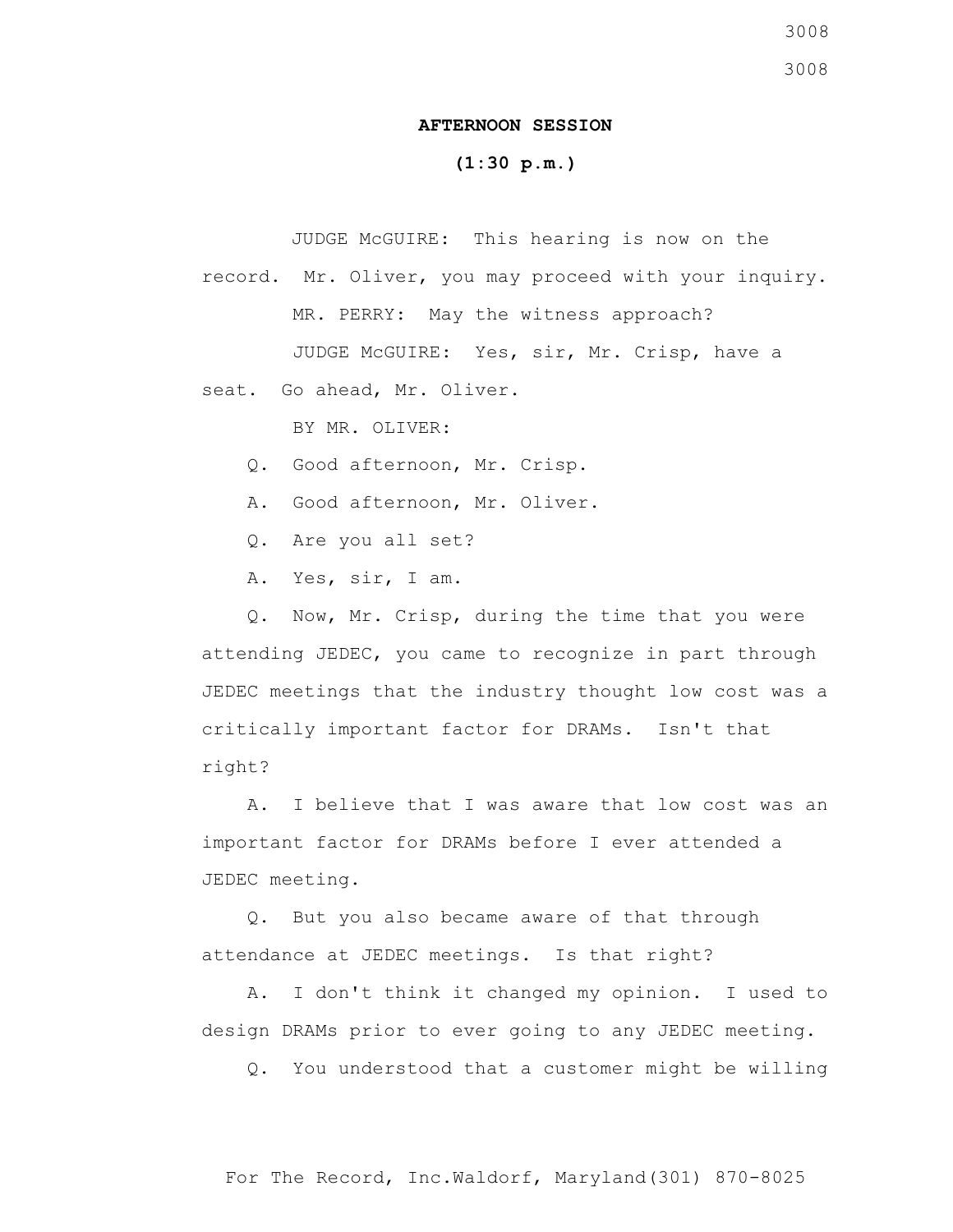to leave some performance on the table in order to achieve low cost?

A. Yes, sir, that's correct.

 Q. And you also understood that low cost was something that Rambus did not do well? Isn't that right?

> MR. PERRY: That's very vague, Your Honor. JUDGE McGUIRE: Sustained.

BY MR. OLIVER:

 Q. You also understood that low cost was something that Rambus did not do as well as some other architects of SDRAM. Is that right?

 A. I have a hard time answering that, because I'm thinking about cost versus selling price.

 Q. I'll tell you what, why don't we take a look at a couple of documents, then. If you could locate CX-1708, it's in the stack of documents in front of you. This is your notes from the April 1992 meeting.

 Actually, Your Honor, I do have another copy if it will save time.

 JUDGE McGUIRE: Why don't you approach and give him a copy to save some time.

BY MR. OLIVER:

 Q. Mr. Crisp, do you recall that CX-1708 is an email that you wrote at or shortly after the time of

For The Record, Inc.Waldorf, Maryland(301) 870-8025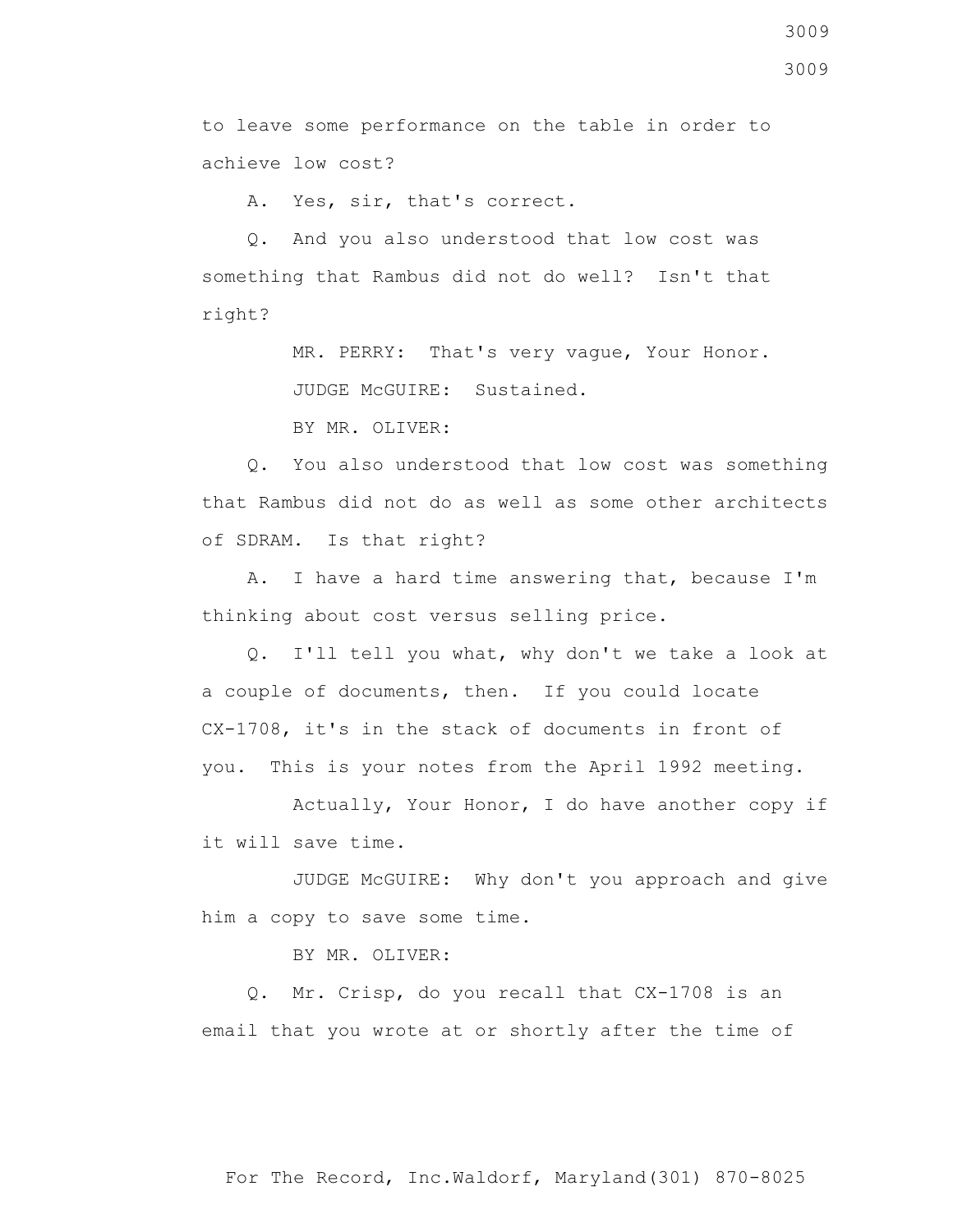3010

the April 1992 JEDEC task group meeting?

A. Yes, sir, that's right.

 Q. It's a document that we looked at briefly this morning?

A. Yes, sir, that's correct.

 Q. And again, this is your notes from that April 1992 task group meeting. Isn't that right?

A. That's correct.

 Q. I would like to direct your attention on the first page to the last paragraph, the paragraph beginning "IBM." Do you see that?

A. Yes, sir, I do.

 Q. The first two sentences, excuse me, read, "IBM also really stressed the need for the parts to be pervasively used from laptop to mainframe. They cited pricing as being the driving force."

Do you see that?

A. Yes, sir.

 Q. If I could ask you to turn to the second page, please. And let me direct your attention to the second paragraph, it's numbered 3, it begins, "Compaq." Do you see that?

A. Yes, sir, I do.

 Q. That paragraph reads, "Compaq (Dave Wooten) like the others, stressed that price was the major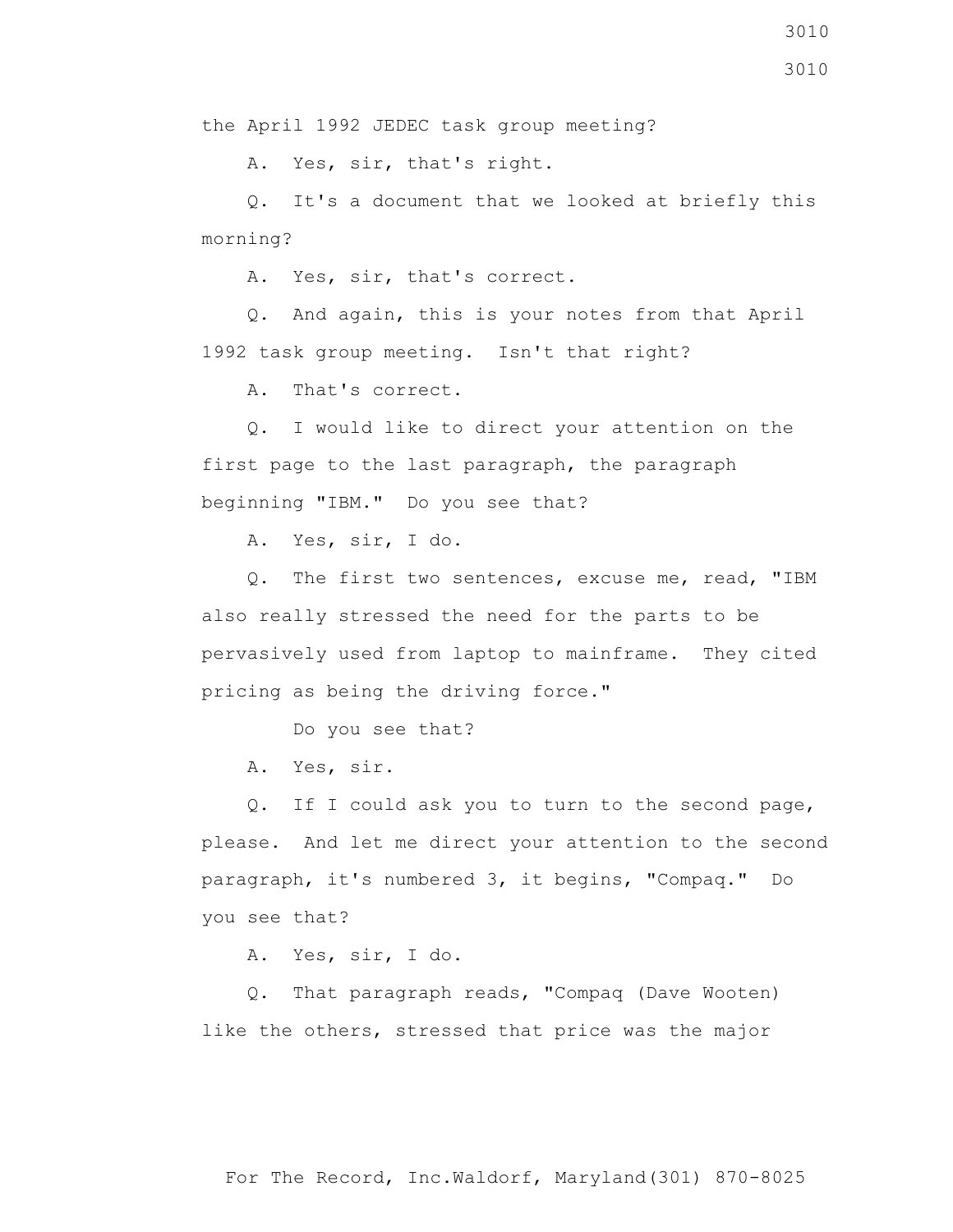3011

concern for all of their systems. They didn't particularly seem to care if the SDRAMs had one or two banks, so long as they didn't cost any more than conventional DRAMs."

Do you see that?

A. Yes, I do.

 Q. And then the next paragraph, numbered 4, begins Sun. Do you see that?

A. Yes.

 Q. And the first two sentences there read, "Sun echoed the concerns about low cost. They really hammered on that point." Do you see that?

A. Yes, I do.

 Q. Now, if I could then ask you to turn to the next page, page 3. And if you could look at the top paragraph on page 3, please, that begins, "It really looks like there is a lot of momentum against us in the main memory area." And "against us" in that sentence is referring to Rambus?

A. Yes. Yes.

 Q. The paragraph continues, "It seems like the group is pretty set on using the SDRAMs for memory. The things they seem most concerned about (price, latencies, and power) are all things we don't really do well."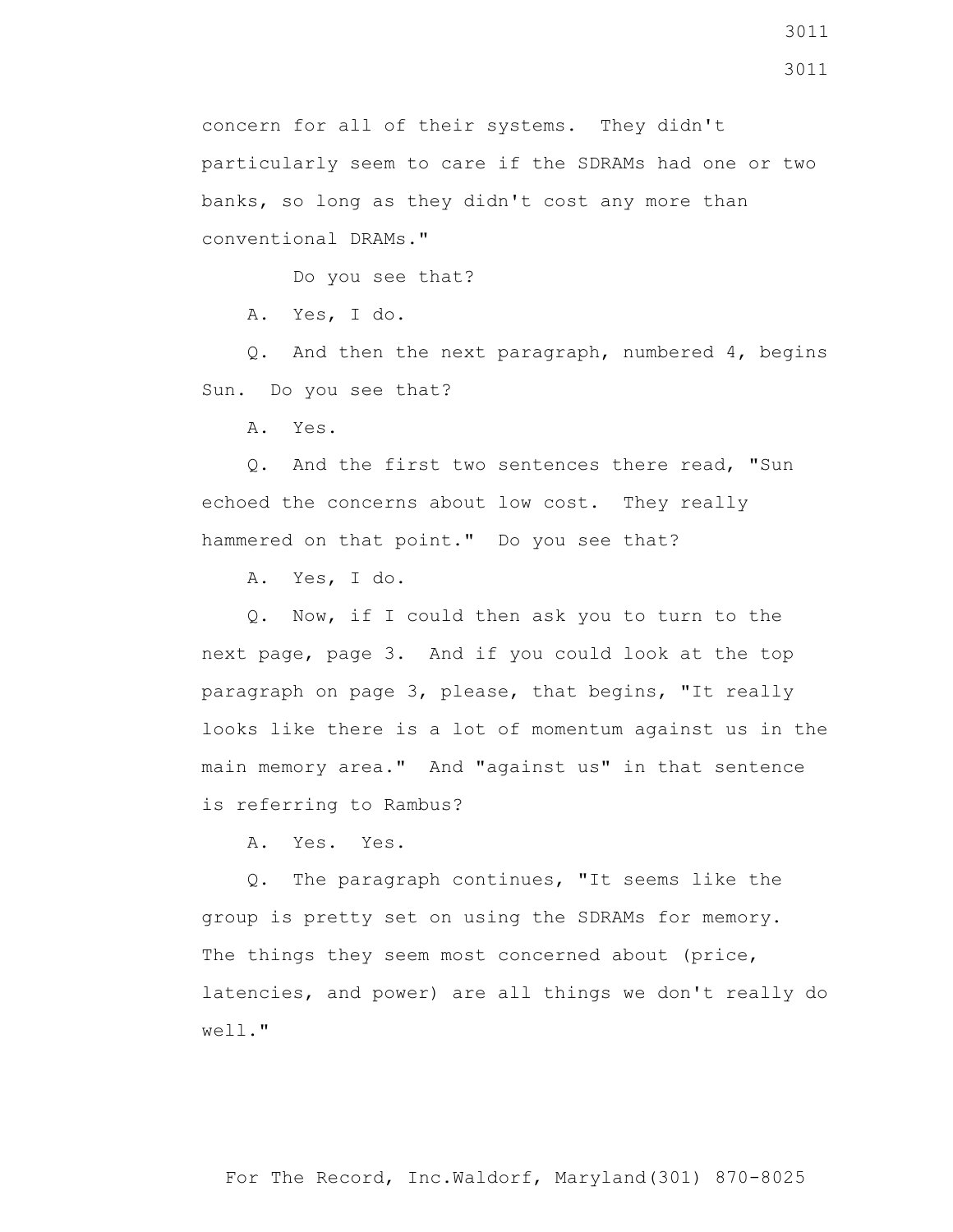Do you see that?

A. Yes, I do.

 Q. And one of the reasons that Rambus didn't do well on price was because of license fees. Isn't that right?

A. I think that's one factor.

 Q. If I could direct your attention to the third paragraph on page 3 of 1708. The last sentence in that paragraph reads, "It seems unlikely that we are going to be able to do better on price than the SDRAMs (license fees in need of recapture, royalties to be paid, bigger die size)."

Do you see that?

A. Yes, sir, I do.

 Q. Mr. Crisp, if I could also ask you to locate CX-711 in the pile in front of you, this is the 200-page compilation of emails that we looked at this morning. Do you have that document in front of you?

A. Yes, I do, sir.

 Q. If I could ask you to turn, please, to page 31 of CX-711. If I could direct your attention to the bottom of page 31, to the caption that looks like that's the beginning of another email. Do you see that?

A. Yes, I do.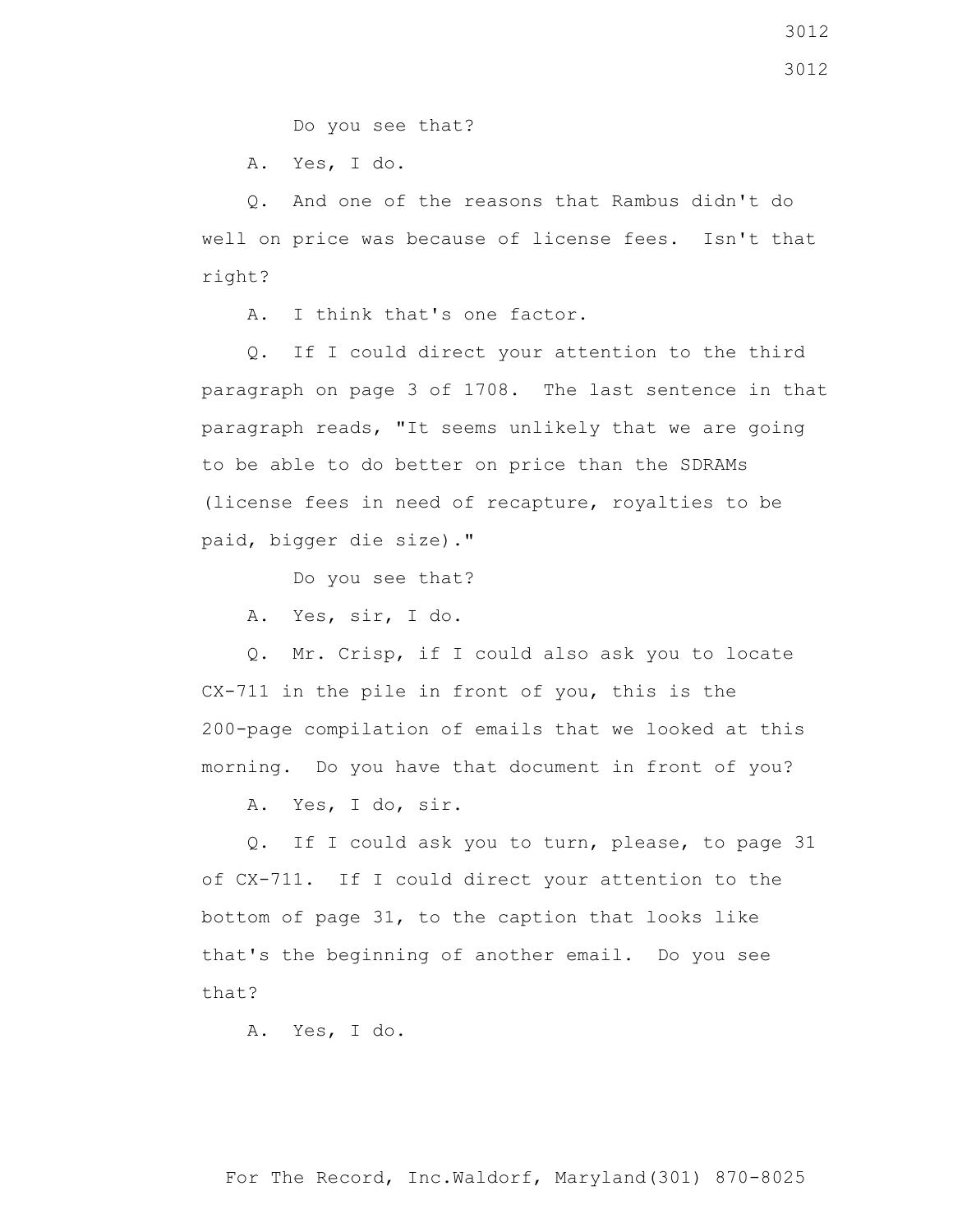3013

Q. It looks like the date is July 13, 1994.

A. Yes.

Q. And this, again, is an email that you sent out?

A. Yes, sir, that's right.

Q. And you sent this to all staff at Rambus?

A. That's correct.

 Q. And do you recognize this to be a summary of a JEDEC meeting in July of 1994?

A. Yes, sir, that's right.

 Q. If I could ask you to turn, please, to page 34 and if I could direct your attention towards the bottom of page 34, beginning with "VLSI comments." Do you see that?

A. Yes, I do.

 Q. I would like to explore a few of the comments that you included in this email. It begins, "VLSI comments," immediately below that, "Want the least expensive option." Do you see that?

A. Yes, I do.

 Q. And if I could direct your attention down to the next paragraph, that begins, "So there is a spec that has passed ballot that will be sent to council in late September." Do you see that?

A. Yes, sir.

Q. Continuing, "The council is likely to pass the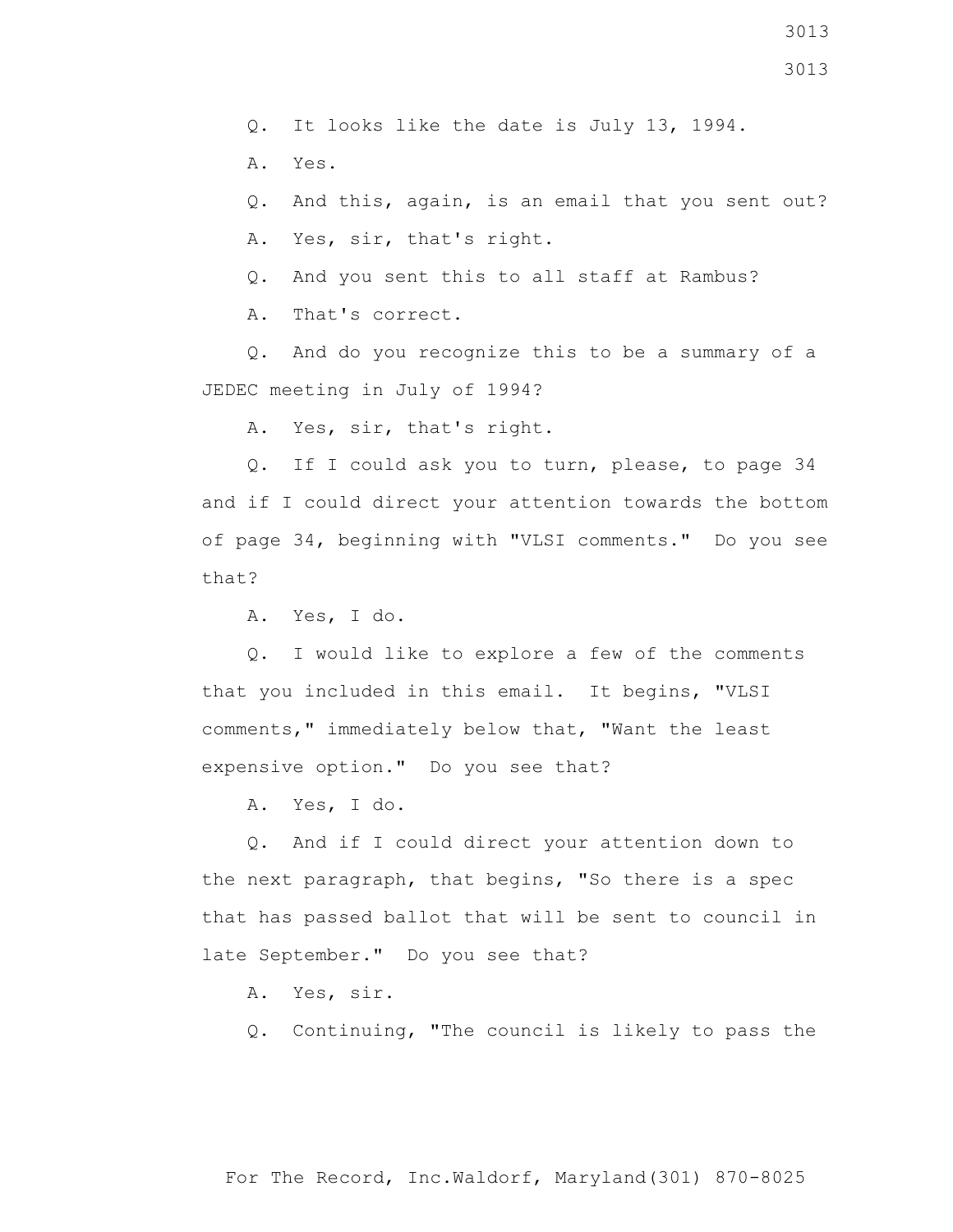ballot and will be a standard in late September. The customers (Pentium type users) are saying that 200 pins are too many, the connectors are too expensive, and they want cheap cheap cheap." That's what you wrote, again, in your comment to all Rambus staff. Is that right?

A. Yes, sir.

 Q. And then the next paragraph, you summarize here a comment by Desi Rhoden. Do you see that?

A. Yes, sir. I'm just wondering if -- I'm sorry. I was just wondering if you were ready for me to respond or not.

 Q. Yes. The sentence begins, "Even Mr. Synch DRAM, Desi Rhoden." Do you see that?

A. Yes, I do.

 Q. And then the next sentence says, "His customers tell him they want the cheapest memory solution, period." Do you see that?

A. Yes.

 Q. And this is something that Desi Rhoden's customers were telling him?

A. That's correct.

 Q. And then let me point to the next paragraph, your conclusion here, "The implication here is that customers are willing to leave performance on the table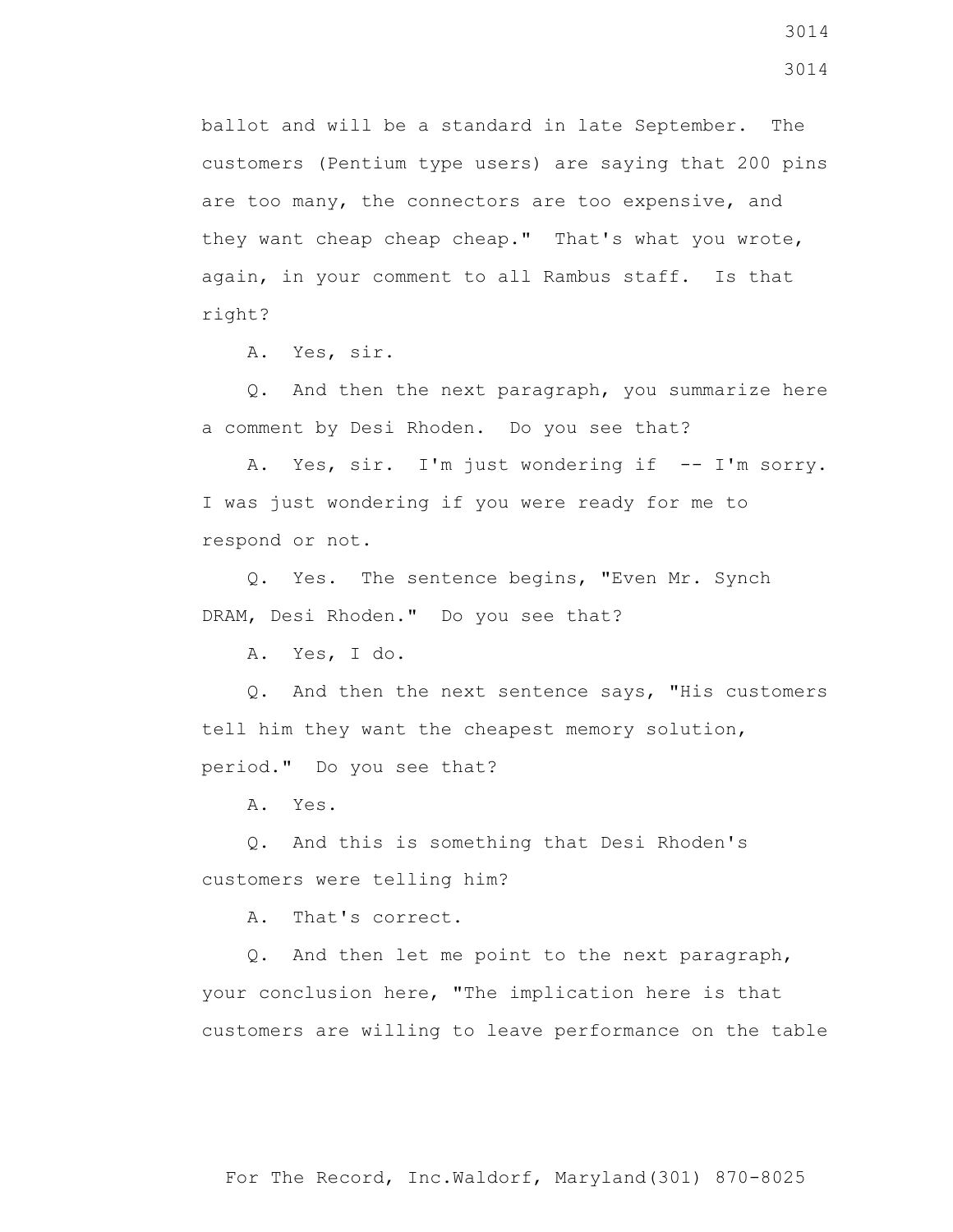in exchange for having lower cost systems."

Do you see that?

A. Yes, sir, I do.

 Q. And again, that's what you wrote to Rambus staff following this discussion at the JEDEC meeting. Is that right?

A. That's correct.

 Q. Okay, Mr. Crisp, I would like to turn now to a number of specific events that occurred during the course of some of the JEDEC meetings that Mr. Garrett, Mr. Mooring or you attended and then certain other later events occurring then outside JEDEC.

Your Honor, may I approach?

JUDGE McGUIRE: Yes.

BY MR. OLIVER:

 Q. Mr. Crisp, I've handed you a document marked as JX-10. Do you recognize this document?

A. It looks vaguely familiar.

 Q. Do you recognize these as the minutes from the December 1991 JEDEC 42.3 committee meeting. Is that right?

A. Yes, sir, that's what they're -- that's what it's entitled.

 Q. Now, Rambus was represented at this meeting by Billy Garrett. Is that right?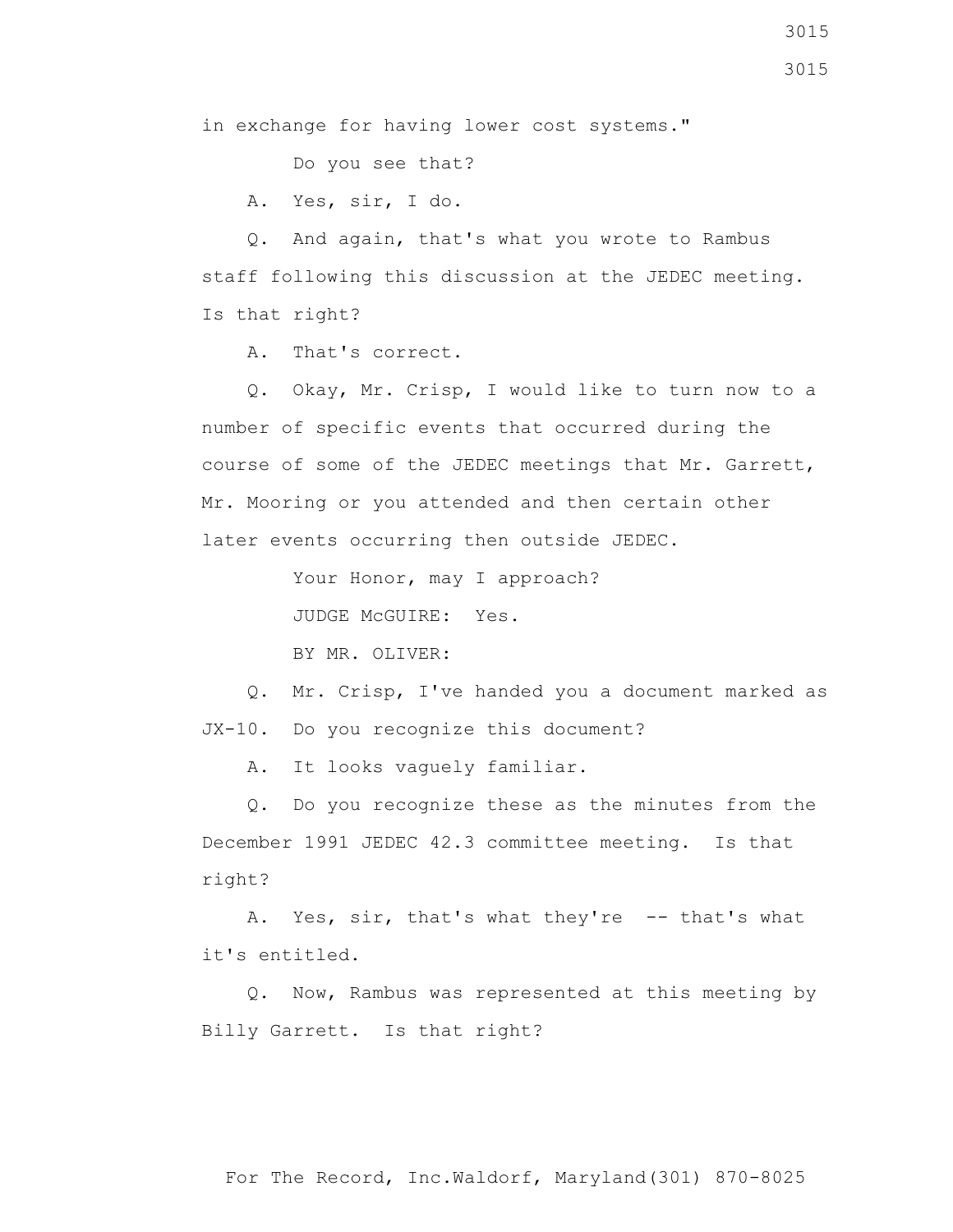A. Yes, that's correct.

 Q. And in fact, this is the first JEDEC meeting that Rambus attended?

A. That's my understanding.

 Q. Mr. Crisp, if I could ask you to find CX-670 in front of you.

A. CX-670 you said?

 Q. This is an email from Mr. Garrett, again, that I believe you looked at this morning.

 Actually, I do have another copy, if that would save time, Your Honor.

JUDGE McGUIRE: Okay, go ahead.

THE WITNESS: Thank you.

BY MR. OLIVER:

 Q. Mr. Crisp, I have handed you a document marked as CX-670, it has a caption at the top, "Subject: Forwarded mail -- to everyone." And immediately beneath that, "Trip Report Information, JEDEC meeting, December 1991."

Do you see that?

A. Yes, sir, I do.

 Q. And if you turn to the second page, at the very end, you see the word "Billy."

A. Yes, sir.

Q. Do you recognize this as an email that Billy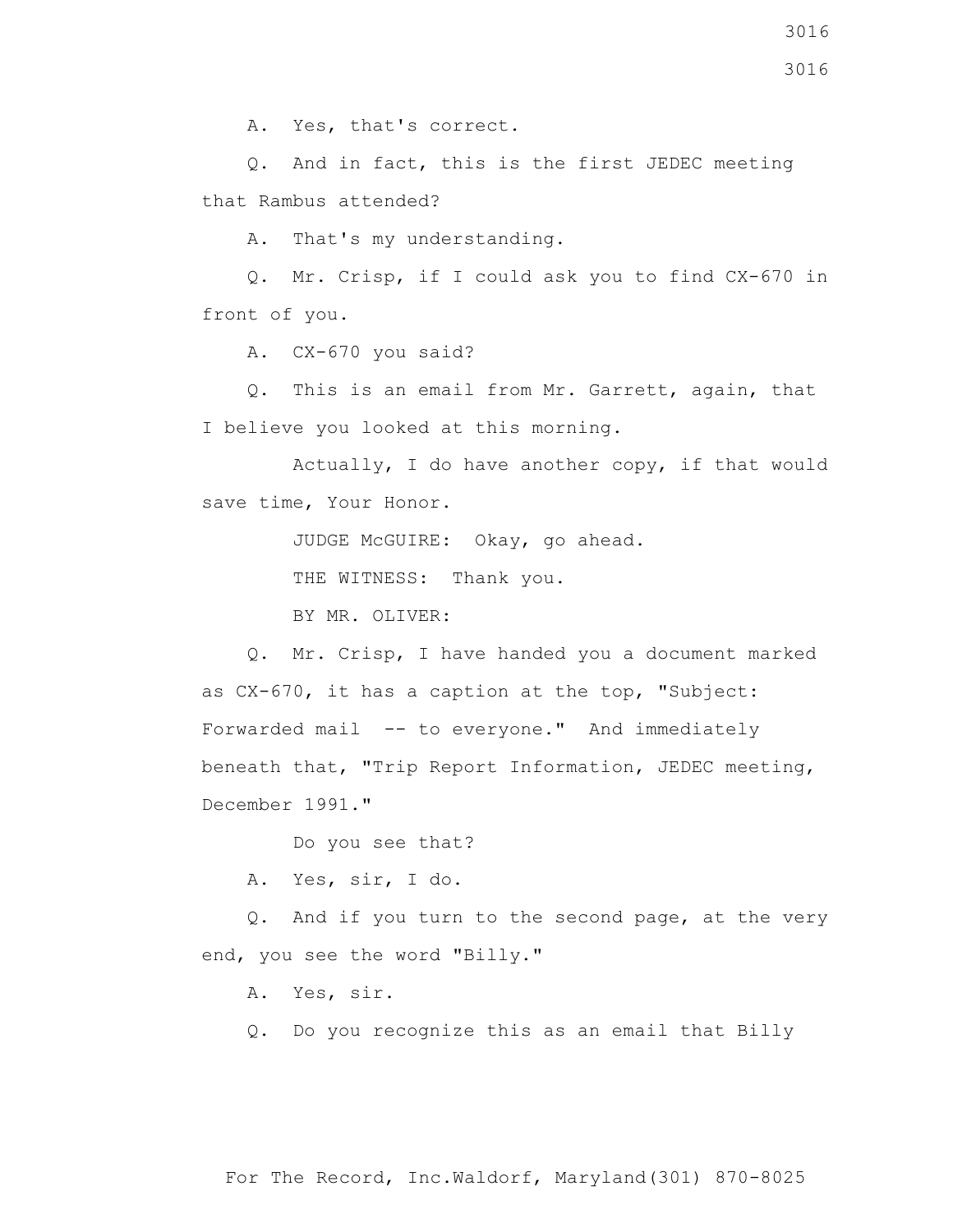Garrett sent to all Rambus staff following the December 1991 JEDEC meeting?

 A. I think that's what it is. I don't really recall the document. I think that's what it is.

 Q. You have no reason to believe that that's not what this is, do you?

 A. No, sir, I don't. I believe it's as you stated.

 Q. Let me direct your attention to the discussion in the text, and specifically if I could direct your attention to about 14 or 15 lines down, there's a reference to NEC followed by a Howard Sussman. Do you see that?

A. Yes, sir, I do.

 Q. And do you see the next line after that, Mr. Garrett wrote, "He," referring to Howard Sussman, "held an ad hoc meeting in the last month in Portland, Oregon, with many people attending from HP, Samsung, TI, IBM, Toshiba, Intel and the like."

Do you see that?

A. Yes, sir.

 Q. Now, again, this is information that Billy Garrett learned at the JEDEC meeting. Isn't that right?

A. Yes, sir, I believe that's correct.

3017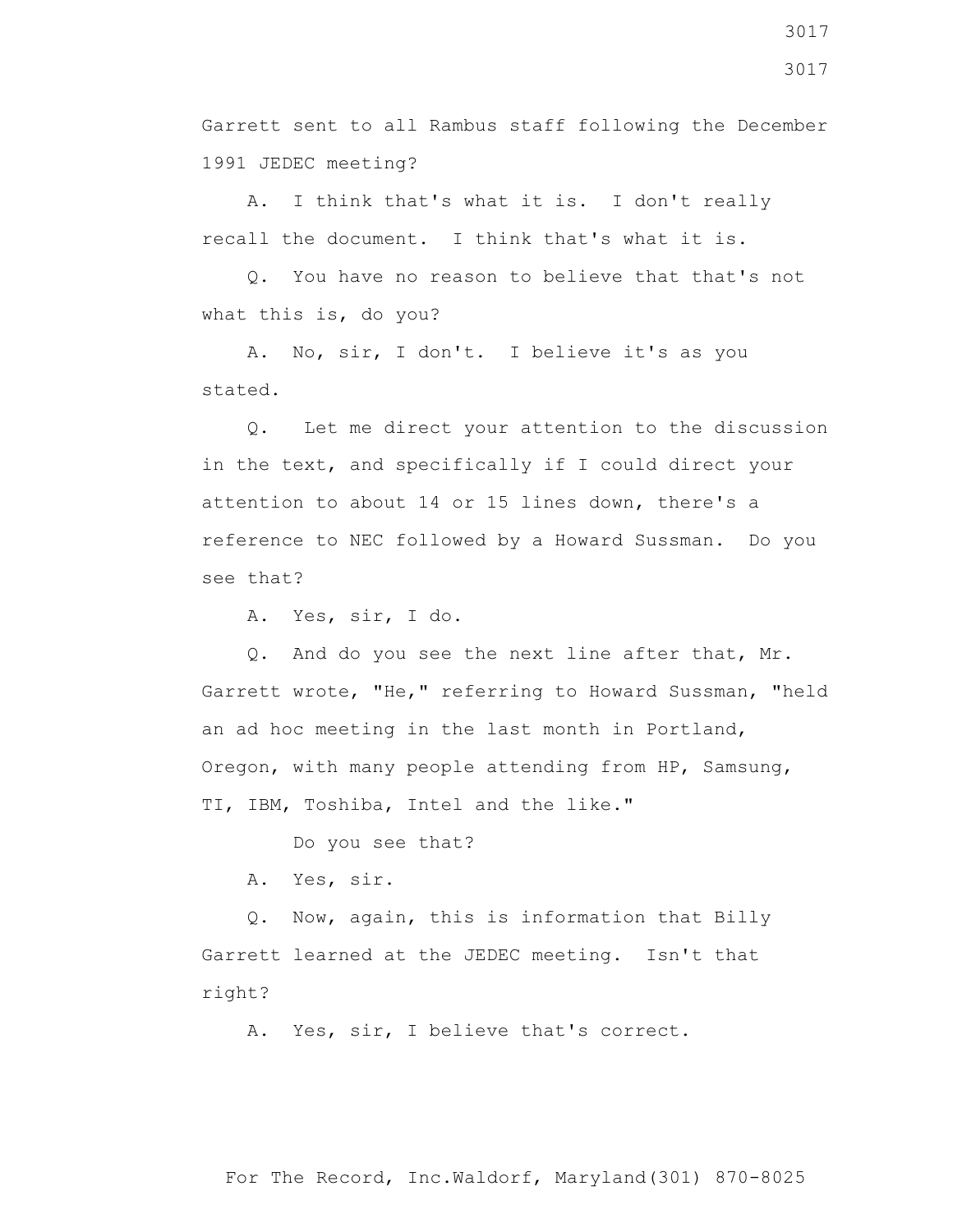A. Yes, that's right.

 Q. And a few lines below that, he summarizes IBM statements. Do you see that?

 A. Maybe you could help me find that. Oh, yes, I see it here on the monitor, yes.

 Q. Okay. And then if you look about eight lines below IBM, you'll see a reference to Samsung's proposal. Do you see that?

A. Yes, sir, I do.

 Q. And three lines after Samsung's proposal there's a reference to TI. Do you see that?

A. Yes, sir, I do.

 Q. And five lines after TI is a reference to Toshiba proposal.

A. Yes, I see that.

 Q. And the very next line is a reference to Mitsubishi proposal. Do you see that?

A. Yes, sir, I do.

 Q. Now, what you understand was that Billy Garrett was summarizing the various proposals that were being made at this JEDEC meeting. Isn't that right?

A. Yes, that's correct.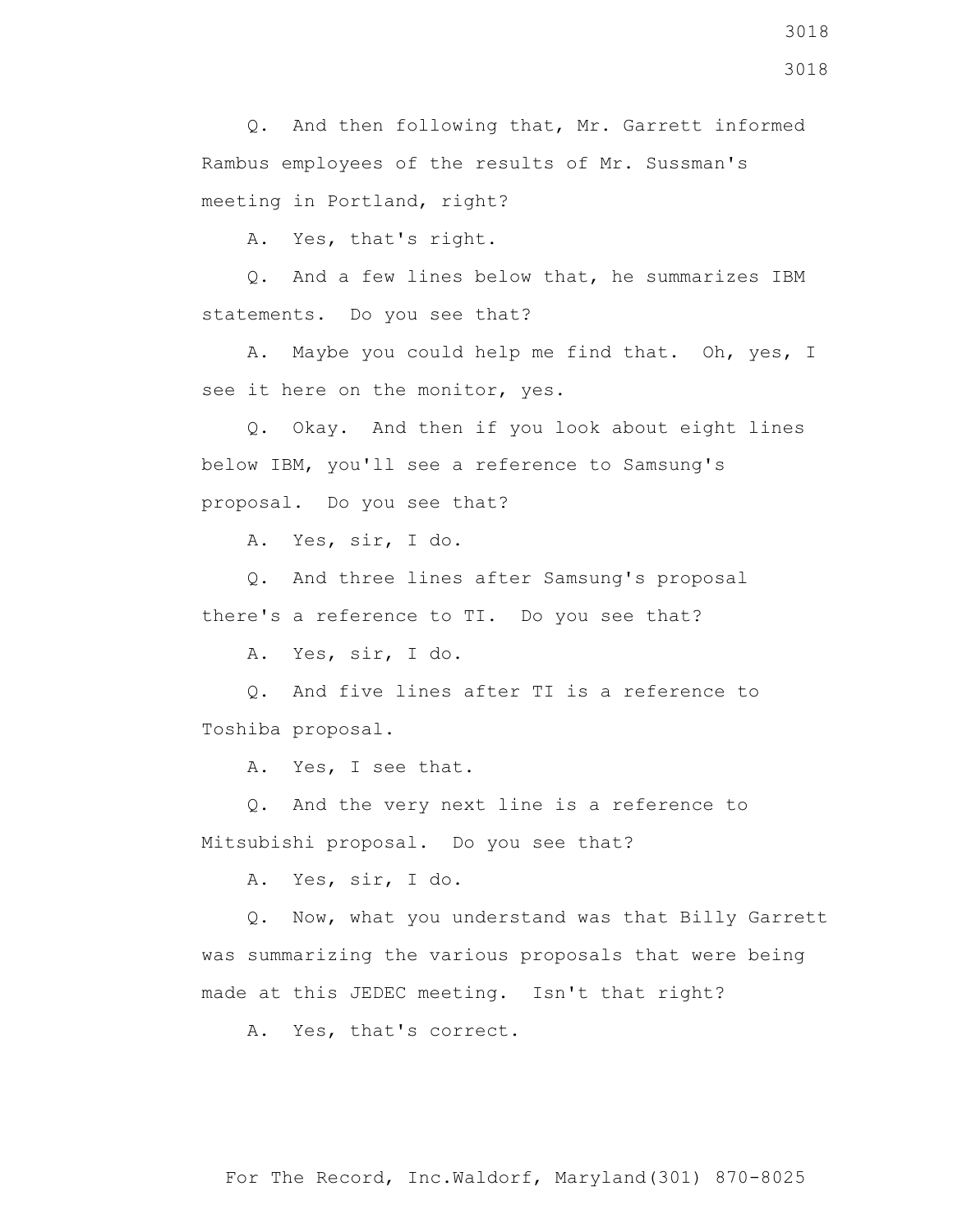Q. And if I could direct your attention towards the top, about 11 lines down, the line that begins at the left-hand side, "Important Points." And after that it reads, "Originals of all the presentations are in folders outside my office." Do you see that?

A. Yes, sir, I do.

 Q. So, in other words, if any Rambus employees were interested in having more information about a particular presentation that Billy Garrett summarized here, he or she could get a copy outside Billy Garrett's office, right?

A. Yes, that's what it's indicating here.

 Q. Now, before this December 1991 JEDEC meeting was over, Rambus submitted an application for membership at JEDEC, didn't it?

A. I'm not sure.

MR. OLIVER: May I approach?

JUDGE McGUIRE: Go ahead.

BY MR. OLIVER:

 Q. Mr. Crisp, I have handed you a document marked as CX-601 that bears the caption at the top Electronics Industries Association, underneath that, Application for Membership in Engineering Committees. Do you see that?

A. Yes, I do.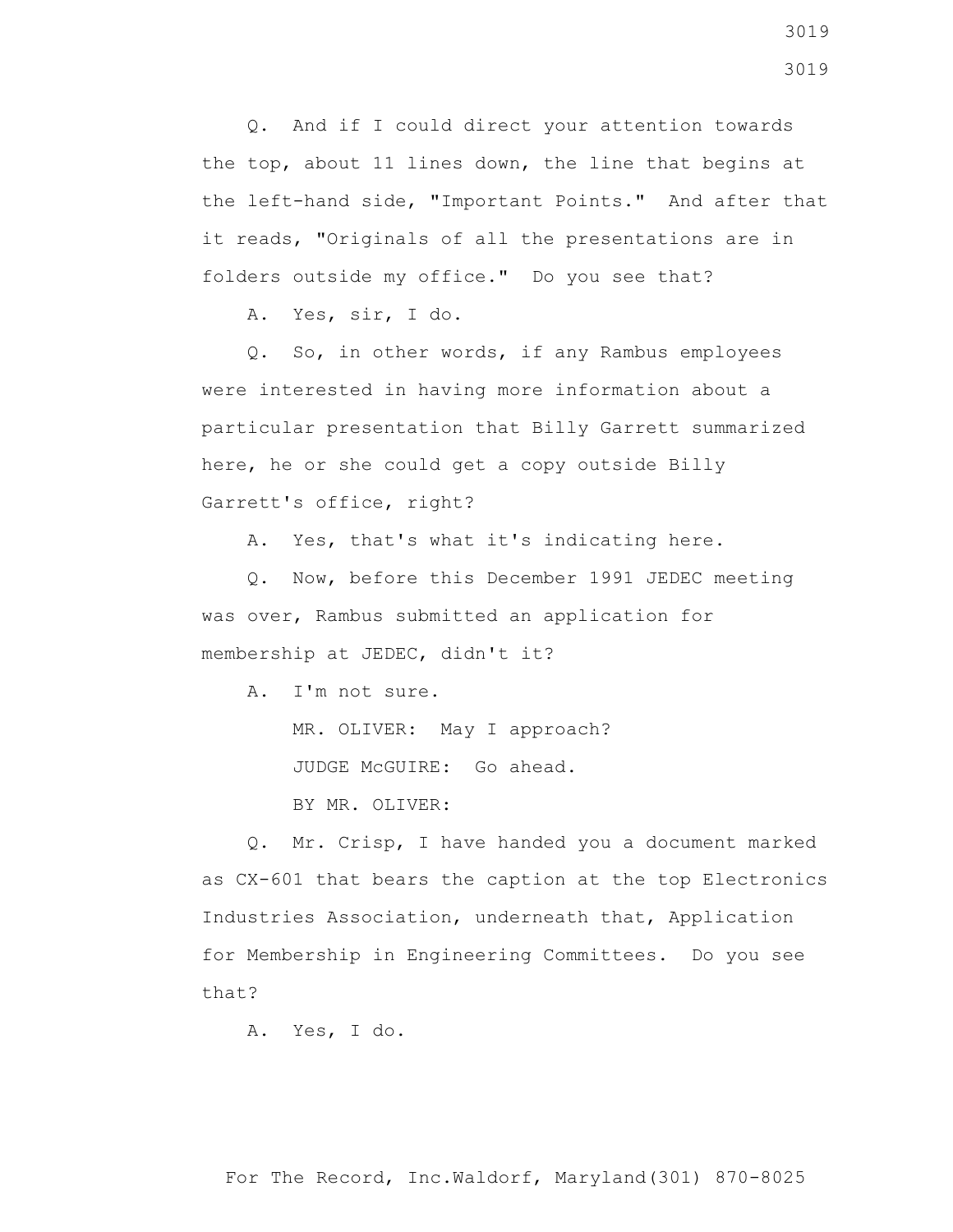Q. And then on the lower left-hand corner is a box reading, "Name, Company, Address, City, State, Telephone." Do you see that?

A. Yes, I do.

 Q. And you see that this has been filled out in handwriting with Billy Garrett's name?

A. Yes, I see that.

Q. And under that is the name of Rambus.

A. Yes.

Q. And the address of Rambus at that time?

A. Yes, that's correct.

 Q. If you could turn to the second page, please. Do you see there's some additional information here that's been filled in in handwriting?

A. Yes, I see that.

 Q. And at the top left-hand side under alternate member is a person's name that's been filled in. Do you see that?

A. Yes, sir, I do.

 Q. I will get this name wrong, so could you please state that name for the record?

A. Satyanarayana Simha.

Q. And who was Mr. Simha?

 A. Mr. Simha was a person who I believe worked in the marketing department for a brief period of time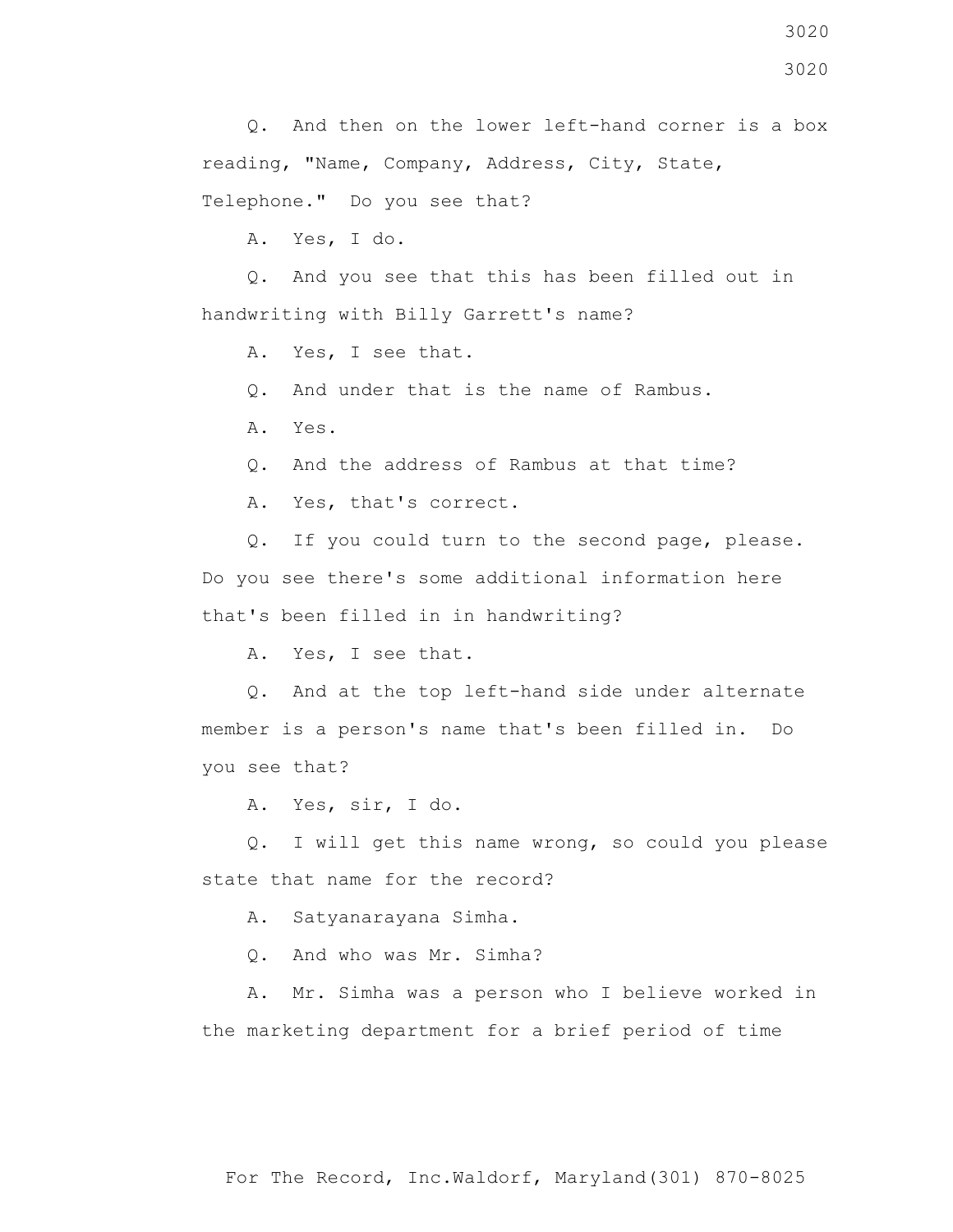after I joined Rambus.

 Q. And underneath that first representative is listed Billy Garrett. Do you see that?

A. Yes, I do.

 MR. OLIVER: Your Honor, Complaint counsel moves to admit CX-601 into evidence.

JUDGE McGUIRE: Any objection?

MR. PERRY: No objection.

JUDGE McGUIRE: So entered.

 **(CX Exhibit Number 601 was admitted into evidence.)**

MR. OLIVER: May I approach?

JUDGE McGUIRE: Go ahead.

BY MR. OLIVER:

 Q. Mr. Crisp, I have handed you a document marked as CX-602, and let me just explain before we start that the document came from the files of JEDEC. The order was perhaps a bit challenging, this is the order which we found the document in. So, if you will simply bear with me, we will try to find the appropriate pages as we go.

 MR. PERRY: Your Honor, just to be clear, I believe that these were produced by Infineon in this order, it doesn't come directly from the JEDEC office to the FTC. I think we all got it in Infineon.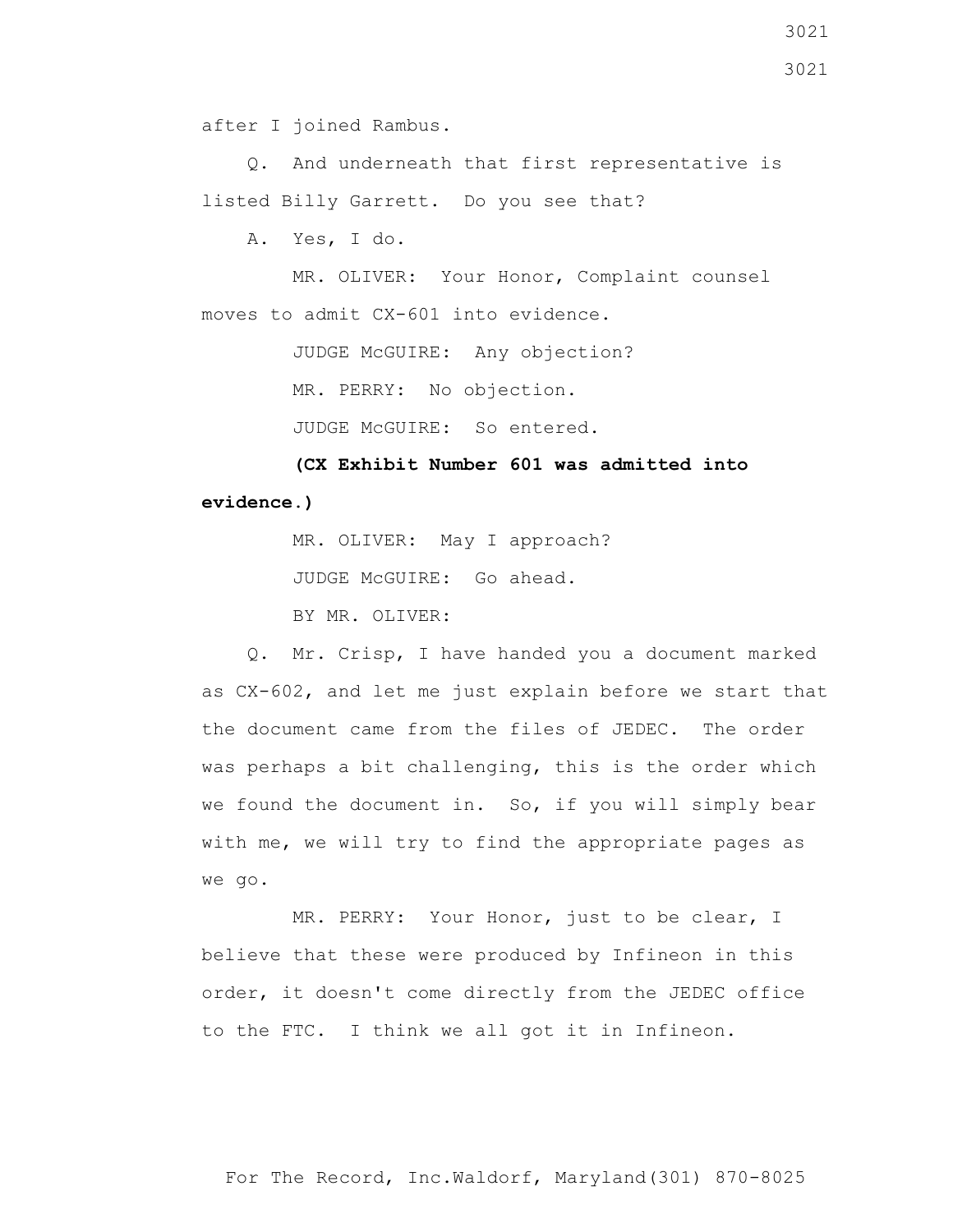BY MR. OLIVER:

 Q. Mr. Crisp, if I could ask you to turn to the last page, please, of CX-602. This is a page that appears to be partially cut off on the left-hand side. Do you recognize this, this appears to be an invoice from the Electronic Industries Association.

A. Yes, sir.

 Q. That appears to be addressed to Billy Garrett of Rambus.

A. Yes, that's what I see.

 Q. And it's an invoice for 1992 JEDEC membership dues.

A. Yes, I see that.

Q. In the amount of \$2,000?

A. Yes, sir.

 Q. And underneath that you see "paid in full per check number 002514 dated December 5, 1991." Do you see that?

A. Yes, sir, I do.

 Q. Does this refresh your recollection that Rambus joined JEDEC as a member before the conclusion of the December 1991 meeting?

 A. I'm not sure that I ever had that recollection, sir, but it certainly appears that that's what happened.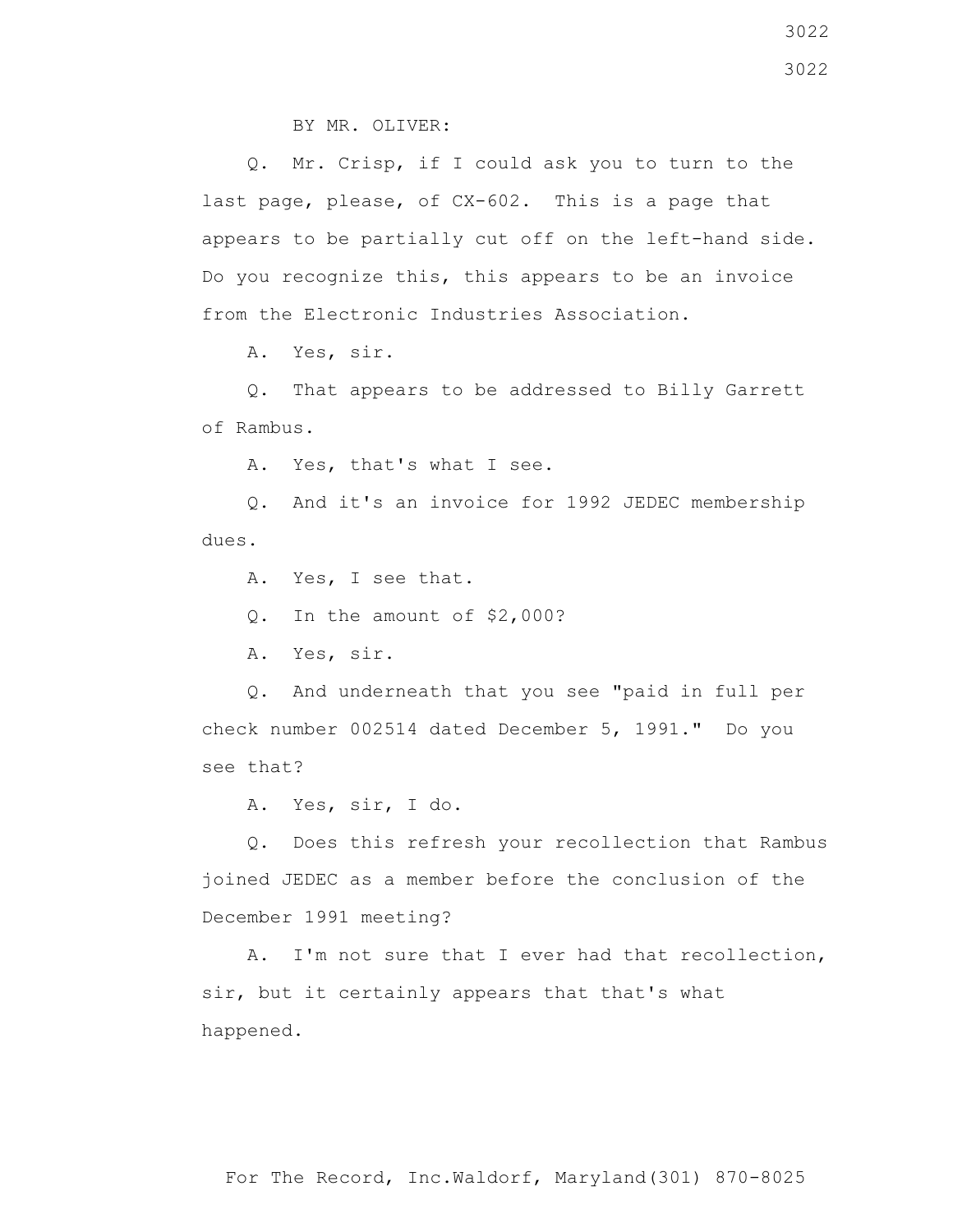3023 3023

 Q. Now, Mr. Crisp, this morning I believe we looked at a page from the notebook of Mr. Allen Roberts. Do you recall that?

A. Yes, sir, I remember that.

 Q. And it appeared to be a page from mid-December in the notebook?

A. I'm not sure what the date was.

 Q. Based on the various documents that you have seen this morning, do any of those documents refresh your recollection in any way as to a meeting that you had with Mr. Roberts in mid-December 1991 concerning JEDEC?

 A. No, sir, I don't. I don't recall such a meeting.

 Q. Mr. Crisp, I would like to return now to the December 1991 JEDEC meeting. I would like to look at certain of these presentations in more detail. Do you still have JX-10 in front of you? JX-10, again, would be the meeting minutes from the 42.3 committee meeting in December 1991.

A. I'm looking for it.

Q. Your Honor, I have another copy.

A. I have it.

JUDGE McGUIRE: He's got it.

BY MR. OLIVER: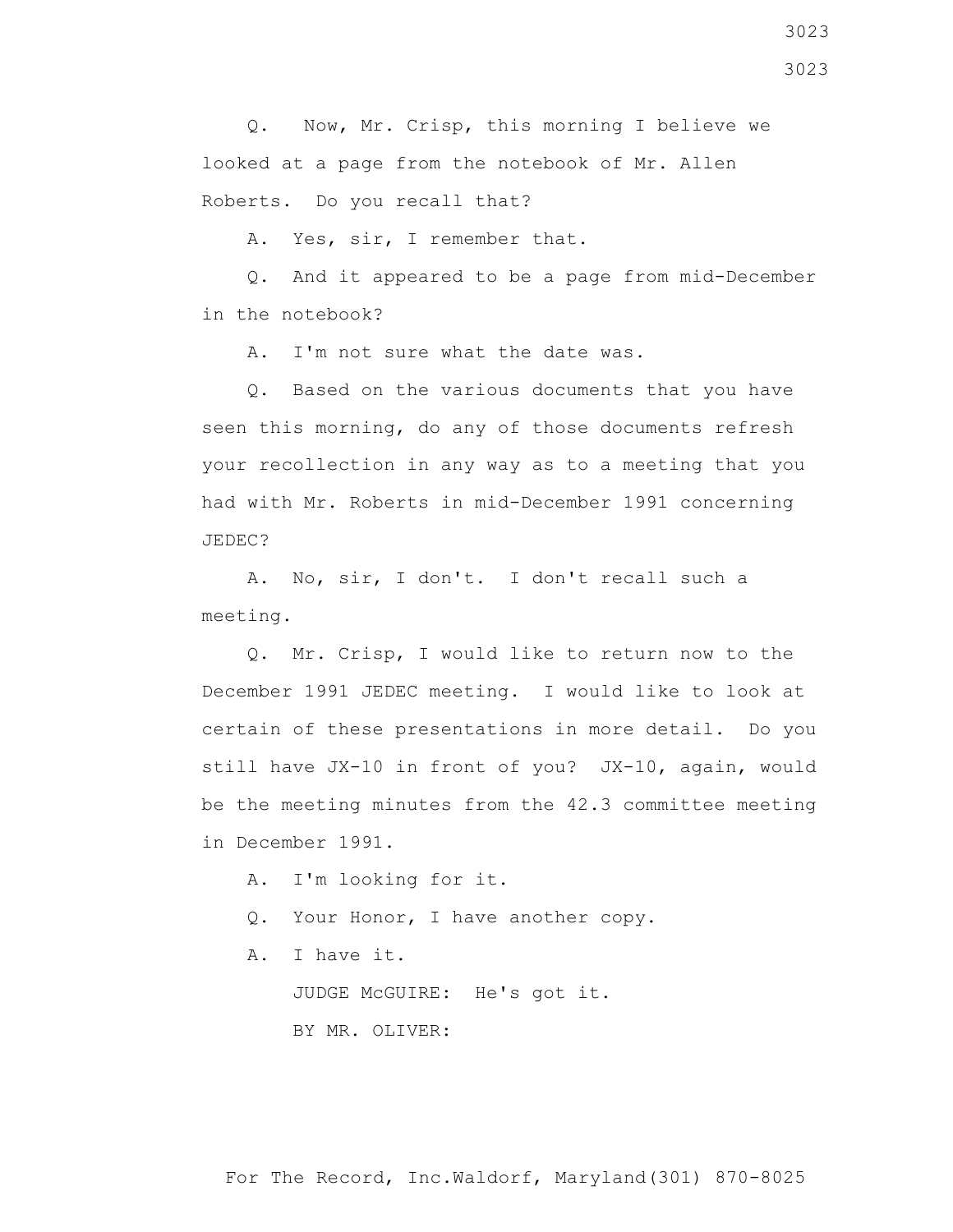Q. Mr. Crisp, if I could ask you to turn to page 64, please, in JX-10. This is a page with what appears to be a Texas Instruments logo in the upper left-hand corner. Do you see that?

A. Yes, sir, I do.

 Q. And do you see that this particular page Texas Instruments was making a proposal related to a 16 Megabit Synchronous DRAM with GTL I/O.

A. Yes, sir, I see.

 Q. And if I could direct your attention to the second bullet point which reads, "Low voltage swing for improved" -- I believe that says "EMI." Do you see that?

A. Yes, I do.

 Q. If I could ask you to turn to the next page, page 65 of JX-10. Again, a similar page. If I could direct your attention to the second bullet point on that page, again, it reads, "Low voltage swing for improved EMI." Do you see that?

A. Yes, sir, I do see that.

 Q. I would like to follow this reference for just a bit if I could. I would like you to turn back to CX-670 again, this is the email notes that we were looking at just a moment ago.

A. What's the number again, sir?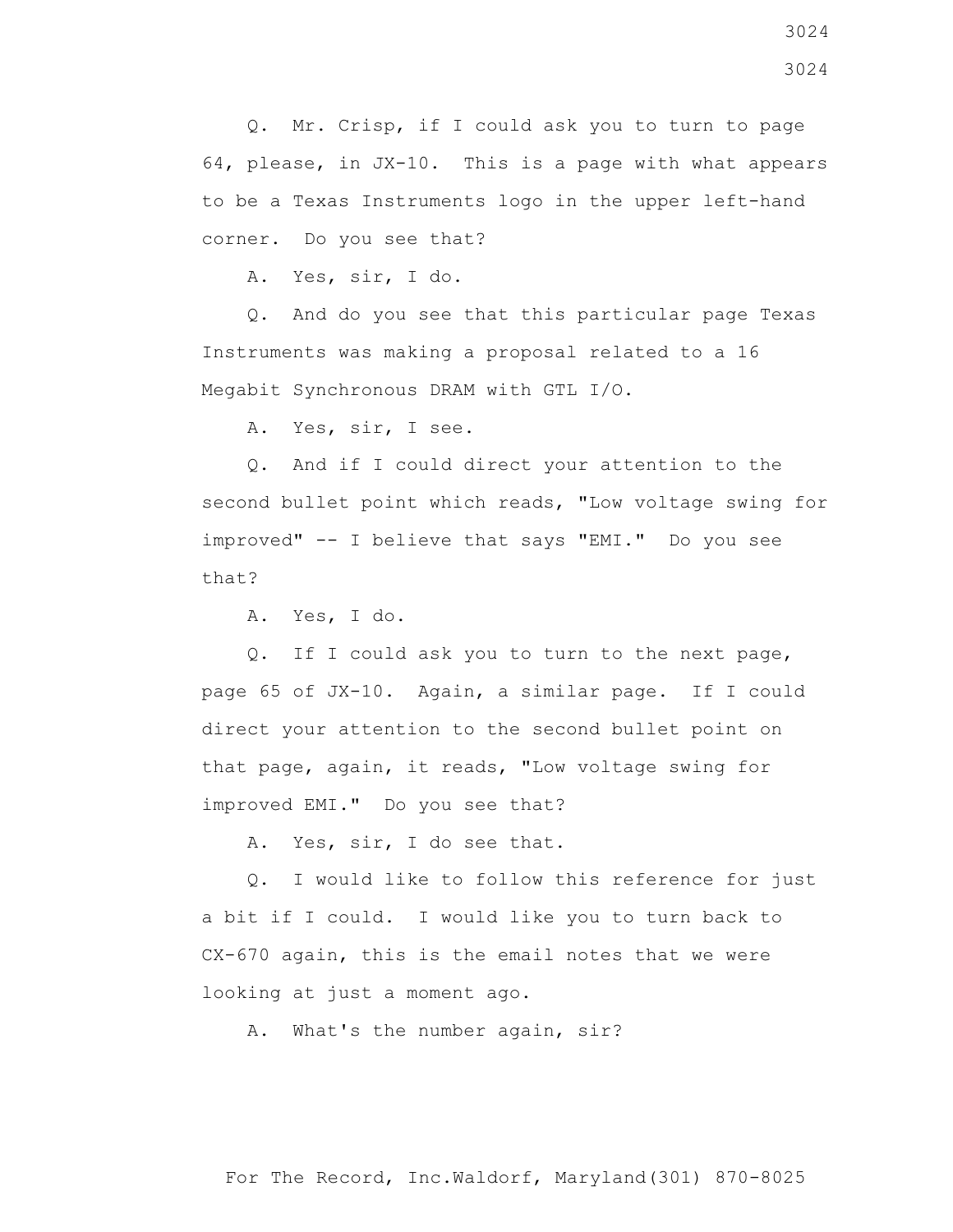Q. CX-670.

A. Yes, I have it.

 Q. If I could direct your attention to Mr. Garrett's discussion of the Texas Instruments presentation, it appears probably about three quarters of the way down the page is a reference that begins, "TI, most important points."

A. Yes.

 Q. And his summary here reads, "TI, most important points, RAS and CAS precharges to be hidden, clock enable, high speed GTL interface (low voltage output swings)." Do you see that?

A. Yes, sir, I do.

 Q. So, in other words, Billy Garrett included in his summary of the Texas Instruments presentation TI's desire to use low voltage output swings, right?

A. Yes, sir, that's what he wrote down.

 MR. OLIVER: Your Honor, I would like to compile a list, as we go, if we could, of various technologies that Rambus representatives observed being presented at JEDEC.

JUDGE McGUIRE: Okay, go ahead.

 MR. OLIVER: Your Honor, let me try a different marker.

JUDGE McGUIRE: Yeah, that one looks a little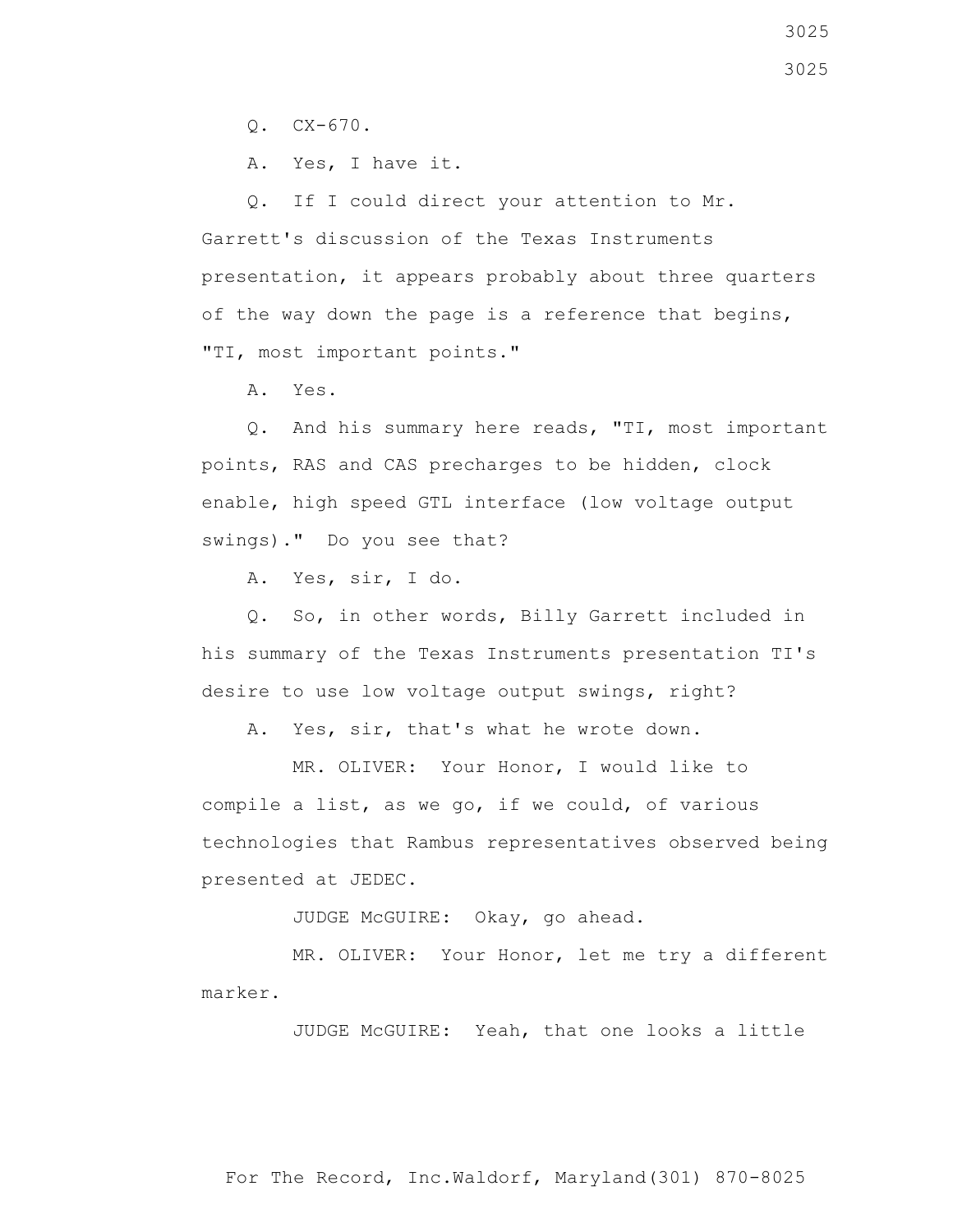dry. Those tax cuts are at work it looks like.

 MR. PERRY: We have some private enterprise markers, Your Honor, if we could help out.

JUDGE McGUIRE: Okay.

MR. OLIVER: Thank you very much.

MR. PERRY: Sure.

BY MR. OLIVER:

 Q. And again, Mr. Crisp, according to Mr. Garrett's email of December 1991, he made the full presentation available to Rambus staff outside his office, right?

A. That's what the email indicates.

 Q. Mr. Crisp, next I would like to show you a document marked as CX-1932.

May I approach, Your Honor?

JUDGE McGUIRE: Yes.

BY MR. OLIVER:

 Q. Mr. Crisp, I have handed you a document marked as CX-1932. These, again, are handwritten notes of Mr. Lester Vincent dated December 17, 1991. It reads, "Telecon" from the top, for teleconference, "w/ Jim Gasboro." Mr. Crisp, as of December 1991, who is Jim Gasboro?

 A. He was one of the design engineers that worked for Rambus.

3026 3026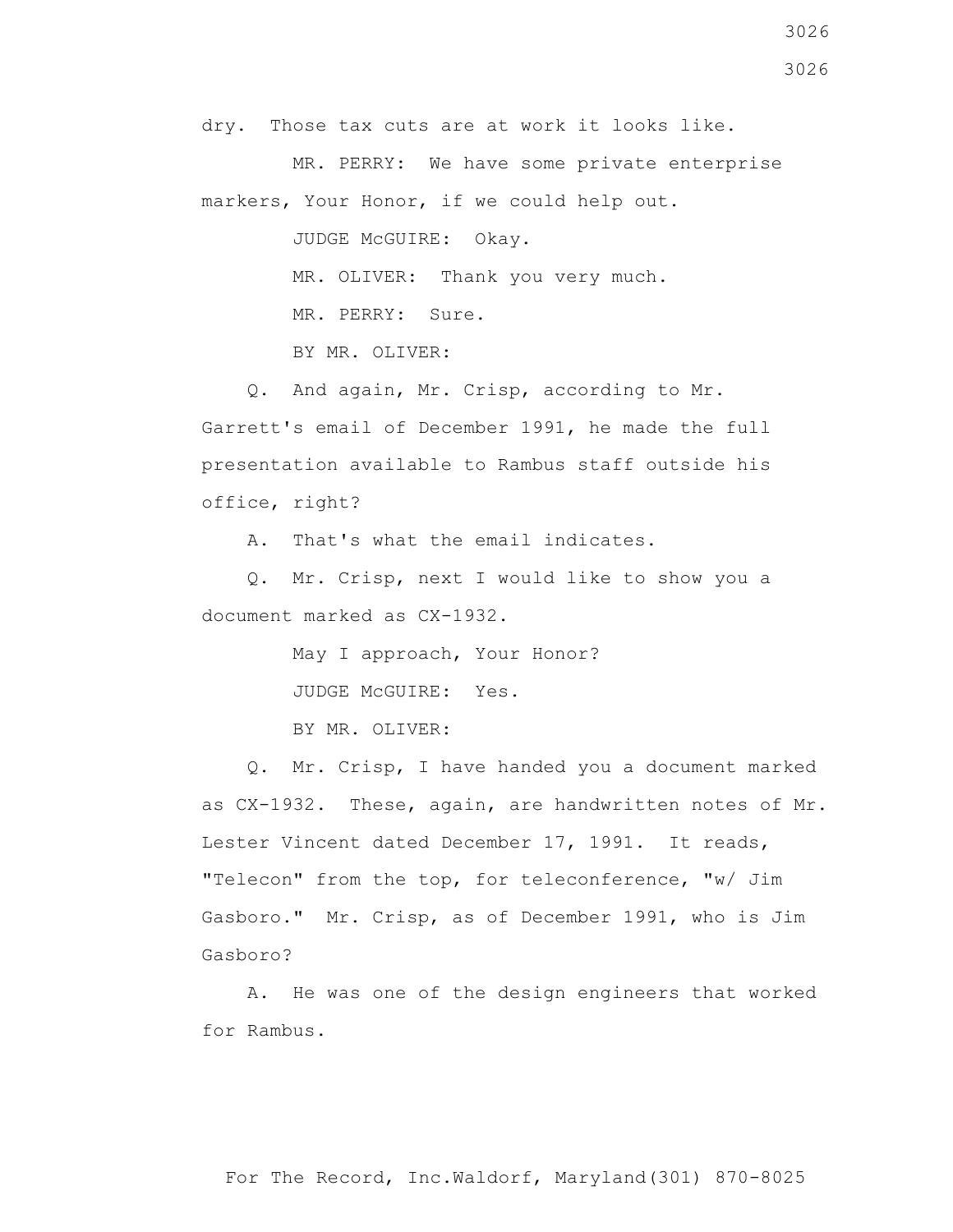Q. If I could direct your attention to the text appearing starting four lines down, it's a section that reads, "Old patent application, Allen Roberts, low swing signals on DRAM." Do you see that?

A. I'm sorry, could you say again what that says?

Q. Yes, I'm starting four lines down.

A. Yes.

 Q. "Old patent applications, Allen Roberts, low swing signals on DRAM."

A. Yes, I see that.

 Q. Do you recall having any discussions with Allen Roberts in December of 1991 concerning Rambus's old patent application and low swing signals on DRAM?

 A. I vaguely remember having a conversation with Mr. Roberts about that.

 Q. In fact, during December of 1991, you discussed with Allen Roberts the possibility of amending Rambus's patent applications to include low swing signals. Is that right?

A. I believe that's correct, yes.

 Q. And after the meeting between -- excuse me, after the conference between Mr. Gasboro and Mr. Vincent, you also discussed directly with Lester Vincent your desire to amend Rambus's patent applications to include claims covering low swing

3027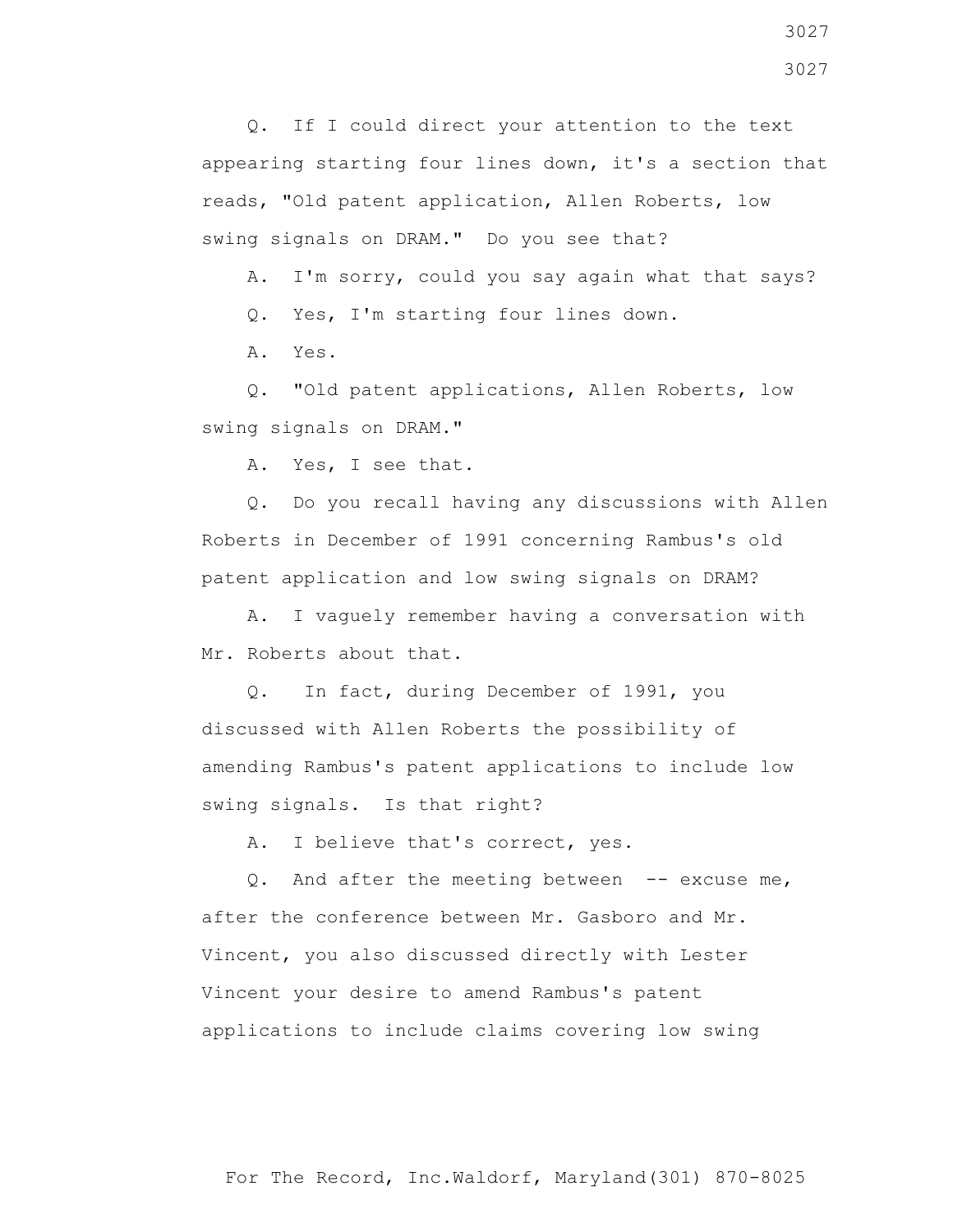signals, right?

 A. What I recall was making a suggestion to Mr. Vincent that if we had not made claims in that area that I thought that we had already invented that, or Dr. Farmwald and Horowitz did. It would seem to me to be something that I wanted him to check to see if we had such claims, and if we didn't, we should have such claims.

 Q. So, in other words, if Rambus did not have such claims pending, you were suggesting that Lester Vincent add claims to cover that, right?

 A. Yeah, provided that they were adequately supported in the Farmwald and Horowitz patent application. That's correct.

 Q. Were you aware that January 31st, 1992, Lester Vincent, in fact, sent a preliminary amendment to Mr. Farmwald relating to low voltage swing?

A. I don't really remember that.

 MR. OLIVER: Your Honor, complaint counsel moves to admit CX-1932.

JUDGE McGUIRE: Any objection?

MR. PERRY: No objection.

JUDGE McGUIRE: So entered.

 **(CX Exhibit Number 1932 was admitted into evidence.)**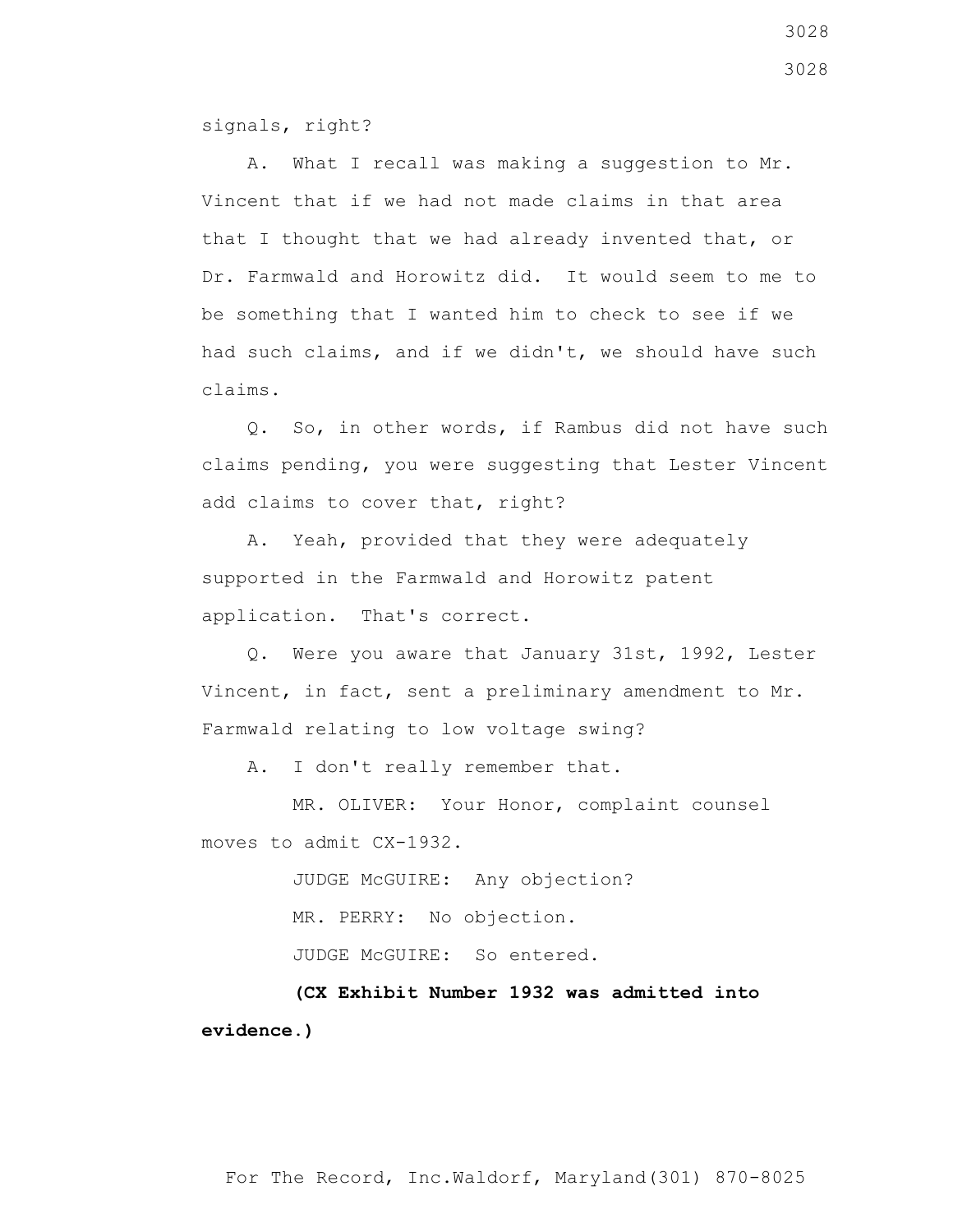3029

BY MR. OLIVER:

 Q. Mr. Crisp, I would like to show you a document marked as CX-1936.

May I approach, Your Honor?

JUDGE McGUIRE: Go ahead.

BY MR. OLIVER:

 Q. Mr. Crisp, CX-1936 consists of a fax page with the Blakely Sokoloff letterhead in the upper right-hand corner, and then in writing, "delivered to Michael Farmwald." And then if I could direct your attention to the bottom of the second page and the top of the third page, you'll see there -- starting at the bottom of the second page, "Please add the following claims."

Do you see that?

A. Yes, sir, I do.

 Q. Underneath that, number 151, "A complementary metal oxide semiconductor." Do you see that?

A. Yes, I do.

 Q. And then if you look over to the top of page 3, a subitem B refers to "Bus line driver coupled to a line of a multiline bus for producing a low voltage swing signal." Do you see that?

A. Yes, I do.

 Q. Does CX-1936 refresh your recollection that as of January 31st, 1993, Mr. Vincent sent a draft claim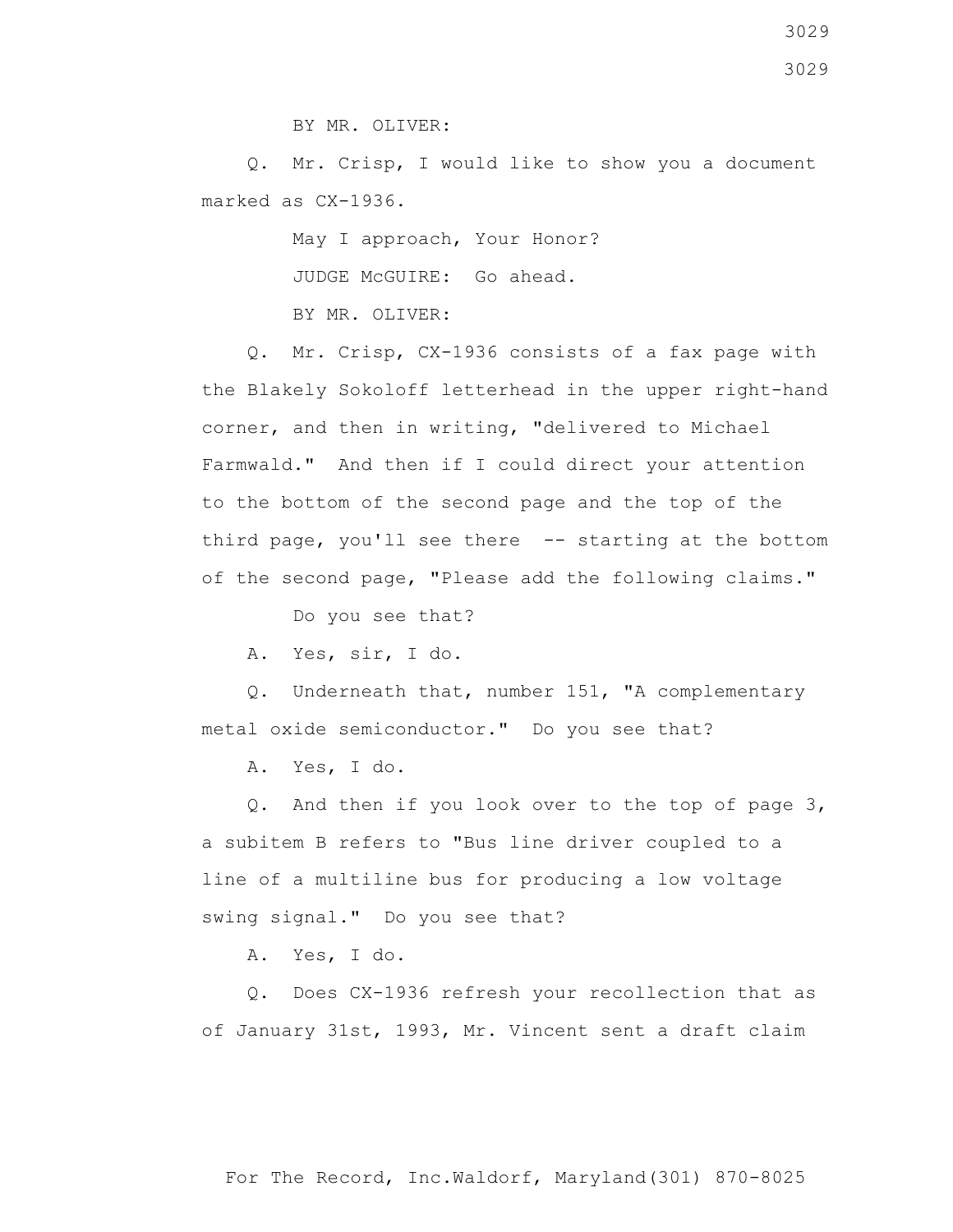relating to low voltage swings to Mr. Farmwald? I'm sorry, 1993.

 A. I'm really not sure that I ever knew this. It doesn't help me remember it better.

 MR. OLIVER: Your Honor, complaint counsel moves to admit CX-1936.

MR. PERRY: No objection.

JUDGE McGUIRE: Entered.

 **(CX Exhibit Number 1936 was admitted into evidence.)**

BY MR. OLIVER:

 Q. Now, Mr. Crisp, on February 27th, 1992, you and Allen Roberts met with Mr. Vincent, right?

A. I don't remember.

MR. OLIVER: May I approach?

JUDGE McGUIRE: Go ahead.

BY MR. OLIVER:

 Q. Mr. Crisp, handing you a document that's been marked as CX-1930, these consist of certain green sheets or billing records of Mr. Lester Vincent. I would like to ask you to turn, please, to page 22 and I must admit that it's extremely difficult to read this. We'll see if we can find a more legible version on the computer.

Mr. Crisp, if you look on the computer screen,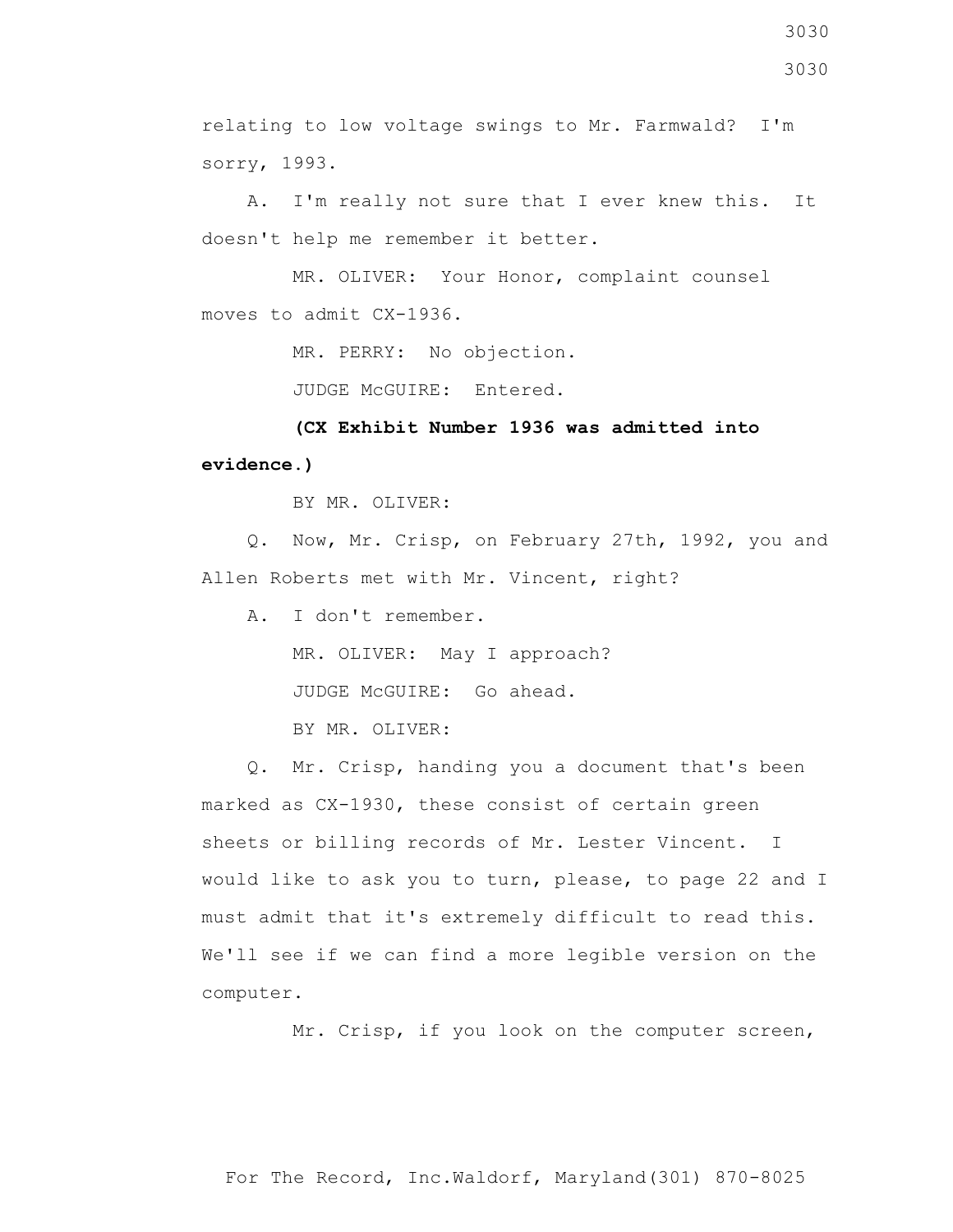it might be slightly easier to read. There's a reference towards the bottom of page 22 for the entry February 27, 1992, Lester Vincent. Do you see that?

A. Yes, I do, sir.

 Q. And the description next to that, "Conference with Allen Roberts and Richard Crisp concerning preliminary amendment, including travel from meeting." Do you see that?

A. Yes, I do.

 Q. Does that refresh your recollection that you and Mr. Roberts met with Mr. Vincent on February 27th, 1992?

 A. It really doesn't help me remember it, but I have no reason to dispute that we had the meeting, I just don't remember it.

MR. OLIVER: May I approach, Your Honor?

JUDGE McGUIRE: Go ahead.

BY MR. OLIVER:

 Q. Mr. Crisp, I have handed you a document marked as CX-3102. The first page reads, "Rambus v. Hitachi, File Wrapper 5,473,575." Do you see that?

A. Yes.

 Q. If I could have you turn in the document to the page 171, please.

I'm sorry, could we have just a moment, Your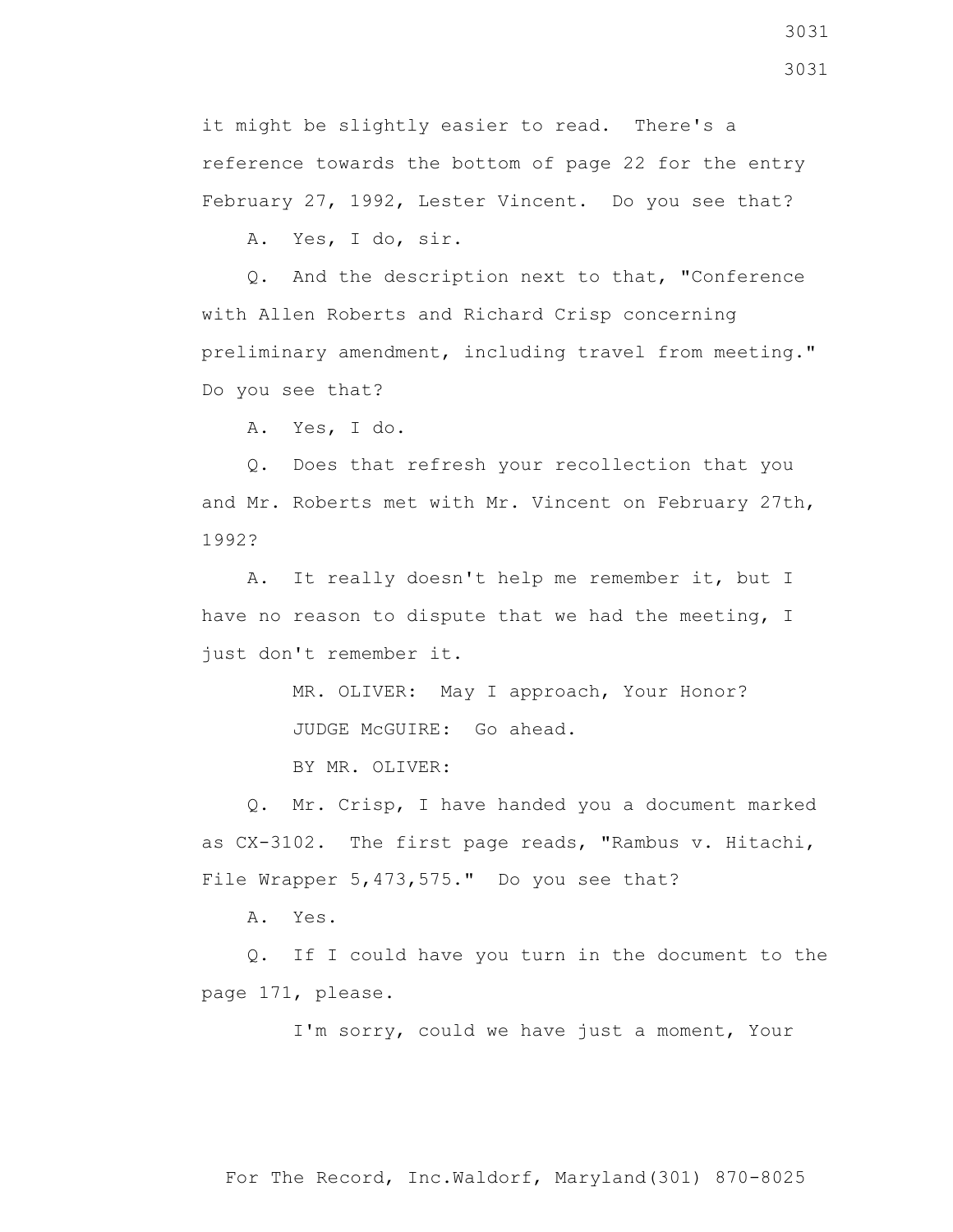Honor?

 JUDGE McGUIRE: Yeah, let's go off the record for a moment.

 **(Discussion off the record.)**

 JUDGE McGUIRE: On the record. BY MR. OLIVER:

Q. Thank you, Your Honor.

If I could ask you to turn, please, to page 171 of CX-3102. You'll see that this page has a stamp in the upper right-hand corner that next to that reads, "In the United States Patent & Trademark Office" and about two-thirds down the middle of the page says "Preliminary Amendment."

Do you see that?

A. Yes, I do.

 Q. If you look in the lower right-hand corner it has a stamp and in the middle of that is a typed date, March 5, 1992. Do you see that?

A. Yes, I do.

 Q. And again, directing your attention to the bottom portion of page 171, carrying over to the top of page 172, it reads, "Please add the following claims," 151 is crossed out and written in "A complementary metal oxide semiconductor (CMOS) dynamic random access memory (DRAM) coupled to a multiline bus, wherein a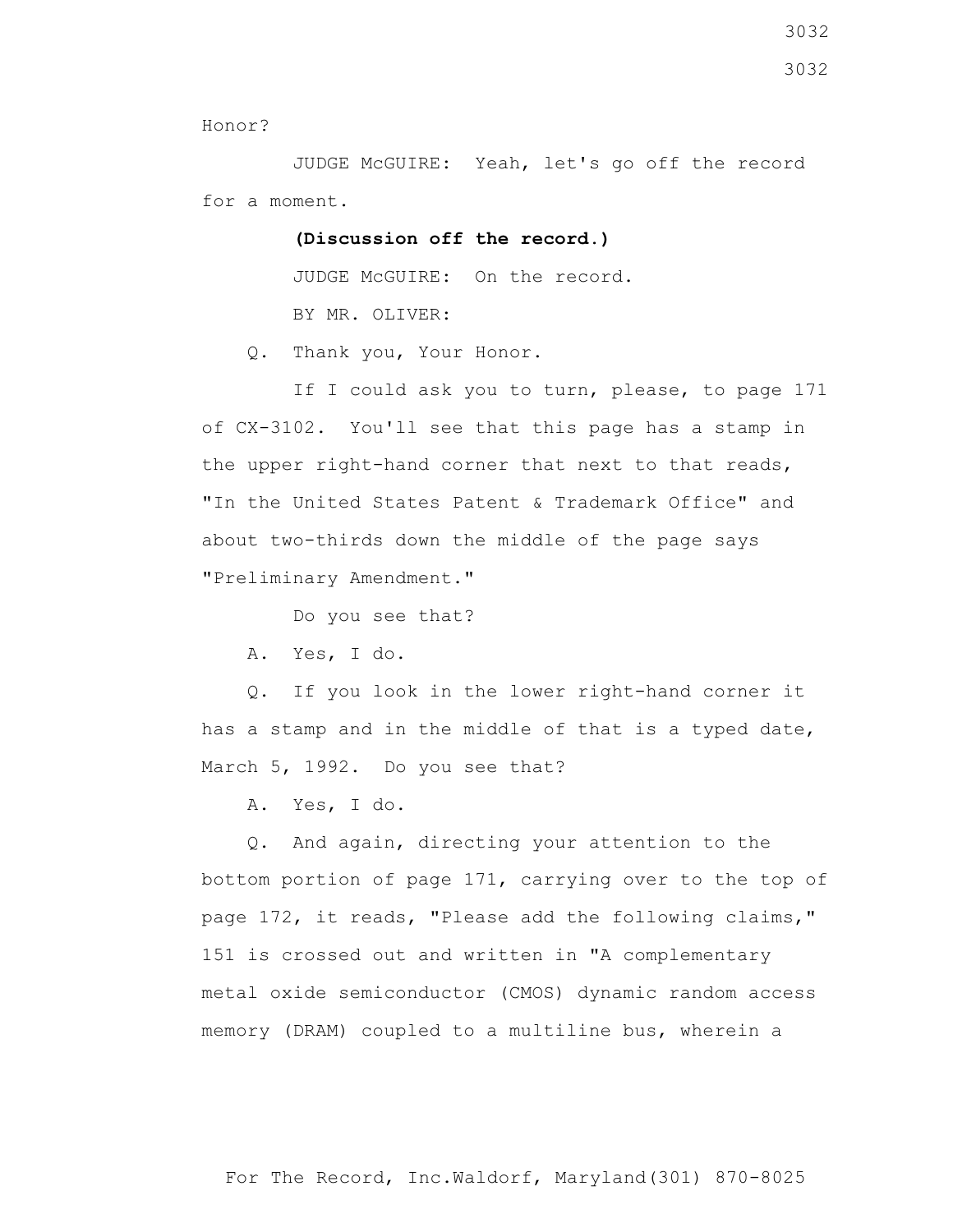first line of the multiline bus is a terminated transmission line, the CMOS DRAM comprising: (A) a CMOS memory array; (B), a bus line driver for producing a low voltage swing signal."

Do you see that?

A. Yes.

 Q. Does this refresh your recollection that on March 5, 1992, Mr. Lesser Vincent filed a preliminary amendment with the Patent & Trademark Office adding a claim relating to the low voltage swing signal?

A. No.

 Q. Mr. Vincent, I would like to turn back now to the JEDEC meeting of December 1991. Now, can you locate again in front of you JX-10, which again is the set of JEDEC meeting minutes from December of 1991.

A. I think I'll be able to. Yes, I've got them.

 Q. Mr. Crisp, if I could ask you to turn within JX-10 to page number 50. In the upper left-hand corner is the handwritten number 40, the lower right-hand corner, number 50. The top of this page reads, "High Bandwidth DRAM, Portland, Oregon; 10/24/91." Do you see that?

A. Yes, sir, I do.

 Q. And if I could direct your attention to the second item in that list, which reads, "The latency of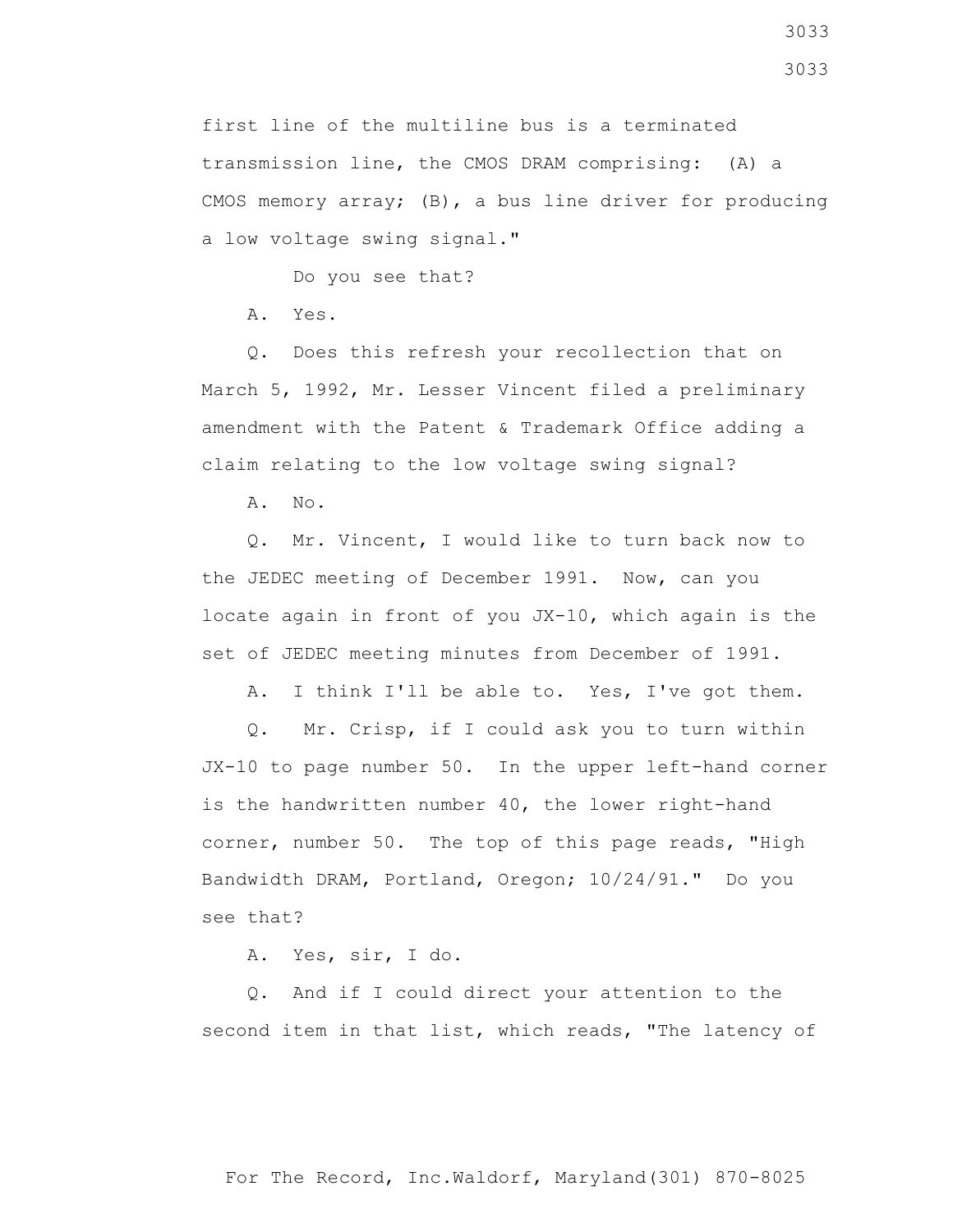data to the clock should be programmable." Do you see that?

A. Yes, sir, I do.

 Q. Under that, "Implied setup with WCBR equivalent."

A. Yes, I see that.

 Q. And if you could keep that page handy, if I could ask you to find again CX-670. 670 is Mr. Garrett's email from December 1991.

> Your Honor, may I approach? JUDGE McGUIRE: Go ahead.

BY MR. OLIVER:

Q. Do you have it?

A. Oh, yes, I have it.

 Q. In CX-670, I would like to direct your attention about 14 lines down, "NEC, Howard Sussman," we looked at that line earlier. Do you see that?

A. Yes, I do.

 Q. And then underneath that, "Held an ad hoc meeting in the last month in Portland, Oregon," and as we discussed earlier, Mr. Garrett then summarized some of the comments from that meeting. Do you see that?

A. Yes, I do.

 Q. About four lines below that under Howard Sussman, number 2 reads, "Latency should be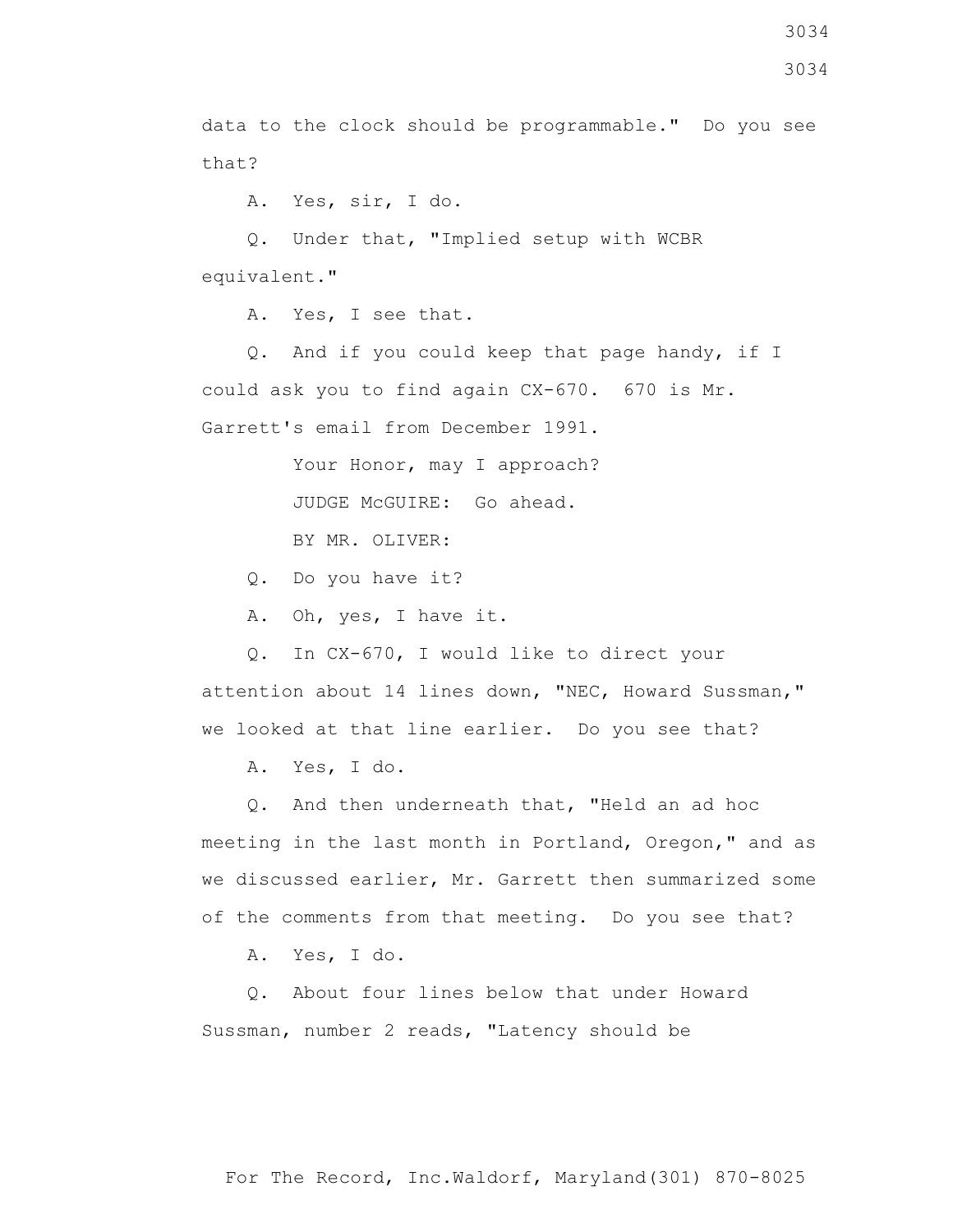programmable." Do you see that?

A. Yes, I do.

 Q. In other words, in comparing page 50 of JX-10 with page 1 of CX-670, do you see that page 50 of JX-10 reporting the results of Portland, Oregon, number 2, "The latency of data to the clock should be programmable."

A. Yes, I see that.

 Q. And that appears to match up with the statement of Mr. Garrett on page 1 of 670, "Latency should be programmable." Do you see that?

 A. Well, it looks pretty similar, but they are slightly different.

 Q. But it would appear that in Mr. Garrett's email, number 2, "Latency should be programmable," he is referring to the second item on the list of page 50 of JX-10?

A. Yeah, that's what it looks like.

 Q. Then on page 50 of JX-10, if I could direct your attention down to point number 5, it reads, "Burst sequence (Intel and Motorola) and wrap length should be programmable." Do you see that?

A. Yes, sir, I do.

 Q. And returning now to page 670, looking about three lines further on from where we just were, number

3035 3035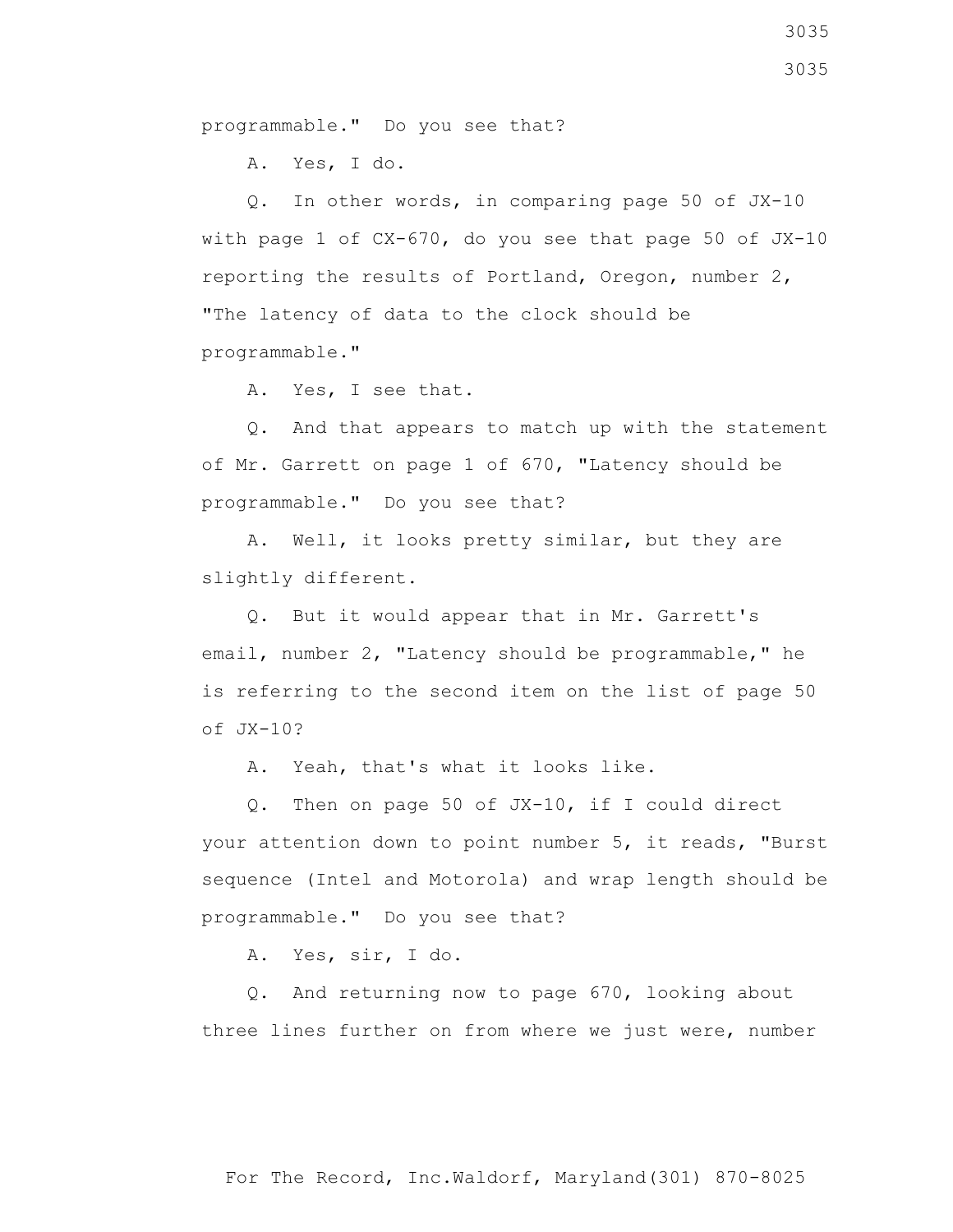3036

5 reads, "Burst sequence and wrap length should be programmable." Do you see that?

A. Yes, I do.

 Q. And again it appears that on page 1 of 670 Mr. Garrett was summarizing the point to number 5 on page 50 of JX-10.

 MR. PERRY: Your Honor, it seems to me that we're wasting time. We're asking him to compare two documents that are in the record, just to say the language is the same, and I think it's irrelevant.

JUDGE McGUIRE: Any response, Mr. Oliver?

 MR. OLIVER: Your Honor, I'm trying to establish, again, Mr. Crisp as the recipient of this email would recognize that the items that Mr. Garrett is summarizing in this email are, in fact, the ones that were discussed at the JEDEC meeting. I'm almost completed this, Your Honor.

 JUDGE McGUIRE: All right, go ahead, you may continue.

 MR. OLIVER: Could you please read the last question back.

## **(The record was read as follows:)**

 "QUESTION: And again it appears that on page 1 of 670 Mr. Garrett was summarizing the point to number 5 on page 50 of JX-10."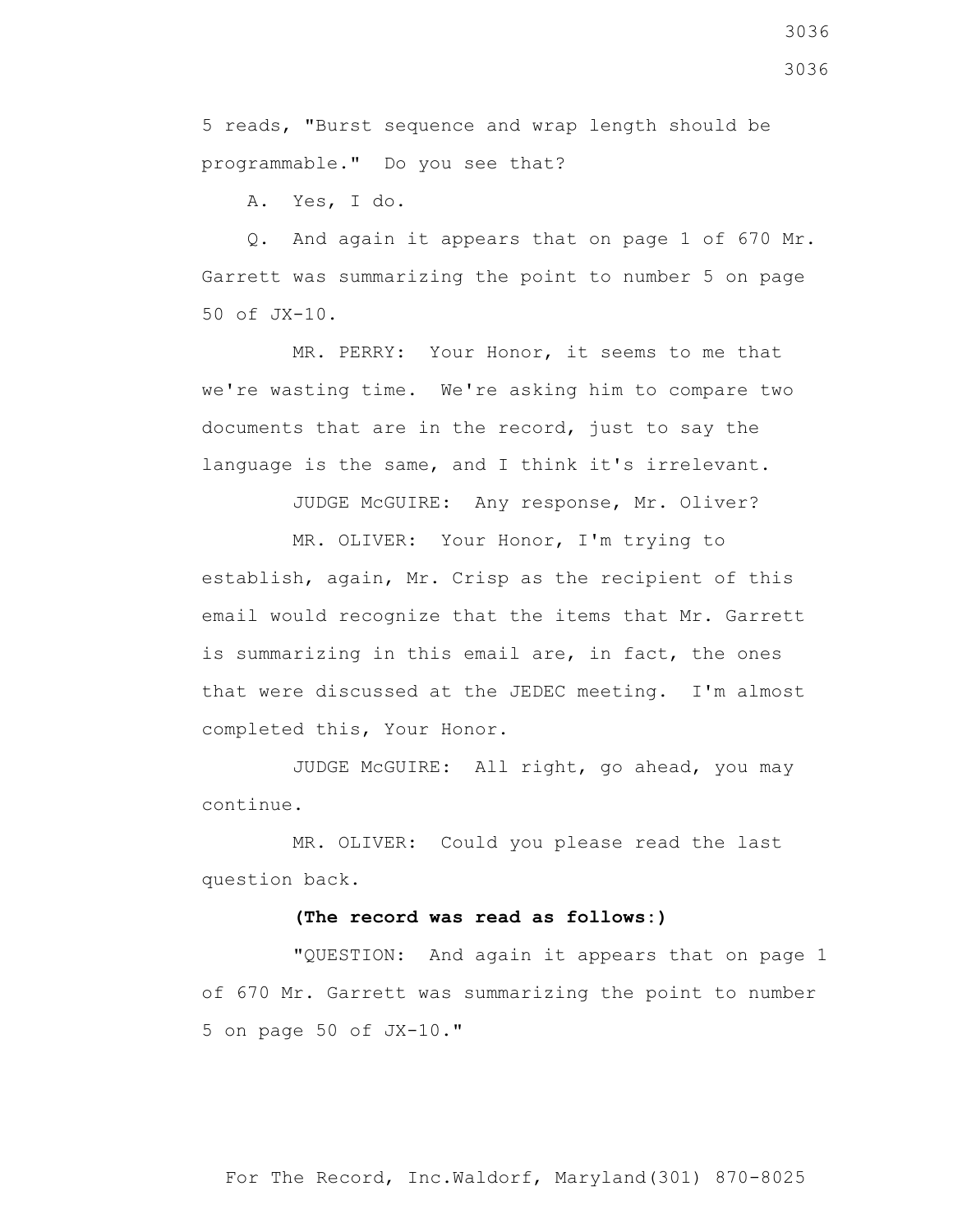THE WITNESS: That's what it looks like he's got here.

BY MR. OLIVER:

 Q. Mr. Crisp, if I could ask you to turn, please, to page 53 of JX-10. That's a page with the caption Configuration. Do you see that?

A. Yes, sir.

 Q. And directing your attention to the right-hand side, "Column access" -- excuse me, "Column address latency," there are four listings there, one clock period next to 01, two clock periods next to 10, three clock periods next to 11, four clock periods next to 00.

Do you see that?

A. Yes, sir, I do.

Q. And do you recognize -- strike that.

 At the time that you received the email from Mr. Garrett, and Mr. Garrett made the minutes from the December 1991 meeting available to staff, you understood, didn't you, that JEDEC was proposing to use programmable CAS latency in its next standard?

 A. I'm not sure at what point I actually realized that, but it must have been after that.

 Q. You would dispute, wouldn't you that what Mr. Garrett was describing in his email was CAS latency?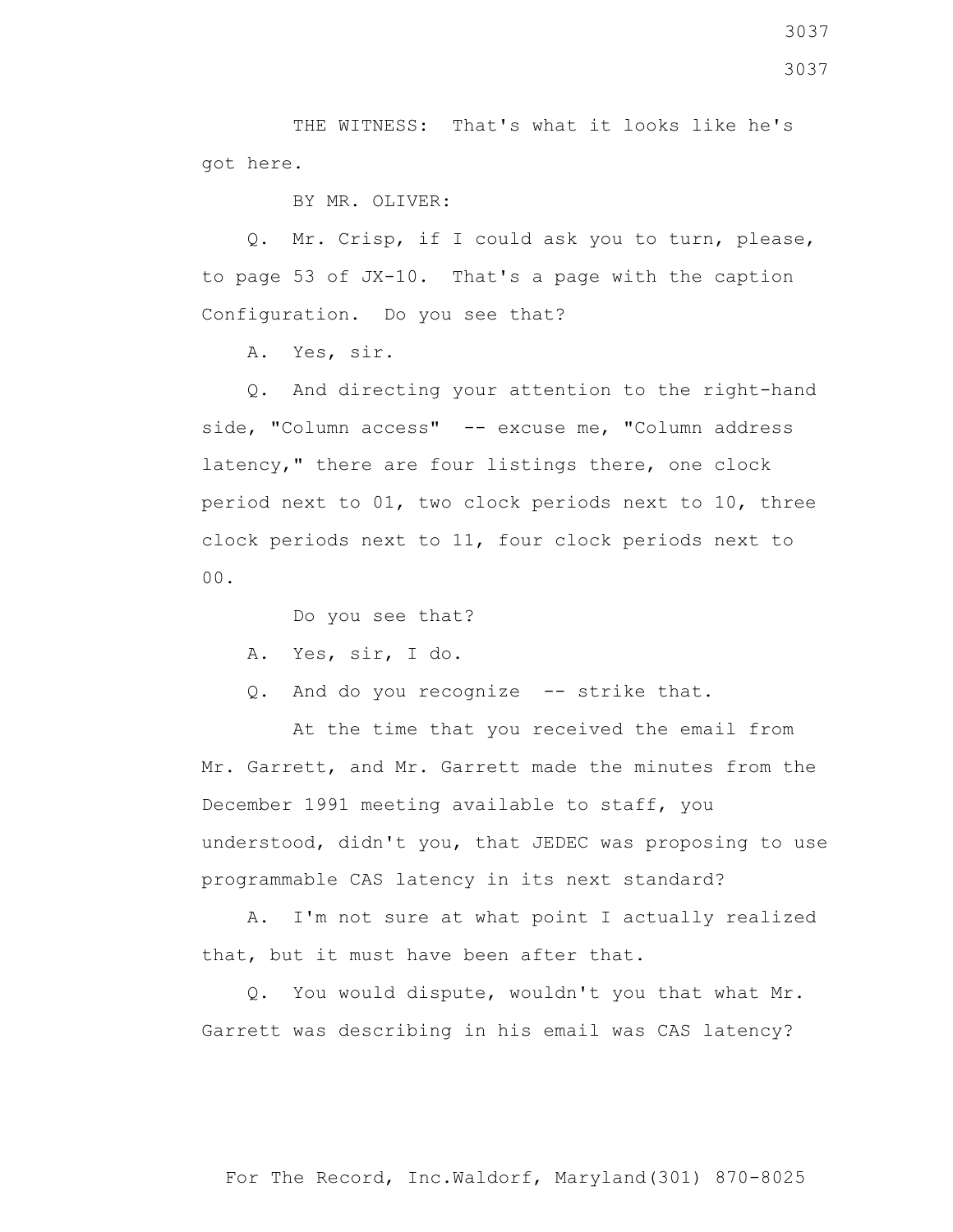3038

3038

A. It -- was that his item number 5? I'm sorry?

Q. His item number 2.

 A. His item number 2. Yes, sir, I think that's what that was speaking to.

 Q. And item number 5 of Mr. Garrett's email referred to programmable wrap length? Would that be right?

 A. That's what Mr. Garrett says in here, burst sequence and wrap length should be programmable.

 Q. And wrap length is also known as burst length. Is that right?

 A. I think I've heard those words used interchangeably. I personally find some technical problems with that, but it's good enough for purposes of discussion.

 MR. OLIVER: Your Honor, may I approach the table?

JUDGE McGUIRE: Go ahead.

BY MR. OLIVER:

 Q. I would like to add what Mr. Crisp identified as programmable CAS latency and programmable wrap/burst length. Would that accurately reflect your testimony?

A. I'm sorry, add that to what?

Q. To the list of items on the table here.

A. Sure.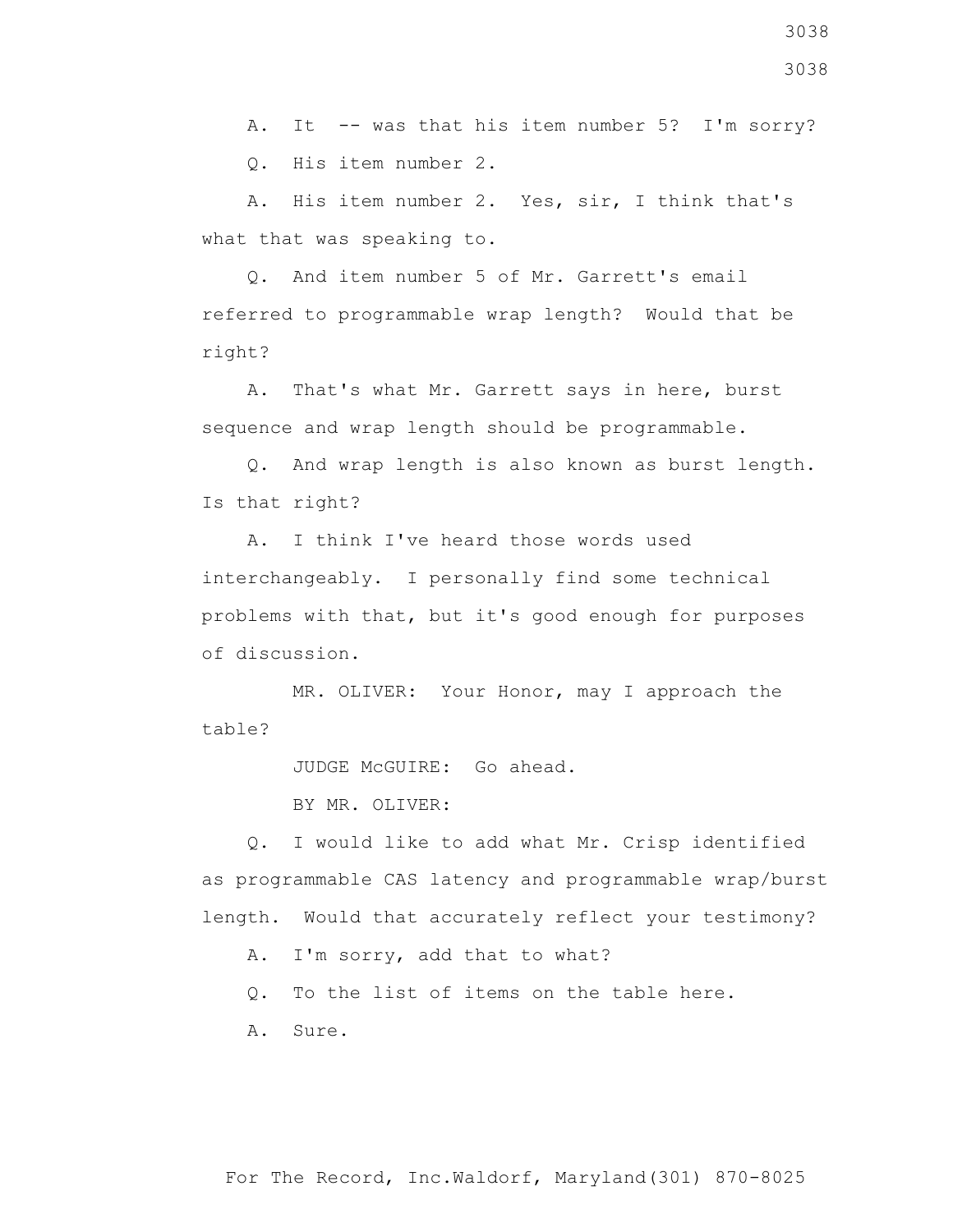Q. Mr. Crisp, I would like to turn next to the February 1992 JEDEC meeting, if we could.

> May I approach, Your Honor? JUDGE McGUIRE: Go ahead. BY MR. OLIVER:

 Q. Now, Mr. Crisp, in February of 1992, Mr. Garrett attended the next regularly scheduled 42.3 subcommittee meeting, right?

A. I don't know.

 Q. I have handed you a document marked as JX-12. Do you recognize this as the minutes from the February 1992 JEDEC 42.3 subcommittee meeting?

A. Yes, sir, I believe that's what this is.

 Q. And Mr. Crisp, if you could locate in front of you CX-672, that's a document I believe we looked at this morning, I believe it was Mr. Garrett's email from the February 1992 JEDEC meeting. Actually, Mr. Crisp, I do have an extra copy here, if I may approach.

JUDGE McGUIRE: Go ahead.

BY MR. OLIVER:

 Q. Mr. Crisp, do you see at the top of CX-672 the caption Subject: JEDEC meeting notes, 2/27-2/28, to staff to Garrett.

A. Yes, sir.

Q. And underneath that, it says, "JEDEC 42.3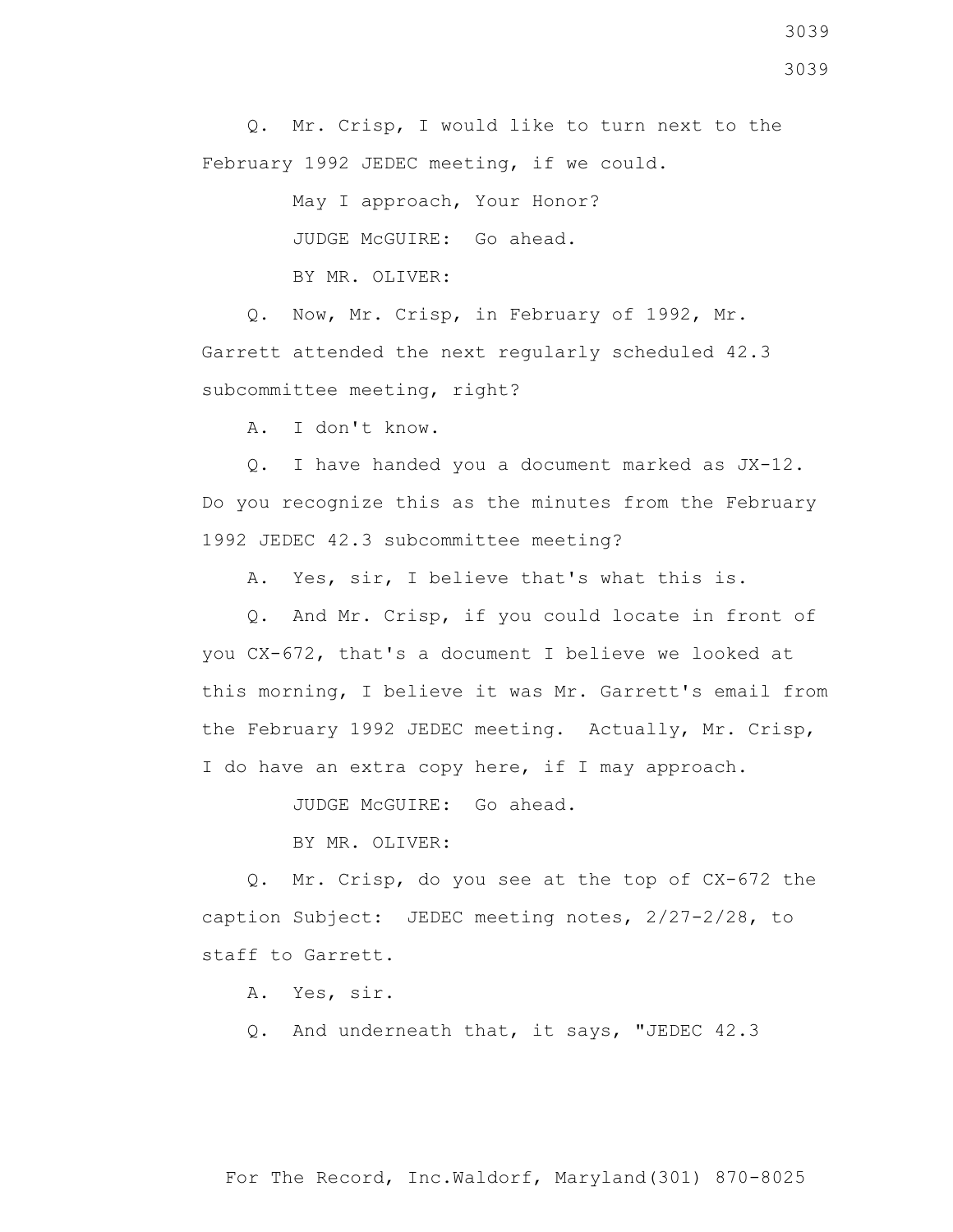meeting, Seattle, Washington, February 27-28, 1992."

A. Yes.

Q. Attended by Billy Garrett." Do you see that?

A. Yes, I do.

 Q. Does that refresh your recollection that Mr. Garrett attended the regularly scheduled JEDEC 42.3 subcommittee meeting in February of 1992?

A. Yes, sir, it does.

 Q. Now, as of February 1992, Rambus had, in fact, become a full member of JEDEC, right?

A. I think that's right, yes.

 Q. And at the February 1992 meeting, Mr. Garrett saw Mr. Townsend make a presentation of the JEDEC patent policy, right?

 MR. PERRY: Your Honor, speculation as to whether or not he saw him do anything in the meeting.

JUDGE McGUIRE: Sustained.

BY MR. OLIVER:

 Q. Mr. Crisp, let me direct your attention to page 5 of JX-12. Now, let me direct your attention to item 6 in the middle of the page. It bears the caption beginning "Patent Presentation." Do you see that?

A. Yes, sir, I do.

 Q. Underneath that it reads, "The EIA patent policies were shown by Mr. Townsend (see attachment C).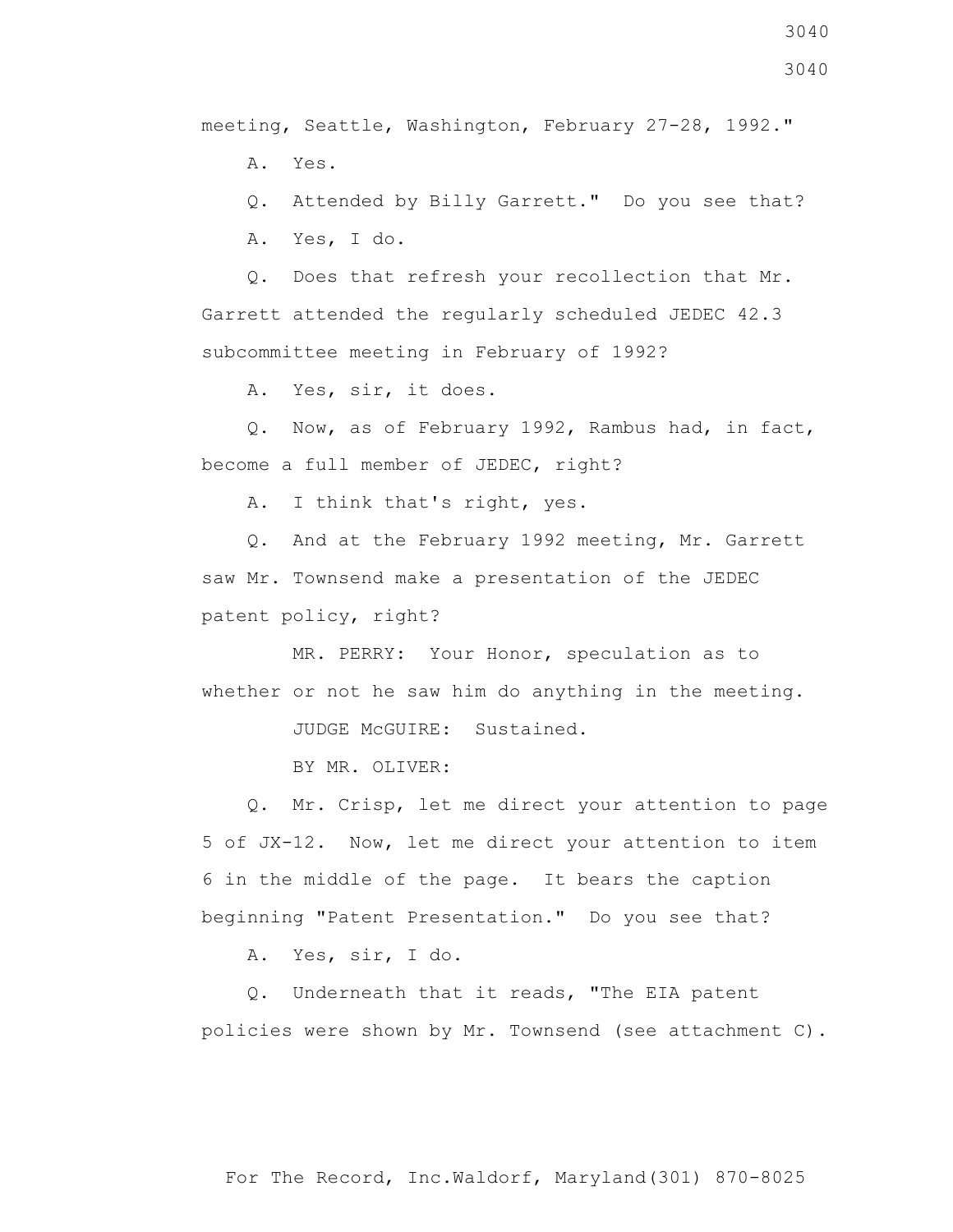A patent tracking list was also shown (see attachment D)." Items referencing updated work, there's a reference to Siemens, another reference to Siemens, a third reference to Siemens, and a reference to Texas Instruments. Do you see that?

A. Yes, I do.

 Q. Do you recall having any discussions with Mr. Garrett pertaining to patent prosecution -- excuse me, pertaining to patent presentation at the February 1992 JEDEC meeting?

A. No.

 Q. Now, again, after the February 1992 JEDEC meeting, Mr. Garrett reported back to all staff at Rambus concerning events at that meeting, right?

A. Yes, that's what his email shows.

 Q. And that email to all staff would also have gone to Rambus executives?

A. Yes, sir, I think so.

 Q. By the way, this is the same email we looked at this morning that contains the reference to Fujitsu indicating that they have patents applied for. Do you recall that?

 A. Yes, I think that was in connection with them making a presentation on their -- one of their packages. Yes, that's right, I see it here.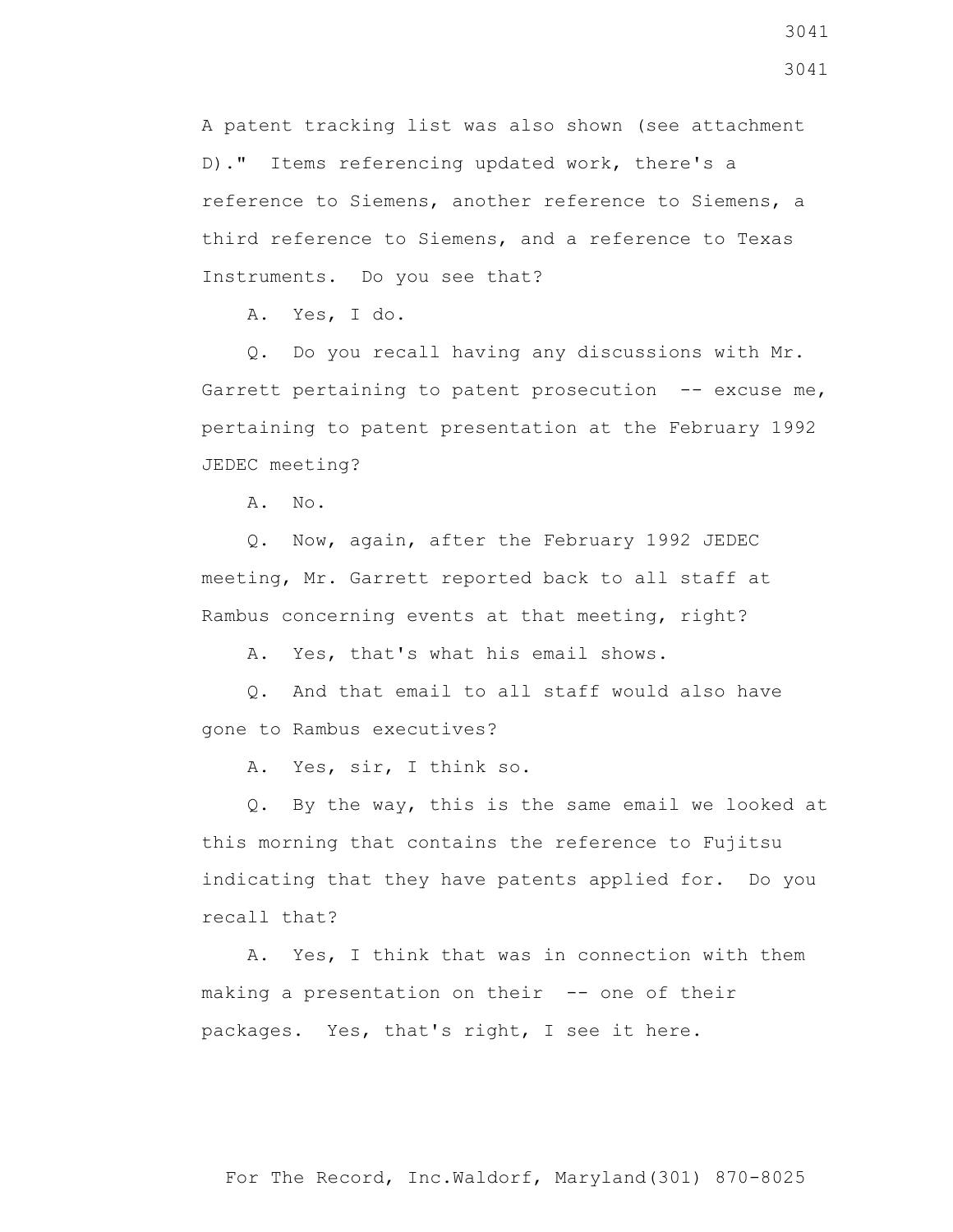Q. If I could direct your attention down to the ninth line. Mr. Garrett reports back, "The expectation is that people are moving rapidly towards a consensus on SDRAMs. Howard Sussman from NEC is really pushing this issue hard, and wants to get consensus in the next few meetings."

Do you see that?

A. Yes, I do.

 Q. And then after that, Mr. Garrett discusses some of the technical presentations that were made at that meeting, right?

 A. I probably need to read this in order to answer your question. Is that what you want me to do?

 Q. Go ahead and take a moment to look at this document.

A. Thank you.

Q. Have you had a chance to look at CX-672?

A. Yes, I have.

 Q. And you realize that in the text of CX-672, Mr. Garrett summarizes a number of technologies that were presented or discussed at the February 1992 JEDEC meeting?

 A. Yes, sir, I -- that's what it appears that he's done.

Q. If I could direct your attention about a third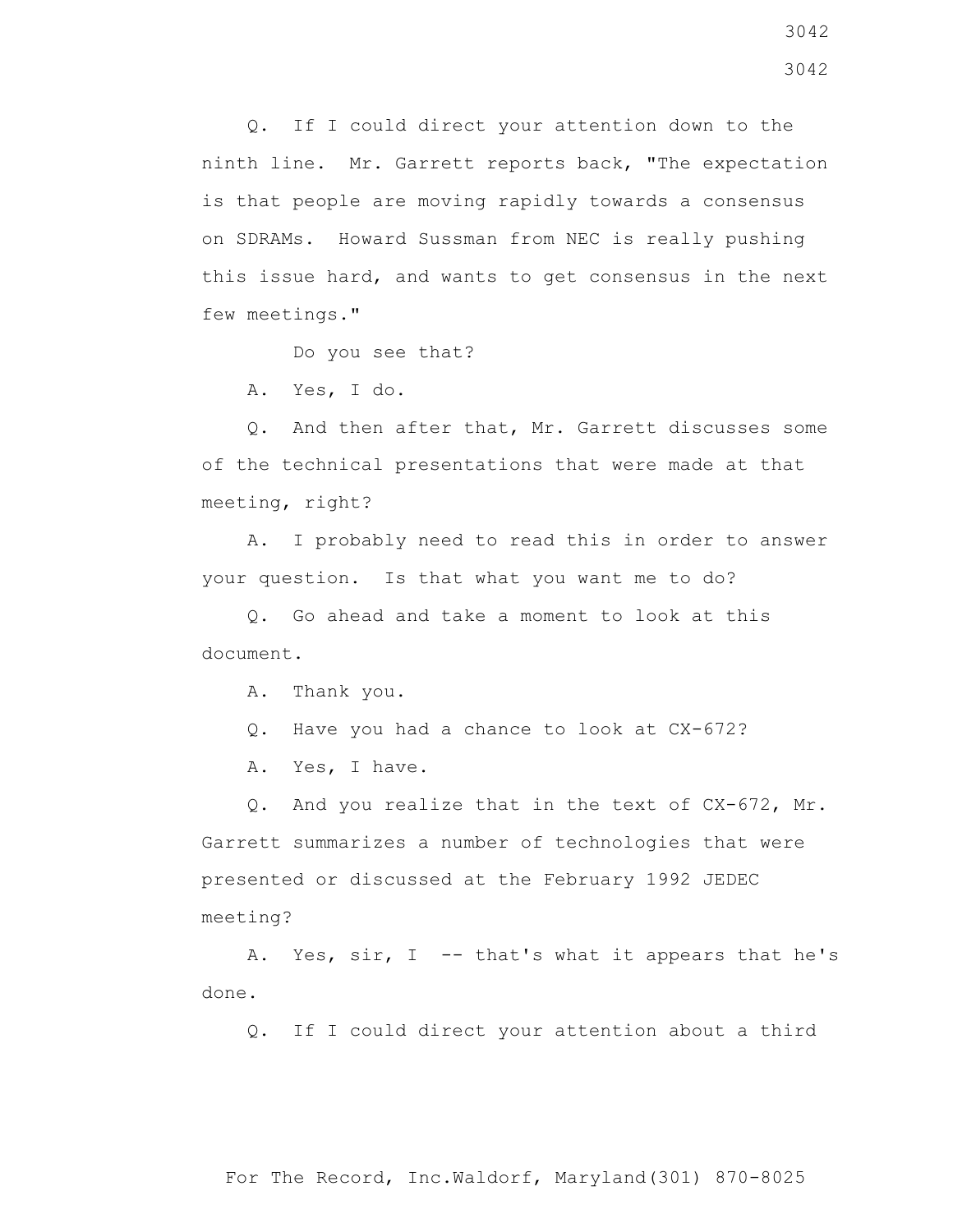of the way down, at the left-hand margin, the line begins, "Many were interested in GTL." Do you see that?

A. I see that.

 Q. Let me read a short passage if I could, "Many are interested in GTL for the highest speed SDRAMs, but they realize that this won't fit in a 34 pin SOJ package. As for I/O, everyone agrees that at about 100 megahertz, signals will have to be terminated, that it cannot be rail-to-rail, and that it cannot rely on an internal Vref (i.e., that there would be an external Vref.)"

Do you see that?

A. Yes, sir, I do.

 Q. Now, you understood at this time that Vref refers to a reference voltage?

A. That's the way I would interpret that, yes.

 Q. And Billy Garrett states that if we cannot rely on an internal Vref, that there would be an external Vref. He was indicating that there would be an external reference voltage. Is that right?

 A. Well, I think what he was saying was that that's what he had heard people discussing at the meeting.

Q. So, in other words, he had heard people

For The Record, Inc.Waldorf, Maryland(301) 870-8025

3043 3043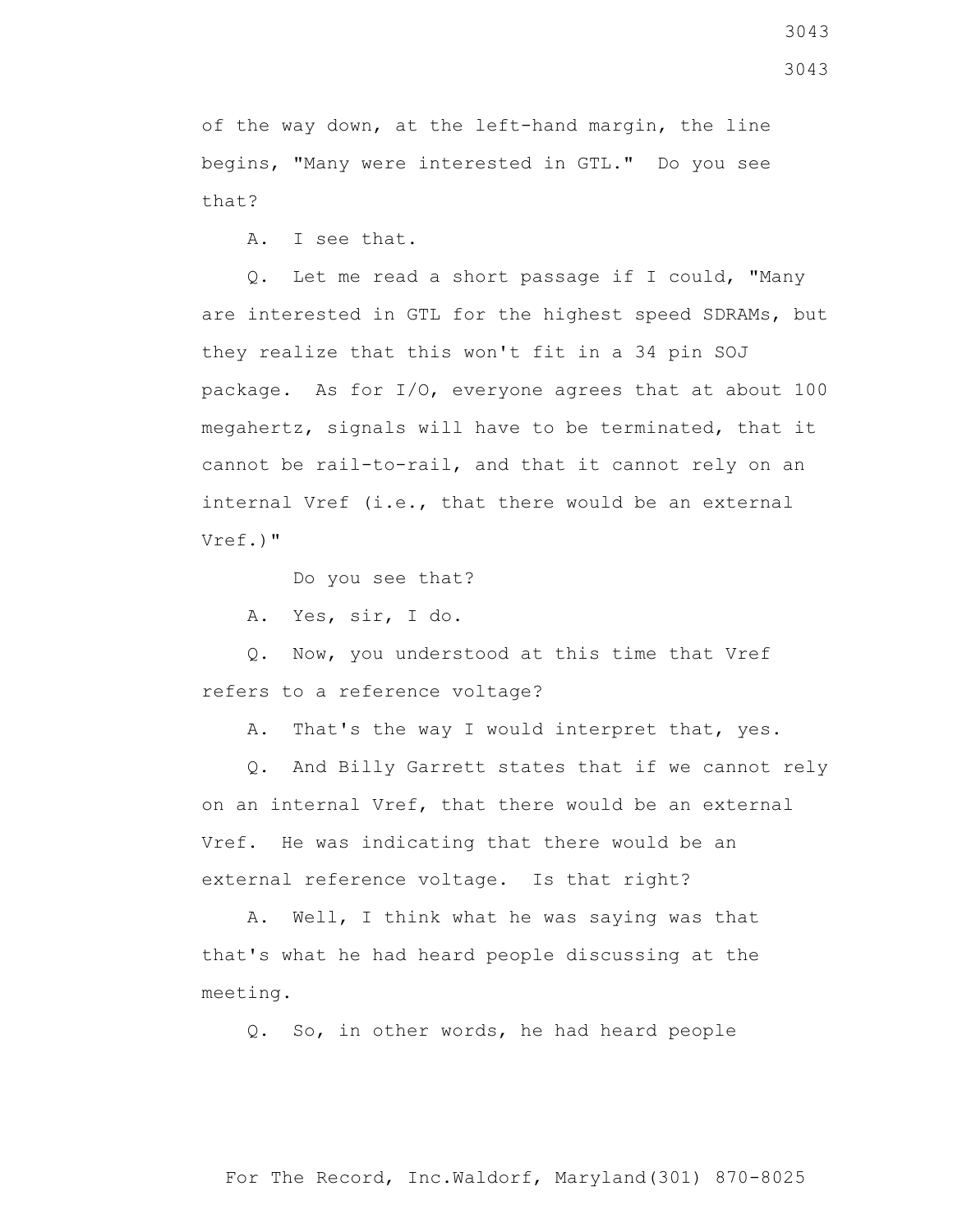A. That's how I interpret this.

 MR. OLIVER: Your Honor, if I could approach the table again.

JUDGE McGUIRE: Go ahead.

BY MR. OLIVER:

 Q. Mr. Crisp, if I could then direct your attention down towards the bottom of the first page, beginning the fourth line from the bottom, towards the right-hand side, it reads, "What has happened in the last week borders on remarkable." Do you see that?

A. Yes, sir.

 Q. And Mr. Garrett here is commenting on the developments that have taken place within JEDEC during this week?

A. Yes.

 Q. And then it follows, "There is general agreement on two banks." Do you see that?

A. Yes.

 Q. You also understood that as a so-called dual bank design?

A. Yes, sir.

 Q. And again, that would indicate that Billy Garrett had observed presentations or discussions at the February 1992 JEDEC meeting regarding these two

3044 3044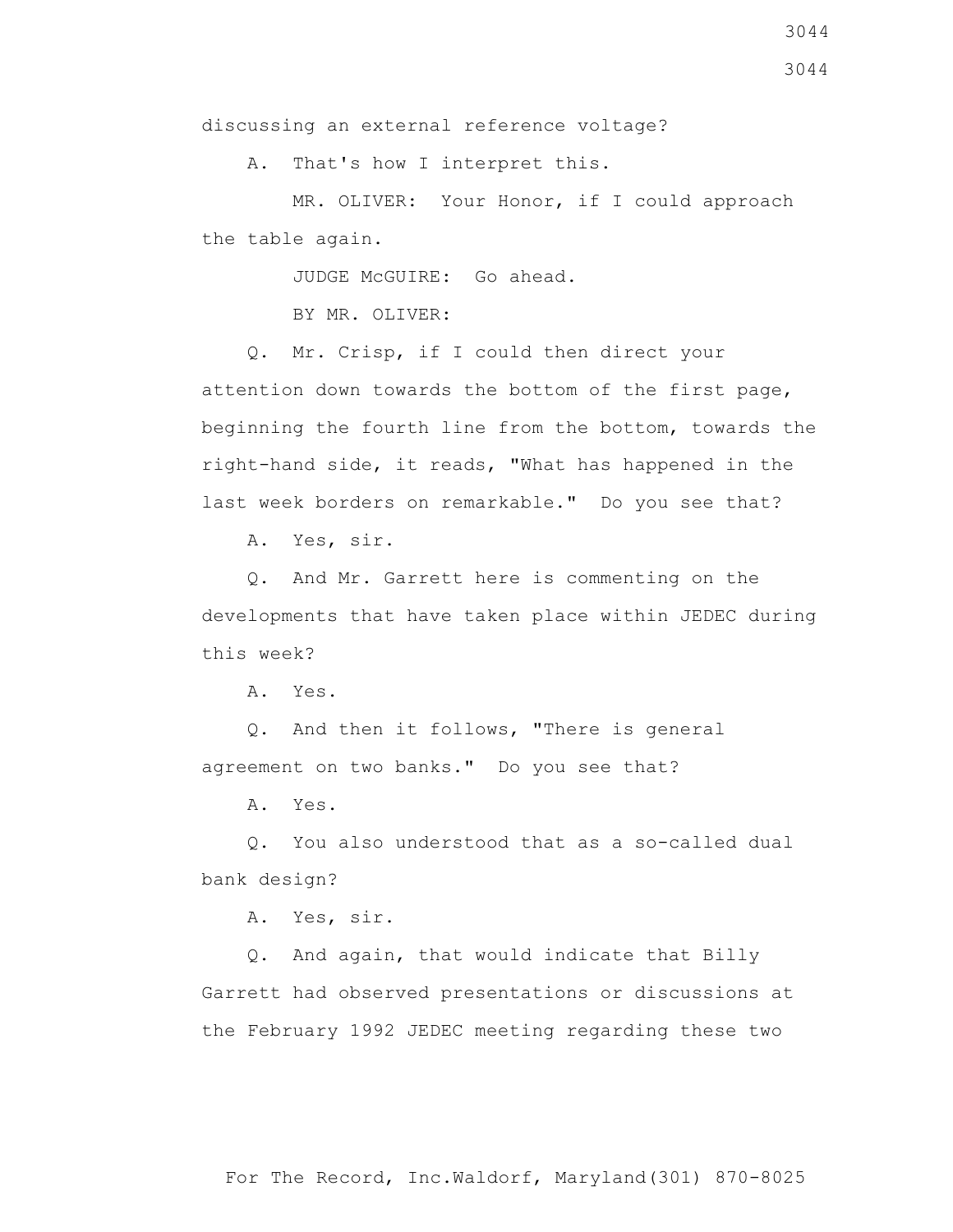3045

banks?

A. I think that's what it must mean.

 MR. OLIVER: Your Honor, may I approach the table again?

JUDGE McGUIRE: Go ahead.

BY MR. OLIVER:

 Q. Now, Mr. Crisp, if you look about two-thirds of the way down page 1 of CX-672, you see that Mr. Garrett again discussed reduced voltage swing parts. Do you see that?

A. I'm not sure where you're speaking to.

 Q. About two-thirds of the way down, the left-hand margin, there's an end of a sentence that reads, "Later than that." And then the new sentence begins --

- A. Yes, I see that.
- Q. Do you see that?
- A. Yes, I do see it.

 Q. And Mr. Garrett again informed all Rambus staff, including executives, that the committee is going to work hardest on an LVTTL 3.3 volt supply standard first, but provide quick (i.e., six months) standards for emerging for reduced voltage-swing parts." Do you see that?

A. Yes, sir, I do.

Q. And then Mr. Garrett goes on to comment, again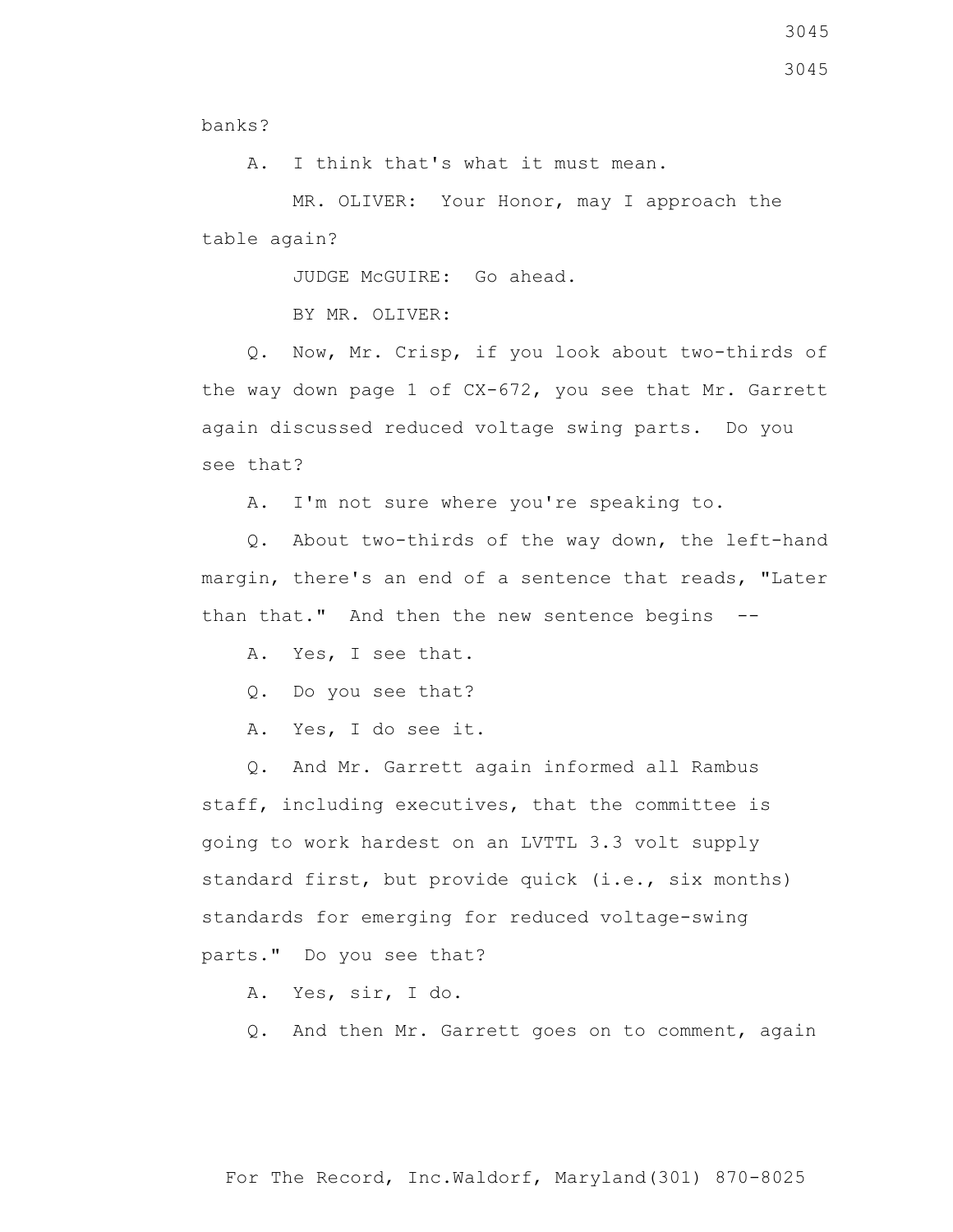to Rambus executives, and Rambus staff, "We could influence the voltage standard if we want, or we could use our patents to keep the current-mode interfaces off of DRAMs (assuming that is what we patented it that way and that is what we want to do)."

Do you see that?

A. Yes, sir, I do.

 Q. Mr. Garrett then went on in February of 1992 to tell everyone at Rambus that SDRAMs would happen, right?

A. That was -- yes, that's what he said next.

 Q. And he informed everyone that it may even happen sooner than Rambus wants it to. Is that right?

A. That's what he said next.

 Q. Now, in the week after this meeting, Mr. Vincent filed the preliminary amendment on the application concerning low voltage swing signals. That was the Exhibit CX-672 from a moment ago. Do you recall that?

A. Yes, I do.

 Q. And then later in that same month, in March of 1992, you met Mr. Lester Vincent to discuss low voltage. Do you recall that discussion this morning?

A. Vaguely.

Q. Why don't we find Mr. Vincent's notes again to

3046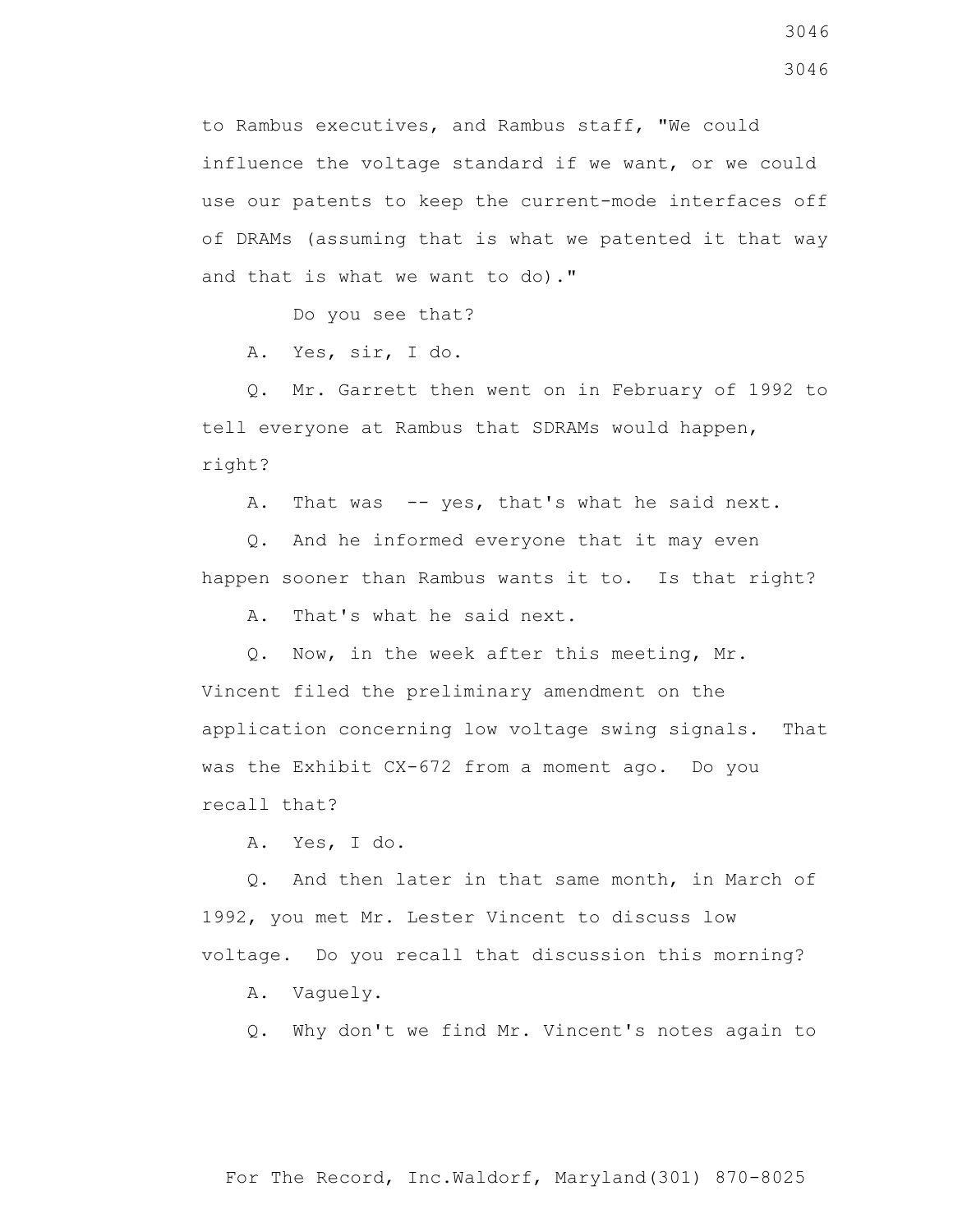help refresh your recollection. That's CX-1941.

 Actually, Your Honor, I do have another copy. JUDGE McGUIRE: Go ahead. BY MR. OLIVER:

 Q. Mr. Crisp, I have handed you the notes from Mr. Vincent concerning his teleconference with Allen Roberts two days before your meeting. This was the document which Mr. Vincent noted JEDEC said need preplanning before other infringement. Do you recall seeing that this morning?

A. Yes, I do remember that.

 Q. And then if we could find CX-1942. Again, I do have another copy.

A. Thank you, that would be helpful.

 Q. CX-1942 is Lester Vincent's notes of the meeting with you and Mr. Roberts, right?

A. Yes, sir, that's right.

 Q. And this is the document we looked at this morning?

A. Yes, sir, I believe that's correct.

 Q. And this reflects the meeting that you and Mr. Roberts had with Mr. Vincent at which Mr. Vincent informed you that there could be an equitable estoppel problem if Rambus creates the impression on JEDEC that it would not enforce its patent or patent applications.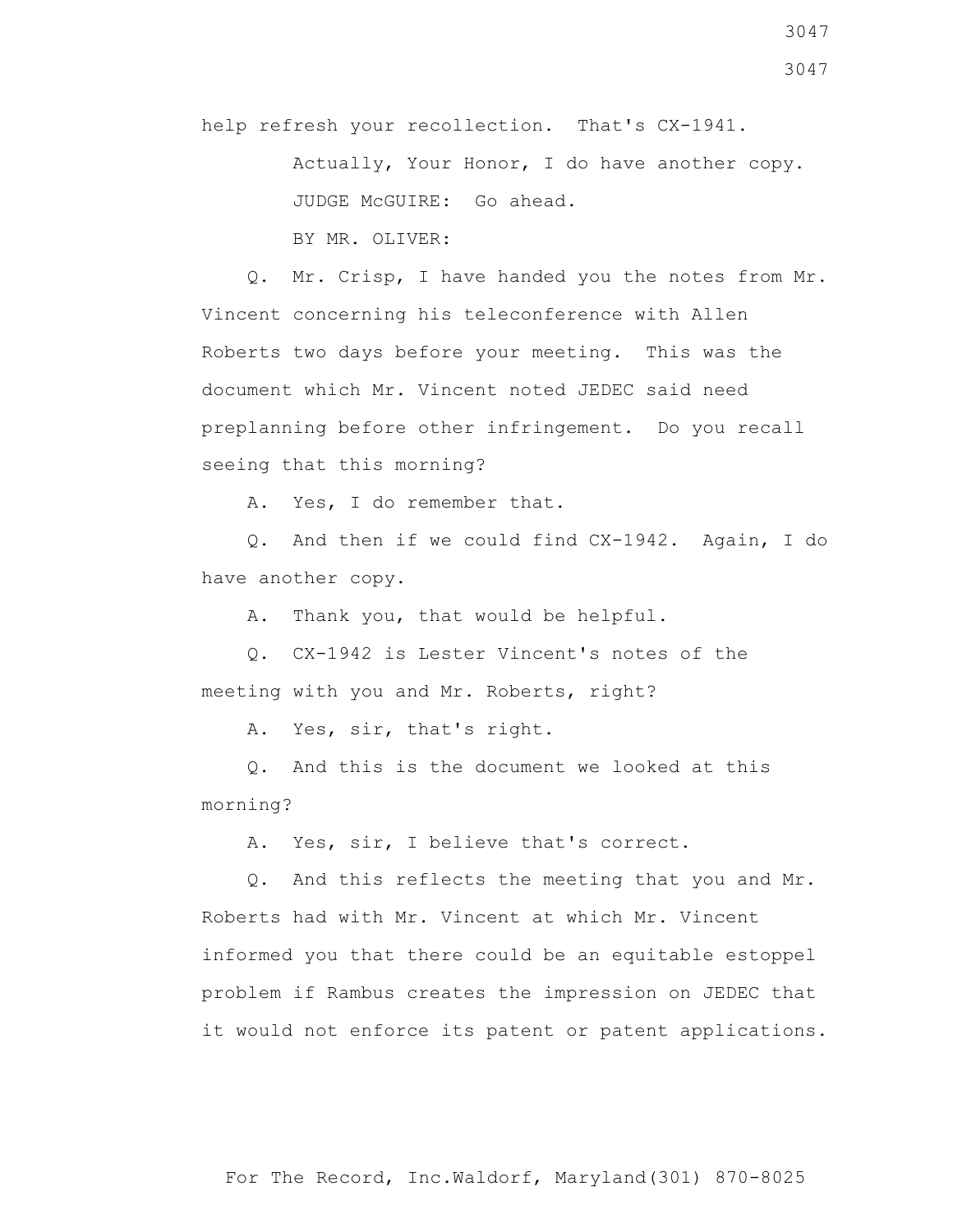A. Yes, sir.

Q. Isn't that right?

A. Yes, sir, that's correct.

 Q. Now, at the said meeting of March 27th, 1992, this is the meeting in which you and Mr. Roberts explained Rambus's involvement at JEDEC to Mr. Vincent, right?

 A. You know, it looks like that's what we talked about. I don't know if this was the first time that was ever discussed and I don't think that's all we talked about.

 Q. Well, one of the things you did talk about at that meeting was small swing signals for Sync DRAM, right?

 A. Yes, sir, that's what Mr. Vincent's notes indicate.

 MR. OLIVER: Your Honor, may I approach the table?

JUDGE McGUIRE: Go ahead.

BY MR. OLIVER:

 Q. Do you recall from the December 1991 meeting that one of the technologies that Mr. Garrett was discussing was low voltage output swings?

A. I think he heard that discussed there, yes.

Q. And then in the March 27, 1992 meeting with Mr.

3048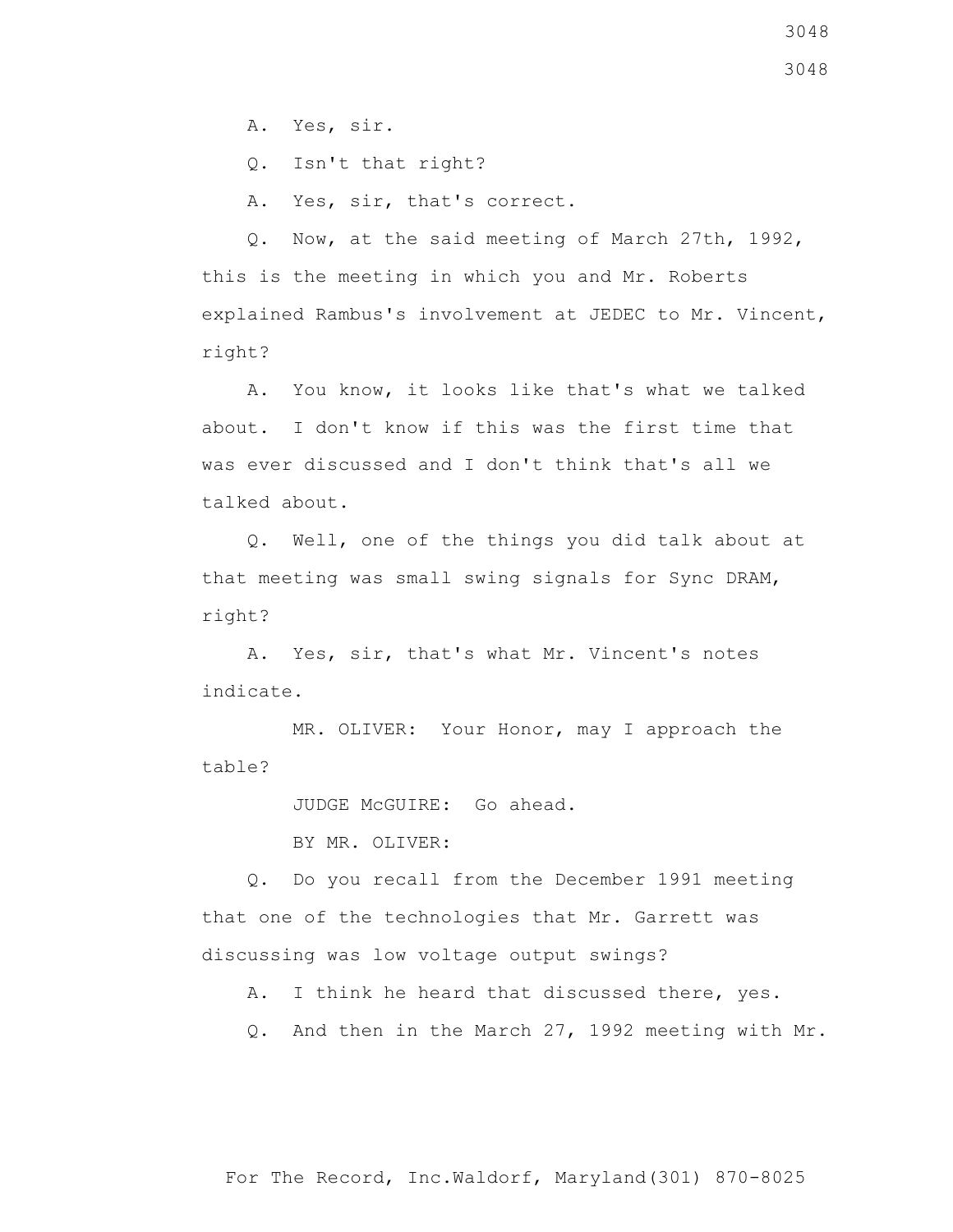Vincent, there's statements to the effect that Rambus attended meeting with hundred others where JEDEC's proposal to establish standard for small swing signals for Sync DRAM was discussed. Do you see that?

A. Yes, I do see that.

 Q. And again, the meeting with Mr. Vincent that took place shortly after Mr. Vincent actually filed a preliminary amendment concerning low voltage output swings, right?

 A. Yeah, he had filed some sort of an amendment that was -- that was directed in that area.

 Q. Now, approximately a week after this meeting with Mr. Vincent in March 1992, you requested that Mr. Vincent send you copies of the abstracts of the Rambus patent applications that had been filed so far, right?

 A. I don't remember the date, I do remember asking him to send me some abstracts of our patent applications that had been filed.

MR. OLIVER: May I approach?

JUDGE McGUIRE: You may.

BY MR. OLIVER:

 Q. Mr. Crisp, I've handed you a document marked as CX-1944, this, again, consists of notes of Mr. Vincent. The caption at the top reads "Telecon," for teleconference, Richard Crisp, the date in the upper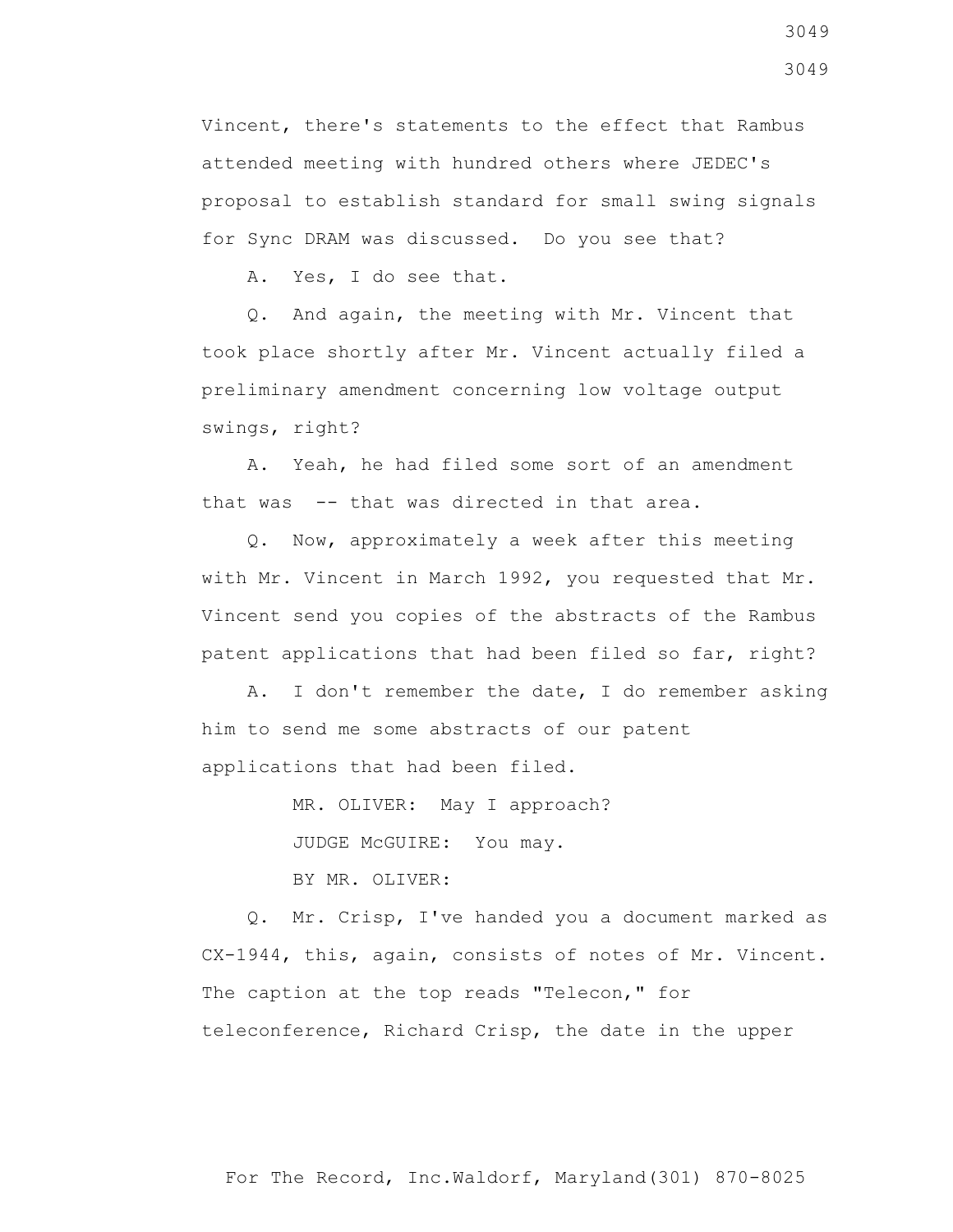Does this refresh your recollection that you requested that Mr. Vincent send you abstracts of the Rambus patent applications on about April 1st, 1992?

A. Yes.

 MR. OLIVER: May I approach? JUDGE McGUIRE: Yes. BY MR. OLIVER:

 Q. Mr. Crisp, I've handed you a document marked as CX-1945, it is a letter on Blakely Sokoloff letterhead, the date April 7, 1992. It reads, "Dear Richard, in response to your request, we have attached the abstracts of the following Rambus patent applications that have thus far been filed."

Do you see that?

A. Yes, I do.

Q. And the list continues on to the second page?

A. Yes, that's correct.

 Q. Does this refresh your recollection that Mr. Vincent faxed you copies of the abstracts on April 7, 1992?

A. Yes. Yes, it does.

Q. Now, two days after receiving these abstracts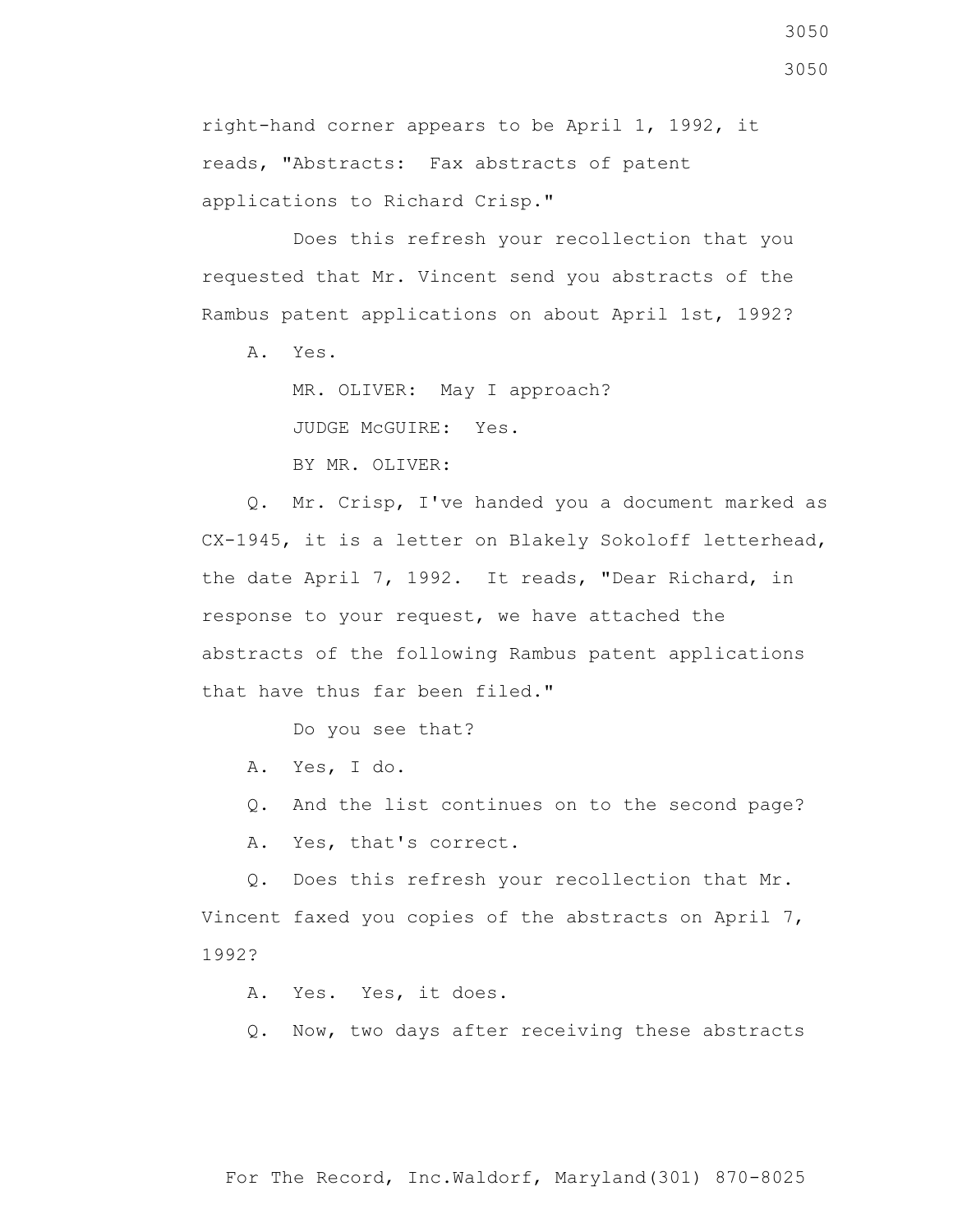from Mr. Vincent, you attended your first JEDEC meeting, right?

A. I'm not really sure what the date was.

 Q. At any rate, you attended a JEDEC task group meeting in April of 1992?

 A. The date sounds about right, I don't remember the exact date.

 Q. Now, that task group meeting was related to JEDEC's SDRAM standardization effort, right?

A. Yes, I think that's what their goal was.

 Q. And one of the purposes of that special meeting was to break out the memory group and to get focused specifically on the core issues of SDRAMs. Isn't that right?

 A. I'm sorry, I don't remember. I don't remember all of what you said as being the goal of the meeting.

 Q. It was a goal of the meeting to focus on a smaller group of individuals. Is that right?

 A. I think that's right. You know, I remember going to the meeting, I just don't remember everything that they were trying to do there, or just talking about SDRAM standardization.

 Q. But you do recall the focus of the meeting was SDRAM standardization?

A. Yes, that was my recollection of it.

For The Record, Inc.Waldorf, Maryland(301) 870-8025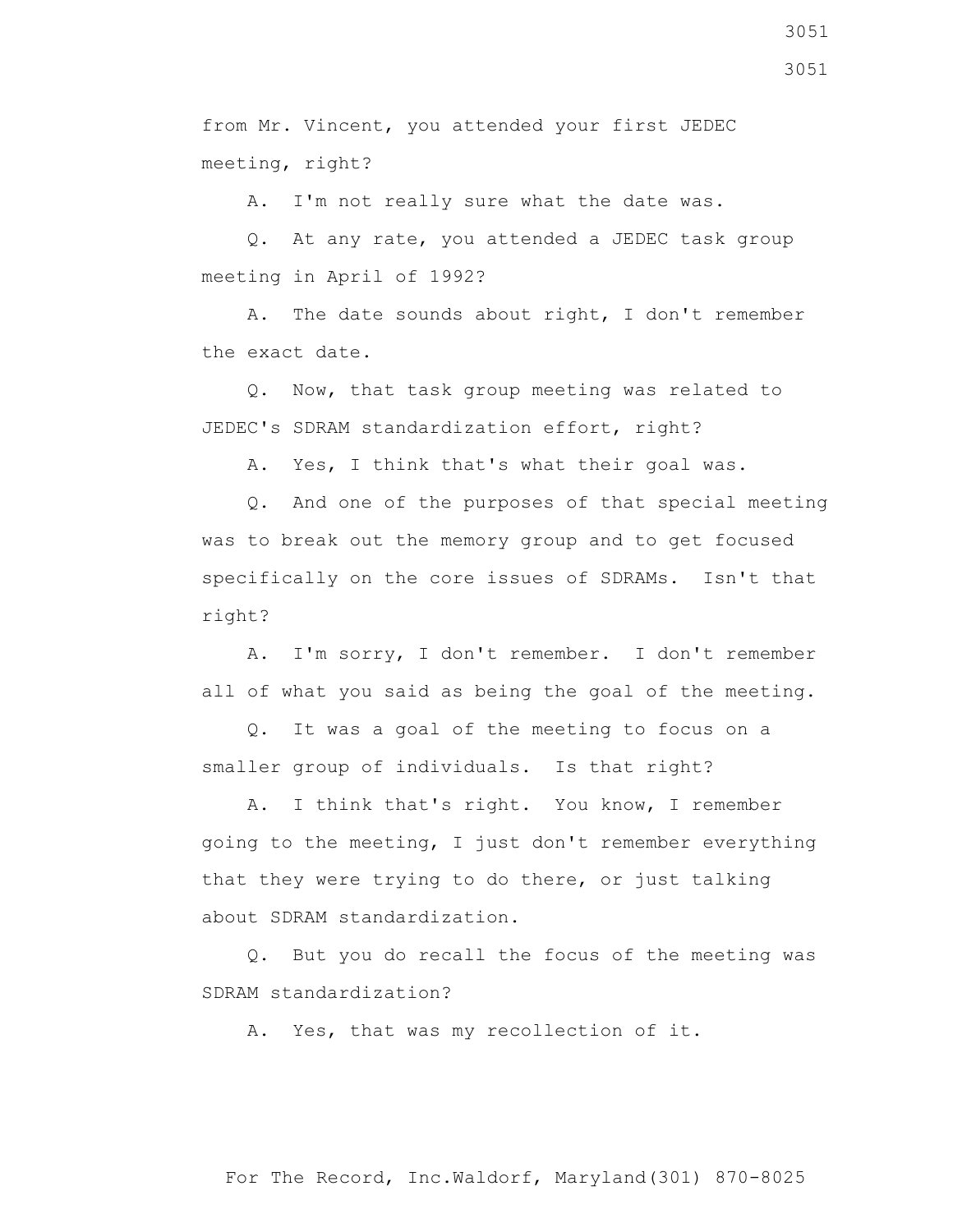Q. And at that meeting, a lot of different features were discussed for SDRAM standard?

 A. I don't remember a lot of what was in the meeting. I'm sorry.

 Q. Mr. Crisp, if I could ask you to find CX-1708, please, and unfortunately we are out of copies.

 A. Could you tell me what the document is and how thick it is.

 Q. This is an email that you wrote in April of 1992. It is a seven-page document.

A. 1708, yes, I have it.

 Q. Again, we looked at this document this morning, but these were notes that you wrote at or shortly after the April 1992 JEDEC meeting?

A. Yes, sir, that's right.

 Q. And again, these are notes that you would have sent to others within Rambus?

A. Yes, sir, that's right.

 Q. Mr. Crisp, let me direct your attention to the second paragraph of CX-1708, it begins, "The IBM folks." Do you see that?

A. Yes, sir, I do.

 Q. It reads, "The IBM folks (led my a contingent of three very sharp technical guys from Boca, Austin and Burlington (John Szarek, William Hardell and Mark

3052 3052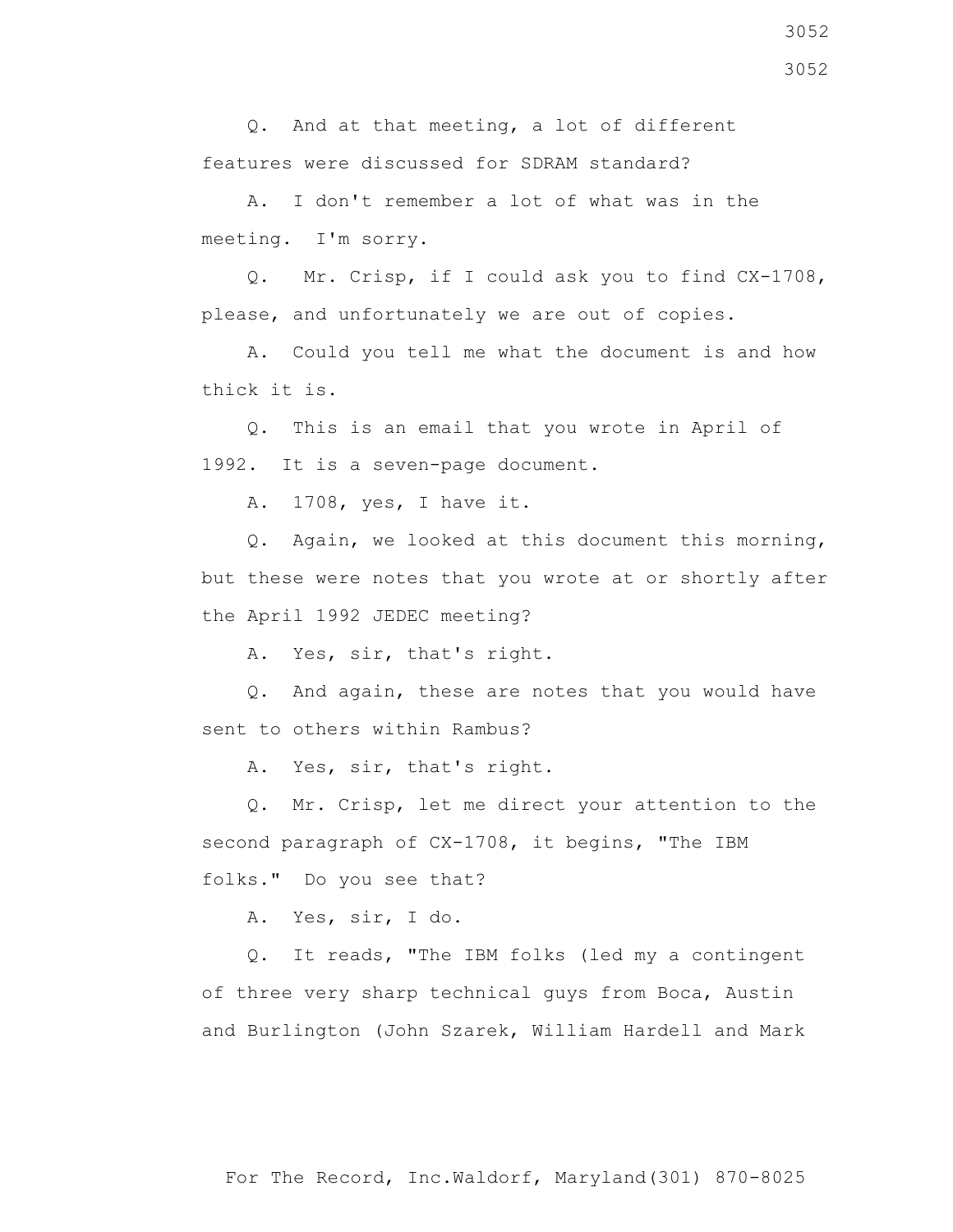Kellogg) really contributed heavily to the discussion. The Hardell from Austin had a proposal for what was basically an asynchronous DRAM with a dual edge triggered output register."

Do you see that?

A. Yes, I do.

 Q. Does this refresh your recollection that at the April 1992 meeting, IBM, in fact, presented a proposal for an asynchronous DRAM with dual edge triggered output?

A. Yes, it does.

 MR. OLIVER: Your Honor, if I could approach the table.

JUDGE McGUIRE: Go ahead.

 MR. PERRY: Your Honor, I don't think that one is fair, number 6, because it doesn't capture the document.

 JUDGE McGUIRE: You can go into that on cross examination.

BY MR. OLIVER:

 Q. Mr. Crisp, if I could also direct your attention to on page 2 of CX-1708, and specifically to paragraph 6 at the bottom of the page. Do you see a reference there, "Hitachi brought up the issue of source synchronous clocking." Do you see that?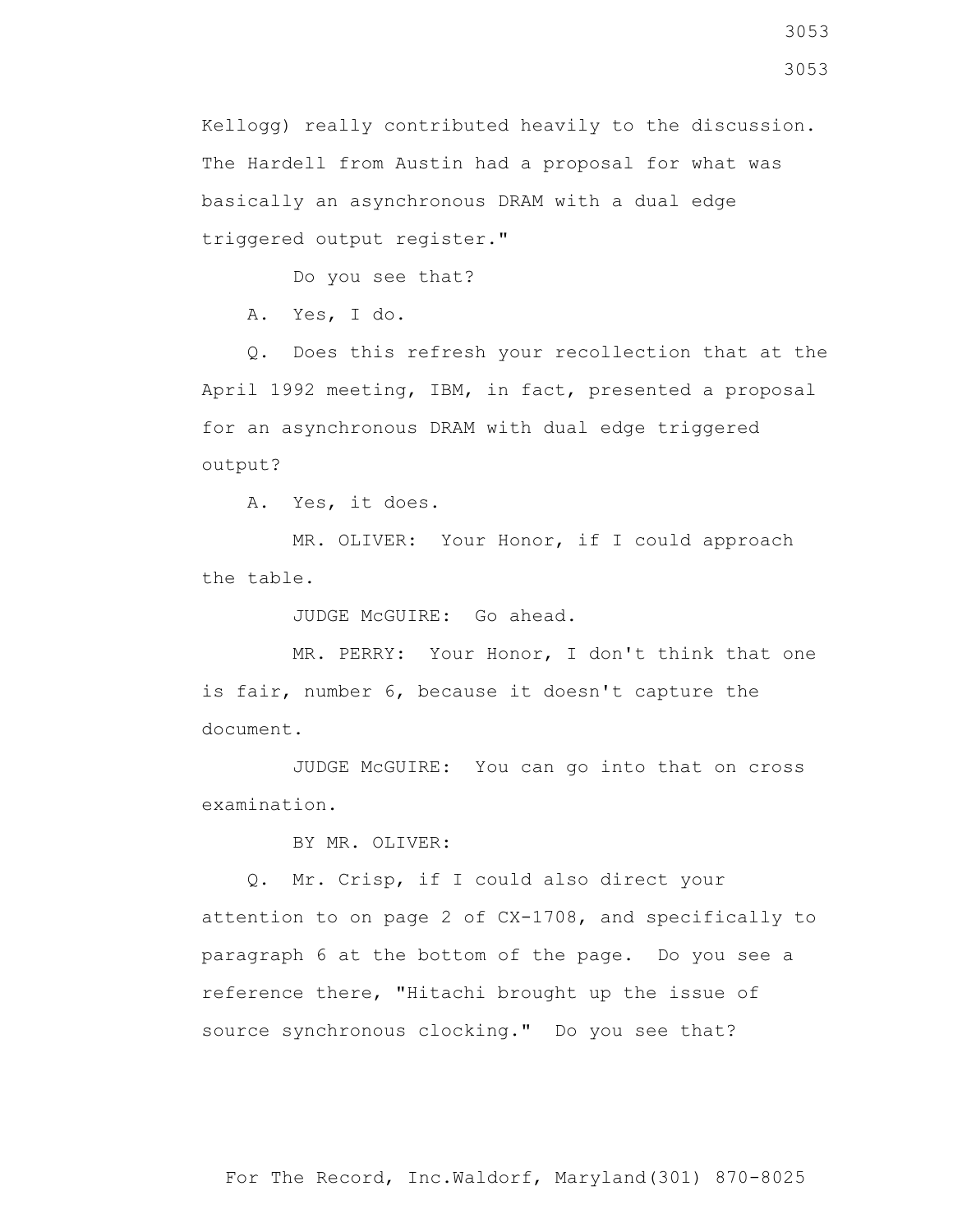Q. Now, does this refresh your recollection that there was discussion of source synchronous clocking at this April 1992 meeting?

A. Yes.

MR. OLIVER: Your Honor, if I may approach the table?

JUDGE McGUIRE: Go ahead.

BY MR. OLIVER:

 Q. Now, at the April 1992 special task group meeting, participants also discussed a programmable mode register, right?

 A. They may have, I don't actually recall. MR. OLIVER: May I approach? JUDGE McGUIRE: You may. BY MR. OLIVER:

 Q. Mr. Crisp, I have handed you a document marked as CX-34, which consists of the minutes of the May 1992 42.3 subcommittee. Within this document, if I could ask you to turn, please, to page 30. There's a handwritten notation there at the right-hand corner, attachment E. Do you see that?

A. Yes, sir.

 Q. And do you recognize this as the first page of a set of minutes of the April 1992 task group meeting?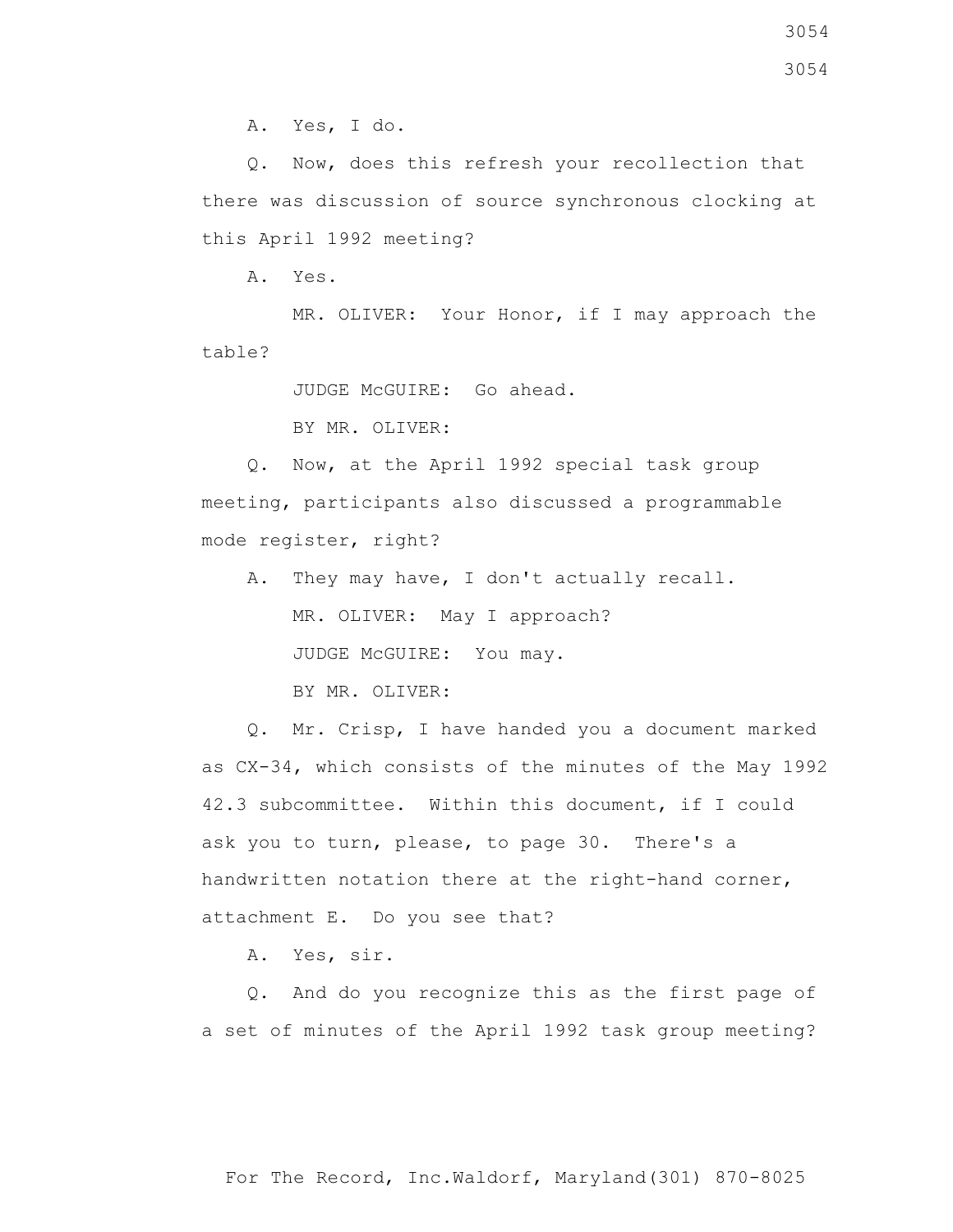A. That's what it looks like.

 Q. If I could direct your attention, please, to page 33. And there, if I could direct your attention specifically to Roman numeral II.A. This presentation appears to be by NEC. Do you see that?

A. Yes, sir, I do.

 Q. And if you look at what I believe is the ninth line reads, "Programmable wrap 1, 2, 4, 8, full page and burst." Do you see that?

A. Yes, sir.

Q. And if you look below that, II.B, Fujitsu.

A. Yes, sir, I see that.

Q. And I believe the fourth line reads,

"Programmable wrap and burst of 1, 4, 8, full page length."

A. Yes, sir, I see that.

 Q. There are others, I don't believe I need to go into more, but does that refresh your recollection that at the April 1992 task group meeting, there was a discussion of programmable register -- programmable burst length?

A. Yes, sir.

 MR. OLIVER: Your Honor, this might be a convenient place for a break.

JUDGE McGUIRE: All right, very good, let's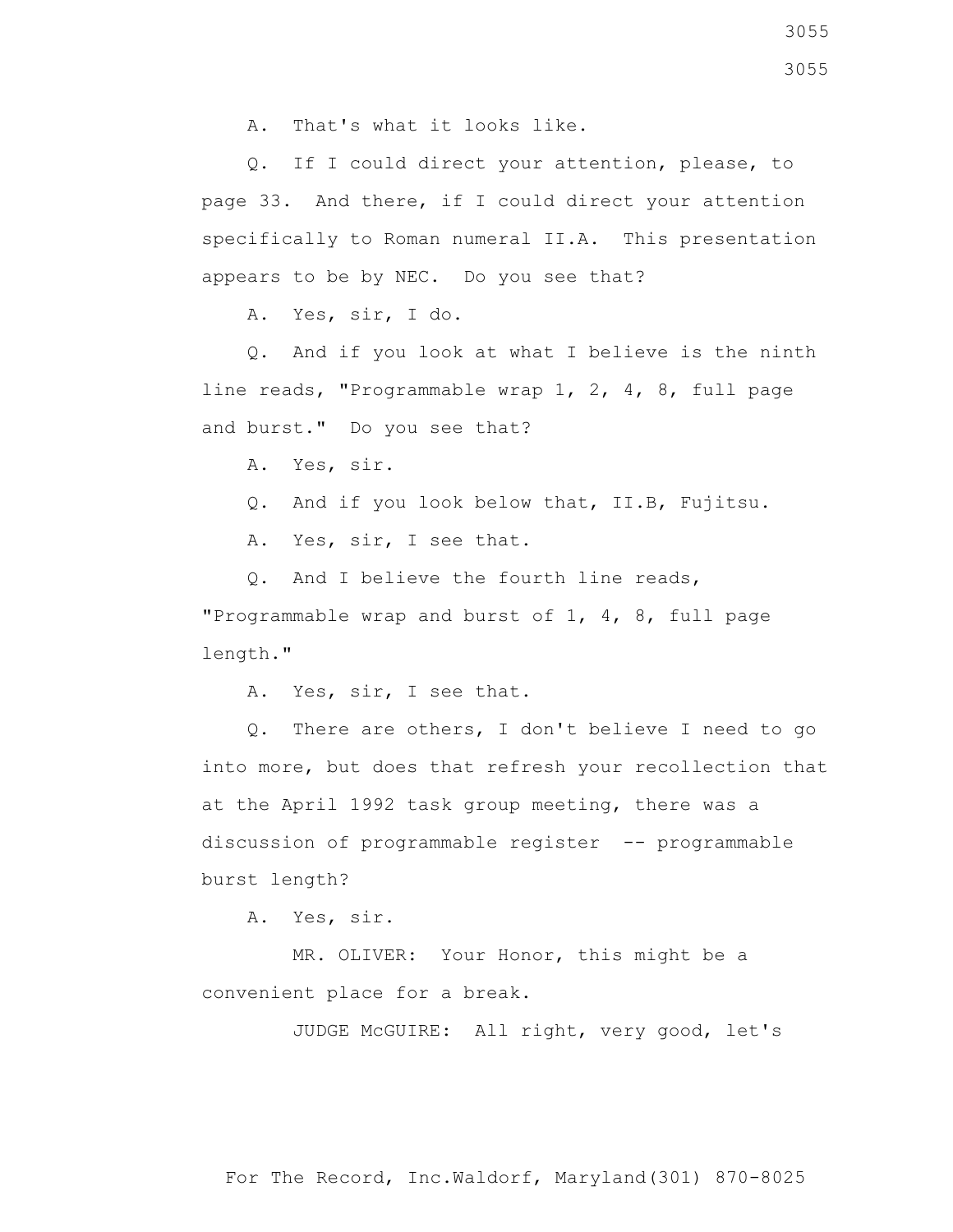take a 10-minute break. Off the record.

 **(Whereupon, there was a recess in the proceedings.)**

 JUDGE McGUIRE: On the record. All right, Mr. Oliver, you may proceed.

BY MR. OLIVER:

Q. Thank you, Your Honor.

 Mr. Crisp, just finishing up, then, with the April 1992 JEDEC task group meeting. As of that April 1992 meeting, at that point, it looked as though  $-$  it looked to you as though standardization for the SDRAM might really happen, right?

 A. Well, I think I believed all along it was going to happen, it was just a question of when.

 Q. And at that point in time, SDRAM had begun to be a concern for Rambus?

 A. I think we were always concerned about potential competition.

 Q. And the SDRAM presented potential competition for Rambus?

A. We were still trying to gauge that.

 Q. And by the way, that was at or shortly after that April 1992 meeting that you proposed that Rambus consider leaking information to the press about JEDEC. Is that right?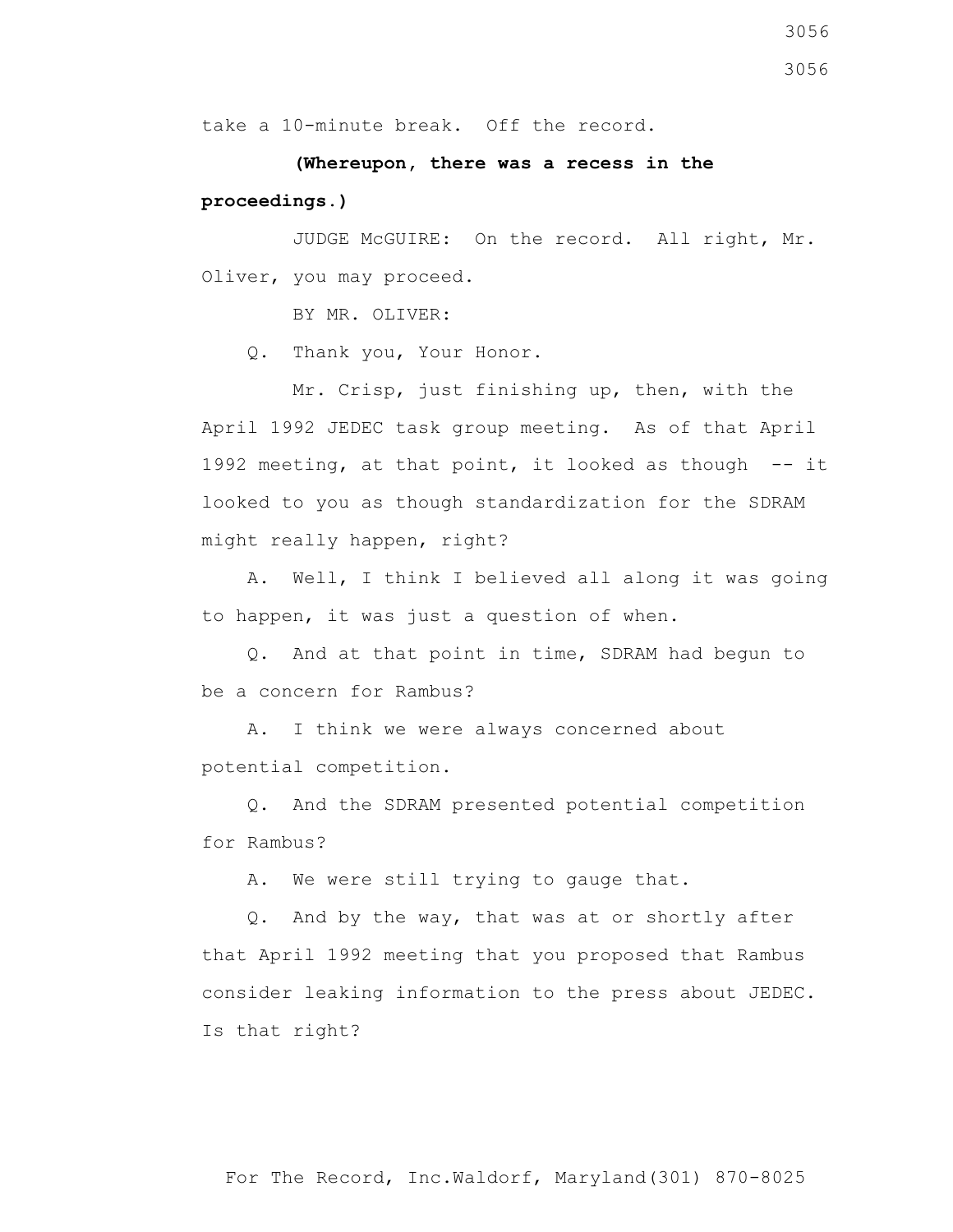A. I had proposed something like that, yes. I think that what I remember reading in the press seemed to be painting a rosier picture of how the standardization was going than what I actually saw.

 Q. But at any length, it was at or shortly after the April 1992 meeting that you wrote the email that we looked at this morning that you were proposing or considering leaking information to the press, right?

A. Yes, I put that in the email, that's correct.

 Q. Now, at the beginning of May 1992, your boss, vice president Allen Roberts, met with Lester Vincent, right?

 A. I'm sorry, I don't know whether he did or didn't.

> MR. OLIVER: May I approach? JUDGE McGUIRE: You may.

BY MR. OLIVER:

 Q. Mr. Crisp, I've handed you a page of handwritten notes of Mr. Lester Vincent. The top reads "Conference with Allen Roberts," the date, and I should represent to you, I think there's been some discussion as to whether the date is May 2nd or May 12th of 1992. It appears on the page to be May 2nd, 1992.

 Now, does CX-1946 refresh your recollection that in early May 1992 Mr. Roberts did, in fact, meet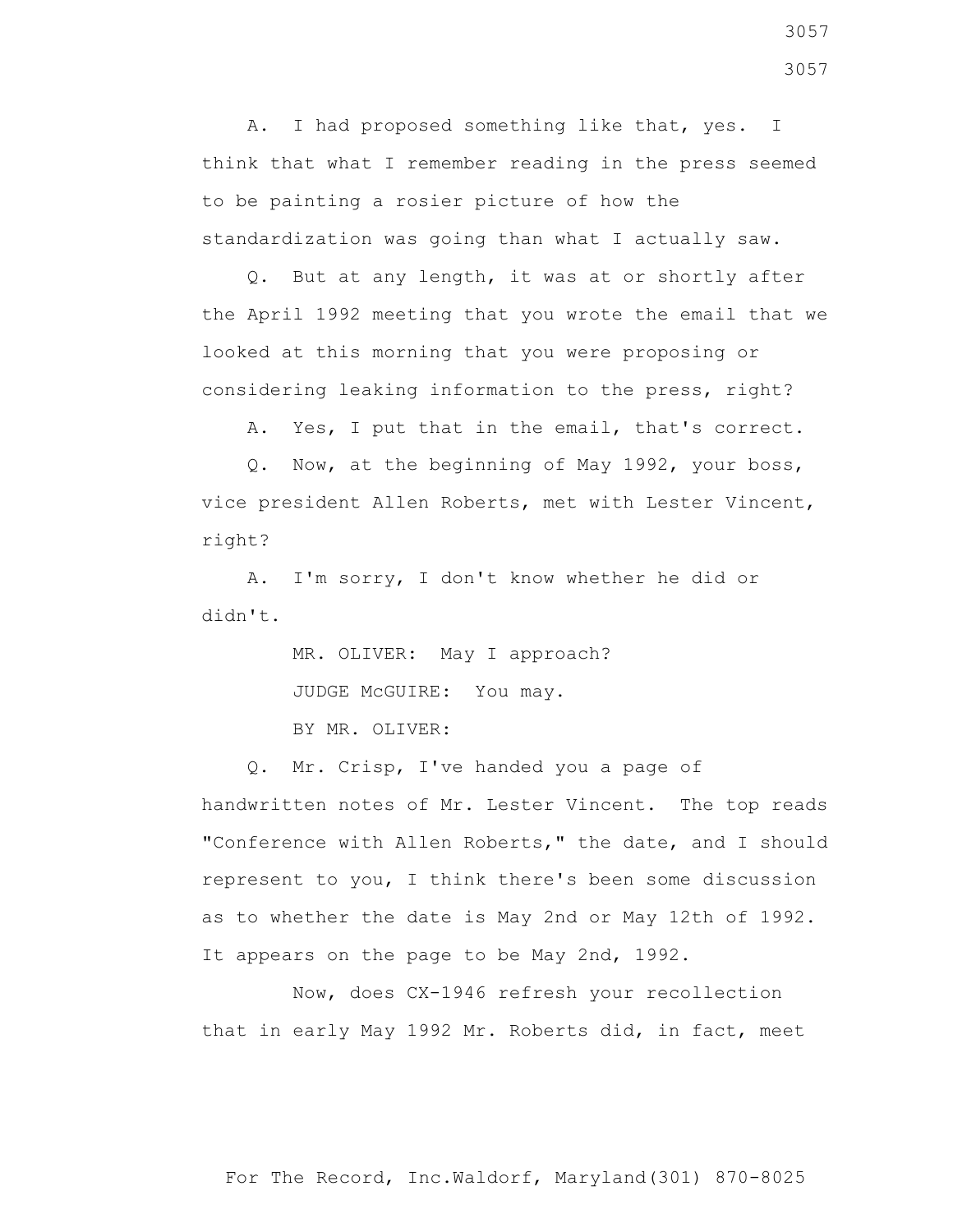with Mr. Vincent?

 A. Well, I don't know what meetings Mr. Roberts held with Mr. Vincent, or with anybody else, necessarily, unless I happened to be in the meeting or had some other kind of knowledge of it. So, I think the meeting happened, I just don't have a recollection to be refreshed as you put it.

 Q. Well, some time before early May 1992, you had a discussion with Mr. Roberts concerning claims that you wanted to add to Rambus patents, right?

 A. I don't remember the exact discussion, I think that what happened was I had some ideas for some claims that I thought should be in our patent application that Horowitz and Farmwald had invented, if they weren't already, and I wanted to make sure that they were there.

 Q. And one of the ideas that you had for claims to be added, if they weren't already in there, was use of the mode register to control latency, right?

A. Yes, that's right.

 Q. And you also wanted to check to see if the original application had references to blocks, right?

 A. I think I was -- I think I was more interested in making sure that or asking to make sure that we had claims that covered that as opposed to me personally

3058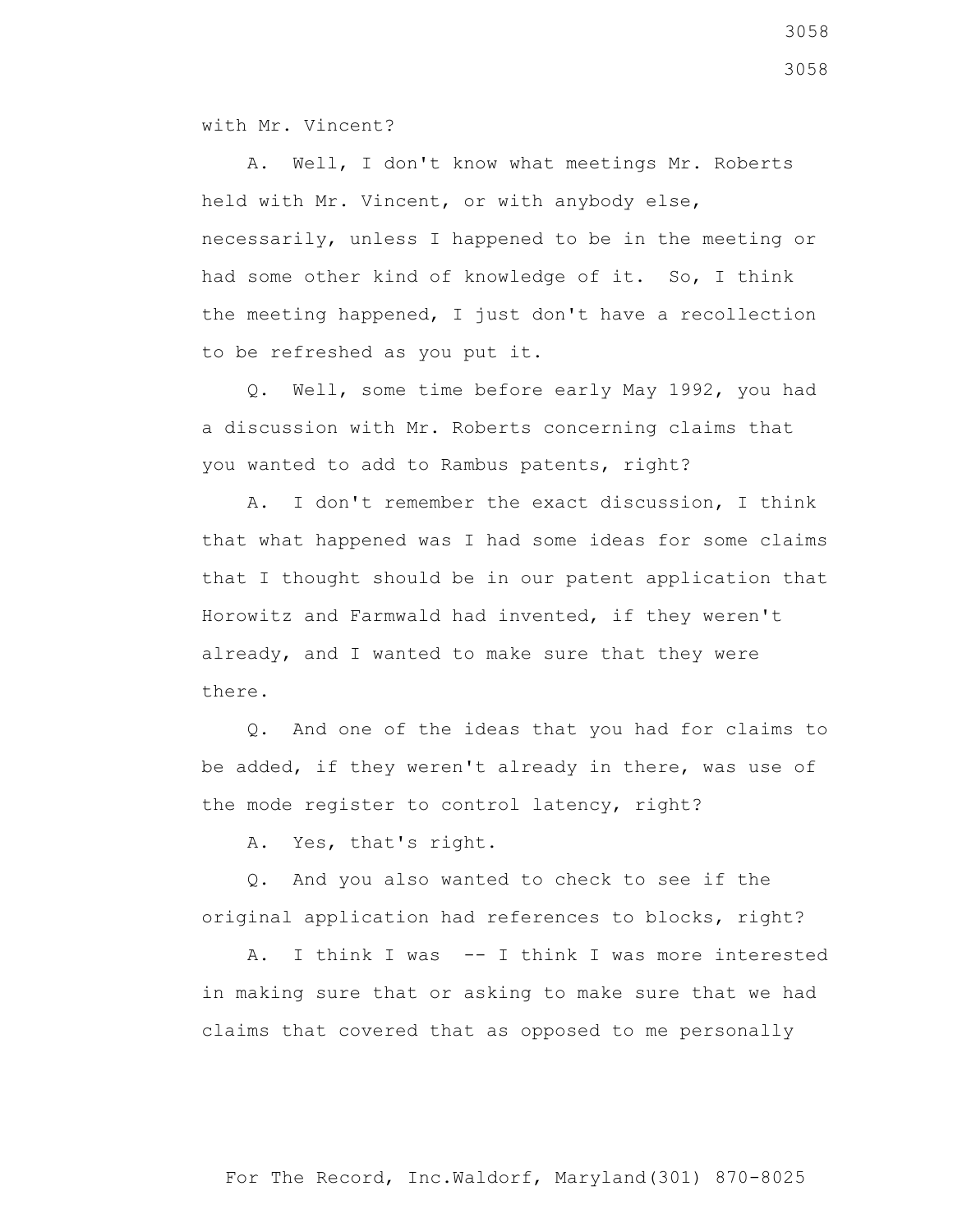making sure.

 Q. So, you were interested in making certain that Rambus had claims that covered blocks?

 A. I think that I was of a mind set that there were things that I believed had been invented by Farmwald and Horowitz. I was unsure whether or not we had claims in that area, and I suggested to Mr. Roberts that if we didn't, we should have some claims in those areas, including blocks.

 Q. Now, blocks is a concept that's similar to burst length, right?

A. You said blocks?

Q. Yes.

 A. I'm trying to think. When you're talking about computer caches, there's a concept of a block size, and you could also think of that in terms of a line. I think that -- well, I'm not sure about blocks. I'm just simply not sure. I don't see that on this list, and I'm not remembering that.

 Q. Well, let me direct your attention halfway down the page, that reads, "Check whether original application has blocks." Do you see that?

A. Sure. Blocks. Yeah, I see that, I don't -- I thought I knew what that was, I guess I don't really know what that is at this point in time.

3059 3059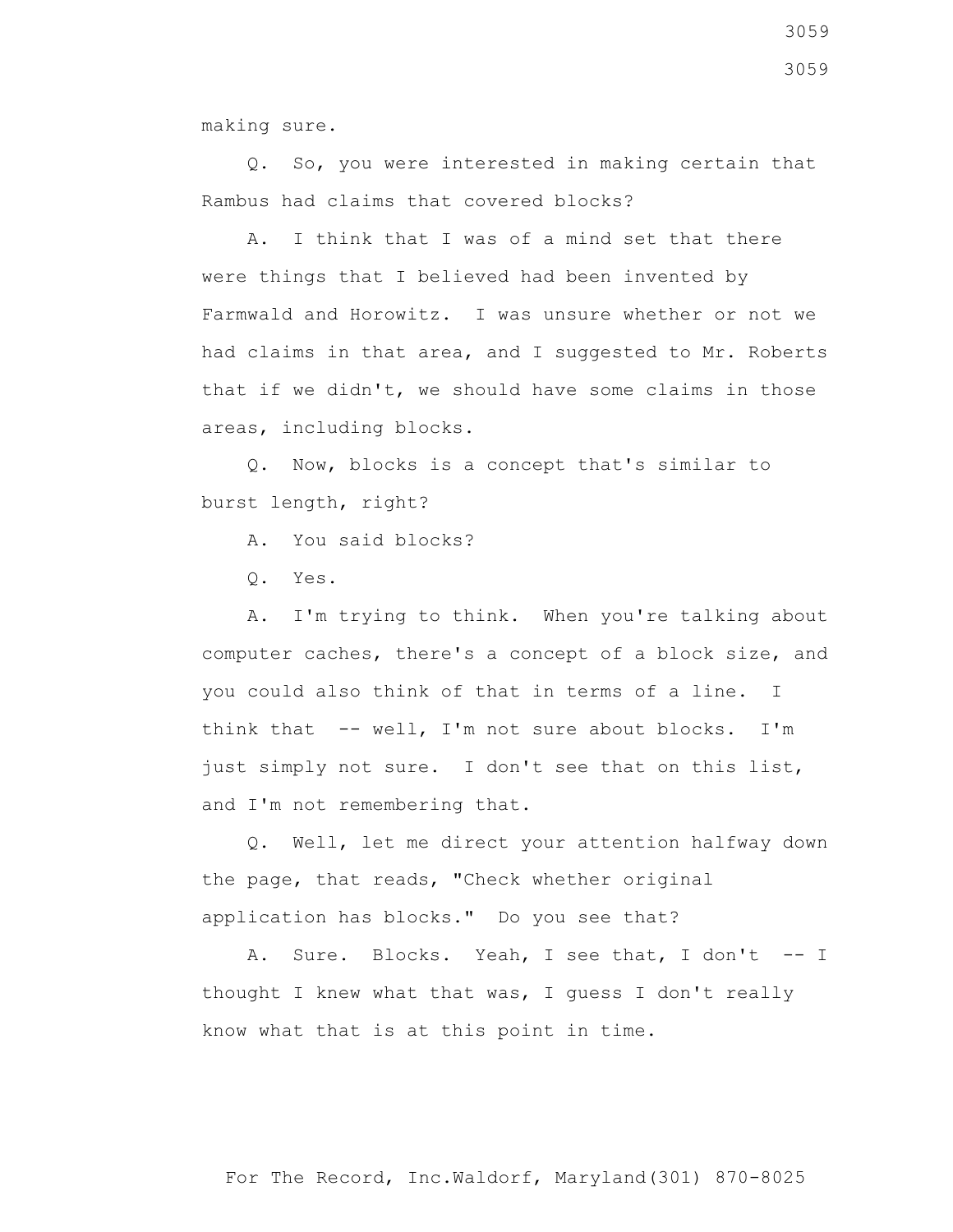Q. But you're aware that the Rambus patent application had references to block size. Is that right?

 A. You know, that I don't remember. I just simply don't remember one way or the other.

 Q. In any event, your goal in making suggestions to Mr. Roberts was that if Rambus's patent application didn't already contain claims broad enough to cover SDRAMs, if they used a mode register or programmable CAS latency, your goal was to add such claims, right?

 A. Actually, my goals were to make sure that we had claims that were as broad as could be supported by original Farmwald/Horowitz invention.

 Q. And that would include claims that would be broad enough to cover SDRAMs, right?

 A. Well, I don't know if it would or wouldn't, it really depends on what could be supported in the original Farmwald and Horowitz patent application. I didn't know. You know, as -- like any inventor, I would like to see the claims to be as broad as could be supportable under the law.

 Q. So, in other words, if the claims could be supported, you wanted the claims to be broad enough to cover SDRAMs, right?

A. If they would cover that, that would be fine

For The Record, Inc.Waldorf, Maryland(301) 870-8025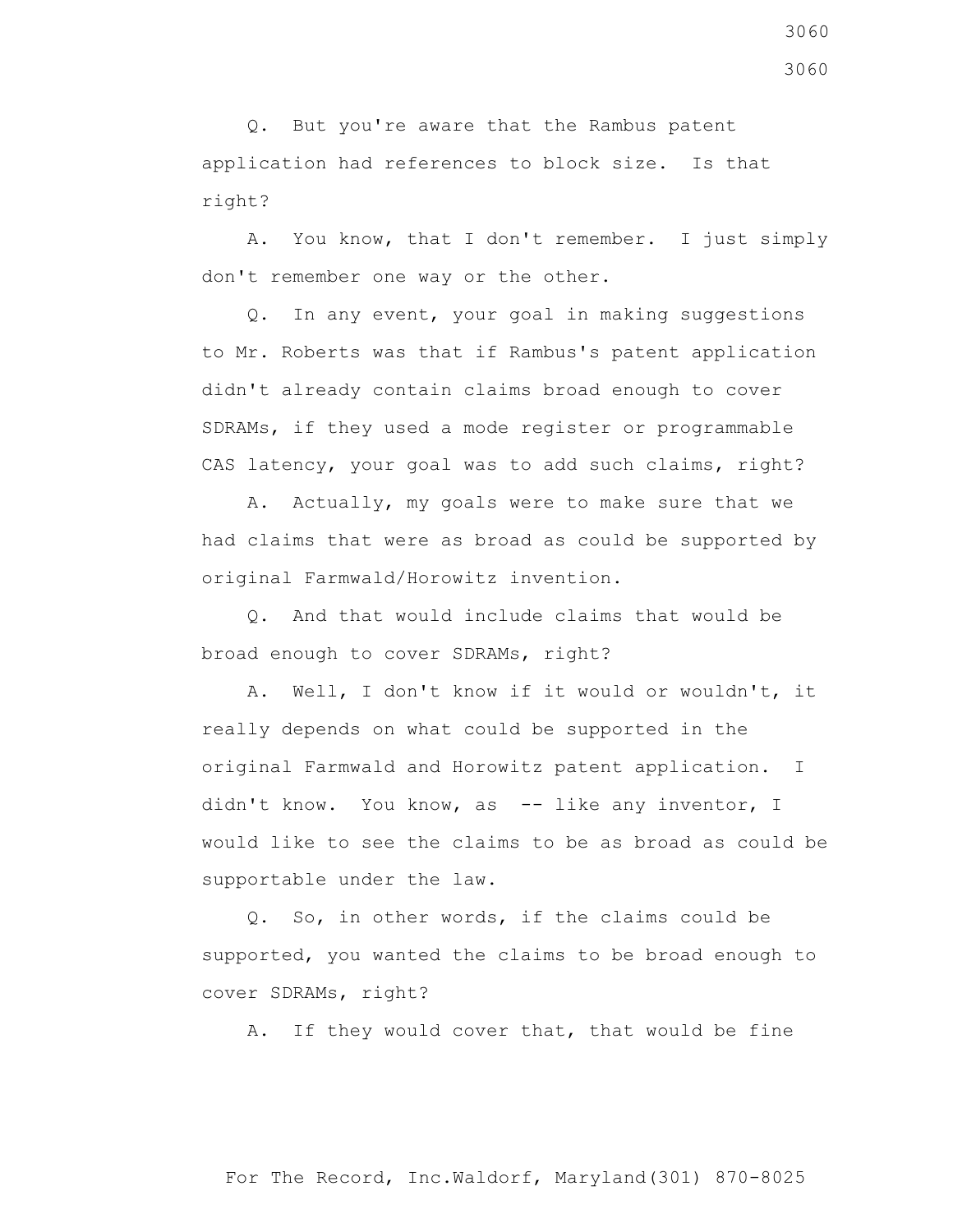with me.

 Q. Now, at about the same time that your boss, vice president Roberts, met with patent author Lester Vincent to discuss the claims you wanted added to the patent application, you attended the next meeting of JEDEC, right?

 A. I did attend another meeting of JEDEC. I'm not sure about everything that you said before.

 Q. Well, you attended a JEDEC meeting on May 6, 1992?

 A. I know it was in early May, I don't remember the date.

MR. OLIVER: May I approach?

JUDGE McGUIRE: You may.

BY MR. OLIVER:

 Q. Mr. Crisp, I've handed you a document marked as CX-34 that we were just looking at a moment ago. And actually, let me state for the record that these are minutes of the JC-42.3 committee and the date actually reads May 7th, 1992. Do you see that?

A. Yes, sir, I do.

 Q. And do you see the front page about two-thirds of the way down, your name is listed?

A. Yes, I was there.

Q. Now, at the May 1992 meeting at which Mr.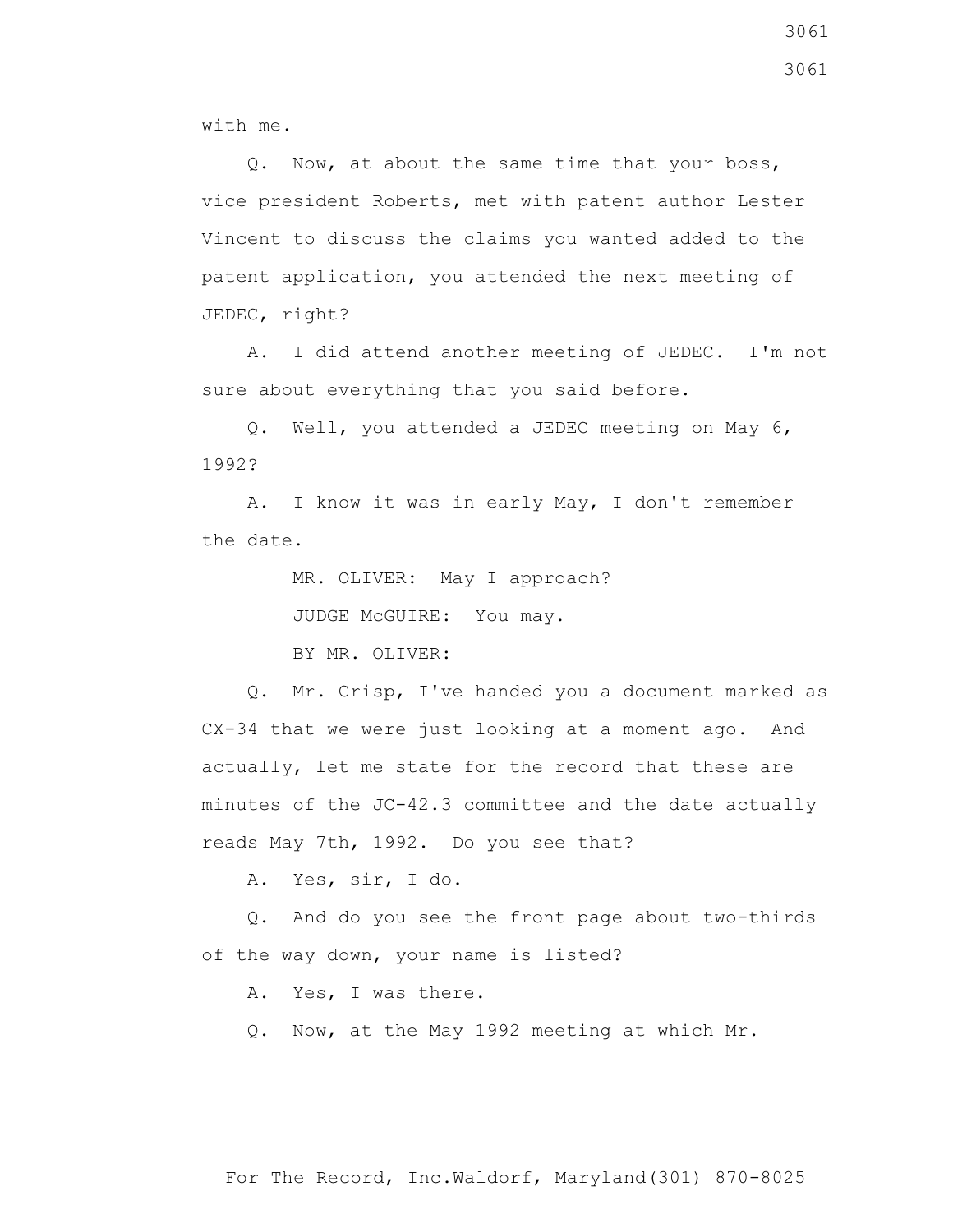Kelley summarized the events from the special task group meeting in April of 1992?

 A. Yes, I believe that he had a summary of that task group meeting.

 Q. Now, at this May 1992 meeting, it was just very shortly after you had a discussion with vice president Roberts concerning claims you wanted to add, you sought additional presentations at JEDEC concerning programmable CAS latency. Isn't that right?

 A. I don't specifically remember, but it's certainly possible.

 MR. OLIVER: If we could have just a moment, Your Honor.

> JUDGE McGUIRE: Yeah, go ahead. MR. OLIVER: May I approach, Your Honor? JUDGE McGUIRE: Yes.

BY MR. OLIVER:

 Q. Mr. Crisp, I've handed you a copy of the transcript of your trial testimony in the Infineon matter. I would like you to turn, if you could, please, to page 118. I would like to read for you pages 118, line 10, through 119, line 4.

 "Question: Now, if you take the specific task force meeting and the May meeting together, let me just list the technologies we've just identified.

3062

3062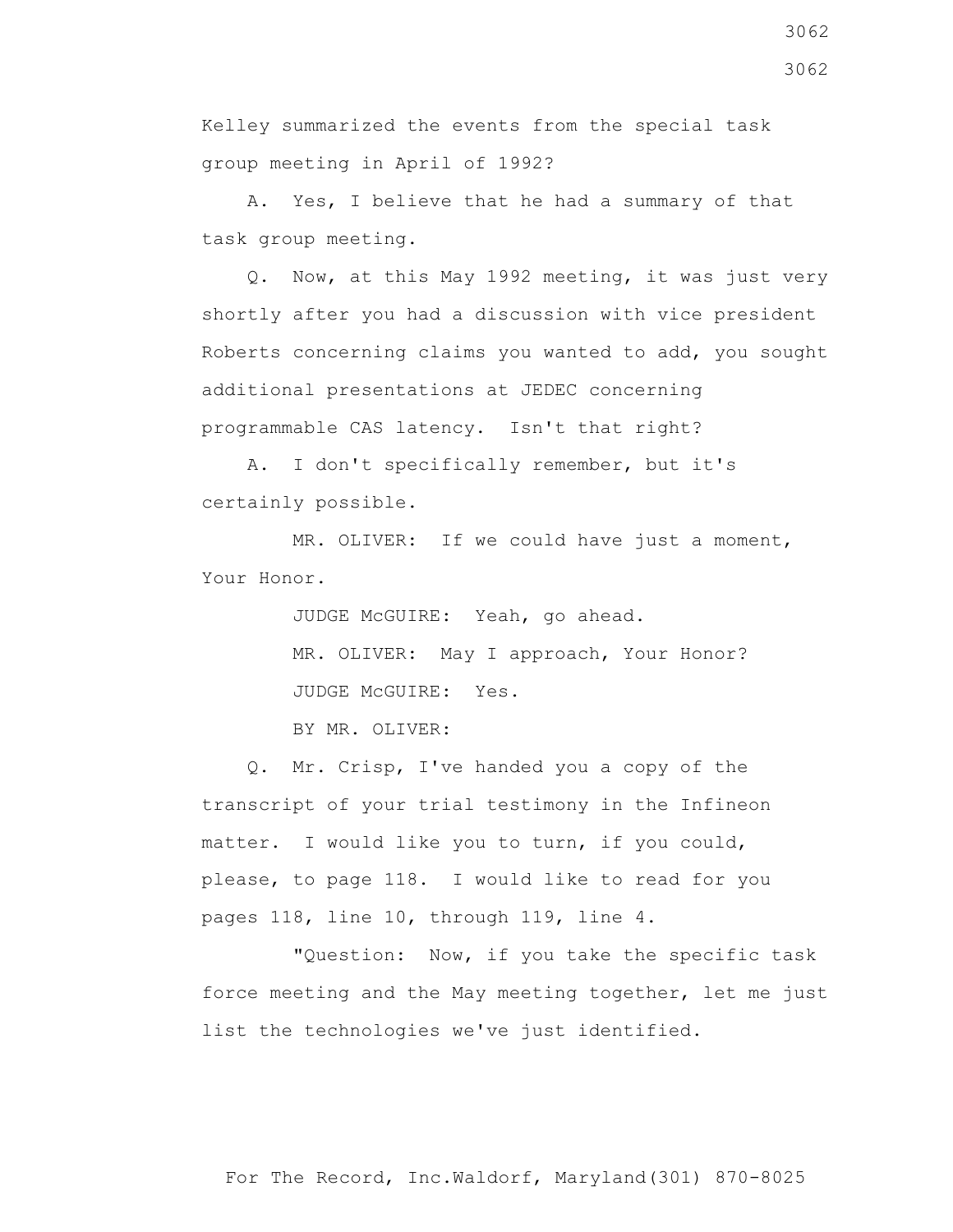"We've got dual edge transfer. You mentioned source synchronous clocking. You mentioned mode register, programmable CAS latency and programmable burst. Is that right? That's what we talked about?

"Answer: Yes.

 "Dual edge transfer, source synchronous clocking, mode register, programmable CAS latency and programmable burst, right?

"Yes.

 "Now, these are the features that were being considered at these meetings, at the special task force on the SDRAM standardization and then at the full JC memory committee meeting,  $JC-42.3$ , in the May meeting, right?

"Answer: That's right."

 Does that refresh your recollection that at the April and May meetings you sought renewed discussion of programmable CAS latency?

 A. I wasn't able to fully follow all that you were reading as I got confused where we were on the page. If you'll give me just a moment to read this, then I can perhaps answer your question.

Q. Certainly.

 A. Okay, I found where you were reading that and made the transition from panel to panel correctly.

3063 3063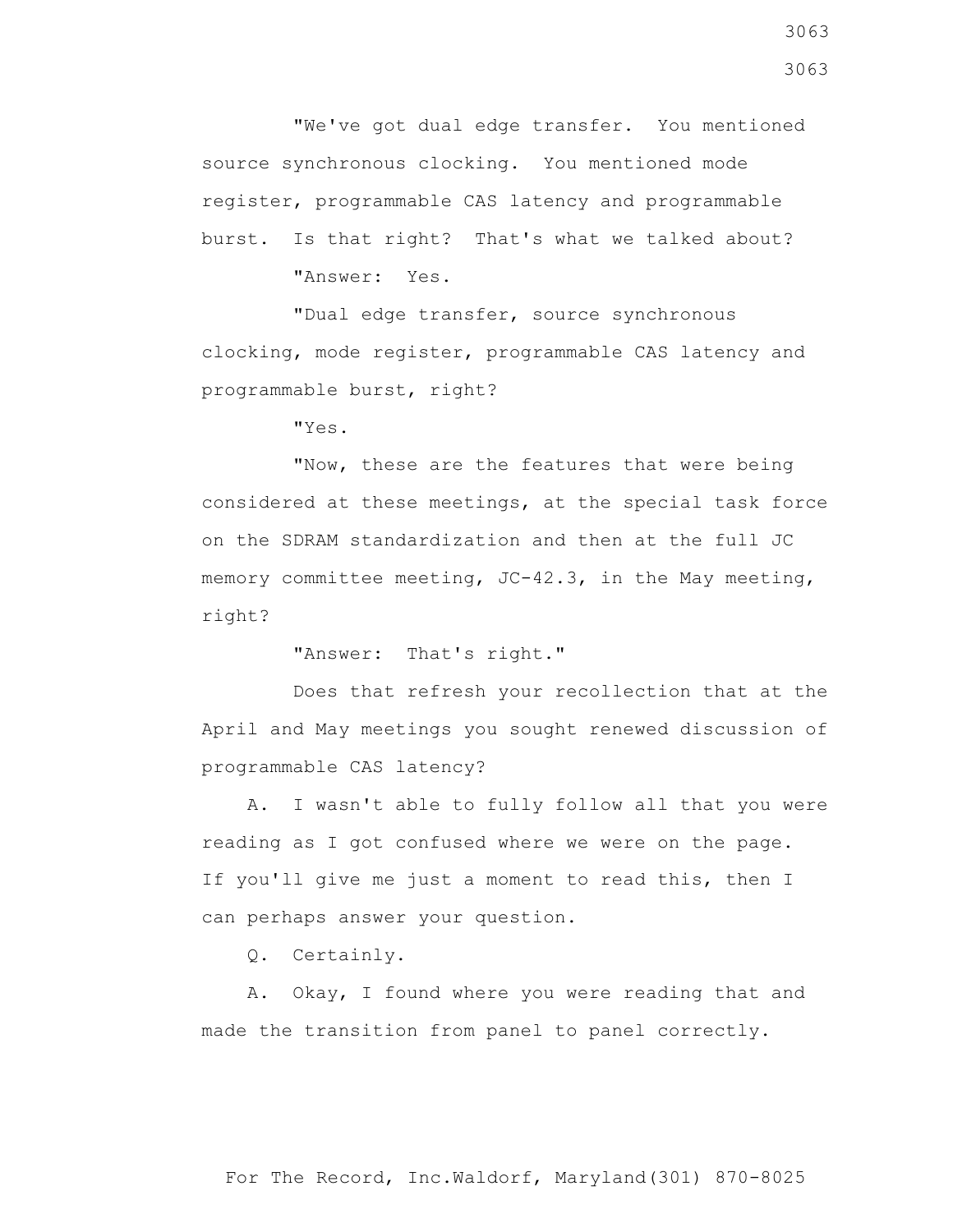$SO \leftarrow$ 

 Q. Now, does that refresh your recollection that at the May 1992 meeting you saw a presentation involving programmable CAS latency?

A. Yes, it does.

 Q. And at that meeting, you said nothing about your idea to add claims to Rambus's pending patent application that would cover programmable CAS latency. Isn't that right?

A. Yes, that's true. I wasn't a presenter.

 Q. So, you just sat there in silence and watched these presentations go forward. Isn't that right?

A. Yes, that's correct.

 Q. Mr. Crisp, I would like to show you next CX-673, that's an email that you wrote.

May I approach, Your Honor?

JUDGE McGUIRE: Yes.

BY MR. OLIVER:

 Q. Now, Exhibit 673 is your notes from the May 1992 JEDEC meeting, right?

A. Yes, that's correct.

 Q. Now, at the May 1992 meeting, there was also a discussion about use of one bank versus two bank and how that is usually handled for SDRAM standards, right?

A. You know, I'm not sure what all was discussed,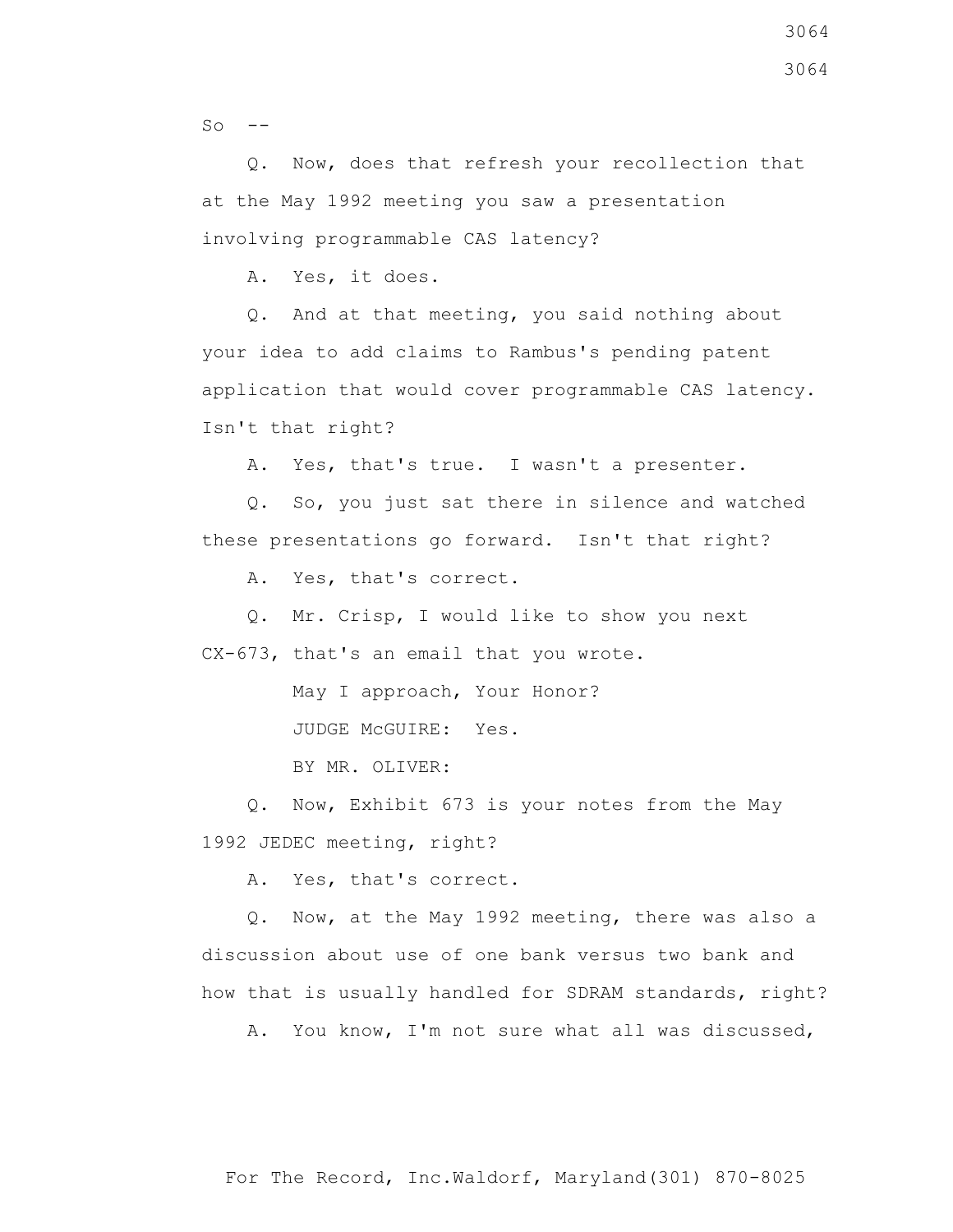3065

I do remember the topic of one bank versus two banks came up at some point in that meeting. I don't really remember everything that was discussed about it.

Q. By the way, do you know Mr. Willie Meyer?

A. I've met him.

 Q. He was the representative of Siemens at the meeting?

 A. I can't remember if it was him or if it was Dr. Piezl or perhaps both of them were there. I just really don't remember.

 Q. In any event, Willie Meyer was employed by Siemens?

A. Yes, that's correct.

 Q. And you know that he did attend JC-42.3 subcommittee meetings?

A. Yes, that's where I met him, in that context.

 Q. The semiconductor division of Siemens was later spun off to become Infineon, right?

A. Yes, that's correct.

 Q. Returning to the May 1992 meeting, now, at that meeting, Mr. Meyer of Siemens expressed concern as to whether Rambus might have potential patents relating to two-bank design, right?

 A. I don't know who it was. I do remember something came up from somebody from Siemens, but I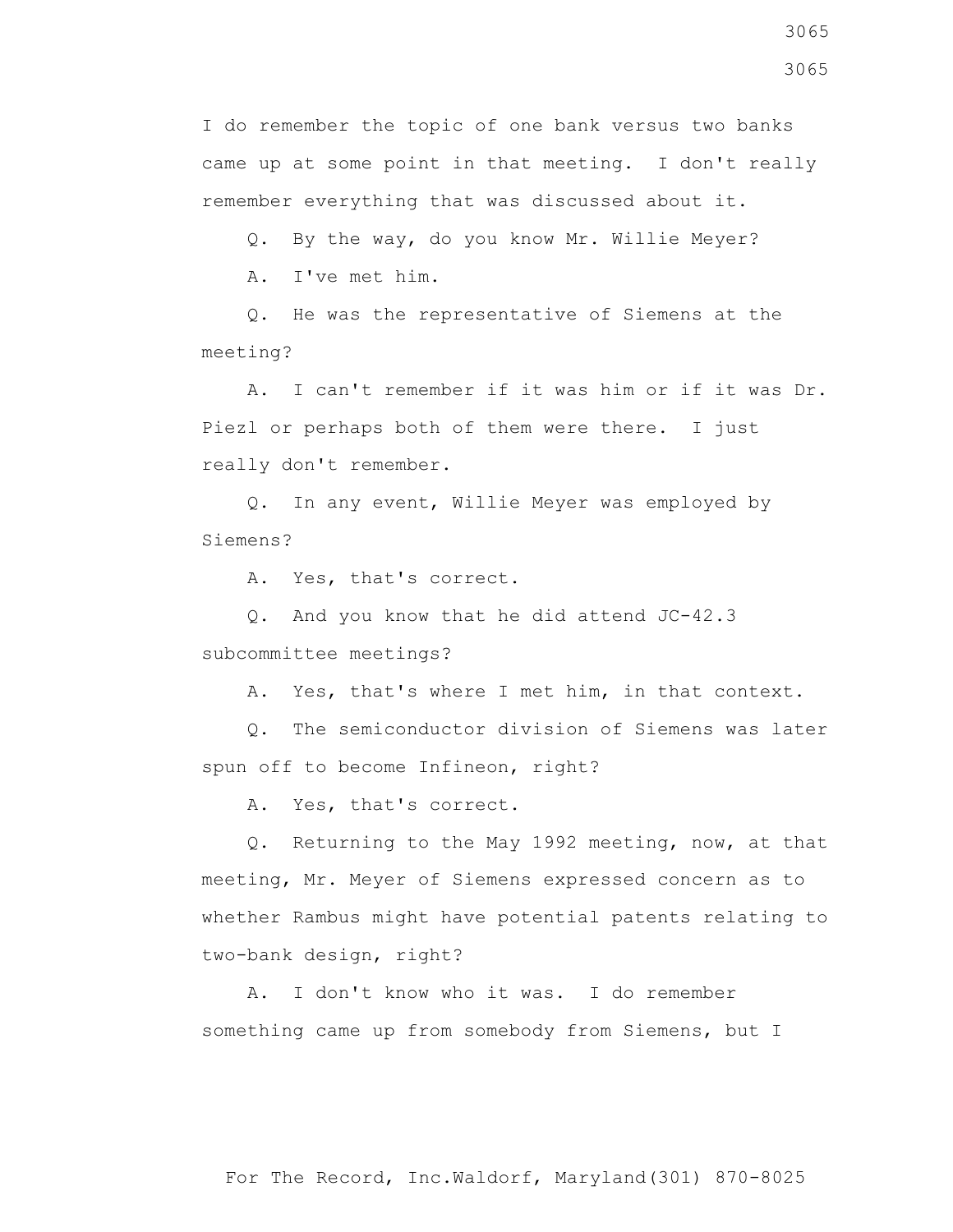don't remember which individual it was.

 Q. Well, after someone from Siemens voiced their concern as to whether Rambus had potential patents, the subcommittee chairman asked a question directly to you, right?

- A. Yes, that's correct.
- Q. And that was Mr. Gordon Kelley?
- A. Yes, that's correct.
- Q. And he asked if you would comment, right?
- A. That's right.
- Q. But you declined, right?
- A. That's also correct.

 Q. So, you didn't disclose any patents or patent applications in response to his question?

- A. That's right. He asked me if I cared to comment and I declined to comment.
- Q. In fact, you didn't disclose any information with respect to Rambus's IP in response to his question, did you?

A. What do you mean by IP?

Q. Intellectual property.

A. That's pretty broad.

 Q. Well, you just simply declined to comment. Is that right?

A. My recollection is that I made no comments.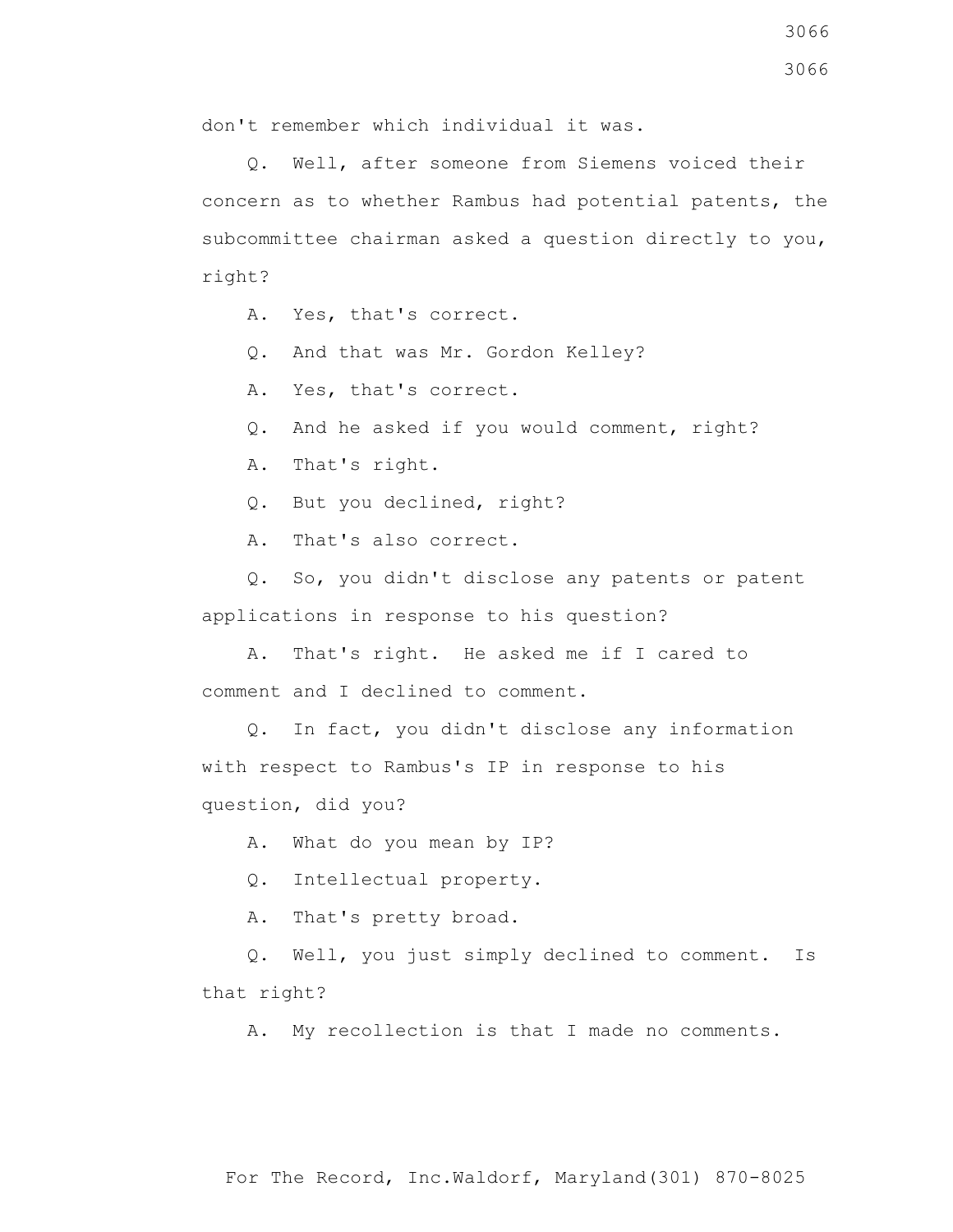Q. Now, at that time, you also knew Mr. Howard Sussman?

A. I had met him, yes.

 Q. And he was a representative of NEC at that time. Is that right?

A. Yes, that's correct.

 Q. And at that meeting, Mr. Sussman stated that he had seen Rambus's foreign patent application, didn't he?

A. Yes, that's right.

 Q. Mr. Sussman was referring to the foreign counterpart of the original 1990 Farmwald and Horowitz application?

 A. Yes, that was my understanding of what he was speaking.

 Q. That's the PCT application of CX-1454 that we looked at this morning?

 A. I don't remember the designator, but I know we looked at it this morning.

 Q. And at this meeting, Mr. Sussman said that he didn't think that that foreign Rambus patent application would be a concern for the JEDEC SDRAM standardization effort, right?

 A. I don't remember exactly what he said. I think it was something that sounded a lot like that. It may

3067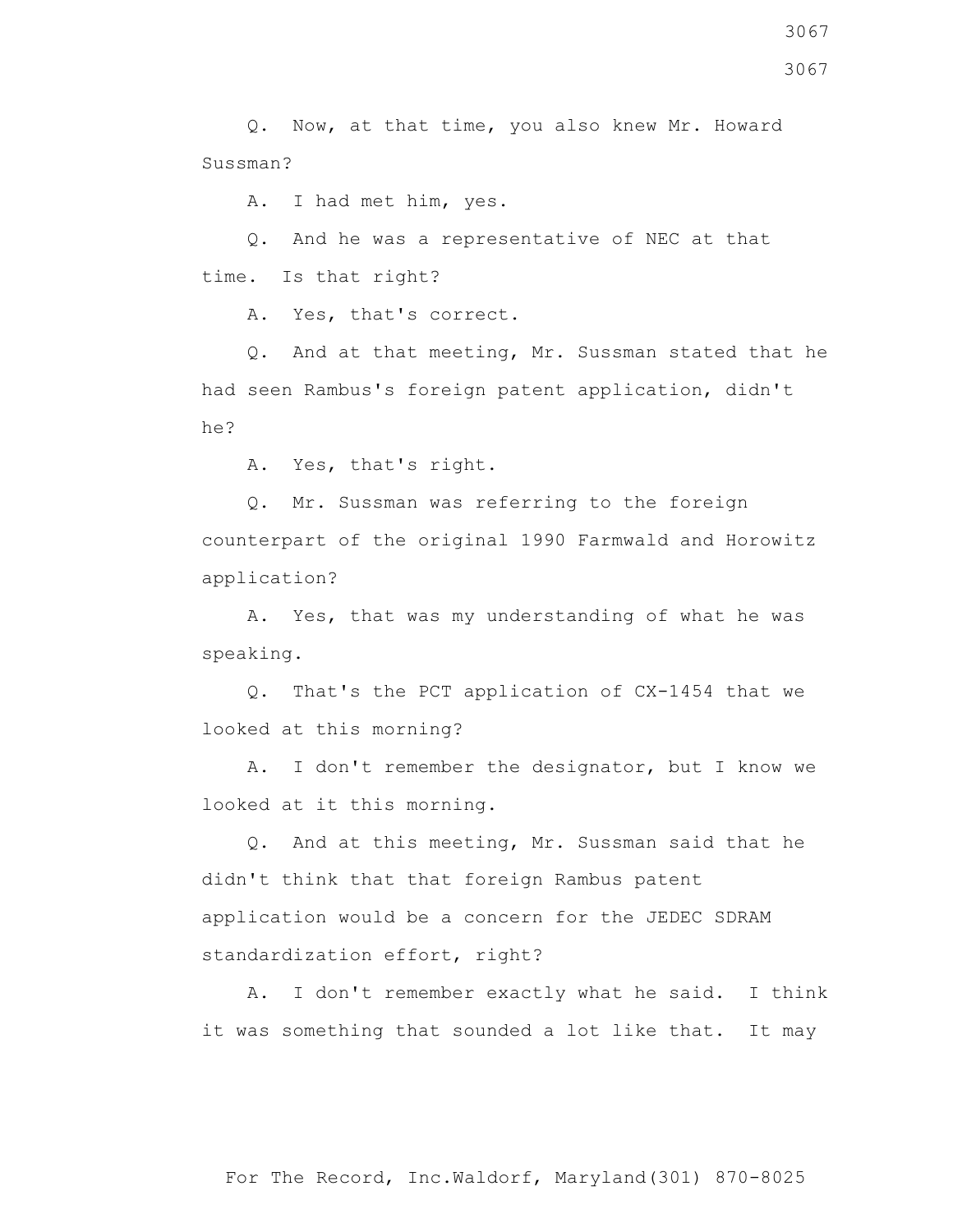have been slightly different.

 Q. But you were there and you heard him say something along those lines?

 A. That's what I remember. I think that's what I remember.

 Q. And you didn't say anything at that time to contradict Mr. Sussman, did you?

A. I think that's correct, yes.

 Q. Now, shortly after this meeting, on May 29th, you spoke again with Mr. Lester Vincent, right?

A. I'm not sure.

MR. OLIVER: May I approach?

JUDGE McGUIRE: Yes.

BY MR. OLIVER:

 Q. Mr. Crisp, I have handed you a document marked as CX-1947. This again is a page of handwritten notes from Mr. Lester Vincent labeled Telecon for teleconference at the top, bearing a date of May 29, 1992, and it begins, "w/ Richard Crisp." Do you see that?

A. Yes, I do.

 Q. Let me direct your attention to the third bullet point in particular, the last bullet point, "Richard has claims for cases we have filed plus claims for divisionals." Do you see that?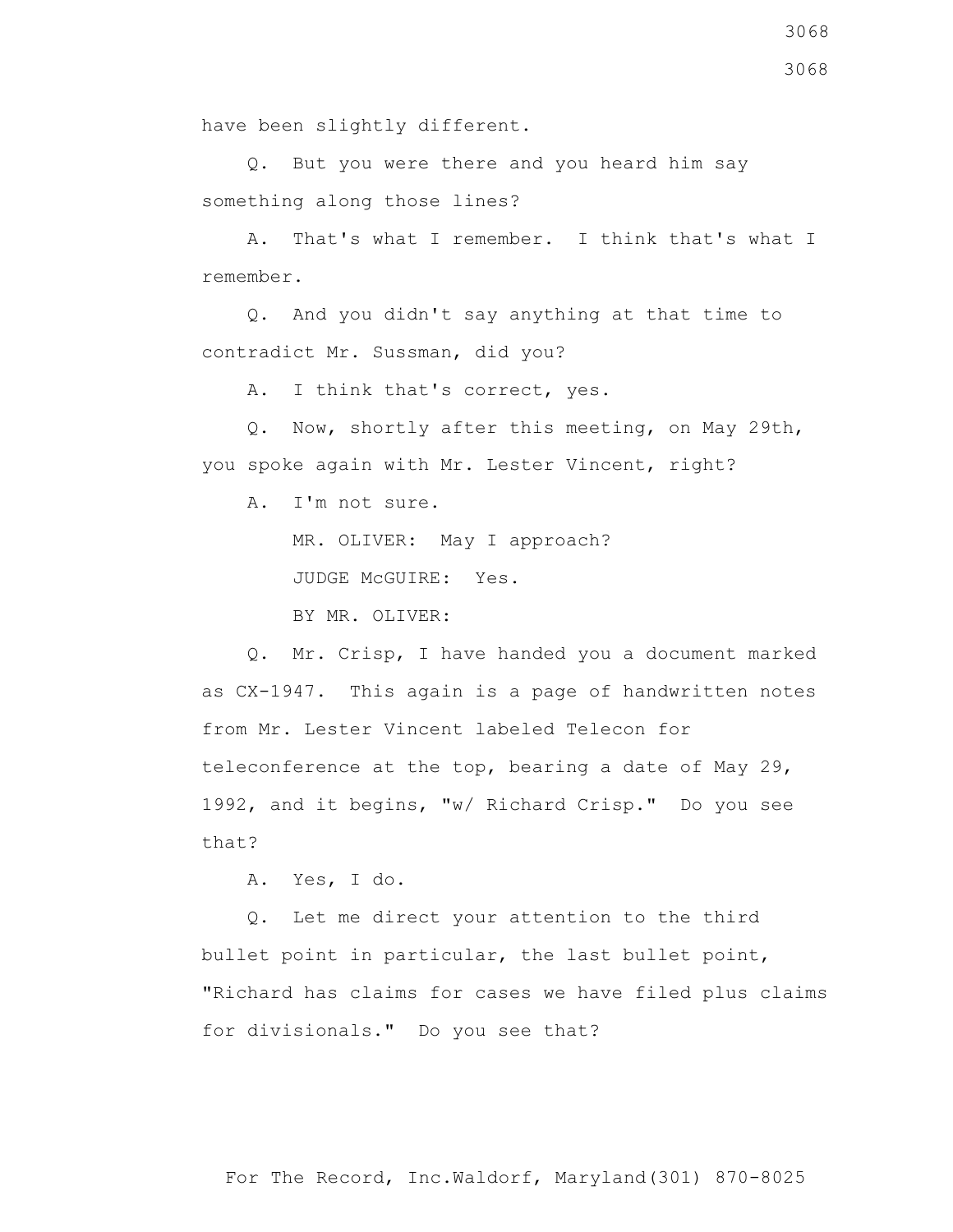A. Yes, I do.

 Q. Does that refresh your recollection that on May 29th, 1992, you spoke with Mr. Lester Vincent?

 A. Well, I'm pretty sure that that teleconference happened, but I don't remember it.

 Q. And you're also pretty sure that in that teleconference you discussed claims that you had for the divisionals?

 A. Well, that's what Mr. Vincent has on his notes, so I would believe that that's what -- that must have been one of the things that we talked about, but I don't remember the conversation.

 Q. Now, the following month, in June 1992, chief executive officer and president Geoff Tate circulated a draft Rambus business plan, right?

A. I'm sorry, I don't remember that.

MR. OLIVER: May I approach?

JUDGE McGUIRE: Yes.

BY MR. OLIVER:

 Q. Mr. Crisp, I've handed you a document marked CX-043a, the front page is on Rambus letterhead, June 18, 1992, the first line reads, "Attached is the Rambus, Inc. 1992-1997 business plan dated June 1992." It's signed Geoff Tate, then if you look on the following pages, the caption on the bottom reads,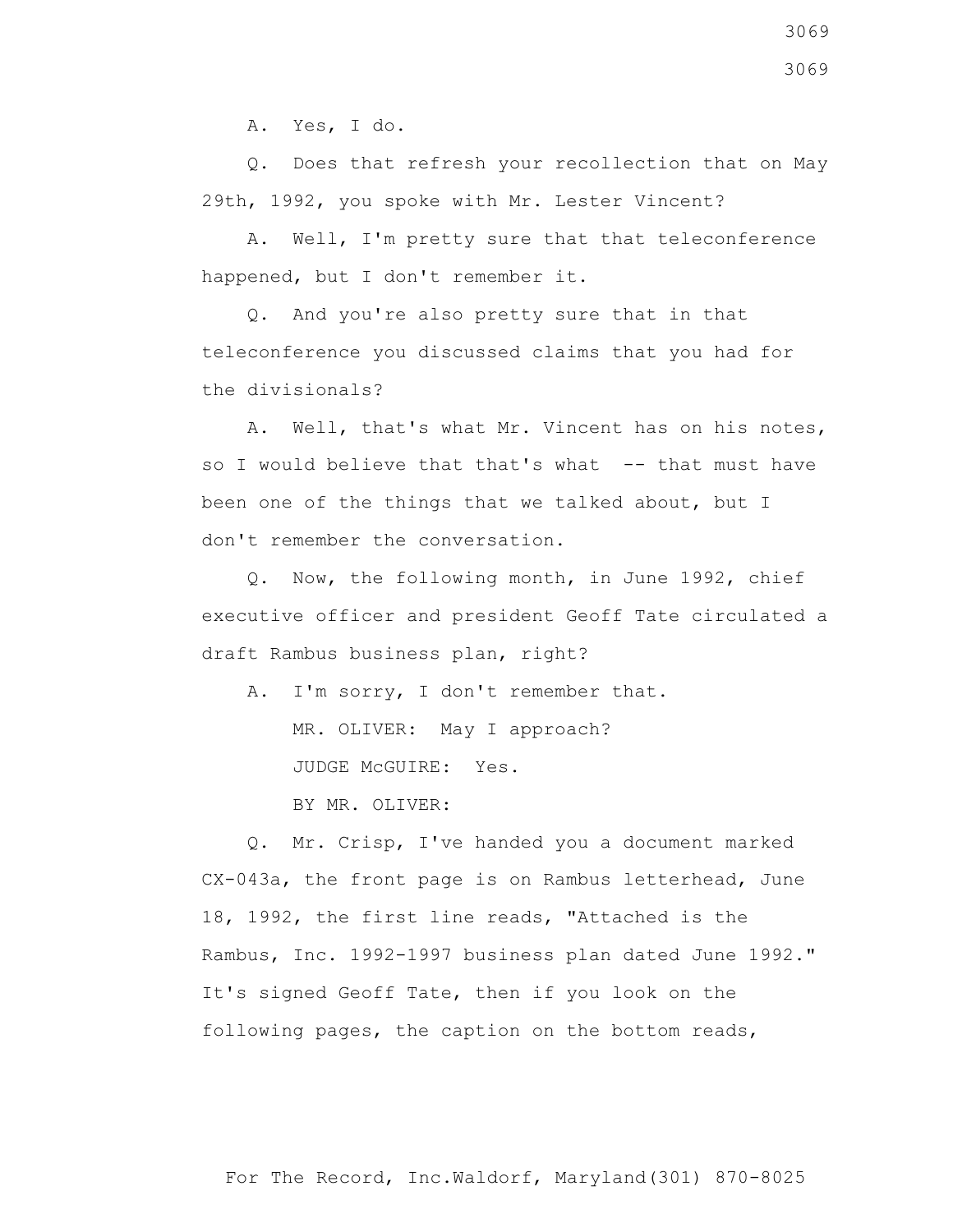"Draft of June 18, 1992." Do you see that?

A. Yes, sir, I do.

 Q. Does this refresh your recollection that in June 1992 CEO and president Geoff Tate circulated a draft Rambus business plan?

 MR. PERRY: Your Honor, there's no foundation. He's not on the list of the people that it's to and this was distributed, I think he ought to lay a foundation.

 MR. OLIVER: Your Honor, that's the basis of my question.

 JUDGE McGUIRE: Well, that is sustained, but I don't think you've gotten there yet, so let's lay a proper foundation.

 MR. OLIVER: Yes, Your Honor, I'm trying to ask if this refreshes his recollection.

 JUDGE McGUIRE: Well, you know, you're not there, so let's try to get there.

MR. OLIVER: Okay. Thank you, Your Honor.

 Mr. Crisp, does CX-543a refresh your recollection that in June 1992 you saw a draft Rambus business plan?

THE WITNESS: No.

BY MR. OLIVER:

Q. Mr. Crisp, let me ask you to turn, please, to

3070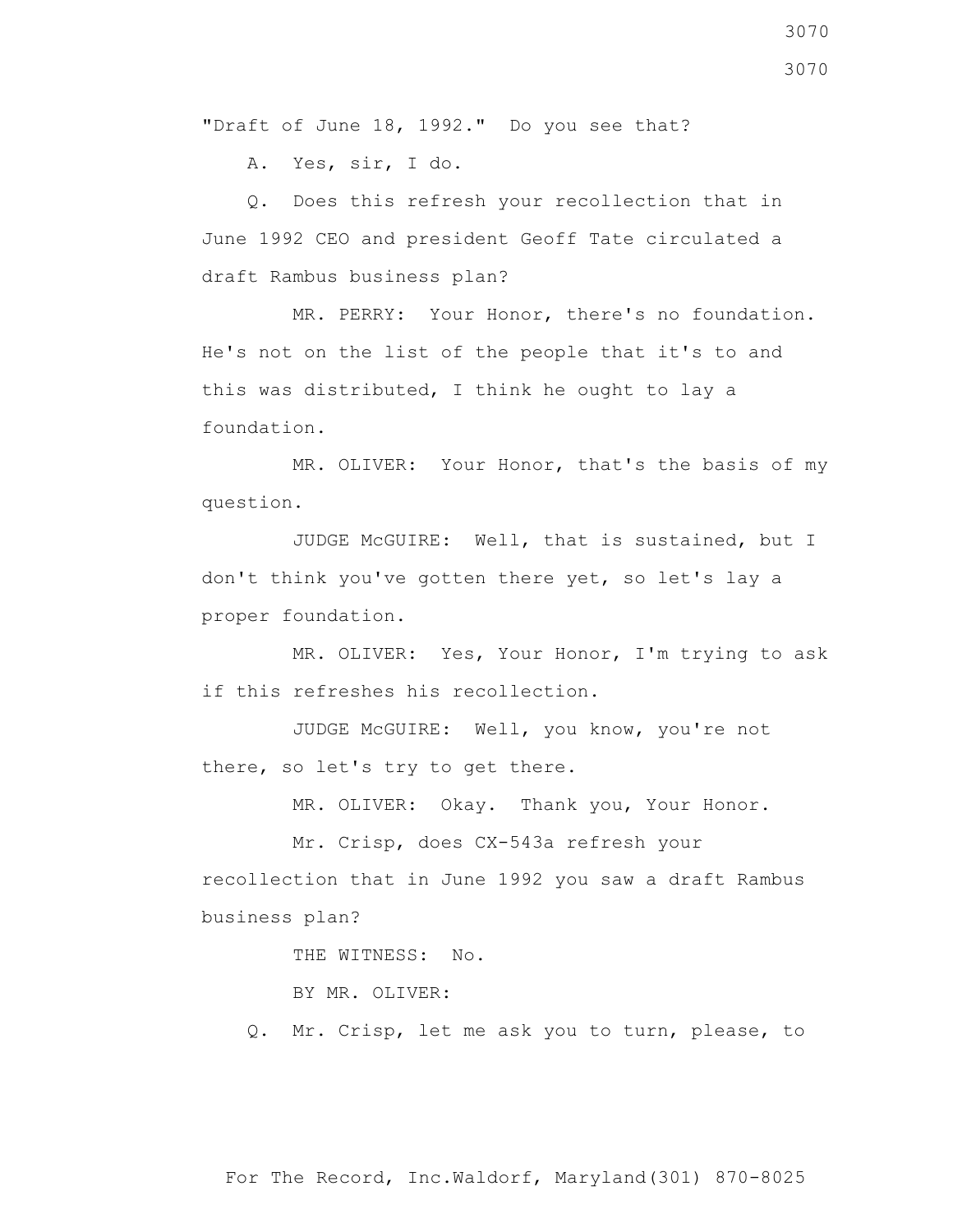page 15 of CX-543a. And let me read a paragraph to you and then ask a couple of questions of you. I would like to direct your attention to the third paragraph on page 15.

 I'm sorry, Your Honor, if we could have just a moment, please.

**(Brief pause.)**

BY MR. OLIVER:

 Q. I apologize, Mr. Crisp, I was referring to page 17 on the lower, right-hand corner, page 15 from the document itself. It's a page that begins at the top, "Secondly, to gain awareness." Do you see that?

A. Yes, sir, I do.

 Q. I would like to direct your attention to the third paragraph on that page, please. It reads, "Finally, we believe that Sync DRAMs infringe on some claims in our filed patents; and that there are additional claims we can file for our patents that cover features of Sync DRAMs. Then we will be in position to request patent licensing (fees and royalties) from any manufacturer of Sync DRAMs. Our action plan is to determine the exact claims and file the additional claims by the end of Q3/92. Then to advise Sync DRAM manufacturers in Q4/1992."

Do you see that?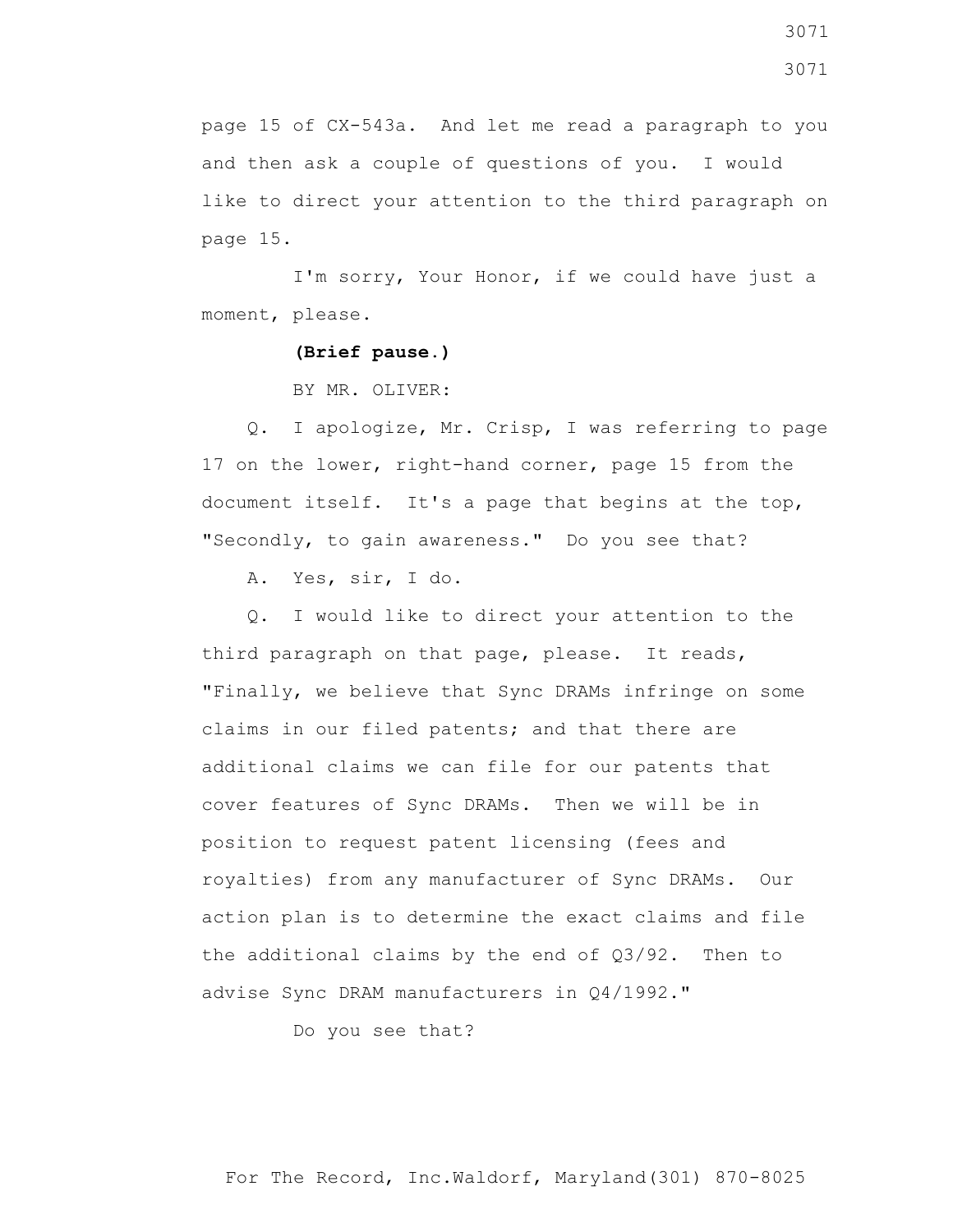A. Yes, I do.

 Q. Do you recall having any discussions with any individuals within Rambus during or before June 1992 concerning whether Sync DRAMs infringe Rambus patents?

A. I can't remember.

 Q. Now, was it consistent with your understanding at that time that Rambus could file additional claims for patents that would cover features of Sync DRAMs?

A. Well, I wasn't sure.

 Q. Well, in fact, the purpose of you suggesting claims to Allen Roberts to pass on to Lester Vincent was to do that, wasn't it?

 A. I think I explained earlier that my belief was that we had made a lot of inventions and Farmwald and Horowitz had made a lot of inventions that they had described in their 1990 patent filing, and I think I also mentioned that I wasn't sure what the claims had said, but it appeared to me that if we didn't have claims on certain areas that we should make sure that we get them if they're supportable by the patent specifications.

 Q. Let me direct your attention to the next to last sentence of the paragraph I just read, "Our action plan is to determine the exact claims and file the additional claims by the end of the third quarter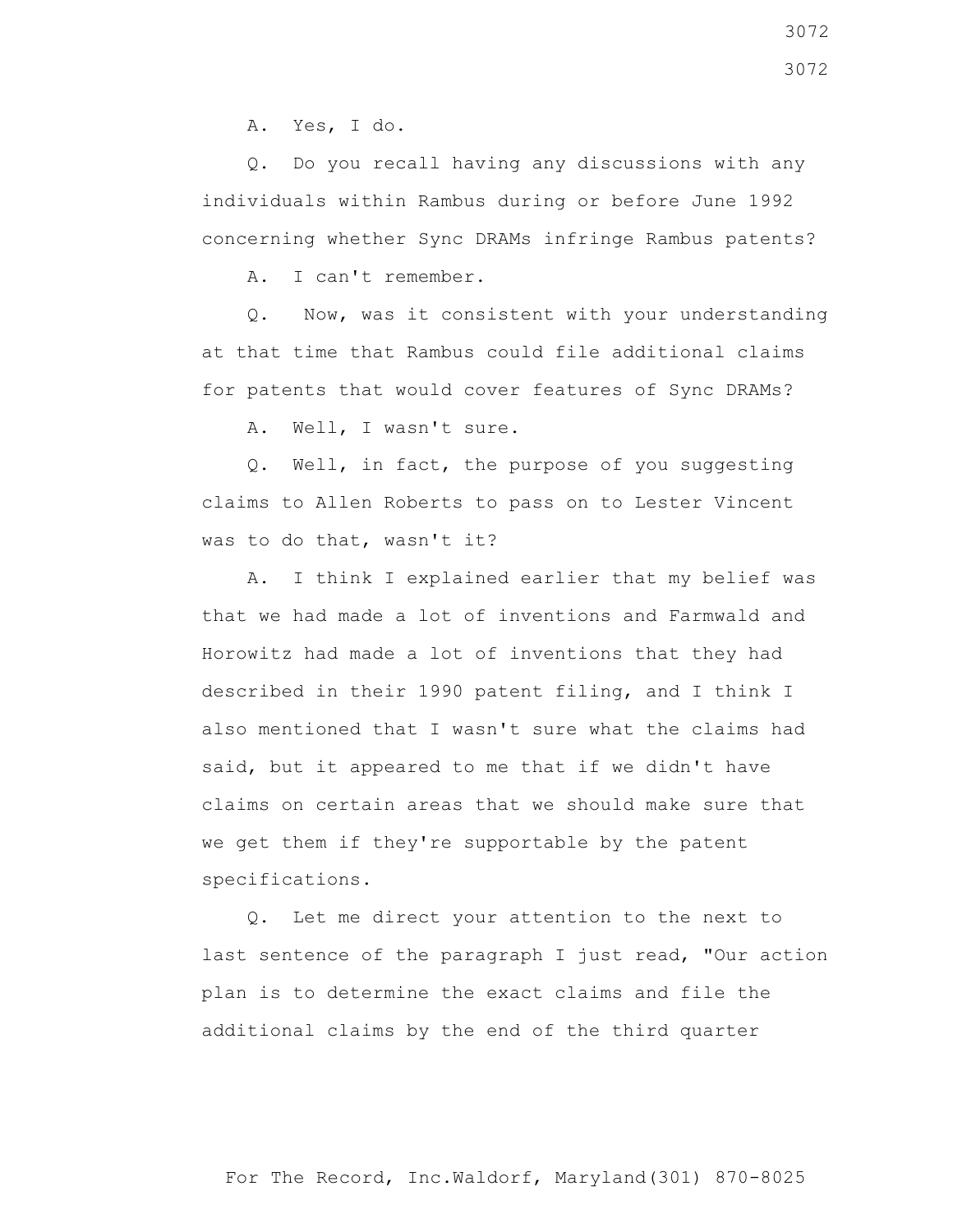1992." Do you see that?

A. Yes, I do.

 Q. That was, in fact, the action plan that you followed in subsequent months, wasn't it?

 MR. PERRY: Your Honor, there is no foundation to examine him off of this document. There is no showing that he has ever seen it.

 MR. OLIVER: Your Honor, my question is independent of the document, just using the language that in fact in the following months whether he did that.

JUDGE McGUIRE: Overruled, go ahead.

THE WITNESS: Would you ask the question again, please.

 MR. OLIVER: Could you read the question back, please.

## **(The record was read as follows:)**

 "QUESTION: That was, in fact, the action plan that you followed in subsequent months, wasn't it?"

THE WITNESS: I just don't remember any action plan or anything called that during that time frame or any other time frame.

BY MR. OLIVER:

 Q. Well, you continue to attend JEDEC meetings, right?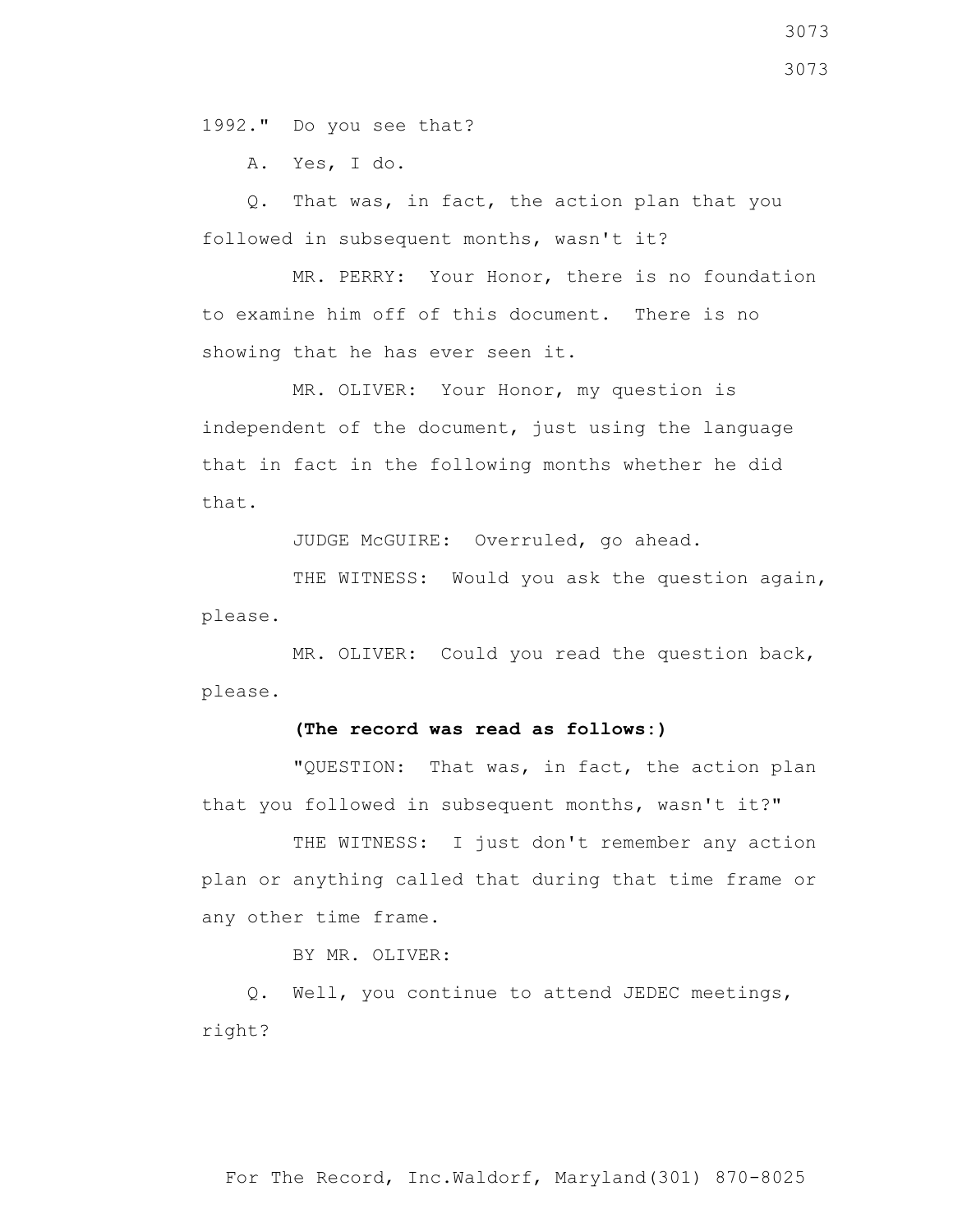A. Yes, that's true.

 Q. And you continue to observe the features that were being proposed within JEDEC for Sync DRAMs?

A. Yes, that's true.

 Q. And you continue to be involved in defining additional claims to be added to Rambus's pending patent applications, didn't you?

A. That may be true, I can't remember.

 Q. In fact, you met personally with Mr. Vincent later this year to work on the claims that you wanted to add to the pending applications, didn't you?

 A. I think I said I didn't remember whether I added -- helped add anymore claims or helped to suggest more claims or not. There was a point where I no longer was involved in that, I don't remember where that point was.

 Q. Now, we talked a few moments ago about the May 1992 JEDEC meeting. Do you recall that?

A. Yes, I do.

 Q. Now, that was the meeting at which JC-42.3 subcommittee decided to issue four ballots relating to SDRAM standardization, right?

A. I'm sorry, could you say the date again?

 Q. Yes, May 1992, the JC-42.3 subcommittee decided to issue four ballots related to SDRAM standardization,

3074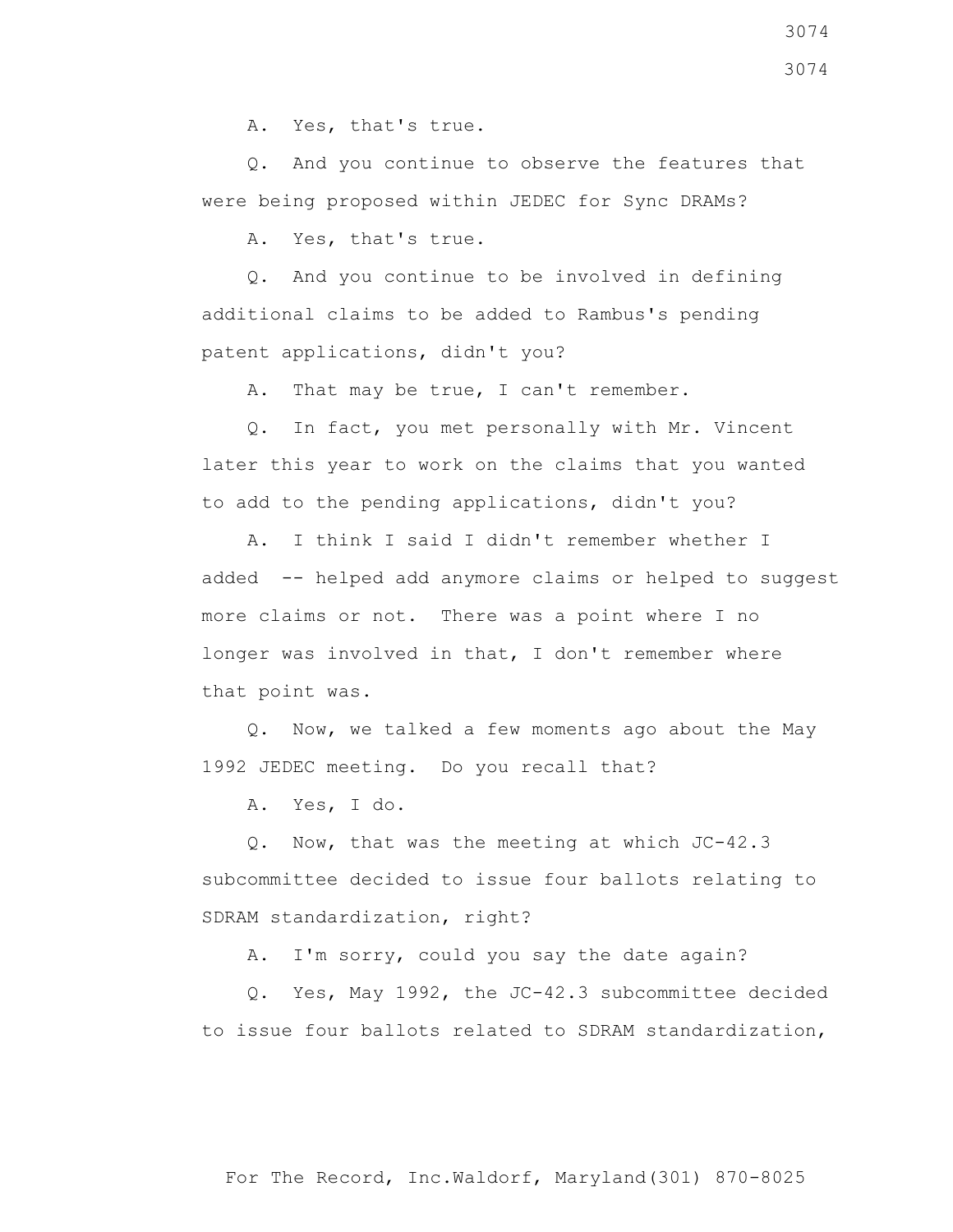right?

 A. Again, I don't -- I know that at some point there were four ballots that were released, I don't know which meeting it was, where that occurred.

 Q. Do you recall that those ballots were, in fact, issued on June 11th, 1992?

A. No, I'm sorry, I don't recall that date.

 MR. OLIVER: If we could have just a moment, Your Honor.

JUDGE McGUIRE: Go ahead.

BY MR. OLIVER:

 Q. Mr. Crisp, I've handed you four documents that have been marked as CX-252a, CX-253, CX-254 and CX-255. Do you recognize these as four ballots issued by JEDEC relating to the proposed SDRAM standard?

A. I think so, yes.

 Q. Do you see the date on each of these ballots as June 11, 1992?

A. Yes.

 Q. Now, if I could ask you to turn, please, to CX-252a. Do you have that document?

A. Yes, I do.

 Q. And if I could ask you to turn, please, to the third page of 252a. Do you see that?

A. Yes, sir.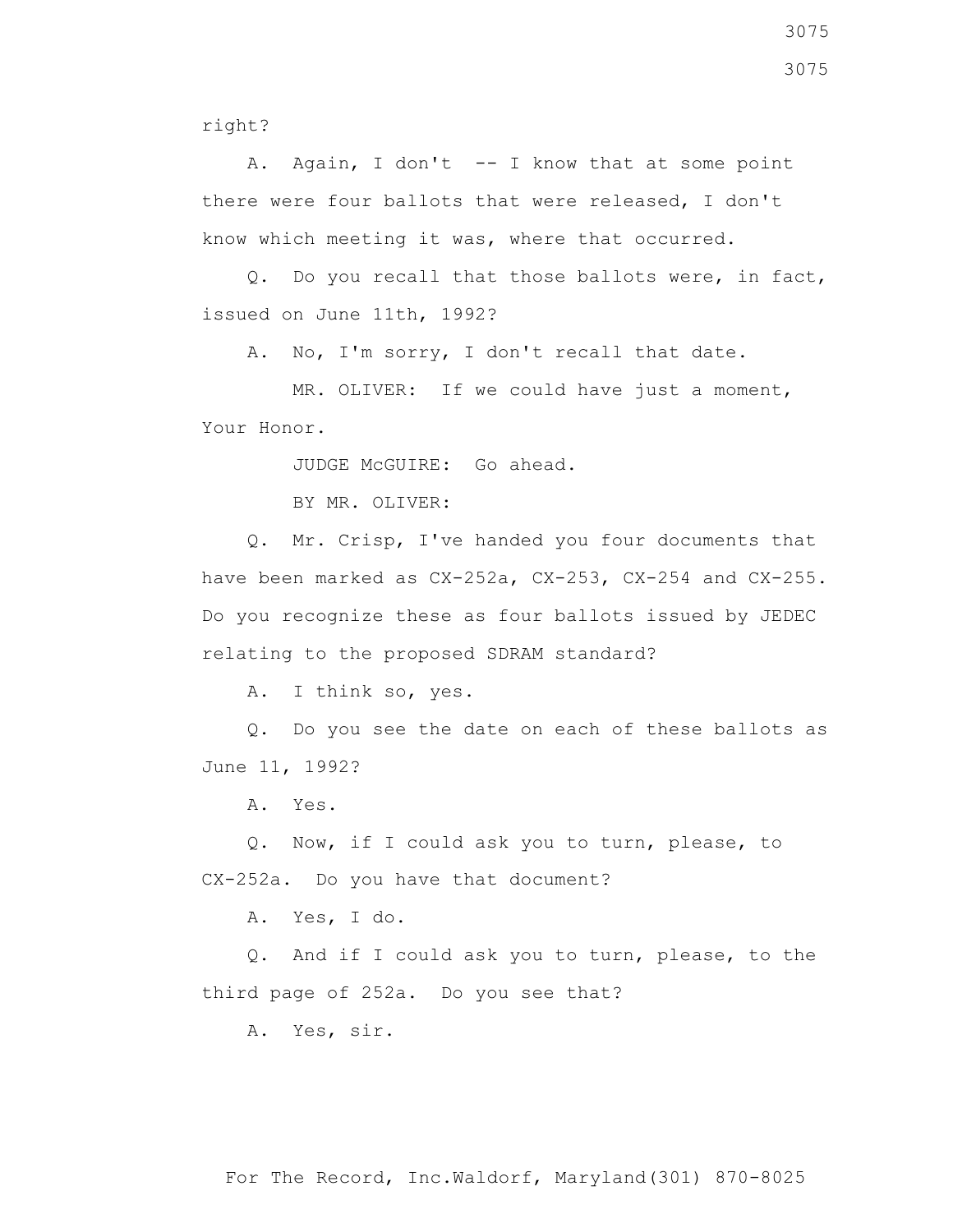Q. It has the caption in the upper left-hand column or upper left-hand side, Mode Register.

A. Yes, I see that.

 Q. And then to the right-hand side of the page, about the middle, there's a box that says, "Wrap Length." Do you see that?

A. Yes, I see that.

 Q. And you recognize that as indicating a certain programmable feature?

A. Yes, sir, that's right.

 Q. And below that, there's a box that's labeled Latency Mode. Do you see that?

A. Yes, I see that.

 Q. And again, you recognize that box as representing programmable feature?

A. Yes, that's right.

 Q. Now, Mr. Crisp, shortly after these ballots were issued, you had another conversation with Lester Vincent, didn't you?

A. I don't recall.

MR. OLIVER: May I approach?

JUDGE McGUIRE: You may.

BY MR. OLIVER:

 Q. Mr. Crisp, I have handed you a document marked as CX-1930, again, this is a set of the green sheets or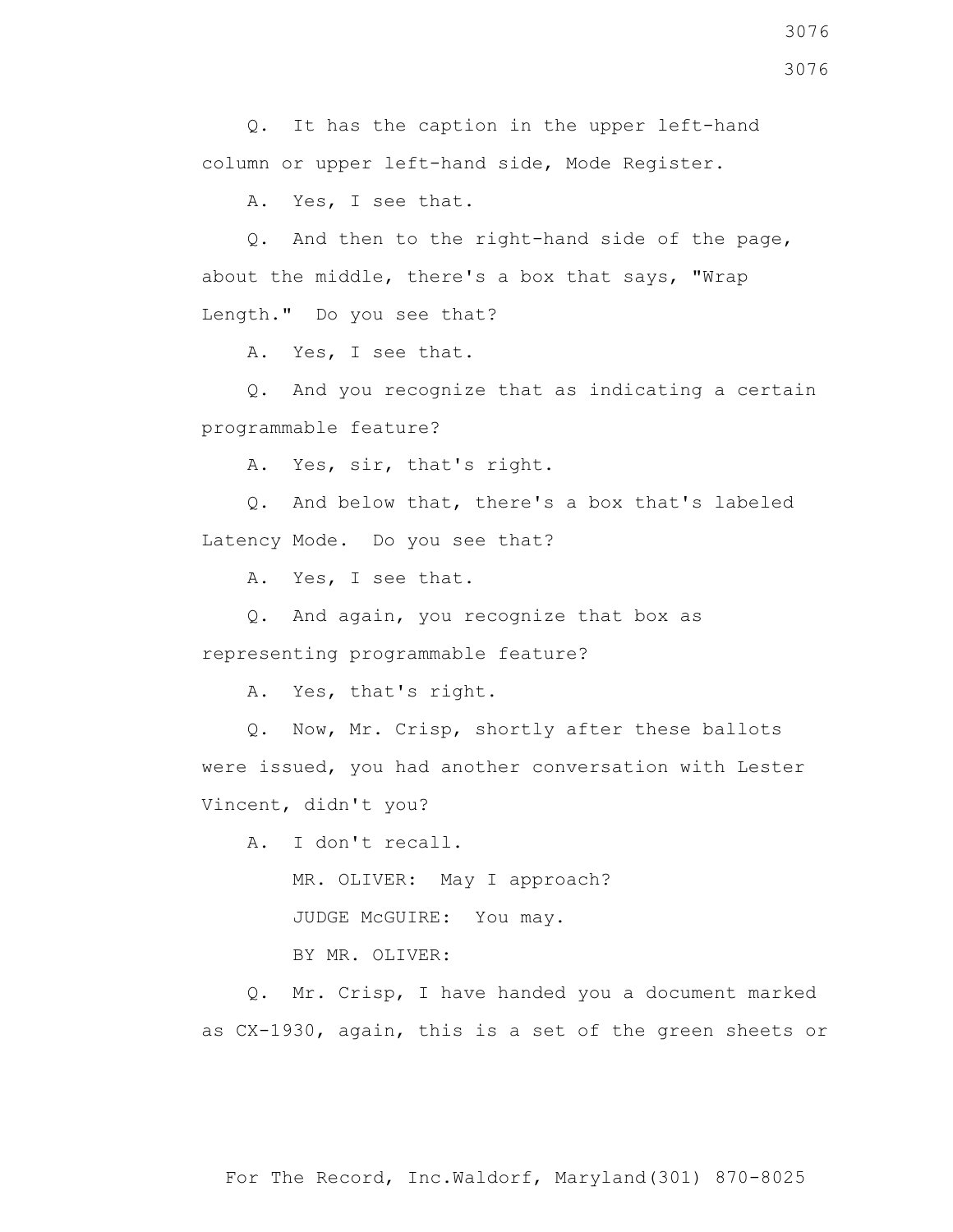billing records of Mr. Lester Vincent, and if I could ask you to turn, please, to page 34. And let me direct your attention to the first entry on this page, please. It's very difficult to read on paper copy, I think the computer screen is easier to read. If you look at the computer screen, you will see the first entry there reads, "June 23, 1992, Lester Vincent, teleconference with Richard Crisp concerning status divisional applications."

Do you see that?

A. I do.

 Q. Now, you wanted Lester Vincent to hurry up and file the additional claims that you had proposed, right?

 A. I think I was curious where they were standing, because I believe somebody may have asked me what was going on with that.

 Q. Well, you recall that one of the claims you proposed to Allen Roberts related to using the mode register to control access latency, right?

 A. Well, I had stated it a little bit differently than that, but it was posed more or less as a question of do we have a claim that covers that, and if not, why not.

Q. Let me ask you to find CX-1946 in front of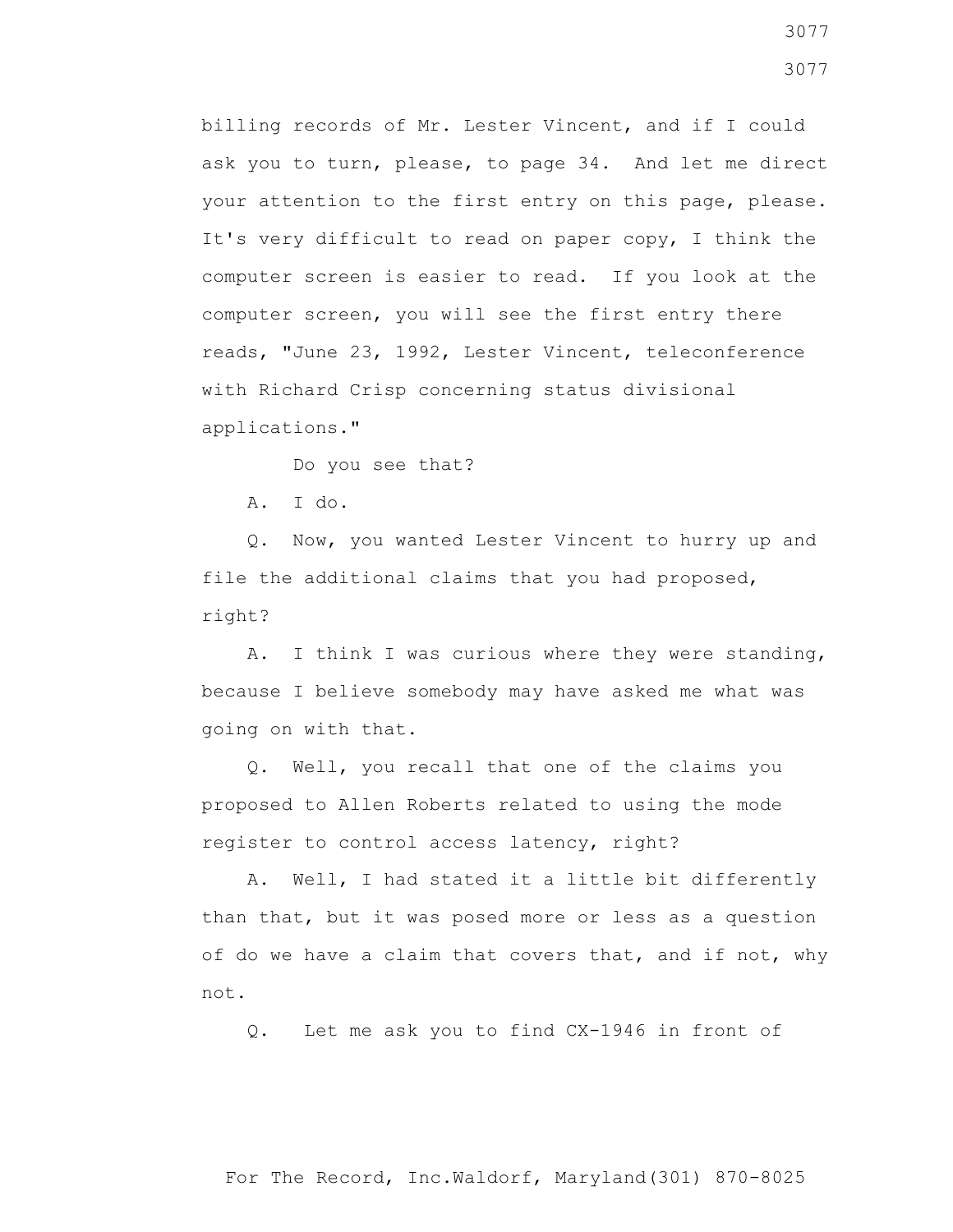you, please.

A. Do I have that?

 Q. I believe you do. It's a single page document that consists of handwriting.

A. Yes, I see it.

 Q. Lester Vincent's notes here on CX-1946 state, "Richard Crisp wants to add claims to original application, add claims to mode register to control latency." Does that refresh your recollection that, in fact, you wanted to add claims to control  $-$ - to mode register to control latency?

 A. Well, I wanted to make sure we had those claims. I don't know if it was necessary to add new ones or not, I just wanted to make sure we had claims.

 Q. So, in any event, after you received the ballots issued by JEDEC on June 11, 1992, including the ballot relating to mode register, you called Lester Vincent, right?

 A. It may have been me that called him or it may have been the other way around. I'm not sure which way it was, but we talked.

 Q. And again, you wanted to urge him to file the claims as quickly as possible, right?

 A. Well, I think I was curious what the status was.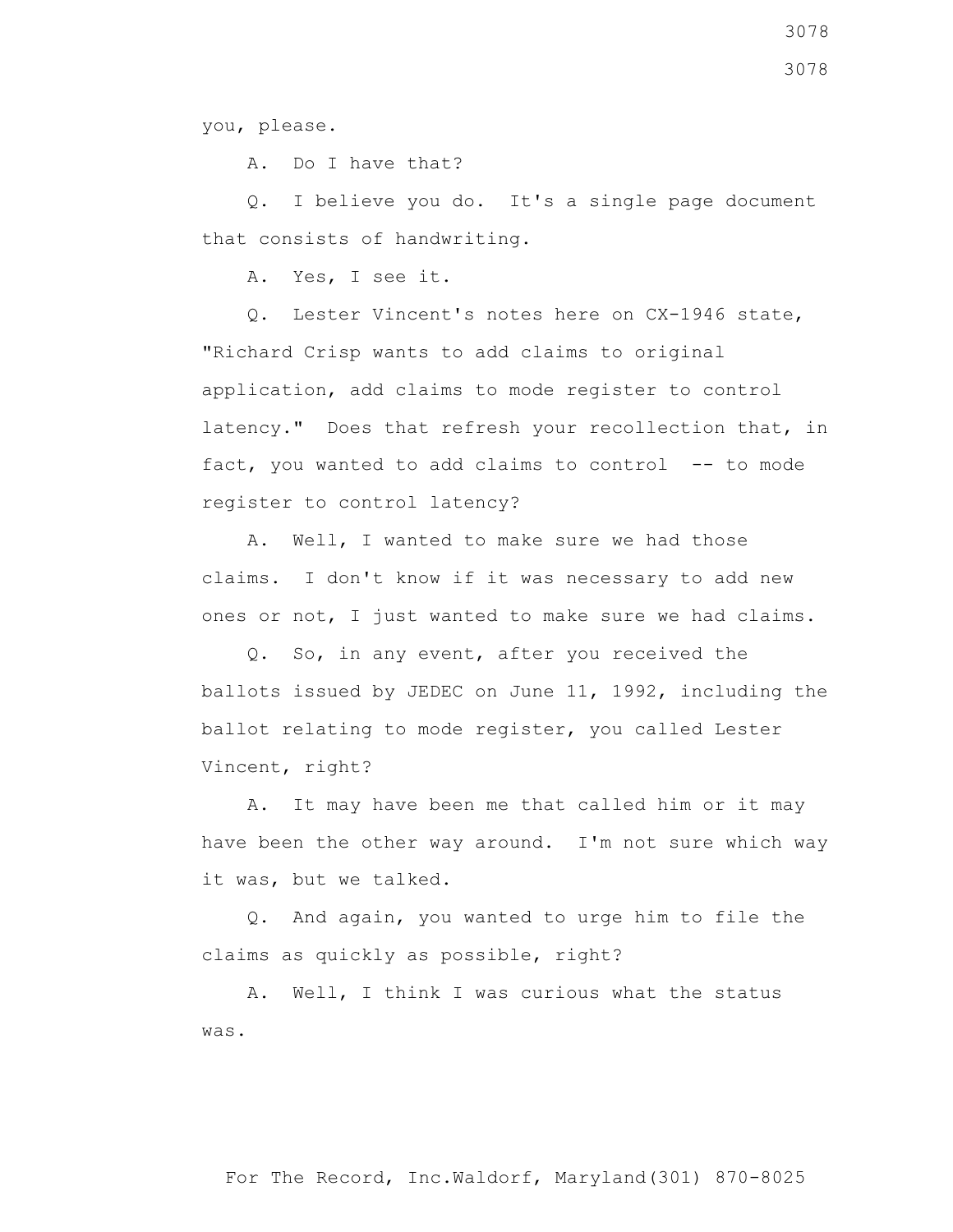Q. Didn't Mr. Vincent tell you that there was no particular rush in filing the claims because Rambus wouldn't lose any rights by waiting?

 A. It's very possible he may have told me that. I don't really remember our conversation very clearly.

 Q. Let me ask you to turn back to CX-252a, please, this is the ballot we were looking at a moment ago. Do you have CX-252a in front of you?

A. Yes, I do.

 Q. Now, this is a standard form ballot that was used during the time that you were participating in JEDEC, right?

 A. Well, at least it was what was used at this point in time. It's possible they may have changed.

 Q. And on this particular ballot, you expected to signal your vote on page 2?

A. Yes, that's correct.

 Q. And there are a number of options set forth that can be checked, right?

A. Yes, that's correct.

 Q. And the first line is if you approve the content?

A. Yes, that's right.

 Q. The second line is if you approve the content but have comments?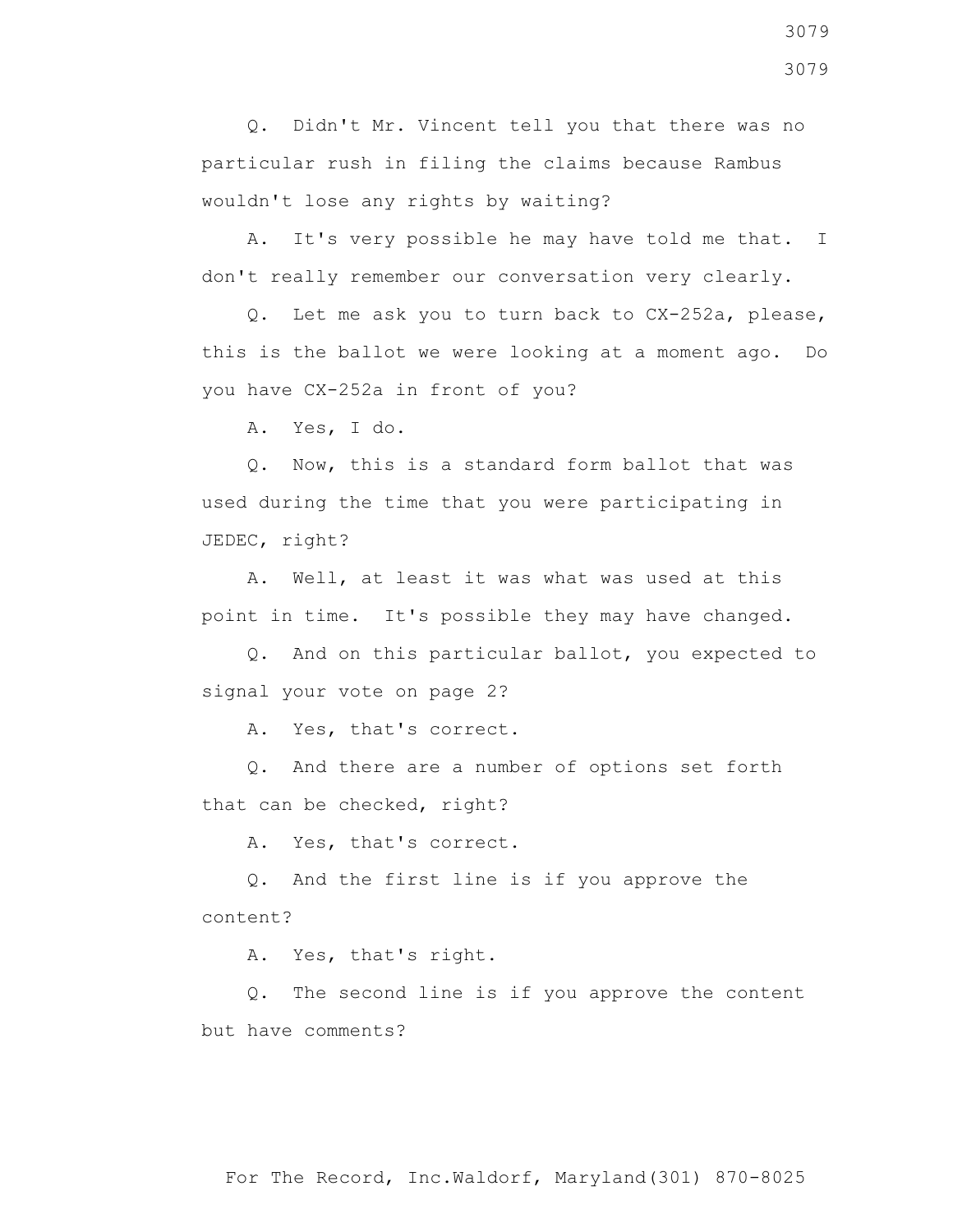Q. The third line is you do not approve.

A. Yes, that's correct.

Q. The fourth line is if you abstain?

A. Yes.

 Q. And the fifth line reads, "If anyone receiving this ballot is aware of patents involving this ballot, please alert the committee accordingly during your voting response." Do you see that?

A. Yes, I do.

Q. Now, you voted on this ballot, didn't you?

A. Yes, that's correct.

 Q. You checked the box I do not approve of the content, right?

A. Yes, that's correct.

 Q. But when you returned this ballot, you did not check the box saying that you were aware of patents involving the ballot, right?

A. Yes, that's correct.

 Q. Now, these ballots were tallied in the July 1992 meeting, right?

 A. I don't remember what the date of the meeting was, I know they were tallied at the next meeting, whatever date that was held.

MR. OLIVER: May I approach, Your Honor?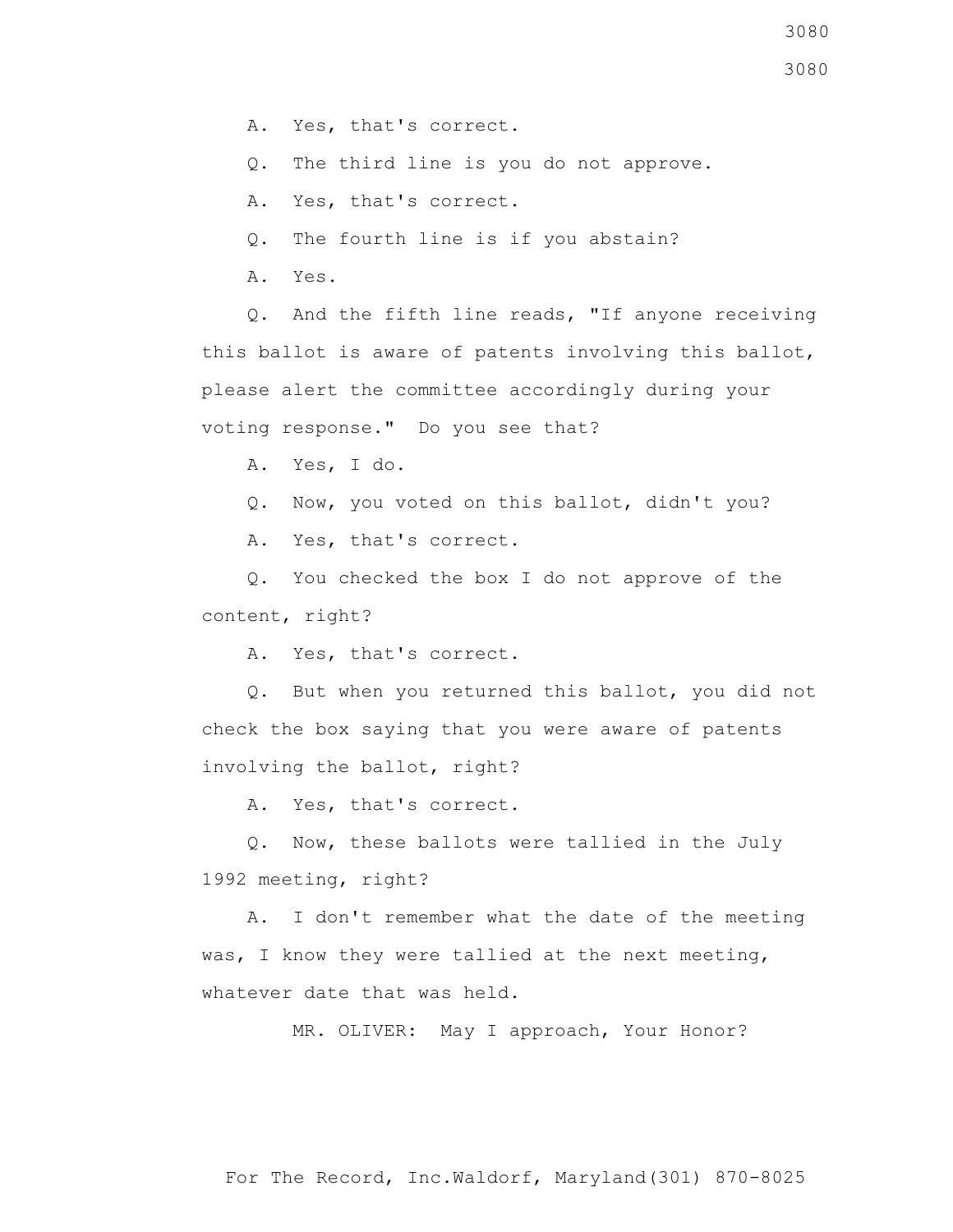BY MR. OLIVER:

 Q. Mr. Crisp, I've handed you JX-13, which are the meeting minutes from the July 21, 1993 meeting - excuse me, July 21, 1992 meeting. Do you see that?

A. Yes, sir, I do see that.

Q. And you were present at this meeting, right?

A. Yes, I was.

 Q. If you look about three quarters of the way down the first page, you're listed, I believe, as Mr. Rod Crisp.

A. Yes, that's correct.

Q. But that was you, right?

A. Yes, I'm virtually certain that was me.

 Q. Now, vice president Mooring also attended this meeting, right?

A. Yes, he did.

 Q. Now, at the beginning of this meeting, Mr. Townsend again presented the patent policy, right?

 A. Well, I don't actually remember that, but I imagine he would have.

 Q. Let me direct your attention to page 4 of JX-13. If I can direct your attention to item number 4 about halfway down the page, "Patent Issues, Chairman Townsend showed the patent policy and the tracking list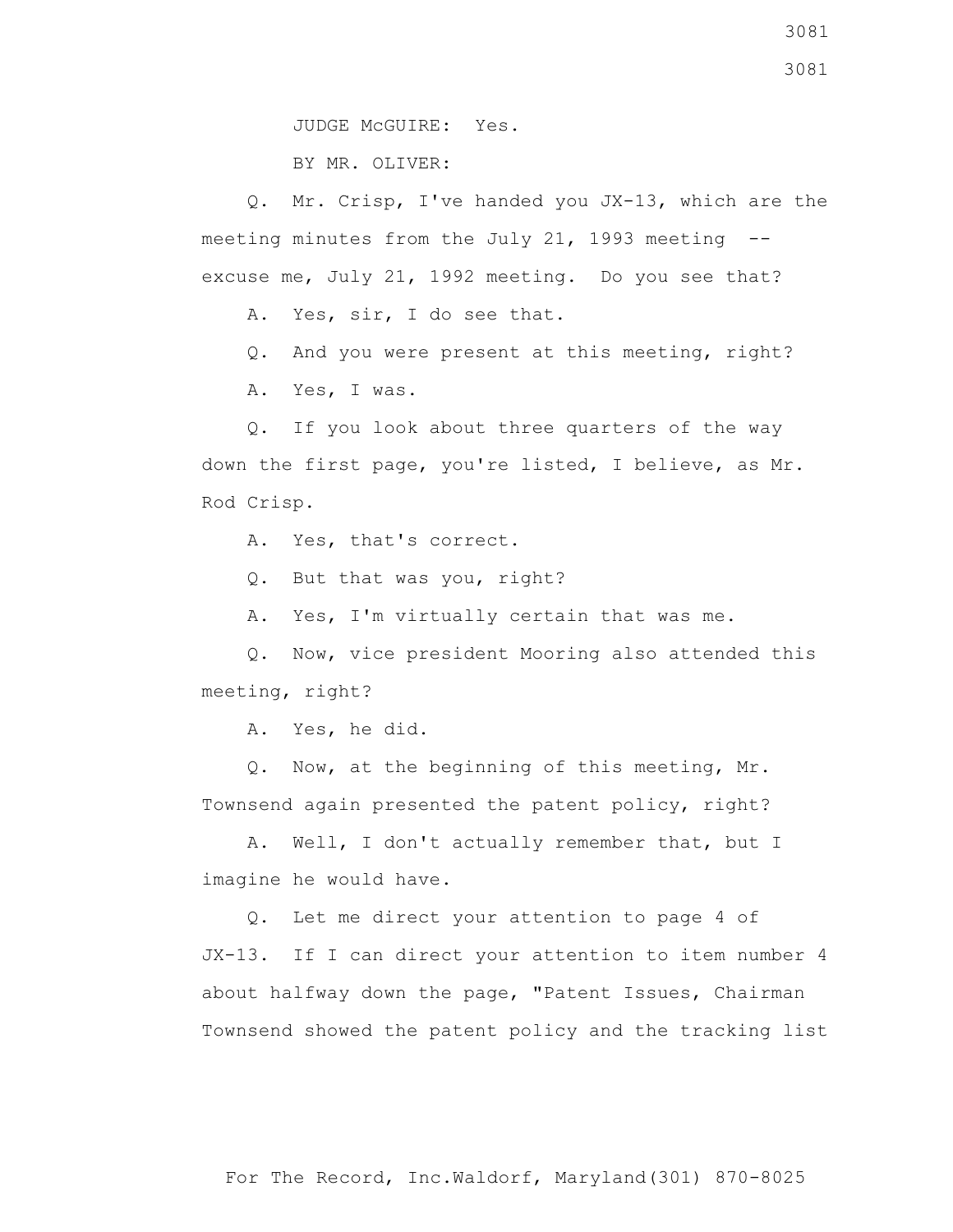(see attachment A)." Do you see that?

A. Yes, I do.

 Q. Does that refresh your recollection that Chairman Townsend presented the patent policy at this meeting?

A. Yes, it does.

 Q. Now, if I could direct your attention to page 9. And specifically item number 16, towards the top of the page, the caption reads, "DRAM Ballot Counts." Do you see that?

A. Yes, I do.

 Q. Now, does that refresh your recollection that the various ballots were, in fact, tallied at this July 1992 JEDEC meeting?

A. Yes, it does.

 Q. Now, patent issues were, in fact, discussed during the tabulation of these ballots, right?

A. I'm sorry, I don't remember.

 Q. Let me direct your attention about a third of the way down the page to a paragraph beginning IBM. Do you see that?

A. Yes, I do.

 Q. That paragraph reads, "We're concerned about the completeness and cleanliness of these SDRAM ballots. We do not want parts from various vendors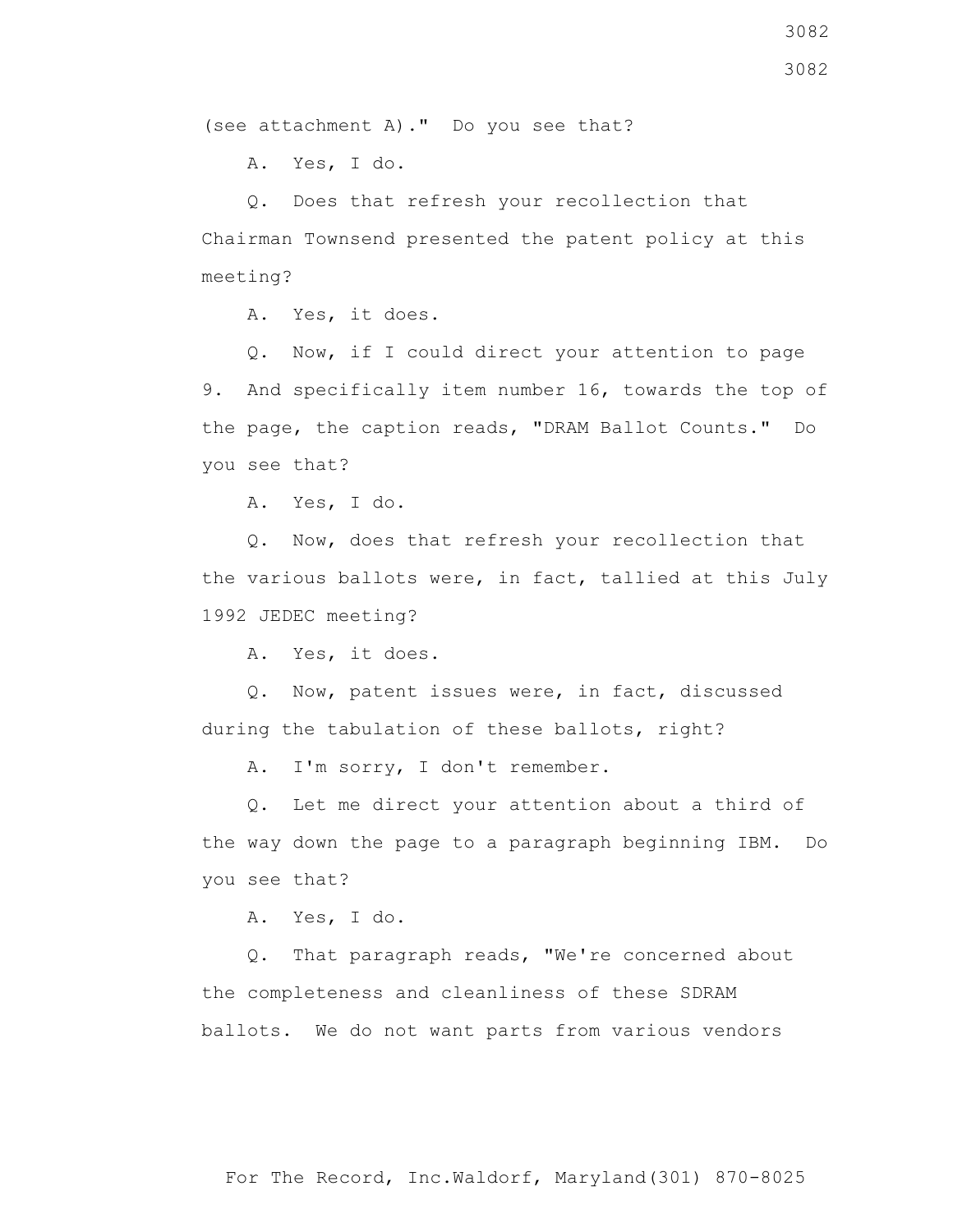that are not plug compatible. All functions, control, options, package and pinout details must be specified to avoid incompatible parts. Patent issues must be cleaned up before we proceed."

Do you see that?

A. Yes, I do.

 Q. And then immediately after that, there was a discussion of Motorola patent, right?

A. I don't really remember.

 Q. If I could direct your attention to the next paragraph in the minutes, there's a reference there to Motorola, a patent 5,077,693. Do you see that?

A. Yes, I do see that.

 Q. Does that refresh your recollection that there was, in fact, a discussion of the Motorola patent following the IBM comment?

 A. It must have happened, I really don't remember it, though.

 Q. And after that, you explained the Rambus vote, right?

A. Yes, they have me -- they have Rambus down explaining the no vote.

 Q. Because this is one of the ballots that you voted on, right?

A. That's correct.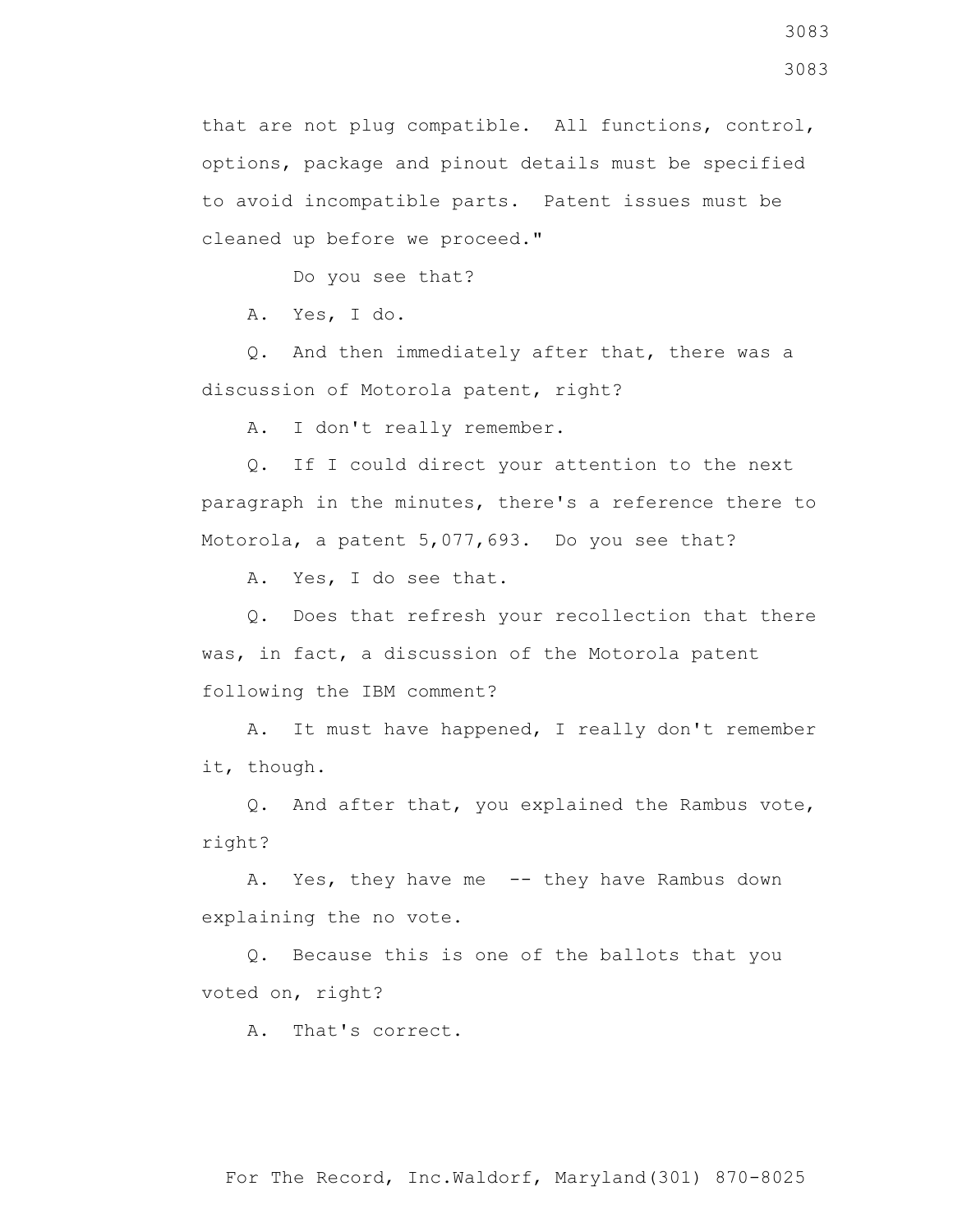Q. And you provided some technical comments. Is that right?

A. Yes, that's correct.

 Q. And you explained the technical reasons why you voted no?

A. Yes, that's correct.

 Q. But again, you did not say anything at all with respect to potential Rambus patents. Is that right?

A. I don't think I was asked to.

 Q. My question is you did not say anything with respect to Rambus -- potential Rambus patents. Isn't that right?

A. Yes, that's correct.

 Q. And following consideration of that ballot, the committee moved on to the remaining three ballots. Is that right?

 A. I don't remember which order they were covered, but I know all four of the ballots were reviewed.

 Q. Let me ask you to turn, please, to page 10. Do you see item 16.3 about two-thirds of the way down page 10?

A. Yes.

 Q. This refers to the mode register ballot. Is that right?

A. Yes, that's correct.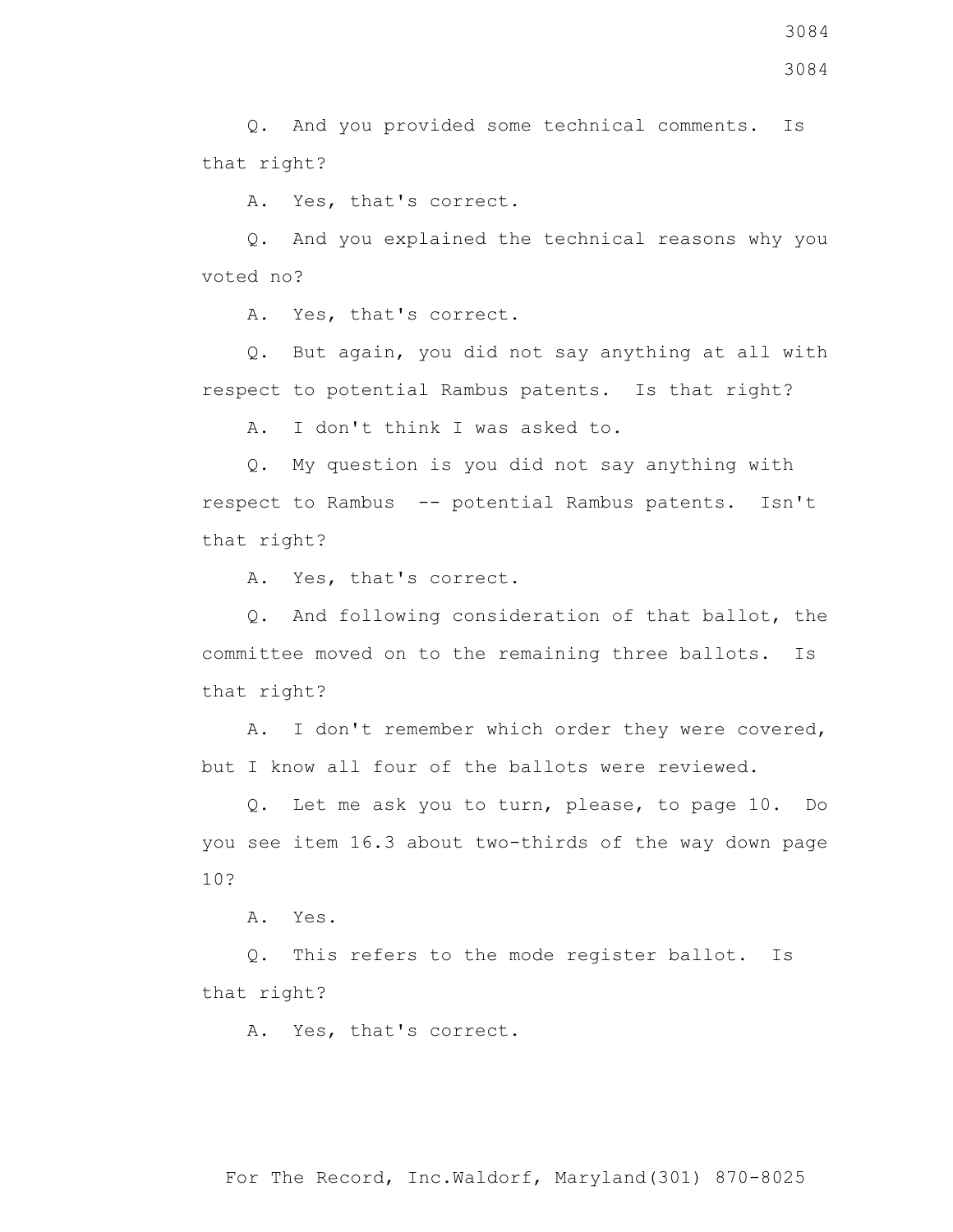Q. And that is CX-252a that we looked at just a moment ago, right?

 A. I thought that's the one we had just done a few moments ago. Is this a different one than the last one? Yes, this is CX-252a.

 Q. And the Rambus comment with respect to the mode register ballot was the same as the comment that we looked at on page 9, right?

A. I'm sorry, could you ask your question again?

Q. Sure. Let me instead --

 A. I'm confused about what the last ballot we looked at was. I thought it was this one. I just want to make sure I'm giving you the right answers to the right ballots.

 Q. Let me back up just a moment to make certain the record is clear. A moment ago we looked four separate ballots. Do you recall that?

A. Yes, that's correct.

Q. Those were CX-252a, 253, 254 and 255?

A. Yes, that's right.

 Q. And then if you look at JX-13 at pages 9, 10 and 11, you'll see references on page 9 to 16.1, page 10 to 16.2 and 16.3, and on page 11 to 16.4. Do you see that?

A. Yes, that's right, I see those.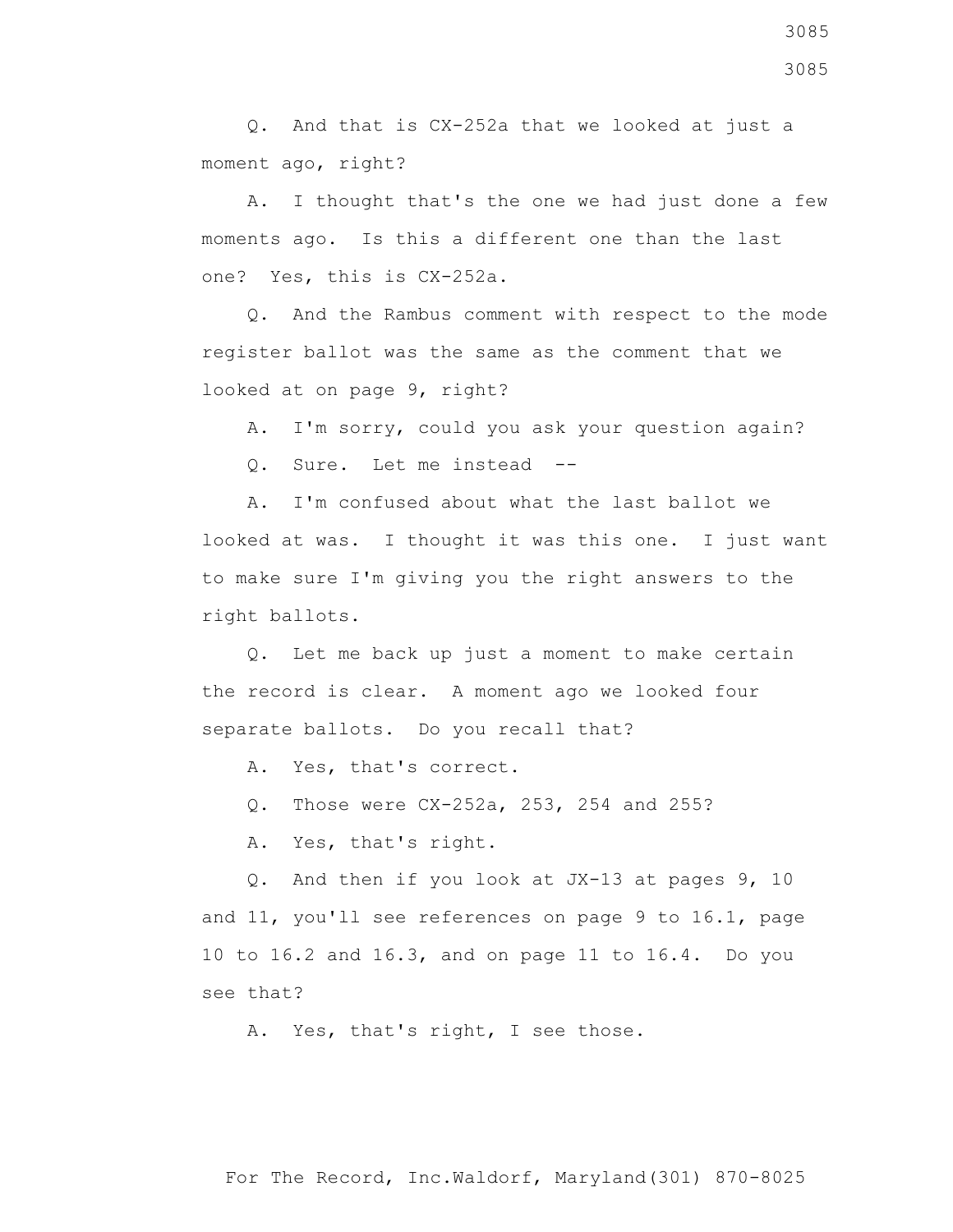3086

 Q. And if you look at the item numbers at the end of each caption, you'll see 16.1 -- 16.1 actually does not have an item number. 16.2 is item 376.2. Do you see that?

A. Yes.

 Q. And do you see that that corresponds to one of the ballots?

 A. Yes, I was just trying to figure out which ballot. Yes, okay.

 Q. And do you see that item 16.3 is item number 376.3?

A. Yes. I do see that.

 Q. And item 376.3 corresponds to the mode register ballot. Is that right?

A. Yes. That's correct.

 Q. And item 16.4 on page 11 corresponds to 376.4? Do you see that?

A. Yes, I see that.

 Q. Now, does that help you match the discussion in the minutes with the ballots?

A. Yes, it does, thank you.

Q. Now, again, item 16.3 on page 10 was the

discussion corresponding to mode register ballot. Is that right?

A. I'm sorry, 16 which?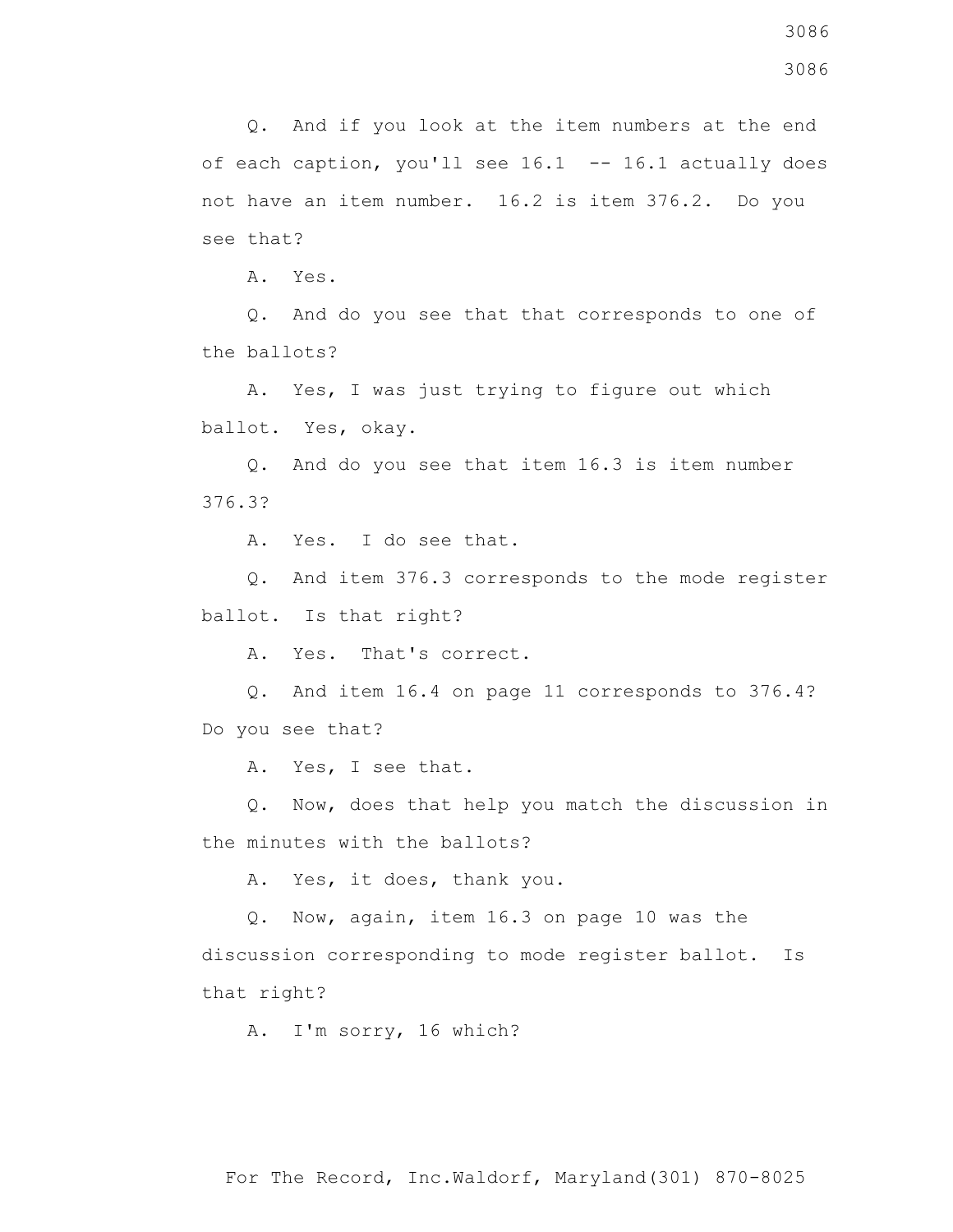Q. 16.3 on page 10.

A. Yes, I see that.

 Q. And that corresponds to the mode register ballot, CX-252a, right?

A. Yes, that's correct.

 Q. And now if you look at the second line in paragraph 2, "Comments from Compaq, IBM, Rambus were the same as ballot 42.3-92-83." Do you see that?

A. Yes, I see that.

 Q. And that refers back to item 16.1, page 9, right?

A. 16.1 on page 9, yes.

 Q. So, in other words, the comment that Rambus made underneath 16.1 on page 9 also applied to item 16.3, page 10, right?

A. That's correct.

 Q. Again, at the time that the mode register ballot, item 376.3, was being considered, you never said anything to the respect to potential Rambus patents relating to that ballot, did you?

A. That's correct.

 Q. Now, the following month, in August of 1992, you spoke with Mr. Vincent again concerning the amendment of claims, right?

A. I don't remember.

3087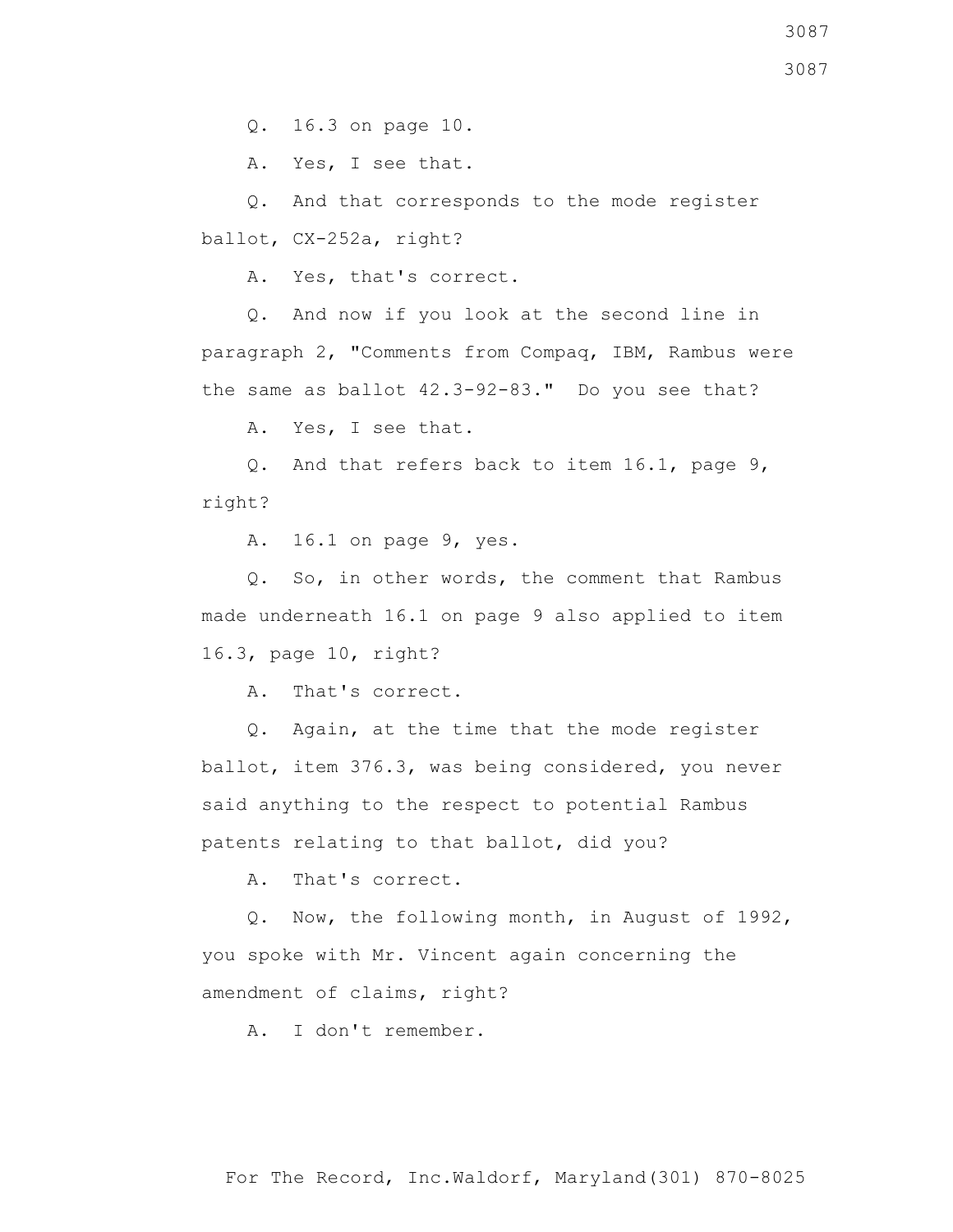Q. If I could ask you to look at CX-1930 in front of you, that's the collection of Mr. Vincent's green sheets or billing records.

A. I have it.

 Q. If I could ask you to turn, please, to page 42. Again, the paper copy is difficult to read, it might be easier to read on the computer screen, but if you look at the first entry there, it reads, "August 24, '92, Lester Vincent, teleconference with Richard Crisp concerning amendment of claims." Do you see that?

A. Yes, I do.

 Q. Does that refresh your recollection that in late August you did, in fact, have another discussion with Mr. Vincent concerning amendment to the Rambus patent claims?

 A. Well, I see that the teleconference occurred, but I'm sorry, I don't remember it.

 Q. You have no reason to believe that that conference did not occur, do you?

A. No, no, I just don't remember it.

 Q. Now, Mr. Crisp, the following month, in September 1992, Mr. Mooring reported to the Rambus board of directors on potential competition in JEDEC synchronous DRAM, right?

A. That's possible. I don't know that I know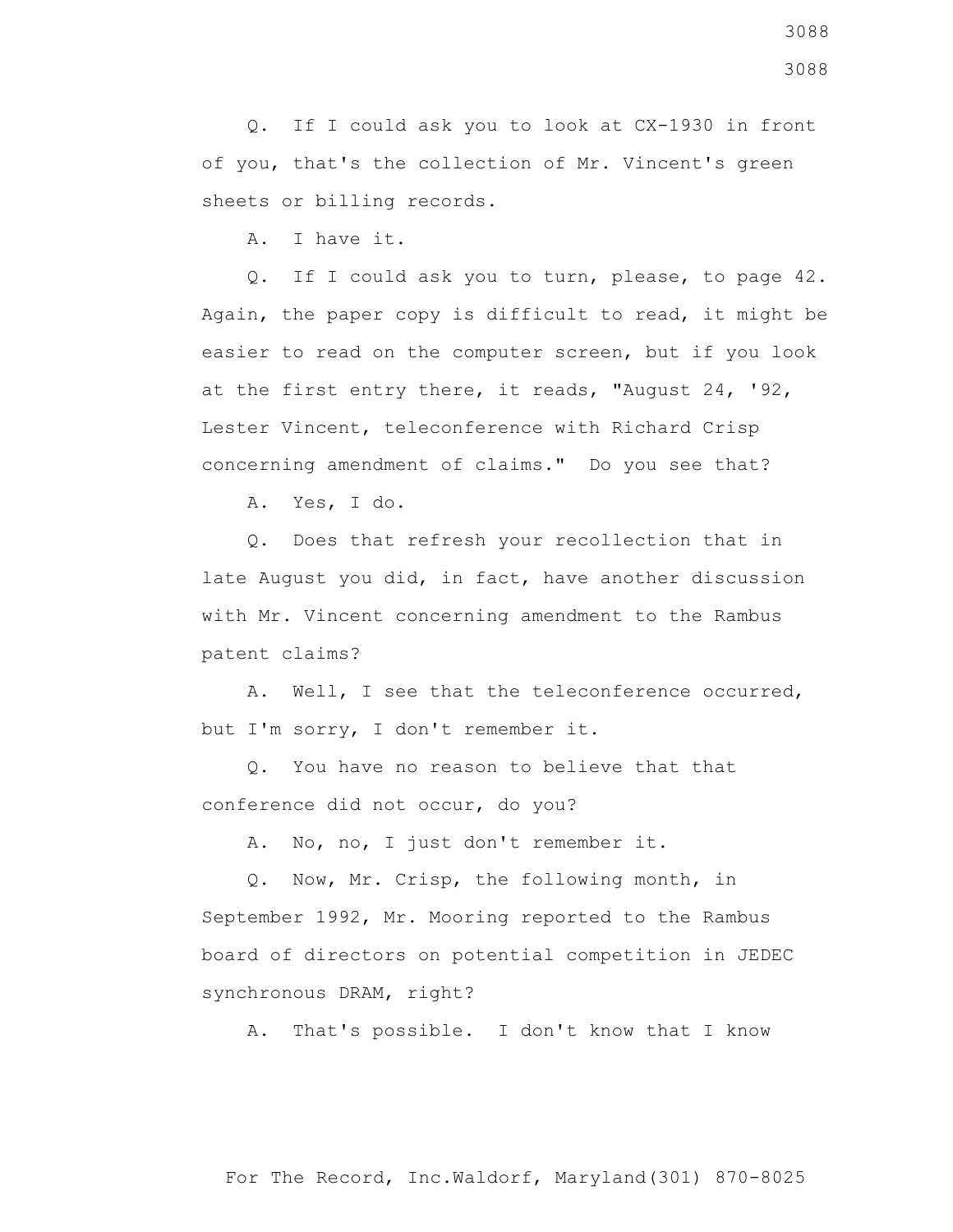about that or the date.

 Q. Let me skip ahead for a moment, in October 1992, you yourself reported to the Rambus board of directors, right?

 A. I remember once being asked to join in a board of directors meeting, I don't remember the date.

Q. And that was -- strike that.

Mr. Mooring was present at that time as well?

A. I don't think he was president in 1992.

Q. He was not present at the time that you --

 A. I'm sorry, I thought you said president, you said present.

 Q. Present at the board of directors meeting at the time that you made your presentation?

 A. Yes, at the time that I was invited to the board of directors meeting, Mr. Mooring was also in the same meeting.

 Q. Returning to the September meeting, and see if this refreshes your recollection.

> May I approach, Your Honor? JUDGE McGUIRE: Yes. BY MR. OLIVER:

 Q. Mr. Crisp, I've handed you a document that has been marked meetings of -- excuse me, Minutes of a Regular Meeting of the Board of Directors of Rambus,

3089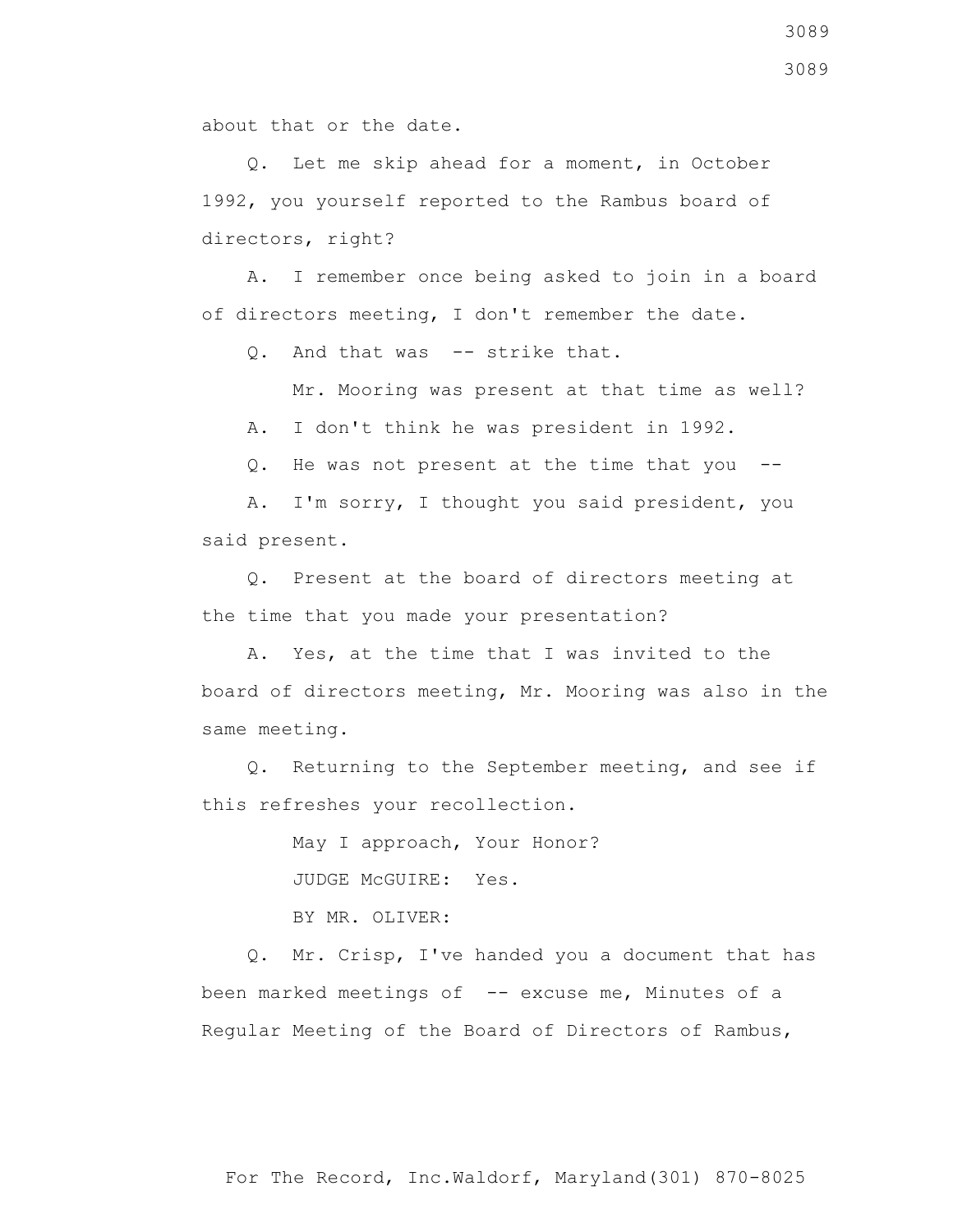Inc., september 17, 1992, it bears the Bates number or Exhibit Number CX-605. If I could direct your attention to the second page, please.

 Now, underneath the caption Sales and Marketing, the last sentence of that section, it's about halfway down the page, a sentence that reads, "Mr. Mooring also reported on potential competition from the JEDEC/Sync DRAM and CDRAM."

Do you see that?

A. Yes, I do.

 Q. Does that refresh your recollection as to whether Mr. Mooring, in fact, gave a presentation to the Rambus board of directors in September 1992?

 A. I'm not disputing that he gave a presentation to the board of directors, I just don't know if I ever knew about it or was there.

 Q. So, as you sit here today, you don't have any recollection of ever having discussed with Mr. Mooring a presentation he gave to the board of directors in September 1992?

A. I can't remember.

 Q. Now, in September 1992, you also attended the next JEDEC meeting, right?

 A. I don't remember what the date was of the next JEDEC meeting.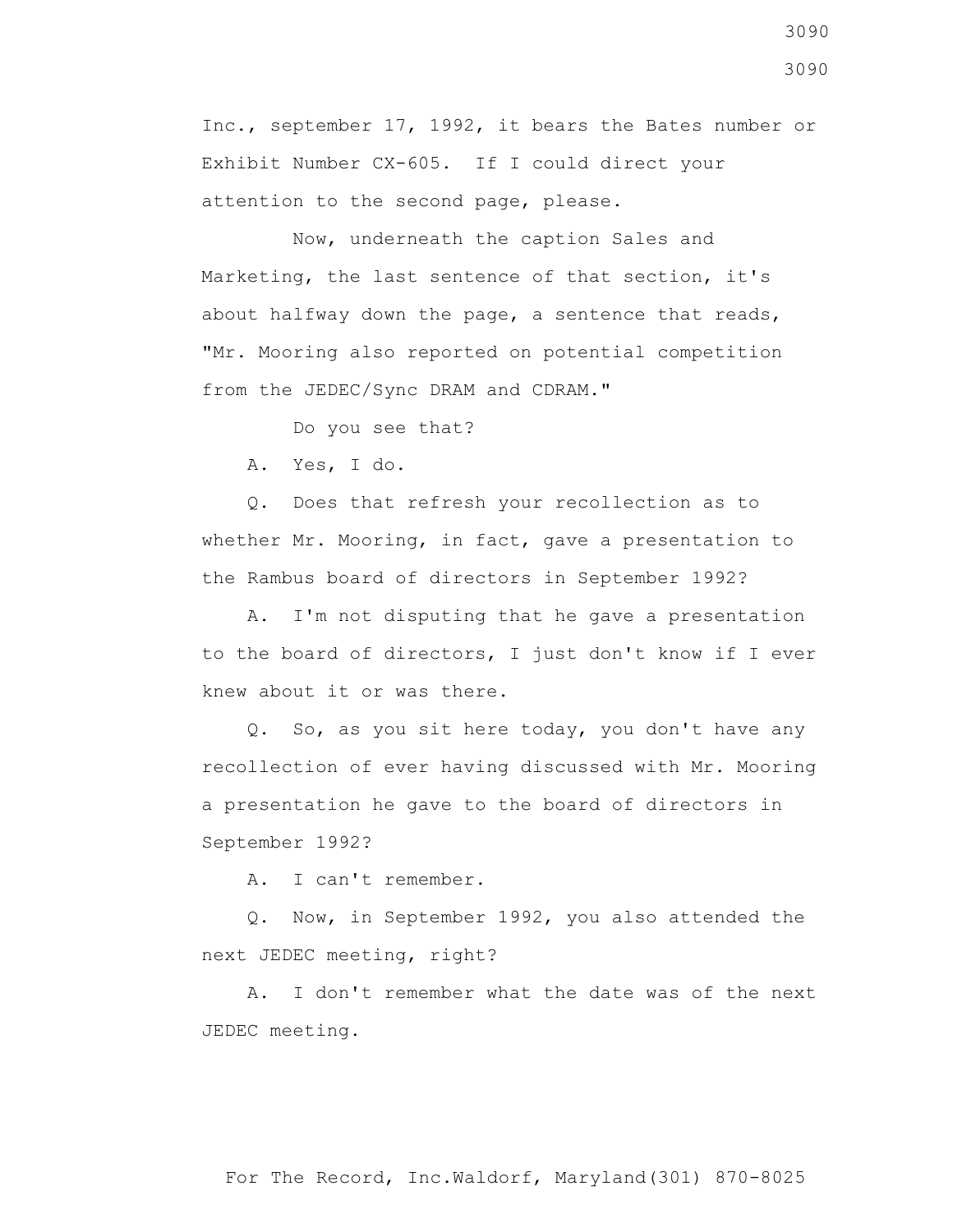MR. OLIVER: If I could have just a moment, Your Honor.

JUDGE McGUIRE: Go ahead.

BY MR. OLIVER:

 Q. Actually, Mr. Crisp, before we get to the September '92 JEDEC meeting, also in September of 1992, Rambus prepared a further version of the business plan, right?

 A. I don't have any knowledge of that that I can recall.

> MR. OLIVER: May I approach, Your Honor? JUDGE McGUIRE: Yes.

BY MR. OLIVER:

 Q. Mr. Crisp, I've handed you a document marked as CX-545, it bears the title Rambus, Inc. Business Plan 1992-1997, September 1992. Do you recognize this as a revised version of the draft business plan from June 1992 that we looked at earlier?

A. It looks vaguely familiar.

Q. If I could ask you to turn, please, to page 20.

A. Was that CX-545-020?

 Q. Actually, if you can hold on just a moment, please.

 A. May I have some more water, please? MR. PERRY: May I, Your Honor?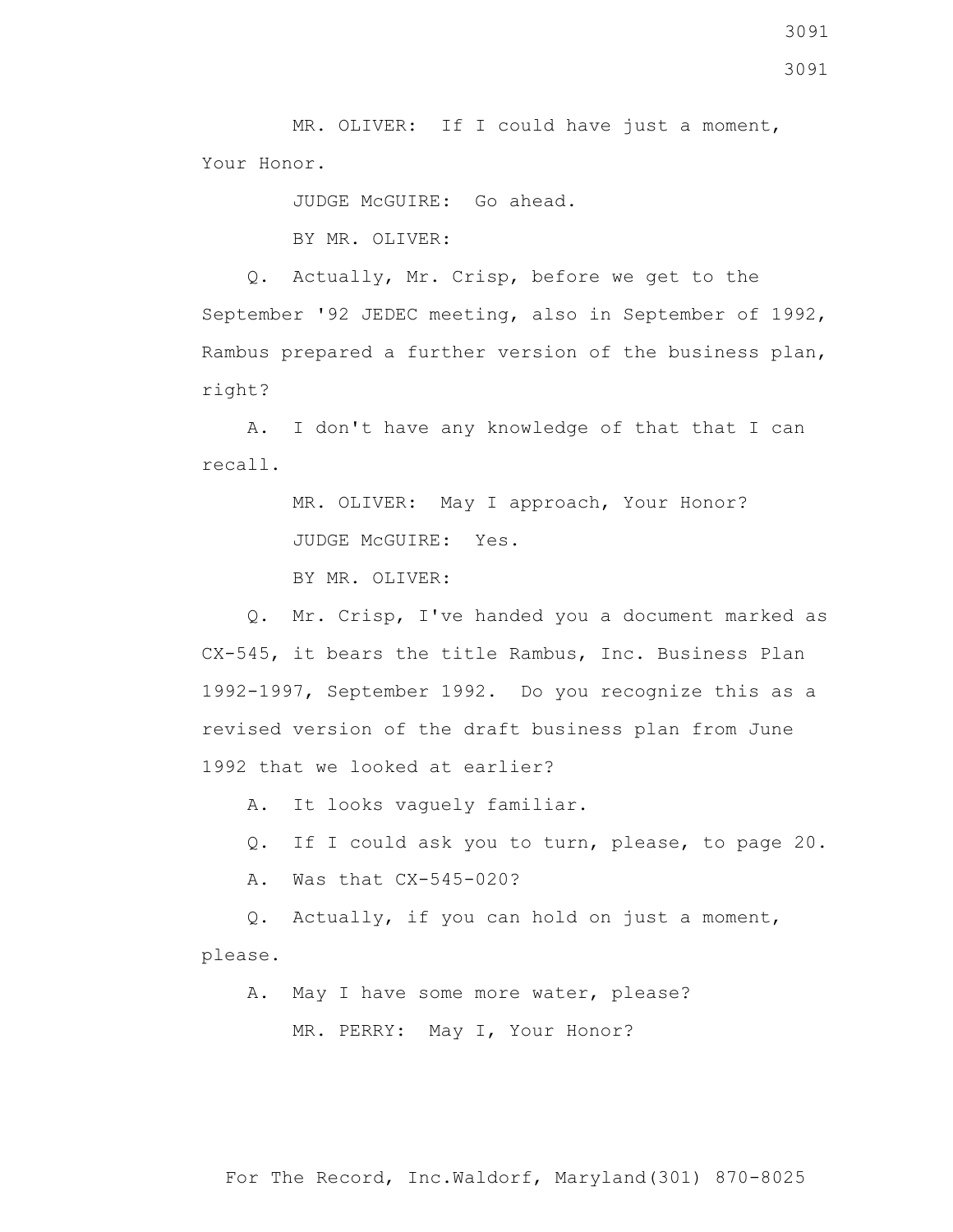JUDGE McGUIRE: Go ahead.

THE WITNESS: Thank you very much.

 JUDGE McGUIRE: Do you have anything else over there, Mr. Perry, of any interest?

BY MR. OLIVER:

Q. Thank you, Your Honor.

 Mr. Crisp, actually if I could direct your attention to page 21.

 A. Now, which numbers am I going by for 21, the lower left?

Q. The lower right-hand corner, 021.

A. Thank you, I've got that.

 Q. You see at the top of this page a statement, "Sync DRAMs infringe claims in Rambus's filed patents and other claims that Rambus will file in updates later in 1992." Do you see that?

A. Yes, I do see that.

 Q. Does that statement refresh your recollection having seen the Rambus business plan dated September 1992 in or about September 1992?

 A. I'm not sure that I ever saw this business plan in that time frame. I think I saw it much, much later than that, maybe after I resigned from the company.

 Q. So, in other words, you think you may have seen this in preparation for litigation?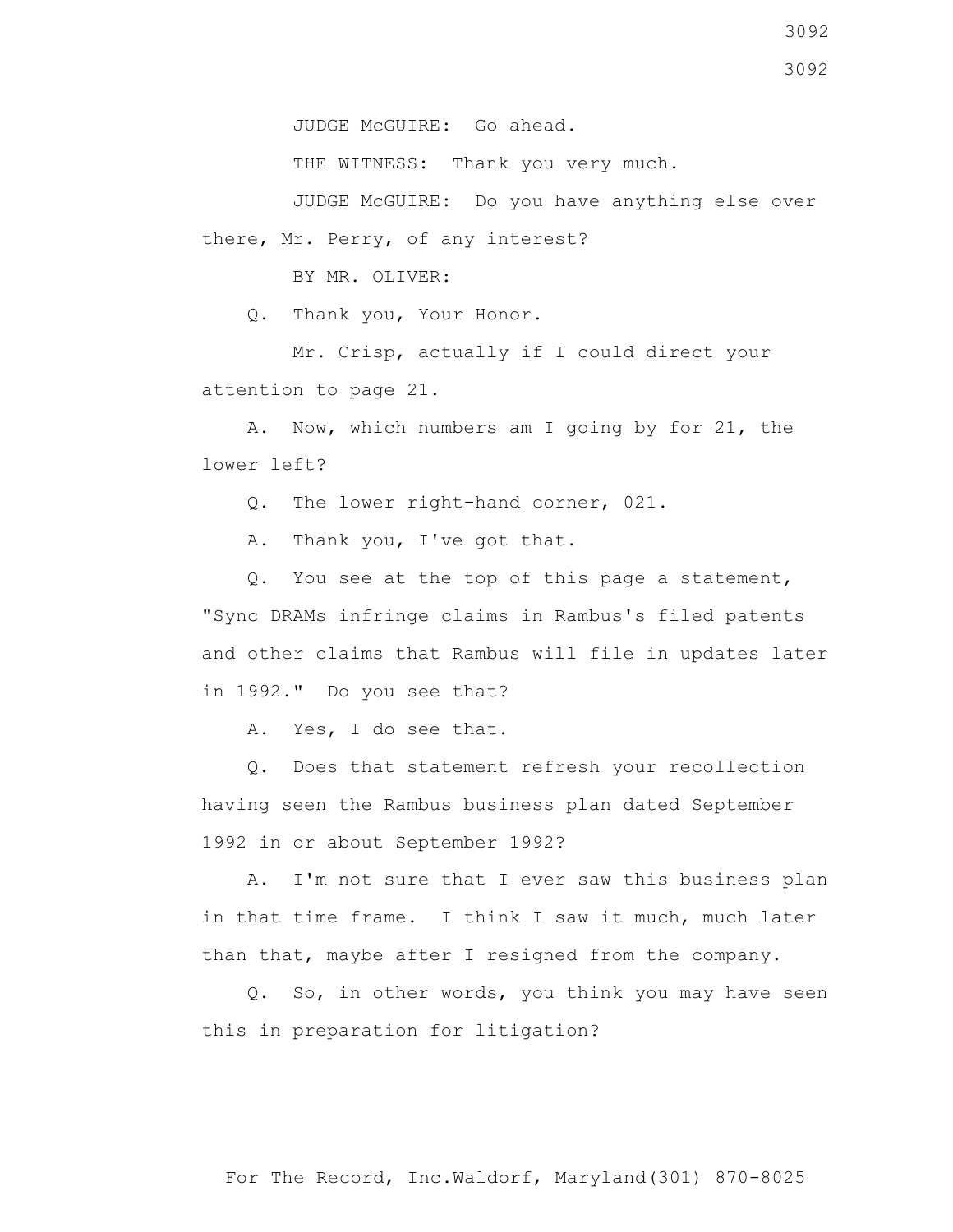A. That's correct. I'm not sure that I saw it at the time that it was created initially. I just don't have any recollection of it.

 Q. Would it be fair to say, then, that as you sit here today, you don't recall one way or the other whether you did see it in the September 1992 time frame?

 A. Yeah, I think that's what I'm saying. I just simply don't remember seeing it.

 Q. Let's turn now to the September 1992 JEDEC meeting.

A. Do I have minutes for that?

Q. Not yet.

 May I approach? JUDGE McGUIRE: Go ahead. BY MR. OLIVER:

 Q. Mr. Crisp, I've handed you a document marked as CX-680, it's an email from Billy Garrett to CEO Geoff Tate, vice president David Mooring, a member of the board of directors Mike Farmwald, to you, to Mr. Garrett, to Rick Barth, Fred Ware, to John Dillon and vice president Allen Roberts dated September 21, 1992. Do you see that?

A. Yes, sir, I do.

Q. Now, do you see the subject line, JEDEC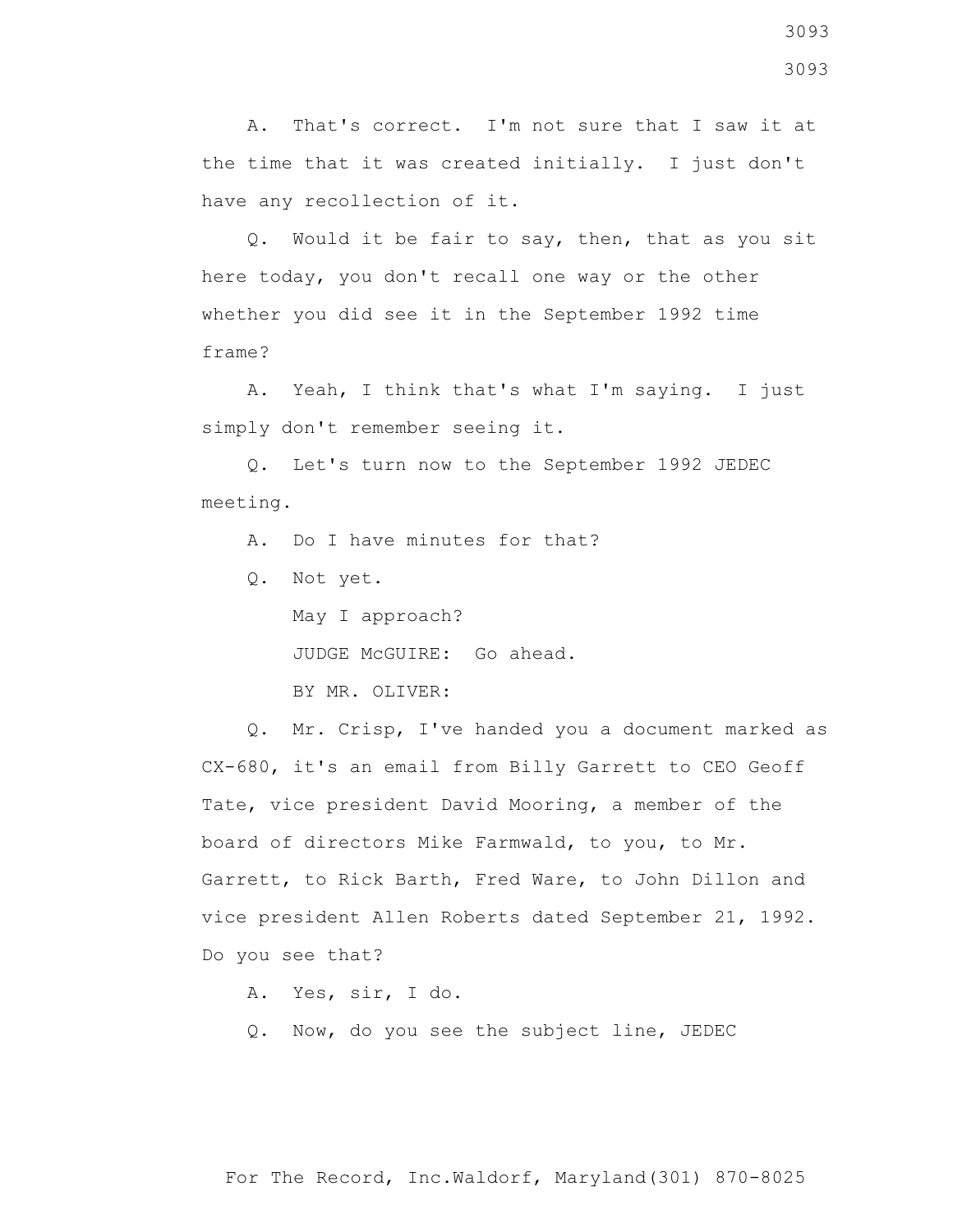meeting, 9/15-9/17?

A. Yes.

 Q. Does this refresh your recollection that the next regularly scheduled JEDEC meeting was in September of 1992?

A. Yes, it does.

 Q. And these are Billy Garrett's notes from that meeting. Is that right?

A. That's correct.

 Q. Both you and Billy Garrett attended that meeting?

A. That's right, we both attended the meeting.

 Q. But Billy Garrett took responsibility for writing up and distributing the notes from that meeting. Is that right?

A. That's correct.

 Q. Now, once again at this meeting, JEDEC members were discussing using a mode register with programmable CAS latency. Is that right?

A. I'm sorry, I don't remember.

 Q. Let me now direct your attention to the last paragraph on the first page. If I could direct your attention specifically to the fourth line, the sentence that reads, "The only programmable latency needed for the device is CAS read latency (1, 2, 3 or optionally 4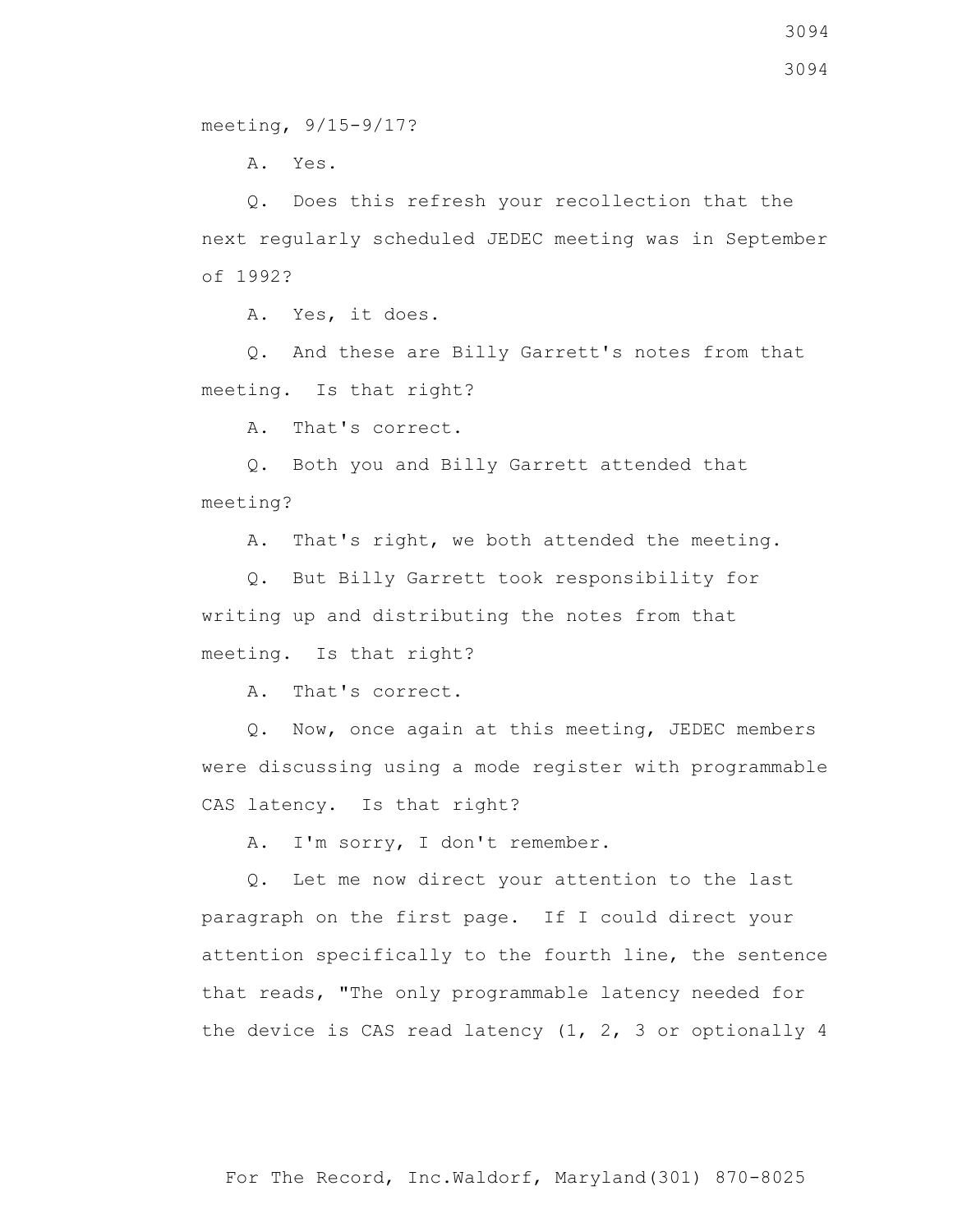clock cycles - others are reserved)."

Do you see that?

A. Yes, sir, I see that.

 Q. Does that refresh your recollection that members were discussing programmable CAS latency at this meeting?

A. That's what I read.

 Q. And members were also discussing programmable burst length at this meeting. Is that right?

 A. I saw it in the minutes and in the trip reports, so I only conclude that they must have, I just don't remember.

 Q. Now, at this meeting you also saw a technology known as auto-precharge, right?

 A. It's possible, I don't have any specific recollection of it.

 Q. Let me ask you to turn to page 2, please. Let me direct your attention about halfway down the page, to the statement that reads, "Precharge and auto-precharge were not resolved. Lots of disagreement on the effects on banks and how auto-precharge will be done."

Do you see that?

A. Yes.

Q. Does that refresh your recollection that the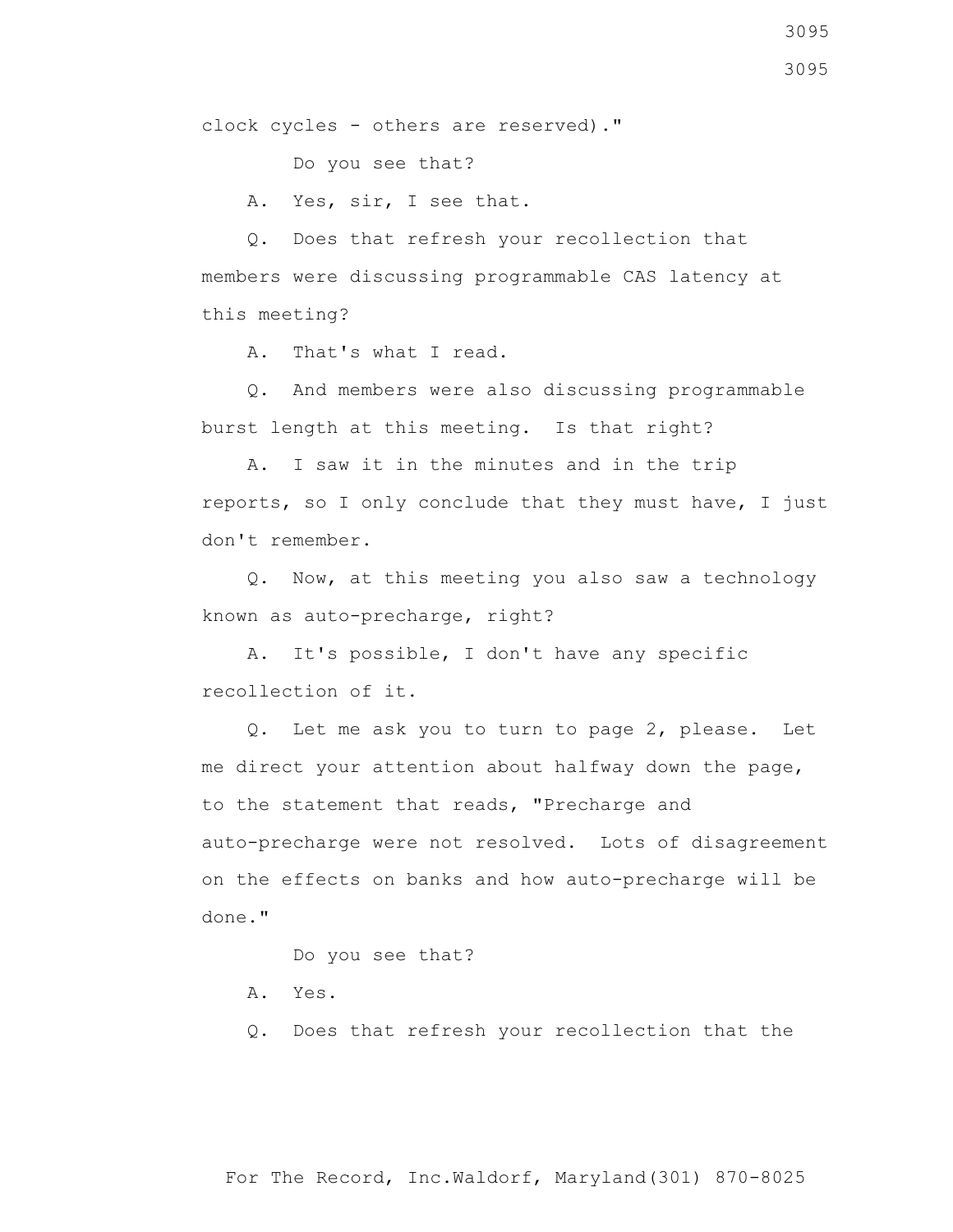A. Yeah, it must have been discussed there.

 MR. OLIVER: Your Honor, if I could approach the table.

JUDGE McGUIRE: Go ahead.

BY MR. OLIVER:

 Q. And again, Mr. Garrett reported this back to a number of members at Rambus, right?

A. Yes, that's correct.

 Q. And Mr. Garrett's report, again, included CEO Mr. Tate, vice president Mooring, vice president Roberts and member of the board of directors Mr. Farmwald?

A. Yes, that's correct.

 Q. Now, once again, just a few days after this JEDEC meeting, you met again with Rambus patent lawyer Lester Vincent, didn't you?

A. It's possible, I don't remember.

MR. OLIVER: May I approach?

JUDGE McGUIRE: Yes.

BY MR. OLIVER:

 Q. Mr. Crisp, I've handed you a document marked as CX-1949, it consists of handwritten notes of Mr. Lester Vincent dated September 25, 1992, captioned at the top Conf for conference w/ Richard Crisp. Does this

3096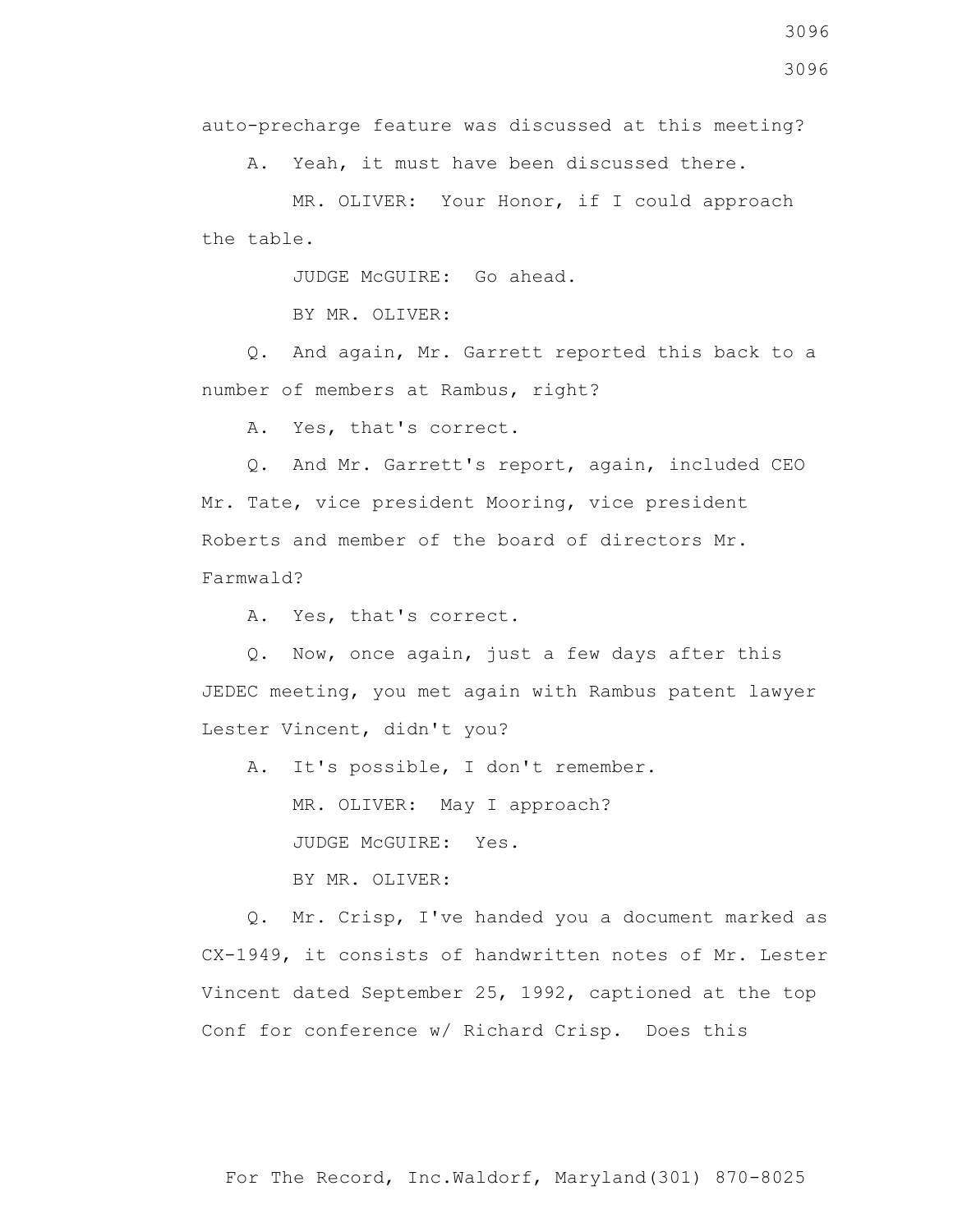refresh your recollection on September 25th, 1992 you met again with Mr. Lester Vincent?

 A. I don't remember the meeting, but I'm not going to dispute that it happened.

 Q. Well, do you recall discussing with Mr. Vincent at about this time some additional claims that you wanted to seek filed with the Patent & Trademark Office?

 A. You know, I don't remember that. I don't even remember the meeting, but again, I'm not going to argue that it occurred, I just don't have any memory of it.

 Q. Well, let's take a look at some of these items here and see if it helps refresh your recollection. Do you see the top statement reads, "What to include in divisional applications," and then underneath that is a number of numbered items. Do you see that?

A. Yes, sir, I do.

 Q. The first item with a star next to it, "DRAM multiple open row addresses." Do you see that?

A. Yes, sir, I do.

 Q. Now, you understood multiple open row addresses at this time as a similar concept to multiple open banks or multiple banks?

A. I think they were pretty similar, yes.

Q. So, the concept of multiple open rows here is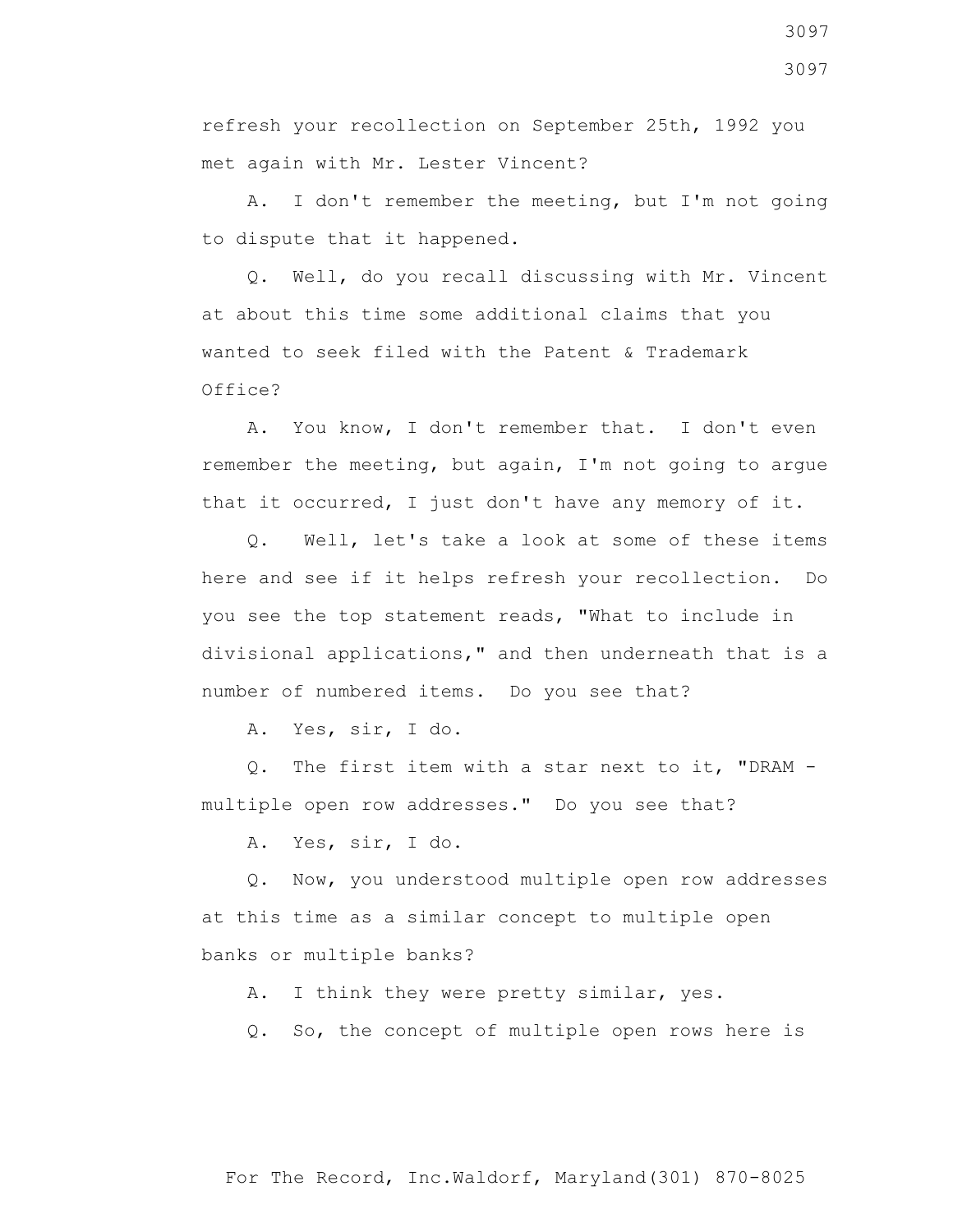similar to the two banks item listed on the table there?

 A. Well, I think two banks is a subset of multiple open row addresses.

 Q. Okay, so that the statement here in number one, multiple open row addresses would capture at a greater set than the two banks listed on the table?

A. That's what I would think, yes.

 Q. So, in other words, the concept of multiple open row addresses in Mr. Vincent's notes here would capture the feature of two banks that had been discussed at prior JEDEC meetings, right?

 A. Well, it might and it might not, it depends on, you know, what limitations might be attached to this sort of a claim. For just simply talking about two banks, with nothing else around it, that it very well may, but I'm not sure what the limitations may be. It may be applied to the claims that would be attached to this DRAM with multiple open row addresses.

 Q. In any event, the reference here to multiple open row addresses as it appears in Mr. Vincent's notes, without any other limitations appearing in these notes, that could very well capture the feature of two banks that was discussed previously in JEDEC meetings, right?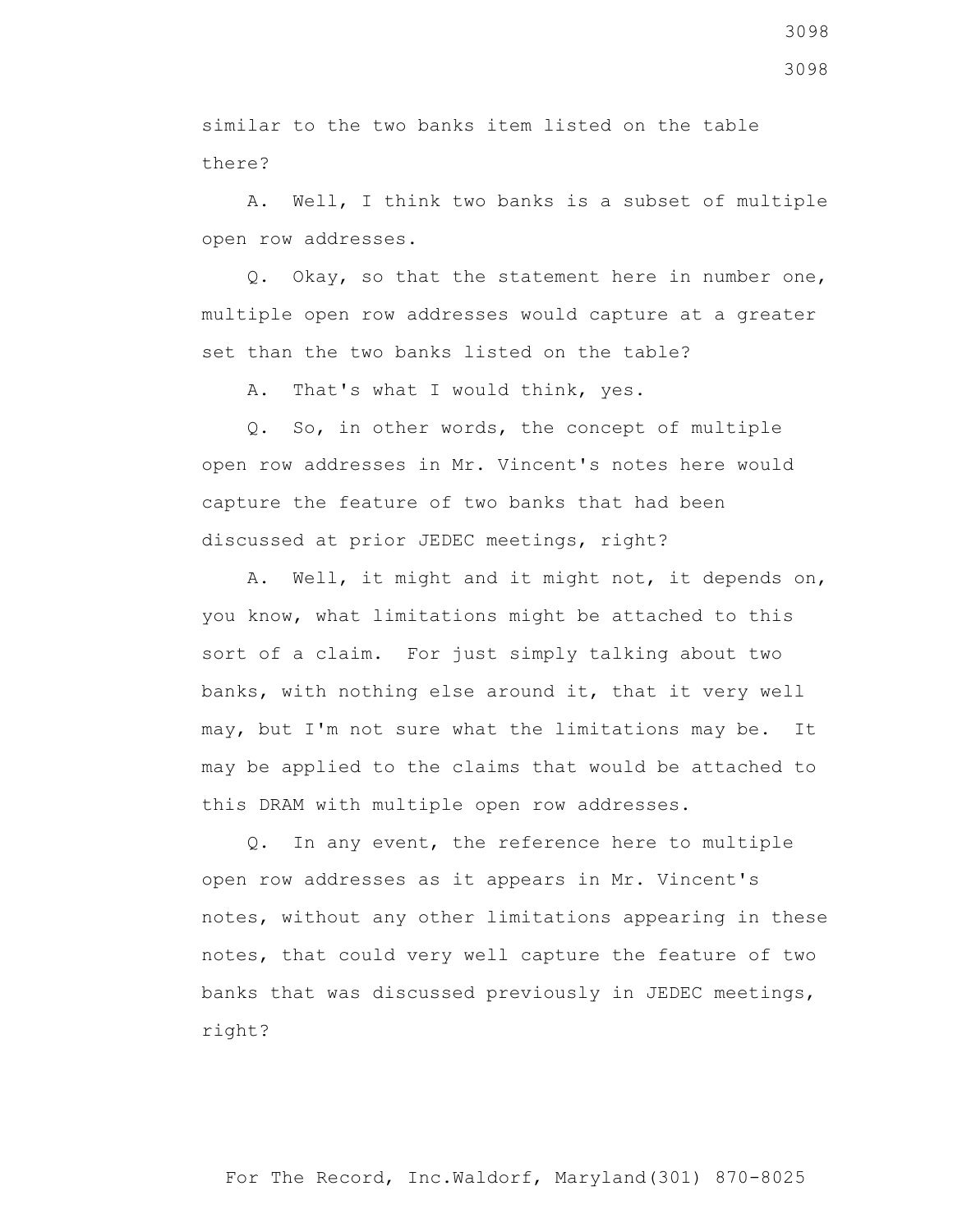A. It's certainly possible that it could, I just have no way of knowing.

 Q. Now, the next item, item number 2, "DRAM programmable latency via control reg, or control register." Do you see that?

A. Yes, I do.

 Q. Does that refresh your recollection that you discussed with Mr. Vincent the possibility of adding claims to cover use of a programmable latency via the control register?

A. I think we probably talked about that.

 Q. And again, programmable latency would be a concept that would also include programmable CAS latency, right?

 A. It may, but again, it sort of depends on what limitations may have to be attached to the claims.

 Q. But again, as described here in Mr. Vincent's notes, without any limitations attached in his notes, that could very well cover programmable CAS latency, right?

 MR. PERRY: Calls for speculation about what he intended when he wrote the notes, Your Honor.

 MR. OLIVER: Your Honor, I'm asking about his discussions with Mr. Vincent in September of 1992.

MR. PERRY: That's not what the question says,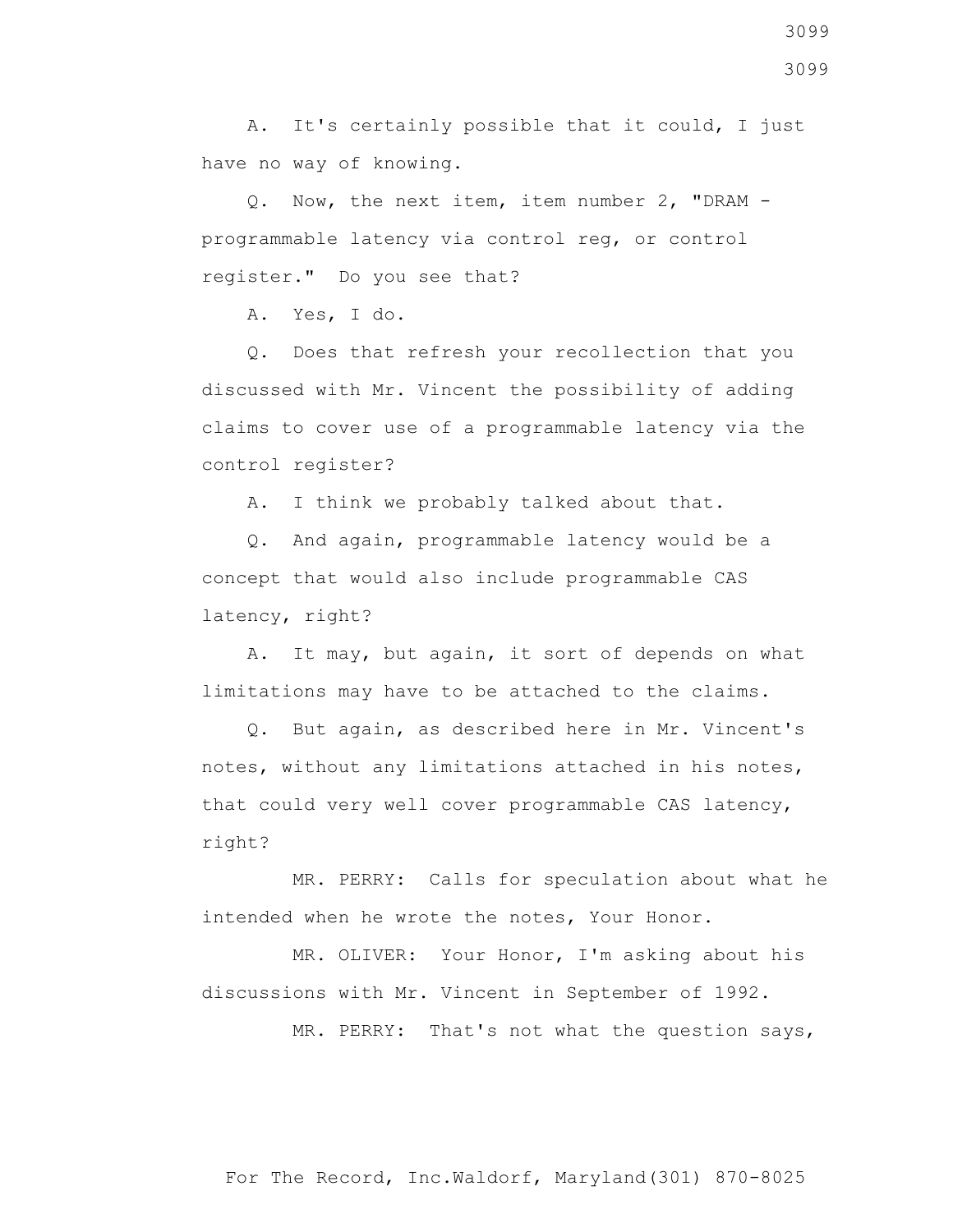Your Honor, it says what do the notes mean.

 JUDGE McGUIRE: Yeah, restate the question, Mr. Oliver.

BY MR. OLIVER:

Q. Thank you, Your Honor.

 In terms of your understanding of your discussions with Mr. Vincent at that time, your discussions relating to programmable latency could include programmable CAS latency. Isn't that correct?

A. It's possible.

 MR. OLIVER: Your Honor, may I approach the table?

JUDGE McGUIRE: Go ahead.

BY MR. OLIVER:

 Q. So, in other words, the concept of programmable latency that you were discussing with Mr. Vincent at this time in relation to what to include in divisional applications, that concept of programmable latency could include programmable CAS latency as that had been discussed at earlier JEDEC meetings. Isn't that right?

A. It's possible, as I think I answered earlier.

 Q. And then the third item that you discussed with Mr. Vincent was DRAM with packet oriented communications. Is that right?

A. Yeah, that's what he has on his list.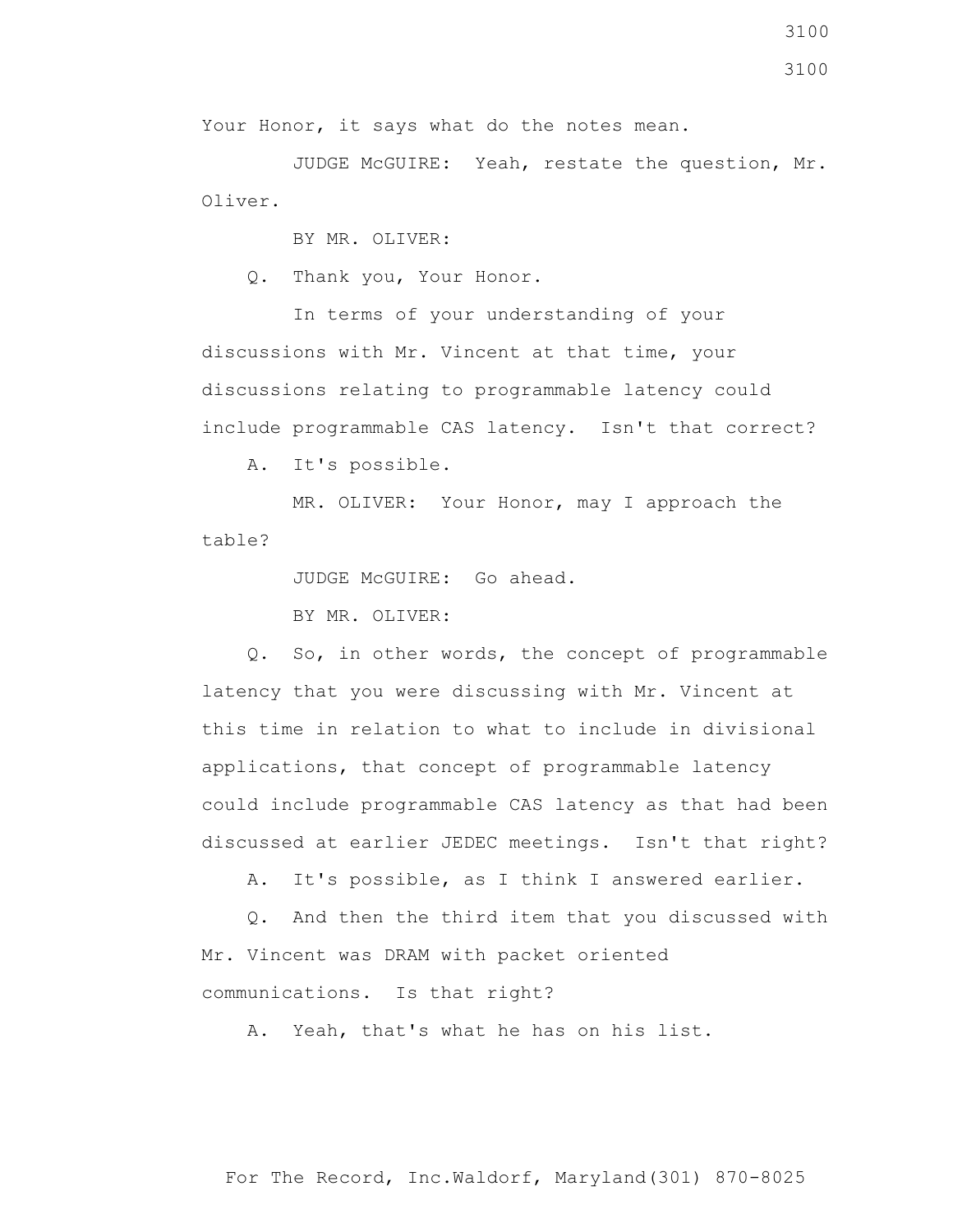Q. And you told Mr. Vincent that the items that you were discussing with him were to cause problems with Sync DRAM and Ramlink, right?

 A. It's possible that we discussed that. I don't, you know, again, as I said, I don't remember the conversation, but I see that in his notes, so we very well must have discussed it.

 Q. By the way, let's pause a moment to talk about Ramlink. Ramlink was also a proposed specification for a synchronous DRAM. Isn't that right?

 A. I -- I would have a hard time categorizing it exactly that way.

 Q. It was something that was being discussed outside of JEDEC, though, right?

A. Yes, that's correct.

Q. It was being discussed at the IEEE?

 A. It was being discussed in a working group that was part of the Bay Area section of the IEEE.

 Q. And that working group was attempting to establish a standard to be known as Ramlink. Is that right?

A. Yes, that's correct.

 Q. Now, you attended some of those meetings as well, didn't you?

A. Yes, that's also correct.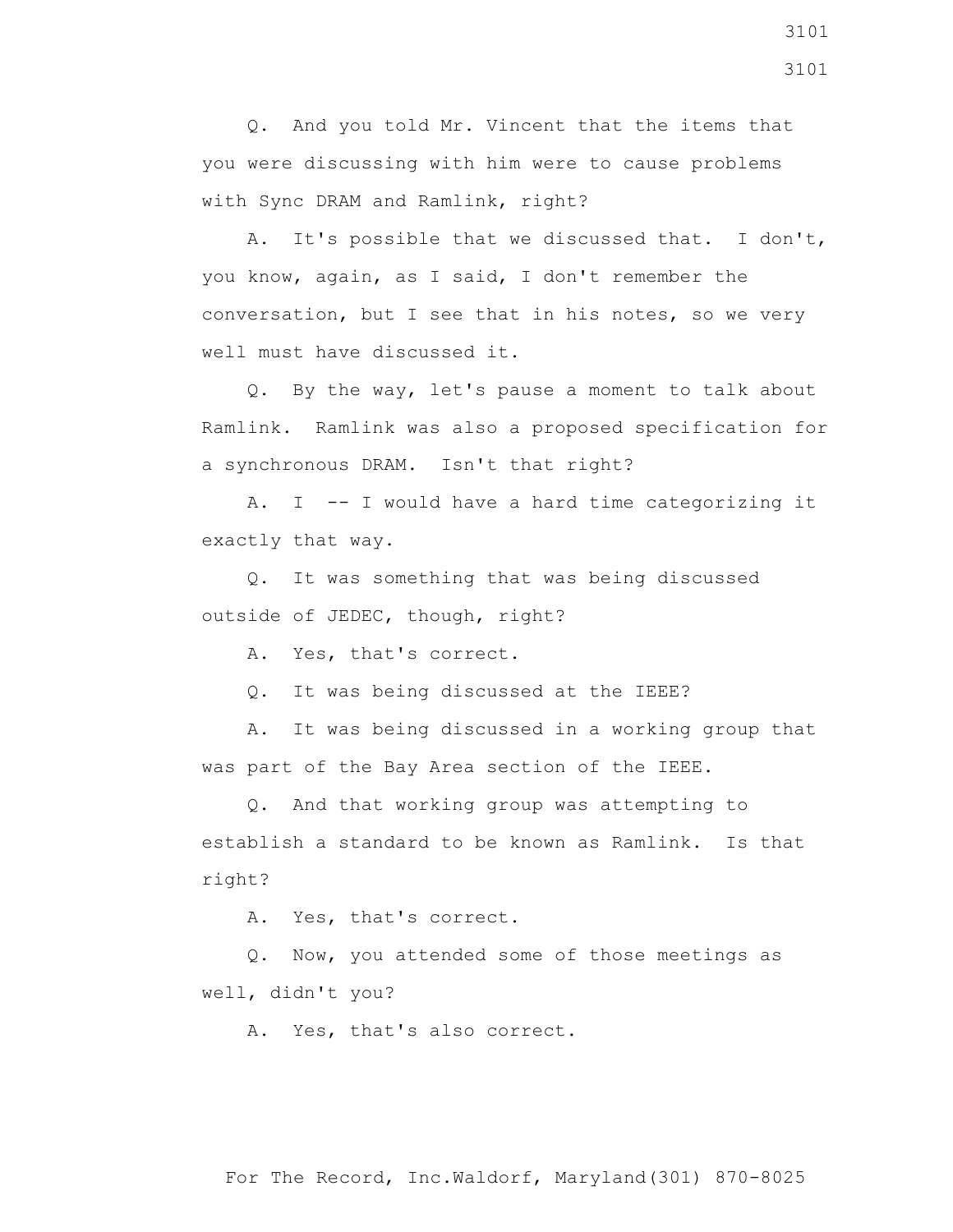Q. Now, you also told Mr. Vincent that --

 A. Geez, I thought I had this thing turned off, I'm very sorry. I'm very sorry.

 Q. You also told Mr. Vincent at this September 1992 meeting that you would get Mr. Vincent copies of the Ramlink spec and the Sync DRAM spec, right?

 A. You know, I don't remember that, it's certainly possible.

 Q. Let me ask you to turn to page 4, please. If I could direct your attention towards the bottom of the page, it reads, "Richard," followed by an arrow.

A. Yes.

 Q. "Richard will get copy of the Ramlink spec and the Sync DRAM spec." Is that right?

A. Yes.

 Q. Does that refresh your recollection that you told Mr. Vincent at this meeting that you would get him copies of the Ramlink spec and the Sync DRAM spec?

 A. Well, I think I told him that I would do that, again, I don't remember the meeting. I think I told him that I would do that.

 Q. Now, at this meeting with Mr. Vincent, you also discussed source synchronous clocking?

A. If it's part of this exhibit, we probably did.

Q. Let me ask you to turn to the last page, page

3102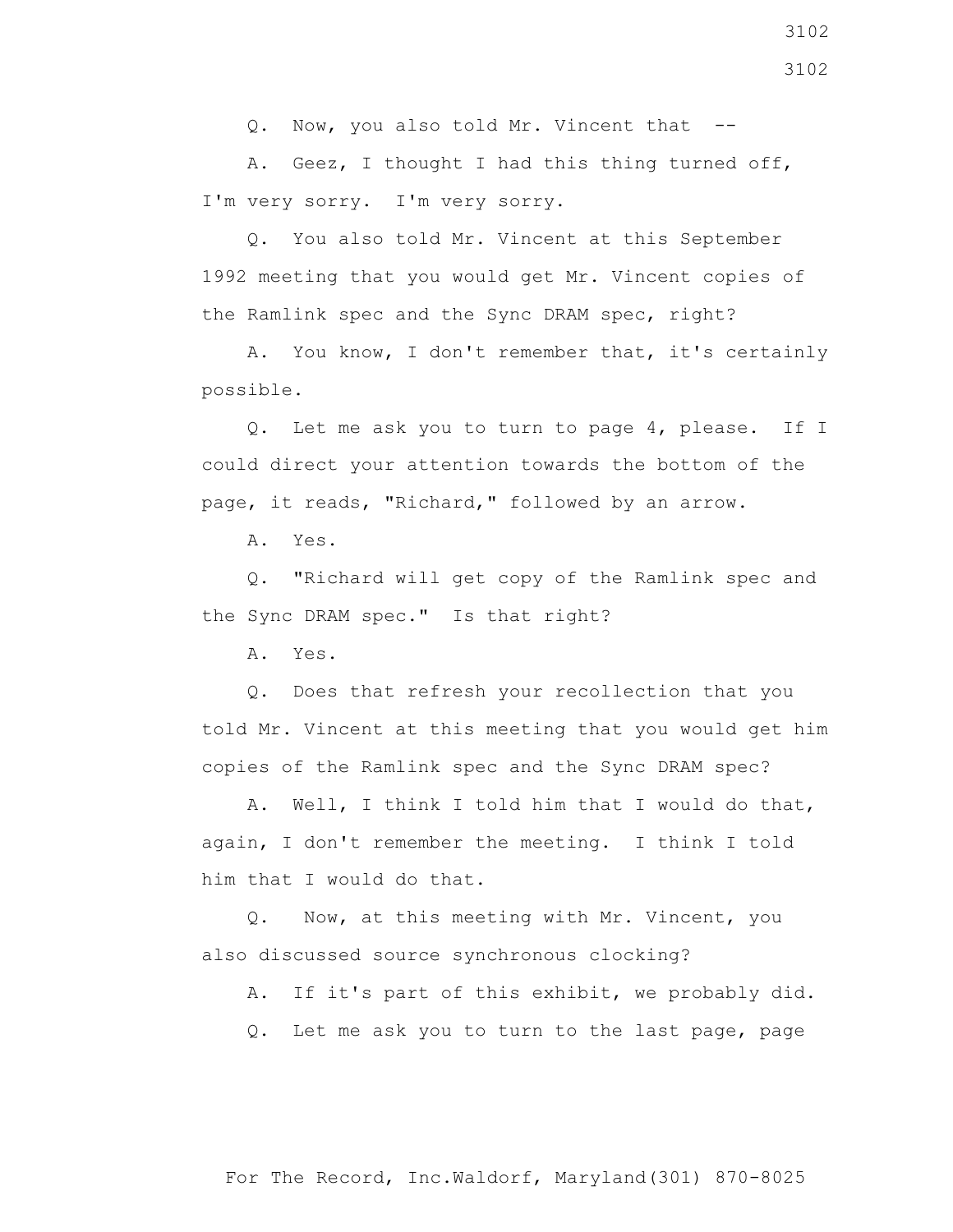7. Underneath the heading that's difficult to read, it's a reference to P004. Do you see that?

A. Yes, I do.

 Q. And you recognize that P004 to be Mr. Vincent's reference to one of the pending Rambus patent applications?

A. I know that now.

 Q. And underneath that it reads, "Data and clock driving in same direction, source synchronous clocking." Do you see that?

A. Yes.

 MR. OLIVER: Your Honor, may I approach the table?

JUDGE McGUIRE: Go ahead.

BY MR. OLIVER:

 Q. And once again, source synchronous clocking is technology that you had seen previously discussed at the JEDEC meetings. Isn't that right?

A. Yes, that's correct. I think it was in that -well, I don't remember which meeting, but I think I remember somebody talking about it. Hitachi or something like that.

 Q. Now, this September 1992 meeting with Mr. Vincent, you also discussed the technology known as phase lock loop, right?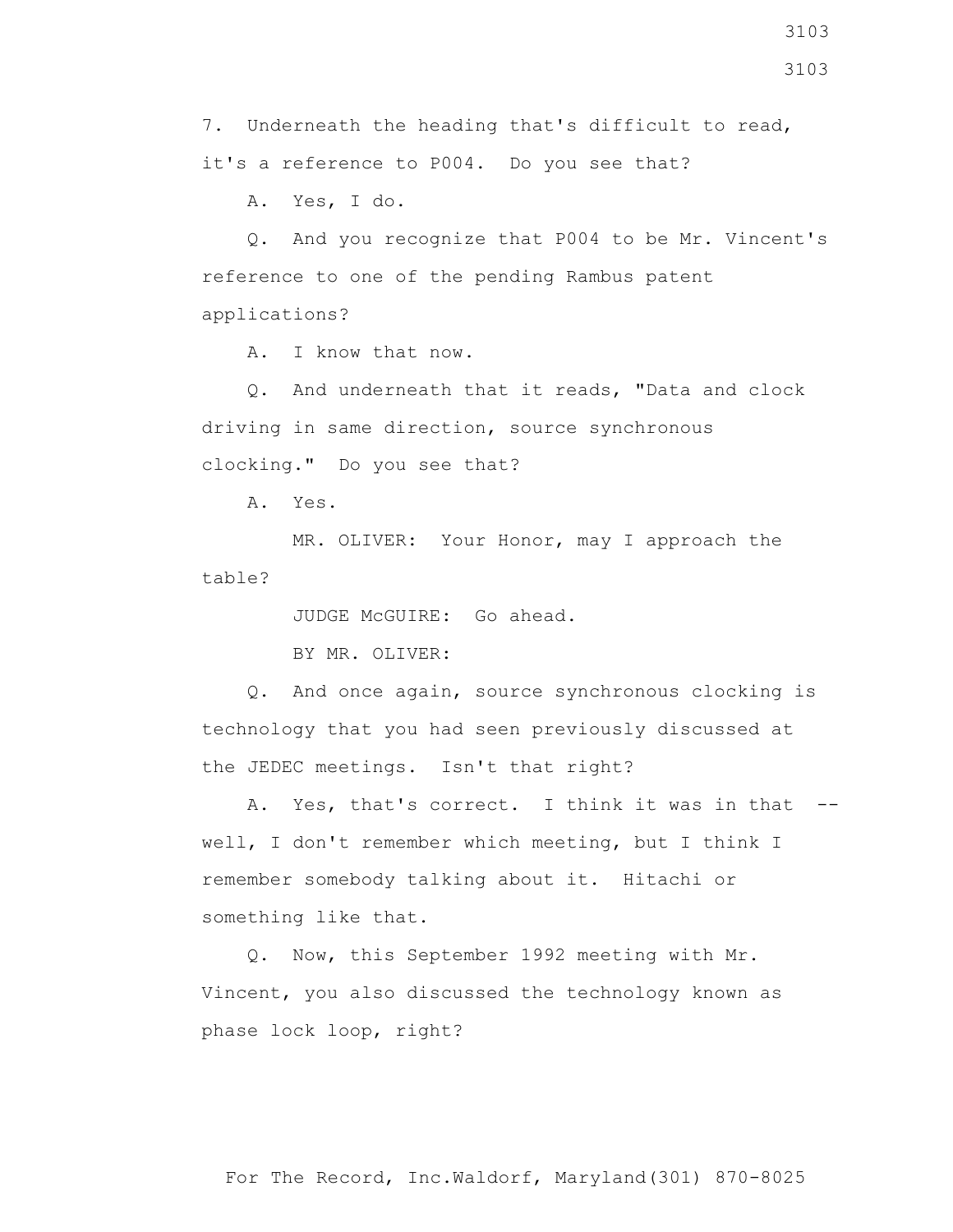A. I think we did.

 Q. If I can direct your attention back to the first page. And again, underneath the caption at the top of the page, what to include in divisional applications, down at number 4, it reads, "Using phase lock loops on DRAM to control delays inside and outside DRAM." Do you see that?

A. Yes, I do.

 Q. Does that refresh your recollection that you were discussing with Mr. Vincent including claims in divisional applications relating to phase lock loops at the September 1992 meeting?

A. Yes, that does.

 Q. And you told Mr. Vincent that there are many different ways of designing phase lock loops but you wanted to cover the entire concept of producing phase lock loops for deskewing inputs. Is that right?

 A. Well, I don't remember exactly talking about it in those terms, but it's very possible that we did.

 Q. Well, let me ask you to turn to the fifth page of CX-1949, please. If I can direct your attention to the bottom five lines, "Many different ways of designing the PLL, want to cover concept of using concepts of deskewing input." Do you see that?

A. Yes, I do.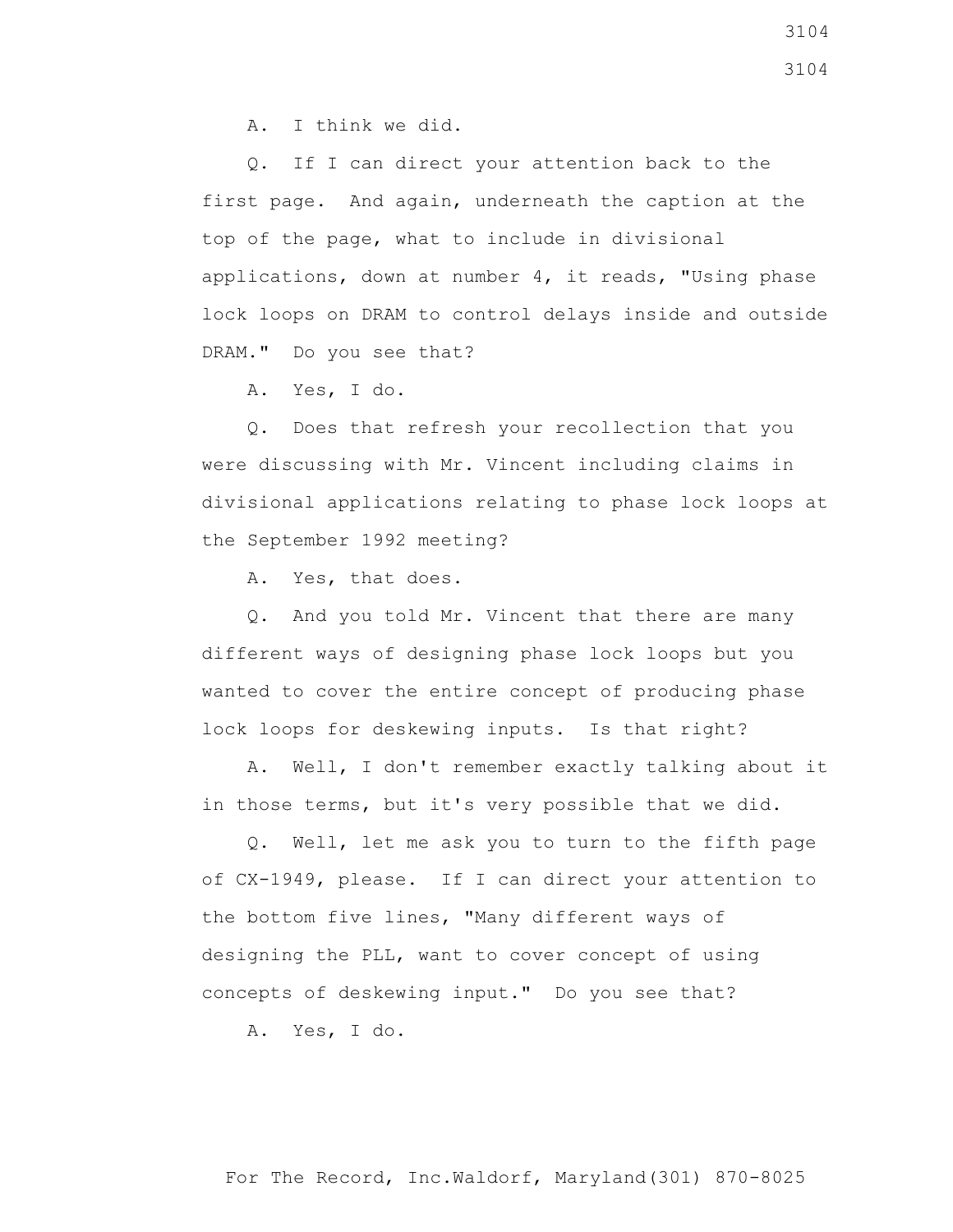Q. Now, does that refresh your recollection that you told Mr. Vincent that you wanted to cover the entire concept of using PLLs and deskewing inputs?

A. Yes, it does.

 Q. And you discussed with Mr. Vincent that you wanted to claim general usage of PLL circuits on a DRAM, not a particular PLL circuit, right?

 A. Yeah, if the specification in the Farmwald/Horowitz 1990 invention described that, I thought we should cover it, if it wasn't already.

 Q. Now, the following month, in October 1992 is when you gave a presentation to the Rambus board of directors, right?

 A. I don't remember what the date was, I just remember I was asked to come in there one time.

 MR. OLIVER: May we have just a moment, Your Honor.

JUDGE McGUIRE: Yes.

 MR. OLIVER: May I approach, Your Honor? JUDGE McGUIRE: Yes.

BY MR. OLIVER:

 Q. Mr. Crisp, I've handed you a document marked as CX-606, it bears a caption Minutes of a Regular Meeting of the Board of Directors of Rambus, Inc., october 22nd, 1992. Let me direct your attention in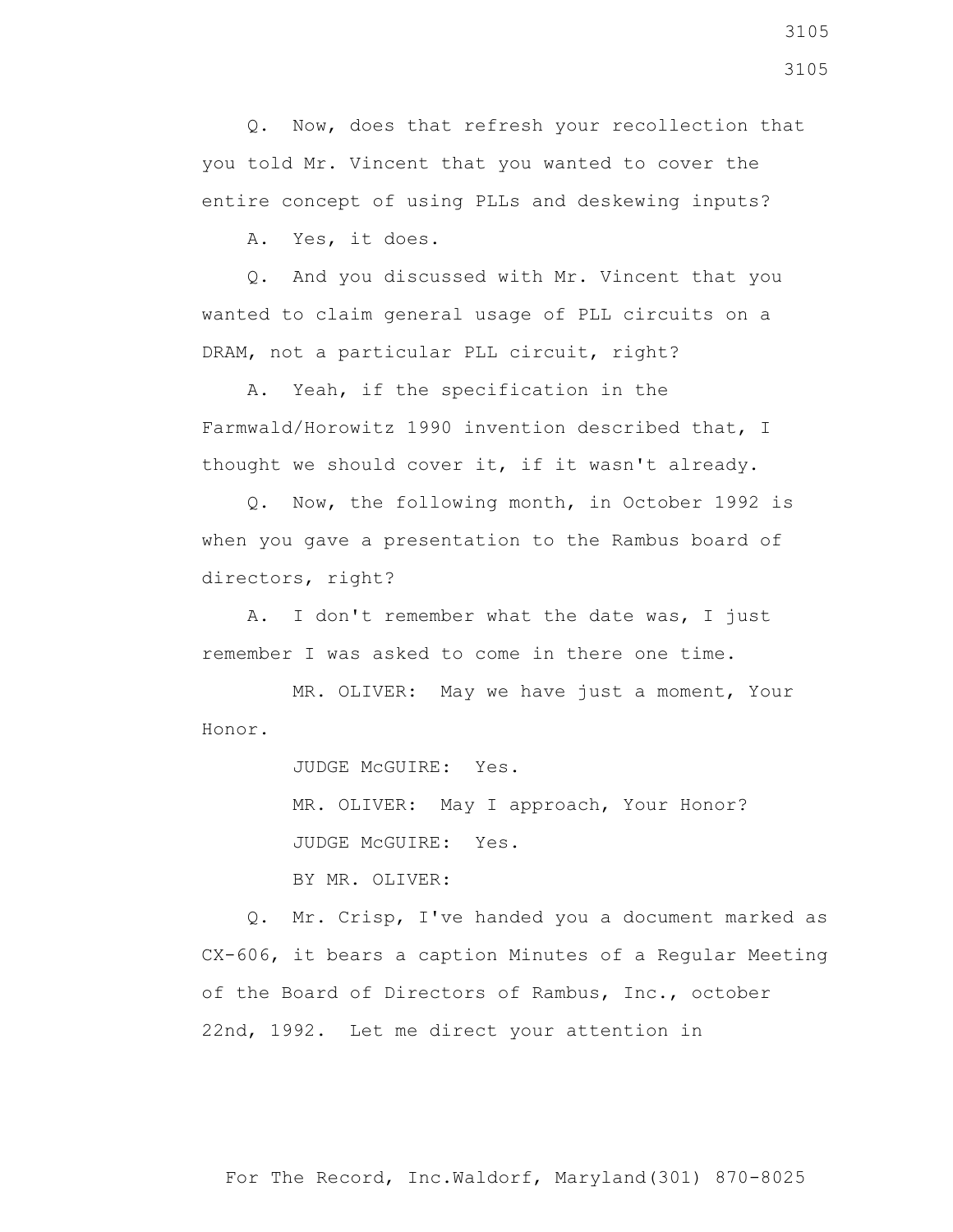Do you see that?

A. Yes, I do.

 Q. Does this refresh your recollection that you gave a presentation to the Rambus board of directors in October of 1992?

A. Yes, it does.

 Q. Now, if we could now pause for a moment, I would like to put this in perspective. In July 1992, you and Rambus vice president David Mooring attended a JEDEC meeting, right?

 A. I don't remember the date, but I think it was July.

 Q. And at that meeting, you and Mr. Mooring watched JEDEC tabulate the ballots on programmable mode register?

A. Yes, that's correct.

 Q. And then in September of 1992, we saw a set of Rambus board of directors minutes indicating that Mr. Mooring made a presentation to the board concerning potential competition from JEDEC Sync DRAM and CDRAM. Do you recall that?

A. Yes, I do remember that.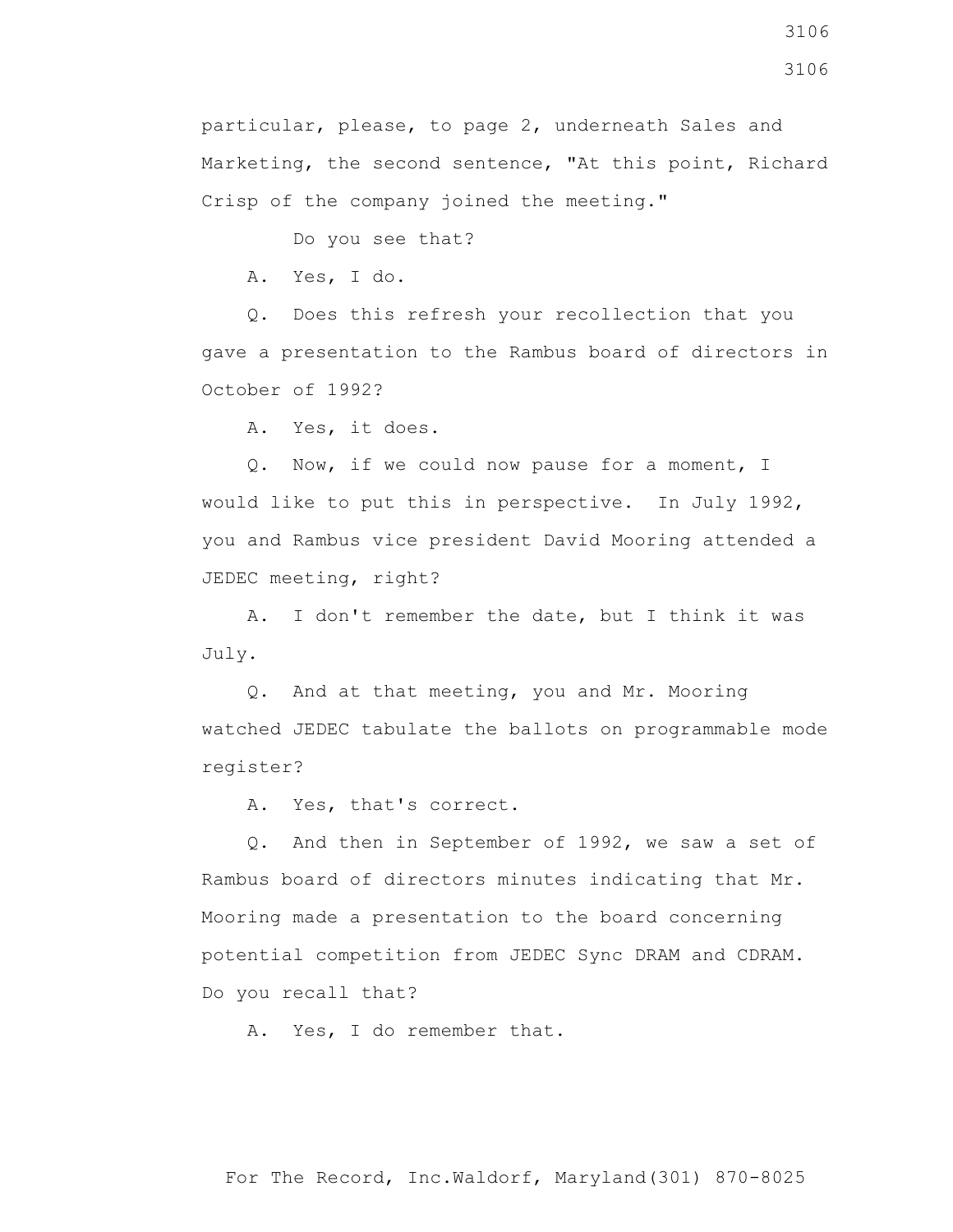Q. And you also recall in September 1992 you and Billy Garrett also attended the next JEDEC meeting?

A. Yes, that's correct.

 Q. And you recall that at that September 1992 meeting we looked at a number of features that were discussed in that meeting?

A. I'm sorry, I don't know what you mean by that.

 Q. You recall when we looked at the email that Billy Garrett sent back from the September 1992 JEDEC meeting, we saw a number of technological features that were discussed at the JEDEC meeting?

 A. Yes. I believe that was true for all of our trip reports.

 Q. For example, you recall that we discussed the auto precharge feature in the September 1992 meeting?

A. Yeah, it was in those minutes, that's right.

 Q. And we also saw that there was further discussion of programmable CAS latency and programmable burst length at the September 1992 meeting. Do you recall that?

A. Yes, that's right.

 Q. And then a week after that meeting, you met with Lester Vincent to discuss additional claims that you wanted to add to Rambus's pending patent applications. Do you recall that?

3107 3107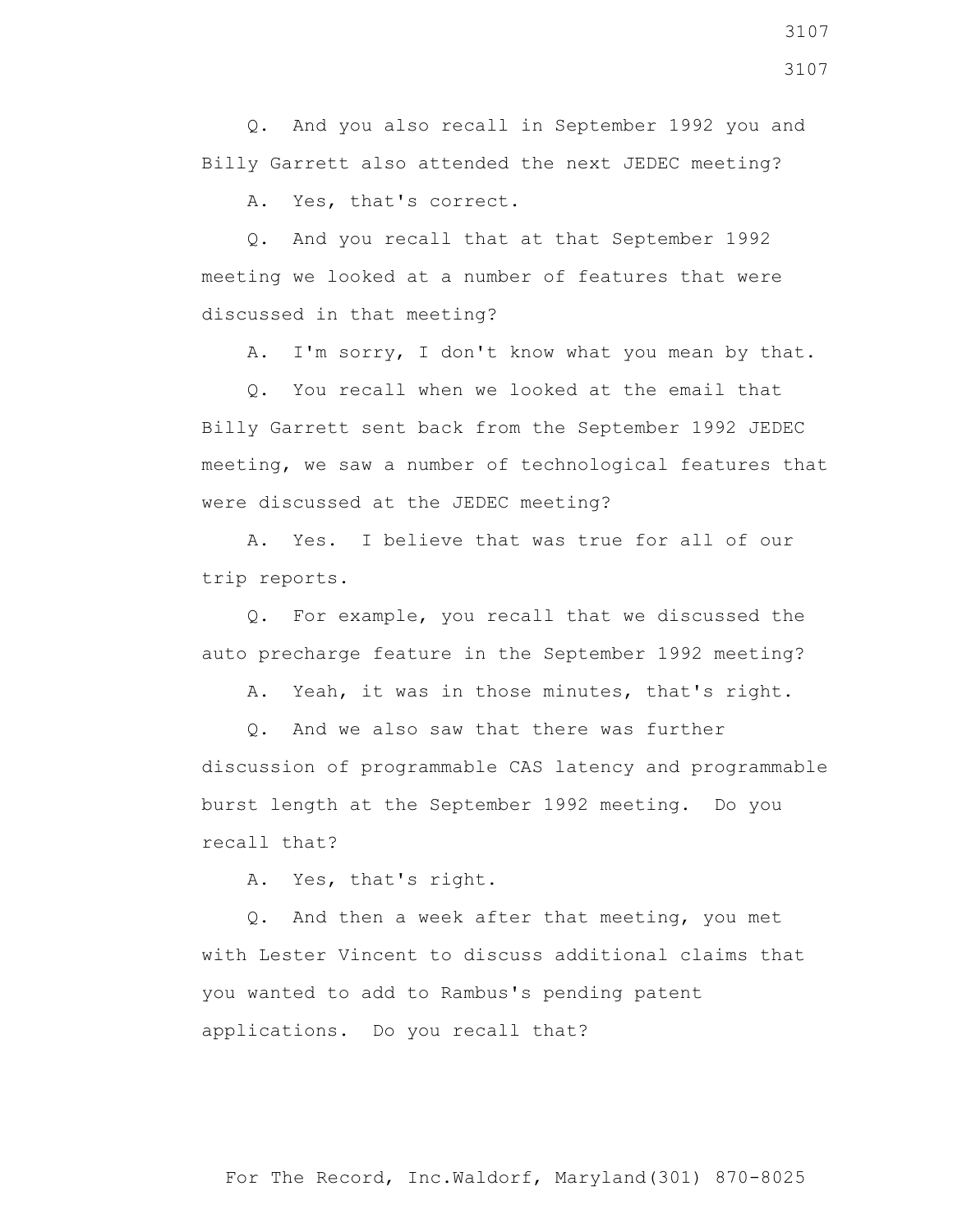A. Yes, I did have a meeting with him in that time frame.

 Q. And then, the next regularly scheduled Rambus board of directors meeting in October 1992, you gave a presentation, right?

A. Yes, that's correct.

 Q. And at the board of directors meeting, you gave a report on the SDRAM status of JEDEC, correct?

A. Yes, that's what the minutes indicate.

 Q. You also gave a report on the Rambus patent strategy?

A. Yes, that's correct.

 Q. Then immediately following that, Mr. Mooring spoke on Rambus versus Sync, meaning Sync DRAM positioning, and potential competition from the Rambus strategy, right?

 A. Well, I think you skipped over something that I talked about next, system level difficulties with SDRAM, I'm just going by the minutes, then Mr. Mooring spoke after that.

 Q. So, in other words, he spoke on three different topics, is that right?

 A. Well, that's what it says here, and you mentioned two of the three, I think just to make the record correct, you may want to cover them all.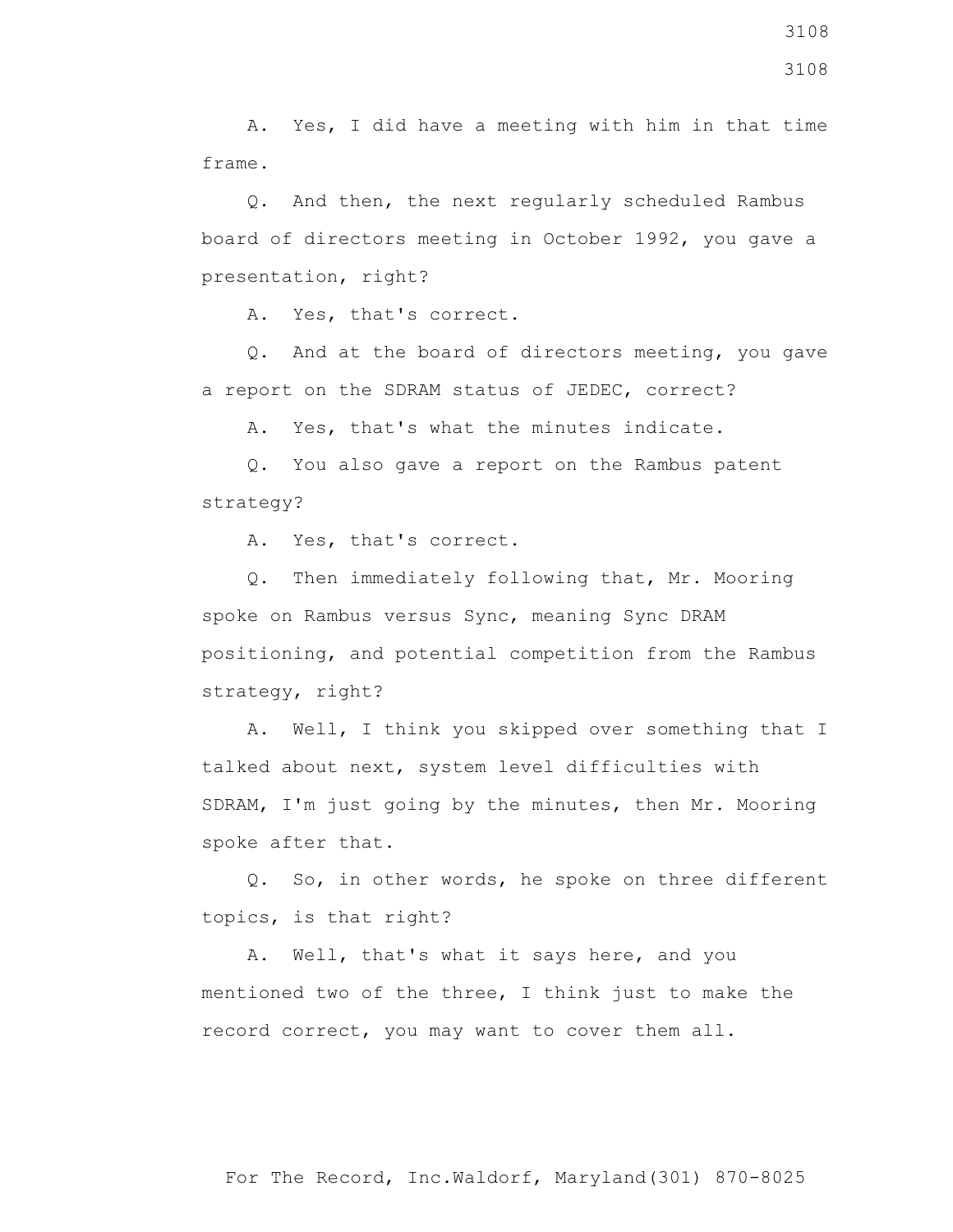Q. So, the three topics he spoke about were the SDRAM status at JEDEC, the Rambus patent strategy, and system level difficulty with SDRAM. Is that right?

 A. That's what the minutes indicate. I don't remember much about it, but that's what the minutes indicate.

 Q. And you don't recall anything other than what the -- or anything different from what the minutes indicate?

A. That's right. This is all I had to go by.

 Q. And were you present for Mr. Mooring's presentation?

A. I don't remember.

 Q. In any event, you don't recall anything with respect to Mr. Mooring's presentation that is different from what is reflected in the board of directors minutes?

 A. Well, I'm just not sure that I was in the meeting for that part. I guess I was, you know, I just don't remember it, I'm sorry.

 Q. Now, the next month, after this board of directors meeting, November 1992, you met again with Mr. Vincent to work on patent claims, right?

 A. It's certainly possible, I don't remember meeting with him.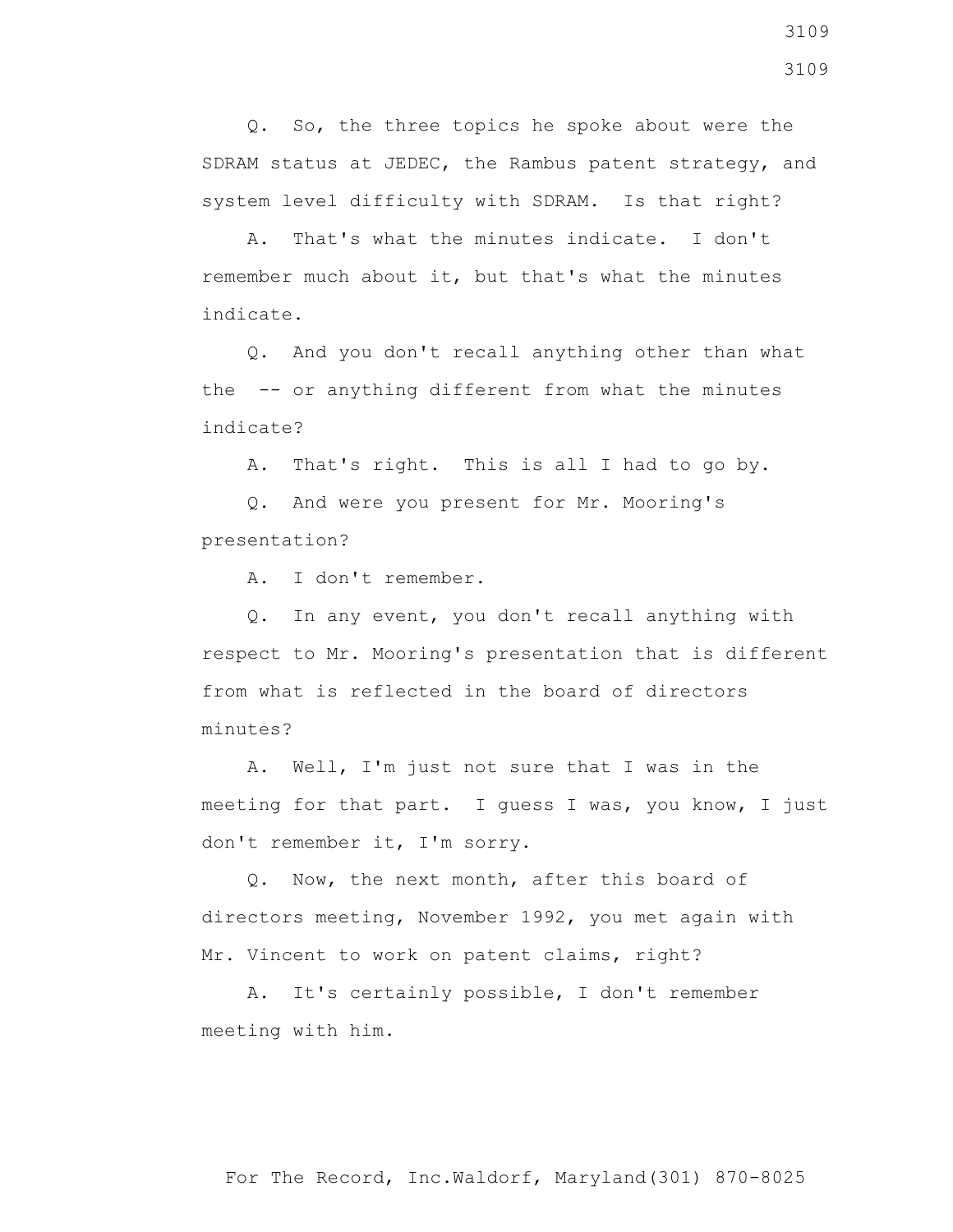A. Yes, I have them.

 Q. If I could ask you to turn, please, to page 59. And do you see some entries for 11/5/92 on this page?

A. Yes, I do.

 Q. Again, it might be clearer on the computer screen, but under the 11/5/92 entries, do you see an entry for "Meeting with Richard Crisp and Mike Farmwald regarding claims for multiple row address and synchronization, including travel to and from meeting?"

A. Yes, I see that.

 Q. And again, multiple row address that you stated is perhaps broader than the two bank feature that was discussed at JEDEC?

A. It's possible that it could be broader, yes.

 Q. And before this meeting took place, you also informed CEO Geoff Tate and vice president Allen Roberts, right?

A. Informed them of what?

 Q. That you and Mr. Farmwald were going to meet with Lester Vincent?

A. I really have no recollection of that.

MR. OLIVER: May I approach?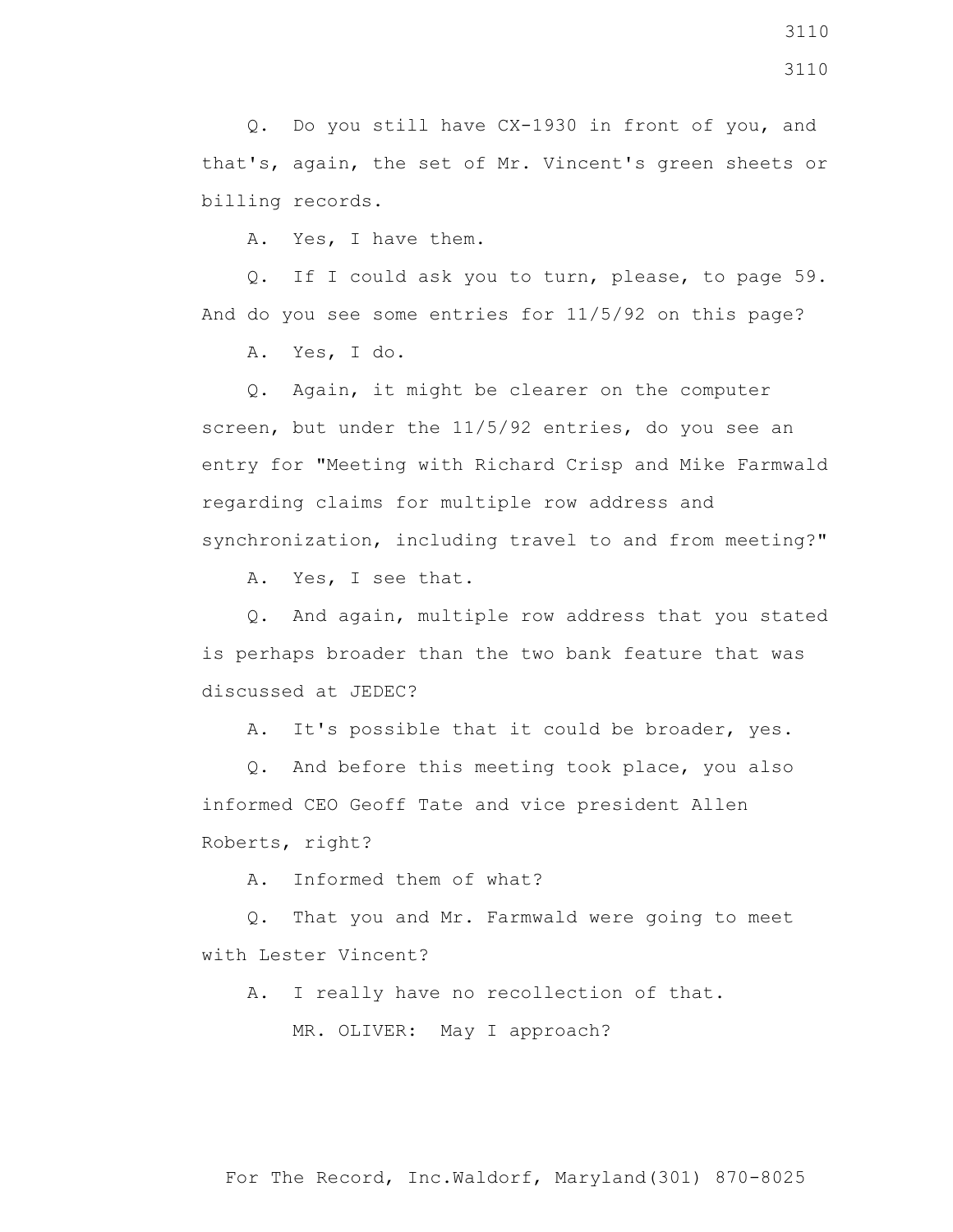BY MR. OLIVER:

 Q. Mr. Crisp, I've handed you a document marked CX-682, it's an email from you to Mr. Farmwald, copying Allen Roberts, Geoff Tate and yourself, dated November 4, 1992. Do you see that?

A. Yes.

Q. The subject is Lester Vincent meeting.

A. Yes.

 Q. In the email you say, "Lester will be here at 2:00 p.m. thursday, let's talk about the claims we want to add and look for the supporting documentation." Do you see that?

A. Yes.

 Q. Now, at this time, you also asked Lester Vincent to send you copies of patent applications, right?

 A. Which patent applications? MR. OLIVER: May I approach, Your Honor? JUDGE McGUIRE: Yes. BY MR. OLIVER:

 Q. Mr. Crisp, I've handed you a copy of CX-1951, it's a letter to you from Lester Vincent dated November 12th, 1992. It reads, "In response to your request, enclosed are copies of the following Rambus patent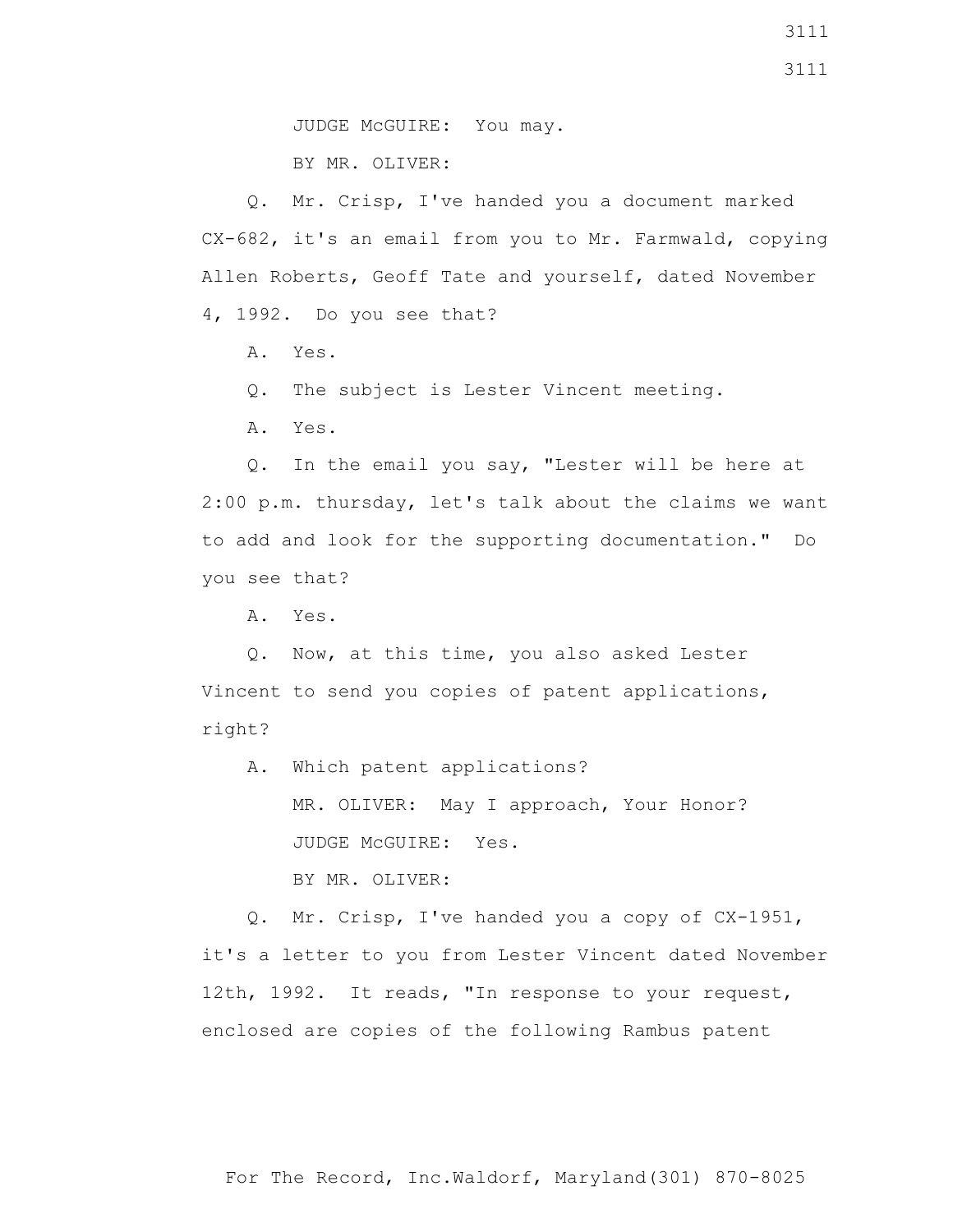applications." Do you see that?

A. Yes, I do.

 Q. Now, does this refresh your recollection that you requested a number of Rambus patent applications from Lester Vincent?

A. Yes, it does.

 Q. And Mr. Vincent did, in fact, send copies of these patent applications to you, didn't he?

A. I can only assume that he did.

 MR. OLIVER: Your Honor, at this time complaint counsel moves to admit CX-1951 into evidence.

MR. PERRY: No objection.

JUDGE McGUIRE: Entered.

 **(CX Exhibit Number 1951 was admitted into evidence.)**

BY MR. OLIVER:

 Q. Now, in December 1992, you attended the next JEDEC meeting, right?

 A. I think it was in December. So, yes, I did attend another JEDEC meeting, it's probably in December.

MR. OLIVER: May I approach?

JUDGE McGUIRE: Go ahead.

 MR. OLIVER: Your Honor, this is a document we used this morning, I will give opposing counsel a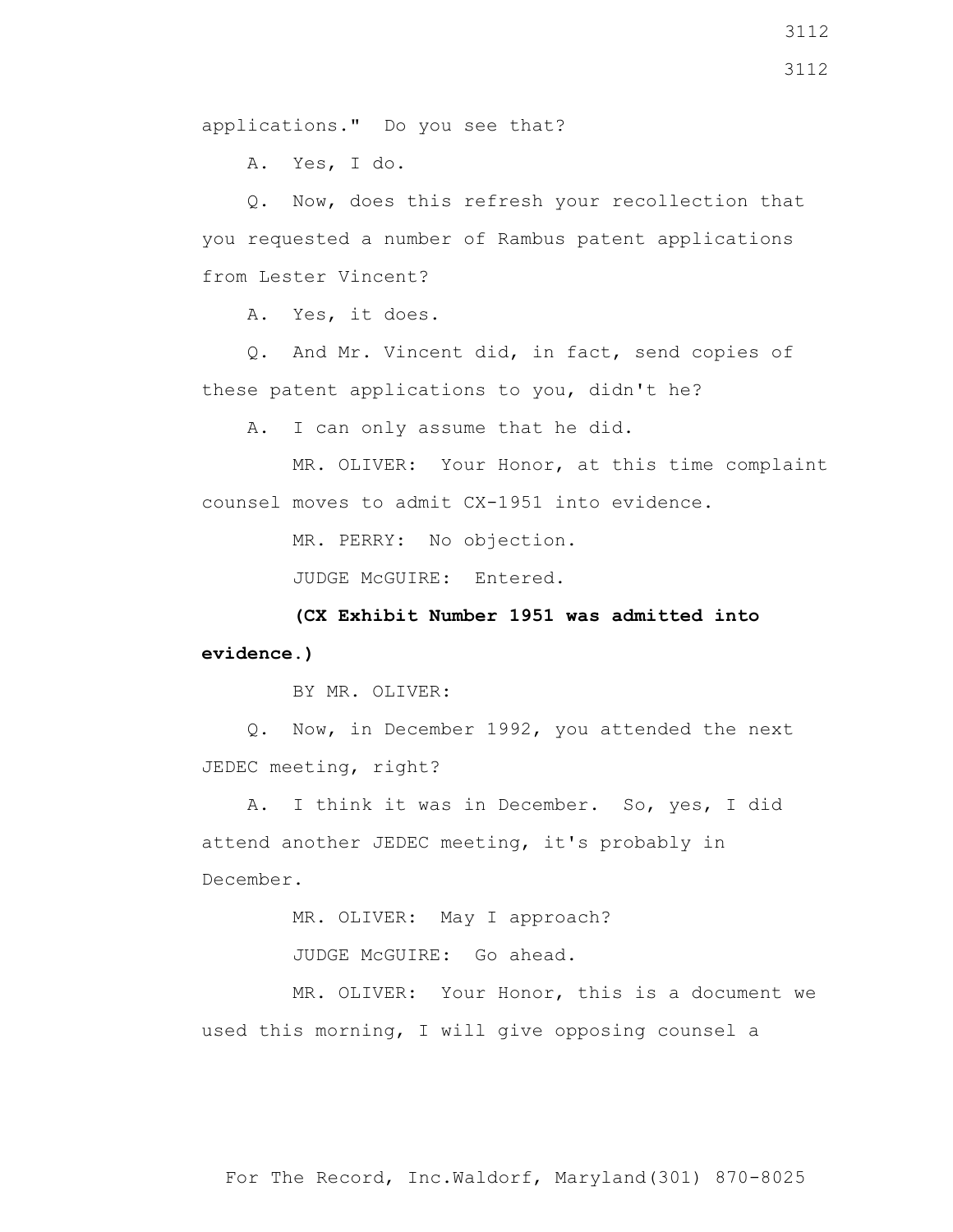moment to reach it.

MR. PERRY: I've got it.

BY MR. OLIVER:

 Q. Mr. Crisp, I've handed you a document marked as JX-14, these are the minutes from the December 9 and 10, 1992 meeting. Does this refresh your recollection that the next JEDEC meeting was, in fact, held in December 1992?

A. Yes, it does, yes.

Q. And you attended this meeting, right?

A. Yes, I believe I did.

 Q. You see the front page, about two-thirds of the way down, you see your name listed?

A. Yes, that's right.

 Q. And David Mooring also attended this meeting, right?

A. That's correct.

 Q. In fact, these are the set of minutes that we looked at this morning when we looked at some of the draft language that Mr. Townsend showed. Do you recall that?

A. I think I recall that.

 Q. We looked at the draft section of 8.3 and 8.31 and compared those to the final version of the 21-I manual. Do you recall that?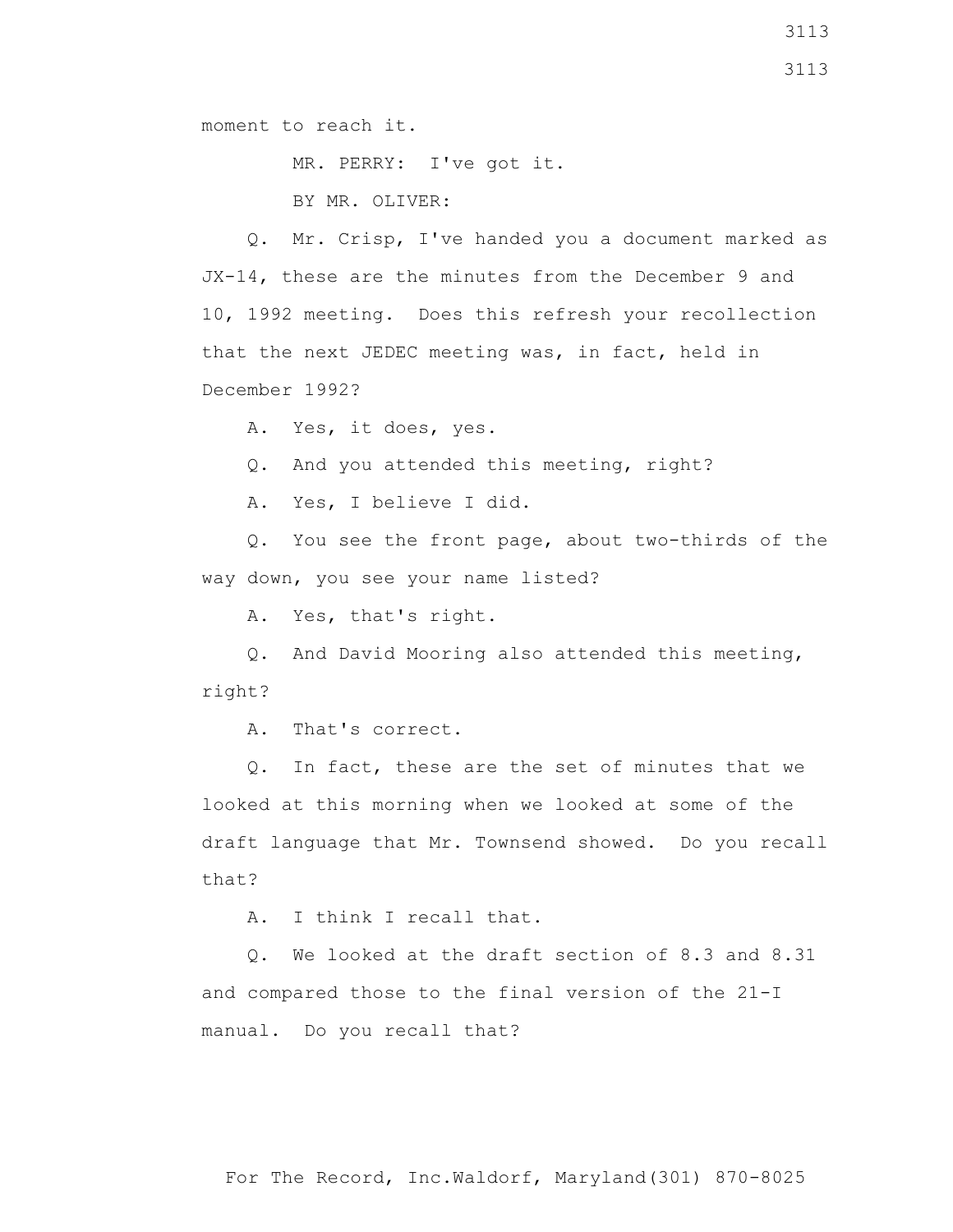A. Well, I don't remember the specific numbers, but I do remember the comparison we made.

 Q. And that was from these minutes of December 1992, right?

A. I think that's right.

 Q. Now, you recall this morning we also looked at an email from Mr. Mooring that he sent following this December 1992 meeting?

A. Yes, I recall looking at that email.

 Q. And this is the email which Mr. Mooring reported that IBM raised the issue that they were aware of some voting JEDEC attendees that had patents pending on SDRAMs that they had not made the committee aware of.

Do you remember that?

A. I think I remember that, yes.

 Q. Now, one week after this December 1992 JEDEC meeting, Rambus produced a document entitled Architectural Issues. Do you recall that?

A. I don't really recall it, no.

 MR. OLIVER: May we have just a moment, please, Your Honor. I'm sorry, Your Honor, I skipped ahead a bit to try to save a bit of time.

 JUDGE McGUIRE: That's a good idea, I'm all in favor of that. As we're talking on time, let me just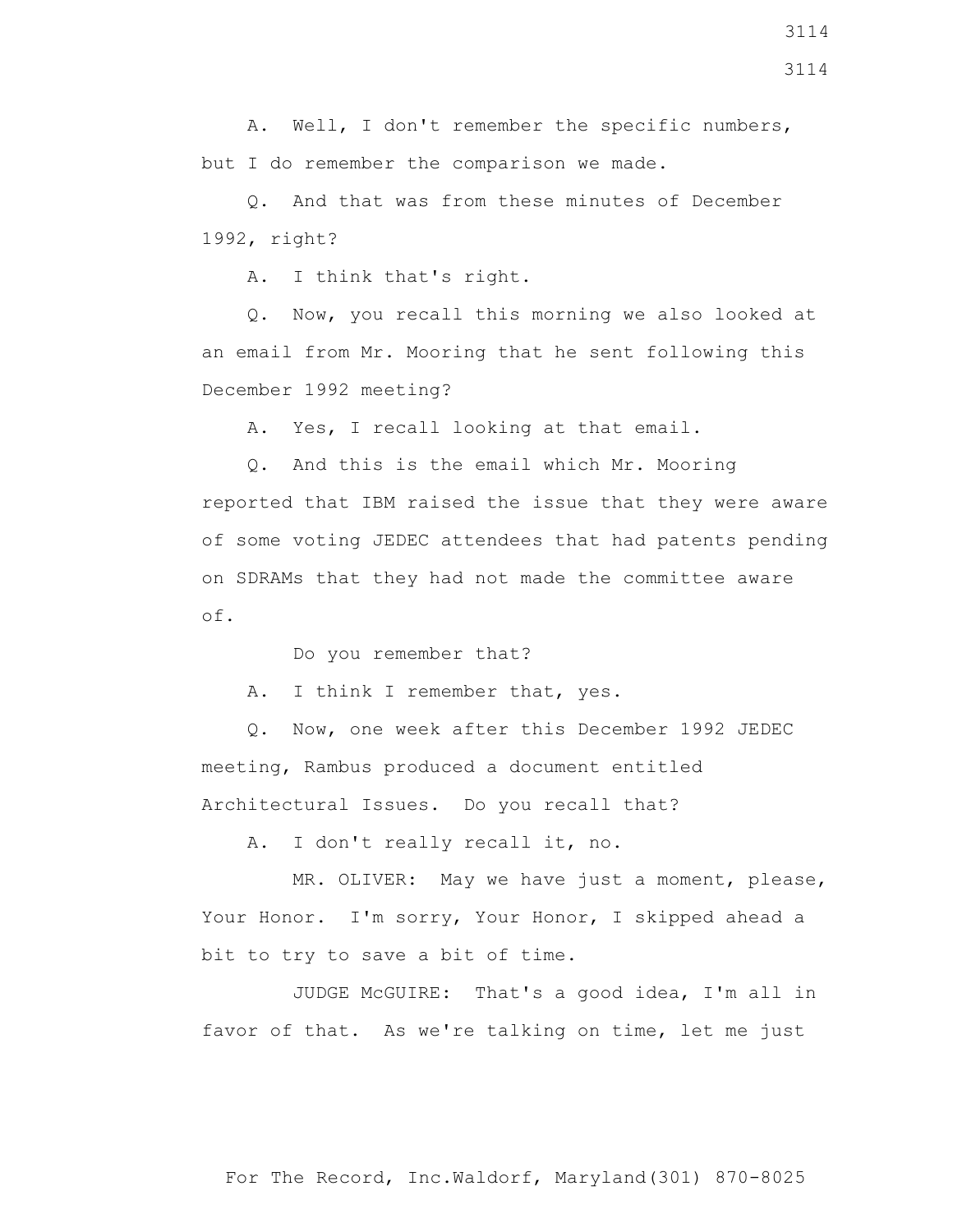ask you how much more time do you intend to go this afternoon?

 MR. OLIVER: We had agreed not to go too late this evening, Your Honor. I think I can reach a breaking point within the next 25 or 30 minutes.

> JUDGE McGUIRE: Okay. All right, very good. MR. PERRY: That's fine. MR. OLIVER: May I approach, Your Honor? JUDGE McGUIRE: Yes, you may.

BY MR. OLIVER:

 Q. Mr. Crisp, I've handed you a document marked CX-1821, it bears the caption Architectural Issues, date in the lower left-hand corner in small print, December 18, 1992. Do you see that?

A. Yes, I do.

 Q. And the first page, under 1.2, Pressure Points, the fourth listing down is RDC. Those are your initials, right?

 A. Those are my initials, but that's not the usage of them here.

Q. I see, that does not refer to you on this page?

 A. That's correct, it does not refer to me on this page.

 Q. If I could ask you to turn, please, to page 24. I would like to direct your attention specifically to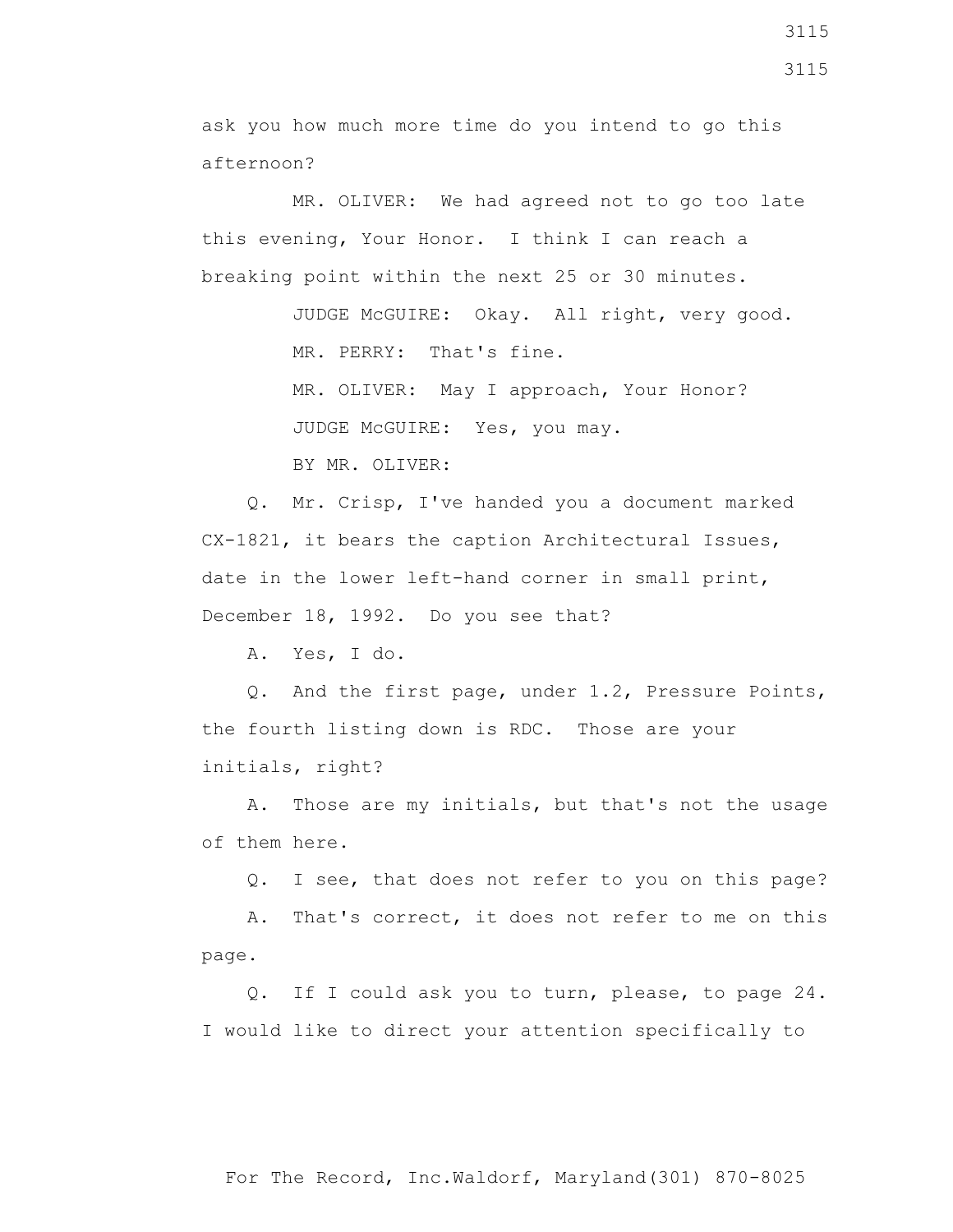paragraph 161 at the bottom of this page. This is under the caption 2.5 of Value Added. Paragraph 161 reads, "More related to intellectual property protection, but get a copy of the SDRAM spec and check it for features we need to cover as well as features which violate our patents."

Do you see that?

A. Yes, I do.

 Q. Does this refresh your recollection that as part of the architectural issues being planned by Rambus that Rambus planned to get a copy of the SDRAM standard and check it for features that it wanted to cover in its patents?

 A. You know, I don't know that I've ever even seen this document. Obviously I had mentioned that I was going to get a copy of the SDRAM spec or whatever specs I could find.

 Q. But this did not refresh your recollection that part of the plan reflected in the Rambus architectural issues was to get a copy of the spec and check it for features to be covered in Rambus patents?

 A. I don't remember ever seeing this document. I don't know anything about it.

 Q. Independently of the document, has your memory been refreshed as to whether or not Rambus had a plan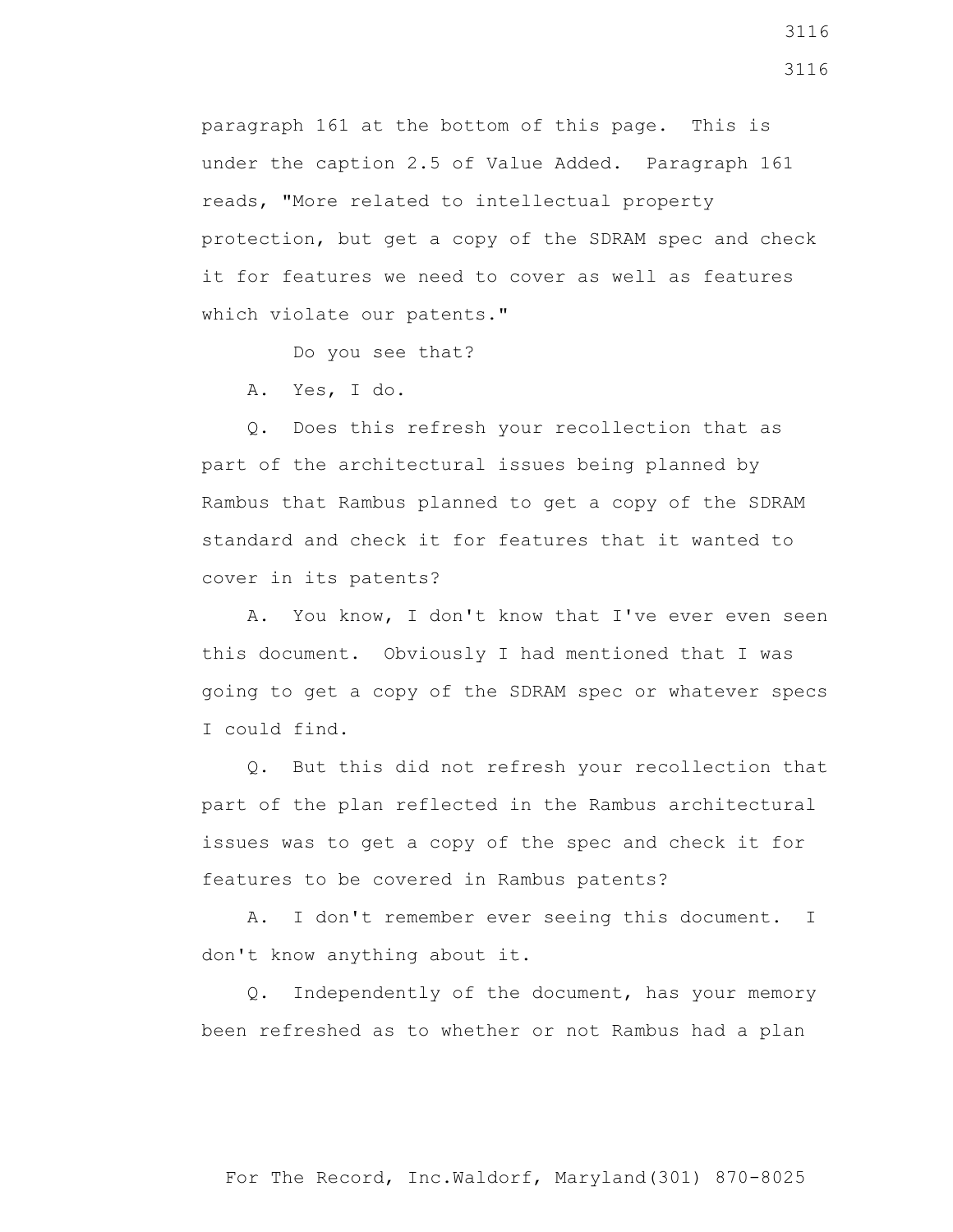to get a copy of the SDRAM spec and check it for features that needed to be covered in Rambus patents?

 A. I really don't remember one way or the other on that. That might have been something that the HR guys were working on.

 Q. Following your meeting with Lester Vincent in December of 1992 when you told him that you wanted to add claims to the patent applications regarding programmable CAS latency, you knew his law firm was working on preparing such amendments, right?

 MR. PERRY: Objection, that's compound and overbroad.

MR. OLIVER: Your Honor --

 JUDGE McGUIRE: Sustain. You can restate. BY MR. OLIVER:

Q. Okay, thank you, Your Honor.

 As of late 1992 and early 1993, you were aware that Lester Vincent's firm was working on claims for programmable CAS latency, right?

 A. Well, I assumed they were, I had had discussions with Mr. Vincent about it, I told him about my beliefs that we had invented such technologies, that I thought they were in the Farmwald and Horowitz original patent application, and that if we didn't have good, solid protection on those particular inventions,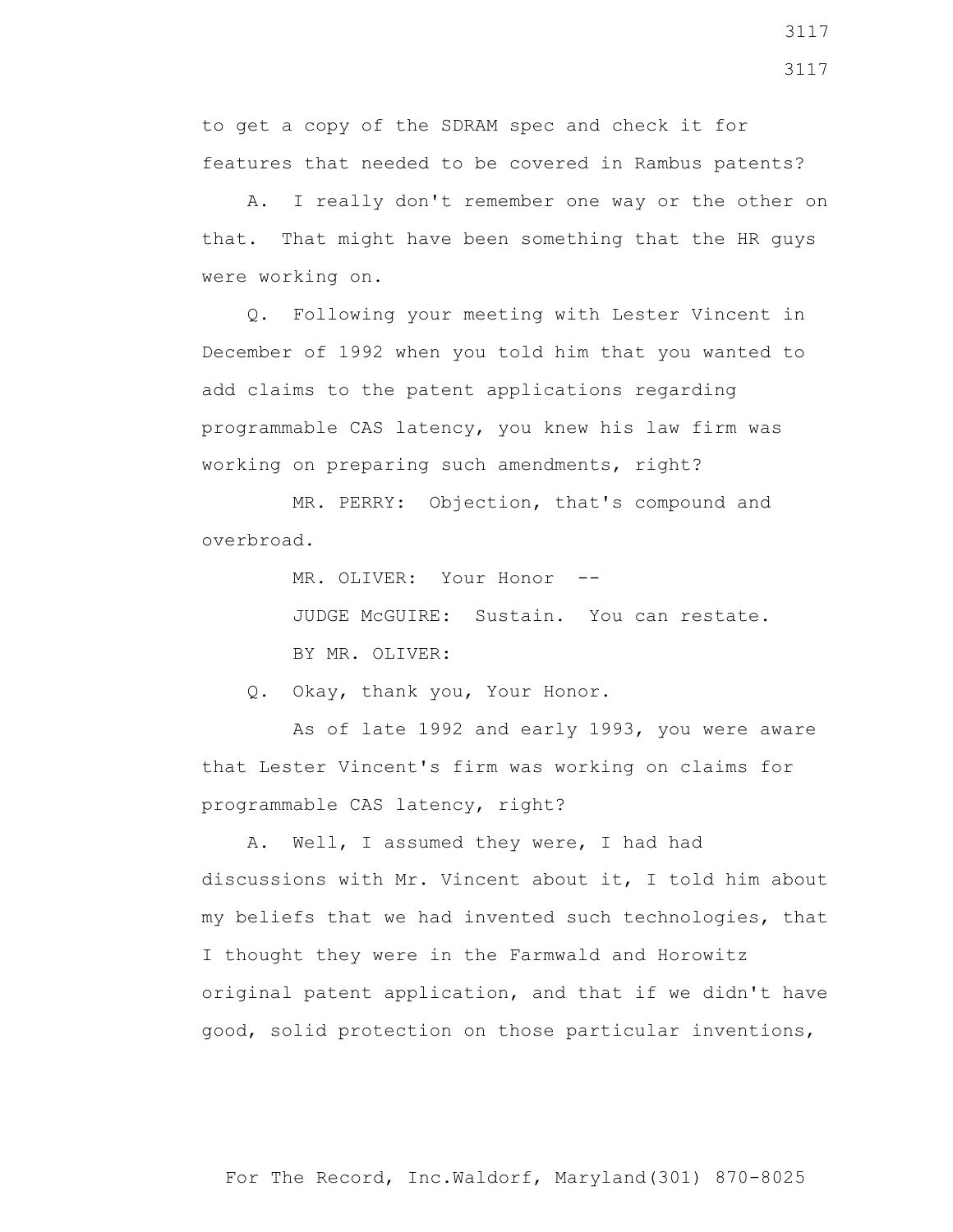that I thought we should, and so my assumption was that he would follow through on it.

 Q. And in fact, the purpose of your meetings with him was so that he would follow through, right?

 A. I wouldn't characterize that as that purpose, I think that might have been one of many purposes. I think that each time, as you saw, we talked about different things.

 Q. That's fair enough, but in any event, one of the purposes of the meeting with Mr. Vincent was for him to follow through with respect to claims relating to programmable CAS latency. Is that right?

 A. I think that may have happened on at least a couple of meetings that we probably talked about that. I don't remember that we talked about it in every meeting that I had with Mr. Vincent.

 Q. Now, in early 1993, a person by the name of Fred Ware took over responsibility for supervising the preparation of filing of amendments to Rambus's patent applications. Is that right?

 MR. PERRY: Your Honor, that's vague as to whether he's asking him if he took over for Mr. Crisp, since there had been no such testimony that Mr. Crisp had that responsibility.

MR. OLIVER: Your Honor, I'll clarify.

For The Record, Inc.Waldorf, Maryland(301) 870-8025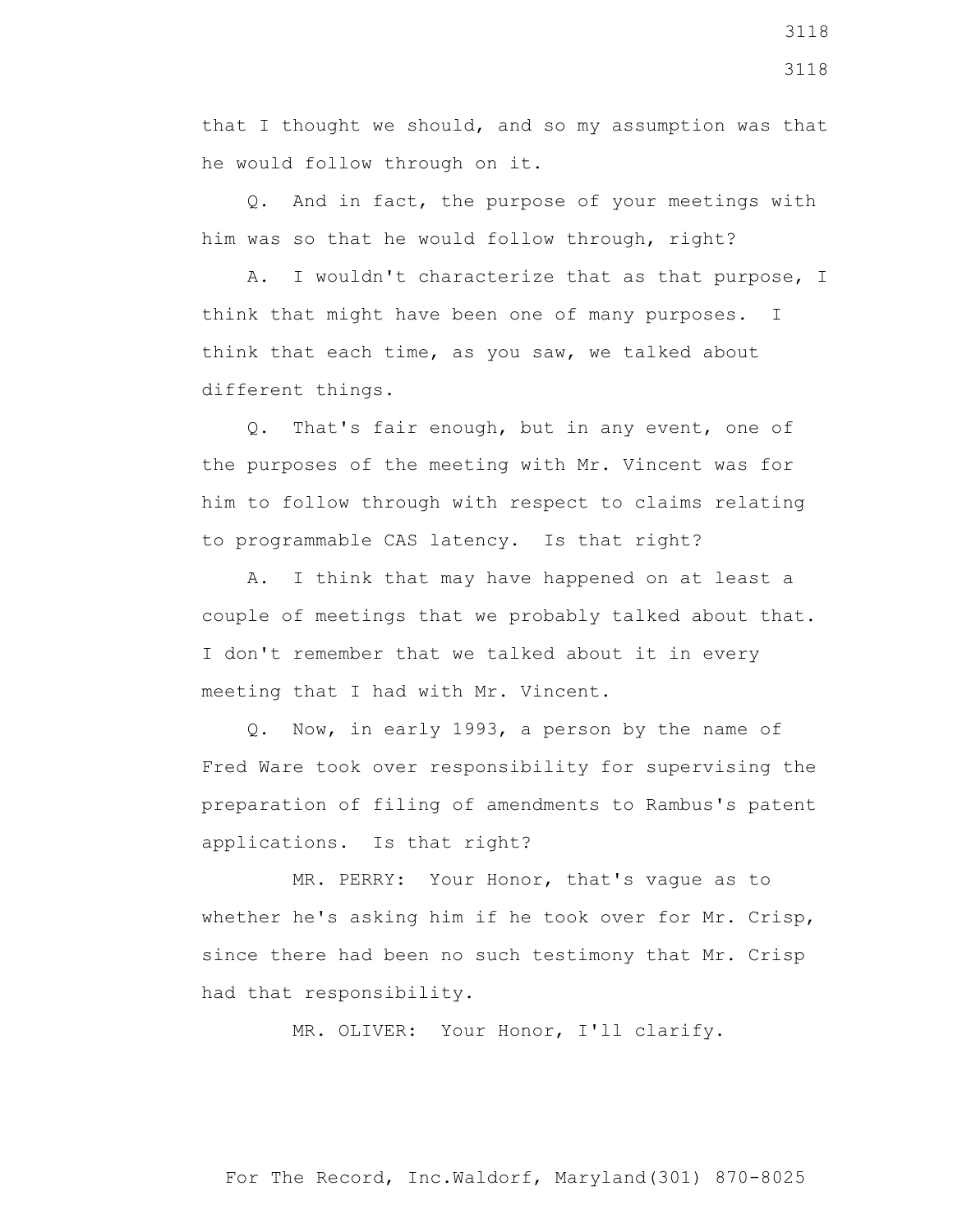JUDGE McGUIRE: All right, go ahead. BY MR. OLIVER:

 Q. In early 1993, a person named Fred Ware took over responsibility from you for working with Mr. Vincent to prepare amendments to Rambus's pending patent applications, right?

 A. Well, I don't think I agree with that. I don't think I ever had the responsibility of specifically driving those issues. I had meetings with Mr. Vincent and I offered suggestions for patent claims that I thought we should have, if we didn't have them already, and I gave him information that I thought would be helpful for him. But I wouldn't say that I was chartered or had that responsibility in the organization.

 Q. Well, let's take a look at a couple of emails. May I approach, Your Honor? JUDGE McGUIRE: Go ahead. BY MR. OLIVER:

 Q. All right, Mr. Crisp, we've handed you a document marked CX-686, it consists of an email from you to Ware dated February 9, 1993. Do you see that?

- A. Yes, I do.
- Q. And the subject is Patent Stuff.
- A. That's correct.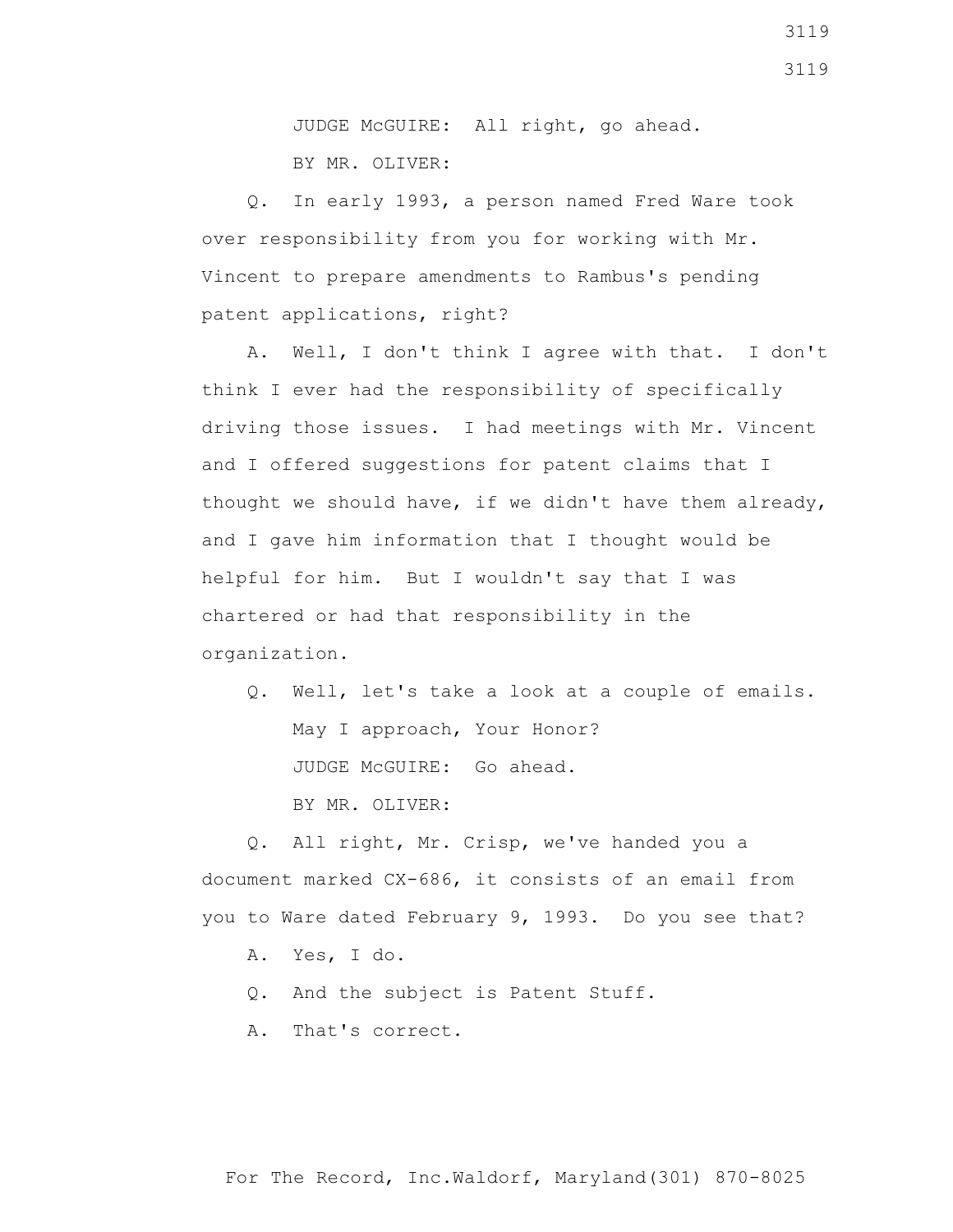Q. First of all, as of February 1993, who was Mr. Ware?

A. Mr. Ware is Fred Ware.

Q. Who was Fred Ware?

 A. You mean -- I don't know how to answer your question.

 Q. He was an engineer within Rambus. Is that correct?

A. Oh, you mean what was his position?

Q. Yes.

 A. With the company. He was an engineer in the architectural group inside of Rambus.

 Q. And he reported to vice president Allen Roberts. Is that right?

 A. I think he reported to John Dillon, actually. And John Dillon reported to Allen Roberts.

 Q. So, he was within the reporting chain of vice president Roberts?

A. That's correct, yes.

 Q. Now, taking a look at email CX-686, you see there are a number of lines with arrows in front of them?

A. Yes.

 Q. That is an embedded email that you received, right?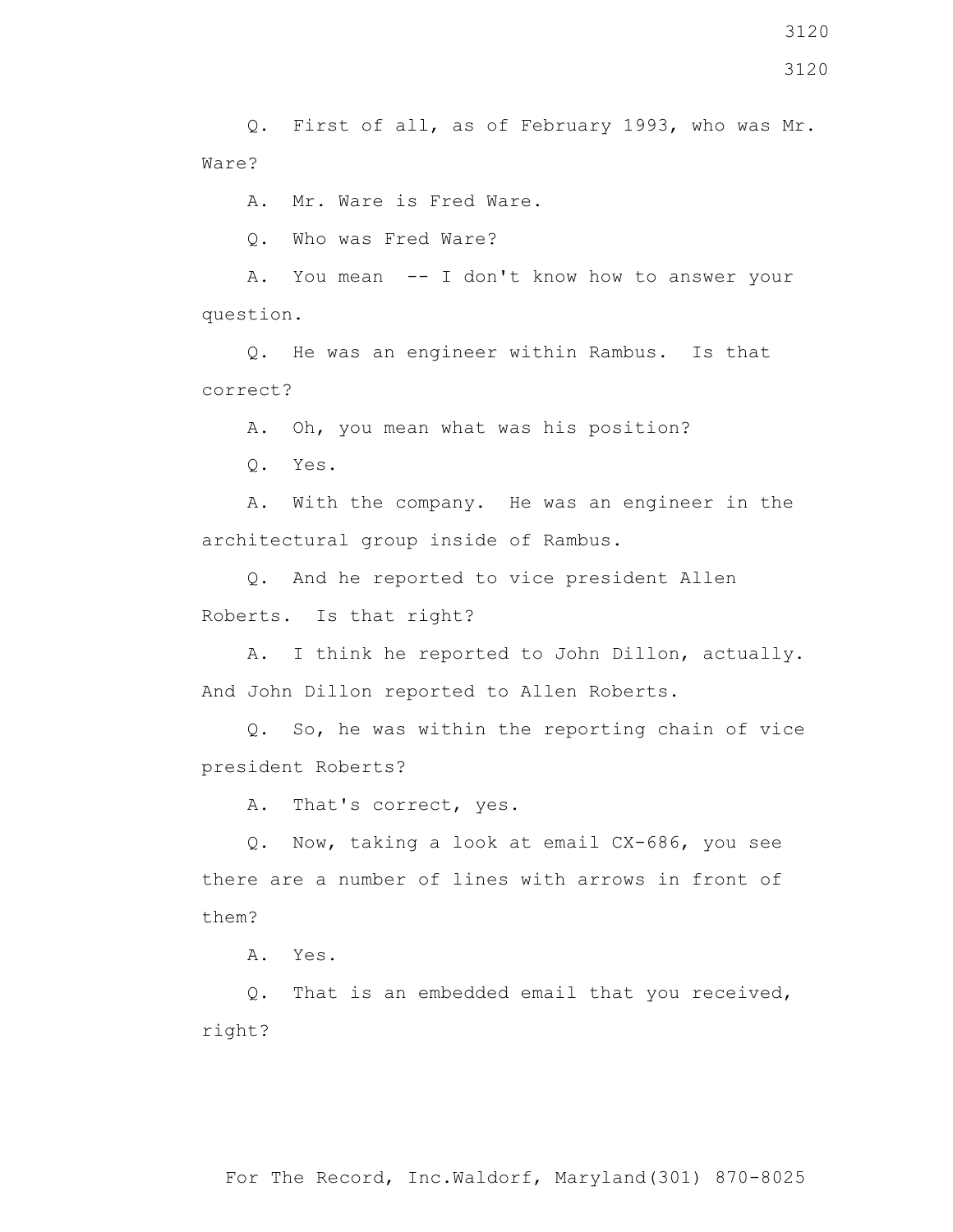Q. And it's addressed to Richard, that would be you?

A. Yes, that's right.

 Q. That's an email you received from Fred Ware, right?

A. Yes, I believe that's correct.

 Q. And the portion of the email without the arrows in front of them is your response to Mr. Ware?

A. That's right, that was my reply to him.

 Q. So, Fred Ware was writing to you, "Richard, do you have a list of claims which were under consideration for addition to the original patent," right?

A. That's what he said there, yes.

 Q. And you wrote a response back to him listing four items?

 A. Yes, I think I wrote this email with those four items there.

 Q. Now, item number 1, "DRAM with programmable access latency."

A. That's right.

 MR. OLIVER: Your Honor, may I approach the table?

JUDGE McGUIRE: Go ahead.

For The Record, Inc.Waldorf, Maryland(301) 870-8025

3121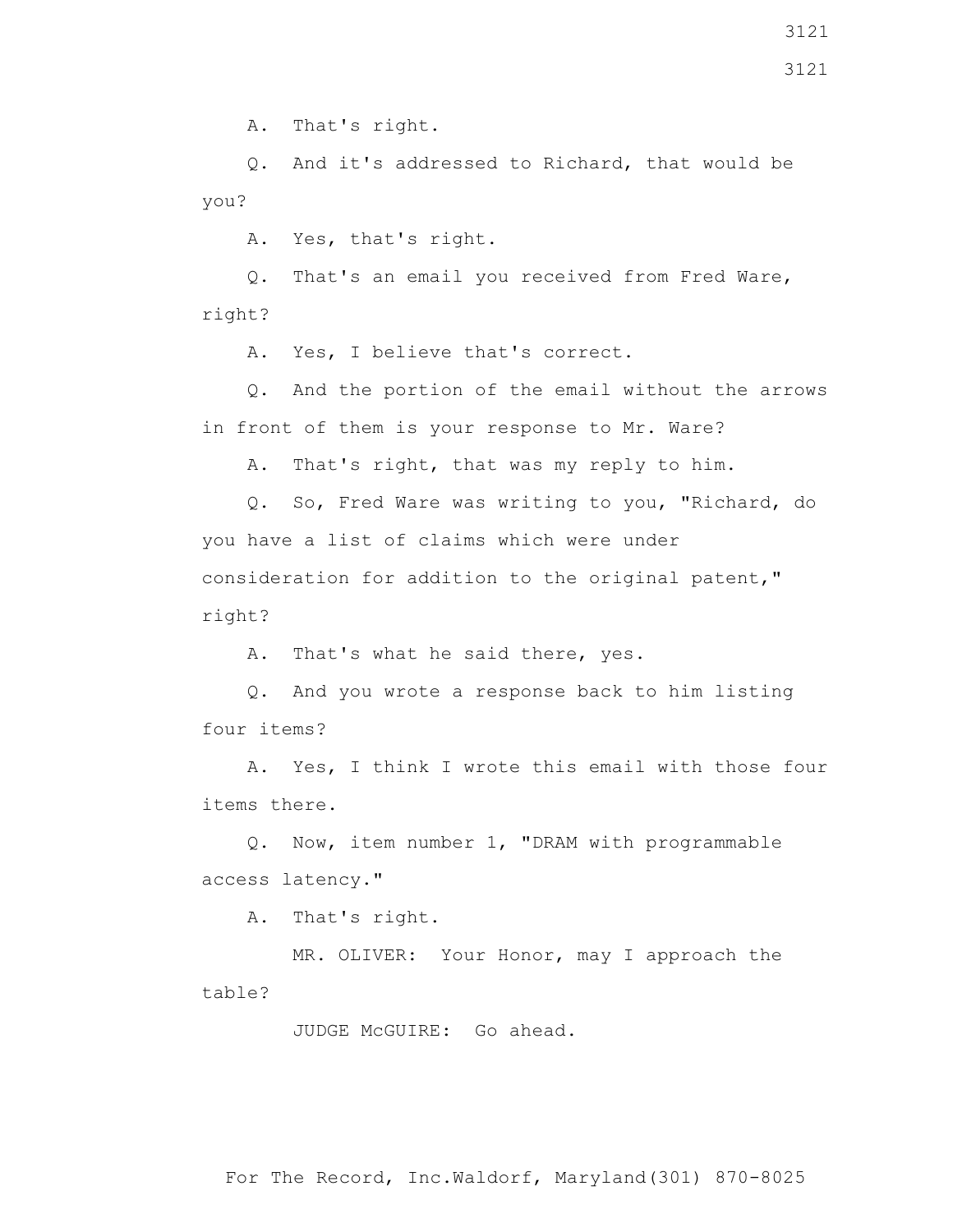BY MR. OLIVER:

 Q. And again, that's technology relating to programmable CAS latency that was discussed earlier at JEDEC, right?

A. Well, I think it is broader than that.

 Q. In other words, programmable access latency in your email is broader than programmable CAS latency as discussed in JEDEC, right?

A. That's correct.

 Q. Now, item number 2, "DRAM with multiple open rows." Do you see that?

A. Yes.

 MR. OLIVER: Your Honor, may I approach the table again?

JUDGE McGUIRE: Yes.

BY MR. OLIVER:

 Q. And again, that's a technology that is related to but broader than two banks as discussed within JEDEC?

A. That would be my opinion, yes.

 Q. And then number 4, "DRAM using PLL/DLL circuit to reduce input buffer skews." That was technology that you discussed with Lester Vincent in the September 1992 meeting, right?

A. I discussed it with Mr. Vincent, I'm sorry I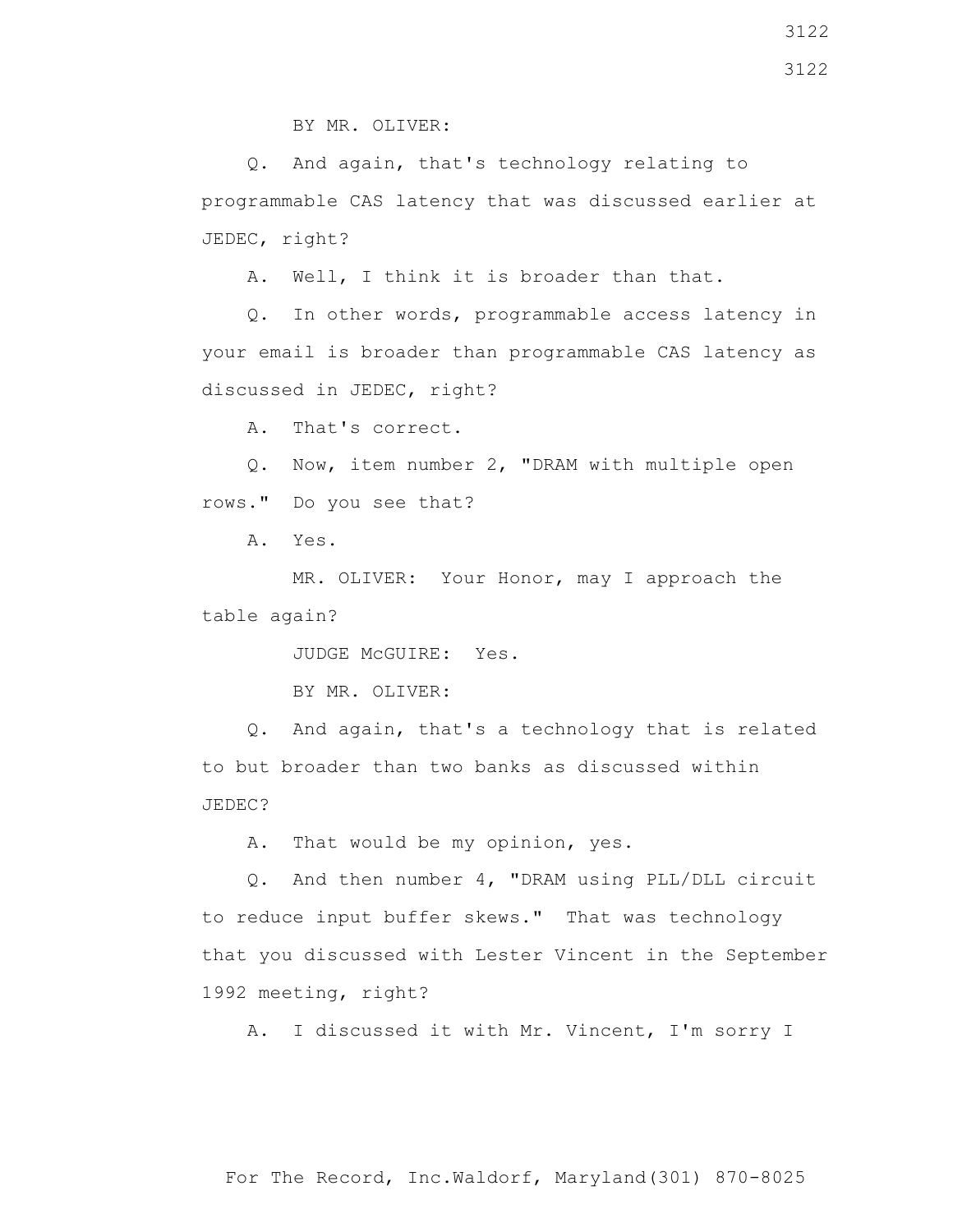don't remember the date that it was. We established it earlier today, I just don't remember what that date is.

 Q. Now, a week and a half later, you sent a follow-up email to Fred Ware -- I'm sorry, Your Honor, could I have just a moment, please?

JUDGE McGUIRE: Yeah, go ahead.

MR. OLIVER: I'm sorry, Your Honor.

 A week and a half later, you sent a follow-up email to Fred Ware identifying another technology that you forgot to include in your list, right?

 THE WITNESS: That's possible, I don't remember.

> MR. OLIVER: May I approach? JUDGE McGUIRE: Yes. BY MR. OLIVER:

 Q. I've handed you a document marked CX-691, it consists of an email from you to Fred Ware, CC vice president Roberts, dated February 20, 1993. Do you see that?

A. Yes, I do.

Q. And the subject there is Patent.

A. Yes.

 Q. And the text there reads, "One additional claim worth making sure we get on the old patents is on where the voltage reference is provided to a dynamic memory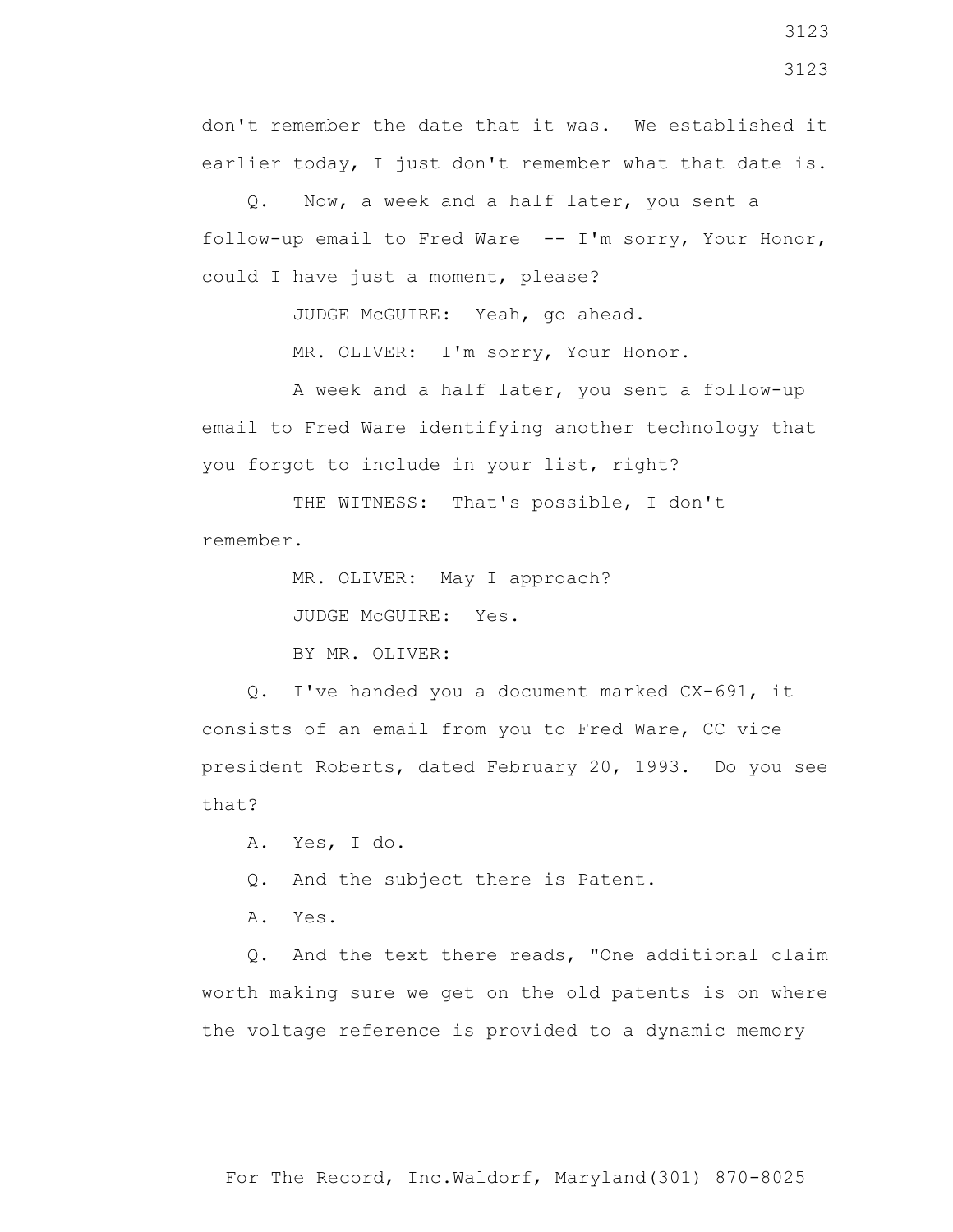chip for setting the input receiver's thresholds."

Do you see that?

A. Yes, I do.

 Q. It then continues, "This should help confound the GTL effort." Do you see that?

A. Yes, I do.

 MR. OLIVER: Your Honor, may I approach the table?

JUDGE McGUIRE: Yes.

BY MR. OLIVER:

 Q. I'm sorry, Your Honor, I was on the right page. Referring to number 4 there, your reference in the email to a voltage reference, that's the same technology in item 4, external reference voltage, that we had seen discussed earlier at a JEDEC meeting. Isn't that right?

 A. It's probably very similar, if it's not the same.

 Q. Now, in the same month, February 1993, CEO Geoff Tate sent an email to all staff regarding SDRAMs, right?

 A. I'm sorry, I don't remember that email. MR. OLIVER: May I approach, Your Honor? JUDGE McGUIRE: Yes. BY MR. OLIVER: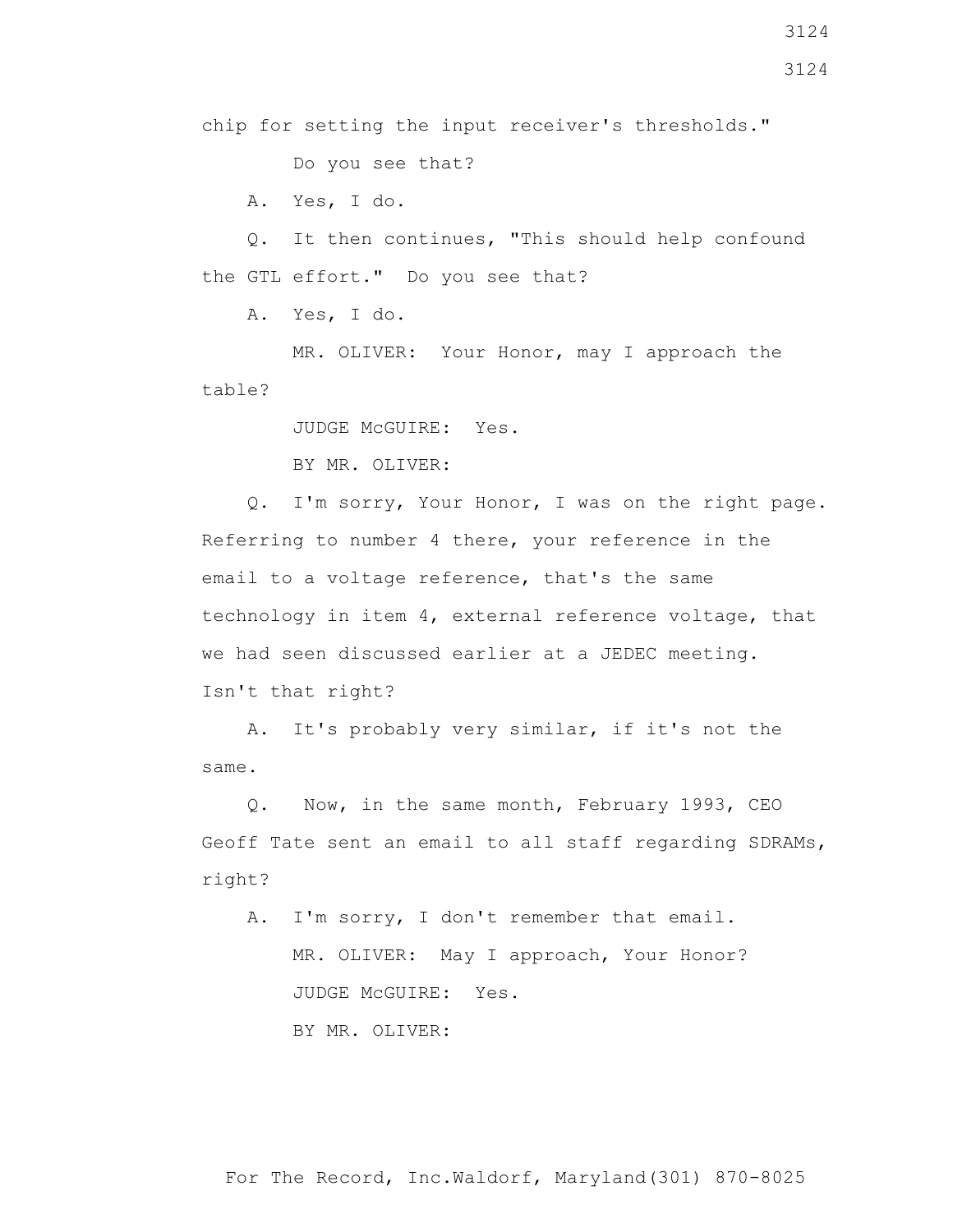Q. I've handed you a document marked CX-688, it consists of an email from Geoff Tate to staff dated February 16, 1993. Now, you would have received this document at the time it was sent. Is that correct?

A. Yes, I would have.

 Q. And in this email, Mr. Tate summarizes certain points that he picked up from two different articles in the EE Times and Electronic News. Do you see that?

A. Yes, I see that.

 Q. And Mr. Tate noted that NEC was aligned with the JEDEC standard. Do you see that? It's about halfway down the first page.

A. Yes, that's right.

 MR. PERRY: Objection, misstates the document. JUDGE McGUIRE: I'm sorry, Mr. Perry?

 MR. PERRY: My objection was that he misread the document when he was trying to describe it.

JUDGE McGUIRE: Could you reread.

BY MR. OLIVER:

 Q. Your Honor, I will read the exact language from the document.

 Looking at the caption or at a line about halfway down the first page, there's a line that reads, "NEC claims it is 'aligned' with JEDEC standard." Do you see that?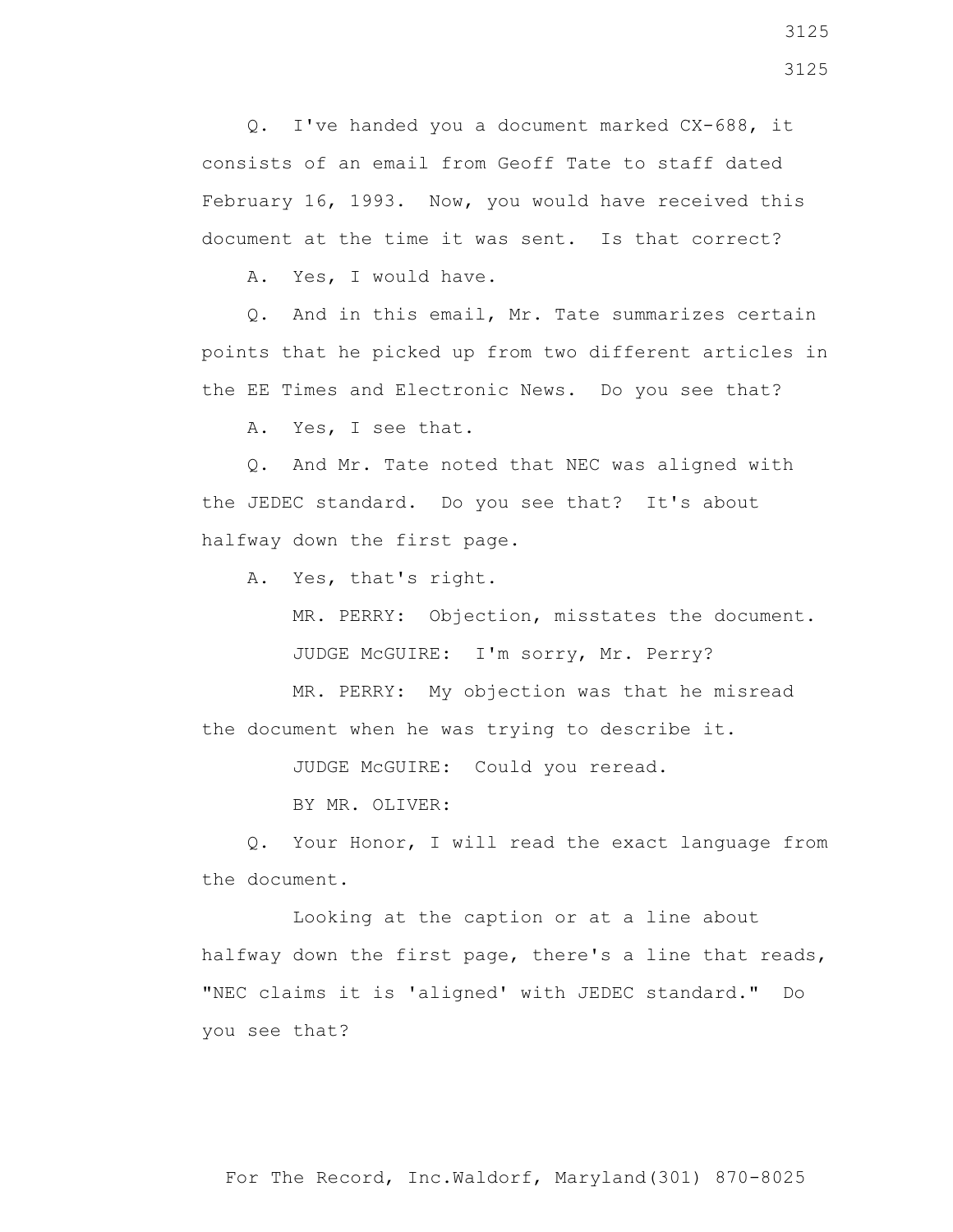A. Yes, I see that. I'm sorry, I didn't know whether you guys were still dealing with the objection or if this was a question of me. Pardon me.

Q. But you do see that reference?

A. Yes, I do see that reference.

 Q. Now, at that time, NEC was a DRAM manufacturer. Is that right?

A. Yes, that's correct.

 Q. And then the reference below that, Toshiba, Fujitsu, Hitachi, Mitsubishi, Micron, all say they'll sample in second half and line up with JEDEC standard." Do you see that?

 A. Yes, that's right. And I think these were kind of talking about how there were different SDRAM standards, some of them were NEC and JEDEC and Samsung standards.

 Q. Well, NEC claims it was aligned with the JEDEC standard, right?

 A. That's right. That's right. Yeah, just going by the document.

 Q. And according to the document, Toshiba, Fujitsu, Hitachi, Mitsubishi and Micron all say that they will line up with the JEDEC standard as well, right?

A. That's what I see on the document here, yes.

For The Record, Inc.Waldorf, Maryland(301) 870-8025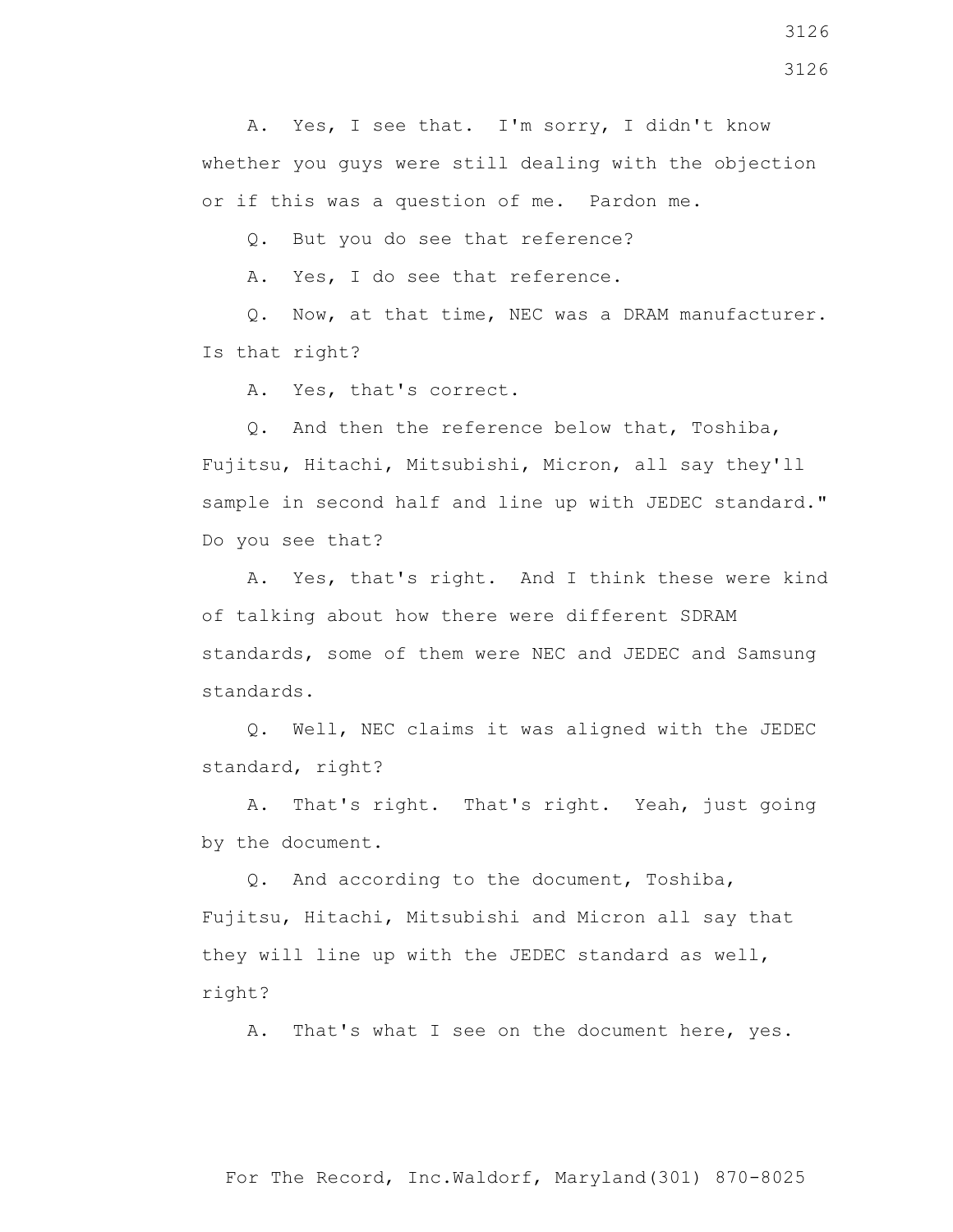Q. Now, the next regularly scheduled meeting of the JC-42.3 subcommittee was March 1993, right?

 A. I don't remember what the date was. MR. OLIVER: May I approach? JUDGE McGUIRE: You may.

 MR. OLIVER: Your Honor, I note that it's shortly after 5:00, I'm just going to take a little longer than I anticipated getting to my next breaking point.

JUDGE McGUIRE: Sure.

 MR. OLIVER: I leave it up to you, Your Honor, whether you would like to continue on for a little while longer or break for the day at this point.

 JUDGE McGUIRE: Mr. Perry, you look like you have something to say in reference to this.

 MR. PERRY: I think we should break, Your Honor, there's no chance we're going to finish direct of Mr. Crisp tonight and we have nothing else scheduled on Thursday so we should be able to get to it by then.

 JUDGE McGUIRE: Why don't we take a break. I think we've had a pretty long day. Are there any other issues that should come up this afternoon before I adjourn? Anything else, Mr. Perry?

MR. PERRY: No, Your Honor.

JUDGE McGUIRE: Then let's take a break for the

For The Record, Inc.Waldorf, Maryland(301) 870-8025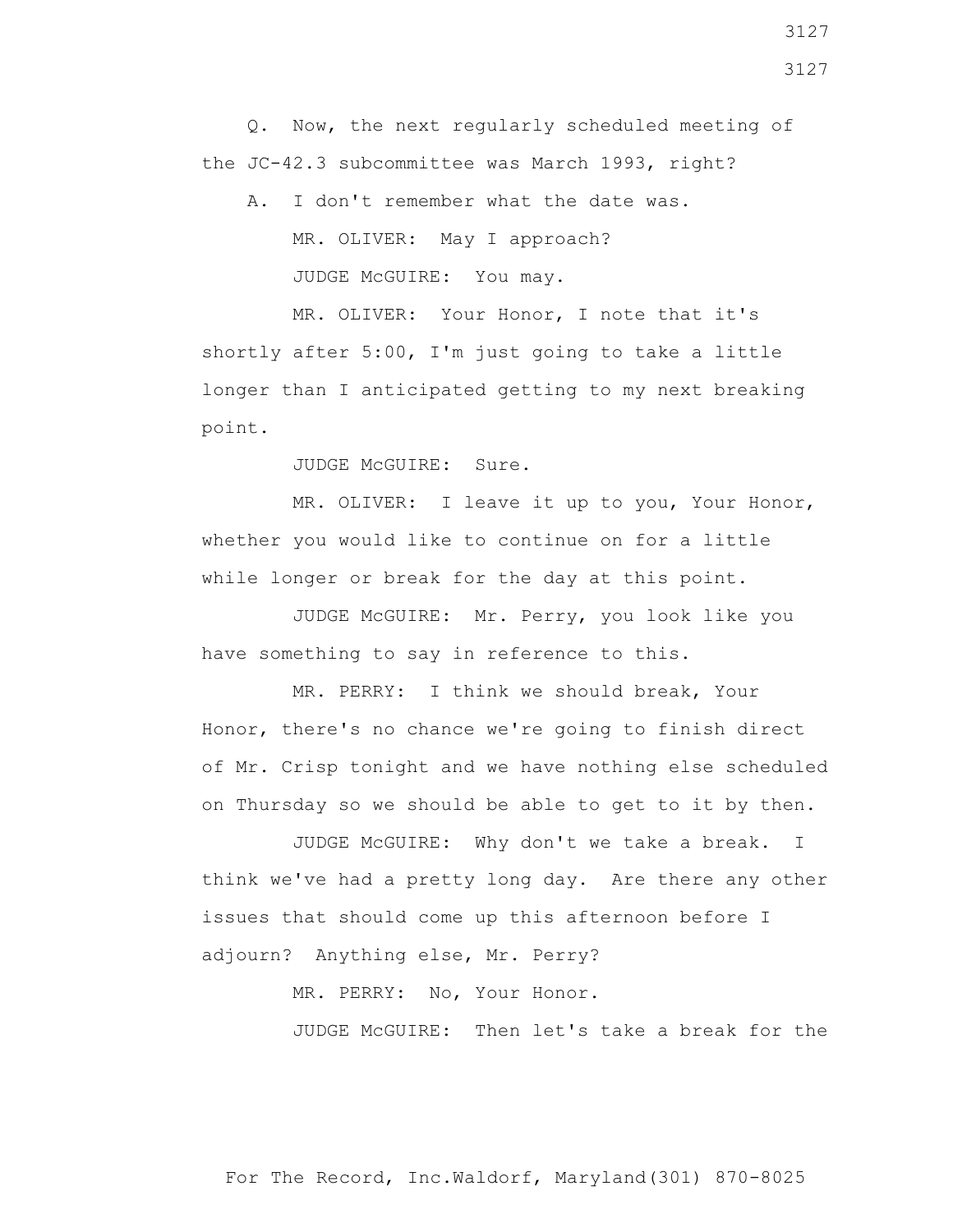**(Whereupon, at 5:05 p.m., the hearing was adjourned.)**

 $-$ 

3128